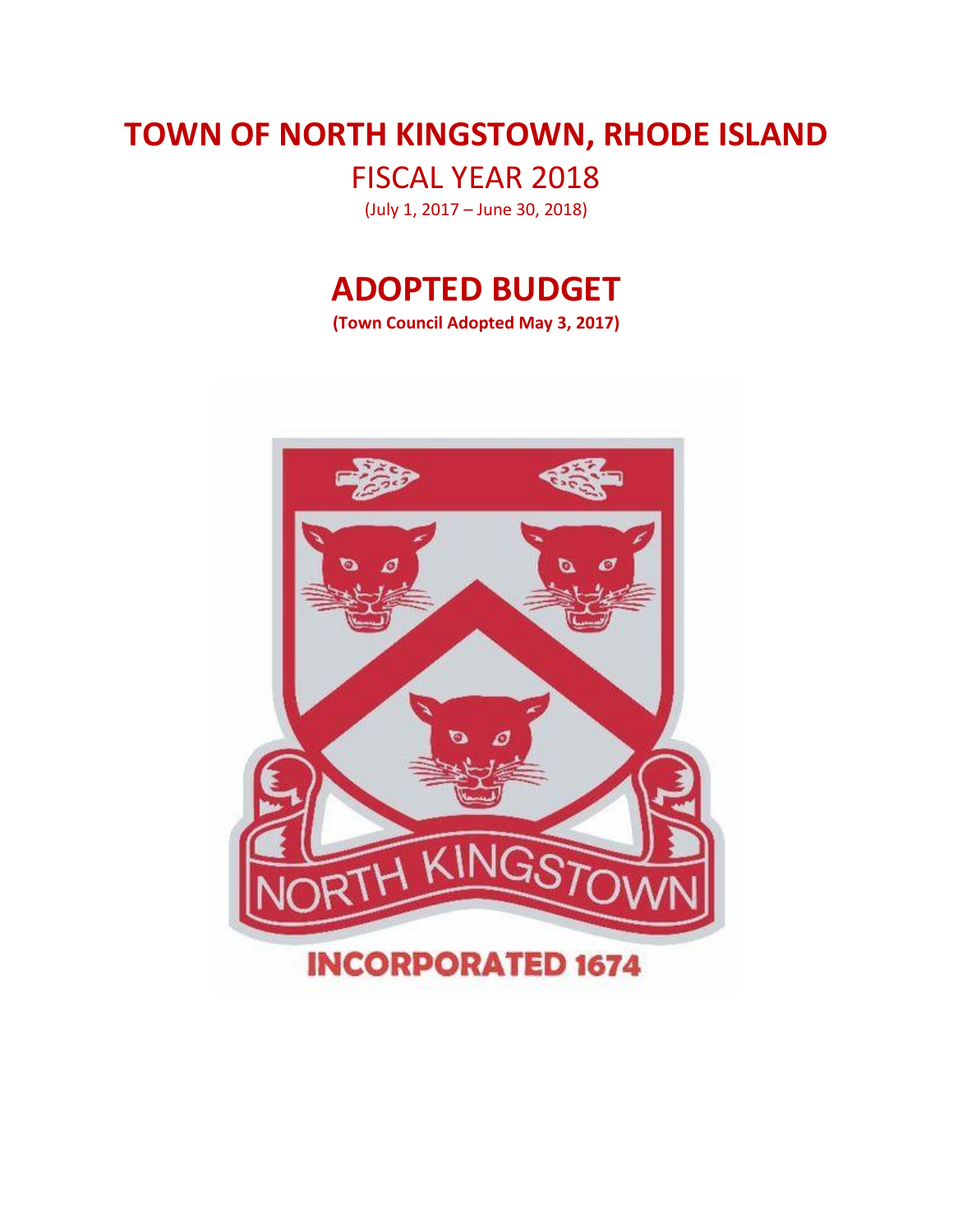|                      |                       |                                       | <b>ACTUALS</b> | <b>ACTUALS</b> | <b>ACTUALS</b> | <b>ACTUALS</b>  | <b>BUDGET</b>  | <b>BUDGET</b>  | CHANGE     |
|----------------------|-----------------------|---------------------------------------|----------------|----------------|----------------|-----------------|----------------|----------------|------------|
| <b>ACCOUNTS FOR:</b> |                       |                                       | FY2014         | FY2015         | FY2016         | FY2017          | FY2017         | FY2018         | <b>PCT</b> |
|                      |                       |                                       |                |                |                | as of 4/30/2017 | <b>REVISED</b> | <b>ADOPTED</b> |            |
|                      | 100000 GENERAL FUND   |                                       |                |                |                |                 |                |                |            |
| 100000               | 530103                | POSTAGE                               | $\mathbf 0$    | $-5$           | $-2$           | $\mathbf 0$     | $\mathbf 0$    | 0              | 0.00%      |
| <b>TOTAL</b>         | <b>GENERAL FUND</b>   |                                       | 0              | $-5$           | $-2$           | 0               | $\mathbf 0$    | 0              | 0.00%      |
|                      | 00101010 TOWN COUNCIL |                                       |                |                |                |                 |                |                |            |
| 00101010             | 510104                | UNCLASSIFIED PART TIME                | 13,310         | 12,540         | 13,200         | 12,100          | 13,200         | 13,200         | 0.00%      |
| 00101010             | 510109                | <b>SPECIAL EMPLOYEE</b>               | 0              | 0              | $\Omega$       | 0               | 0              | 0              | 0.00%      |
| 00101010             | 524001                | <b>FICA</b>                           | 1,018          | 959            | 1,010          | 926             | 1,010          | 1,222          | 21.00%     |
| 00101010             | 524304                | <b>HEALTH INSURANCE</b>               | 0              | 0              | $\Omega$       | 0               | $\Omega$       | 0              | 0.00%      |
| 00101010             | 524305                | <b>DENTAL INSURANCE</b>               | O              | 0              | 0              | $\Omega$        | $\Omega$       | 0              | 0.00%      |
| 00101010             | 524308                | MILEAGE ALLOWANCE                     | 0              | 0              | 0              | 0               | $\Omega$       | 0              | 0.00%      |
| 00101010             | 524404                | CONFERENCES/MEETINGS                  | U              | $\Omega$       | 45             | n               | ŋ              | 0              | 0.00%      |
| 00101010             | 524405                | <b>TRAVEL AND EXPENSES</b>            | O              | $\Omega$       | 0              | 1,356           | $\Omega$       | $\Omega$       | 0.00%      |
| 00101010             | 530103                | <b>POSTAGE</b>                        | U              | O              | $\Omega$       | $\Omega$        | $\Omega$       | $\Omega$       | 0.00%      |
| 00101010             | 530501                | <b>DUES &amp; MEMBERSHIPS</b>         | 20,960         | $\Omega$       | 10,480         | 10,480          | 16,480         | 16,480         | 0.00%      |
| 00101010             | 530607                | <b>AUDITING</b>                       | 30,149         | 110,928        | 93,081         | 125,972         | 30,000         | 30,000         | 0.00%      |
| 00101010             | 530936                | NEWSLETTER                            | 0              | 0              | $\Omega$       | $\Omega$        | 0              | $\Omega$       | 0.00%      |
| 00101010             | 531206                | <b>CONTINGENCY</b>                    | $-40,959$      | 26,169         | 82,914         | 19,659          | 120,000        | 100,000        | $-16.70%$  |
| 00101010             | 531217                | <b>GASOLINE LEAK 55 OAK HILL ROAD</b> | 0              | $\Omega$       | $\Omega$       | $\Omega$        | $\Omega$       | $\Omega$       | 0.00%      |
| 00101010             | 540801                | <b>COMMODITIES NOT OTHERWISE CLAS</b> | o              | 0              | 851            |                 | ŋ              | 0              | 0.00%      |
| <b>TOTAL</b>         | <b>TOWN COUNCIL</b>   |                                       | 24,478         | 150,596        | 201,581        | 170,493         | 180,690        | 160,902        | $-11.00%$  |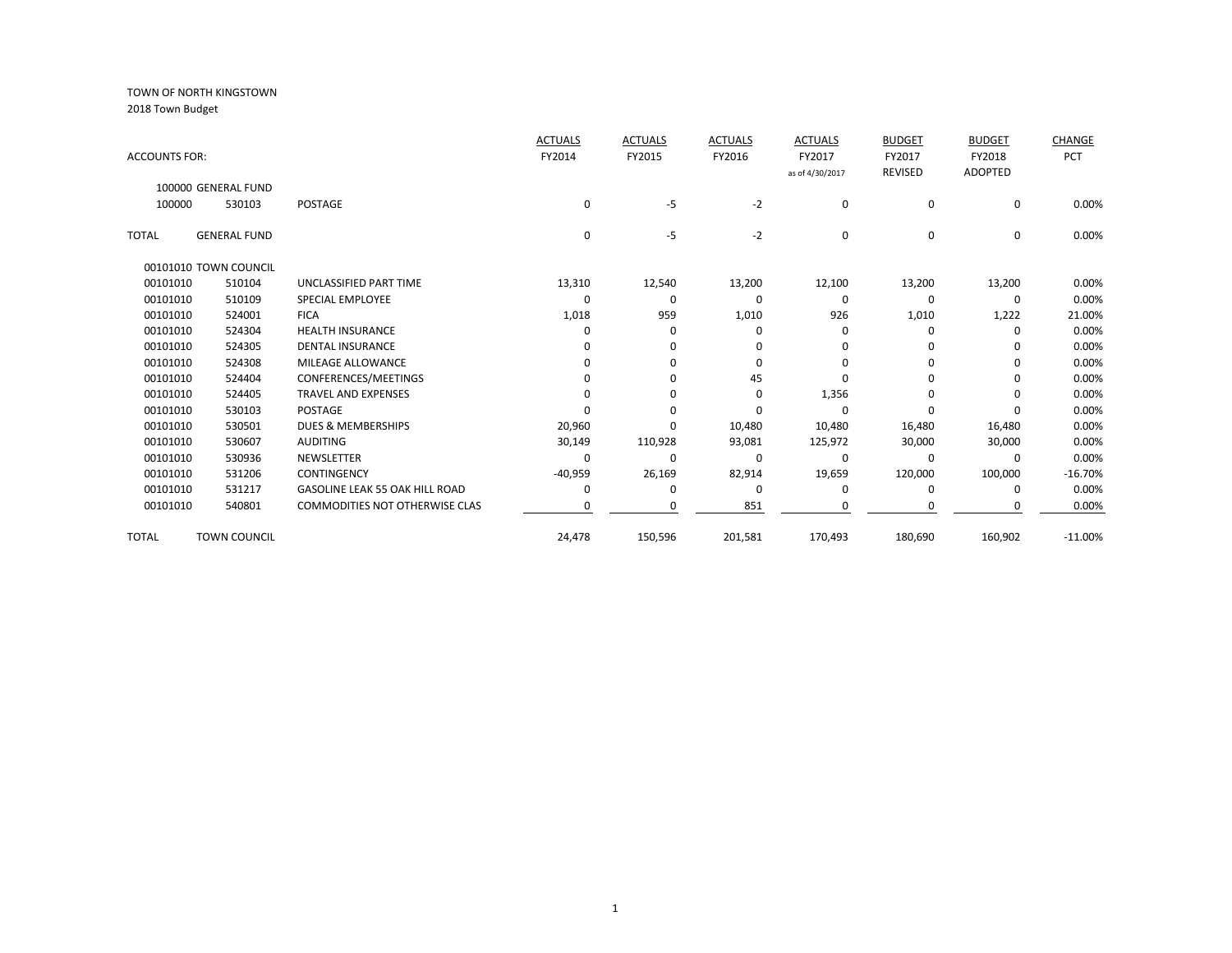|               |                       |                                       | <b>ACTUALS</b> | <b>ACTUALS</b> | <b>ACTUALS</b> | <b>ACTUALS</b>  | <b>BUDGET</b>  | <b>BUDGET</b>  | CHANGE    |
|---------------|-----------------------|---------------------------------------|----------------|----------------|----------------|-----------------|----------------|----------------|-----------|
| ACCOUNTS FOR: |                       |                                       | FY2014         | FY2015         | FY2016         | FY2017          | FY2017         | FY2018         | PCT       |
|               |                       |                                       |                |                |                | as of 4/30/2017 | <b>REVISED</b> | <b>ADOPTED</b> |           |
|               | 00102010 TOWN MANAGER |                                       |                |                |                |                 |                |                |           |
| 00102010      | 510101                | <b>CLASSIFIED FULL TIME</b>           | $\Omega$       | $\Omega$       | 4,070          | 0               | $\Omega$       | $\Omega$       | 0.00%     |
| 00102010      | 510102                | <b>CLASSIFIED PART TIME</b>           | O              | 0              | 0              | 0               | 0              | O              | 0.00%     |
| 00102010      | 510103                | UNCLASSIFIED FULL TIME                | 154,936        | 158,792        | 212,808        | 144,968         | 163,509        | 160,278        | $-2.00%$  |
| 00102010      | 510104                | UNCLASSIFIED PART TIME                | $\Omega$       | 0              | 0              | 0               | 0              | $\Omega$       | 0.00%     |
| 00102010      | 510107                | <b>OVERTIME</b>                       | O              | ŋ              | O              | $\Omega$        | 0              |                | 0.00%     |
| 00102010      | 524001                | <b>FICA</b>                           | 11,867         | 12,252         | 14,248         | 7,688           | 12,508         | 12,261         | $-2.00%$  |
| 00102010      | 524302                | <b>RETIREMENT</b>                     | 25,145         | 25,761         | 27,066         | 19,229          | 34,983         | 22,100         | $-36.80%$ |
| 00102010      | 524304                | <b>HEALTH INSURANCE</b>               | 19,046         | 17,447         | 15,777         | 14,788          | 19,168         | 10,784         | $-43.70%$ |
| 00102010      | 524305                | <b>DENTAL INSURANCE</b>               | 1,109          | 1,103          | 992            | 863             | 1,174          | 523            | $-55.40%$ |
| 00102010      | 524306                | <b>LIFE INSURANCE</b>                 | 321            | 321            | 383            | 367             | 400            | 400            | 0.00%     |
| 00102010      | 524308                | <b>MILEAGE ALLOWANCE</b>              | 5,981          | 5,981          | 5,752          | 4,692           | 6,000          | 6,000          | 0.00%     |
| 00102010      | 524403                | <b>ASSOCIATION DUES</b>               | 1,844          | 840            | 1,438          | 16,458          | 2,000          | 2,000          | 0.00%     |
| 00102010      | 524404                | CONFERENCES/MEETINGS                  | 1,119          | 0              | 0              | 0               | 2,500          | 2,500          | 0.00%     |
| 00102010      | 524405                | <b>TRAVEL &amp; EXPENSES</b>          | $\Omega$       | 0              | 0              |                 | 0              | $\mathbf 0$    | 0.00%     |
| 00102010      | 530103                | <b>POSTAGE</b>                        | 336            | 246            | 254            | 195             | 200            | 200            | 0.00%     |
| 00102010      | 530604                | <b>MEDICAL SERVICES</b>               | ŋ              | 0              | 0              | 0               | $\Omega$       | $\Omega$       | 0.00%     |
| 00102010      | 530801                | <b>LEGAL ADS</b>                      | ი              | o              | 0              | O               | 0              | 0              | 0.00%     |
| 00102010      | 530805                | <b>REPORTS</b>                        |                | U              | 0              | $\Omega$        | 0              | $\Omega$       | 0.00%     |
| 00102010      | 531004                | OFFICE EQUIPMENT MAINTENANCE          | ŋ              | O              | 0              | $\Omega$        | 0              | $\Omega$       | 0.00%     |
| 00102010      | 531206                | <b>CONTRACTUAL SERVICES NOT OTHER</b> | O              | 0              | 0              | $\mathbf 0$     | $\Omega$       | 0              | 0.00%     |
| 00102010      | 540101                | <b>OFFICE SUPPLIES</b>                | 887            | 454            | 309            | 1,422           | 500            | 500            | 0.00%     |
| 00102010      | 540108                | <b>BOOKS &amp; PUBLICATIONS</b>       | 65             | 0              | 0              | 0               | 250            | 250            | 0.00%     |
| 00102010      | 550301                | OFFICE EQUIPMENT AND FURNITURE        | O              | 0              | 0              | n               | 0              | $\Omega$       | 0.00%     |
|               |                       |                                       |                |                |                |                 |                |                |           |
| TOTAL         | <b>TOWN MANAGER</b>   |                                       | 222,658        | 223,199        | 283,097        | 210,669         | 243,192        | 217,796        | $-48.60%$ |
|               |                       |                                       |                |                |                |                 |                |                |           |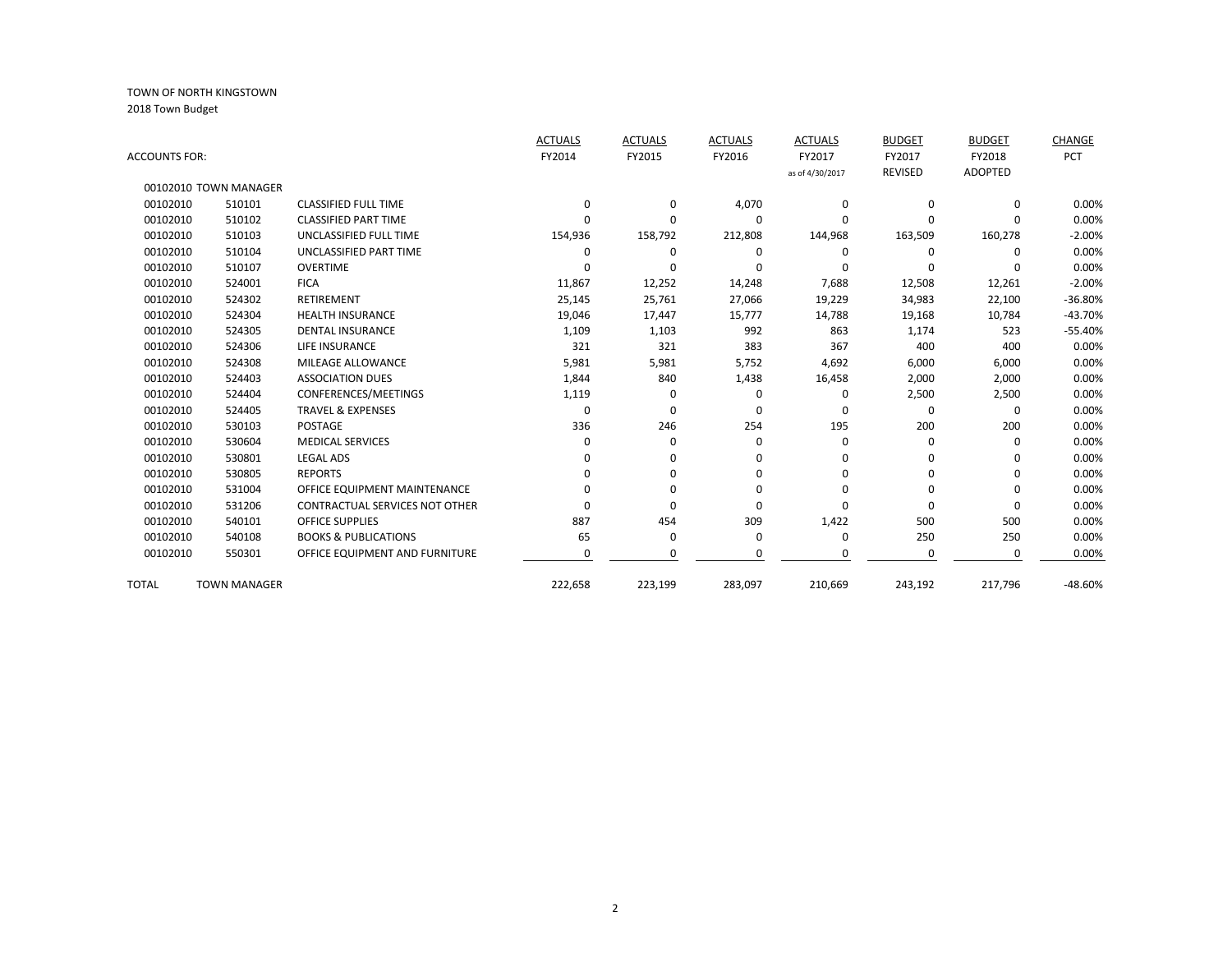|                      |                     |                                   | <b>ACTUALS</b> | <b>ACTUALS</b> | <b>ACTUALS</b> | <b>ACTUALS</b>  | <b>BUDGET</b>  | <b>BUDGET</b>  | CHANGE    |
|----------------------|---------------------|-----------------------------------|----------------|----------------|----------------|-----------------|----------------|----------------|-----------|
| <b>ACCOUNTS FOR:</b> |                     |                                   | FY2014         | FY2015         | FY2016         | FY2017          | FY2017         | FY2018         | PCT       |
|                      |                     |                                   |                |                |                | as of 4/30/2017 | <b>REVISED</b> | <b>ADOPTED</b> |           |
|                      | 00103010 TOWN CLERK |                                   |                |                |                |                 |                |                |           |
| 00103010             | 510101              | <b>CLASSIFIED FULL TIME</b>       | 136,869        | 141,535        | 87,301         | 90,317          | 93,690         | 96,057         | 2.50%     |
| 00103010             | 510102              | <b>CLASSIFIED PART TIME</b>       | 156            | 0              | 150            | 0               | 0              | 0              | 0.00%     |
| 00103010             | 510103              | UNCLASSIFIED FULL TIME            | 71,834         | 76,468         | 77,691         | 70,542          | 78,705         | 80,280         | 2.00%     |
| 00103010             | 510104              | UNCLASSIFIED PART TIME            | 3,130          | 3,737          | 2,005          | 1,454           | 4,500          | 4,500          | 0.00%     |
| 00103010             | 510107              | <b>OVERTIME</b>                   | 898            | 1,722          | 1,593          | 3,909           | 2,000          | 2,000          | 0.00%     |
| 00103010             | 510109              | SPECIAL EMPLOYEE                  | 1,755          | 1,777          | 905            | 1,660           | 2,000          | 2,000          | 0.00%     |
| 00103010             | 510206              | TERMINATION PAY - UPON RETIREM    | $\mathbf 0$    | $\mathbf 0$    | 0              | $\mathbf 0$     | 0              | 0              | 0.00%     |
| 00103010             | 524001              | <b>FICA</b>                       | 16,070         | 16,933         | 13,155         | 12,637          | 14,324         | 14,140         | $-1.30%$  |
| 00103010             | 524302              | RETIREMENT                        | 33,796         | 35,300         | 31,134         | 30,606          | 31,764         | 32,323         | 1.80%     |
| 00103010             | 524303              | <b>UNEMPLOYMENT</b>               | 0              | $\mathbf 0$    | 0              | 0               | $\mathbf 0$    | 0              | 0.00%     |
| 00103010             | 524304              | <b>HEALTH INSURANCE</b>           | 48,808         | 46,546         | 38,635         | 38,603          | 41,114         | 43,746         | 6.40%     |
| 00103010             | 524305              | <b>DENTAL INSURANCE</b>           | 3,061          | 3,044          | 2,587          | 2,497           | 2,697          | 2,772          | 2.80%     |
| 00103010             | 524306              | LIFE INSURANCE                    | 761            | 762            | 706            | 689             | 695            | 695            | 0.00%     |
| 00103010             | 524308              | MILEAGE ALLOWANCE                 | 0              | $\pmb{0}$      | 0              | $\mathbf 0$     | 0              | $\mathbf 0$    | 0.00%     |
| 00103010             | 524401              | <b>TUITION &amp; FEES</b>         | 245            | 265            | 660            | 450             | 450            | 450            | 0.00%     |
| 00103010             | 524403              | <b>ASSOCIATION DUES</b>           | 410            | 430            | 40             | 40              | 430            | 430            | 0.00%     |
| 00103010             | 524404              | CONFERENCES/MEETINGS              | $\mathbf 0$    | $\mathbf 0$    | 0              | $\mathbf 0$     | 0              | 0              | 0.00%     |
| 00103010             | 524405              | <b>TRAVEL &amp; EXPENSES</b>      | 2,555          | 3,101          | 1,398          | 1,630           | 3,500          | 2,500          | $-28.60%$ |
| 00103010             | 530103              | POSTAGE                           | 1,687          | 3,328          | 1,812          | 1,934           | 2,500          | 2,000          | $-20.00%$ |
| 00103010             | 530603              | <b>LEGAL SERVICES</b>             | 3,000          | 2,925          | 2,575          | 2,250           | 3,000          | 3,000          | 0.00%     |
| 00103010             | 530604              | <b>MEDICAL SERVICES</b>           | 0              | $\mathbf 0$    | $\pmb{0}$      | $\mathbf 0$     | 0              | 0              | 0.00%     |
| 00103010             | 530605              | RECORD MAINT RECORDING            | 30,767         | 41,018         | 43,045         | 43,048          | 44,000         | 44,000         | 0.00%     |
| 00103010             | 530609              | RECORD MAINTENANCE-CODIFICATIO    | 10,990         | 3,238          | 2,842          | 4,438           | 11,000         | 11,000         | 0.00%     |
| 00103010             | 530704              | <b>OTHER RENTALS</b>              | 3,943          | 3,495          | 3,385          | 4,093           | 3,500          | 3,500          | 0.00%     |
| 00103010             | 530801              | <b>LEGAL ADS</b>                  | 5,941          | 1,654          | 2,391          | 1,951           | 4,000          | 4,000          | 0.00%     |
| 00103010             | 530805              | <b>REPORTS</b>                    | 0              | 0              | 0              | 0               | 0              | 0              | 0.00%     |
| 00103010             | 530806              | <b>BOOKBINDING</b>                | 0              | $\mathbf 0$    | 0              | 0               | $\mathbf 0$    | 0              | 0.00%     |
| 00103010             | 531003              | <b>COMMUNICATIONS MAINTENANCE</b> | 0              | 350            | 344            | 0               | 500            | 500            | 0.00%     |
| 00103010             | 531004              | OFFICE EQUIPMENT MAINTENANCE      | 3,074          | 2,502          | 254            | 0               | 2,200          | 2,000          | $-9.10%$  |
| 00103010             | 531206              | CONTRACTUAL SERVICES NOT OTHER    | 994            | 3,232          | 1,083          | 1,851           | 2,000          | 2,600          | 30.00%    |
| 00103010             | 540101              | <b>OFFICE SUPPLIES</b>            | 3,141          | 3,758          | 3,892          | 4,002           | 3,100          | 3,100          | 0.00%     |
| 00103010             | 540108              | <b>BOOKS &amp; PUBLICATIONS</b>   | 1,567          | 880            | 395            | 671             | 1,200          | 1,200          | 0.00%     |
| 00103010             | 550301              | OFFICE EQUIPMENT AND FURNITURE    | 0              | $\mathbf 0$    | 0              | $\mathbf 0$     | 0              | 0              | 0.00%     |
| 00103010             | 550701              | OTHER CAPITAL OUTLAY              | 0              | $\mathbf 0$    | 0              | 0               | 0              | 0              | 0.00%     |
|                      |                     |                                   |                |                |                |                 |                |                |           |
| TOTAL                | <b>TOWN CLERK</b>   |                                   | 385,454        | 397,999        | 319,979        | 319,269         | 352,868        | 358,792        | $-53.80%$ |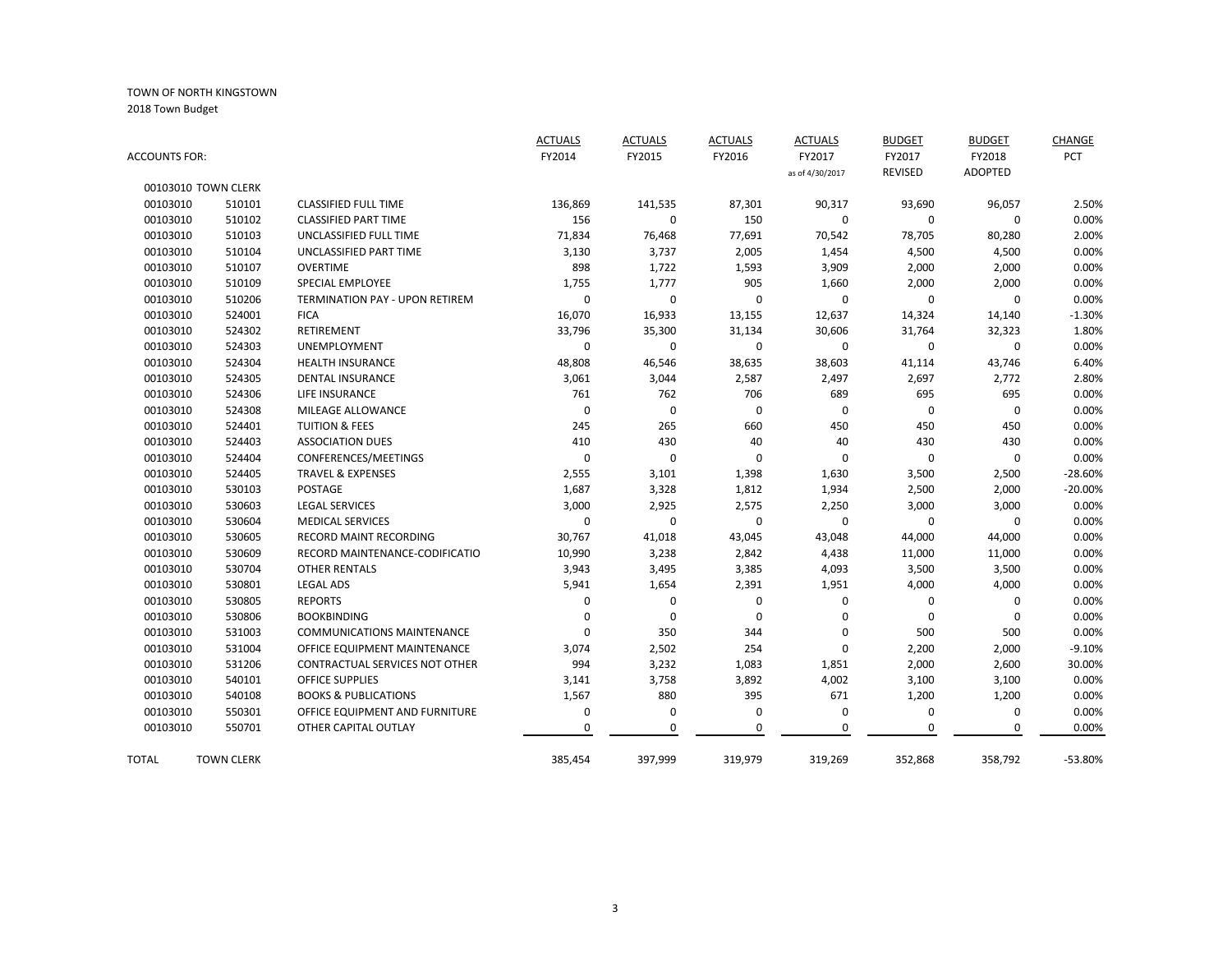|               |                              |                                       | <b>ACTUALS</b> | <b>ACTUALS</b> | <b>ACTUALS</b> | <b>ACTUALS</b>  | <b>BUDGET</b>  | <b>BUDGET</b> | <b>CHANGE</b> |
|---------------|------------------------------|---------------------------------------|----------------|----------------|----------------|-----------------|----------------|---------------|---------------|
| ACCOUNTS FOR: |                              |                                       | FY2014         | FY2015         | FY2016         | FY2017          | FY2017         | FY2018        | PCT           |
|               |                              |                                       |                |                |                | as of 4/30/2017 | <b>REVISED</b> | ADOPTED       |               |
|               | 00103050 BOARD OF CANVASSERS |                                       |                |                |                |                 |                |               |               |
| 00103050      | 510101                       | <b>CLASSIFIED FULL TIME</b>           | 0              | 0              | 51,640         | 39,288          | 54,016         | 55,097        | 2.00%         |
| 00103050      | 510104                       | UNCLASSIFIED PART TIME                | $\Omega$       | 0              | 0              | 2,451           | 2,500          | 2,500         | 0.00%         |
| 00103050      | 510107                       | <b>OVERTIME</b>                       | 1,356          | 7,788          | 4,137          | 9,808           | 8,000          | 5,000         | $-37.50%$     |
| 00103050      | 510109                       | <b>SPECIAL EMPLOYEE</b>               | 13,635         | 34,280         | 10,192         | 31,624          | 53,900         | 15,000        | $-72.20%$     |
| 00103050      | 524001                       | <b>FICA</b>                           | 751            | 983            | 4,386          | 3,804           | 9,017          | 5,936         | $-34.20%$     |
| 00103050      | 524302                       | <b>RETIREMENT</b>                     | 0              | 0              | 9,217          | 7,198           | 9,310          | 10,099        | 8.50%         |
| 00103050      | 524303                       | <b>UNEMPLOYMENT</b>                   | 0              | 0              | 0              | 1,144           | 0              | 0             | 0.00%         |
| 00103050      | 524304                       | <b>HEALTH INSURANCE</b>               | 0              | 0              | 8,809          | 7,494           | 9,645          | 9,703         | 0.60%         |
| 00103050      | 524305                       | <b>DENTAL INSURANCE</b>               | 0              | 0              | 442            | 358             | 470            | 410           | $-12.90%$     |
| 00103050      | 524306                       | LIFE INSURANCE                        | $\Omega$       | 0              | 242            | 217             | 253            | 317           | 25.40%        |
| 00103050      | 530103                       | <b>POSTAGE</b>                        | 1,144          | 3,601          | 1,727          | 1,839           | 3,000          | 1,500         | $-50.00%$     |
| 00103050      | 530701                       | <b>LAND AND BUILDINGS</b>             | $\Omega$       | $\Omega$       | 0              | 0               | $\Omega$       | $\Omega$      | 0.00%         |
| 00103050      | 530704                       | <b>OTHER RENTALS</b>                  | 68             | 0              | 0              | 0               | 500            | 500           | 0.00%         |
| 00103050      | 530801                       | <b>LEGAL ADS</b>                      | 0              | 797            | 752            | 500             | 6,000          | 2,500         | $-58.30%$     |
| 00103050      | 530805                       | <b>REPORTS</b>                        | $\Omega$       | $\Omega$       | 0              | 0               | 0              | $\Omega$      | 0.00%         |
| 00103050      | 540101                       | <b>OFFICE SUPPLIES</b>                | 426            | 1,002          | 865            | 2,836           | 3,000          | 1,500         | $-50.00%$     |
| 00103050      | 540102                       | PRINTED FORMS                         | 997            | 383            | 671            | 811             | 3,000          | 2,500         | $-16.70%$     |
| 00103050      | 540311                       | <b>FOOD</b>                           | 411            | 2,964          | 900            | 3,106           | 4,290          | 1,500         | $-65.00%$     |
| 00103050      | 540801                       | <b>COMMODITIES NOT OTHERWISE CLAS</b> | 0              | 1,238          | 0              | 0               | $\mathbf 0$    | $\Omega$      | 0.00%         |
| 00103050      | 550301                       | OFFICE EQUIPMENT AND FURNITURE        | O              | 0              | 1,017          |                 | 2,000          | 2,000         | 0.00%         |
| TOTAL         | <b>BOARD OF CANVASSERS</b>   |                                       | 18,788         | 53,036         | 94,998         | 112,480         | 168,901        | 116,061       | $-87.70%$     |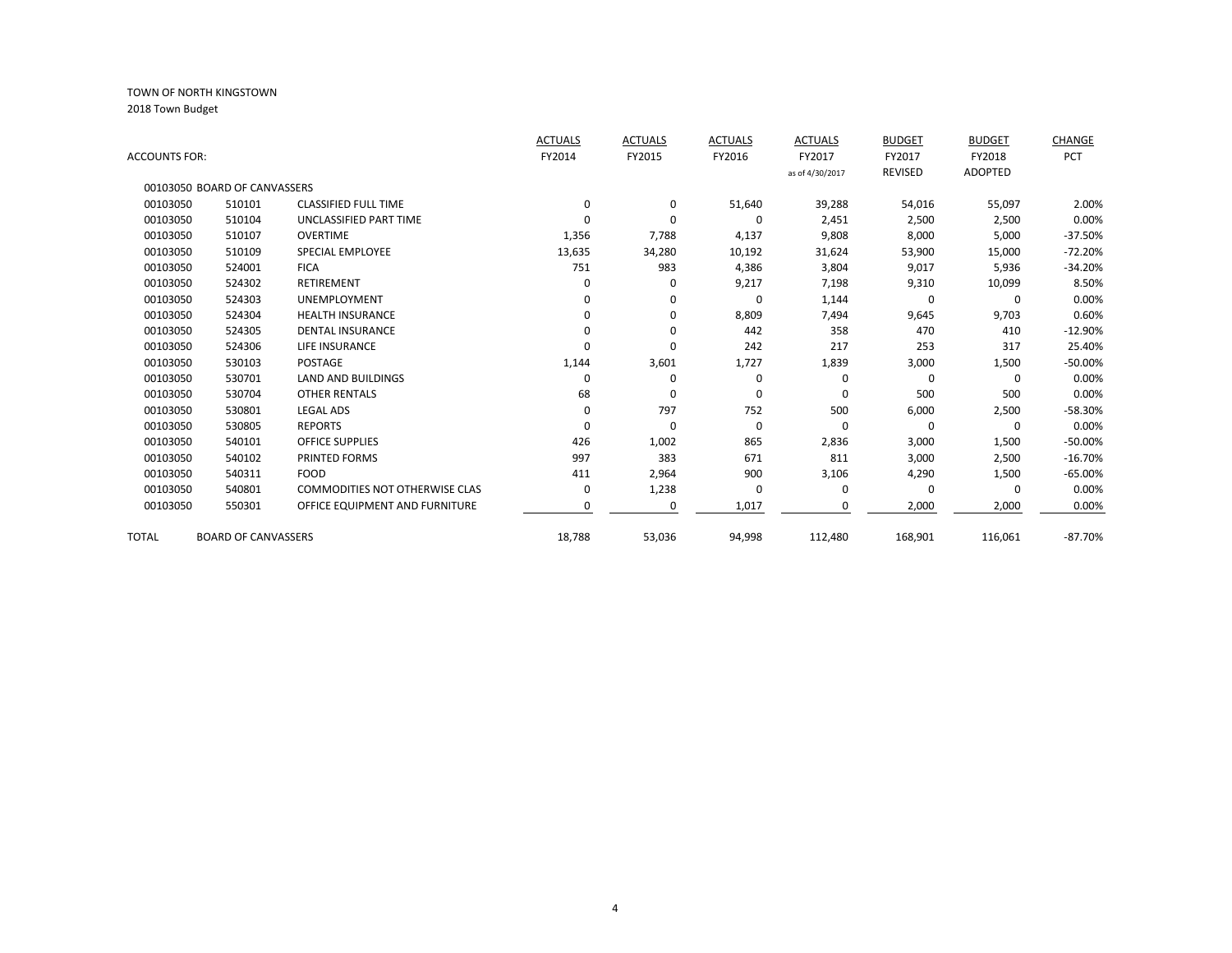|               |                         |                                 | <b>ACTUALS</b> | <b>ACTUALS</b> | <b>ACTUALS</b> | <b>ACTUALS</b>  | <b>BUDGET</b> | <b>BUDGET</b> | CHANGE      |
|---------------|-------------------------|---------------------------------|----------------|----------------|----------------|-----------------|---------------|---------------|-------------|
| ACCOUNTS FOR: |                         |                                 | FY2014         | FY2015         | FY2016         | FY2017          | FY2017        | FY2018        | <b>PCT</b>  |
|               |                         |                                 |                |                |                | as of 4/30/2017 | REVISED       | ADOPTED       |             |
|               | 00104010 TOWN SOLICITOR |                                 |                |                |                |                 |               |               |             |
| 00104010      | 530501                  | DUES & MEMBERSHIPS              | 0              | 0              |                | $\Omega$        | 0             |               | 0.00%       |
| 00104010      | 530603                  | <b>LEGAL SERVICES</b>           | 23,392         | 31,244         | 18,702         | 0               | 0             |               | 0.00%       |
| 00104010      | 531206                  | CONTRACTUAL SERVICES NOT OTHER  | 0              | 0              | $\Omega$       | $\Omega$        | 0             |               | 0.00%       |
| 00104010      | 540108                  | <b>BOOKS &amp; PUBLICATIONS</b> | n              | U              |                |                 | ŋ             |               | 0.00%       |
|               |                         |                                 |                |                |                |                 |               |               |             |
| TOTAL         | <b>TOWN SOLICITOR</b>   |                                 | 23,392         | 31,244         | 18,702         | $\Omega$        | 0             |               | $-100.00\%$ |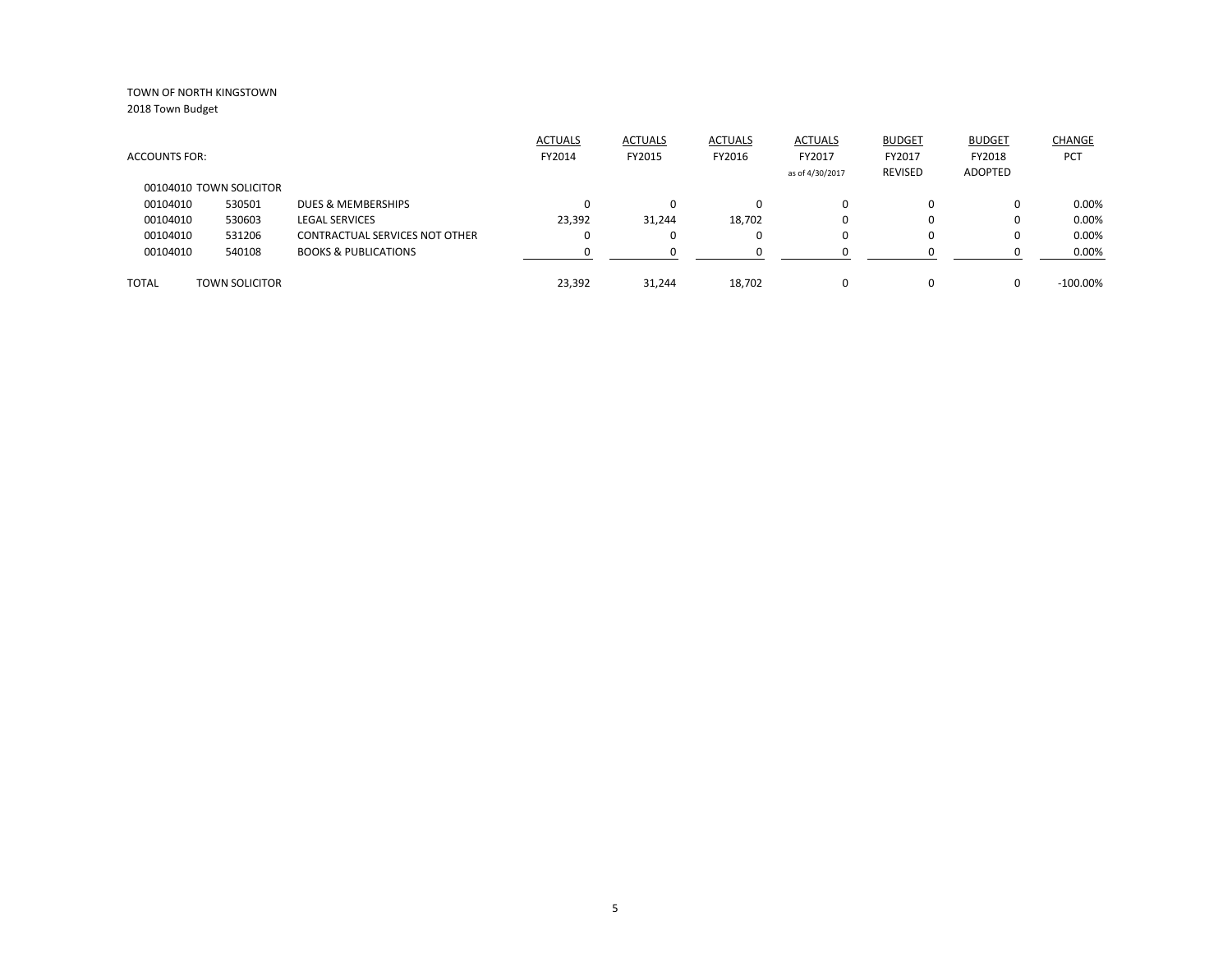| <b>ACCOUNTS FOR:</b>                                | <b>ACTUALS</b><br>FY2014 | <b>ACTUALS</b><br>FY2015 | <b>ACTUALS</b><br>FY2016 | <b>ACTUALS</b><br>FY2017 | <b>BUDGET</b><br>FY2017 | <b>BUDGET</b><br>FY2018 | CHANGE<br>PCT |
|-----------------------------------------------------|--------------------------|--------------------------|--------------------------|--------------------------|-------------------------|-------------------------|---------------|
| 00104011 TOWN SOLICITOR LABOR                       |                          |                          |                          | as of 4/30/2017          | <b>REVISED</b>          | ADOPTED                 |               |
| 530603<br>00104011<br><b>LEGAL SERVICES - LABOR</b> | 427,328                  | 318,253                  | 74,392                   | 63,300                   | 50,000                  | 55,000                  | 10.00%        |
| <b>TOTAL</b><br><b>TOWN SOLICITOR LABOR</b>         | 427,328                  | 318,253                  | 74,392                   | 63,300                   | 50,000                  | 55,000                  | -94.50%       |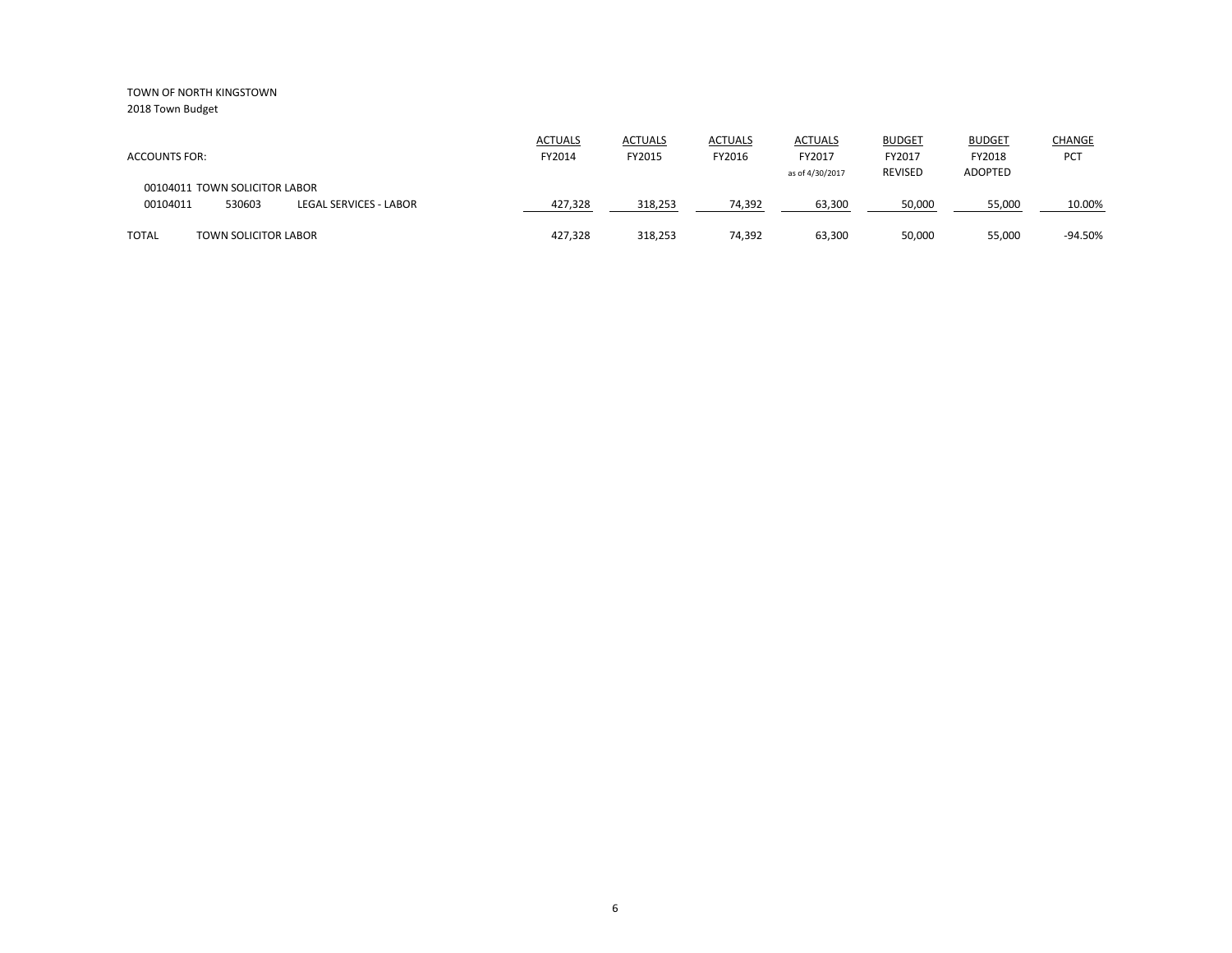| <b>ACCOUNTS FOR:</b> |                                           | <b>ACTUALS</b><br>FY2014 | <b>ACTUALS</b><br>FY2015 | <b>ACTUALS</b><br>FY2016 | <b>ACTUALS</b><br>FY2017 | <b>BUDGET</b><br>FY2017 | <b>BUDGET</b><br>FY2018 | CHANGE<br>PCT |
|----------------------|-------------------------------------------|--------------------------|--------------------------|--------------------------|--------------------------|-------------------------|-------------------------|---------------|
|                      | 00104012 TOWN SOLICITOR POLICE PROSECUTOR |                          |                          |                          | as of 4/30/2017          | <b>REVISED</b>          | ADOPTED                 |               |
| 00104012<br>530603   | LEGAL SERVICES - POLICE PROSEC            | 43,400                   | 51,742                   | 27,097                   | 27,891                   | 60,000                  | 45,500                  | $-24.20%$     |
| <b>TOTAL</b>         | TOWN SOLICITOR POLICE PROSECUTOR          | 43,400                   | 51,742                   | 27,097                   | 27,891                   | 60,000                  | 45,500                  | -95.70%       |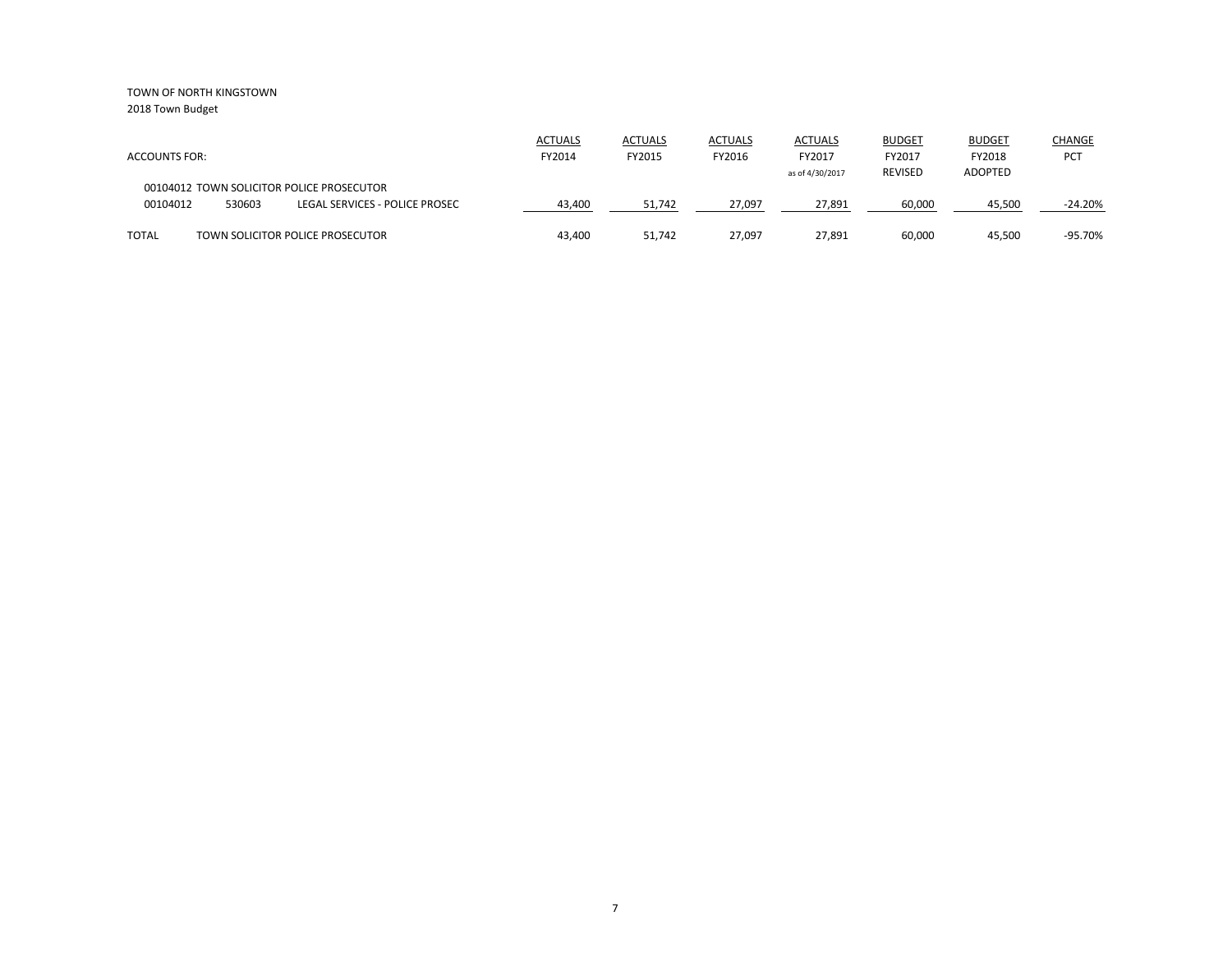|                      |        |                                         | <b>ACTUALS</b> | <b>ACTUALS</b> | <b>ACTUALS</b> | <b>ACTUALS</b>  | <b>BUDGET</b>  | <b>BUDGET</b>  | <b>CHANGE</b> |
|----------------------|--------|-----------------------------------------|----------------|----------------|----------------|-----------------|----------------|----------------|---------------|
| <b>ACCOUNTS FOR:</b> |        |                                         | FY2014         | FY2015         | FY2016         | FY2017          | FY2017         | FY2018         | PCT           |
|                      |        |                                         |                |                |                | as of 4/30/2017 | <b>REVISED</b> | <b>ADOPTED</b> |               |
|                      |        | 00104013 TOWN SOLICITOR LAND USE MATTER |                |                |                |                 |                |                |               |
| 00104013             | 530603 | LEGAL SERVICES - LAND USE MATT          | 42,600         | 82,628         | 64,375         | 45,059          | 40,000         | 45,500         | 13.80%        |
|                      |        |                                         |                |                |                |                 |                |                |               |
| <b>TOTAL</b>         |        | TOWN SOLICITOR LAND USE MATTER          | 42.600         | 82,628         | 64,375         | 45,059          | 40,000         | 45,500         | -95.80%       |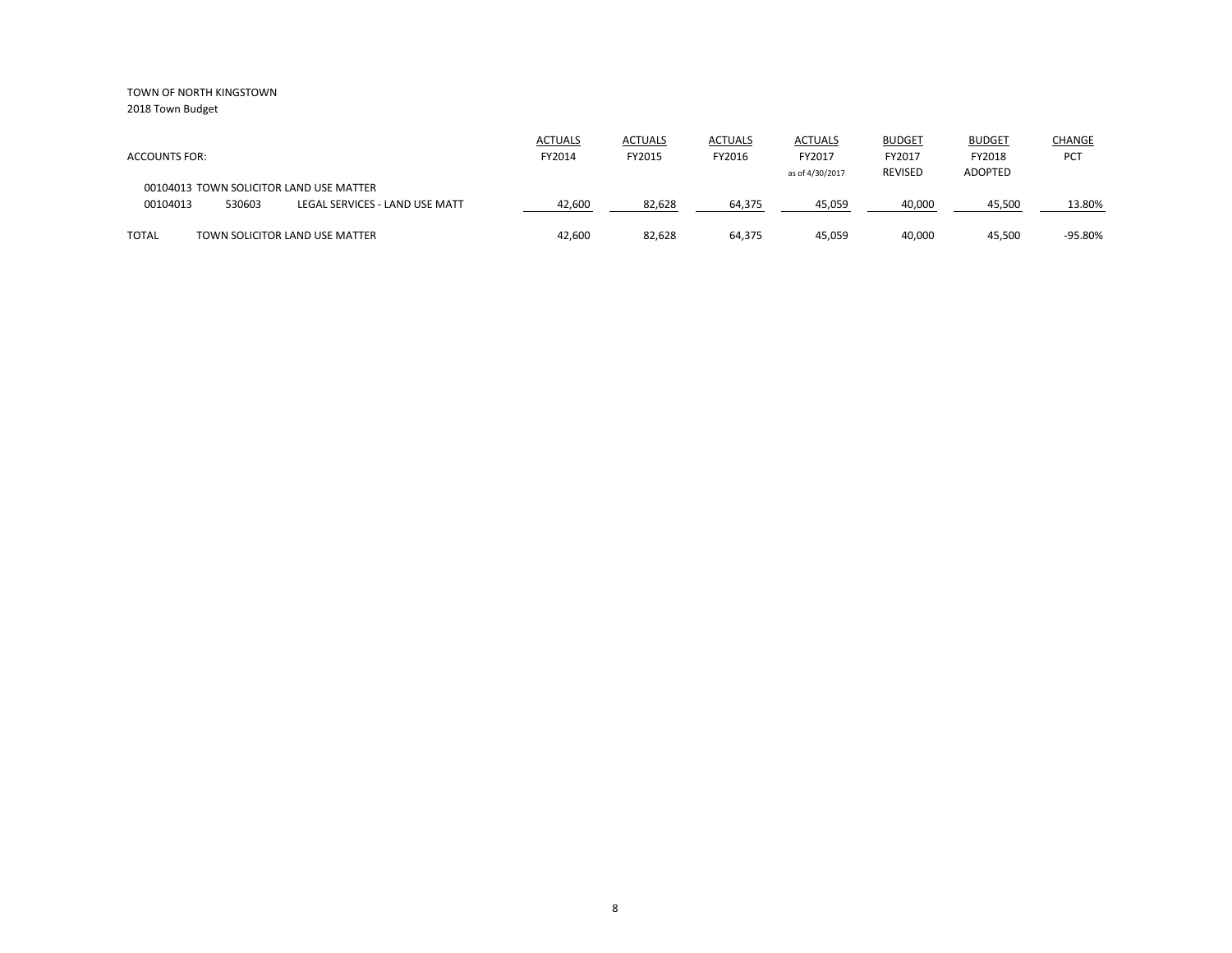| <b>ACCOUNTS FOR:</b> |        |                                                                           | <b>ACTUALS</b><br>FY2014 | <b>ACTUALS</b><br>FY2015 | <b>ACTUALS</b><br>FY2016 | <b>ACTUALS</b><br>FY2017<br>as of 4/30/2017 | <b>BUDGET</b><br>FY2017<br><b>REVISED</b> | <b>BUDGET</b><br>FY2018<br>ADOPTED | <b>CHANGE</b><br><b>PCT</b> |
|----------------------|--------|---------------------------------------------------------------------------|--------------------------|--------------------------|--------------------------|---------------------------------------------|-------------------------------------------|------------------------------------|-----------------------------|
| 00104014             | 530603 | 00104014 TOWN SOLICITOR TAX ASSESS/COLL<br>LEGAL SERVICES - TAX ASSESSMEN | 6,575                    | 5,192                    | 3,684                    | 3,792                                       | 20,000                                    |                                    | $-100.00\%$                 |
| <b>TOTAL</b>         |        | TOWN SOLICITOR TAX ASSESS/COLL                                            | 6,575                    | 5,192                    | 3,684                    | 3,792                                       | 20,000                                    |                                    | $-100.00\%$                 |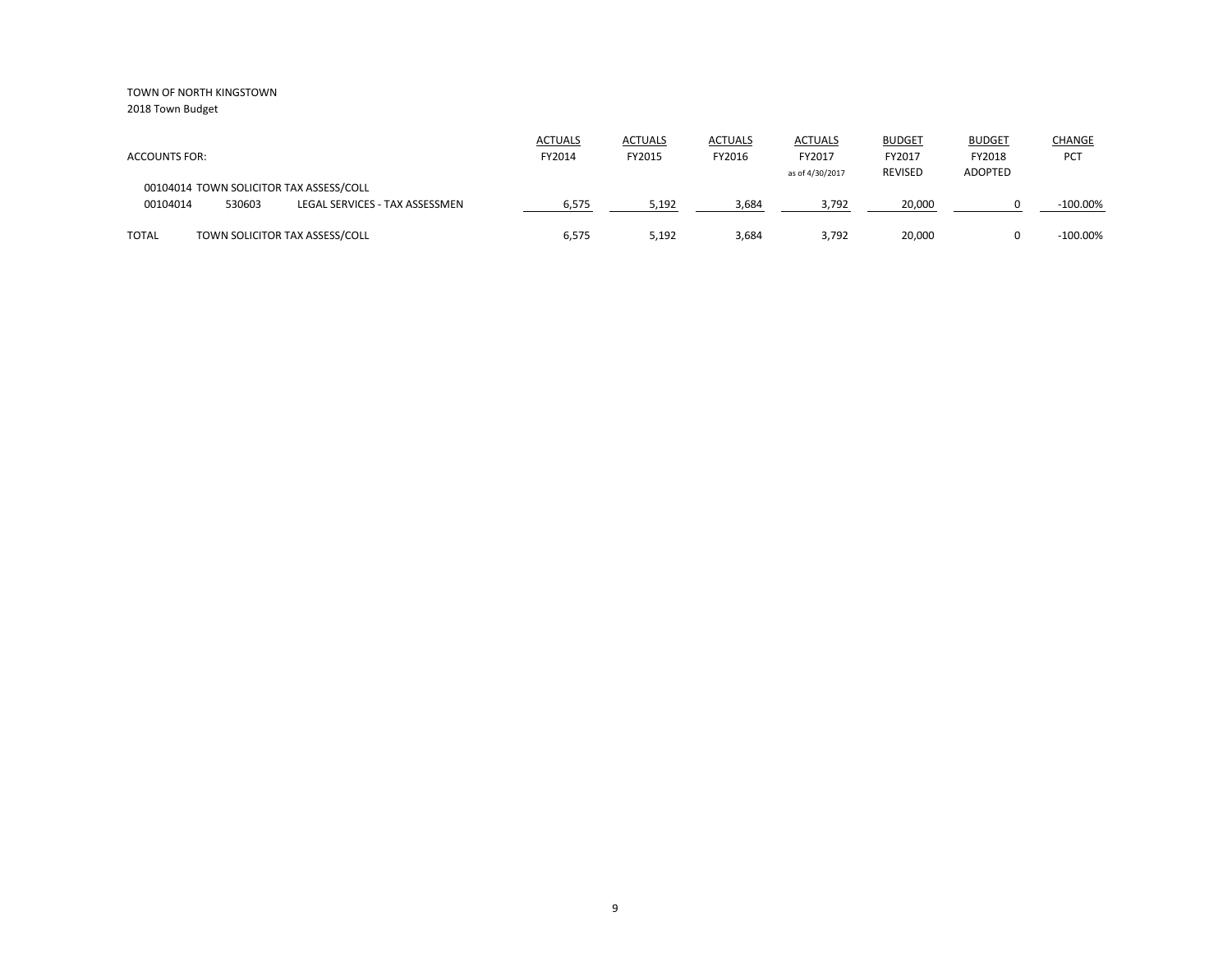| <b>ACCOUNTS FOR:</b>                                                                           | <b>ACTUALS</b><br>FY2014 | <b>ACTUALS</b><br>FY2015 | <b>ACTUALS</b><br>FY2016 | <b>ACTUALS</b><br>FY2017<br>as of 4/30/2017 | <b>BUDGET</b><br>FY2017<br><b>REVISED</b> | <b>BUDGET</b><br>FY2018<br><b>ADOPTED</b> | <b>CHANGE</b><br><b>PCT</b> |
|------------------------------------------------------------------------------------------------|--------------------------|--------------------------|--------------------------|---------------------------------------------|-------------------------------------------|-------------------------------------------|-----------------------------|
| 00104015 TOWN SOLICITOR TOWN COUNCIL MA<br>530603<br>00104015<br>LEGAL SERVICES - TOWN COUNCIL | 36,920                   | 38,409                   | 22,739                   | 36,951                                      | 50,000                                    | 52,000                                    | 4.00%                       |
| <b>TOTAL</b><br>TOWN SOLICITOR TOWN COUNCIL MA                                                 | 36,920                   | 38,409                   | 22,739                   | 36,951                                      | 50,000                                    | 52,000                                    | -95.50%                     |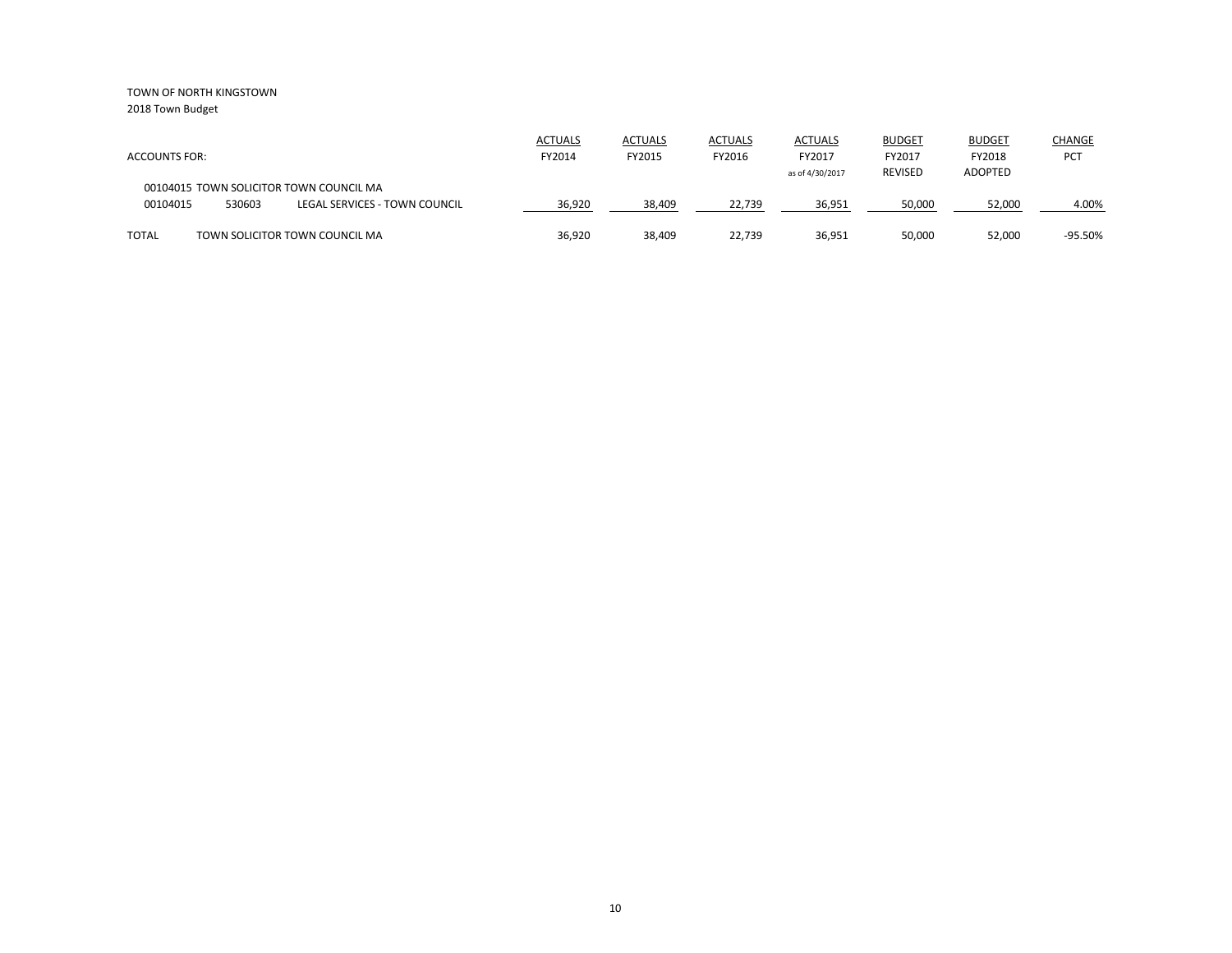| <b>ACCOUNTS FOR:</b> |        |                                                                              | <b>ACTUALS</b><br>FY2014 | <b>ACTUALS</b><br>FY2015 | <b>ACTUALS</b><br>FY2016 | <b>ACTUALS</b><br>FY2017<br>as of 4/30/2017 | <b>BUDGET</b><br>FY2017<br><b>REVISED</b> | <b>BUDGET</b><br>FY2018<br><b>ADOPTED</b> | <b>CHANGE</b><br><b>PCT</b> |
|----------------------|--------|------------------------------------------------------------------------------|--------------------------|--------------------------|--------------------------|---------------------------------------------|-------------------------------------------|-------------------------------------------|-----------------------------|
| 00104016             | 530603 | 00104016 TOWN SOLICITOR PENDING LITIGATION<br>LEGAL SERVICES - PENDING LITIG | 33,200                   | 32,292                   | 20,729                   | 23,349                                      | 25,000                                    | 25,000                                    | 0.00%                       |
| <b>TOTAL</b>         |        | TOWN SOLICITOR PENDING LITIGATION                                            | 33,200                   | 32,292                   | 20,729                   | 23,349                                      | 25,000                                    | 25,000                                    | -97.90%                     |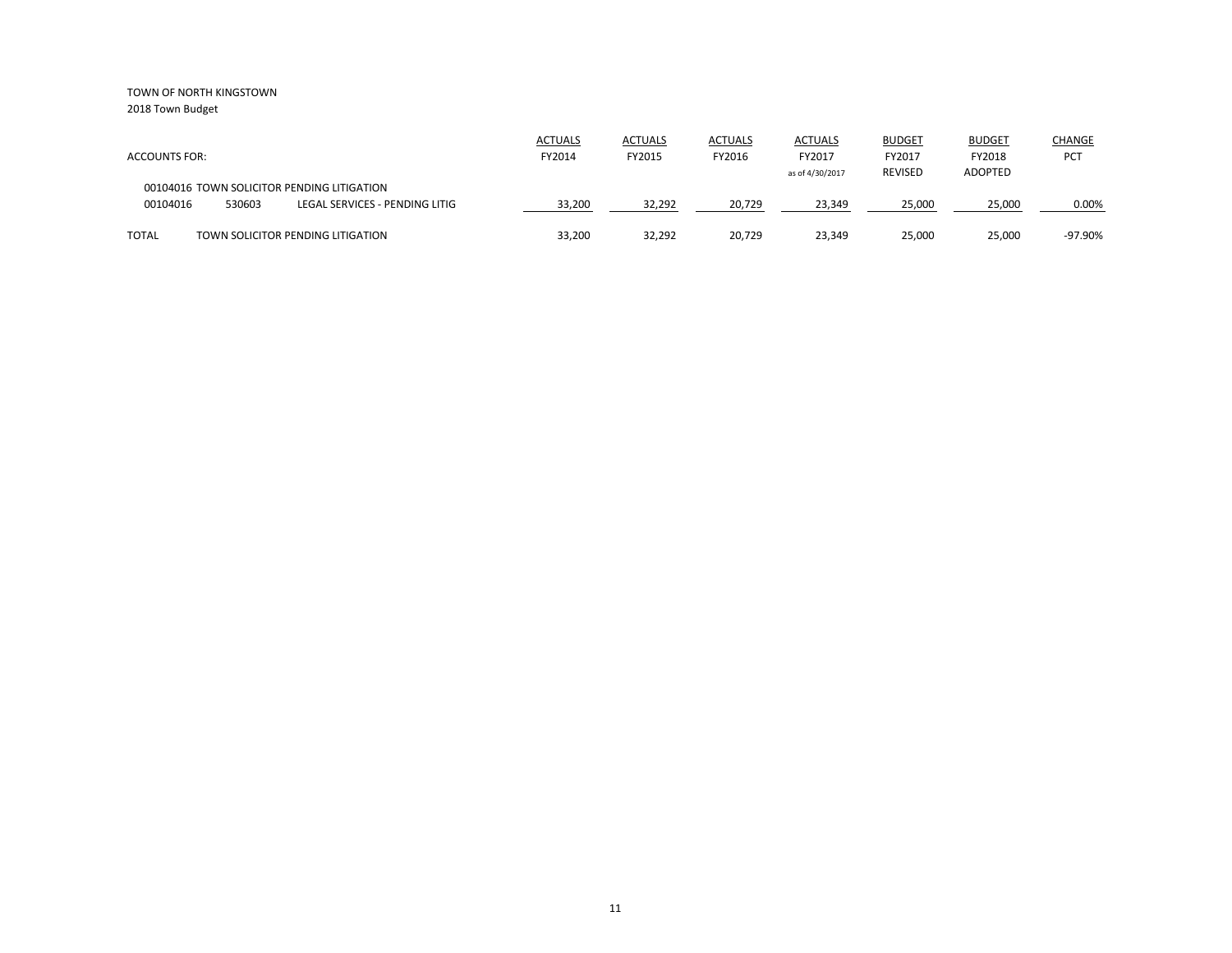|                                             | <b>ACTUALS</b> | <b>ACTUALS</b> | <b>ACTUALS</b> | <b>ACTUALS</b>  | <b>BUDGET</b>            | <b>BUDGET</b>            | CHANGE      |
|---------------------------------------------|----------------|----------------|----------------|-----------------|--------------------------|--------------------------|-------------|
| <b>ACCOUNTS FOR:</b>                        | FY2014         | FY2015         | FY2016         | FY2017          | FY2017<br><b>REVISED</b> | FY2018<br><b>ADOPTED</b> | PCT         |
| 00104017 TOWN SOLICITOR PUBLIC WORKS        |                |                |                | as of 4/30/2017 |                          |                          |             |
| 00104017<br>530603<br><b>MISCELLEANOUS</b>  | 4,300          | 10,213         | 2,685          | 2,763           | 10,000                   |                          | $-100.00\%$ |
| <b>TOTAL</b><br>TOWN SOLICITOR PUBLIC WORKS | 4,300          | 10,213         | 2,685          | 2,763           | 10,000                   |                          | $-100.00\%$ |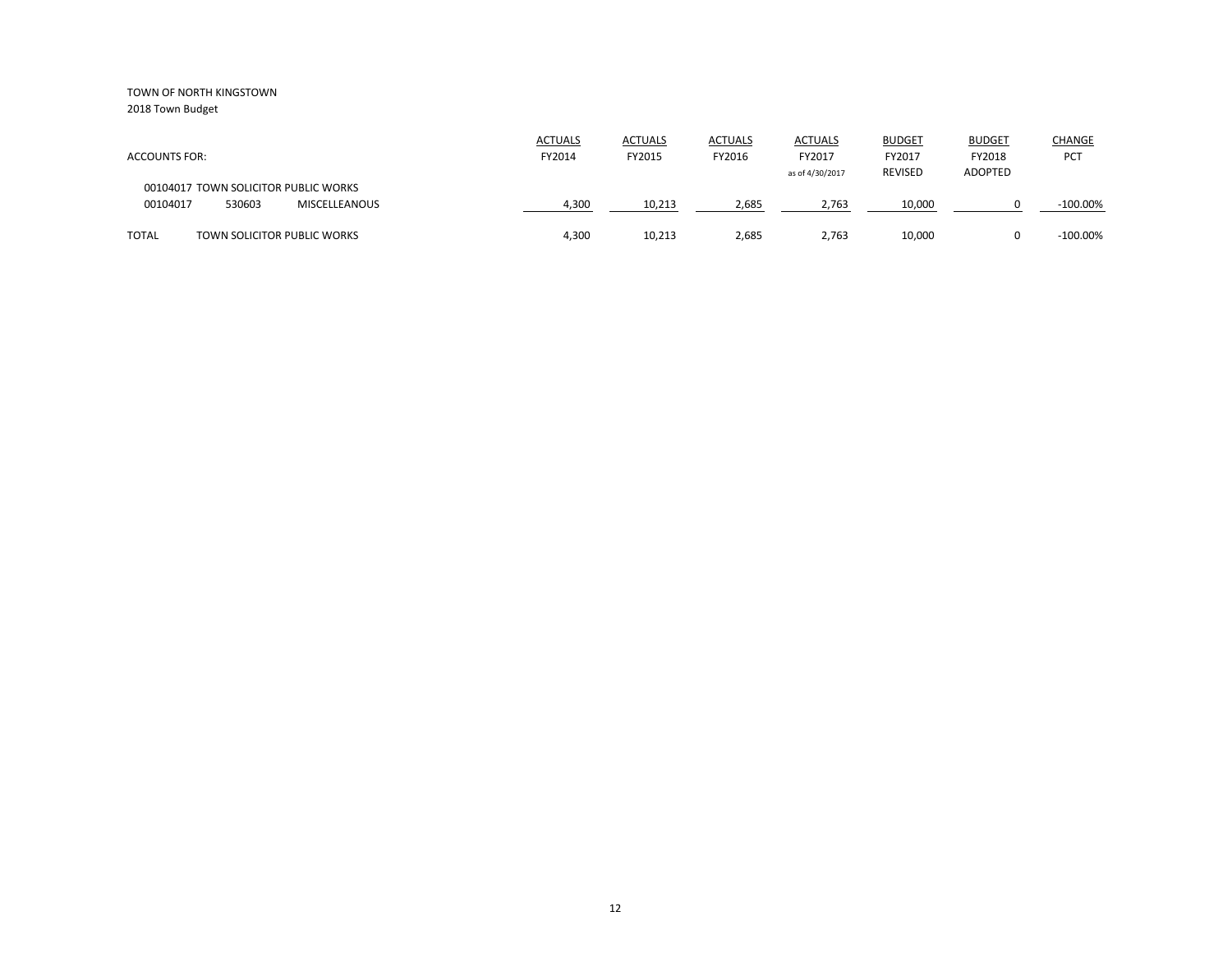| <b>ACCOUNTS FOR:</b>                                                                        | <b>ACTUALS</b><br>FY2014 | <b>ACTUALS</b><br>FY2015 | <b>ACTUALS</b><br>FY2016 | <b>ACTUALS</b><br>FY2017<br>as of 4/30/2017 | <b>BUDGET</b><br>FY2017<br><b>REVISED</b> | <b>BUDGET</b><br>FY2018<br><b>ADOPTED</b> | <b>CHANGE</b><br><b>PCT</b> |
|---------------------------------------------------------------------------------------------|--------------------------|--------------------------|--------------------------|---------------------------------------------|-------------------------------------------|-------------------------------------------|-----------------------------|
| 00104018 TOWN SOLICITOR BOND COUNSEL<br>00104018<br>530603<br>LEGAL SERVICES - BOND COUNSEL |                          |                          |                          | 35.000                                      | 3,000                                     | 5,000                                     | 66.70%                      |
| <b>TOTAL</b><br>TOWN SOLICITOR BOND COUNSEL                                                 |                          |                          | 0                        | 35,000                                      | 3,000                                     | 5,000                                     | $-99.60%$                   |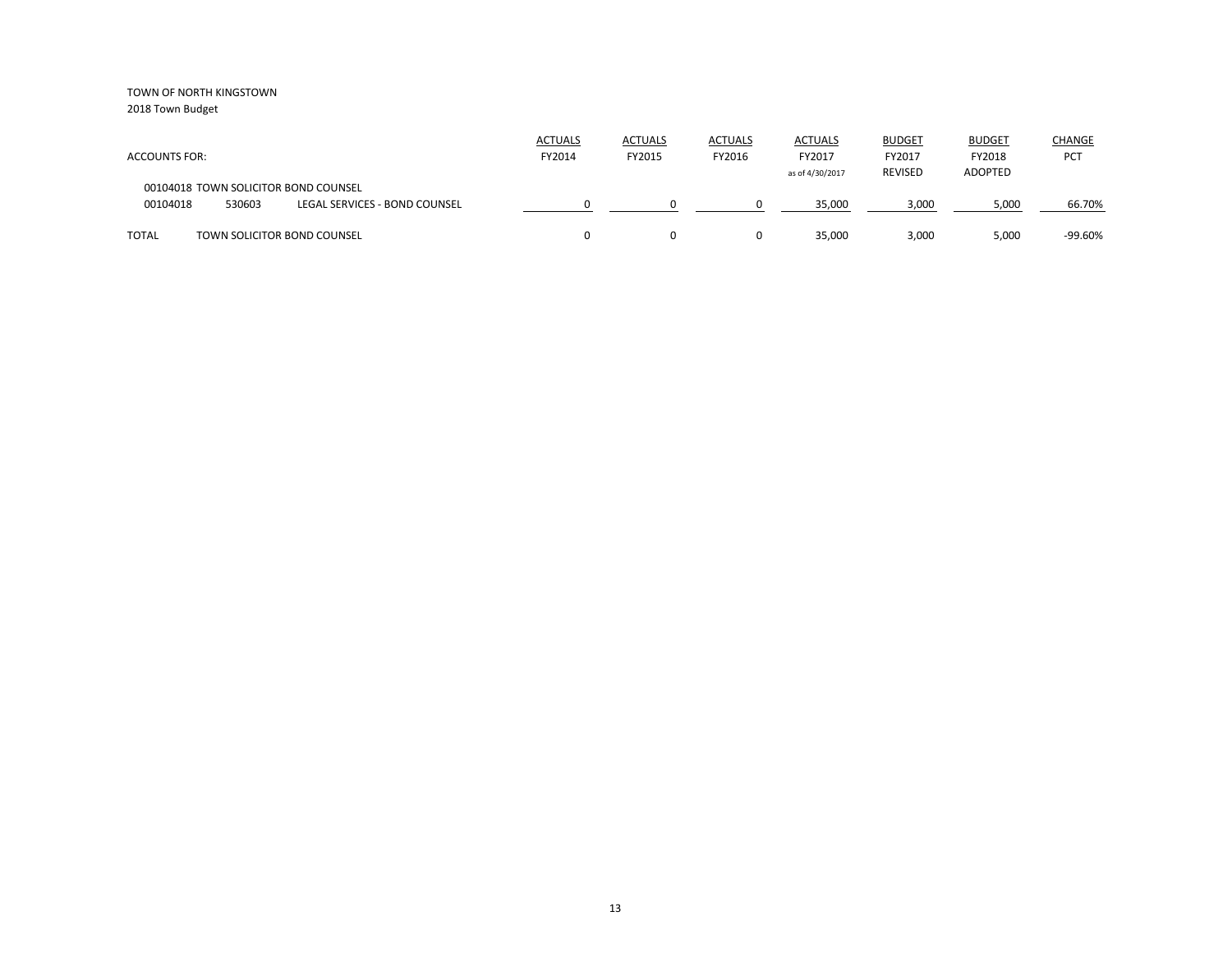| <b>ACCOUNTS FOR:</b>                                                                                    | <b>ACTUALS</b><br>FY2014 | <b>ACTUALS</b><br>FY2015 | <b>ACTUALS</b><br>FY2016 | <b>ACTUALS</b><br>FY2017<br>as of 4/30/2017 | <b>BUDGET</b><br>FY2017<br>REVISED | <b>BUDGET</b><br>FY2018<br><b>ADOPTED</b> | CHANGE<br><b>PCT</b> |
|---------------------------------------------------------------------------------------------------------|--------------------------|--------------------------|--------------------------|---------------------------------------------|------------------------------------|-------------------------------------------|----------------------|
| 00104019 TOWN SOLICITOR TAX REVERTED PROPERTIES<br>00104019<br>530603<br><b>TAX REVERTED PROPERTIES</b> |                          |                          |                          |                                             |                                    |                                           | 0.00%                |
| <b>TOTAL</b><br>TOWN SOLICITOR TAX REVERTED PROPERTIES                                                  |                          |                          |                          |                                             |                                    |                                           | $-100.00\%$          |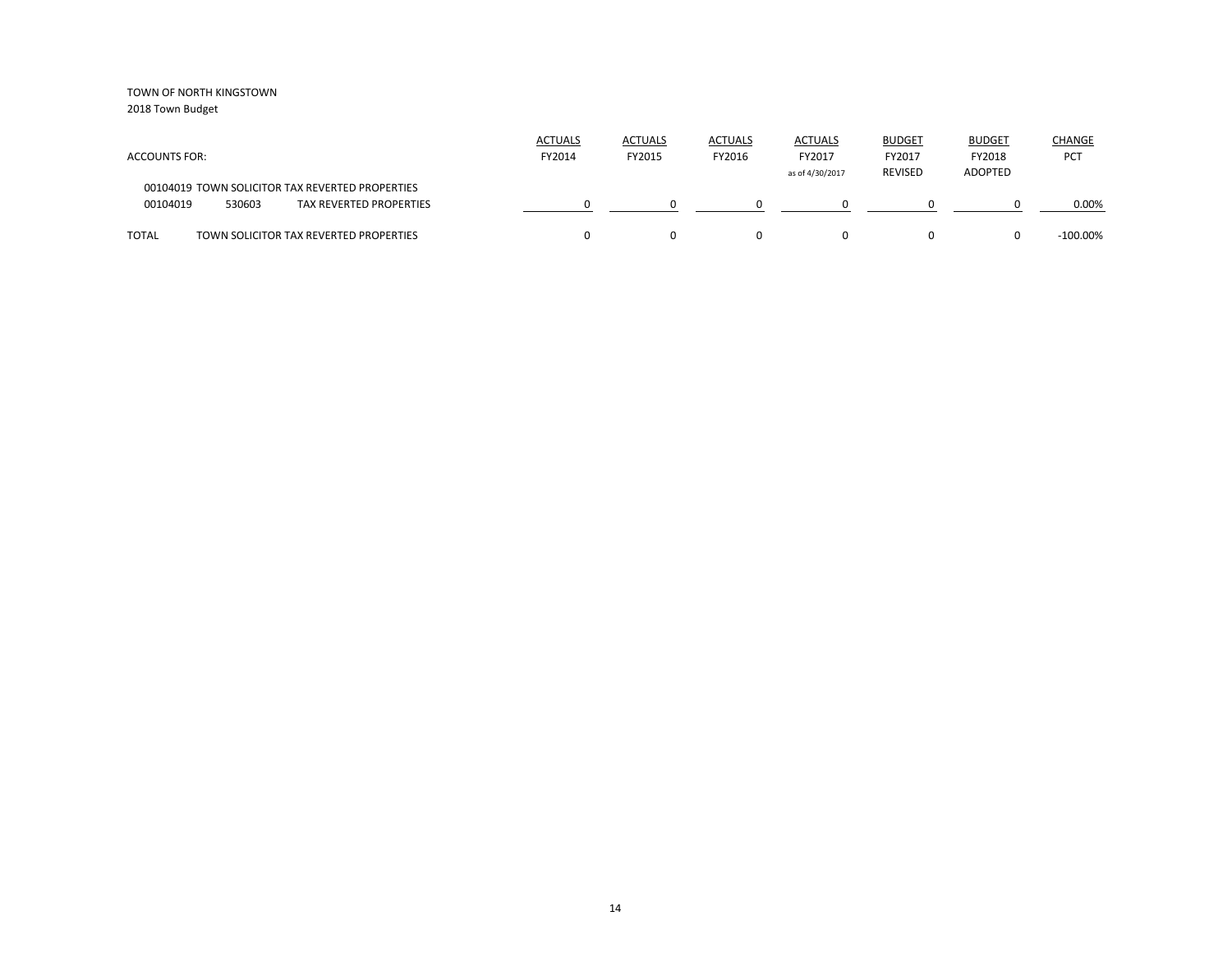| <b>ACCOUNTS FOR:</b> |                |                                       | <b>ACTUALS</b><br>FY2014 | <b>ACTUALS</b><br>FY2015 | <b>ACTUALS</b><br>FY2016 | <b>ACTUALS</b><br>FY2017 | <b>BUDGET</b><br>FY2017<br><b>REVISED</b> | <b>BUDGET</b><br>FY2018<br>ADOPTED | CHANGE<br>PCT |
|----------------------|----------------|---------------------------------------|--------------------------|--------------------------|--------------------------|--------------------------|-------------------------------------------|------------------------------------|---------------|
| 00105010 FINANCE     |                |                                       |                          |                          |                          | as of 4/30/2017          |                                           |                                    |               |
| 00105010             | 510101         | <b>CLASSIFIED FULL TIME</b>           | 162,575                  | 138,774                  | 114,962                  | 106,608                  | 135,093                                   | 154,605                            | 14.40%        |
| 00105010             | 510102         | <b>CLASSIFIED PART TIME</b>           | 1,672                    | 21,528                   | 36,086                   | 46,302                   | 60,696                                    | 50,308                             | $-17.10%$     |
| 00105010             | 510103         | UNCLASSIFIED FULL TIME                | 163,595                  | 274,929                  | 77,116                   | 195,920                  | 236,118                                   | 239,625                            | 1.50%         |
| 00105010             | 510104         | UNCLASSIFIED PART TIME                | $-2,100$                 | 4,739                    | 19,498                   | 371                      | 0                                         | 0                                  | 0.00%         |
| 00105010             | 510107         | <b>OVERTIME</b>                       | 3,895                    | 6,659                    | 6,529                    | 2,790                    | 15,000                                    | 15,000                             | 0.00%         |
| 00105010             | 510109         | <b>SPECIAL EMPLOYEE</b>               | 0                        | 0                        | 0                        | 0                        | 0                                         | $\Omega$                           | 0.00%         |
| 00105010             | 524001         | <b>FICA</b>                           | 24,665                   | 26,282                   | 27,038                   | 25,976                   | 33,666                                    | 35,155                             | 4.40%         |
| 00105010             | 524302         | <b>RETIREMENT</b>                     | 51,962                   | 54,080                   | 65,286                   | 67,116                   | 78,089                                    | 80,871                             | 3.60%         |
| 00105010             | 524303         | <b>UNEMPLOYMENT</b>                   | 0                        | 0                        | 0                        | 690                      | 0                                         | 0                                  | 0.00%         |
| 00105010             | 524304         | <b>HEALTH INSURANCE</b>               | 56,813                   | 51,713                   | 53,627                   | 70,247                   | 76,452                                    | 88,539                             | 15.80%        |
| 00105010             | 524305         | <b>DENTAL INSURANCE</b>               | 3,683                    | 4,132                    | 4,438                    | 4,431                    | 5,756                                     | 5,320                              | $-7.60%$      |
| 00105010             | 524306         | LIFE INSURANCE                        | 1,212                    | 1,068                    | 1,181                    | 1,428                    | 1,470                                     | 1,655                              | 12.60%        |
| 00105010             | 524401         | <b>TUITION &amp; FEES</b>             | 30                       | 464                      | 10,146                   | 3,570                    | 2,500                                     | 2,500                              | 0.00%         |
| 00105010             | 524403         | <b>ASSOCIATION DUES</b>               | 75                       | 465                      | 55                       | 110                      | 500                                       | 500                                | 0.00%         |
| 00105010             | 524405         | <b>TRAVEL &amp; EXPENSES</b>          | 2,747                    | 5,072                    | 2,246                    | 300                      | 0                                         | 0                                  | 0.00%         |
| 00105010             | 530103         | <b>POSTAGE</b>                        | 7,503                    | 8,542                    | 9,200                    | 5,744                    | 11,000                                    | 11,000                             | 0.00%         |
| 00105010             | 530604         | <b>MEDICAL SERVICES</b>               | $\Omega$                 | 0                        | 0                        | $\Omega$                 | 0                                         | $\Omega$                           | 0.00%         |
| 00105010             | 530605         | <b>RECORDS MAINTENANCE</b>            | $\Omega$                 | 0                        | 0                        | 0                        | $\Omega$                                  | $\Omega$                           | 0.00%         |
| 00105010             | 530606         | <b>FISCAL AGENT</b>                   | 71,195                   | 1,000                    | 4,500                    | 0                        | 2,500                                     | 2,500                              | 0.00%         |
| 00105010             | 530804         | <b>OTHER ADS</b>                      | 298                      | 155                      | $\mathbf 0$              | $-3$                     | $\Omega$                                  | $\Omega$                           | 0.00%         |
| 00105010             | 531004         | OFFICE EQUIPMENT MAINTENANCE          | 649                      | 99                       | 1,294                    | 1,634                    | 250                                       | 250                                | 0.00%         |
| 00105010             | 531206         | <b>CONTRACTUAL SERVICES NOT OTHER</b> | 56,292                   | 9,215                    | 656                      | 1,933                    | 7,100                                     | 7,100                              | 0.00%         |
| 00105010             | 540101         | <b>OFFICE SUPPLIES</b>                | 5,291                    | 10,366                   | 8,402                    | 9,570                    | 6,000                                     | 6,000                              | 0.00%         |
| 00105010             | 540108         | <b>BOOKS &amp; PUBLICATIONS</b>       | 0                        | 0                        | 0                        | 0                        | 4,500                                     | 4,500                              | 0.00%         |
| 00105010             | 550301         | OFFICE EQUIPMENT AND FURNITURE        | 1,586                    | 1,849                    | 433                      | 399                      | 0                                         | 0                                  | 0.00%         |
| TOTAL                | <b>FINANCE</b> |                                       | 613,638                  | 621,132                  | 442,693                  | 545,136                  | 676,689                                   | 705,429                            | $-62.50%$     |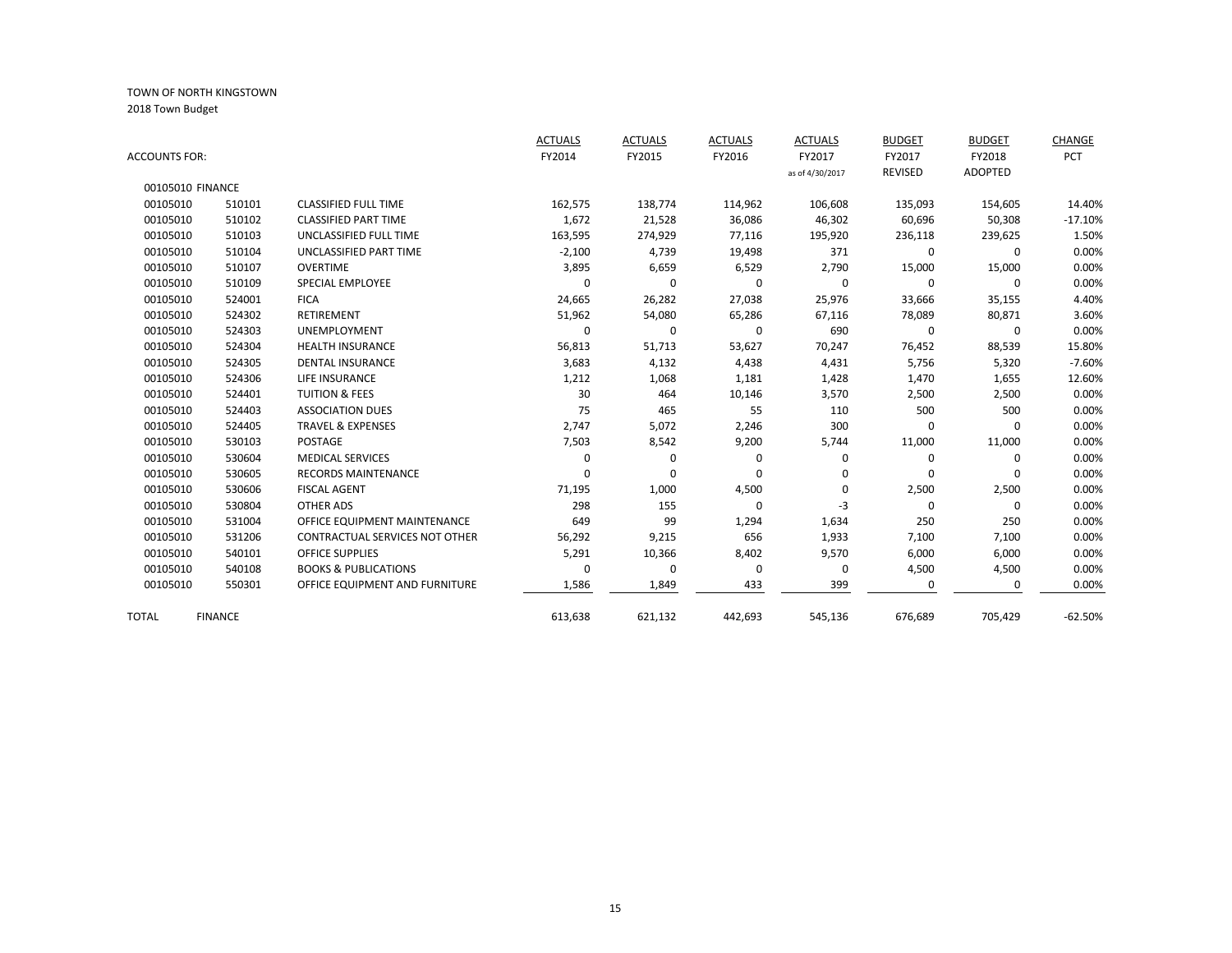|               |                          |                                       | <b>ACTUALS</b> | <b>ACTUALS</b> | <b>ACTUALS</b> | <b>ACTUALS</b>  | <b>BUDGET</b>  | <b>BUDGET</b>  | CHANGE    |
|---------------|--------------------------|---------------------------------------|----------------|----------------|----------------|-----------------|----------------|----------------|-----------|
| ACCOUNTS FOR: |                          |                                       | FY2014         | FY2015         | FY2016         | FY2017          | FY2017         | FY2018         | PCT       |
|               |                          |                                       |                |                |                | as of 4/30/2017 | <b>REVISED</b> | <b>ADOPTED</b> |           |
|               | 00105050 DATA PROCESSING |                                       |                |                |                |                 |                |                |           |
| 00105050      | 510103                   | UNCLASSIFIED FULL TIME                | 123,988        | 140,160        | 141,457        | 111,422         | 162,467        | 150,110        | $-7.60%$  |
| 00105050      | 510104                   | UNCLASSIFIED PART TIME                | 13,524         | 0              | 0              | 0               | 0              | 0              | 0.00%     |
| 00105050      | 510107                   | <b>OVERTIME - DATA PROCESSING</b>     | 0              | ŋ              | O              | $\Omega$        | $\Omega$       |                | 0.00%     |
| 00105050      | 524001                   | <b>FICA</b>                           | 10,112         | 10,282         | 10,657         | 8,210           | 12,215         | 11,483         | $-6.00%$  |
| 00105050      | 524302                   | <b>RETIREMENT</b>                     | 19,928         | 22,724         | 26,696         | 21,371          | 26,602         | 27,916         | 4.90%     |
| 00105050      | 524303                   | <b>FRINGE BENEFITS</b>                | 0              | 0              | 0              | 0               | 0              | 0              | 0.00%     |
| 00105050      | 524304                   | <b>HEALTH INSURANCE</b>               | 19,528         | 21,709         | 22,511         | 15,607          | 24,208         | 25,416         | 5.00%     |
| 00105050      | 524305                   | <b>DENTAL INSURANCE</b>               | 818            | 1,345          | 1,395          | 879             | 1,432          | 1,419          | $-0.90%$  |
| 00105050      | 524306                   | <b>LIFE INSURANCE</b>                 | 417            | 474            | 590            | 470             | 590            | 590            | 0.00%     |
| 00105050      | 524405                   | <b>TRAVEL AND EXPENSES</b>            | O              | 0              | 0              | 0               | 0              | 0              | 0.00%     |
| 00105050      | 530103                   | <b>POSTAGE</b>                        |                |                | 0              | Р               | 0              | O              | 0.00%     |
| 00105050      | 530105                   | DATA PROC - WATER LIBRARY Q/          |                |                | 0              | $-100,000$      | $-100,000$     | $-100,000$     | 0.00%     |
| 00105050      | 530604                   | <b>MEDICAL SERVICES</b>               |                | ŋ              | O              | $\Omega$        | $\Omega$       | $\Omega$       | 0.00%     |
| 00105050      | 530704                   | <b>OTHER EXPENSES</b>                 | 513            | 523            | 317            | 198             | 1,500          | 1,500          | 0.00%     |
| 00105050      | 531004                   | OFFICE EQUIPMENT MAINTENANCE          | 177,416        | 237,917        | 192,001        | 273,164         | 360,764        | 499,438        | 35.00%    |
| 00105050      | 531206                   | <b>CONTRACTUAL SERVICES NOT OTHER</b> | 0              | 0              | 0              | 0               | 0              | 0              | 0.00%     |
| 00105050      | 540101                   | <b>OFFICE SUPPLIES</b>                | ŋ              |                | O              | O               | $\Omega$       | n              | 0.00%     |
| 00105050      | 540108                   | <b>BOOKS &amp; PUBLICATIONS</b>       |                | O              | O              | $\Omega$        | O              | O              | 0.00%     |
| 00105050      | 550301                   | OFFICE EQUIPMENT AND FURNITURE        | 5,000          | 4,351          | 5,000          | 175             | 8,000          | 8,000          | 0.00%     |
| 00105050      | 550501                   | OPERATIONAL & CONSTRUCTION EQU        | O              | 0              | 0              | 0               | 0              | 0              | 0.00%     |
| 00105050      | 599999                   | DATA PROCESSING EXPENSES DUE F        |                |                | O              | $\Omega$        | ŋ              | $\Omega$       | 0.00%     |
| TOTAL         | <b>DATA PROCESSING</b>   |                                       | 371,243        | 439,485        | 400,623        | 331,499         | 497,778        | 625,873        | $-73.80%$ |
|               |                          |                                       |                |                |                |                 |                |                |           |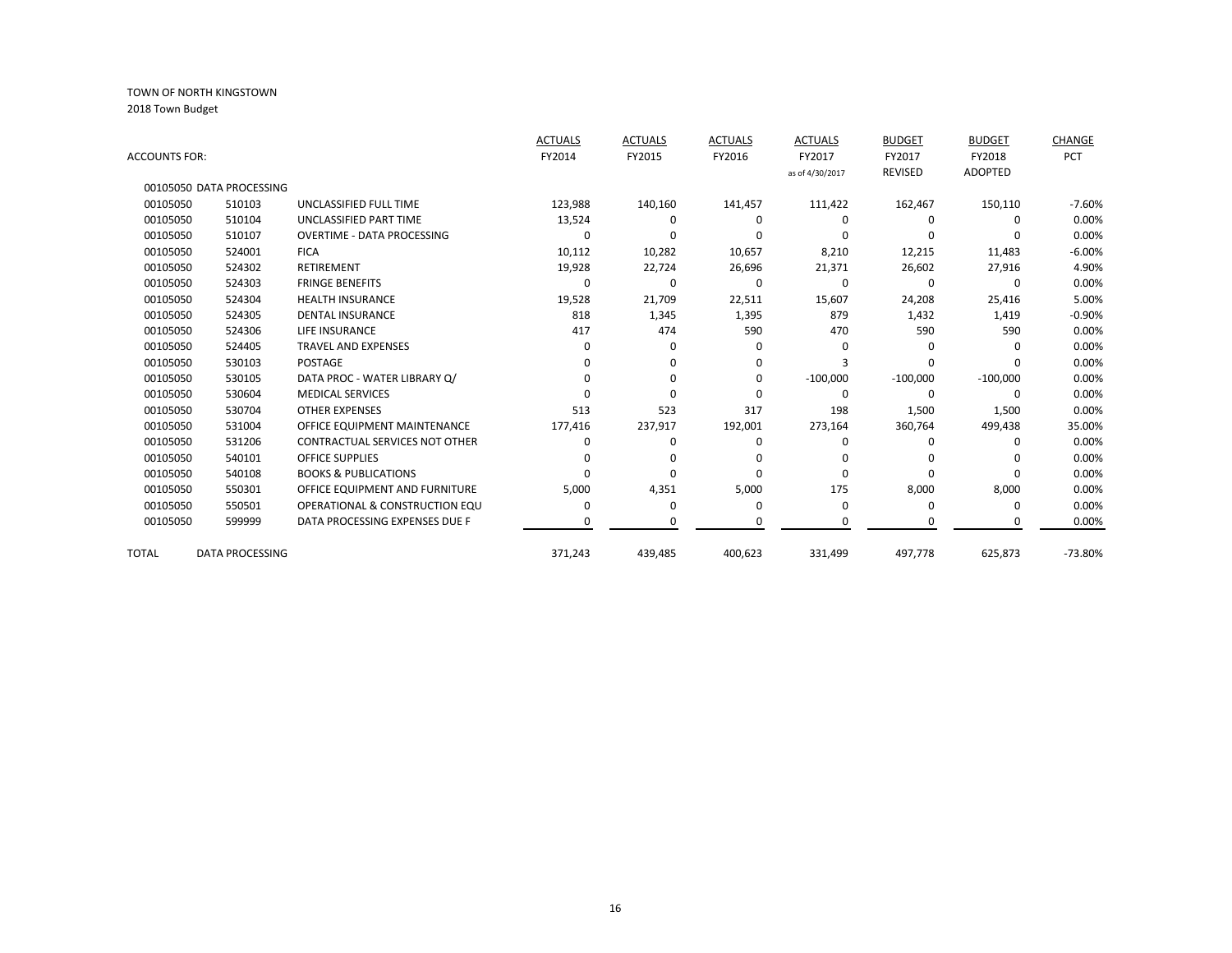|               |                         |                                       | <b>ACTUALS</b> | <b>ACTUALS</b> | <b>ACTUALS</b> | <b>ACTUALS</b>  | <b>BUDGET</b> | <b>BUDGET</b> | <b>CHANGE</b> |
|---------------|-------------------------|---------------------------------------|----------------|----------------|----------------|-----------------|---------------|---------------|---------------|
| ACCOUNTS FOR: |                         |                                       | FY2014         | FY2015         | FY2016         | FY2017          | FY2017        | FY2018        | <b>PCT</b>    |
|               |                         |                                       |                |                |                | as of 4/30/2017 | REVISED       | ADOPTED       |               |
|               | 00106010 TAX ASSESSMENT |                                       |                |                |                |                 |               |               |               |
| 00106010      | 510101                  | <b>CLASSIFIED FULL TIME</b>           | 33,394         | 35,054         | 33,326         | 33,499          | 41,713        | 43,337        | 3.90%         |
| 00106010      | 510102                  | <b>CLASSIFIED PART TIME</b>           | 10,830         | 15,896         | 14,376         | 15,441          | 17,543        | 19,673        | 12.10%        |
| 00106010      | 510103                  | UNCLASSIFIED FULL TIME                | 76,097         | 77,550         | 79,178         | 68,488          | 80,212        | 84,169        | 4.90%         |
| 00106010      | 510104                  | UNCLASSIFIED PART TIME                | 18,535         | 13,229         | 15,414         | 11,895          | 13,000        | 13,000        | 0.00%         |
| 00106010      | 510107                  | <b>OVERTIME</b>                       | 144            | 0              | 1,170          | 480             | 1,150         | 2,040         | 2.00%         |
| 00106010      | 510109                  | <b>SPECIAL EMPLOYEE</b>               | 0              | 0              | 0              | 0               | 0             | 0             | 0.00%         |
| 00106010      | 510206                  | <b>TERMINATION PAY - UPON RETIREM</b> | $\Omega$       | $\mathbf 0$    | 318            | 0               | 0             | 0             | 0.00%         |
| 00106010      | 524001                  | <b>FICA</b>                           | 10,510         | 10,746         | 11,017         | 9,547           | 11,742        | 12,410        | 5.70%         |
| 00106010      | 524302                  | <b>RETIREMENT</b>                     | 19,459         | 20,820         | 23,411         | 21,838          | 21,187        | 26,978        | 27.30%        |
| 00106010      | 524303                  | <b>UNEMPLOYMENT</b>                   | 0              | 344            | 0              | 0               | 0             | 0             | 0.00%         |
| 00106010      | 524304                  | <b>HEALTH INSURANCE</b>               | 6,775          | 5,083          | 7,545          | 19,003          | 15,134        | 19,037        | 25.80%        |
| 00106010      | 524305                  | <b>DENTAL INSURANCE</b>               | 776            | 1,115          | 888            | 1,288           | 1,446         | 1,476         | 2.00%         |
| 00106010      | 524306                  | LIFE INSURANCE                        | 310            | 338            | 421            | 386             | 421           | 421           | 0.00%         |
| 00106010      | 524401                  | <b>TUITION &amp; FEES</b>             | 470            | $\mathbf 0$    | 0              | $\Omega$        | $\mathbf 0$   | $\Omega$      | 0.00%         |
| 00106010      | 524403                  | <b>ASSOCIATION DUES</b>               | 255            | 255            | 280            | 280             | 300           | 300           | 0.00%         |
| 00106010      | 524405                  | <b>TRAVEL &amp; EXPENSES</b>          | 0              | 0              | 0              | 0               | 0             | 0             | 0.00%         |
| 00106010      | 530103                  | POSTAGE                               | 1,934          | 1,857          | 1,935          | 1,921           | 2,400         | 2,500         | 4.20%         |
| 00106010      | 530605                  | <b>RECORD MAINT</b>                   | 610            | 3,989          | 3,879          | 3,619           | 3,900         | 3,900         | 0.00%         |
| 00106010      | 530801                  | <b>LEGAL ADS</b>                      | 42             | 21             | 21             | 20              | 50            | 50            | 0.00%         |
| 00106010      | 530805                  | <b>REPORTS</b>                        | 351            | 475            | 475            | $\Omega$        | 800           | 800           | 0.00%         |
| 00106010      | 531004                  | OFFICE EQUIPMENT MAINTENANCE          | 110            | 649            | 649            | 0               | 695           | 1,000         | 0.00%         |
| 00106010      | 531203                  | <b>SUBSCRIPTIONS</b>                  | 784            | 817            | 865            | 887             | 900           | 900           | 0.00%         |
| 00106010      | 531206                  | CONTRACTUAL SERVICES NOT OTHER        | 5,500          | 5,500          | 5,500          | 5,500           | 5,521         | 7,000         | 0.00%         |
| 00106010      | 540101                  | OFFICE SUPPLIES                       | 290            | 666            | 921            | 632             | 1,200         | 1,300         | 8.30%         |
| 00106010      | 540102                  | PRINTED FORMS                         | 326            | 329            | 397            | 334             | 450           | 500           | 11.10%        |
| 00106010      | 550301                  | OFFICE EQUIPMENT AND FURNITURE        | 135            | 0              | 0              | 1,534           | 1,534         | 0             | 0.00%         |
| 00106010      | 550401                  | <b>VEHICULAR EQUIPMENT</b>            | 0              | 0              | 0              | 0               | 0             | 0             | 0.00%         |
| 00106010      | 550701                  | <b>REVALUATION</b>                    | O              | 0              | 25,000         | 0               | 25,000        | 25,000        | 0.00%         |
| TOTAL         | <b>TAX ASSESSMENT</b>   |                                       | 187,636        | 194,732        | 226,986        | 196,592         | 246,297       | 265,791       | -89.90%       |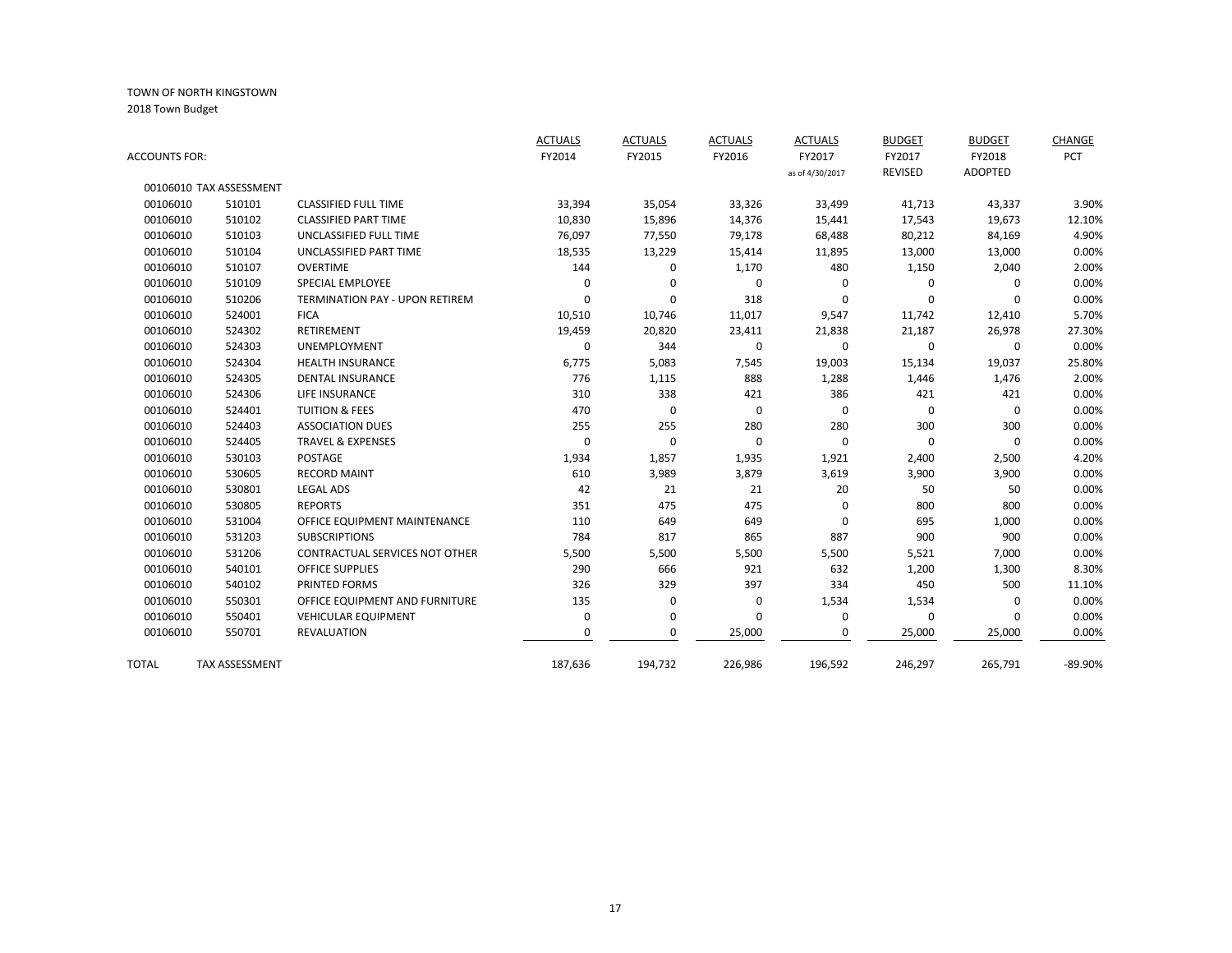|                      |        |                                         | <b>ACTUALS</b> | <b>ACTUALS</b> | <b>ACTUALS</b> | ACTUALS         | <b>BUDGET</b> | <b>BUDGET</b> | CHANGE     |
|----------------------|--------|-----------------------------------------|----------------|----------------|----------------|-----------------|---------------|---------------|------------|
| <b>ACCOUNTS FOR:</b> |        |                                         | FY2014         | FY2015         | FY2016         | FY2017          | FY2017        | FY2018        | <b>PCT</b> |
|                      |        |                                         |                |                |                | as of 4/30/2017 | REVISED       | ADOPTED       |            |
|                      |        | 00107010 GENERAL OPERATING TERMINATION/ |                |                |                |                 |               |               |            |
| 00107010             | 510206 | <b>TERMINATION PAY - UPON RETIREM</b>   | 7,644          | 50,000         | 150,000        | 15,640          | 150,000       | 150,000       | 0.00%      |
| 00107010             | 510207 | <b>HEALTH INSURANCE RESERVE</b>         | $\Omega$       | 200.000        | 280,745        | 0               | 280.745       | 280,745       | 0.00%      |
| 00107010             | 524001 | <b>FICA</b>                             | $\Omega$       |                | 0              | $\Omega$        |               | 11,475        | 0.00%      |
| 00107010             | 524304 | <b>HEALTH INSURANCE</b>                 | 1,428,036      | 1,235,601      | 1,244,611      | 1,037,684       | 1,625,000     | 1,364,258     | $-16.00\%$ |
| 00107010             | 530103 | POSTAGE                                 |                |                | $-1$           | $\Omega$        |               |               | $0.00\%$   |
| <b>TOTAL</b>         |        | <b>GENERAL OPERATING TERMINATION/</b>   | 1,435,680      | 1,485,601      | 1,675,355      | 1,053,324       | 2.055.745     | 1.806.478     | $-61.50\%$ |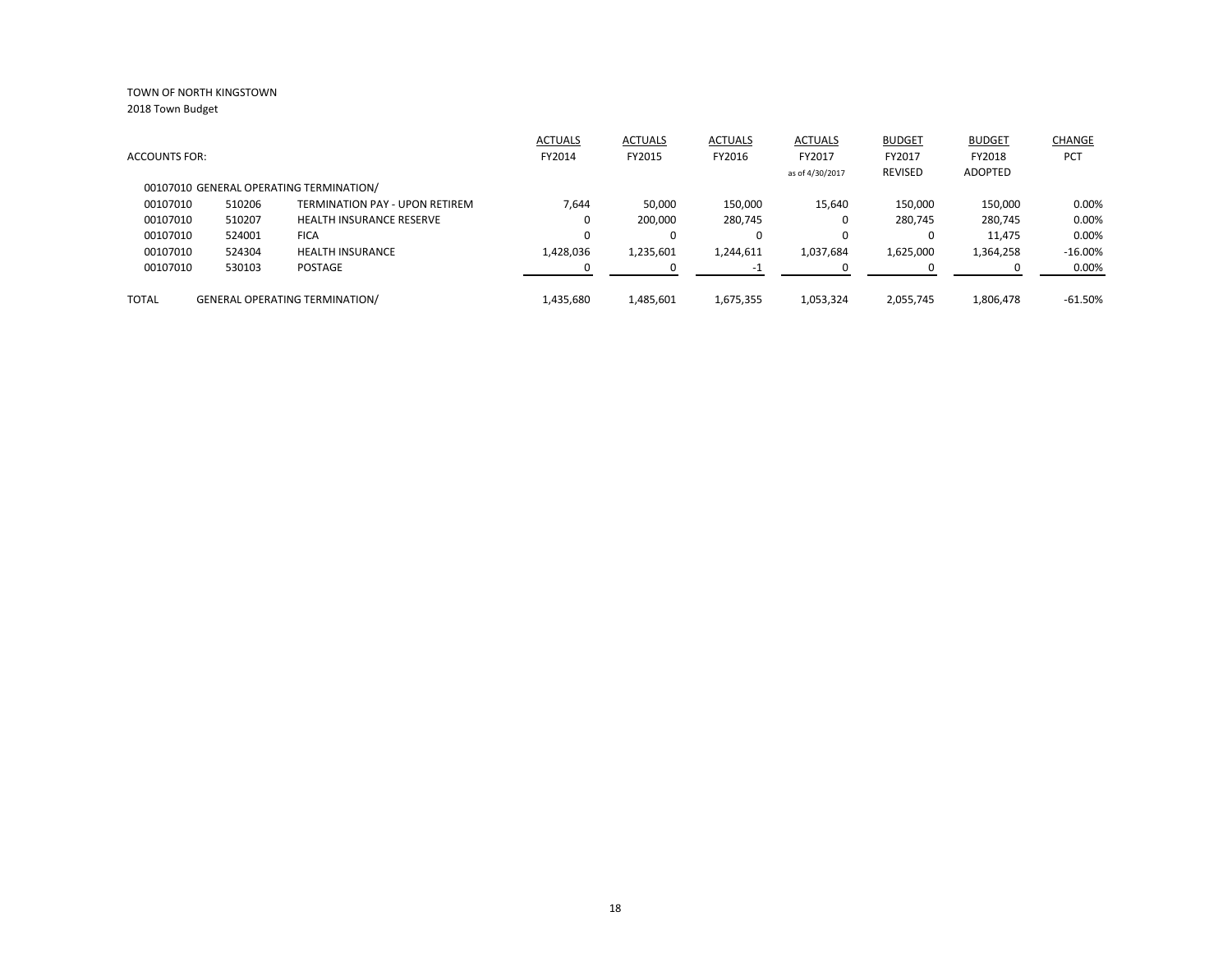|                      |        |                                      | <b>ACTUALS</b> | <b>ACTUALS</b> | <b>ACTUALS</b> | <b>ACTUALS</b>  | <b>BUDGET</b>  | <b>BUDGET</b> | CHANGE      |
|----------------------|--------|--------------------------------------|----------------|----------------|----------------|-----------------|----------------|---------------|-------------|
| <b>ACCOUNTS FOR:</b> |        |                                      | FY2014         | FY2015         | FY2016         | FY2017          | FY2017         | FY2018        | PCT         |
|                      |        |                                      |                |                |                | as of 4/30/2017 | <b>REVISED</b> | ADOPTED       |             |
|                      |        | 00107020 GENERAL OPERATING INSURANCE |                |                |                |                 |                |               |             |
| 00107020             | 524303 | <b>UNEMPLOYMENT</b>                  |                | $\Omega$       | 570            |                 | 2.000          | 0             | $-100.00\%$ |
| 00107020             | 530406 | <b>GENERAL INSURANCE</b>             | 359.271        | 271.540        | 521,080        | 553,115         | 525,000        | 525,000       | 0.00%       |
| 00107020             | 531206 | CONTRACTUAL SERVICES NOT O/W C       |                |                |                |                 |                | n             | 0.00%       |
| <b>TOTAL</b>         |        | <b>GENERAL OPERATING INSURANCE</b>   | 359.271        | 271.540        | 521.650        | 553,115         | 527,000        | 525,000       | $-89.90\%$  |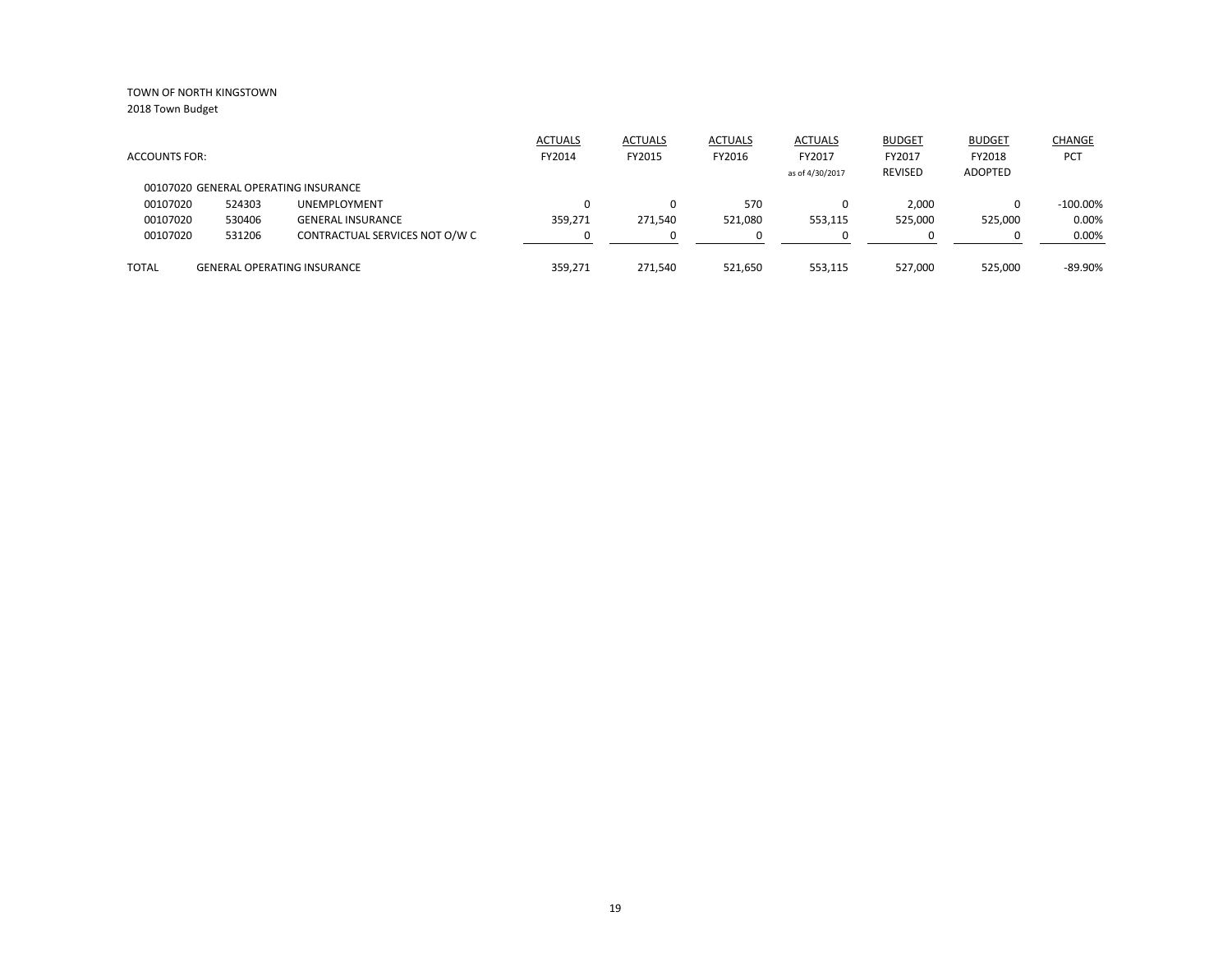| <b>ACCOUNTS FOR:</b> |                                      |                                    | <b>ACTUALS</b><br>FY2014 | <b>ACTUALS</b><br>FY2015 | <b>ACTUALS</b><br>FY2016 | <b>ACTUALS</b><br>FY2017 | <b>BUDGET</b><br>FY2017 | <b>BUDGET</b><br>FY2018 | CHANGE<br>PCT |
|----------------------|--------------------------------------|------------------------------------|--------------------------|--------------------------|--------------------------|--------------------------|-------------------------|-------------------------|---------------|
|                      | 00107030 GENERAL OPERATING UTILITIES |                                    |                          |                          |                          | as of 4/30/2017          | <b>REVISED</b>          | <b>ADOPTED</b>          |               |
| 00107030             | 530101                               | <b>TELEPHONE</b>                   | 199,768                  | 189,060                  | 190,653                  | 97,938                   | 152,000                 | 152,000                 | $0.00\%$      |
| 00107030             | 530301                               | <b>ELECTRICITY</b>                 | 196,059                  | 221,029                  | 249,258                  | 212,957                  | 218,000                 | 218,000                 | 0.00%         |
| 00107030             | 530302                               | GAS                                | 92,019                   | 93,123                   | 53,810                   | 78,387                   | 73,000                  | 73,000                  | 0.00%         |
| 00107030             | 530303                               | <b>FUEL OIL</b>                    | 112,386                  | 74,655                   | 36,276                   | 46,115                   | 88,125                  | 70,000                  | $-20.60%$     |
| 00107030             | 530304                               | SEWAGE                             | 2,090                    | 9,634                    | 4,474                    | 9,157                    | 1,535                   | 1,535                   | 0.00%         |
| 00107030             | 530306                               | WATER AND ISDS EXPENSES            | 13,754                   | 13,866                   | 14,772                   | 11,383                   | 14,500                  | 14,500                  | 0.00%         |
| 00107030             | 530307                               | <b>HYDRANTS</b>                    | 87,350                   | 81,964                   | 99,524                   | 70,400                   | 90,385                  | 90,385                  | 0.00%         |
| 00107030             | 531201                               | <b>STREET LIGHTING</b>             | 386,951                  | 400,209                  | 449,806                  | 393,137                  | 376,125                 | 376,125                 | 0.00%         |
| 00107030             | 550301                               | OFFICE EQUIPMENT AND FURNITURE     |                          | 27                       |                          |                          | $\Omega$                |                         | 0.00%         |
| <b>TOTAL</b>         |                                      | <b>GENERAL OPERATING UTILITIES</b> | 1,090,377                | 1,083,567                | 1,098,574                | 919,474                  | 1,013,670               | 995,545                 | -84.00%       |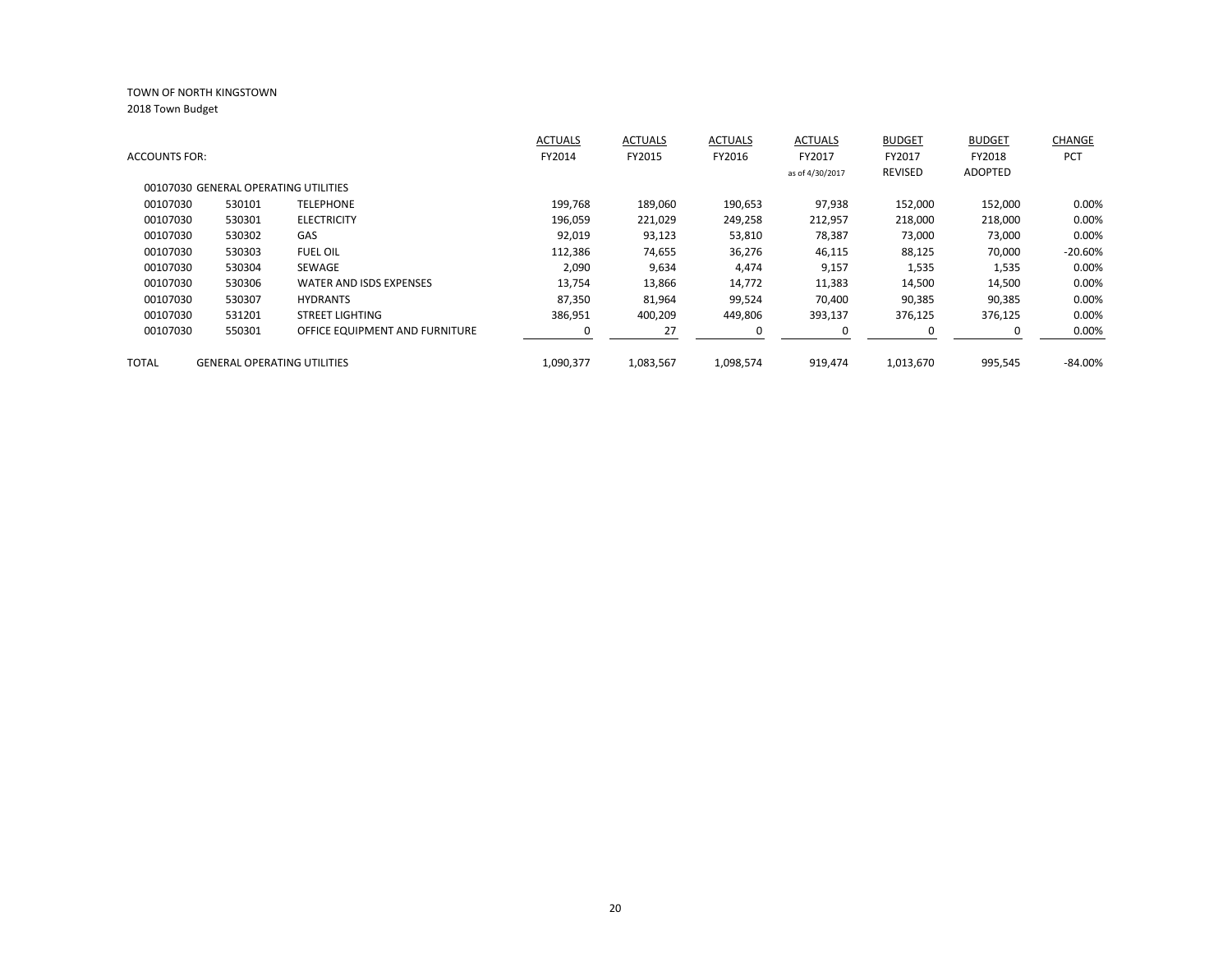| ACCOUNTS FOR: |                                  |                                           | <b>ACTUALS</b><br>FY2014 | <b>ACTUALS</b><br>FY2015 | <b>ACTUALS</b><br>FY2016 | <b>ACTUALS</b><br>FY2017 | <b>BUDGET</b><br>FY2017 | <b>BUDGET</b><br>FY2018 | CHANGE<br>PCT |
|---------------|----------------------------------|-------------------------------------------|--------------------------|--------------------------|--------------------------|--------------------------|-------------------------|-------------------------|---------------|
|               |                                  |                                           |                          |                          |                          | as of 4/30/2017          | REVISED                 | ADOPTED                 |               |
|               | 00107040 GENERAL OPERATING OTHER |                                           |                          |                          |                          |                          |                         |                         |               |
| 00107040      | 510104                           | UNCLASSIFIED PART TIME                    | $\Omega$                 | $\Omega$                 | 0                        | $\Omega$                 | $\Omega$                | 0                       | 0.00%         |
| 00107040      | 524001                           | <b>FICA</b>                               |                          | O                        | O                        | $\Omega$                 | O                       | 0                       | 0.00%         |
| 00107040      | 524404                           | CONFERENCES/MEETINGS & TRAVEL             | 1,403                    | 0                        | 1,241                    | $\Omega$                 | 2,000                   | 2,000                   | 0.00%         |
| 00107040      | 530103                           | <b>POSTAGE</b>                            | 26,405                   | 8,369                    | $-279$                   | 6,809                    | 25,000                  | 25,000                  | 0.00%         |
| 00107040      | 530703                           | OFFICE EQUIPMENT                          | 3,339                    | 6,045                    | 4,876                    | 1,152                    | 7,000                   | 7,000                   | 0.00%         |
| 00107040      | 530801                           | <b>EMPLOYMENT ADS</b>                     | 2,492                    | 114                      | 6,906                    | 1,549                    | 2,500                   | 2,500                   | 0.00%         |
| 00107040      | 530924                           | <b>DAVISVILLE LIBRARY</b>                 | 6,000                    | 6,000                    | 3,000                    | 0                        | 6,000                   | 6,000                   | 0.00%         |
| 00107040      | 530925                           | <b>WILLETT LIBRARY</b>                    | 6,000                    |                          | $\Omega$                 | 0                        | 4,000                   | 4,000                   | 0.00%         |
| 00107040      | 530926                           | USS SARATOGA MUSEUM FOUNDATION            | O                        | 0                        | 0                        | $\Omega$                 | $\Omega$                | $\Omega$                | 0.00%         |
| 00107040      | 531001                           | <b>MOTOR VEHICLE MAINTENANCE &amp; EX</b> | 620                      | 49                       | $\Omega$                 | 0                        | 1,500                   | 1,500                   | 0.00%         |
| 00107040      | 531013                           | <b>BOSTITCH BUILDING - LEASE PMTS</b>     | O                        | $\Omega$                 | $\Omega$                 | $\Omega$                 | 115,000                 | 115,000                 | 0.00%         |
| 00107040      | 531206                           | <b>CONTRACTUAL SERVICES NOT OTHER</b>     | 24,235                   | 7,204                    | 19,317                   | 13,121                   | 6,000                   | 6,000                   | 0.00%         |
| 00107040      | 531207                           | <b>WASTEWATER FACILITIES PLAN</b>         | 0                        | 0                        | O                        | 0                        | O                       | 0                       | 0.00%         |
| 00107040      | 540101                           | <b>OFFICE SUPPLIES</b>                    | 12,494                   | 11,915                   | 17,637                   | 8,606                    | 10,000                  | 10,000                  | 0.00%         |
| 00107040      | 540108                           | <b>BOOKS &amp; PUBLICATIONS</b>           | 1,295                    | 396                      | 1,052                    | 415                      | 1,000                   | 1,000                   | 0.00%         |
| 00107040      | 540518                           | <b>TOWN HALL MOVING EXPENSES</b>          | 0                        | 0                        | 585,971                  | 308,244                  | 450,000                 | $\Omega$                | $-100.00\%$   |
| 00107040      | 550301                           | CAPITAL OFFICE EQUIPMENT AND F            |                          | o                        | O                        |                          | O                       | 0                       | 0.00%         |
| TOTAL         | <b>GENERAL OPERATING OTHER</b>   |                                           | 84,283                   | 40,092                   | 639,721                  | 339,896                  | 630,000                 | 180,000                 | -97.40%       |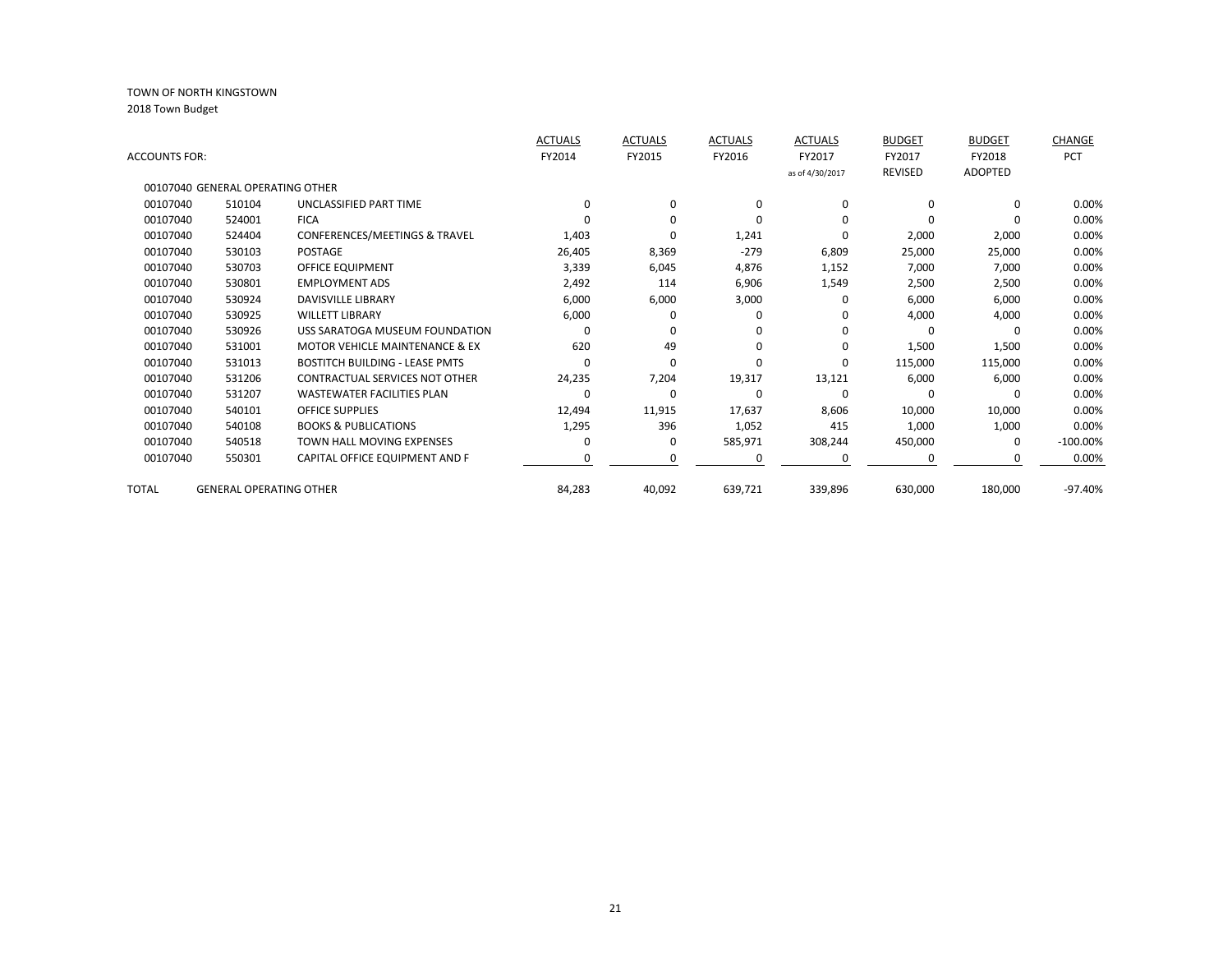|               |        |                                           | <b>ACTUALS</b> | <b>ACTUALS</b> | <b>ACTUALS</b>   | <b>ACTUALS</b>  | <b>BUDGET</b>  | <b>BUDGET</b>  | CHANGE     |
|---------------|--------|-------------------------------------------|----------------|----------------|------------------|-----------------|----------------|----------------|------------|
| ACCOUNTS FOR: |        |                                           | FY2014         | FY2015         | FY2016           | FY2017          | FY2017         | FY2018         | <b>PCT</b> |
|               |        |                                           |                |                |                  | as of 4/30/2017 | <b>REVISED</b> | <b>ADOPTED</b> |            |
| 00108030 FIRE |        |                                           |                |                |                  |                 |                |                |            |
| 00108030      | 471003 | <b>FIRE PREVENTION FEES</b>               | 0              | $\mathbf 0$    | 0                | 25,907          | $-1,750$       | 0              | 0.00%      |
| 00108030      | 510101 | CLASSIFIED FULL TIME                      | 3,765,358      | 4,574,986      | 3,909,100        | 3,821,844       | 4,490,709      | 4,740,458      | 5.60%      |
| 00108030      | 510103 | UNCLASSIFIED FULL TIME                    | 92,891         | 94,779         | 104,074          | 83,578          | 99,087         | 99,842         | 0.80%      |
| 00108030      | 510104 | UNCLASSIFIED PART TIME                    | 15,681         | 18,440         | 18,877           | 14,561          | 18,440         | 18,440         | 0.00%      |
| 00108030      | 510106 | <b>OUT OF RANK</b>                        | 17,388         | 25,886         | 31,584           | 19,507          | 42,474         | 32,000         | $-24.70%$  |
| 00108030      | 510107 | <b>OVERTIME AND CALLBACK</b>              | 803,183        | 603,889        | 505,309          | 331,919         | 559,500        | 550,000        | $-8.30%$   |
| 00108030      | 510108 | <b>OVERTIME HOLIDAY</b>                   | $\pmb{0}$      | $\pmb{0}$      | $\mathbf 0$      | $\pmb{0}$       | $\pmb{0}$      | 0              | 0.00%      |
| 00108030      | 510109 | SPECIAL EMPLOYEE-CALLFIRE                 | 375            | $\mathbf 0$    | $\mathbf 0$      | $\mathbf 0$     | 0              | 0              | 0.00%      |
| 00108030      | 510110 | PAID TRAINING TIME                        | 12,572         | 32,808         | 61,547           | 27,740          | 31,027         | 31,027         | 0.00%      |
| 00108030      | 510111 | <b>COLLATERAL PAY</b>                     | 4,628          | 259            | 9,202            | 8,424           | 11,000         | 8,000          | 0.00%      |
| 00108030      | 510202 | <b>HOLIDAY PAY</b>                        | 238,007        | 241,230        | 197,646          | 170,898         | 204,572        | 205,000        | 0.20%      |
| 00108030      | 510206 | TERMINATION PAY - UPON RETIREM            | 41,398         | 98,312         | 149,126          | 83,438          | 61,423         | 83,988         | 36.70%     |
| 00108030      | 524001 | <b>FICA</b>                               | 353,555        | 355,236        | 425,510          | 323,021         | 420,991        | 445,770        | 5.90%      |
| 00108030      | 524302 | RETIREMENT                                | 809,117        | 1,084,261      | 1,406,962        | 1,156,155       | 1,233,652      | 1,390,599      | 12.70%     |
| 00108030      | 524304 | <b>HEALTH INSURANCE</b>                   | 1,021,583      | 931,939        | 891,297          | 841,434         | 922,570        | 1,168,322      | 26.60%     |
| 00108030      | 524305 | <b>DENTAL INSURANCE</b>                   | 51,405         | 51,444         | 53,300           | 46,491          | 53,169         | 55,877         | 5.10%      |
| 00108030      | 524306 | LIFE INSURANCE                            | 12,487         | 12,690         | 16,318           | 15,335          | 16,343         | 18,154         | 11.10%     |
| 00108030      | 524307 | UNIFORM ALLOWANCE                         | 69,575         | 71,300         | 73,313           | 75,325          | 73,600         | 73,600         | 0.00%      |
| 00108030      | 524401 | <b>TUITION &amp; FEES</b>                 | 5,260          | 4,300          | 7,315            | 4,849           | 10,000         | 10,000         | 0.00%      |
| 00108030      | 524403 | <b>ASSOCIATION DUES</b>                   | 646            | 799            | 725              | 911             | 1,300          | 1,300          | 0.00%      |
| 00108030      | 524405 | <b>TRAVEL &amp; EXPENSES</b>              | $\mathbf 0$    | $\mathbf 0$    | $\mathbf 0$      | $\mathbf 0$     | 0              | 0              | 0.00%      |
| 00108030      | 524406 | <b>TRAINING EQUIPMENT</b>                 | 426            | 3,940          | 2,042            | 79              | 80             | 3,500          | 0.00%      |
| 00108030      | 524407 | <b>QUONSET DAVISVILLE LADDER</b>          | $\mathbf 0$    | $\mathbf 0$    | 0                | $\mathbf 0$     | $\mathbf 0$    | $\Omega$       | 0.00%      |
| 00108030      | 524408 | TRAINING                                  | 1,155          | 3,350          | 8,008            | 3,759           | 4,420          | 4,000          | 0.00%      |
| 00108030      | 530101 | <b>TELEPHONE</b>                          | 9,240          | 9,288          | 11,746           | 14,256          | 17,080         | 18,080         | 5.90%      |
| 00108030      | 530103 | POSTAGE                                   | 915            | 363            | 211              | 335             | 1,500          | 750            | $-50.00%$  |
| 00108030      | 530104 | <b>RADIO SYSTEMS</b>                      | 6,025          | 7,828          | 4,946            | 5,359           | 5,500          | 10,000         | 0.00%      |
| 00108030      | 530106 | <b>ALARM SYSTEMS</b>                      | 0              | 181            | 0                | $\mathbf 0$     | 0              | 500            | 0.00%      |
| 00108030      | 530301 | <b>ELECTRICITY</b>                        | 0              | $\pmb{0}$      | 0                | $\mathbf 0$     | 0              | $\Omega$       | 0.00%      |
| 00108030      | 530303 | <b>FUEL OIL</b>                           | 0              | $\mathbf 0$    | 0                | 0               | 0              | 0              | 0.00%      |
| 00108030      | 530305 | <b>SOLID WASTE</b>                        | 3,092          | 4,219          | 3,486            | 4,930           | 7,960          | 7,960          | 0.00%      |
| 00108030      | 530306 | <b>WATER</b>                              | $\pmb{0}$      | $\mathbf 0$    | $\boldsymbol{0}$ | $\mathbf 0$     | 0              | 0              | 0.00%      |
| 00108030      | 530602 | PERSONNEL                                 | $\mathbf 0$    | 1,566          | 1,560            | 1,560           | 2,010          | 2,000          | $-23.40%$  |
| 00108030      | 530604 | <b>MEDICAL SERVICES</b>                   | 95             | 1,997          | 240              | 95              | 600            | 2,600          | $-27.80%$  |
| 00108030      | 531001 | MOTOR VEHICLES MAINTENANCE & E            | 114,530        | 88,814         | 107,226          | 109,334         | 117,500        | 78,000         | 6.80%      |
| 00108030      | 531002 | <b>CONSTRUCTION &amp; OPERATING EQUIP</b> | 0              | $\mathbf 0$    | 0                | $\mathbf 0$     | 0              | 0              | 0.00%      |
|               | 531003 | <b>COMMUNICATIONS MAINTENANCE</b>         |                |                |                  |                 |                |                | $-7.00%$   |
| 00108030      |        |                                           | 7,311          | 4,157          | 18,645           | 20,662          | 24,174         | 26,410         |            |
| 00108030      | 531004 | OFFICE EQUIPMENT MAINTENANCE              | 0              | $\mathbf 0$    | 0                | $\mathbf 0$     | 0              | 0              | 0.00%      |
| 00108030      | 531006 | MAINTENANCE SAFETY EQUIPMENT              | 16,576         | 17,428         | 28,892           | 6,405           | 19,800         | 17,800         | $-10.10%$  |
| 00108030      | 531013 | <b>BOSTITCH BUILDING - LEASE PMTS</b>     | $\mathbf 0$    | $\mathbf 0$    | 966              | 0               | 0              | $\Omega$       | 0.00%      |
| 00108030      | 531014 | <b>BOSTITCH BLDG - OTHER EXPENSES</b>     | 17,237         | 9,193          | 7,890            | $\Omega$        | $\Omega$       | 0              | 0.00%      |
| 00108030      | 531104 | <b>HVAC SYSTEMS MAINTENANCE</b>           | $\Omega$       | $\Omega$       | $\Omega$         | $\Omega$        | $\Omega$       | $\Omega$       | 0.00%      |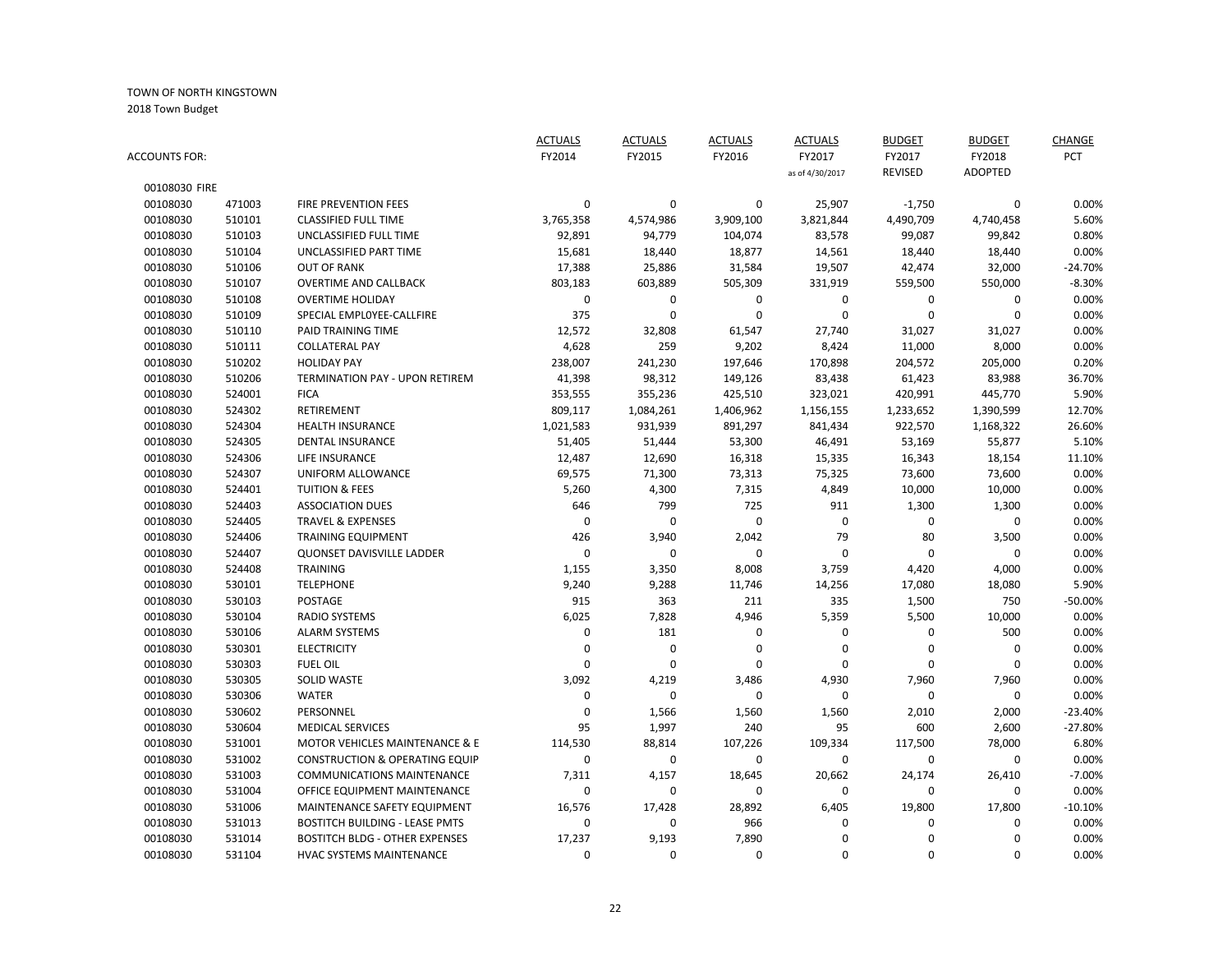|               |             |                                     | <b>ACTUALS</b> | <b>ACTUALS</b> | <b>ACTUALS</b> | <b>ACTUALS</b>  | <b>BUDGET</b> | <b>BUDGET</b> | CHANGE     |
|---------------|-------------|-------------------------------------|----------------|----------------|----------------|-----------------|---------------|---------------|------------|
| ACCOUNTS FOR: |             |                                     | FY2014         | FY2015         | FY2016         | FY2017          | FY2017        | FY2018        | <b>PCT</b> |
|               |             |                                     |                |                |                | as of 4/30/2017 | REVISED       | ADOPTED       |            |
| 00108030      | 531113      | <b>FIRE PREVENTION</b>              | 0              | $\mathbf 0$    | 0              | 15,852          | 1,750         | $\Omega$      | 0.00%      |
| 00108030      | 531203      | <b>SUBSCRIPTIONS</b>                | O              | $\Omega$       | 0              | $\Omega$        | 0             | $\Omega$      | 0.00%      |
| 00108030      | 531206      | CONTRACTUAL SERVICES NOT OTHER      | n              | ŋ              | 0              | $\Omega$        | $\Omega$      | $\Omega$      | 0.00%      |
| 00108030      | 531212      | DISASTER/FLOOD EXPENSES             |                | $\Omega$       | 0              | $\Omega$        | $\Omega$      | $\Omega$      | 0.00%      |
| 00108030      | 540101      | OFFICE SUPPLIES                     | 4,249          | 2,321          | 3,800          | 5,337           | 7,500         | 7,500         | 0.00%      |
| 00108030      | 540102      | PRINTED FORMS                       | 797            | 666            | 1,241          | 841             | 2,700         | 2,000         | $-25.90%$  |
| 00108030      | 540105      | MINOR OFFICE EQUIPMENT              | 610            | 322            | 753            | $\Omega$        | 1,000         | 750           | $-25.00%$  |
| 00108030      | 540108      | <b>BOOKS &amp; PUBLICATIONS</b>     | 3,051          | 12,087         | 10,485         | 3,774           | 5,500         | 6,000         | 9.10%      |
| 00108030      | 540202      | <b>SAFETY EQUIPMENT</b>             | 8,661          | $-26,368$      | 4,973          | 12,515          | 30,100        | 20,000        | $-11.50%$  |
| 00108030      | 540203      | <b>BADGES &amp; EMBLEMS</b>         | 1,596          | 754            | 1,150          | 1,279           | 1,880         | 1,000         | 0.00%      |
| 00108030      | 540205      | PERSONAL EQUIPMENT - TOWN ISSU      | 5,683          | 2,089          | 42,491         | 2,623           | 13,260        | 15,000        | 0.00%      |
| 00108030      | 540309      | FIRE SUPPRESSION CHEMICALS          | 1,164          | 0              | 0              | $\Omega$        | 1,298         | 4,000         | 100.00%    |
| 00108030      | 540310      | <b>MEDICINES &amp; DRUGS</b>        | 0              | 0              | 0              | $\Omega$        | 0             | 4,500         | 0.00%      |
| 00108030      | 540312      | <b>RESCUE SUPPLIES</b>              | 54,477         | 37,975         | 39,301         | 106,630         | 112,384       | 50,000        | 5.30%      |
| 00108030      | 540401      | <b>GASOLINE &amp; DIESEL FUEL</b>   | 93,336         | 75,866         | 53,992         | 48,044          | 80,000        | 80,000        | 0.00%      |
| 00108030      | 540402      | <b>LUBRICANTS</b>                   | 3,344          | 2,278          | 3,698          | 1,476           | 2,450         | 4,500         | $-9.10%$   |
| 00108030      | 540403      | <b>TIRES</b>                        | 4,489          | 7,091          | 7,785          | 3,908           | 6,230         | 9,230         | 0.00%      |
| 00108030      | 540404      | <b>BATTERIES</b>                    | 1,016          | 506            | 1,887          | 1,160           | 1,900         | 2,500         | 0.00%      |
| 00108030      | 540405      | <b>ANTI FREEZE</b>                  | $\Omega$       | 0              | 0              | $\Omega$        | 0             | $\Omega$      | 0.00%      |
| 00108030      | 540406      | <b>REPAIR PARTS</b>                 | 52             | 312            | 446            | $\Omega$        | 50            | 550           | 0.00%      |
| 00108030      | 540501      | <b>BUILDING REPAIR MATERIALS</b>    | 5,440          | 3,514          | 6,536          | 3,399           | 5,289         | 6,000         | 0.00%      |
| 00108030      | 540509      | <b>JANITORIAL SUPPLIES</b>          | 5,996          | 4,777          | 6,699          | 6,950           | 7,000         | 7,000         | 7.70%      |
| 00108030      | 540701      | <b>HAND TOOLS</b>                   | 53             | 545            | 521            | 126             | 500           | 2,000         | 0.00%      |
| 00108030      | 540801      | COMMODITIES NOT OTHERWISE CLAS      | O              | 0              | 0              | 0               | 0             | 0             | 0.00%      |
| 00108030      | 550101      | <b>BUILDING AND FIXED EQUIPMENT</b> | 5,298          | 5,264          | 5,520          | 3,470           | 3,473         | n             | 0.00%      |
| 00108030      | 550301      | OFFICE EQUIPMENT AND FURNITURE      | $\Omega$       | 4,978          | 0              | $\Omega$        | 0             | $\Omega$      | 0.00%      |
| 00108030      | 550401      | <b>VEHICULAR EQUIPMENT</b>          | 152,500        | 0              | 609,585        | 34,248          | 34,248        | 0             | 0.00%      |
| 00108030      | 550701      | OTHER CAPITAL OUTLAY                | 158,688        | 0              | 0              | $\Omega$        | 0             | 0             | 0.00%      |
| TOTAL         | <b>FIRE</b> |                                     | 8,002,209      | 8,489,860      | 8,857,924      | 7,469,744       | 8,767,244     | 9,326,507     | $-40.00%$  |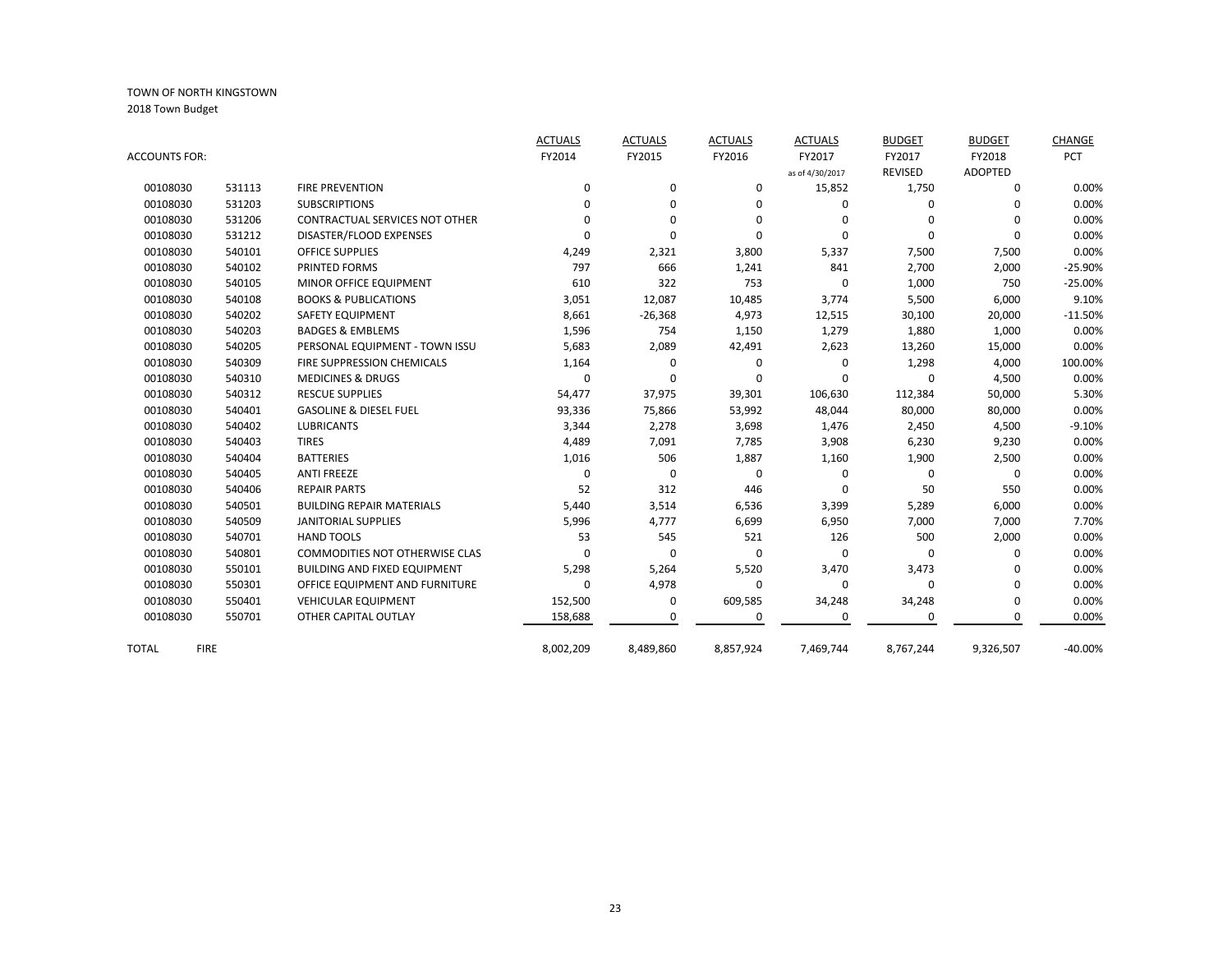| <b>ACCOUNTS FOR:</b> |           |                                 | <b>ACTUALS</b><br>FY2014 | <b>ACTUALS</b><br>FY2015 | <b>ACTUALS</b><br>FY2016 | <b>ACTUALS</b><br>FY2017<br>as of 4/30/2017 | <b>BUDGET</b><br>FY2017<br>REVISED | <b>BUDGET</b><br>FY2018<br>ADOPTED | <b>CHANGE</b><br>PCT |
|----------------------|-----------|---------------------------------|--------------------------|--------------------------|--------------------------|---------------------------------------------|------------------------------------|------------------------------------|----------------------|
| 00108035 FIRE (Q/D)  |           |                                 |                          |                          |                          |                                             |                                    |                                    |                      |
| 00108035             | 540515    | <b>RENT - BOSTITCH BUILDING</b> |                          |                          | 0                        | 0                                           |                                    | 0                                  | 0.00%                |
| 00108035             | 540516    | ROOF INSULATION - BOSTITCH BLD  |                          |                          | n                        |                                             |                                    |                                    | 0.00%                |
| <b>TOTAL</b>         | FIRE(Q/D) |                                 |                          | 0                        | 0                        | $\Omega$                                    |                                    | 0                                  | $-100.00\%$          |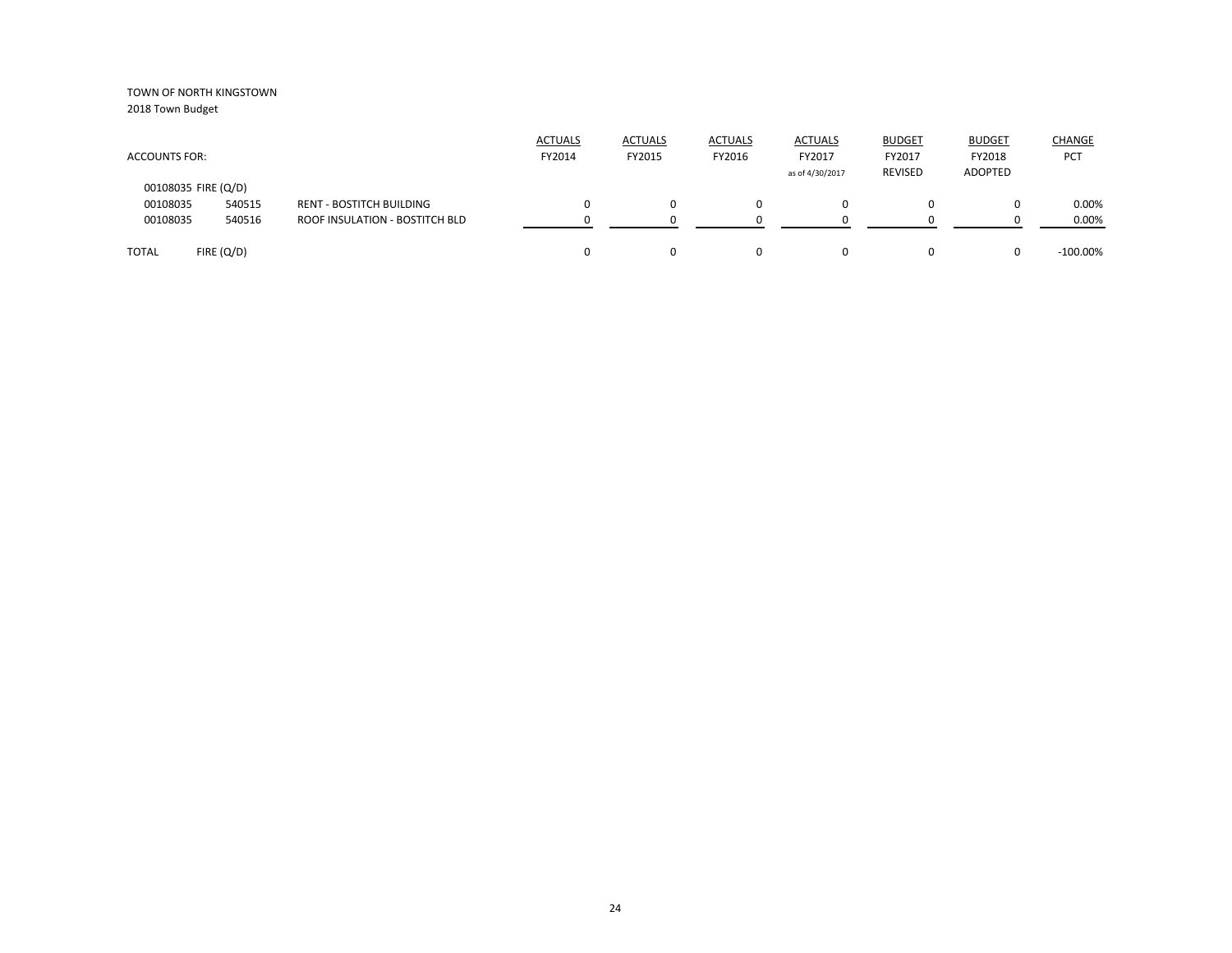| ACCOUNTS FOR: |                         |                                           | <b>ACTUALS</b><br>FY2014 | <b>ACTUALS</b><br>FY2015 | <b>ACTUALS</b><br>FY2016 | <b>ACTUALS</b><br>FY2017 | <b>BUDGET</b><br>FY2017 | <b>BUDGET</b><br>FY2018<br><b>ADOPTED</b> | CHANGE<br>PCT |
|---------------|-------------------------|-------------------------------------------|--------------------------|--------------------------|--------------------------|--------------------------|-------------------------|-------------------------------------------|---------------|
|               | 00108040 ANIMAL CONTROL |                                           |                          |                          |                          | as of 4/30/2017          | <b>REVISED</b>          |                                           |               |
| 00108040      | 510101                  | <b>CLASSIFIED FULL TIME</b>               | 52,090                   | 50,774                   | 52,871                   | 45,884                   | 57,731                  | 57,260                                    | $-0.80%$      |
| 00108040      | 510107                  | <b>OVERTIME</b>                           | 728                      | 5,899                    | 1,387                    | 1,062                    | 5,000                   | 3,000                                     | $-40.00%$     |
| 00108040      | 524001                  | <b>FICA</b>                               | 4,041                    | 4,335                    | 4,227                    | 3,587                    | 5,007                   | 4,610                                     | $-7.90%$      |
| 00108040      | 524302                  | <b>RETIREMENT</b>                         | 6,008                    | 6,584                    | 6,349                    | 7,640                    | 7,569                   | 10,496                                    | 38.70%        |
| 00108040      | 524304                  | <b>HEALTH INSURANCE</b>                   | 10,756                   | 12,394                   | 11,621                   | 8,405                    | 9,485                   | 14,062                                    | 46.60%        |
| 00108040      | 524305                  | <b>DENTAL INSURANCE</b>                   | 294                      | 517                      | 488                      | 452                      | 287                     | 284                                       | $-1.00%$      |
| 00108040      | 524306                  | <b>LIFE INSURANCE</b>                     | $-75$                    | 169                      | 176                      | 316                      | 211                     | 421                                       | 100.00%       |
| 00108040      | 524307                  | UNIFORM ALLOWANCE                         | 600                      | 641                      | 600                      | 334                      | 566                     | 600                                       | 0.00%         |
| 00108040      | 530103                  | <b>POSTAGE</b>                            | 0                        | 0                        | 0                        | 0                        | 0                       | $\Omega$                                  | 0.00%         |
| 00108040      | 530203                  | <b>VEHICLE REGISTRATION</b>               | 0                        | 22                       | 0                        | 0                        | 15                      | 15                                        | 0.00%         |
| 00108040      | 530305                  | <b>SOLID WASTE</b>                        | 1,154                    | 1,183                    | 1,212                    | 1,244                    | 1,278                   | 2,000                                     | 0.00%         |
| 00108040      | 530604                  | <b>MEDICAL SERVICES</b>                   | 36                       | 645                      | 285                      | 1,050                    | 1,050                   | 1,000                                     | 108.30%       |
| 00108040      | 530801                  | <b>LEGAL ADS</b>                          | $\Omega$                 | 0                        | 0                        | 0                        | 0                       | 0                                         | 0.00%         |
| 00108040      | 531001                  | <b>MOTOR VEHICLES MAINTENANCE &amp; E</b> | 1,112                    | 831                      | 0                        | 315                      | 305                     | 500                                       | 0.00%         |
| 00108040      | 531004                  | OFFICE EQUIPMENT MAINTENANCE              | $\Omega$                 | 0                        | 0                        | $\Omega$                 | 0                       | $\Omega$                                  | 0.00%         |
| 00108040      | 531206                  | <b>CONTRACTUAL SERVICES NOT OTHER</b>     | 2,263                    | 1,922                    | $-13,669$                | 3,593                    | 4,000                   | 5,000                                     | 25.00%        |
| 00108040      | 540101                  | <b>OFFICE SUPPLIES</b>                    | 0                        | $\mathbf 0$              | $\Omega$                 | 0                        | 0                       | $\Omega$                                  | 0.00%         |
| 00108040      | 540204                  | UNIFORM REPLACEMENT                       | ŋ                        | 282                      | 138                      | 368                      | 234                     | 200                                       | 0.00%         |
| 00108040      | 540205                  | PERSONAL EQUIPMENT - TOWN ISSU            | 0                        | 115                      | $\mathbf 0$              | $\Omega$                 | 0                       | 0                                         | 0.00%         |
| 00108040      | 540302                  | <b>ANIMAL FOOD</b>                        | 1,676                    | 1,381                    | 850                      | 2,228                    | 2,500                   | 3,000                                     | 20.00%        |
| 00108040      | 540303                  | <b>CHEMICAL WEAPONS</b>                   | 0                        | 0                        | 0                        | 0                        | 0                       | 0                                         | 0.00%         |
| 00108040      | 540310                  | <b>MEDICINES &amp; DRUGS</b>              | 0                        | 0                        | 0                        | 0                        | 0                       | $\Omega$                                  | 0.00%         |
| 00108040      | 540401                  | <b>GASOLINE &amp; DIESEL FUEL</b>         | 2,314                    | 1,208                    | 785                      | 496                      | 525                     | 750                                       | $-25.00%$     |
| 00108040      | 540403                  | <b>TIRES</b>                              | $\mathbf 0$              | 0                        | 0                        | $\mathbf 0$              | $\overline{2}$          | 250                                       | 0.00%         |
| 00108040      | 540509                  | <b>JANITORIAL SUPPLIES</b>                | 1,503                    | 434                      | 639                      | 923                      | 1,148                   | 1,200                                     | 50.00%        |
| 00108040      | 540701                  | <b>HAND TOOLS</b>                         | 0                        | 0                        | 0                        | $\mathbf 0$              | 0                       | 0                                         | 0.00%         |
| 00108040      | 540703                  | <b>FIREARMS</b>                           | $\Omega$                 | 0                        | 0                        | $\Omega$                 | 0                       | n                                         | 0.00%         |
| 00108040      | 540801                  | <b>COMMODITIES NOT OTHERWISE CLAS</b>     | 399                      | 590                      | 1,556                    | 1,049                    | 1,172                   | 450                                       | 0.00%         |
| 00108040      | 550301                  | OFFICE EQUIPMENT AND FURNITURE            | 0                        | 0                        | 0                        | 0                        | 0                       | 0                                         | 0.00%         |
| 00108040      | 550701                  | OTHER CAPITAL OUTLAY                      | 20,418                   | $\Omega$                 | $\mathbf 0$              | 0                        | $\mathbf 0$             | 0                                         | 0.00%         |
| <b>TOTAL</b>  | <b>ANIMAL CONTROL</b>   |                                           | 105,317                  | 89,928                   | 69,515                   | 78,945                   | 98,085                  | 105,098                                   | -99.30%       |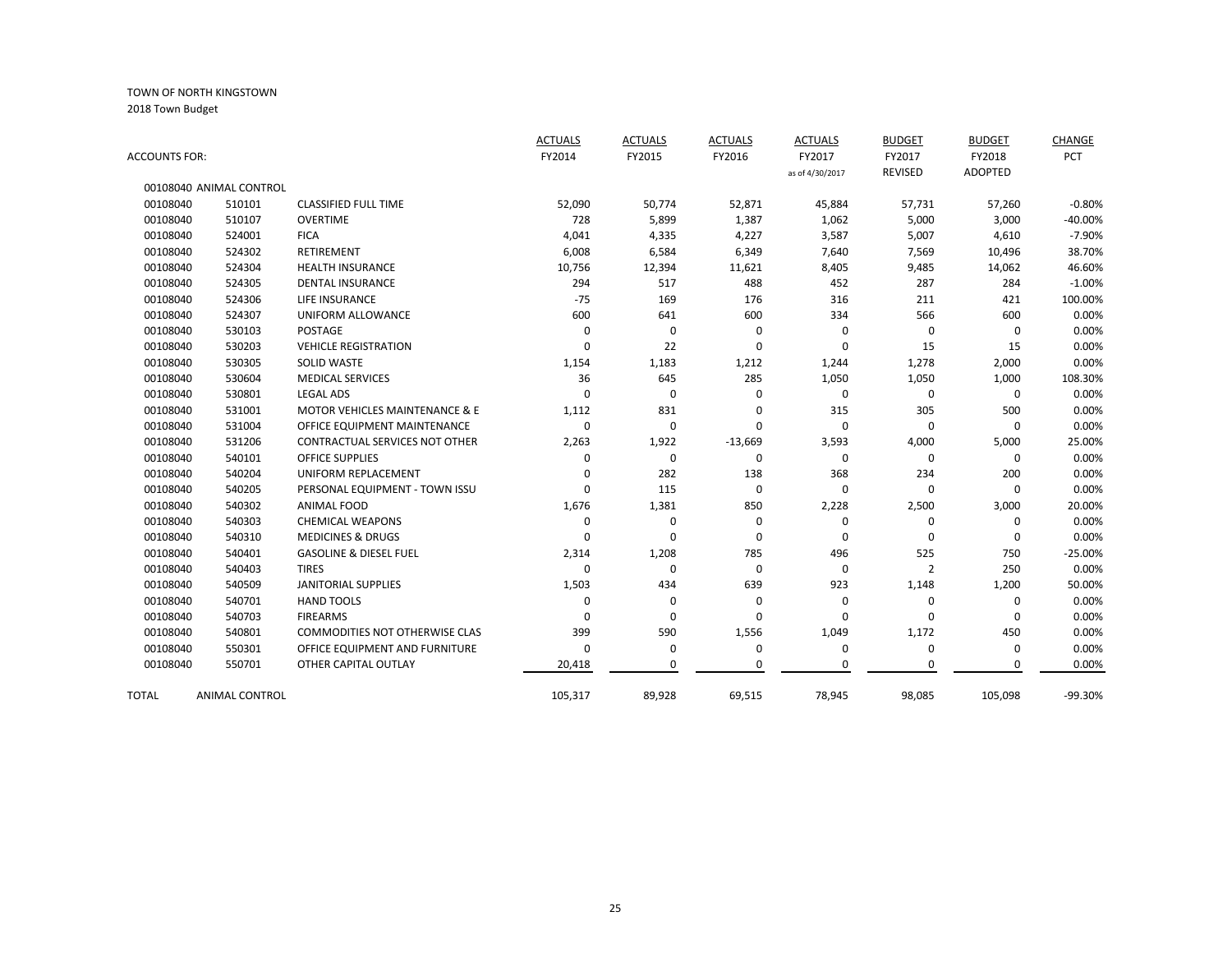|               |                            |                                          | <b>ACTUALS</b> | <b>ACTUALS</b> | <b>ACTUALS</b> | <b>ACTUALS</b>  | <b>BUDGET</b> | <b>BUDGET</b>  | CHANGE    |
|---------------|----------------------------|------------------------------------------|----------------|----------------|----------------|-----------------|---------------|----------------|-----------|
| ACCOUNTS FOR: |                            |                                          | FY2014         | FY2015         | FY2016         | FY2017          | FY2017        | FY2018         | PCT       |
|               |                            |                                          |                |                |                | as of 4/30/2017 | REVISED       | <b>ADOPTED</b> |           |
|               | 00108060 HARBOR MANAGEMENT |                                          |                |                |                |                 |               |                |           |
| 00108060      | 510103                     | UNCLASSIFIED FULL TIME                   | $\Omega$       | $\mathbf 0$    | 0              | 0               | 0             | 0              | 0.00%     |
| 00108060      | 510104                     | UNCLASSIFIED PART TIME                   | 46,475         | 53,123         | 52,118         | 47,062          | 50,069        | 54,066         | 8.00%     |
| 00108060      | 510107                     | <b>OVERTIME</b>                          | $\Omega$       | 0              | 0              | 0               | $\Omega$      | $\Omega$       | 0.00%     |
| 00108060      | 510206                     | <b>TERMINATION PAY - UPON RETIREM</b>    | n              | 0              | $\Omega$       | 0               | $\Omega$      | $\Omega$       | 0.00%     |
| 00108060      | 524001                     | <b>FICA</b>                              | 3,555          | 4,064          | 4,157          | 3,600           | 3,830         | 4,136          | 8.00%     |
| 00108060      | 524302                     | <b>RETIREMENT</b>                        | $\Omega$       | 0              | 0              | 0               | 0             | $\Omega$       | 0.00%     |
| 00108060      | 524303                     | UNEMPLOYMENT                             | 2,736          | O              | 0              | ŋ               | $\Omega$      |                | 0.00%     |
| 00108060      | 524304                     | <b>HEALTH INSURANCE</b>                  | 842            | $\Omega$       | 0              | ŋ               | O             | $\Omega$       | 0.00%     |
| 00108060      | 524305                     | <b>DENTAL INSURANCE</b>                  | 181            | $\Omega$       | 70             | 0               | ŋ             | $\Omega$       | 0.00%     |
| 00108060      | 524306                     | LIFE INSURANCE                           | 42             | 0              | 0              | 0               | $\Omega$      | $\Omega$       | 0.00%     |
| 00108060      | 530103                     | POSTAGE                                  | 701            | 800            | 760            | 0               | $\Omega$      | 950            | 0.00%     |
| 00108060      | 530604                     | <b>MEDICAL SERVICES</b>                  | $\Omega$       | $\mathbf 0$    | 0              | 0               | O             | 0              | 0.00%     |
| 00108060      | 530801                     | <b>LEGAL ADS</b>                         |                | $\Omega$       | $\mathbf 0$    | ŋ               | $\Omega$      | $\Omega$       | 0.00%     |
| 00108060      | 531003                     | <b>COMMUNICATIONS MAINTENANCE</b>        | 1,793          | 0              | 240            | 0               | 300           | 300            | 0.00%     |
| 00108060      | 531005                     | <b>BOATS &amp; EQUIPMENT MAINTENANCE</b> | 588            | 1,270          | 898            | 913             | 2,000         | 2,000          | 0.00%     |
| 00108060      | 531101                     | STRUCTURAL SYSTEMS MAINTENANCE           |                | $\mathbf 0$    | 0              | 0               | 0             | 0              | 0.00%     |
| 00108060      | 531102                     | ELECTRICAL SYSTEMS MAINTENANCE           |                | $\Omega$       | 0              | ŋ               | $\Omega$      | $\Omega$       | 0.00%     |
| 00108060      | 531206                     | <b>CONTRACTUAL SERVICES NOT OTHER</b>    | 1,755          | 1,455          | 2,850          | 1,550           | 2,400         | 2,400          | 0.00%     |
| 00108060      | 540102                     | PRINTED FORMS                            | 356            | $\mathbf 0$    | 487            | 0               | 450           | 450            | 0.00%     |
| 00108060      | 540204                     | UNIFORM REPLACEMENT                      | $\Omega$       | 662            | 167            | 44              | 200           | 200            | 0.00%     |
| 00108060      | 540401                     | <b>GASOLINE &amp; DIESEL FUEL</b>        | 4,370          | 2,283          | 2,716          | 1,736           | 3,250         | 3,000          | 30.40%    |
| 00108060      | 540406                     | <b>REPAIR PARTS</b>                      | $\Omega$       | 236            | 0              | 0               | 300           | 300            | 0.00%     |
| 00108060      | 540407                     | <b>PAINT &amp; EMBLEMS</b>               | 300            | $\mathbf 0$    | 0              | 0               | 300           | 300            | 0.00%     |
| 00108060      | 540505                     | <b>SIGNS &amp; MARKERS</b>               |                | 33             | 20             | 0               | O             | $\Omega$       | 0.00%     |
| 00108060      | 540510                     | <b>PAINT &amp; PRESERVATIVES</b>         |                | $\Omega$       | 0              | $\Omega$        | ŋ             | ∩              | 0.00%     |
| 00108060      | 540601                     | <b>CONSTRUCTION MATR &amp; SUP.</b>      |                | $\Omega$       | O              | 0               | $\Omega$      | $\Omega$       | 0.00%     |
| 00108060      | 540801                     | <b>COMMODITIES NOT OTHERWISE CLAS</b>    |                | 0              | 0              | $-175$          | 0             | $\Omega$       | 0.00%     |
| 00108060      | 550701                     | OTHER CAPITAL OUTLAY                     |                | $\Omega$       | 0              | 0               | $\Omega$      | $\Omega$       | 0.00%     |
| <b>TOTAL</b>  | <b>HARBOR MANAGEMENT</b>   |                                          | 63,695         | 63,924         | 64,483         | 54,731          | 63,099        | 68,102         | $-99.60%$ |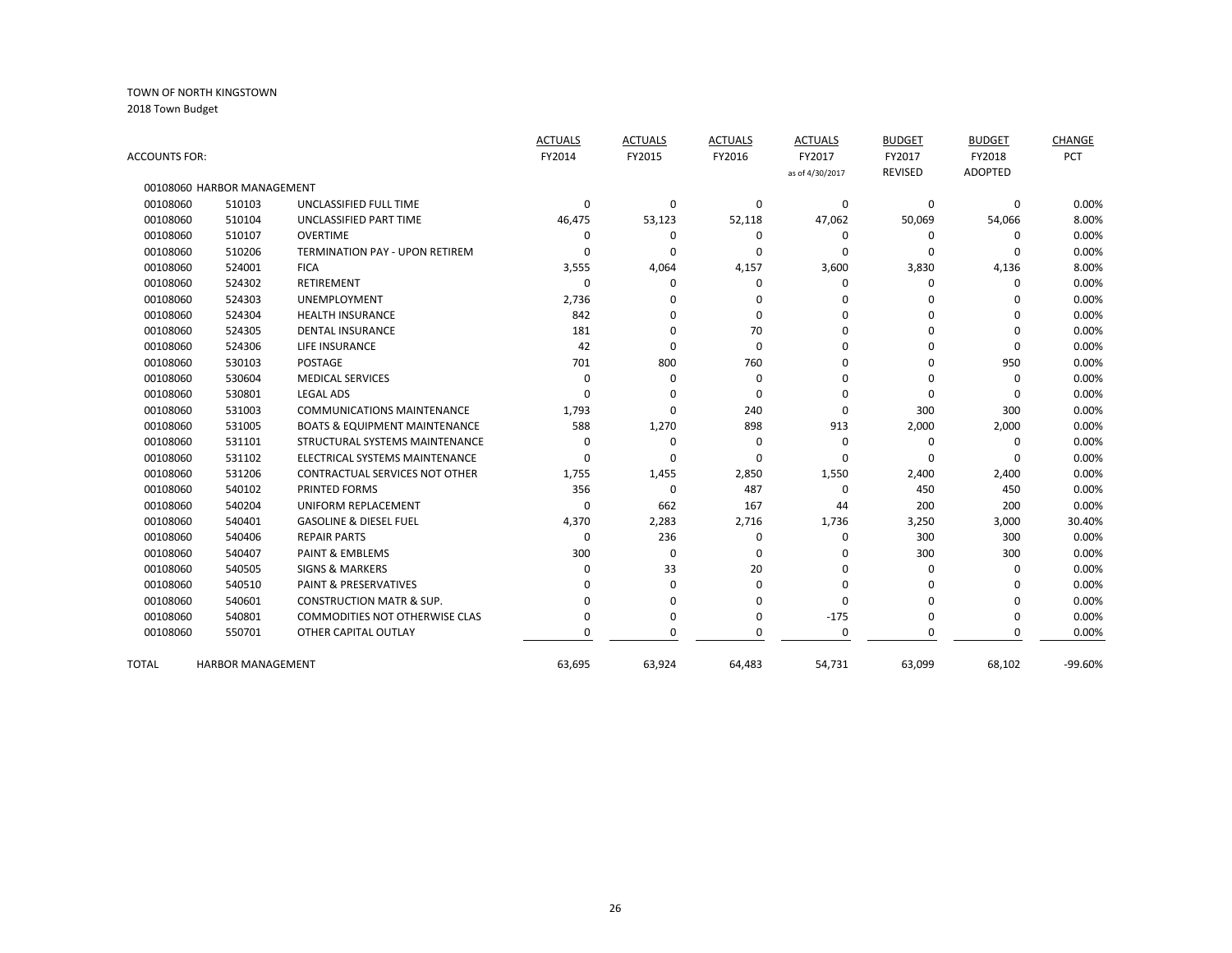|                 |        |                                           | <b>ACTUALS</b>    | <b>ACTUALS</b> | <b>ACTUALS</b> | <b>ACTUALS</b>  | <b>BUDGET</b>  | <b>BUDGET</b>   | CHANGE         |
|-----------------|--------|-------------------------------------------|-------------------|----------------|----------------|-----------------|----------------|-----------------|----------------|
| ACCOUNTS FOR:   |        |                                           | FY2014            | FY2015         | FY2016         | FY2017          | FY2017         | FY2018          | PCT            |
|                 |        |                                           |                   |                |                | as of 4/30/2017 | <b>REVISED</b> | <b>ADOPTED</b>  |                |
| 00108120 POLICE |        |                                           |                   |                |                |                 |                |                 |                |
| 00108120        | 510101 | <b>CLASSIFIED FULL TIME</b>               | 3,361,266         | 3,454,296      | 3,386,006      | 3,109,000       | 3,781,413      | 3,836,458       | 1.50%          |
| 00108120        | 510102 | <b>CLASSIFIED PART TIME</b>               | 43,483            | 44,653         | 46,377         | 30,613          | 54,734         | 41,181          | $-24.80%$      |
| 00108120        | 510103 | UNCLASSIFIED FULL TIME                    | 98,141            | 94,755         | 78,705         | 83,606          | 98,125         | 99,842          | 1.70%          |
| 00108120        | 510104 | UNCLASSIFIED PART TIME                    | 588               | 11,352         | 481            | 33              | 1,365          | 1,365           | 0.00%          |
| 00108120        | 510107 | <b>OVERTIME</b>                           | 235,766           | 291,491        | 266,430        | 281,943         | 356,713        | 360,280         | 1.00%          |
| 00108120        | 510201 | <b>COURT FEES</b>                         | 9,295             | 17,688         | 16,611         | 15,283          | 23,334         | 23,567          | 1.00%          |
| 00108120        | 510202 | <b>HOLIDAY PAY</b>                        | 254,415           | 252,335        | 237,367        | 239,334         | 264,921        | 267,570         | 1.00%          |
| 00108120        | 510206 | <b>TERMINATION PAY - UPON RETIREM</b>     | 0                 | 2,217          | 62,949         | 34,004          | 121,784        | 81,541          | $-48.10%$      |
| 00108120        | 524001 | <b>FICA</b>                               | 292,053           | 302,980        | 309,534        | 276,388         | 347,566        | 360,453         | 3.70%          |
| 00108120        | 524302 | RETIREMENT                                | 753,148           | 923,149        | 882,988        | 813,957         | 913,708        | 1,056,188       | 15.60%         |
| 00108120        | 524303 | <b>UNEMPLOYMENT</b>                       | 0                 | $\mathbf 0$    | 3,000          | 12,798          | 10,192         | 10,000          | $-1.90%$       |
| 00108120        | 524304 | <b>HEALTH INSURANCE</b>                   | 637,842           | 595,605        | 617,947        | 566,664         | 673,660        | 724,496         | 7.50%          |
| 00108120        | 524305 | <b>DENTAL INSURANCE</b>                   | 38,681            | 37,122         | 38,990         | 35,236          | 41,137         | 42,342          | 3.20%          |
| 00108120        | 524306 | LIFE INSURANCE                            | 10,499            | 10,541         | 12,962         | 12,131          | 13,015         | 14,074          | 8.10%          |
| 00108120        | 524307 | UNIFORM ALLOWANCE                         | 67,850            | 67,717         | 68,033         | 67,937          | 67,950         | 72,300          | 6.20%          |
| 00108120        | 524401 | <b>TUITION &amp; FEES</b>                 | 18,188            | 37,564         | 23,111         | 7,224           | 8,464          | 43,353          | 44.50%         |
| 00108120        | 524403 | <b>ASSOCIATION DUES</b>                   | 2,611             | 2,380          | 91             | 3,180           | 3,305          | 3,000           | 8.70%          |
| 00108120        | 524404 | CONFERENCES/MEETINGS                      | 0                 | $\mathbf 0$    | $\mathbf 0$    | $\mathbf 0$     | $\mathbf 0$    | $\mathbf 0$     | 0.00%          |
| 00108120        | 524405 | <b>TRAVEL AND EXPENSES</b>                | 436               | 732            | 1,122          | 857             | 1,000          | 1,200           | 20.00%         |
| 00108120        | 524407 | <b>ADDITIONAL POLICE OFFICER</b>          | 0                 | $\mathbf 0$    | $\mathbf 0$    | $\mathbf{0}$    | 0              | 0               | 0.00%          |
| 00108120        | 524408 | <b>TRAINING</b>                           | 8,554             | 4,768          | 18,700         | 10,390          | 12,000         | 22,000          | 0.00%          |
| 00108120        | 524409 | <b>INTERNAL AFFAIRS</b>                   | 0                 | $\Omega$       | 0              | 0               | 0              | 0               | 0.00%          |
| 00108120        | 530103 | <b>POSTAGE</b>                            | 2,708             | 2,561          | 1,818          | 2,419           | 2,900          | 2,900           | 0.00%          |
| 00108120        | 530203 | <b>VEHICLE REGISTRATION</b>               | 0                 | 25             | 5              | $\mathbf 0$     | 20             | 25              | 0.00%          |
| 00108120        | 530305 | <b>SOLID WASTE</b>                        | 1,731             | 1,774          | 1,818          | 1,866           | 6,000          | 6,000           | 0.00%          |
| 00108120        | 530604 | <b>MEDICAL SERVICES</b>                   | 811               | 1,770          | 1,280          | 2,557           | 2,693          | 2,000           | 0.00%          |
| 00108120        | 530605 | <b>RECORD MAINT DATA PROCESSING</b>       | 31,197            | 32,470         | 33,492         | 35,093          | 35,213         | 35,000          | 4.60%          |
| 00108120        | 530704 | <b>OTHER RENTALS</b>                      | 1,094             | 2,003          | 4,220          | 6,757           | 7,456          | 2,500           | 0.00%          |
| 00108120        | 530801 | <b>LEGAL ADS</b>                          | 0                 | $\mathbf 0$    | $\mathbf 0$    | 29              | 34             | 0               | 0.00%          |
| 00108120        | 531001 | MOTOR VEHICLES MAINTENANCE & E            | 0                 | $\Omega$       | $\mathbf 0$    | 6               | 6              | 0               | 0.00%          |
| 00108120        | 531002 | <b>CONSTRUCTION &amp; OPERATING EQUIP</b> | 0                 | $\Omega$       | $\mathbf 0$    | $\Omega$        | $\mathbf 0$    | 0               | 0.00%          |
| 00108120        | 531003 | <b>COMMUNICATIONS MAINTENANCE</b>         | 20,553            | 23,918         | 18,718         | 15,635          | 15,749         | 20,600          | 0.00%          |
| 00108120        | 531004 | OFFICE EQUIPMENT MAINTENANCE              | 0                 | 669            | 243            | 106             | 750            | 750             | 0.00%          |
| 00108120        | 531206 | CONTRACTUAL SERVICES NOT OTHER            | 1,965             | 2,885          | 2,896          | 3,026           | 7,816          | 7,816           | 0.00%          |
| 00108120        | 531212 | DISASTER/FLOOD EXPENSES                   | 0                 | $\mathbf 0$    | $\mathbf 0$    | $\mathbf 0$     | $\mathbf 0$    | $\mathbf 0$     | 0.00%          |
| 00108120        | 540101 | <b>OFFICE SUPPLIES</b>                    | 2,664             | 3,303          | 3,620          | 3,429           | 4,000          | 4,000           | 0.00%          |
| 00108120        | 540102 | PRINTED FORMS                             | 1,494             | 1,216          | 1,898          | 534             | 803            | 1,500           | 0.00%          |
| 00108120        | 540106 | PRINTING & DUPLICATING SUPPLIE            | 222               | $\mathbf 0$    | 998            | 938             | 939            | 1,000           | 0.00%          |
| 00108120        | 540108 | <b>BOOKS &amp; PUBLICATIONS</b>           |                   |                |                |                 |                |                 |                |
| 00108120        | 540205 | PERSONAL EQUIPMENT-TOWN ISSUE             | 3,133<br>$-1,654$ | 3,908<br>7,872 | 2,753<br>8,837 | 3,698<br>7,849  | 3,973          | 2,600<br>10,000 | 0.00%<br>0.00% |
| 00108120        | 540301 |                                           | 432               | 793            |                | 435             | 15,488         |                 | 0.00%          |
|                 |        | PRISONER FOOD                             |                   |                | 526            |                 | 1,000          | 1,000           |                |
| 00108120        | 540307 | <b>AMMUNITION</b>                         | 7,824             | 8,070          | 13,844         | 4,838           | 7,828          | 9,773           | 0.00%          |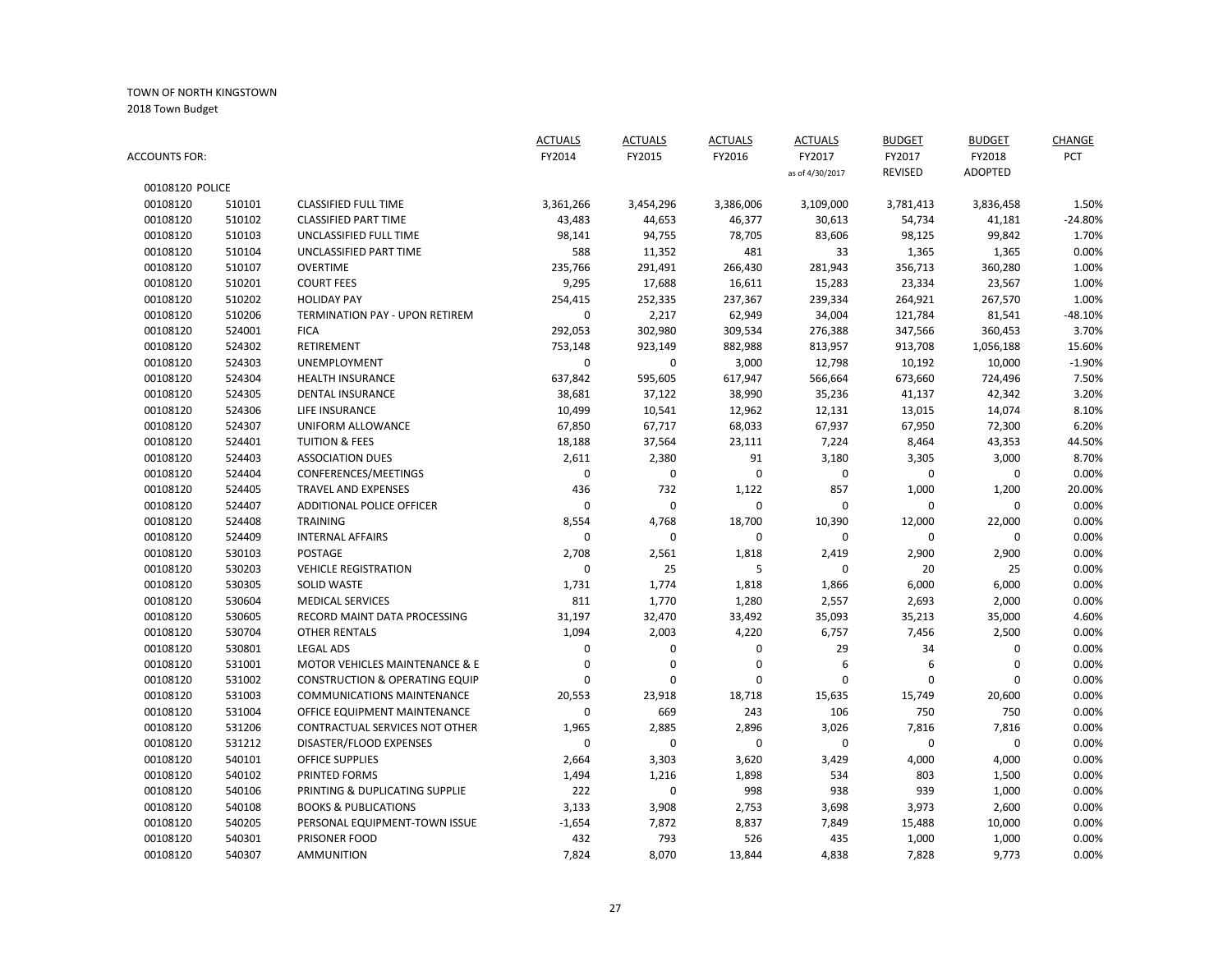|               |               |                                       | <b>ACTUALS</b> | <b>ACTUALS</b> | <b>ACTUALS</b> | <b>ACTUALS</b>  | <b>BUDGET</b> | <b>BUDGET</b> | CHANGE     |
|---------------|---------------|---------------------------------------|----------------|----------------|----------------|-----------------|---------------|---------------|------------|
| ACCOUNTS FOR: |               |                                       | FY2014         | FY2015         | FY2016         | FY2017          | FY2017        | FY2018        | <b>PCT</b> |
|               |               |                                       |                |                |                | as of 4/30/2017 | REVISED       | ADOPTED       |            |
| 00108120      | 540310        | <b>MEDICINES &amp; DRUGS</b>          | $\mathbf 0$    | 54             | 17             | 100             | 100           | 200           | 0.00%      |
| 00108120      | 540312        | <b>MEDICAL SUPPLIES</b>               | 372            | 100            | 0              | 201             | 215           | 500           | 0.00%      |
| 00108120      | 540401        | <b>GASOLINE &amp; DIESEL FUEL</b>     | 132,757        | 88,423         | 70,014         | 68,286          | 84,993        | 90,000        | 0.00%      |
| 00108120      | 540402        | <b>LUBRICANTS</b>                     | 456            | 505            | 502            | 971             | 1,200         | 1,200         | 0.00%      |
| 00108120      | 540403        | <b>TIRES</b>                          | 8,174          | 9,357          | 5,957          | 4,693           | 9,023         | 10,000        | 0.00%      |
| 00108120      | 540405        | <b>ANTI FREEZE</b>                    | 0              | 0              | 0              | 0               | 0             | $\Omega$      | 0.00%      |
| 00108120      | 540406        | <b>REPAIR PARTS</b>                   | 40,037         | 26,458         | 27,970         | 13,338          | 29,142        | 34,000        | 0.00%      |
| 00108120      | 540505        | <b>SIGNS &amp; MARKERS</b>            | 1,960          | 3,307          | 1,785          | 2,203           | 2,203         | 1,800         | 0.00%      |
| 00108120      | 540508        | ELECTRICAL SUPPLIES                   | $\Omega$       | $\Omega$       | 0              | 0               | 0             | $\Omega$      | 0.00%      |
| 00108120      | 540509        | JANITORIAL SUPPLIES                   | 6,162          | 4,691          | 3,566          | 3,815           | 4,135         | 3,500         | 0.00%      |
| 00108120      | 540701        | <b>HAND TOOLS</b>                     | 0              | 0              | 0              | 0               | 0             | 0             | 0.00%      |
| 00108120      | 540703        | <b>FIREARMS</b>                       | 4,775          | 1,924          | 8,394          | 21,834          | 23,242        | 6,700         | 235.00%    |
| 00108120      | 540801        | <b>COMMODITIES NOT OTHERWISE CLAS</b> | 4,631          | 2,390          | 7,296          | 2,753           | 3,360         | 1,350         | 0.00%      |
| 00108120      | 550301        | OFFICE EQUIPMENT AND FURNITURE        | 1,574          | 1,117          | 1,415          | 987             | 1,000         | 1,000         | 0.00%      |
| 00108120      | 550401        | <b>VEHICULAR EQUIPMENT</b>            | 90,814         | 87,461         | 89,563         | 87,884          | 90,000        | 115,000       | 27.80%     |
| 00108120      | 550701        | OTHER CAPITAL OUTLAY                  | 25,073         | 0              | 14,592         | 36,698          | 37,324        | 26,620        | 0.00%      |
| 00108120      | 559999        | UNALLOCATED                           |                | O              | 0              |                 | 0             |               | 0.00%      |
| TOTAL         | <b>POLICE</b> |                                       | 6,223,773      | 6,470,372      | 6,399,443      | 5,933,553       | 7,192,991     | 7,460,544     | $-67.40%$  |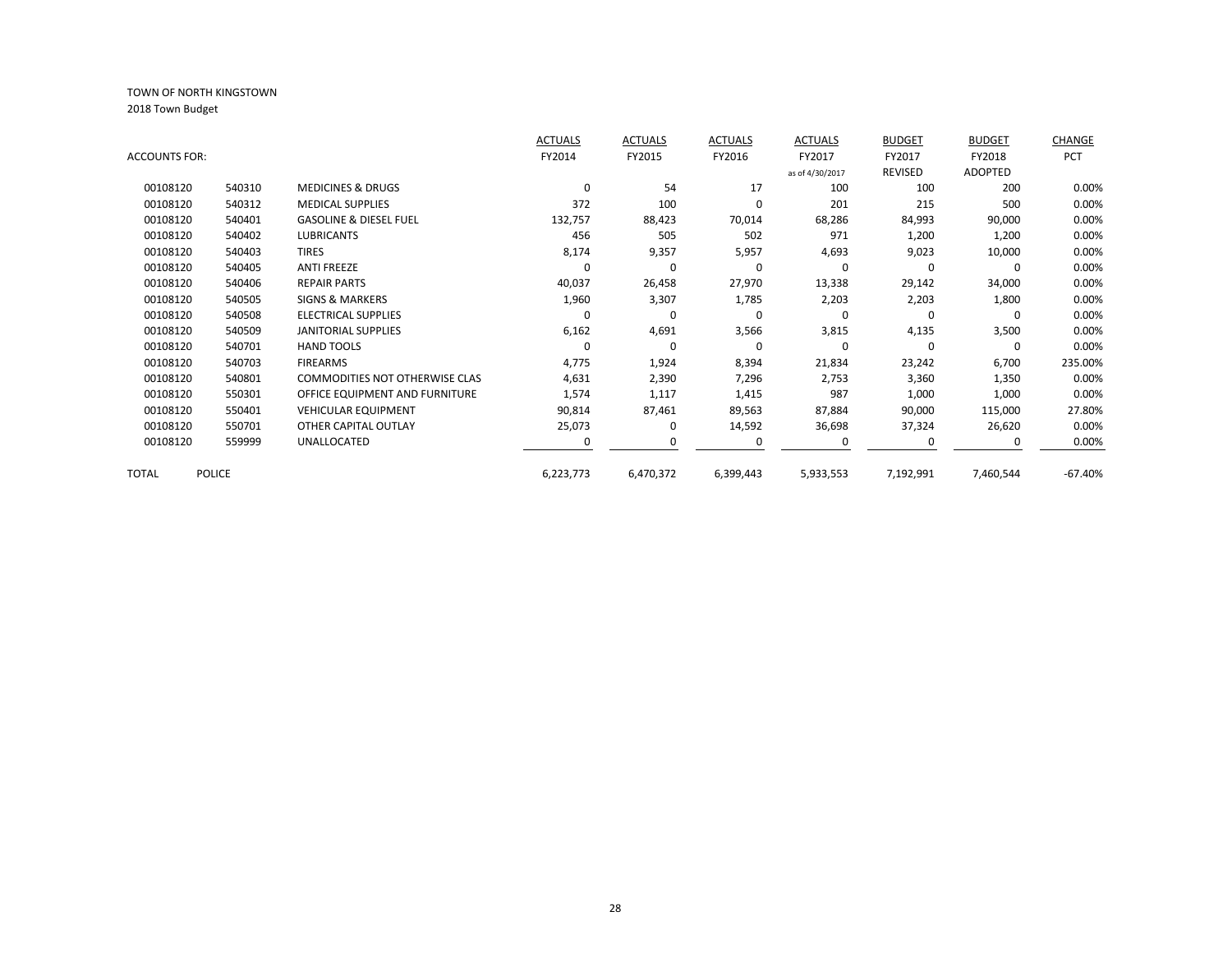| <b>ACCOUNTS FOR:</b>                                        | <b>ACTUALS</b><br>FY2014 | <b>ACTUALS</b><br>FY2015 | <b>ACTUALS</b><br>FY2016 | <b>ACTUALS</b><br>FY2017<br>as of 4/30/2017 | <b>BUDGET</b><br>FY2017<br><b>REVISED</b> | <b>BUDGET</b><br>FY2018<br>ADOPTED | CHANGE<br>PCT |
|-------------------------------------------------------------|--------------------------|--------------------------|--------------------------|---------------------------------------------|-------------------------------------------|------------------------------------|---------------|
| 00108130 POLICE DETECTIVES<br>00108130<br>530103<br>POSTAGE |                          |                          | <sup>0</sup>             | <sup>0</sup>                                |                                           |                                    | 0.00%         |
| <b>TOTAL</b><br><b>POLICE DETECTIVES</b>                    |                          | $\Omega$                 | $\Omega$                 | 0                                           |                                           |                                    | $-100.00\%$   |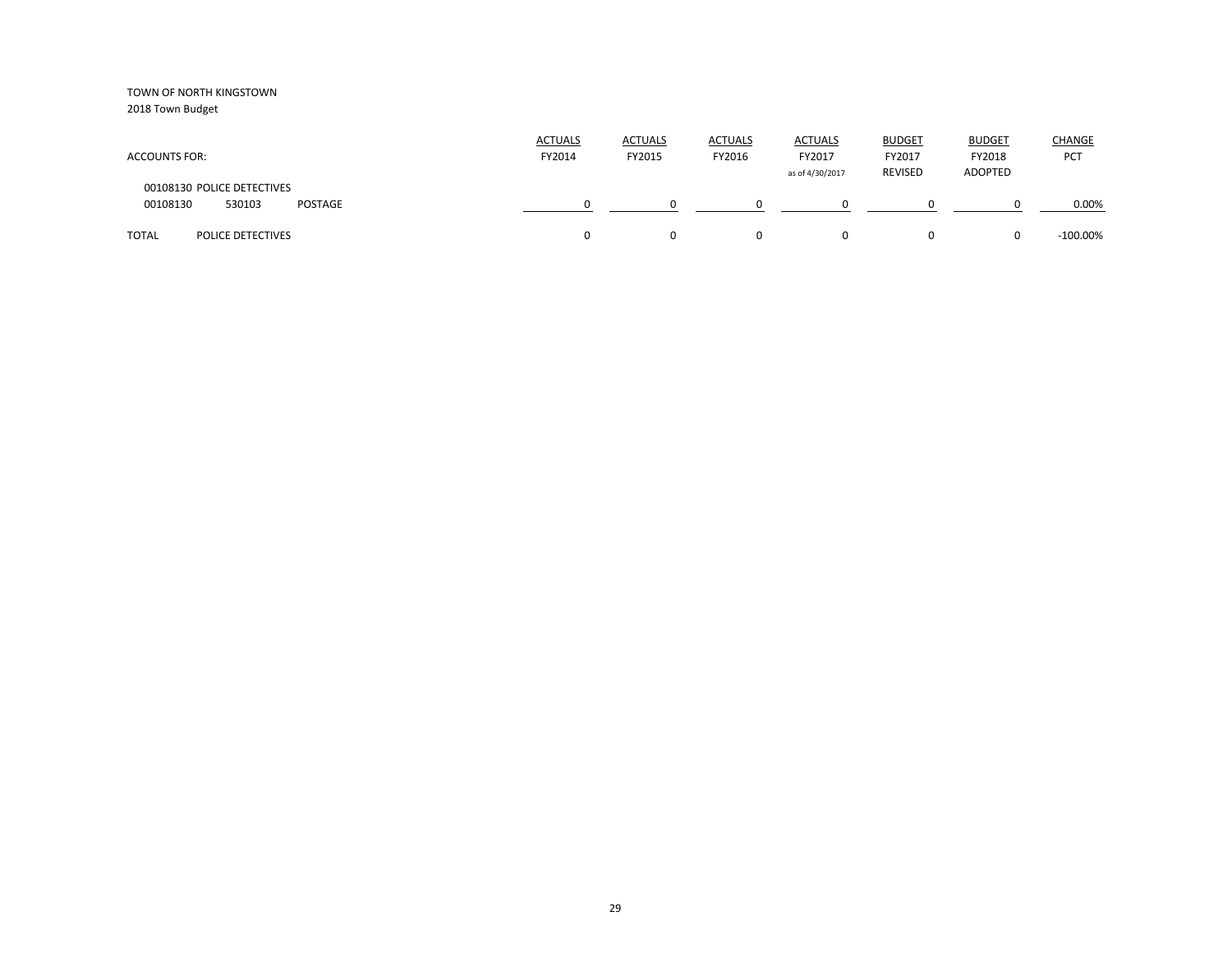| <b>ACCOUNTS FOR:</b>                                    | <u>ACTUALS</u><br>FY2014 | <b>ACTUALS</b><br>FY2015 | <b>ACTUALS</b><br>FY2016 | <b>ACTUALS</b><br>FY2017<br>as of 4/30/2017 | <b>BUDGET</b><br>FY2017<br><b>REVISED</b> | <b>BUDGET</b><br>FY2018<br>ADOPTED | <b>CHANGE</b><br>PCT |
|---------------------------------------------------------|--------------------------|--------------------------|--------------------------|---------------------------------------------|-------------------------------------------|------------------------------------|----------------------|
| 00108140 POLICE PATROL<br>00108140<br>530103<br>POSTAGE |                          |                          |                          |                                             |                                           |                                    | 0.00%                |
| <b>TOTAL</b><br>POLICE PATROL                           |                          |                          | 0                        |                                             | 0                                         |                                    | $-100.00\%$          |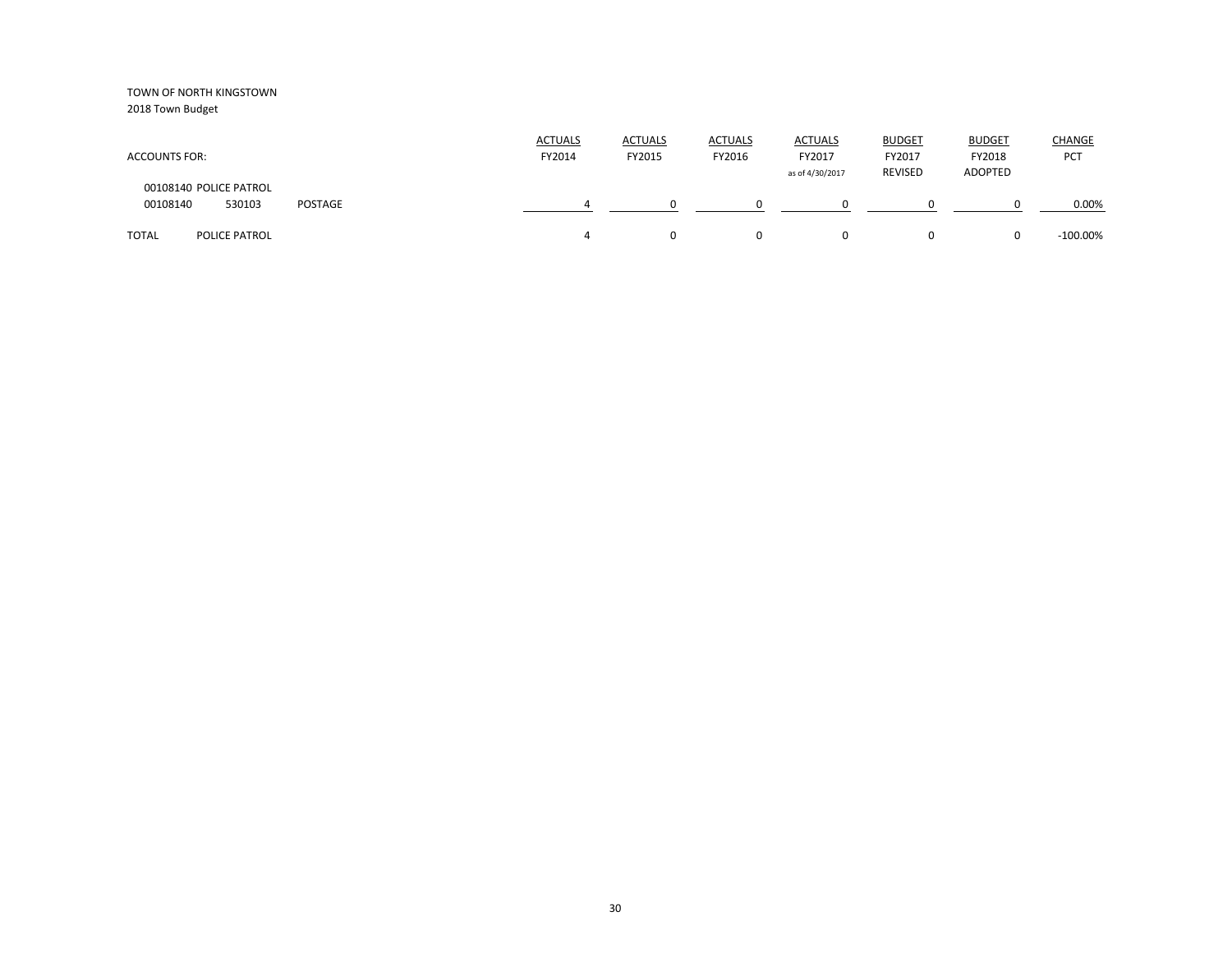2018 Town Budget

| <b>ACCOUNTS FOR:</b>                                                | <b>ACTUALS</b><br>FY2014 | <b>ACTUALS</b><br>FY2015 | <b>ACTUALS</b><br>FY2016 | <b>ACTUALS</b><br>FY2017<br>as of 4/30/2017 | <b>BUDGET</b><br>FY2017<br>REVISED | <b>BUDGET</b><br>FY2018<br>ADOPTED | <b>CHANGE</b><br><b>PCT</b> |
|---------------------------------------------------------------------|--------------------------|--------------------------|--------------------------|---------------------------------------------|------------------------------------|------------------------------------|-----------------------------|
| 00108141 POLICE EMERGENCY RESPONSE<br>00108141<br>530103<br>POSTAGE |                          |                          |                          |                                             |                                    |                                    | 0.00%                       |
| <b>TOTAL</b><br>POLICE EMERGENCY RESPONSE                           |                          |                          | $\mathbf{0}$             | 0                                           | 0                                  | $\Omega$                           | $-100.00\%$                 |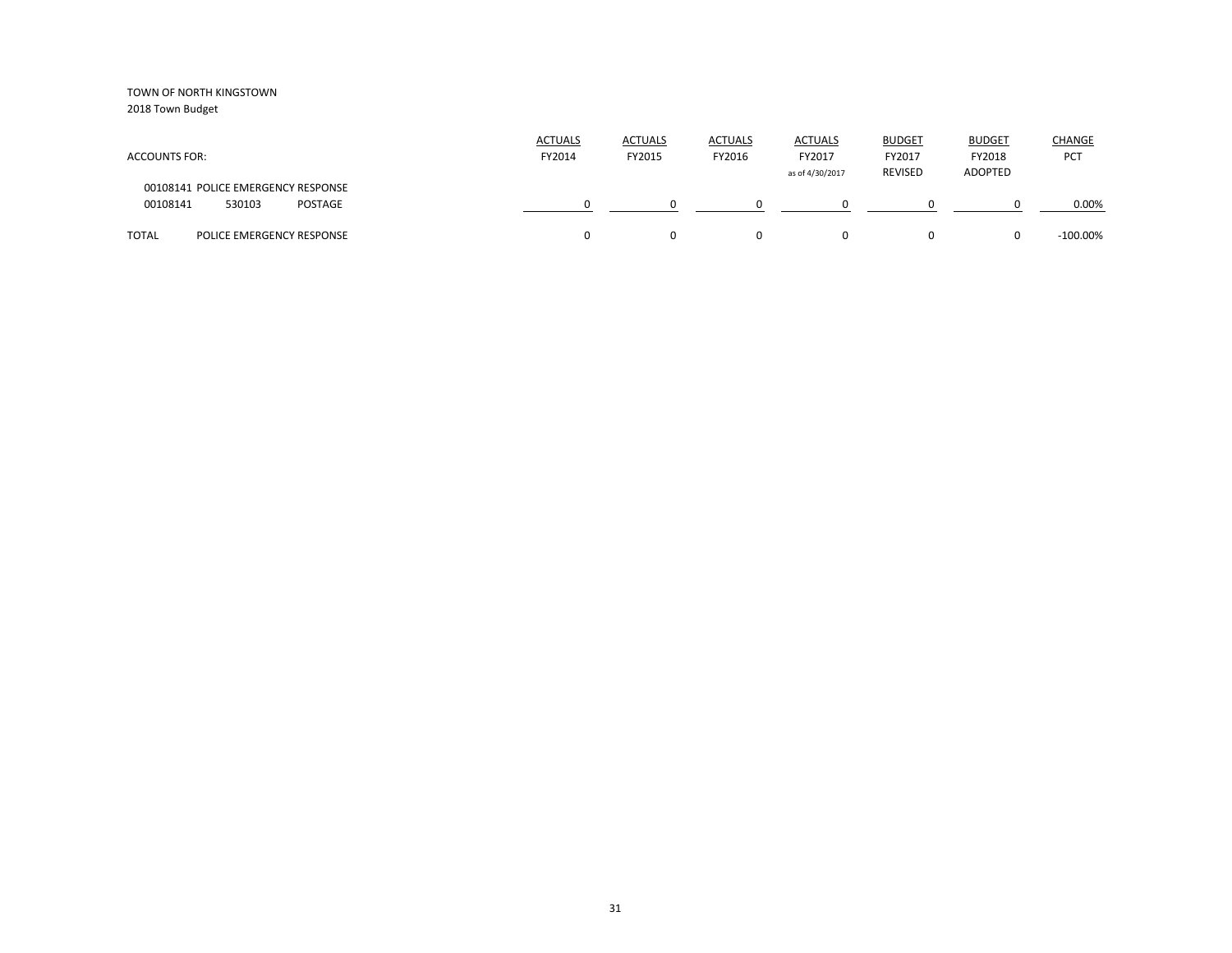| <b>ACCOUNTS FOR:</b>                                          | <b>ACTUALS</b><br>FY2014 | <b>ACTUALS</b><br>FY2015 | <b>ACTUALS</b><br>FY2016 | <b>ACTUALS</b><br>FY2017<br>as of 4/30/2017 | <b>BUDGET</b><br>FY2017<br>REVISED | <b>BUDGET</b><br>FY2018<br><b>ADOPTED</b> | <b>CHANGE</b><br><b>PCT</b> |
|---------------------------------------------------------------|--------------------------|--------------------------|--------------------------|---------------------------------------------|------------------------------------|-------------------------------------------|-----------------------------|
| 00108142 POLICE PROJECT DARE<br>00108142<br>530103<br>POSTAGE |                          |                          |                          |                                             |                                    |                                           | 0.00%                       |
| <b>TOTAL</b><br>POLICE PROJECT DARE                           | 0                        |                          | 0                        | $\Omega$                                    | $\Omega$                           | $\Omega$                                  | $-100.00\%$                 |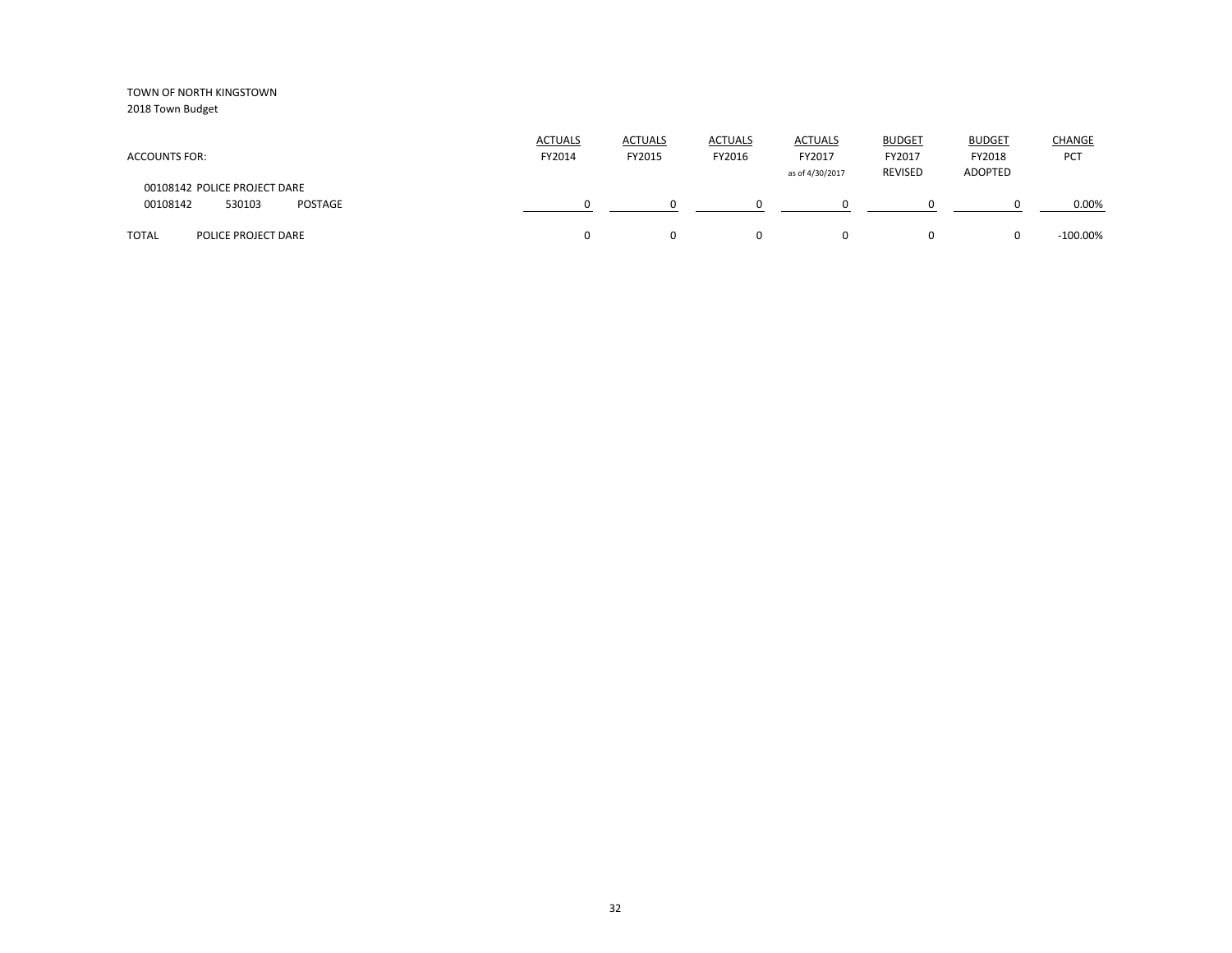2018 Town Budget

| <b>ACCOUNTS FOR:</b>                                               | <b>ACTUALS</b><br>FY2014 | <b>ACTUALS</b><br>FY2015 | <b>ACTUALS</b><br>FY2016 | <b>ACTUALS</b><br>FY2017<br>as of 4/30/2017 | <b>BUDGET</b><br>FY2017<br><b>REVISED</b> | <b>BUDGET</b><br>FY2018<br>ADOPTED | CHANGE<br><b>PCT</b> |
|--------------------------------------------------------------------|--------------------------|--------------------------|--------------------------|---------------------------------------------|-------------------------------------------|------------------------------------|----------------------|
| 00108143 CRIME PREVENTION PROGRAM<br>00108143<br>530103<br>POSTAGE |                          |                          |                          |                                             |                                           |                                    | 0.00%                |
| <b>TOTAL</b><br><b>CRIME PREVENTION PROGRAM</b>                    |                          |                          | 0                        | $\Omega$                                    | 0                                         |                                    | $-100.00\%$          |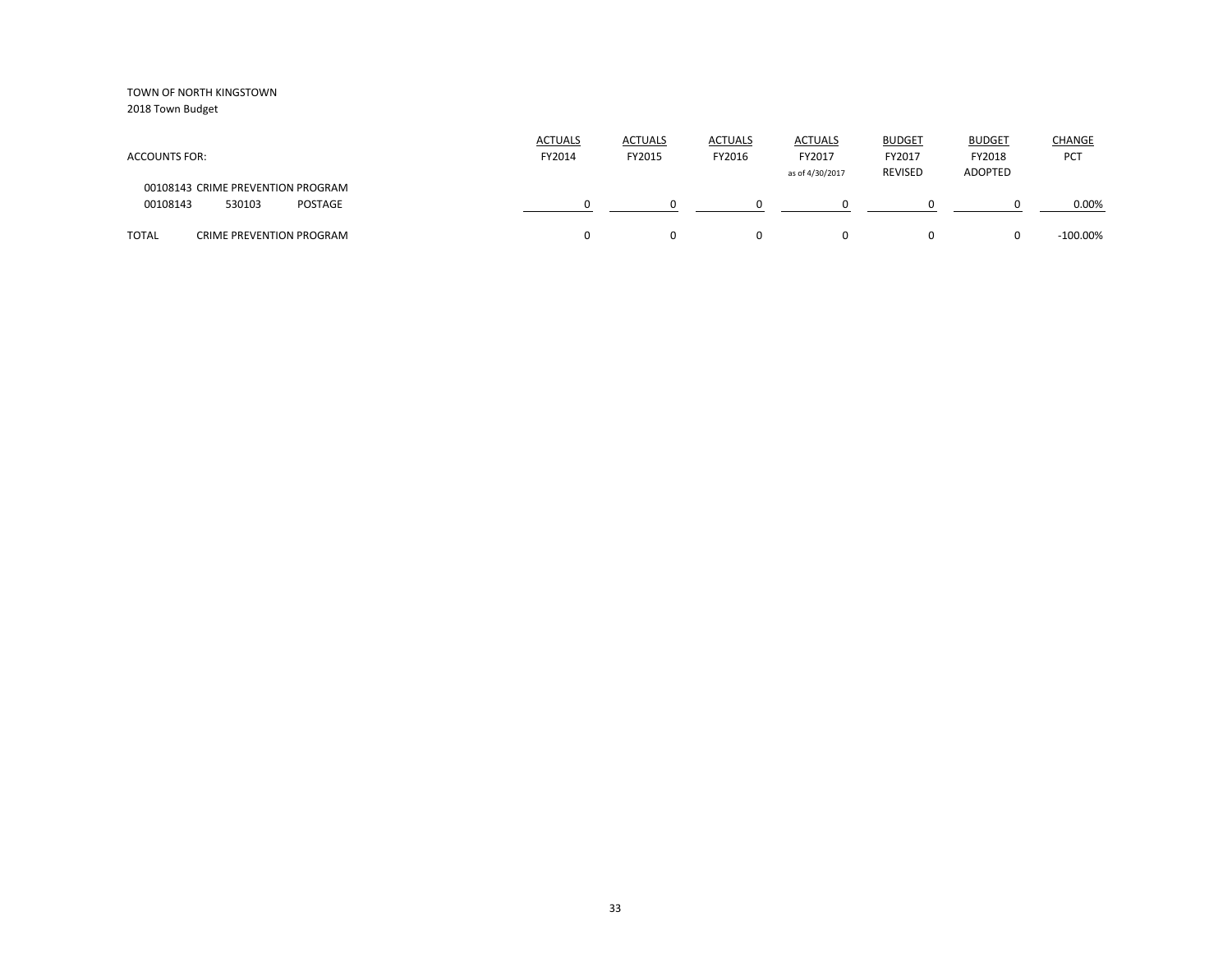| <b>ACCOUNTS FOR:</b>                                      | <b>ACTUALS</b><br>FY2014 | <b>ACTUALS</b><br>FY2015 | <b>ACTUALS</b><br>FY2016 | <b>ACTUALS</b><br>FY2017<br>as of 4/30/2017 | <b>BUDGET</b><br>FY2017<br><b>REVISED</b> | <b>BUDGET</b><br>FY2018<br>ADOPTED | <b>CHANGE</b><br><b>PCT</b> |
|-----------------------------------------------------------|--------------------------|--------------------------|--------------------------|---------------------------------------------|-------------------------------------------|------------------------------------|-----------------------------|
| 00108150 POLICE MECHANIC<br>00108150<br>530103<br>POSTAGE |                          |                          | <sup>0</sup>             | <sup>0</sup>                                |                                           |                                    | 0.00%                       |
| <b>TOTAL</b><br>POLICE MECHANIC                           |                          | $\Omega$                 | $\Omega$                 | 0                                           |                                           |                                    | $-100.00\%$                 |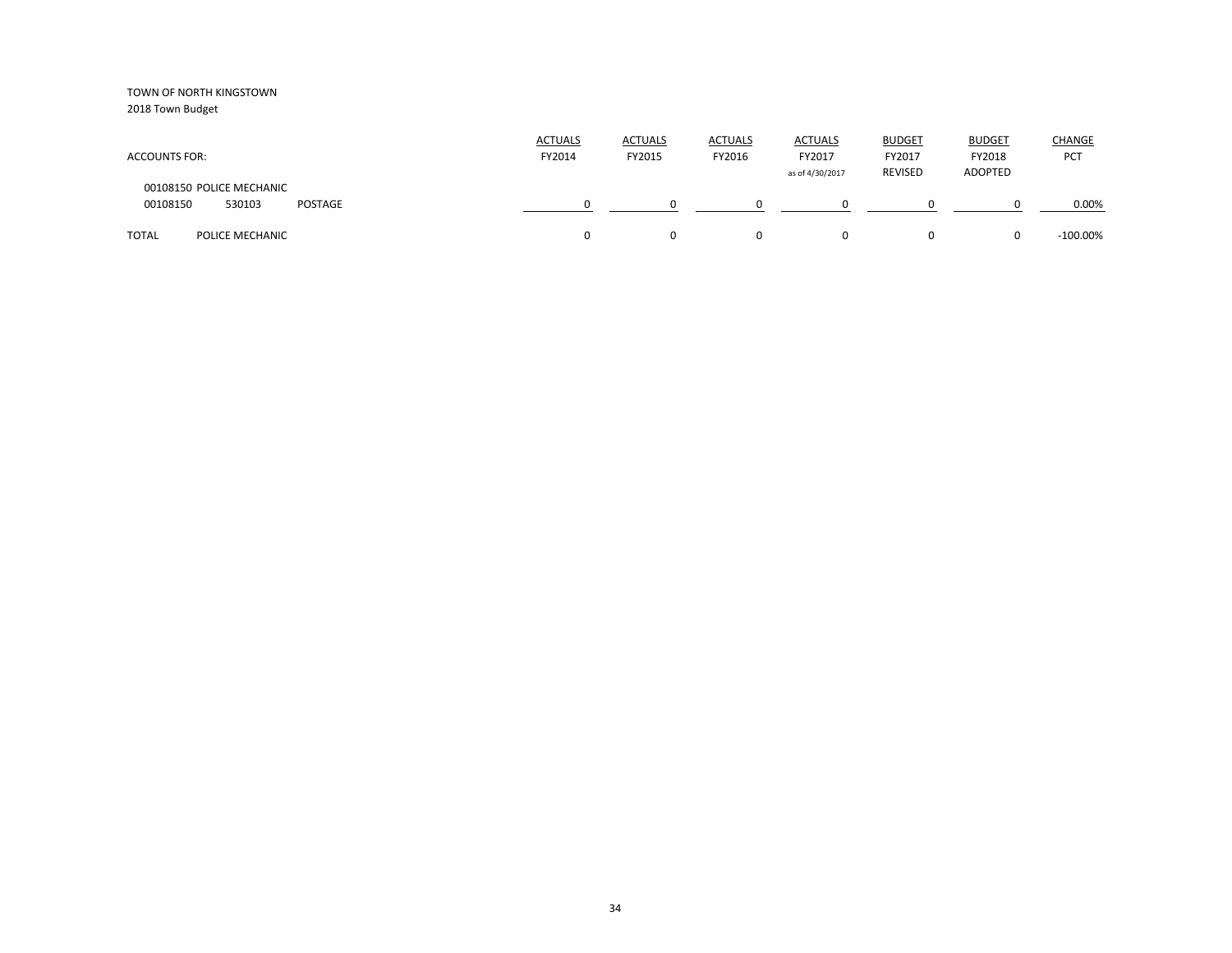| <b>ACCOUNTS FOR:</b>                                     | <b>ACTUALS</b><br>FY2014 | <b>ACTUALS</b><br>FY2015 | <b>ACTUALS</b><br>FY2016 | <b>ACTUALS</b><br>FY2017<br>as of 4/30/2017 | <b>BUDGET</b><br>FY2017<br>REVISED | <b>BUDGET</b><br>FY2018<br>ADOPTED | <b>CHANGE</b><br>PCT |
|----------------------------------------------------------|--------------------------|--------------------------|--------------------------|---------------------------------------------|------------------------------------|------------------------------------|----------------------|
| 00108160 POLICE JANITOR<br>00108160<br>530103<br>POSTAGE |                          |                          |                          |                                             | $\Omega$                           |                                    | 0.00%                |
| <b>TOTAL</b><br><b>POLICE JANITOR</b>                    |                          |                          | 0                        |                                             | $\Omega$                           |                                    | $-100.00\%$          |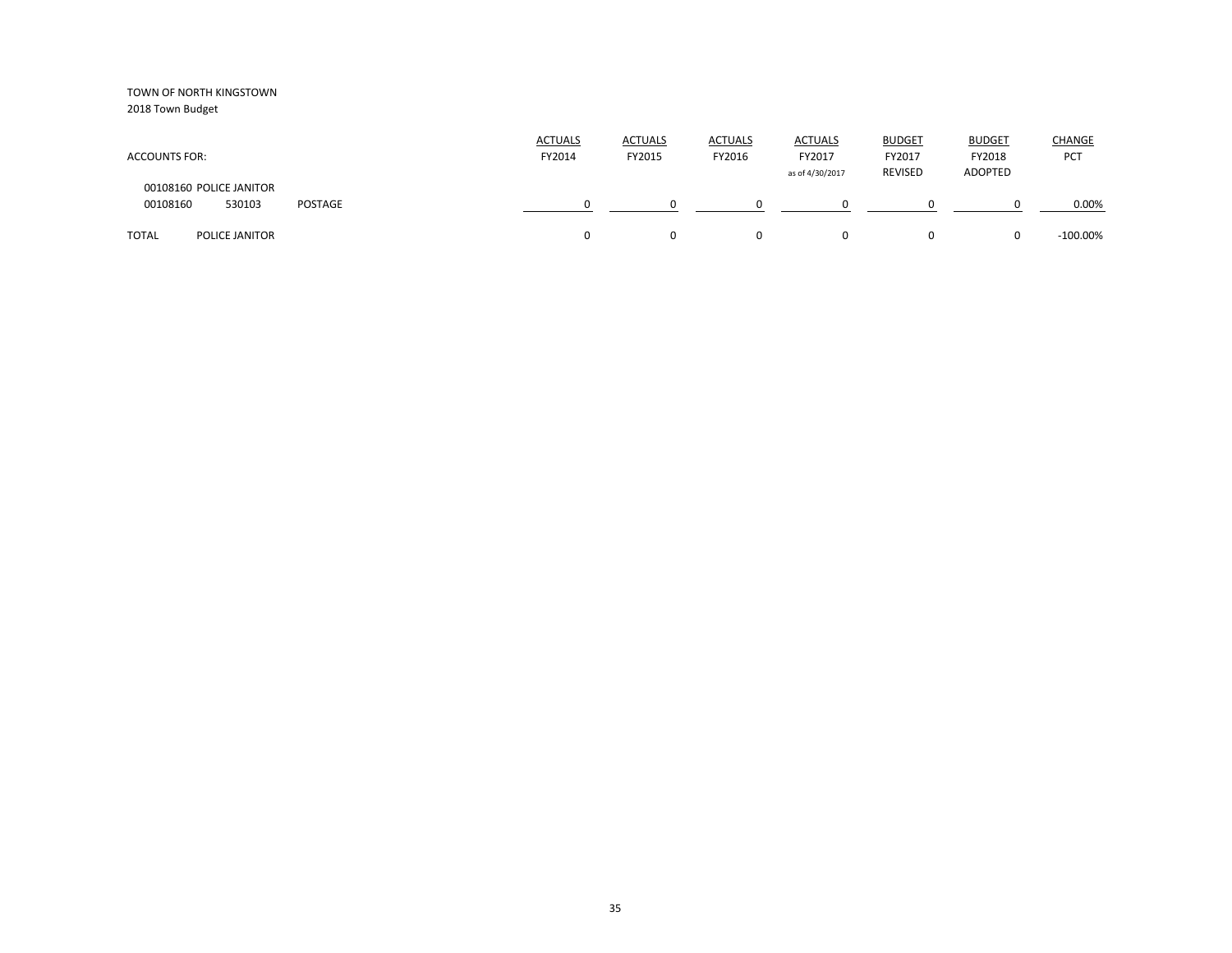|               |                                 |                                           | <b>ACTUALS</b> | <b>ACTUALS</b> | <b>ACTUALS</b> | <b>ACTUALS</b>  | <b>BUDGET</b>  | <b>BUDGET</b>  | CHANGE      |
|---------------|---------------------------------|-------------------------------------------|----------------|----------------|----------------|-----------------|----------------|----------------|-------------|
| ACCOUNTS FOR: |                                 |                                           | FY2014         | FY2015         | FY2016         | FY2017          | FY2017         | FY2018         | PCT         |
|               |                                 |                                           |                |                |                | as of 4/30/2017 | <b>REVISED</b> | <b>ADOPTED</b> |             |
|               | 00109010 PLANNING & DEVELOPMENT |                                           |                |                |                |                 |                |                |             |
| 00109010      | 510101                          | <b>CLASSIFIED FULL TIME</b>               | 40,862         | 42,968         | 36,634         | 38,639          | 44,205         | 46,158         | 4.40%       |
| 00109010      | 510103                          | UNCLASSIFIED FULL TIME                    | 271,951        | 210,526        | 222,232        | 227,045         | 267,349        | 280,047        | 4.70%       |
| 00109010      | 510104                          | UNCLASSIFIED PART TIME                    | 174            | 1,950          | 0              | $\mathbf 0$     | 0              | 0              | 0.00%       |
| 00109010      | 510107                          | <b>OVERTIME</b>                           | 867            | 106            | 429            | 1,119           | 1,455          | 1,484          | 2.00%       |
| 00109010      | 510109                          | <b>SPECIAL EMPLOYEE</b>                   | 0              | 0              | 0              | $\mathbf 0$     | $\mathbf 0$    | 0              | 0.00%       |
| 00109010      | 524001                          | <b>FICA</b>                               | 23,020         | 18,962         | 19,811         | 19,794          | 24,213         | 25,068         | 3.50%       |
| 00109010      | 524302                          | <b>RETIREMENT</b>                         | 50,769         | 40,315         | 49,116         | 50,958          | 48,335         | 59,793         | 23.70%      |
| 00109010      | 524304                          | <b>HEALTH INSURANCE</b>                   | 59,253         | 41,277         | 43,914         | 45,452          | 61,831         | 53,937         | $-12.80%$   |
| 00109010      | 524305                          | <b>DENTAL INSURANCE</b>                   | 3,715          | 2,773          | 2,345          | 2,047           | 3,091          | 2,345          | $-24.10%$   |
| 00109010      | 524306                          | LIFE INSURANCE                            | 934            | 660            | 885            | 940             | 1,095          | 1,025          | $-6.40%$    |
| 00109010      | 524403                          | <b>ASSOCIATION DUES</b>                   | 2,120          | 740            | 1,443          | 2,375           | 2,413          | 3,000          | 27.00%      |
| 00109010      | 524404                          | CONFERENCES/MEETINGS                      | 9,203          | 2,028          | 3,171          | 2,876           | 4,600          | 5,600          | 21.70%      |
| 00109010      | 524405                          | <b>TRAVEL &amp; EXPENSES</b>              | 3,902          | 3,182          | 2,927          | 1,657           | 3,663          | 4,400          | 20.10%      |
| 00109010      | 530103                          | <b>POSTAGE</b>                            | 1,443          | 1,745          | 1,947          | 2,821           | 2,000          | 3,000          | 50.00%      |
| 00109010      | 530602                          | <b>CONSULTING SERVICES</b>                | $-12,272$      | 49,850         | 31,000         | 11,968          | 40,000         | 90,000         | 125.00%     |
| 00109010      | 530604                          | <b>MEDICAL SERVICES</b>                   | 0              | 0              | 0              | 0               | 0              | 0              | 0.00%       |
| 00109010      | 530801                          | <b>LEGAL ADS</b>                          | 984            | 418            | 439            | 49              | 620            | 620            | 0.00%       |
| 00109010      | 530803                          | <b>MAPS &amp; DRAWINGS</b>                | 0              | 0              | 0              | $\mathbf 0$     | 0              | 0              | 0.00%       |
| 00109010      | 530804                          | <b>OTHER ADS</b>                          | 0              | 0              | 0              | $\mathbf 0$     | 300            | 300            | 0.00%       |
| 00109010      | 530805                          | <b>REPORTS</b>                            | 864            | 823            | 0              | 1,560           | 1,860          | 1,860          | 0.00%       |
| 00109010      | 531004                          | OFFICE EQUIPMENT MAINTENANCE              | 6,378          | 6,510          | 2,434          | 3,075           | 9,690          | 12,000         | 0.00%       |
| 00109010      | 531203                          | <b>SUBSCRIPTIONS</b>                      | 480            | 541            | 538            | 287             | 564            | 650            | 15.40%      |
| 00109010      | 531206                          | CONTRACTUAL SERVICES NOT OTHER            | O              | 0              | 0              | 0               | 1,800          | 1,800          | 0.00%       |
| 00109010      | 540101                          | <b>OFFICE SUPPLIES</b>                    | 3,889          | 5,329          | 1,696          | 3,306           | 4,310          | 2,400          | 20.00%      |
| 00109010      | 540107                          | <b>ENGINEERING &amp; DRAFTING SUPPLIE</b> | 0              | 0              | $\mathbf 0$    | 0               | 0              | $\mathbf 0$    | 0.00%       |
| 00109010      | 540108                          | <b>BOOKS &amp; PUBLICATIONS</b>           | 140            | 184            | 812            | 975             | 976            | 1,000          | 400.00%     |
| 00109010      | 540311                          | <b>FOOD</b>                               | 0              | 0              | 0              | $\mathbf 0$     | 0              | 0              | $-100.00\%$ |
| 00109010      | 550301                          | OFFICE EQUIPMENT AND FURNITURE            | 2,748          | 261            | 9,109          | 4,819           | 4,874          | 2,000          | $-63.60%$   |
| 00109010      | 550801                          | <b>SPECIAL PROJECTS</b>                   | 68,336         | 30,900         | 89,500         | 0               | 6,000          | 6,000          | 0.00%       |
| TOTAL         | PLANNING & DEVELOPMENT          |                                           | 539,756        | 462,049        | 520,383        | 421,761         | 535,244        | 604,487        | $-97.40%$   |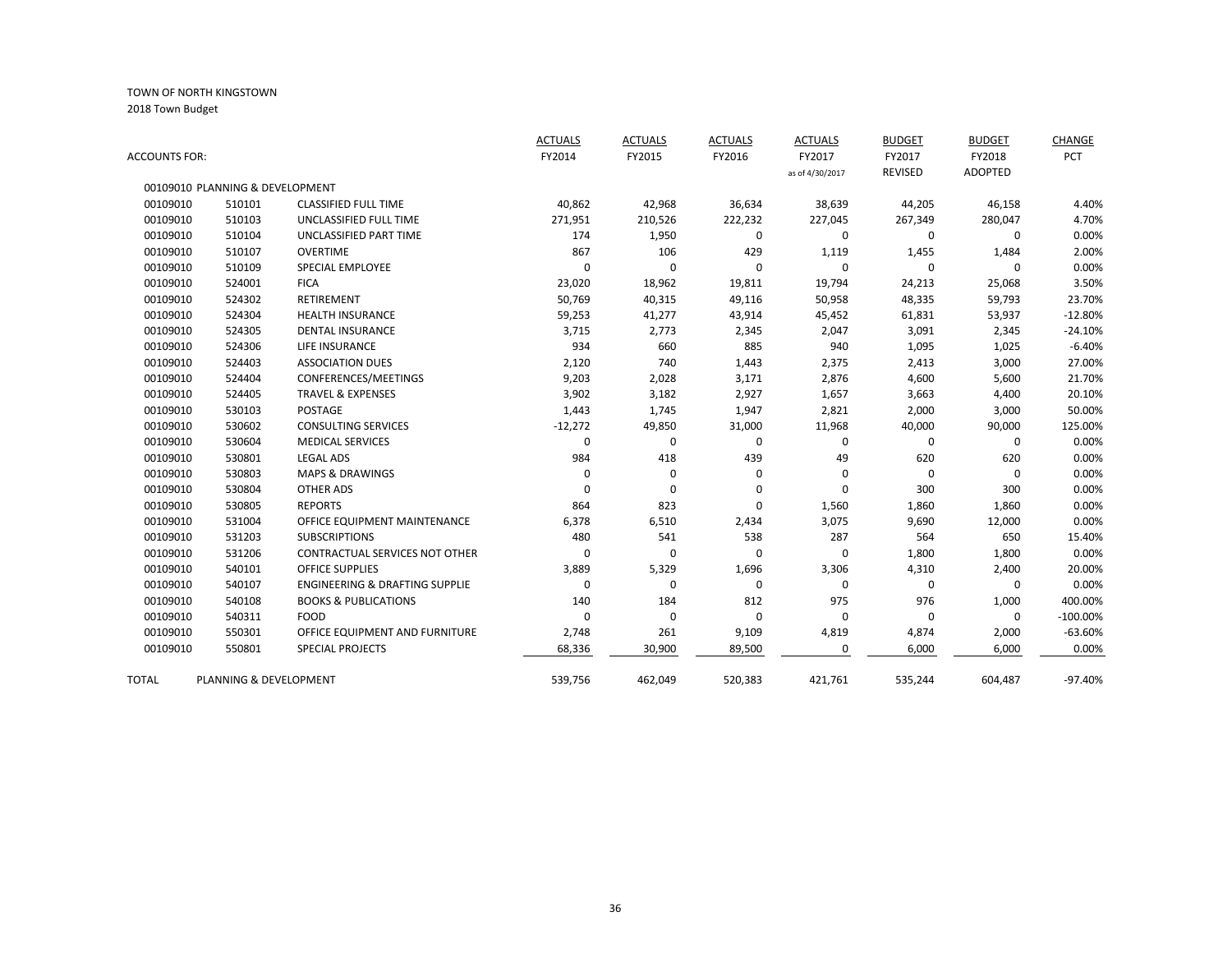| <b>ACCOUNTS FOR:</b> |                              |                                       | <b>ACTUALS</b><br>FY2014 | <b>ACTUALS</b><br>FY2015 | <b>ACTUALS</b><br>FY2016 | <b>ACTUALS</b><br>FY2017<br>as of 4/30/2017 | <b>BUDGET</b><br>FY2017<br><b>REVISED</b> | <b>BUDGET</b><br>FY2018<br><b>ADOPTED</b> | CHANGE<br><b>PCT</b> |
|----------------------|------------------------------|---------------------------------------|--------------------------|--------------------------|--------------------------|---------------------------------------------|-------------------------------------------|-------------------------------------------|----------------------|
|                      | 00109020 PLANNING COMMISSION |                                       |                          |                          |                          |                                             |                                           |                                           |                      |
| 00109020             | 510107                       | <b>OVERTIME</b>                       | 1,504                    | 2,036                    | 2,667                    | 2,088                                       | 5,400                                     | 5,400                                     | 0.00%                |
| 00109020             | 510109                       | <b>SPECIAL EMPLOYEE</b>               | $\Omega$                 | $\Omega$                 | 60                       | 0                                           | 1,800                                     | 1,800                                     | 0.00%                |
| 00109020             | 524001                       | <b>FICA</b>                           | 126                      | 139                      | 207                      | 158                                         | 551                                       | 551                                       | 0.00%                |
| 00109020             | 530103                       | <b>POSTAGE</b>                        | $\Omega$                 | $\Omega$                 | 0                        | 0                                           | $\Omega$                                  | 0                                         | 0.00%                |
| 00109020             | 530501                       | <b>DUES &amp; MEMBERSHIPS</b>         | $\Omega$                 | $\Omega$                 | $\mathbf 0$              | $\Omega$                                    | $\Omega$                                  | 0                                         | 0.00%                |
| 00109020             | 530801                       | <b>LEGAL ADS</b>                      | 189                      | $\Omega$                 | 0                        | $\Omega$                                    | 400                                       | 400                                       | 0.00%                |
| 00109020             | 531203                       | <b>SUBSCRIPTIONS</b>                  | $\Omega$                 | $\Omega$                 | $\mathbf 0$              | $\Omega$                                    | $\Omega$                                  | $\Omega$                                  | 0.00%                |
| 00109020             | 531206                       | <b>CONTRACTUAL SERVICES NOT OTHER</b> | 1,388                    |                          | 650                      | $-600$                                      | 600                                       | 600                                       | 0.00%                |
| 00109020             | 540101                       | <b>OFFICE SUPPLIES</b>                | 100                      | 10                       | 49                       | 80                                          | 100                                       | 100                                       | 0.00%                |
| 00109020             | 550301                       | OFFICE EQUIPMENT AND FURNITURE        |                          |                          |                          |                                             |                                           | 4,800                                     | 0.00%                |
| <b>TOTAL</b>         | PLANNING COMMISSION          |                                       | 3,307                    | 2,189                    | 3,633                    | 1,726                                       | 8,851                                     | 13,651                                    | -99.90%              |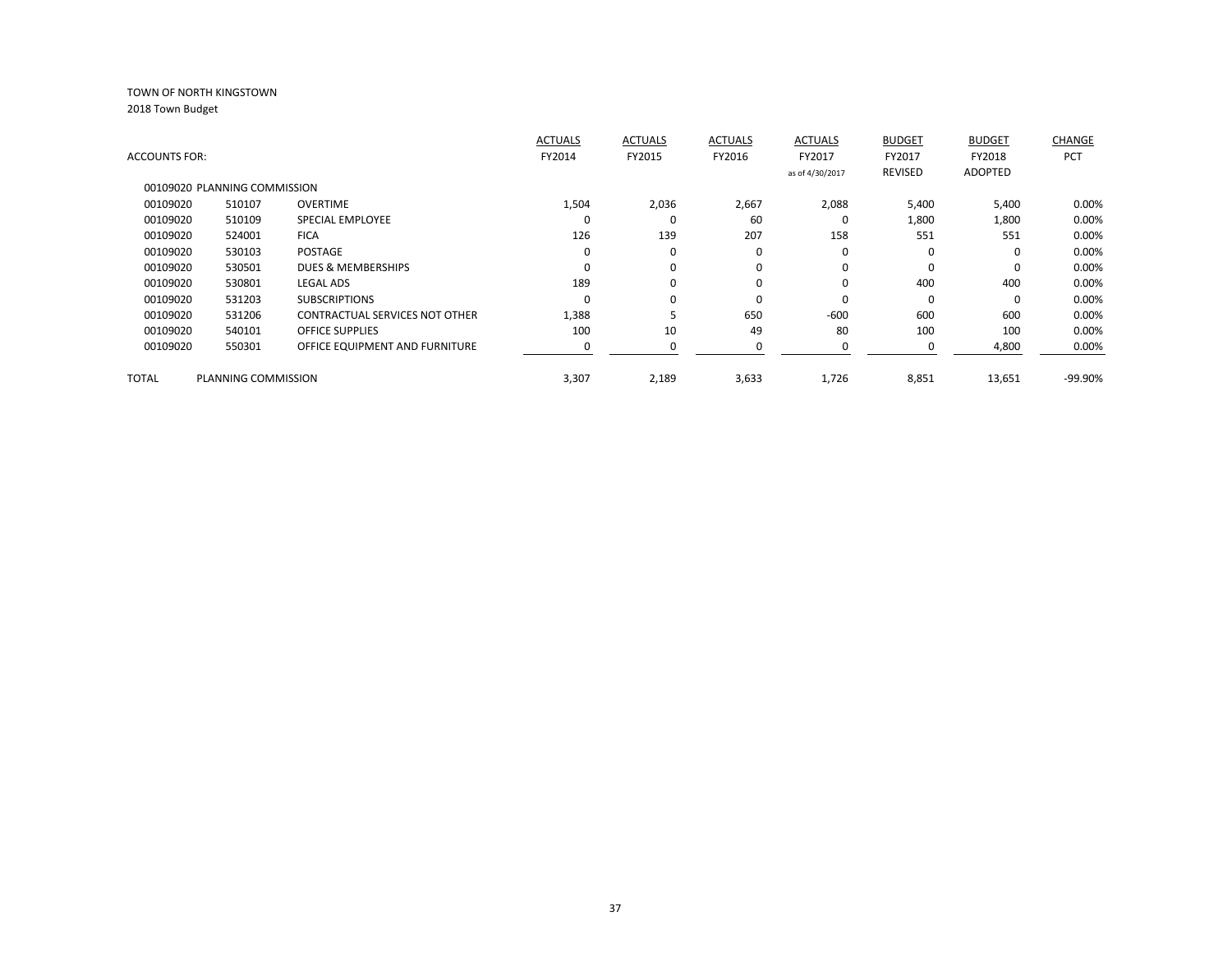| FY2018<br>ADOPTED | PCT     |
|-------------------|---------|
|                   |         |
|                   |         |
| 3,024             | 0.00%   |
| $\Omega$          | 0.00%   |
| 231               | 0.00%   |
| $\Omega$          | 0.00%   |
| $\Omega$          | 0.00%   |
| $\Omega$          | 0.00%   |
| 600               | 0.00%   |
| 100               | 0.00%   |
| 8,000             | 0.00%   |
| 11,955            | -99.90% |
|                   |         |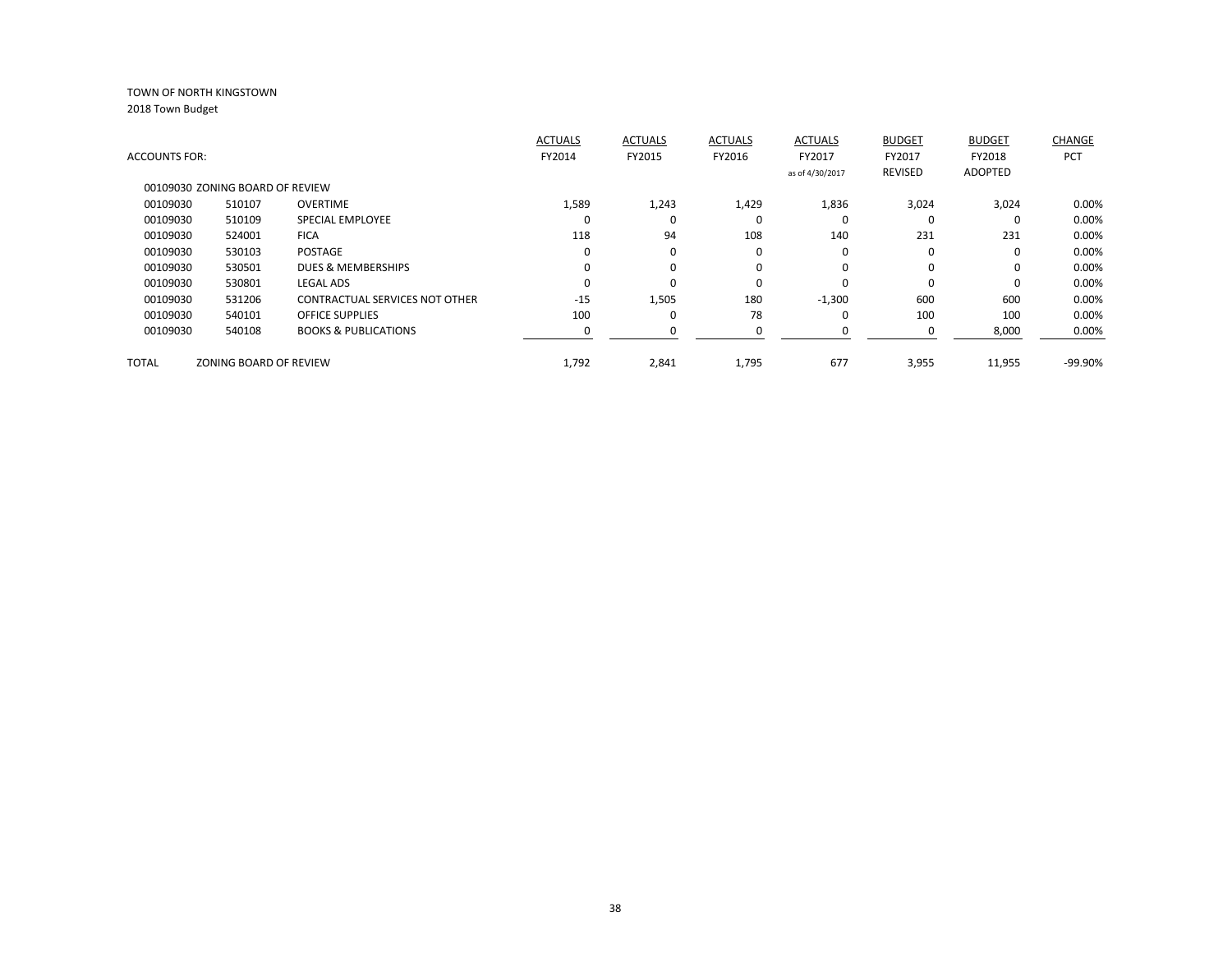|                      |                                     |                                       | <b>ACTUALS</b> | <b>ACTUALS</b> | <b>ACTUALS</b> | <b>ACTUALS</b>  | <b>BUDGET</b>  | <b>BUDGET</b>  | CHANGE      |
|----------------------|-------------------------------------|---------------------------------------|----------------|----------------|----------------|-----------------|----------------|----------------|-------------|
| <b>ACCOUNTS FOR:</b> |                                     |                                       | FY2014         | FY2015         | FY2016         | FY2017          | FY2017         | FY2018         | <b>PCT</b>  |
|                      |                                     |                                       |                |                |                | as of 4/30/2017 | <b>REVISED</b> | <b>ADOPTED</b> |             |
|                      | 00109040 HISTORIC ZONING COMMISSION |                                       |                |                |                |                 |                |                |             |
| 00109040             | 510107                              | <b>OVERTIME</b>                       | 531            | 917            | 652            | 746             | 2,160          | 2,160          | 0.00%       |
| 00109040             | 524001                              | <b>FICA</b>                           | 49             | 70             | 50             | 57              | 165            | 165            | 0.00%       |
| 00109040             | 524404                              | CONFERENCES/MEETINGS                  | 0              | 0              | $\Omega$       | 0               | $\Omega$       | $\Omega$       | 0.00%       |
| 00109040             | 530103                              | <b>POSTAGE</b>                        | $\Omega$       | $\Omega$       | 0              | $\Omega$        | $\Omega$       | 0              | 0.00%       |
| 00109040             | 530501                              | <b>DUES &amp; MEMBERSHIPS</b>         | O              | 0              | $\Omega$       | $\Omega$        | $\Omega$       | 0              | 0.00%       |
| 00109040             | 530803                              | <b>MAPS &amp; DRAWINGS</b>            | O              | $\Omega$       | $\Omega$       | $\Omega$        | $\Omega$       | 0              | 0.00%       |
| 00109040             | 530805                              | <b>REPORTS</b>                        | ŋ              | $\Omega$       | 0              | $\Omega$        | $\Omega$       | 0              | 0.00%       |
| 00109040             | 531206                              | <b>CONTRACTUAL SERVICES NOT OTHER</b> | 104            | $\Omega$       | $\Omega$       | $\Omega$        | U              | 0              | 0.00%       |
| 00109040             | 540101                              | <b>OFFICE SUPPLIES</b>                | $\Omega$       | $\Omega$       | $\Omega$       | $\Omega$        | $\Omega$       | 100            | 0.00%       |
| 00109040             | 540108                              | <b>BOOKS &amp; PUBLICATIONS</b>       |                |                |                |                 |                | 0              | 0.00%       |
|                      |                                     |                                       |                |                |                |                 |                |                |             |
| TOTAL                | <b>HISTORIC ZONING COMMISSION</b>   |                                       | 683            | 987            | 702            | 803             | 2,325          | 2,425          | $-100.00\%$ |
|                      |                                     |                                       |                |                |                |                 |                |                |             |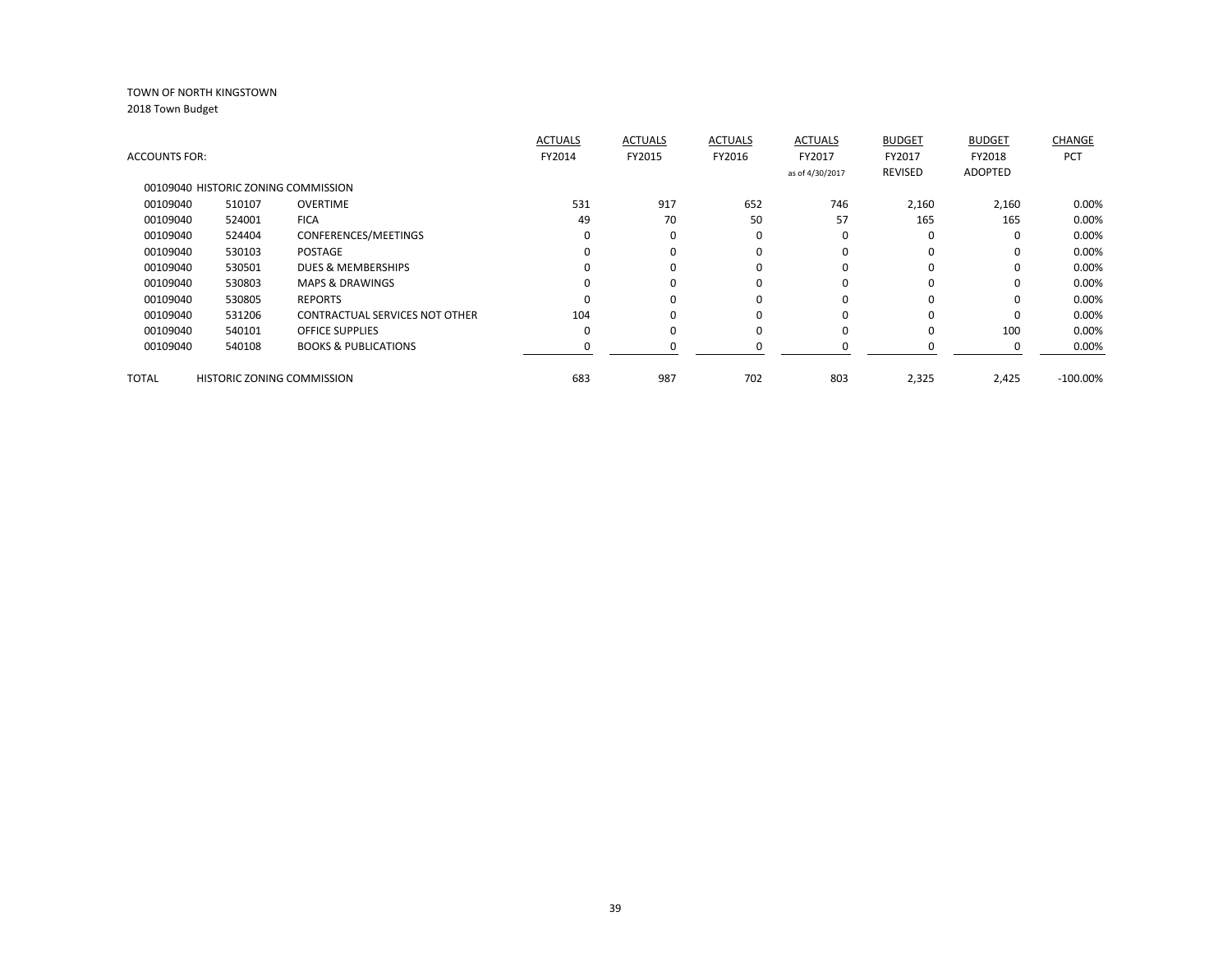| <b>ACCOUNTS FOR:</b>                                   | <b>ACTUALS</b><br>FY2014 | <b>ACTUALS</b><br>FY2015 | <b>ACTUALS</b><br>FY2016 | <b>ACTUALS</b><br>FY2017<br>as of 4/30/2017 | <b>BUDGET</b><br>FY2017<br><b>REVISED</b> | <b>BUDGET</b><br>FY2018<br>ADOPTED | <b>CHANGE</b><br>PCT |
|--------------------------------------------------------|--------------------------|--------------------------|--------------------------|---------------------------------------------|-------------------------------------------|------------------------------------|----------------------|
| 00109050 ARTS COUNCIL<br>00109050<br>530103<br>POSTAGE |                          |                          | <sup>0</sup>             | <sup>0</sup>                                |                                           |                                    | 0.00%                |
| <b>TOTAL</b><br><b>ARTS COUNCIL</b>                    |                          | $\Omega$                 | $\Omega$                 | 0                                           |                                           |                                    | $-100.00\%$          |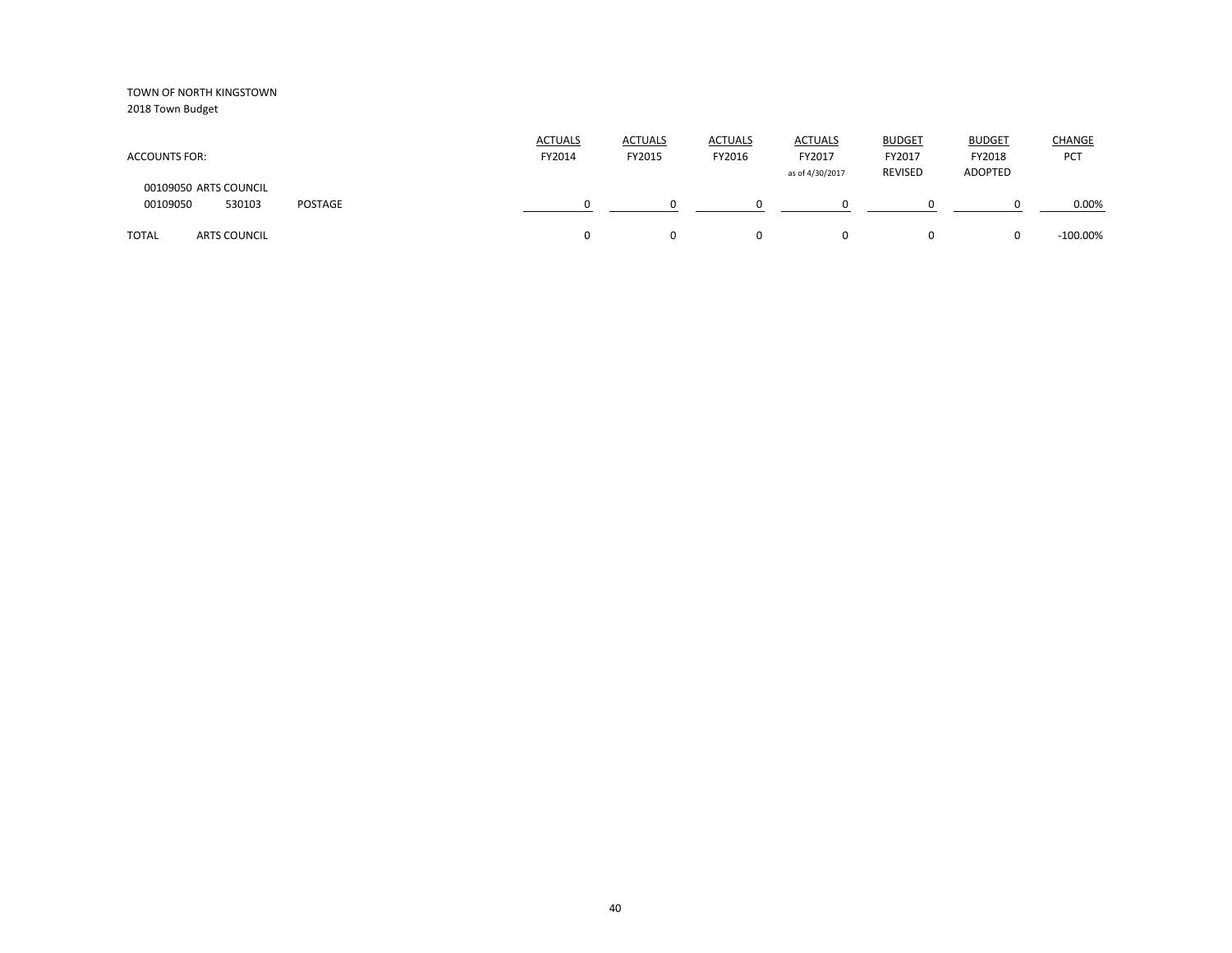| <b>ACCOUNTS FOR:</b>                                     | <b>ACTUALS</b><br>FY2014 | <b>ACTUALS</b><br>FY2015 | <b>ACTUALS</b><br>FY2016 | <b>ACTUALS</b><br>FY2017<br>as of 4/30/2017 | <b>BUDGET</b><br>FY2017<br><b>REVISED</b> | <b>BUDGET</b><br>FY2018<br>ADOPTED | <b>CHANGE</b><br>PCT |
|----------------------------------------------------------|--------------------------|--------------------------|--------------------------|---------------------------------------------|-------------------------------------------|------------------------------------|----------------------|
| 00109070 PLATTING BOARD<br>00109070<br>530103<br>POSTAGE |                          |                          | <sup>0</sup>             | <sup>0</sup>                                |                                           |                                    | 0.00%                |
| <b>TOTAL</b><br><b>PLATTING BOARD</b>                    |                          | $\Omega$                 | 0                        | 0                                           |                                           |                                    | $-100.00\%$          |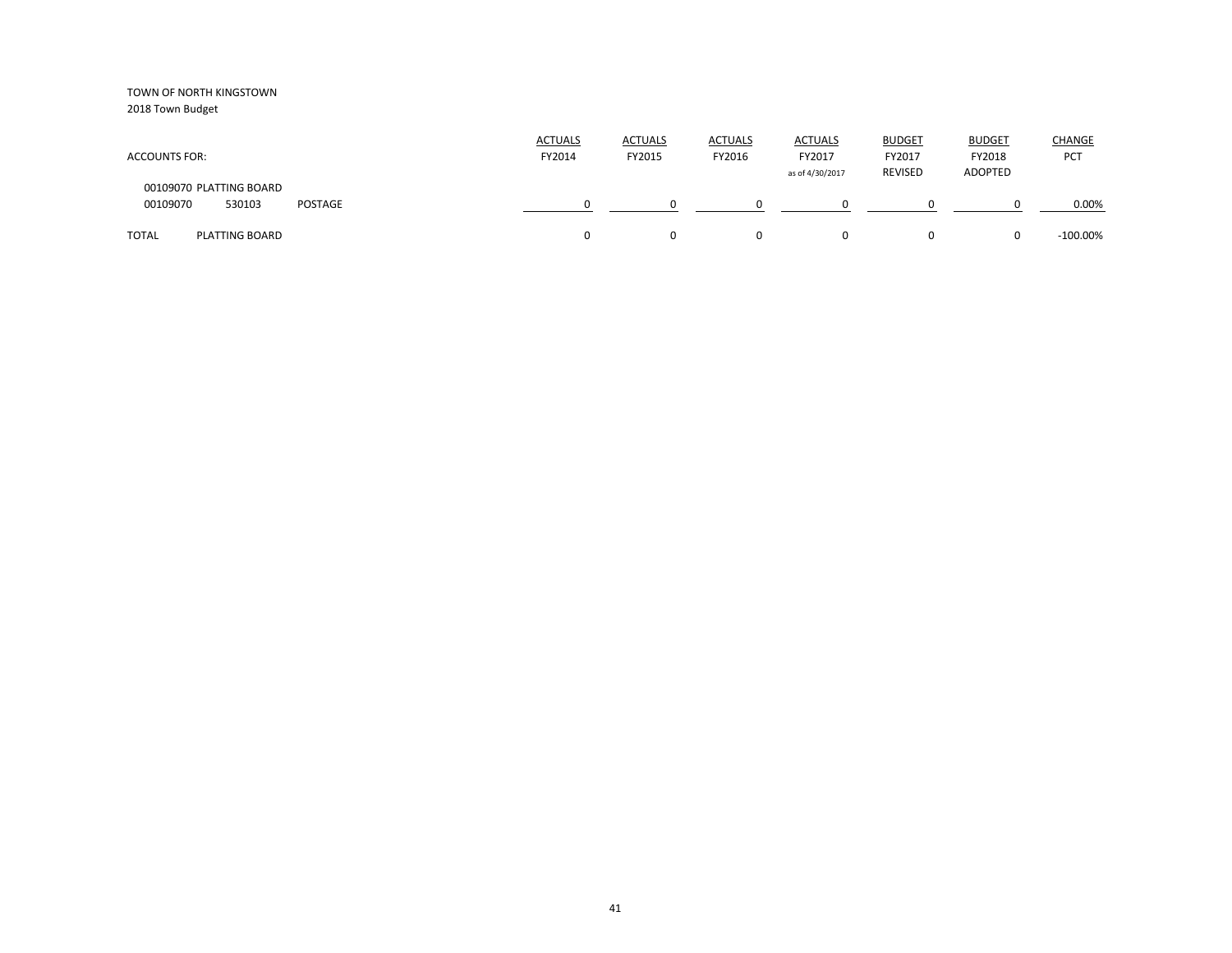|                      |        |                                       | <b>ACTUALS</b> | <b>ACTUALS</b> | <b>ACTUALS</b> | <b>ACTUALS</b>  | <b>BUDGET</b>  | <b>BUDGET</b>  | CHANGE      |
|----------------------|--------|---------------------------------------|----------------|----------------|----------------|-----------------|----------------|----------------|-------------|
| <b>ACCOUNTS FOR:</b> |        |                                       | FY2014         | FY2015         | FY2016         | FY2017          | FY2017         | FY2018         | PCT         |
|                      |        |                                       |                |                |                | as of 4/30/2017 | <b>REVISED</b> | <b>ADOPTED</b> |             |
|                      |        | 00110010 PUBLIC WORKS ADMINISTRATION  |                |                |                |                 |                |                |             |
| 00110010             | 510101 | <b>CLASSIFIED FULL TIME</b>           | $\Omega$       | 0              | 0              | 0               | 0              | 0              | 0.00%       |
| 00110010             | 510103 | UNCLASSIFIED FULL TIME                | 158,592        | 156,452        | 166,916        | 133,064         | 173,360        | 176,824        | 2.00%       |
| 00110010             | 510104 | UNCLASSIFIED PART TIME                | $\Omega$       | $\mathbf 0$    | 0              | 0               | $\Omega$       | $\Omega$       | 0.00%       |
| 00110010             | 510107 | <b>OVERTIME</b>                       | 1,577          | 1,161          | 1,930          | 550             | 1,600          | 1,632          | 2.00%       |
| 00110010             | 524001 | <b>FICA</b>                           | 11,860         | 11,709         | 12,901         | 9,883           | 13,398         | 13,652         | 1.90%       |
| 00110010             | 524302 | <b>RETIREMENT</b>                     | 25,739         | 25,377         | 31,917         | 25,855          | 31,761         | 32,412         | 2.10%       |
| 00110010             | 524304 | <b>HEALTH INSURANCE</b>               | 19,595         | 17,947         | 18,445         | 17,426          | 19,736         | 20,721         | 5.00%       |
| 00110010             | 524305 | <b>DENTAL INSURANCE</b>               | 1,136          | 1,130          | 1,168          | 1,040           | 1,203          | 1,191          | $-0.90%$    |
| 00110010             | 524306 | LIFE INSURANCE                        | 338            | 338            | 421            | 386             | 421            | 421            | 0.00%       |
| 00110010             | 524403 | <b>ASSOCIATION DUES</b>               | 255            | 305            | 280            | 270             | 285            | 270            | $-5.30%$    |
| 00110010             | 524404 | CONFERENCES/MEETINGS                  | 35             | $\mathbf 0$    | 0              | 0               | 35             | 35             | 0.00%       |
| 00110010             | 524405 | <b>TRAVEL &amp; EXPENSES</b>          |                | 0              | 0              | 0               | 25             | 25             | 0.00%       |
| 00110010             | 530103 | POSTAGE                               | ∩              | $\Omega$       | 3              | 0               | $\Omega$       | $\Omega$       | 0.00%       |
| 00110010             | 530203 | <b>VEHICLE REGISTRATION</b>           |                | $\Omega$       | 0              | $\Omega$        | $\Omega$       | $\Omega$       | 0.00%       |
| 00110010             | 530501 | <b>LICENSE FEE</b>                    |                | 300            | 0              | 0               | 150            | 300            | 50.00%      |
| 00110010             | 530604 | <b>MEDICAL SERVICES</b>               | 710            | 6,220          | 2,525          | 1,595           | 2,000          | 1,000          | 100.00%     |
| 00110010             | 530801 | <b>LEGAL ADS</b>                      | 1,030          | 48             | 1,038          | $-311$          | 250            | 250            | 0.00%       |
| 00110010             | 530803 | <b>MAPS &amp; DRAWINGS</b>            | $\Omega$       | 0              | 0              | 0               | $\Omega$       | $\mathbf 0$    | 0.00%       |
| 00110010             | 531004 | OFFICE EQUIPMENT MAINTENANCE          |                | 0              | 0              | 0               | $\Omega$       | 300            | 0.00%       |
| 00110010             | 531203 | <b>SUBSCRIPTIONS</b>                  |                | $\Omega$       | 0              | 0               | $\Omega$       | $\Omega$       | 0.00%       |
| 00110010             | 531206 | CONTRACTUAL SERVICES NOT OTHER        |                | 287            | 0              | 222             | 300            | $\Omega$       | $-100.00\%$ |
| 00110010             | 540101 | <b>OFFICE SUPPLIES</b>                | 494            | 386            | 203            | 626             | 350            | 350            | 0.00%       |
| 00110010             | 540105 | MINOR OFFICE EQUIPMENT                | $\Omega$       | 0              | 0              | 0               | 0              | $\mathbf 0$    | 0.00%       |
| 00110010             | 540106 | PRINTING & DUPLICATING SUPPLIE        | 80             | 370            | 190            | 507             | 522            | 350            | 75.00%      |
| 00110010             | 540108 | <b>BOOKS &amp; PUBLICATIONS</b>       | n              | $\mathbf 0$    | 618            | 0               | 50             | 50             | 0.00%       |
| 00110010             | 540801 | <b>COMMODITIES NOT OTHERWISE CLAS</b> | $-61$          | 0              | 0              | 0               | $\Omega$       | $\Omega$       | 0.00%       |
| 00110010             | 550301 | OFFICE EQUIPMENT AND FURNITURE        | 0              | $\Omega$       | 0              | $\Omega$        | $\Omega$       | $\Omega$       | 0.00%       |
| TOTAL                |        | PUBLIC WORKS ADMINISTRATION           | 221,385        | 222,029        | 238,555        | 191,115         | 245,446        | 249,784        | -98.90%     |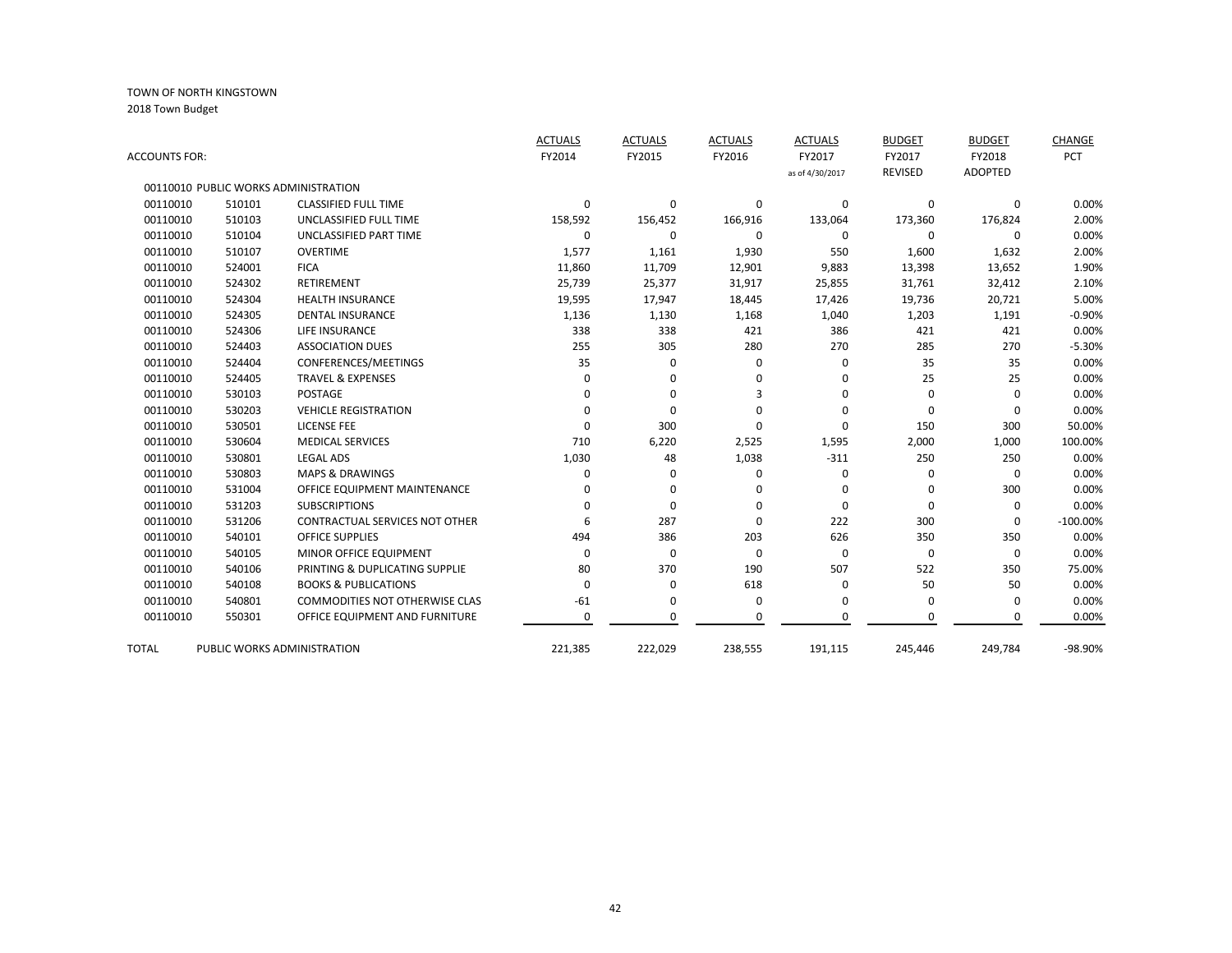| ACCOUNTS FOR: |                  |                                           | <b>ACTUALS</b><br>FY2014 | <b>ACTUALS</b><br>FY2015 | <b>ACTUALS</b><br>FY2016 | <b>ACTUALS</b><br>FY2017 | <b>BUDGET</b><br>FY2017 | <b>BUDGET</b><br>FY2018 | CHANGE<br>PCT |
|---------------|------------------|-------------------------------------------|--------------------------|--------------------------|--------------------------|--------------------------|-------------------------|-------------------------|---------------|
|               |                  |                                           |                          |                          |                          | as of 4/30/2017          | <b>REVISED</b>          | <b>ADOPTED</b>          |               |
|               | 00110020 HIGHWAY |                                           |                          |                          |                          |                          |                         |                         |               |
| 00110020      | 510101<br>510102 | <b>CLASSIFIED FULL TIME</b>               | 563,867                  | 676,332                  | 639,193                  | 577,290<br>0             | 677,804                 | 705,253<br>$\pmb{0}$    | 4.00%         |
| 00110020      |                  | <b>CLASSIFIED PART TIME</b>               | 15,581                   | $\pmb{0}$                | $\pmb{0}$                |                          | 19,227                  |                         | $-100.00\%$   |
| 00110020      | 510103           | UNCLASSIFIED FULL TIME                    | 87,568                   | 90,194                   | 84,118                   | 91,925                   | 82,069                  | 70,926                  | $-13.60%$     |
| 00110020      | 510104           | UNCLASSIFIED PART TIME                    | 1,867                    | 5,632                    | 14,192                   | 10,679                   | 11,968                  | 11,968                  | 0.00%         |
| 00110020      | 510107           | <b>OVERTIME</b>                           | 108,274                  | 142,266                  | 77,697                   | 94,679                   | 70,000                  | 70,000                  | 0.00%         |
| 00110020      | 524001           | <b>FICA</b>                               | 57,733                   | 68,185                   | 62,134                   | 57,229                   | 82,742                  | 65,648                  | $-20.70%$     |
| 00110020      | 524302           | RETIREMENT                                | 105,866                  | 122,351                  | 135,442                  | 119,455                  | 132,393                 | 142,274                 | 7.50%         |
| 00110020      | 524304           | HEALTH INSURANCE                          | 151,110                  | 171,368                  | 171,279                  | 165,920                  | 184,029                 | 198,887                 | 8.10%         |
| 00110020      | 524305           | <b>DENTAL INSURANCE</b>                   | 9,643                    | 11,702                   | 11,808                   | 11,044                   | 11,846                  | 12,980                  | 9.60%         |
| 00110020      | 524306           | LIFE INSURANCE                            | 2,369                    | 2,651                    | 3,159                    | 2,826                    | 3,159                   | 3,159                   | 0.00%         |
| 00110020      | 524307           | UNIFORM ALLOWANCE                         | 4,000                    | 3,900                    | 4,200                    | 3,900                    | 3,900                   | 3,900                   | 0.00%         |
| 00110020      | 524403           | <b>ASSOCIATION DUES</b>                   | 0                        | 160                      | 50                       | 125                      | 50                      | 50                      | 0.00%         |
| 00110020      | 530103           | <b>POSTAGE</b>                            | 624                      | 468                      | 363                      | 184                      | 350                     | 350                     | 0.00%         |
| 00110020      | 530104           | <b>RADIO SYSTEMS</b>                      | 0                        | $\mathbf 0$              | $\mathbf 0$              | $\mathbf 0$              | $\mathbf 0$             | $\mathbf 0$             | 0.00%         |
| 00110020      | 530203           | <b>VEHICLE REGISTRATION</b>               | 350                      | 282                      | 115                      | 239                      | 280                     | 280                     | 0.00%         |
| 00110020      | 530504           | <b>LICENSE FEES</b>                       | 924                      | $-758$                   | 583                      | 262                      | 700                     | 700                     | 0.00%         |
| 00110020      | 530602           | <b>CONSULTING SERVICES</b>                | 0                        | $\pmb{0}$                | $\pmb{0}$                | $\pmb{0}$                | $\pmb{0}$               | $\pmb{0}$               | 0.00%         |
| 00110020      | 530604           | <b>MEDICAL SERVICES</b>                   | 0                        | $\mathbf 0$              | $\mathbf 0$              | $\mathbf 0$              | $\mathbf 0$             | $\mathbf 0$             | 0.00%         |
| 00110020      | 530702           | <b>OPERATING EQUIPMENT</b>                | 0                        | $\Omega$                 | $\mathbf 0$              | $\mathbf 0$              | $\mathbf 0$             | 0                       | 0.00%         |
| 00110020      | 530704           | <b>OTHER RENTALS</b>                      | 3,162                    | 7,460                    | 4,340                    | 2,919                    | 6,500                   | 6,500                   | 0.00%         |
| 00110020      | 530801           | <b>LEGAL ADS</b>                          | 0                        | $\mathbf 0$              | $\mathbf 0$              | $\mathbf 0$              | $\mathbf 0$             | 0                       | 0.00%         |
| 00110020      | 531001           | MOTOR VEHICLES MAINTENANCE & E            | 45,607                   | 46,543                   | 26,928                   | 49,008                   | 39,500                  | 30,000                  | 66.70%        |
| 00110020      | 531002           | <b>CONSTRUCTION &amp; OPERATING EQUIP</b> | 2,860                    | 3,238                    | 1,304                    | 887                      | 2,931                   | 3,000                   | 0.00%         |
| 00110020      | 531003           | <b>COMMUNICATIONS MAINTENANCE</b>         | 642                      | 1,010                    | 1,189                    | 1,000                    | 2,000                   | 1,100                   | $-45.00%$     |
| 00110020      | 531004           | OFFICE EQUIPMENT MAINTENANCE              | 0                        | 0                        | $\boldsymbol{0}$         | 0                        | 0                       | 0                       | 0.00%         |
| 00110020      | 531101           | STRUCTURAL SYSTEMS MAINTENANCE            | 0                        | $\mathbf 0$              | $\mathbf 0$              | 0                        | $\mathbf 0$             | 0                       | 0.00%         |
| 00110020      | 531102           | ELECTRICAL SYSTEMS MAINTENANCE            | $\Omega$                 | $\Omega$                 | $\mathbf 0$              | $\Omega$                 | $\Omega$                | O                       | 0.00%         |
| 00110020      | 531107           | <b>HIGHWAYS &amp; DRAINS MAINTENANCE</b>  | 47,475                   | 25,148                   | 20,882                   | 11,283                   | 27,000                  | 30,000                  | 11.10%        |
| 00110020      | 531108           | SEWAGE DISPOSAL MAINTENANCE               | 0                        | 0                        | $\mathbf 0$              | $\mathbf 0$              | $\mathbf 0$             | 0                       | 0.00%         |
| 00110020      | 531110           | CHIPSEALING/CRACKSEALING SVCS             | 0                        | $\Omega$                 | $\mathbf 0$              | $\mathbf 0$              | 0                       | 0                       | 0.00%         |
| 00110020      | 531111           | <b>OVERLAYING SERVICES</b>                | 150,006                  | 501,405                  | 510,533                  | 877                      | 750,000                 | 750,000                 | 0.00%         |
| 00110020      | 531202           | <b>SNOW PLOWING</b>                       | 11,150                   | 9,223                    | 3,335                    | 13,748                   | 11,283                  | 15,000                  | 36.40%        |
| 00110020      | 531203           | <b>SUBSCRIPTIONS</b>                      | 0                        | $\mathbf 0$              | $\mathbf 0$              | $\mathbf 0$              | $\mathbf 0$             | 0                       | 0.00%         |
| 00110020      | 531206           | CONTRACTUAL SERVICES NOT OTHER            | 13,747                   | 6,265                    | 11,649                   | 44,317                   | 74,500                  | 100,000                 | 0.00%         |
| 00110020      | 531208           | <b>LINE PAINTING</b>                      | 19,652                   | 20,000                   | 20,000                   | 23,000                   | 23,000                  | 23,000                  | 0.00%         |
| 00110020      | 531209           | <b>TREE SERVICE</b>                       | 0                        | $\mathbf 0$              | $\mathbf 0$              | $\mathbf 0$              | 0                       | 0                       | 0.00%         |
| 00110020      | 531212           | DISASTER/FLOOD EXPENSES                   | 0                        | 17,906                   | $\mathbf 0$              | $\mathbf 0$              | $\mathbf 0$             | $\mathbf{0}$            | 0.00%         |
| 00110020      | 540101           | <b>OFFICE SUPPLIES</b>                    | 229                      | 314                      | 277                      | 238                      | 325                     | 325                     | 0.00%         |
| 00110020      | 540202           | SAFETY EQUIPMENT                          | 1,047                    | 1,817                    | 1,896                    | 1,540                    | 1,600                   | 1,600                   | 0.00%         |
| 00110020      | 540301           | <b>FOOD</b>                               | 0                        | 187                      | $\mathbf 0$              | 169                      | 169                     | 100                     | 0.00%         |
| 00110020      | 540306           | <b>ROAD SALT</b>                          | 107,217                  | 109,677                  | 98,920                   | 116,653                  | 105,000                 | 105,000                 | 0.00%         |
| 00110020      | 540401           | <b>GASOLINE &amp; DIESEL FUEL</b>         | 99,130                   | 75,053                   | 42,784                   | 56,233                   | 61,923                  | 62,000                  | $-4.60%$      |
|               |                  |                                           |                          |                          |                          |                          |                         |                         |               |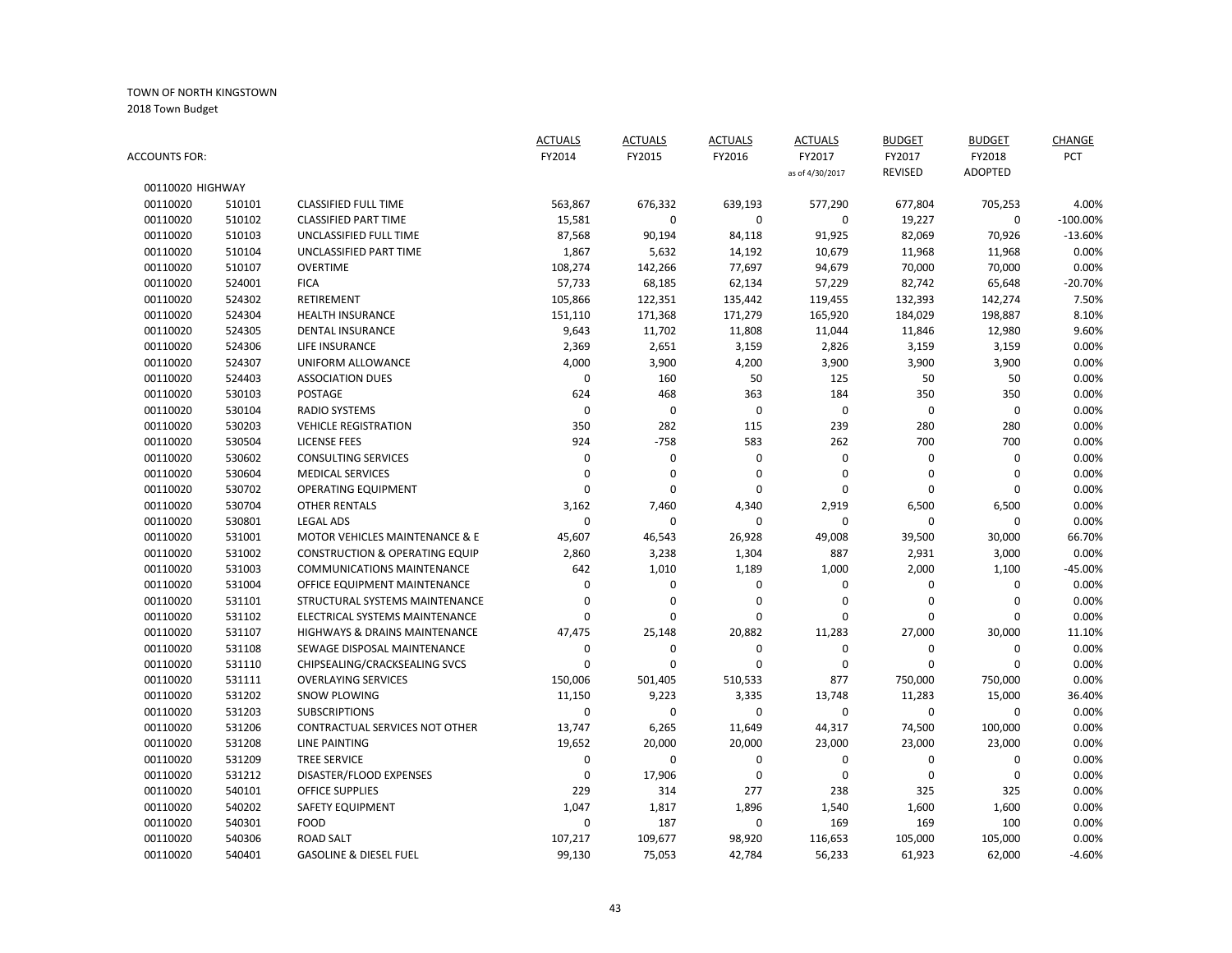|               |                |                                       | <b>ACTUALS</b> | <b>ACTUALS</b> | <b>ACTUALS</b> | <b>ACTUALS</b>  | <b>BUDGET</b>  | <b>BUDGET</b>  | CHANGE     |
|---------------|----------------|---------------------------------------|----------------|----------------|----------------|-----------------|----------------|----------------|------------|
| ACCOUNTS FOR: |                |                                       | FY2014         | FY2015         | FY2016         | FY2017          | FY2017         | FY2018         | <b>PCT</b> |
|               |                |                                       |                |                |                | as of 4/30/2017 | <b>REVISED</b> | <b>ADOPTED</b> |            |
| 00110020      | 540402         | <b>LUBRICANTS</b>                     | 10,285         | 12,290         | 6,896          | 7,504           | 10,000         | 11,000         | 10.00%     |
| 00110020      | 540403         | <b>TIRES</b>                          | 9,821          | 12,686         | 10,852         | 10,075          | 7,494          | 6,000          | 0.00%      |
| 00110020      | 540404         | <b>BATTERIES</b>                      |                | O              | $\Omega$       |                 | $\Omega$       |                | 0.00%      |
| 00110020      | 540405         | <b>ANTI FREEZE</b>                    |                | $\Omega$       | O              |                 | $\Omega$       |                | 0.00%      |
| 00110020      | 540406         | <b>REPAIR PARTS</b>                   | 125,693        | 138,356        | 131,643        | 111,358         | 100,000        | 110,000        | 10.00%     |
| 00110020      | 540407         | <b>PAINT &amp; EMBLEMS</b>            | 644            | 215            | 543            | <sup>0</sup>    | 400            | 400            | 0.00%      |
| 00110020      | 540501         | <b>BUILDING REPAIR MATERIALS</b>      | $\Omega$       | $\Omega$       | 2,621          |                 | $\Omega$       |                | 0.00%      |
| 00110020      | 540502         | SOIL SAND & GRAVEL                    | 66,995         | 86,862         | 59,421         | 51,457          | 55,000         | 55,000         | 0.00%      |
| 00110020      | 540504         | <b>ASPHALT PRODUCTS</b>               | 40,611         | 32,730         | 24,784         | 24,017          | 32,000         | 35,000         | 9.40%      |
| 00110020      | 540505         | <b>SIGNS &amp; MARKERS</b>            | 11,273         | 7,754          | 8,585          | 10,967          | 11,500         | 7,500          | 0.00%      |
| 00110020      | 540506         | <b>SEEDS &amp; PLANTS</b>             | 1,321          | 100            | 1,115          | 680             | 500            | 500            | 0.00%      |
| 00110020      | 540509         | <b>JANITORIAL SUPPLIES</b>            | $\Omega$       | $\Omega$       | $\Omega$       | 0               | $\Omega$       | $\Omega$       | 0.00%      |
| 00110020      | 540601         | <b>CONSTRUCTION MATR &amp; SUP.</b>   | 1,095          | 1,424          | 1,760          | 1,790           | 1,800          | 1,500          | 15.40%     |
| 00110020      | 540701         | <b>HAND TOOLS</b>                     | 120            | 945            | 986            | 1,424           | 1,424          | 1,000          | 25.00%     |
| 00110020      | 540702         | POWER TOOLS                           | 310            | O              | 86             | 600             | 600            | 600            | 0.00%      |
| 00110020      | 540801         | <b>COMMODITIES NOT OTHERWISE CLAS</b> | 6,173          | 8,548          | 6,109          | 8,310           | 7,376          | 4,500          | 12.50%     |
| 00110020      | 550301         | OFFICE EQUIPMENT AND FURNITURE        | 0              | 0              | $\Omega$       | 0               | 0              | $\Omega$       | 0.00%      |
| 00110020      | 550401         | <b>VEHICULAR EQUIPMENT</b>            | $\Omega$       | $\Omega$       | $\Omega$       |                 | $\Omega$       | $\Omega$       | 0.00%      |
| 00110020      | 550501         | <b>CAPITAL OUTLAY</b>                 | 49,254         | 82,679         | 90,000         | 81,015          | 90,000         | 90,000         | 0.00%      |
| TOTAL         | <b>HIGHWAY</b> |                                       | 1,935,294      | 2,504,568      | 2,293,770      | 1,766,827       | 2,704,342      | 2,737,001      | -89.60%    |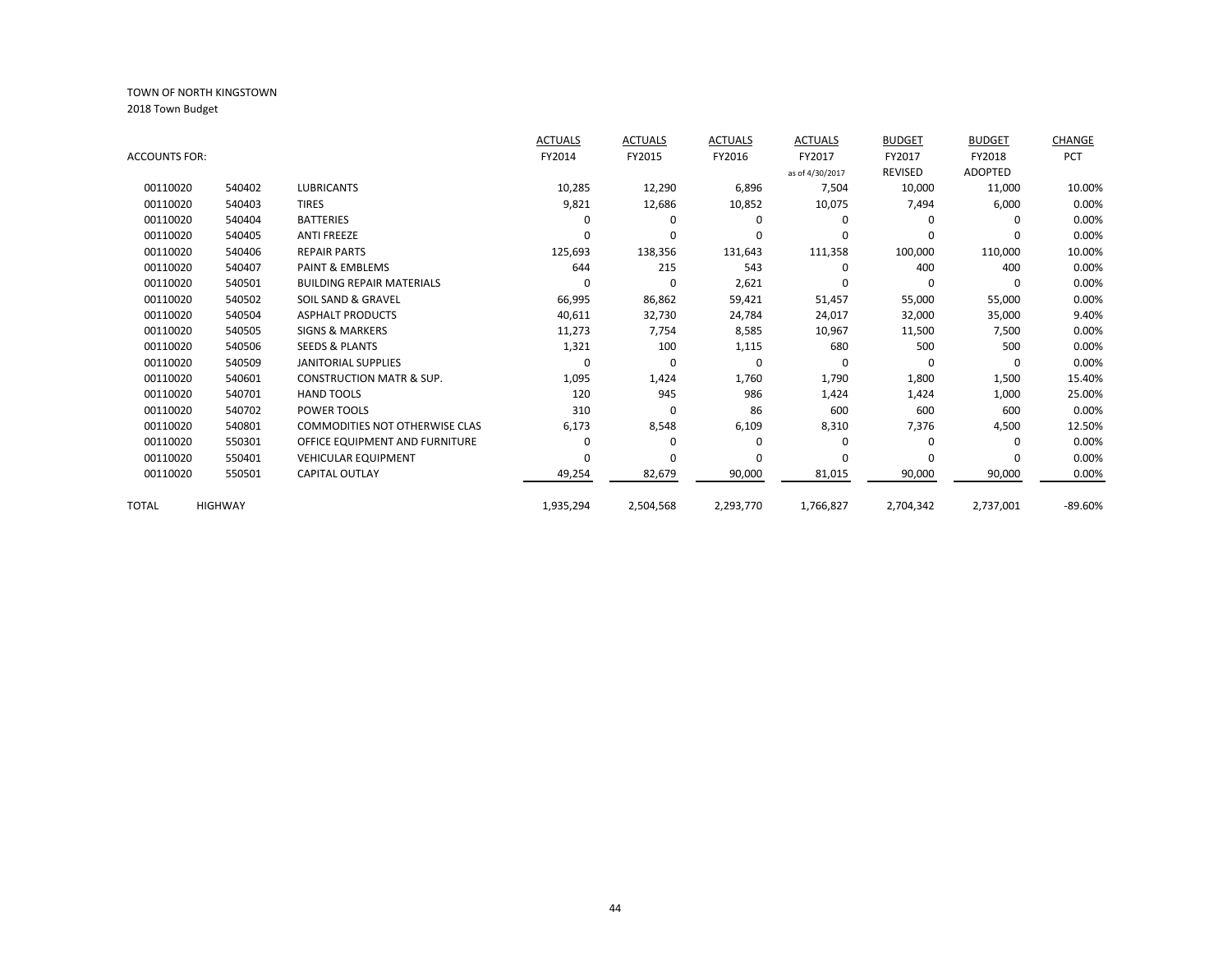2018 Town Budget

| <b>ACCOUNTS FOR:</b>                              | <b>ACTUALS</b><br>FY2014 | <b>ACTUALS</b><br>FY2015 | <b>ACTUALS</b><br>FY2016 | <b>ACTUALS</b><br>FY2017<br>as of 4/30/2017 | <b>BUDGET</b><br>FY2017<br><b>REVISED</b> | <b>BUDGET</b><br>FY2018<br>ADOPTED | <b>CHANGE</b><br>PCT |
|---------------------------------------------------|--------------------------|--------------------------|--------------------------|---------------------------------------------|-------------------------------------------|------------------------------------|----------------------|
| 00110021 HIGHWAY<br>POSTAGE<br>00110021<br>530103 |                          |                          |                          |                                             |                                           |                                    | 0.00%                |
| <b>TOTAL</b><br><b>HIGHWAY</b>                    | 0                        |                          | 0                        | $\Omega$                                    | $\Omega$                                  | 0                                  | $-100.00\%$          |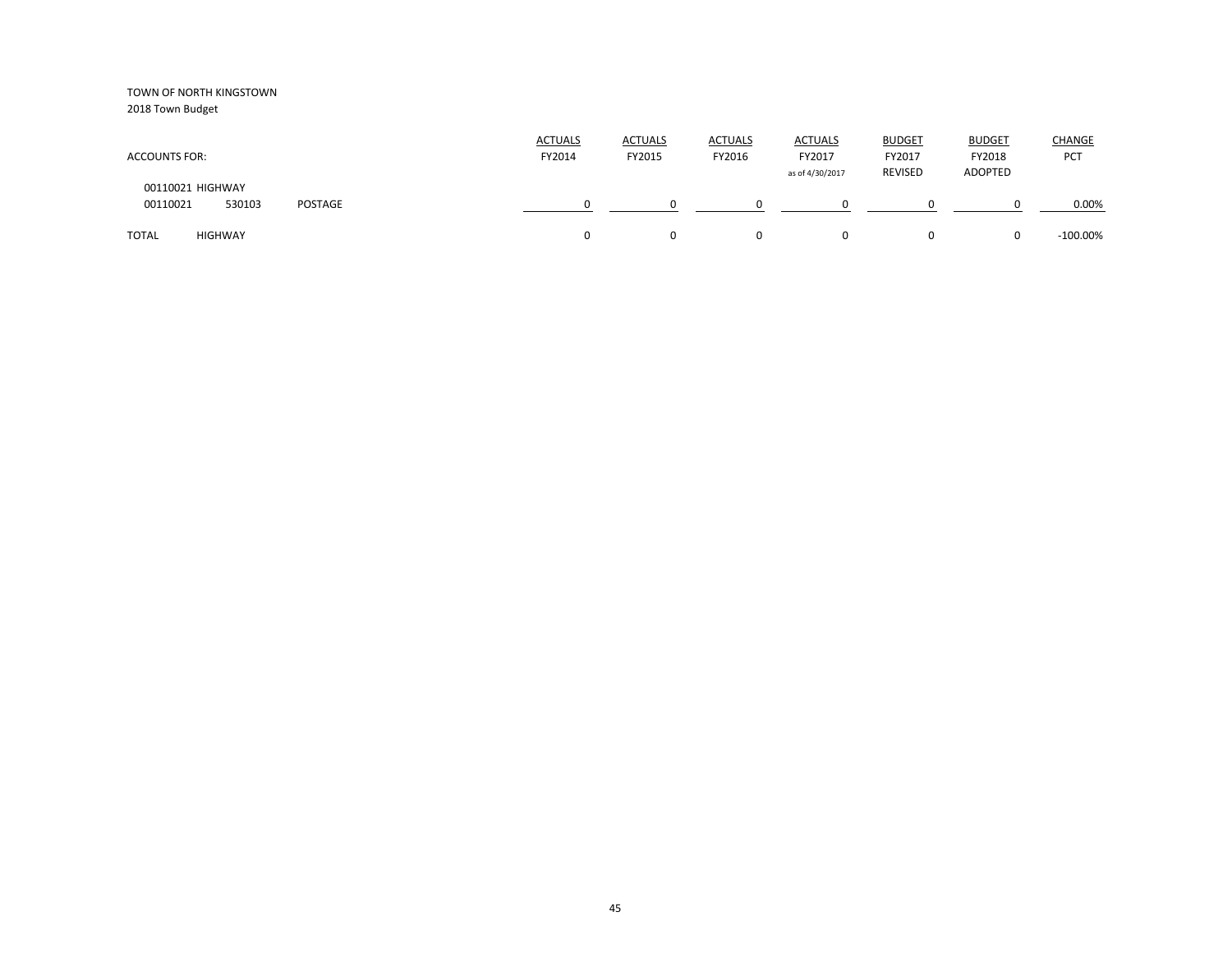|                |              |                               | <b>ACTUALS</b> | <b>ACTUALS</b> | <b>ACTUALS</b> | <b>ACTUALS</b>  | <b>BUDGET</b>  | <b>BUDGET</b> | CHANGE    |
|----------------|--------------|-------------------------------|----------------|----------------|----------------|-----------------|----------------|---------------|-----------|
| ACCOUNTS FOR:  |              |                               | FY2014         | FY2015         | FY2016         | FY2017          | FY2017         | FY2018        | PCT       |
| 00110030 TREES |              |                               |                |                |                | as of 4/30/2017 | <b>REVISED</b> | ADOPTED       |           |
| 00110030       | 510109       | SPECIAL EMPLOYEE              | 3,694          | 2,790          | 2,730          | 5,040           | 3,000          | 3,500         | 16.70%    |
| 00110030       | 524001       | <b>FICA</b>                   | 283            | 213            | 209            | 386             | 230            | 270           | 17.40%    |
| 00110030       | 530103       | POSTAGE                       | 0              | 0              | $\Omega$       | $\mathbf 0$     |                | $\Omega$      | 0.00%     |
| 00110030       | 531206       | CONTRACT SERVICES N/OTH CLASS | 6,630          | 15,685         | 16,990         | 22,373          | 15,000         | 17,000        | 13.30%    |
| TOTAL          | <b>TREES</b> |                               | 10,606         | 18,688         | 19,929         | 27,798          | 18,230         | 20.770        | $-99.90%$ |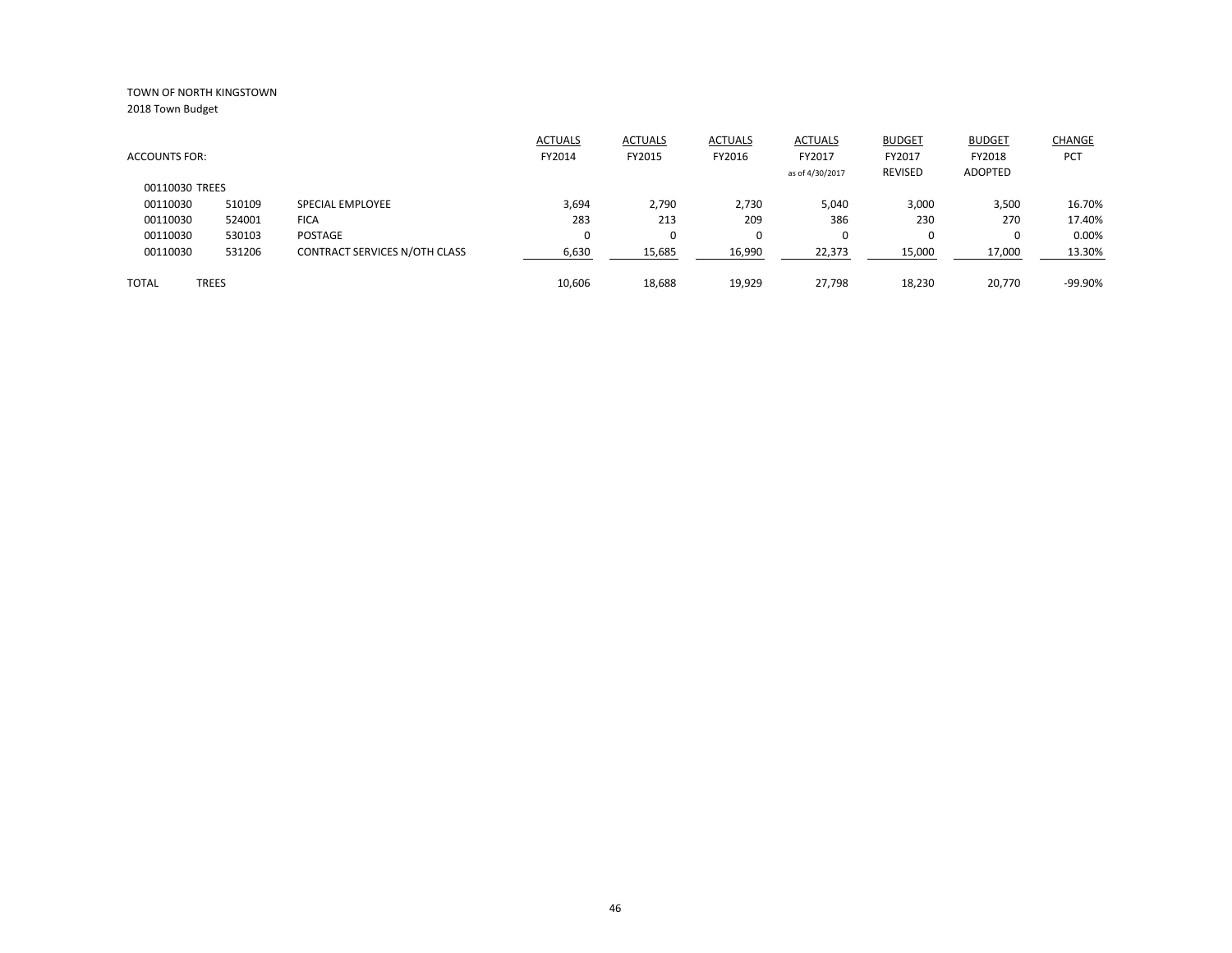| <b>ACCOUNTS FOR:</b> |                               |                                       | <b>ACTUALS</b><br>FY2014 | <b>ACTUALS</b><br>FY2015 | <b>ACTUALS</b><br>FY2016 | <b>ACTUALS</b><br>FY2017<br>as of 4/30/2017 | <b>BUDGET</b><br>FY2017<br><b>REVISED</b> | <b>BUDGET</b><br>FY2018<br>ADOPTED | <b>CHANGE</b><br>PCT |
|----------------------|-------------------------------|---------------------------------------|--------------------------|--------------------------|--------------------------|---------------------------------------------|-------------------------------------------|------------------------------------|----------------------|
|                      | 00110040 SOLID WASTE LANDFILL |                                       |                          |                          |                          |                                             |                                           |                                    |                      |
| 00110040             | 530103                        | POSTAGE                               |                          | $\Omega$                 |                          | $\Omega$                                    | 0                                         | $\Omega$                           | 0.00%                |
| 00110040             | 530608                        | LAB & TESTING                         | 11.204                   | 0                        | 11,204                   | 0                                           | 11.204                                    | 11,204                             | 0.00%                |
| 00110040             | 531109                        | PEST CONTROL MAINTENANCE              |                          | 0                        |                          | 0                                           |                                           | $\Omega$                           | 0.00%                |
| 00110040             | 531206                        | <b>CONTRACTUAL SERVICES NOT OTHER</b> |                          | 0                        | 9,577                    | 0                                           | 12,000                                    | 12,000                             | 0.00%                |
| 00110040             | 540304                        | <b>FERTILIZERS</b>                    |                          | 0                        | $\Omega$                 | 0                                           | $\Omega$                                  | 0                                  | 0.00%                |
| 00110040             | 540502                        | SOIL SAND & GRAVEL                    |                          | 0                        |                          | $\Omega$                                    | $\Omega$                                  | $\Omega$                           | 0.00%                |
| 00110040             | 540801                        | <b>COMMODITIES NOT OTHERWISE CLAS</b> |                          |                          |                          |                                             |                                           |                                    | 0.00%                |
| <b>TOTAL</b>         | SOLID WASTE LANDFILL          |                                       | 11,204                   | 0                        | 20,781                   | 0                                           | 23.204                                    | 23,204                             | $-99.90\%$           |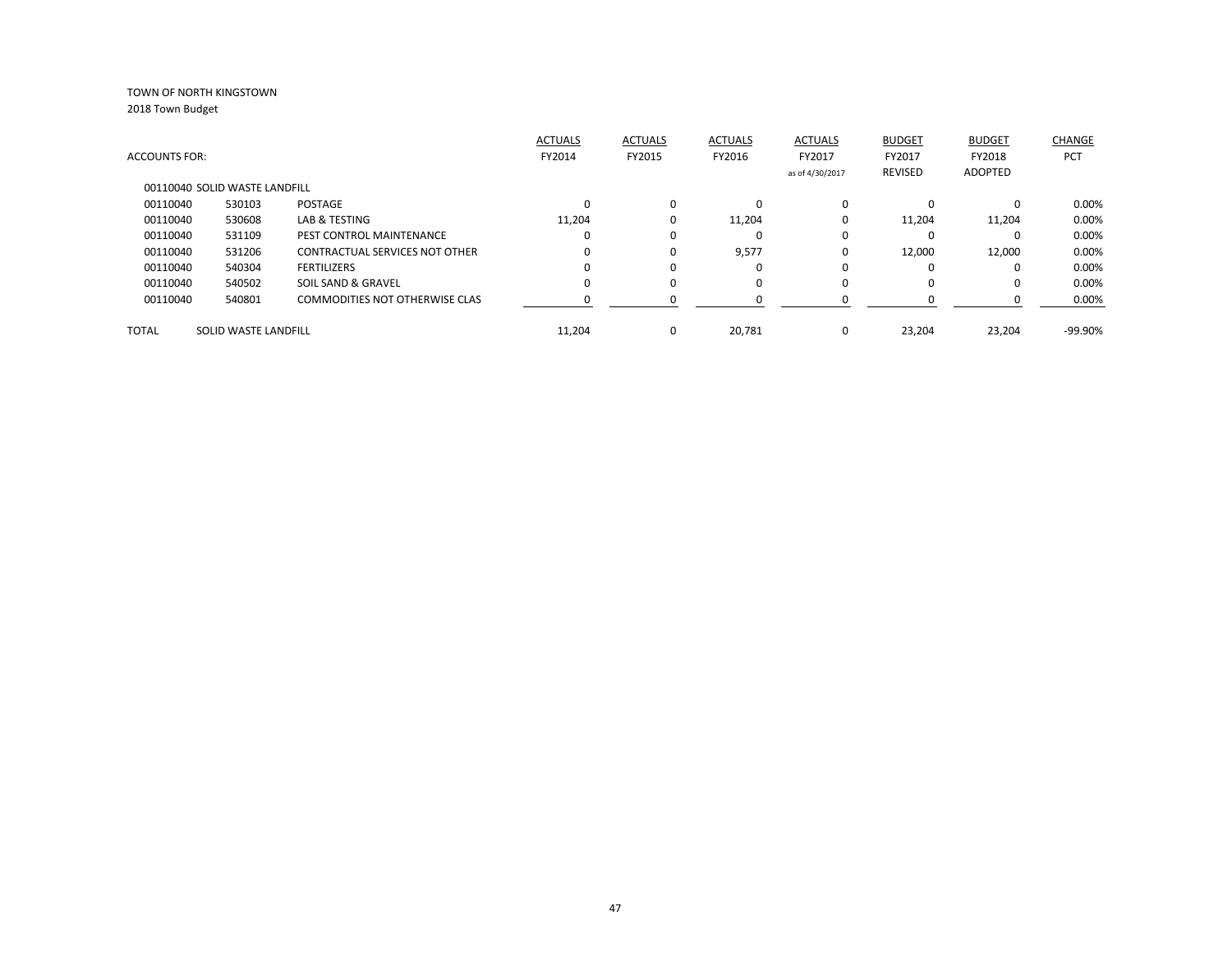|                      |                      |                                           | <b>ACTUALS</b> | <b>ACTUALS</b> | <b>ACTUALS</b> | <b>ACTUALS</b>  | <b>BUDGET</b>  | <b>BUDGET</b>  | CHANGE    |
|----------------------|----------------------|-------------------------------------------|----------------|----------------|----------------|-----------------|----------------|----------------|-----------|
| <b>ACCOUNTS FOR:</b> |                      |                                           | FY2014         | FY2015         | FY2016         | FY2017          | FY2017         | FY2018         | PCT       |
|                      |                      |                                           |                |                |                | as of 4/30/2017 | <b>REVISED</b> | <b>ADOPTED</b> |           |
|                      | 00110050 ENGINEERING |                                           |                |                |                |                 |                |                |           |
| 00110050             | 510101               | <b>CLASSIFIED FULL TIME</b>               | 43,443         | 44,066         | 39,392         | 38,974          | 44,500         | 46,147         | 3.70%     |
| 00110050             | 510103               | UNCLASSIFIED FULL TIME                    | 154,350        | 159,654        | 160,425        | 116,961         | 165,185        | 166,000        | 0.50%     |
| 00110050             | 510104               | UNCLASSIFIED PART TIME                    | $\mathbf 0$    | $\pmb{0}$      | 0              | 0               | $\mathbf 0$    | 0              | 0.00%     |
| 00110050             | 510107               | <b>OVERTIME</b>                           | 337            | 84             | 14             | 0               | 0              | $\Omega$       | 0.00%     |
| 00110050             | 524001               | <b>FICA</b>                               | 14,722         | 15,206         | 15,288         | 11,722          | 15,752         | 16,229         | 3.00%     |
| 00110050             | 524302               | RETIREMENT                                | 32,050         | 33,011         | 37,648         | 29,852          | 37,510         | 29,670         | $-20.90%$ |
| 00110050             | 524304               | <b>HEALTH INSURANCE</b>                   | 25,206         | 23,784         | 24,984         | 18,219          | 27,094         | 28,334         | 4.60%     |
| 00110050             | 524305               | <b>DENTAL INSURANCE</b>                   | 1,513          | 1,505          | 1,555          | 1,026           | 1,602          | 1,587          | $-0.90%$  |
| 00110050             | 524306               | LIFE INSURANCE                            | 582            | 581            | 716            | 569             | 716            | 505            | $-29.40%$ |
| 00110050             | 524307               | UNIFORM ALLOWANCE                         | 600            | 600            | 600            | 600             | 600            | 600            | 0.00%     |
| 00110050             | 524401               | <b>TUITION &amp; FEES</b>                 | 490            | $\mathbf 0$    | $\mathbf 0$    | 0               | 300            | 300            | 0.00%     |
| 00110050             | 524403               | <b>ASSOCIATION DUES</b>                   | $\Omega$       | 0              | 25             | 0               | $\mathbf 0$    | $\mathbf 0$    | 0.00%     |
| 00110050             | 524404               | CONFERENCES/MEETINGS                      | $\Omega$       | 0              | $\mathbf 0$    | $\Omega$        | $\mathbf 0$    | $\Omega$       | 0.00%     |
| 00110050             | 524405               | <b>TRAVEL &amp; EXPENSES</b>              | $\Omega$       | $\mathbf 0$    | $\Omega$       | $\Omega$        | $\mathbf 0$    | $\Omega$       | 0.00%     |
| 00110050             | 530103               | <b>POSTAGE</b>                            | $\mathbf 0$    | $\mathbf 0$    | $\mathbf 0$    | 0               | $\mathbf 0$    | $\Omega$       | 0.00%     |
| 00110050             | 530501               | <b>LICENSE FEES</b>                       | $\mathbf 0$    | 240            | $\mathbf 0$    | 300             | 300            | 250            | 0.00%     |
| 00110050             | 530602               | <b>CONSULTING SERVICES</b>                | 12,569         | 32,907         | 34,366         | 44,967          | 48,190         | 65,000         | 8.30%     |
| 00110050             | 530604               | <b>MEDICAL SERVICES</b>                   | $\mathbf 0$    | $\pmb{0}$      | $\mathbf 0$    | 0               | $\mathbf 0$    | 0              | 0.00%     |
| 00110050             | 530608               | LAB & TESTING                             | 985            | 1,233          | 2,947          | 407             | 750            | 750            | 0.00%     |
| 00110050             | 530801               | <b>LEGAL ADS</b>                          | $\mathbf 0$    | 0              | 0              | 0               | $\mathbf 0$    | $\mathbf 0$    | 0.00%     |
| 00110050             | 530803               | <b>MAPS &amp; DRAWINGS</b>                | $\Omega$       | 0              | $\mathbf 0$    | 0               | $\mathbf 0$    | $\Omega$       | 0.00%     |
| 00110050             | 530950               | <b>LIBRARY RAIN GARDEN</b>                | $\mathbf 0$    | 0              | 4,819          | 88              | 0              | $\mathbf 0$    | 0.00%     |
| 00110050             | 531001               | <b>MOTOR VEHICLES MAINTENANCE &amp; E</b> | $\Omega$       | 0              | $\mathbf 0$    | 0               | $\mathbf 0$    | $\mathbf 0$    | 0.00%     |
| 00110050             | 531002               | <b>CONSTRUCTION &amp; OPERATING EQUIP</b> | $\Omega$       | 0              | 0              | 0               | $\mathbf 0$    | $\mathbf 0$    | 0.00%     |
| 00110050             | 531003               | <b>COMMUNICATIONS MAINTENANCE</b>         | $\mathbf 0$    | $\pmb{0}$      | 0              | 0               | $\mathbf 0$    | $\Omega$       | 0.00%     |
| 00110050             | 531004               | OFFICE EQUIPMENT MAINTENANCE              | 3,272          | 1,701          | 1,700          | 3,961           | 4,460          | 2,500          | 25.00%    |
| 00110050             | 531203               | <b>SUBSCRIPTIONS</b>                      | $\mathbf 0$    | $\pmb{0}$      | $\mathbf 0$    | $\mathbf 0$     | $\mathbf 0$    | $\mathbf 0$    | 0.00%     |
| 00110050             | 531206               | CONTRACTUAL SERVICES NOT OTHER            | $\Omega$       | 29,750         | 57             | 6               | 100            | 50             | $-50.00%$ |
| 00110050             | 540101               | <b>OFFICE SUPPLIES</b>                    | 105            | 109            | 105            | 68              | 125            | 110            | $-12.00%$ |
| 00110050             | 540106               | PRINTING & DUPLICATING SUPPLIE            | 1,185          | 2,140          | 2,538          | 1,393           | 1,400          | 1,400          | 0.00%     |
| 00110050             | 540107               | <b>ENGINEERING &amp; DRAFTING SUPPLIE</b> | 0              | 784            | $\mathbf 0$    | $\mathbf 0$     | $\mathbf 0$    | $\mathbf 0$    | 0.00%     |
| 00110050             | 540108               | <b>BOOKS &amp; PUBLICATIONS</b>           | $\mathbf 0$    | 0              | $\mathbf 0$    | 0               | $\mathbf 0$    | $\Omega$       | 0.00%     |
| 00110050             | 540401               | <b>GASOLINE &amp; DIESEL FUEL</b>         | $\mathbf 0$    | 0              | 0              | 0               | $\mathbf 0$    | $\mathbf 0$    | 0.00%     |
| 00110050             | 540402               | <b>LUBRICANTS</b>                         | $\mathbf 0$    | 0              | $\mathbf 0$    | $\Omega$        | $\mathbf 0$    | $\Omega$       | 0.00%     |
| 00110050             | 540403               | <b>TIRES</b>                              | $\mathbf 0$    | $\mathbf 0$    | $\mathbf 0$    | 0               | $\mathbf 0$    | $\Omega$       | 0.00%     |
| 00110050             | 540406               | <b>REPAIR PARTS</b>                       | $\mathbf 0$    | 0              | 77             | 0               | $\mathbf 0$    | $\mathbf 0$    | 0.00%     |
| 00110050             | 540704               | <b>ENGINEERING &amp; TEST EQUIPMENT</b>   | 1,560          | 650            | 650            | 650             | 650            | 650            | -35.00%   |
| 00110050             | 550301               | OFFICE EQUIPMENT AND FURNITURE            | $\mathbf 0$    | 0              | 0              | 9,700           | 9,700          | 0              | 0.00%     |
| <b>TOTAL</b>         | ENGINEERING          |                                           | 292,968        | 348,003        | 327,906        | 279,461         | 358,934        | 360,082        | -98.70%   |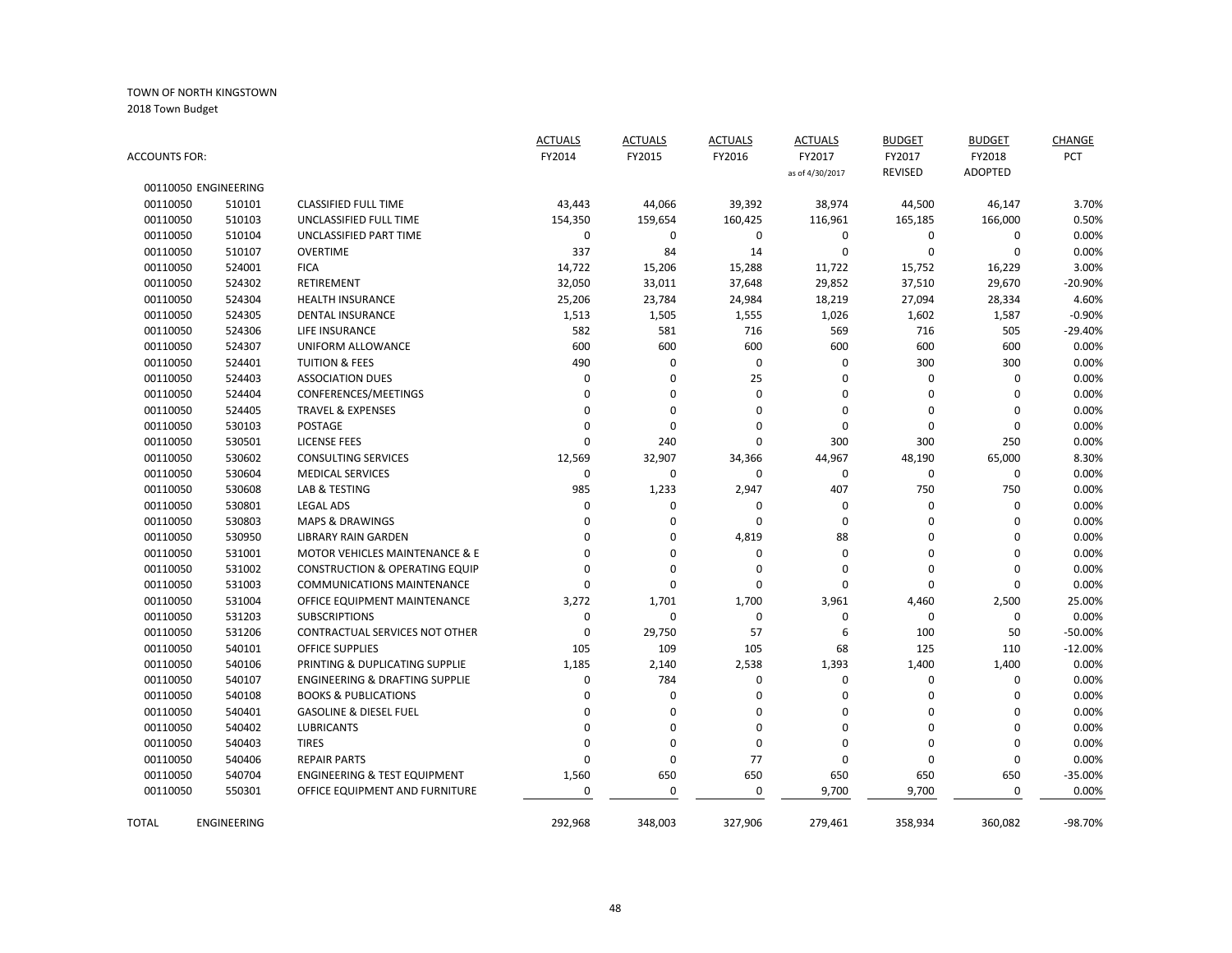| <b>ACCOUNTS FOR:</b> |        |                                           | <b>ACTUALS</b><br>FY2014 | <b>ACTUALS</b><br>FY2015 | <b>ACTUALS</b><br>FY2016 | <b>ACTUALS</b><br>FY2017<br>as of 4/30/2017 | <b>BUDGET</b><br>FY2017<br><b>REVISED</b> | <b>BUDGET</b><br>FY2018<br><b>ADOPTED</b> | CHANGE<br>PCT |
|----------------------|--------|-------------------------------------------|--------------------------|--------------------------|--------------------------|---------------------------------------------|-------------------------------------------|-------------------------------------------|---------------|
| 00110060 SOLID WASTE |        |                                           |                          |                          |                          |                                             |                                           |                                           |               |
| 00110060             | 510101 | <b>CLASSIFIED FULL TIME</b>               | 67,798                   | 31,951                   | 64,630                   | 60,508                                      | 74,724                                    | 71,554                                    | $-4.20%$      |
| 00110060             | 510102 | <b>CLASSIFIED PART TIME</b>               | 16,933                   | 17,997                   | 13,932                   | 15,504                                      | 17,801                                    | 19,910                                    | 11.90%        |
| 00110060             | 510103 | UNCLASSIFIED FULL TIME                    | 1,192                    | 0                        | 0                        | 0                                           | 0                                         | 0                                         | 0.00%         |
| 00110060             | 510104 | UNCLASSIFIED PART TIME                    | 0                        | $\mathbf 0$              | $\pmb{0}$                | 0                                           | $\mathbf 0$                               | 0                                         | 0.00%         |
| 00110060             | 510107 | <b>OVERTIME</b>                           | 21,610                   | 29,841                   | 26,035                   | 19,334                                      | 22,000                                    | 25,000                                    | 13.60%        |
| 00110060             | 510206 | <b>TERMINATION PAY - UPON RETIREM</b>     | 0                        | $\mathbf 0$              | $\pmb{0}$                | $\mathbf 0$                                 | $\mathbf 0$                               | 0                                         | 0.00%         |
| 00110060             | 524001 | <b>FICA</b>                               | 8,173                    | 6,043                    | 7,858                    | 7,043                                       | 9,051                                     | 8,910                                     | $-1.60%$      |
| 00110060             | 524302 | <b>RETIREMENT</b>                         | 13,912                   | 8,079                    | 14,837                   | 14,709                                      | 15,580                                    | 16,765                                    | 7.60%         |
| 00110060             | 524303 | UNEMPLOYMENT                              | 0                        | $\mathbf 0$              | $\boldsymbol{0}$         | $\mathbf 0$                                 | 0                                         | $\mathbf 0$                               | 0.00%         |
| 00110060             | 524304 | <b>HEALTH INSURANCE</b>                   | 16,463                   | 8,973                    | 19,772                   | 18,762                                      | 21,866                                    | 22,404                                    | 2.50%         |
| 00110060             | 524305 | <b>DENTAL INSURANCE</b>                   | 1,353                    | 737                      | 1,248                    | 1,136                                       | 1,313                                     | 1,321                                     | 0.60%         |
| 00110060             | 524306 | <b>LIFE INSURANCE</b>                     | 212                      | 133                      | 367                      | 355                                         | 395                                       | 395                                       | 0.00%         |
| 00110060             | 524307 | UNIFORM ALLOWANCE                         | 300                      | 300                      | 0                        | 300                                         | 300                                       | 300                                       | 0.00%         |
| 00110060             | 524401 | <b>TUITION &amp; FEES</b>                 | $\Omega$                 | $\mathbf 0$              | $\Omega$                 | 0                                           | $\mathbf 0$                               | 0                                         | 0.00%         |
| 00110060             | 524403 | <b>ASSOCIATION DUES</b>                   | 0                        | 0                        | $\mathbf 0$              | $\mathbf 0$                                 | $\mathbf 0$                               | 0                                         | 0.00%         |
| 00110060             | 530101 | <b>TELEPHONE</b>                          | 0                        | $\mathbf 0$              | $\pmb{0}$                | 0                                           | $\mathbf 0$                               | 0                                         | 0.00%         |
| 00110060             | 530103 | POSTAGE                                   | 0                        | 0                        | $\mathbf 0$              | $\mathbf 0$                                 | $\mathbf 0$                               | 0                                         | 0.00%         |
| 00110060             | 530203 | <b>VEHICLE REGISTRATION</b>               | 17                       | 11                       | 17                       | 11                                          | 20                                        | 17                                        | $-17.50%$     |
| 00110060             | 530305 | <b>SOLID WASTE</b>                        | 174,146                  | 200,000                  | 211,488                  | 216,700                                     | 220,000                                   | 288,000                                   | 30.90%        |
| 00110060             | 530501 | <b>LICENSE FEES</b>                       | 0                        | 0                        | 3,000                    | 0                                           | 1,500                                     | 1,500                                     | 0.00%         |
| 00110060             | 530504 | <b>LICENSE FEES</b>                       | 0                        | 0                        | $\mathbf 0$              | 0                                           | 0                                         | 0                                         | 0.00%         |
| 00110060             | 530604 | <b>MEDICAL SERVICES</b>                   | $\Omega$                 | $\mathbf 0$              | $\mathbf 0$              | 0                                           | 0                                         | 0                                         | 0.00%         |
| 00110060             | 530608 | <b>LAB &amp; TESTING</b>                  | 768                      | 797                      | 855                      | 306                                         | 800                                       | 810                                       | 1.30%         |
| 00110060             | 530610 | RECYCLING PICKUP SERVICES                 | 513,000                  | 524,000                  | 536,000                  | 548,000                                     | 548,000                                   | 431,000                                   | $-21.40%$     |
| 00110060             | 530612 | <b>CURB SIDE COLLECTION</b>               | 0                        | 0                        | $\mathbf 0$              | $\mathbf 0$                                 | 0                                         | $\mathbf 0$                               | 0.00%         |
| 00110060             | 530702 | <b>OPERATING EQUIPMENT</b>                | 0                        | 0                        | $\boldsymbol{0}$         | 0                                           | 0                                         | 0                                         | 0.00%         |
| 00110060             | 530704 | <b>OTHER RENTALS</b>                      | 0                        | 0                        | $\mathbf 0$              | 0                                           | $\mathbf 0$                               | $\mathbf 0$                               | 0.00%         |
| 00110060             | 530801 | <b>LEGAL ADS</b>                          | $\Omega$                 | 362                      | $\mathbf 0$              | 0                                           | 300                                       | 200                                       | -33.30%       |
| 00110060             | 531001 | <b>MOTOR VEHICLE MAINTENANCE</b>          | 0                        | $\mathbf 0$              | 724                      | $\mathbf 0$                                 | $\mathbf 0$                               | 0                                         | 0.00%         |
| 00110060             | 531002 | <b>CONSTRUCTION &amp; OPERATING EQUIP</b> | 4,460                    | 7,668                    | 7,984                    | 3,983                                       | 10,000                                    | 12,000                                    | 20.00%        |
| 00110060             | 531003 | <b>COMMUNICATIONS MAINTENANCE</b>         | 0                        | 0                        | $\mathbf 0$              | 0                                           | 0                                         | $\mathbf 0$                               | 0.00%         |
| 00110060             | 531101 | STRUCTURAL SYSTEMS MAINTENANCE            | 0                        | $\mathbf 0$              | $\mathbf 0$              | 0                                           | 0                                         | 0                                         | 0.00%         |
| 00110060             | 531107 | HIGHWAYS & DRAINS MAINTENANCE             | $\Omega$                 | $\mathbf 0$              | $\mathbf 0$              | 0                                           | 0                                         | 0                                         | 0.00%         |
| 00110060             | 531108 | SEWAGE DISPOSAL MAINTENANCE               | $\Omega$                 | $\Omega$                 | $\mathbf 0$              | $\mathbf 0$                                 | $\mathbf 0$                               | 0                                         | 0.00%         |
| 00110060             | 531206 | CONTRACTUAL SERVICES NOT OTHER            | 84,290                   | 84,271                   | 92,990                   | 95,555                                      | 100,000                                   | 108,000                                   | 8.00%         |
| 00110060             | 540101 | <b>OFFICE SUPPLIES</b>                    | 208                      | 218                      | 227                      | 430                                         | 250                                       | 250                                       | 0.00%         |
| 00110060             | 540102 | PRINTED FORMS                             | $\Omega$                 | $\mathbf 0$              | $\mathbf 0$              | $\mathbf 0$                                 | $\mathbf 0$                               | 0                                         | 0.00%         |
| 00110060             | 540108 | <b>BOOKS &amp; PUBLICATIONS</b>           | 0                        | 0                        | $\mathbf 0$              | 0                                           | 0                                         | 0                                         | 0.00%         |
| 00110060             | 540202 | <b>SAFETY EQUIPMENT</b>                   | 39                       | 50                       | 82                       | 35                                          | 25                                        | 25                                        | 0.00%         |
| 00110060             | 540305 | PEST CONTROL CHEMICALS                    | 0                        | $\mathbf 0$              | $\mathbf 0$              | $\mathbf 0$                                 | $\mathbf 0$                               | $\mathbf 0$                               | 0.00%         |
| 00110060             | 540401 | <b>GASOLINE &amp; DIESEL FUEL</b>         | 4,484                    | 3,270                    | 2,201                    | 1,783                                       | 3,200                                     | 3,200                                     | 0.00%         |
|                      |        |                                           |                          |                          |                          |                                             |                                           |                                           |               |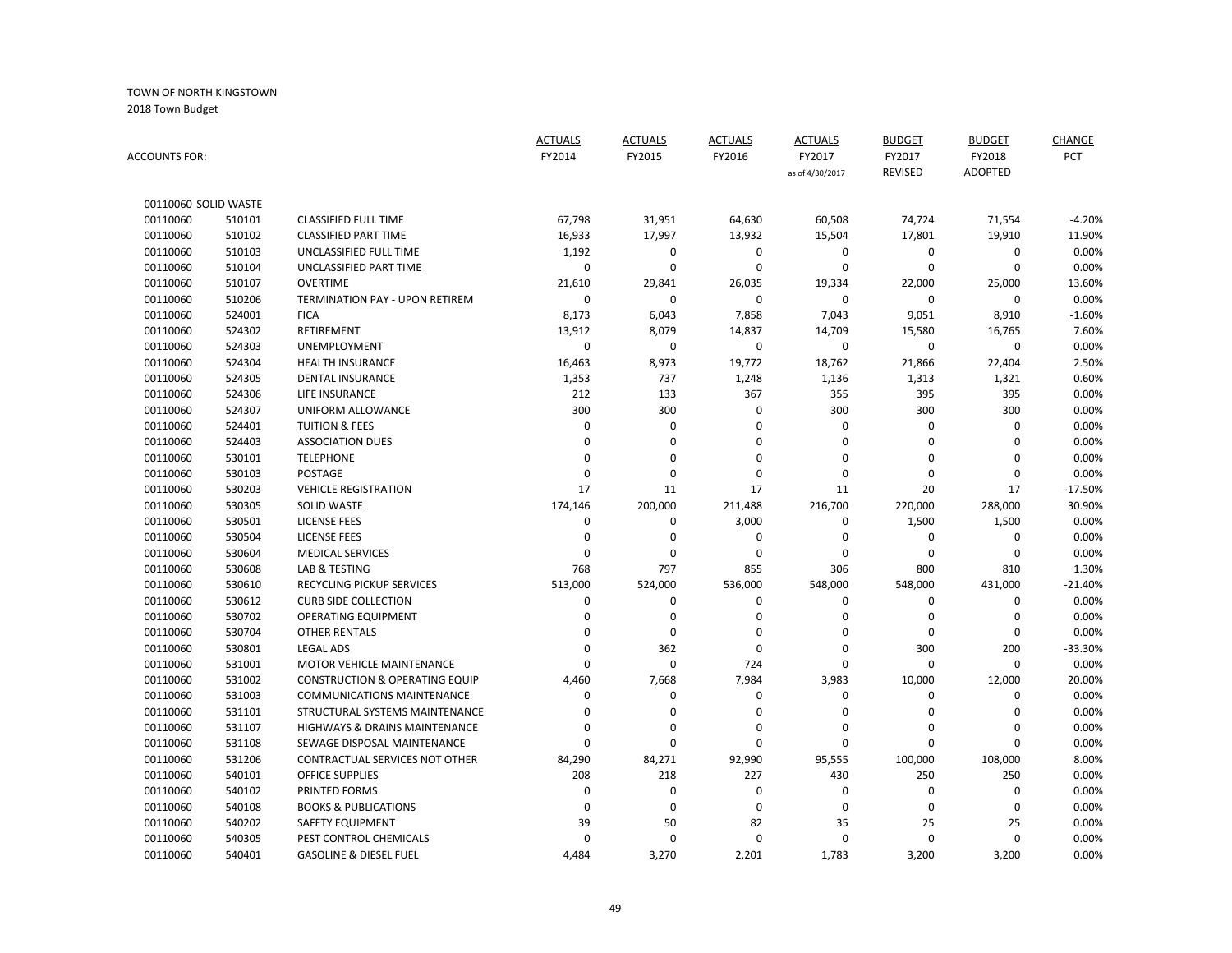|                      |                    |                                       | <b>ACTUALS</b> | <b>ACTUALS</b> | <b>ACTUALS</b> | <b>ACTUALS</b>  | <b>BUDGET</b> | <b>BUDGET</b>  | CHANGE     |
|----------------------|--------------------|---------------------------------------|----------------|----------------|----------------|-----------------|---------------|----------------|------------|
| <b>ACCOUNTS FOR:</b> |                    |                                       | FY2014         | FY2015         | FY2016         | FY2017          | FY2017        | FY2018         | <b>PCT</b> |
|                      |                    |                                       |                |                |                | as of 4/30/2017 | REVISED       | <b>ADOPTED</b> |            |
| 00110060             | 540402             | <b>LUBRICANTS</b>                     | 102            | 0              | 0              | $\Omega$        | 150           | 150            | 0.00%      |
| 00110060             | 540403             | <b>TIRES</b>                          |                | 0              | 10,846         | 0               | 2,000         | 6,000          | 200.00%    |
| 00110060             | 540404             | <b>BATTERIES</b>                      |                |                | O              | $\Omega$        | O             | $\Omega$       | 0.00%      |
| 00110060             | 540406             | <b>REPAIR PARTS</b>                   | 276            |                | 0              | $\Omega$        | 2,230         | 3,000          | 0.00%      |
| 00110060             | 540501             | <b>BUILDING REPAIR MATERIALS</b>      |                |                | 0              |                 | O             | 0              | 0.00%      |
| 00110060             | 540502             | SOIL SAND & GRAVEL                    |                | O              | 0              | $\Omega$        | 0             | 0              | 0.00%      |
| 00110060             | 540505             | <b>SIGNS &amp; MARKERS</b>            |                | O              | 0              | $\Omega$        | 0             | $\Omega$       | 0.00%      |
| 00110060             | 540509             | <b>JANITORIAL SUPPLIES</b>            |                |                | 0              | $\Omega$        | 100           | 100            | 0.00%      |
| 00110060             | 540510             | <b>PAINT &amp; PRESERVATIVE</b>       |                |                | O              |                 | O             | $\Omega$       | 0.00%      |
| 00110060             | 540601             | <b>CONSTRUCTION MATR &amp; SUPP.</b>  |                |                | O              | $\Omega$        | O             | $\Omega$       | 0.00%      |
| 00110060             | 540801             | <b>COMMODITIES NOT OTHERWISE CLAS</b> | 205            |                | n              | 562             | 598           | 150            | 0.00%      |
| 00110060             | 540802             | <b>CURB SIDE COLLECTION BAGS</b>      | 3,300          | 3,680          | 4,000          | 3,605           | 3,800         | 4,000          | 5.30%      |
| 00110060             | 550301             | OFFICE EQUIPMENT AND FURNITURE        |                |                | 0              | O               | O             | $\Omega$       | 0.00%      |
| 00110060             | 550501             | OPERATIONAL & CONSTRUCTION EQU        |                |                | 0              |                 | 0             | 30,000         | 0.00%      |
|                      |                    |                                       |                |                |                |                 |               |                |            |
| TOTAL                | <b>SOLID WASTE</b> |                                       | 933,240        | 928,381        | 1,019,094      | 1,008,621       | 1,056,003     | 1,054,961      | $-96.20%$  |
|                      |                    |                                       |                |                |                |                 |               |                |            |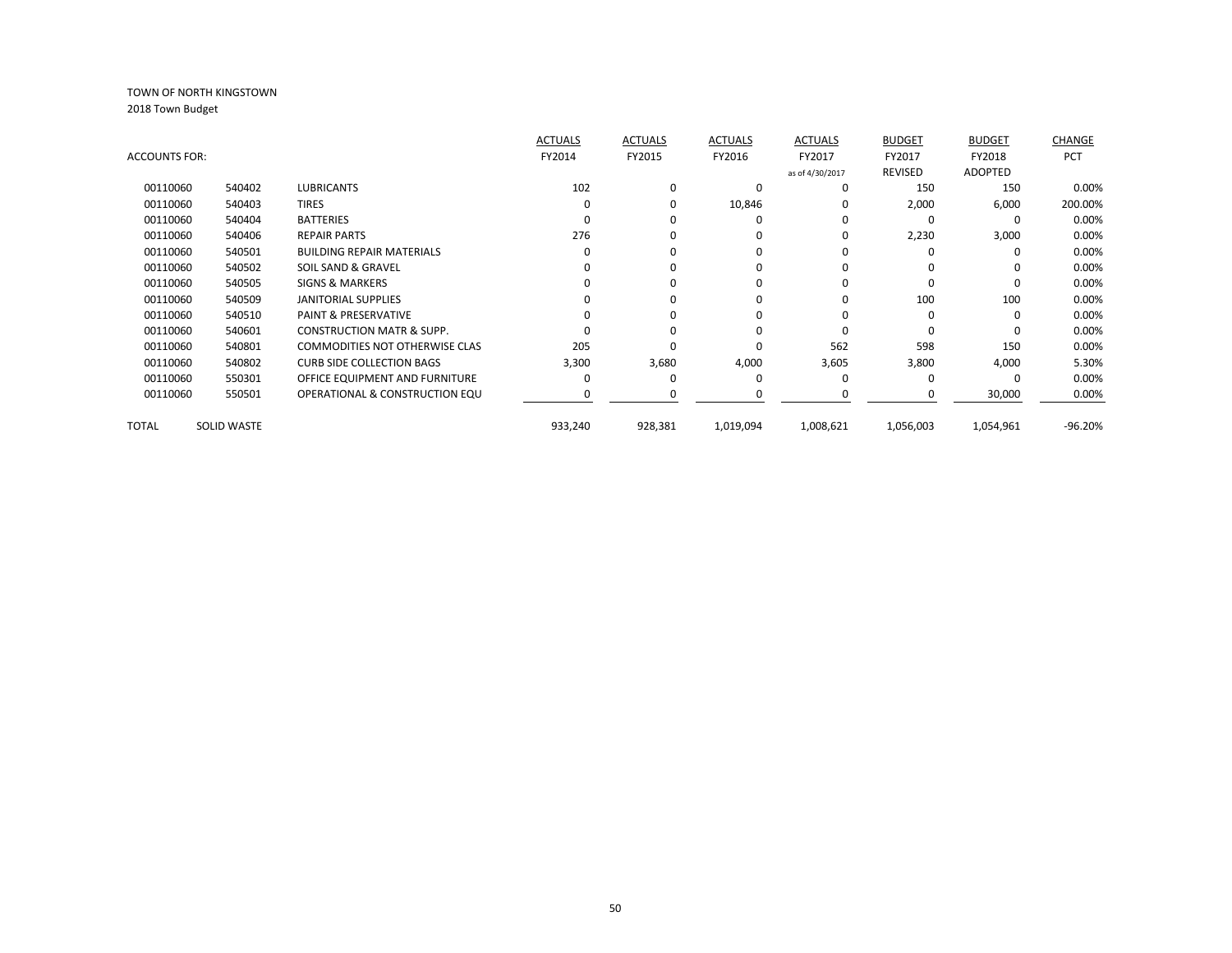| ACCOUNTS FOR: |                                      |                                           | <b>ACTUALS</b><br>FY2014 | <b>ACTUALS</b><br>FY2015 | <b>ACTUALS</b><br>FY2016 | <b>ACTUALS</b><br>FY2017 | <b>BUDGET</b><br>FY2017 | <b>BUDGET</b><br>FY2018 | CHANGE<br>PCT    |
|---------------|--------------------------------------|-------------------------------------------|--------------------------|--------------------------|--------------------------|--------------------------|-------------------------|-------------------------|------------------|
|               |                                      |                                           |                          |                          |                          | as of 4/30/2017          | <b>REVISED</b>          | <b>ADOPTED</b>          |                  |
| 00110070      | 00110070 PUBLIC FACILITIES<br>510101 | <b>CLASSIFIED FULL TIME</b>               |                          |                          |                          |                          |                         |                         |                  |
| 00110070      | 510102                               | <b>CLASSIFIED PART TIME</b>               | 243,956                  | 270,813                  | 254,520<br>45            | 235,830<br>$\mathbf 0$   | 288,878                 | 348,074<br>$\mathbf 0$  | 16.20%<br>0.00%  |
| 00110070      | 510104                               | UNCLASSIFIED PART TIME                    | 834<br>42,031            | 1,444<br>30,165          | 31,689                   | 2,547                    | 0<br>40,250             | 40,500                  | 0.60%            |
| 00110070      | 510107                               | <b>OVERTIME</b>                           | 44,062                   | 13,552                   | 19,215                   | 15,401                   | 17,860                  | 18,351                  | 2.80%            |
| 00110070      | 524001                               | <b>FICA</b>                               | 25,043                   | 23,667                   | 23,454                   | 19,157                   | 28,364                  | 31,130                  | 9.80%            |
|               |                                      | <b>RETIREMENT</b>                         |                          |                          |                          |                          |                         |                         |                  |
| 00110070      | 524302                               | <b>HEALTH INSURANCE</b>                   | 37,246                   | 43,831                   | 47,624                   | 44,699                   | 40,283                  | 63,751                  | 58.30%<br>87.20% |
| 00110070      | 524304                               |                                           | 44,854                   | 42,429                   | 43,104                   | 45,325                   | 39,693                  | 74,303                  |                  |
| 00110070      | 524305                               | <b>DENTAL INSURANCE</b>                   | 2,174                    | 2,191                    | 2,749                    | 2,425                    | 1,843                   | 4,139                   | 124.50%          |
| 00110070      | 524306                               | LIFE INSURANCE                            | 879                      | 1,012                    | 1,253                    | 1,106                    | 1,095                   | 1,516                   | 38.40%           |
| 00110070      | 524307                               | UNIFORM ALLOWANCE                         | 1,500                    | 2,025                    | 1,800                    | 1,725                    | 1,800                   | 2,100                   | 16.70%           |
| 00110070      | 524401                               | <b>TUITION &amp; FEES</b>                 | 0                        | 0                        | 0                        | 0                        | 0                       | 0                       | 0.00%            |
| 00110070      | 524405                               | <b>TRAVEL &amp; EXPENSES</b>              | 0                        | 0                        | 116                      | 5                        | 0                       | $\mathbf 0$             | 0.00%            |
| 00110070      | 530103                               | <b>POSTAGE</b>                            | 0                        | $\mathbf 0$              | $\mathbf 0$              | $\mathbf 0$              | $\Omega$                | 0                       | 0.00%            |
| 00110070      | 530203                               | <b>VEHICLE REGISTRATION</b>               | 0                        | $\Omega$                 | $\mathbf 0$              | $\mathbf 0$              | $\mathbf 0$             | 0                       | 0.00%            |
| 00110070      | 530305                               | <b>SOLID WASTE</b>                        | 6,098                    | 5,929                    | 6,320                    | 6,485                    | 6,576                   | 6,905                   | 5.00%            |
| 00110070      | 530504                               | <b>LICENSE FEES</b>                       | 185                      | 120                      | 120                      | 120                      | 235                     | 1,235                   | 425.50%          |
| 00110070      | 530604                               | <b>MEDICAL SERVICES</b>                   | 0                        | $\mathbf 0$              | 0                        | $\pmb{0}$                | $\boldsymbol{0}$        | 0                       | 0.00%            |
| 00110070      | 530610                               | <b>OUTSIDE CLEANING SERVICES</b>          | 27,127                   | 28,179                   | 29,952                   | 36,553                   | 36,553                  | 30,000                  | 0.00%            |
| 00110070      | 530702                               | <b>OPERATING EQUIPMENT</b>                | 0                        | $\mathbf 0$              | $\mathbf 0$              | 0                        | 0                       | 0                       | 0.00%            |
| 00110070      | 530704                               | <b>OTHER RENTALS</b>                      | 1,506                    | 1,138                    | 1,391                    | 1,865                    | 1,400                   | 1,600                   | 14.30%           |
| 00110070      | 530801                               | <b>LEGAL ADS</b>                          | 0                        | 0                        | 200                      | 0                        | $\mathbf 0$             | $\mathbf 0$             | 0.00%            |
| 00110070      | 531001                               | MOTOR VEHICLES MAINTENANCE & E            | 4                        | 0                        | $\mathbf 0$              | $\pmb{0}$                | $\Omega$                | 0                       | 0.00%            |
| 00110070      | 531002                               | <b>CONSTRUCTION &amp; OPERATING EQUIP</b> | 0                        | 0                        | $\mathbf 0$              | 430                      | $\mathbf 0$             | 0                       | $-100.00%$       |
| 00110070      | 531101                               | TOWN CAPITAL RESERVE APPROPRIA            | 100,000                  | 124,000                  | 199,999                  | 6,879                    | 500,000                 | 500,000                 | 0.00%            |
| 00110070      | 531102                               | <b>ELECTRICAL SYSTEMS MAINTENANCE</b>     | 4,483                    | 6,559                    | 7,760                    | 23,727                   | 20,400                  | 8,000                   | 14.30%           |
| 00110070      | 531103                               | PLUMBING SYSTEMS MAINTENANCE              | 206                      | $\mathbf 0$              | 1,927                    | 3,300                    | 3,302                   | 2,000                   | 0.00%            |
| 00110070      | 531104                               | <b>HVAC SYSTEMS MAINTENANCE</b>           | 60,458                   | 41,069                   | 69,420                   | 30,975                   | 40,000                  | 50,000                  | 25.00%           |
| 00110070      | 531105                               | STRUCTURAL SYSTEMS MAINTENANCE            | 24,644                   | 38,765                   | 29,314                   | 33,026                   | 30,350                  | 30,000                  | 0.00%            |
| 00110070      | 531106                               | LANDSCAPING MAINTENANCE                   | 0                        | 300                      | $\mathbf 0$              | 775                      | 660                     | 100                     | $-66.70%$        |
| 00110070      | 531108                               | SEWAGE DISPOSAL MAINTENANCE               | 1,680                    | 3,393                    | 1,360                    | 8,475                    | 9,000                   | 2,000                   | 0.00%            |
| 00110070      | 531206                               | CONTRACTUAL SERVICES NOT OTHER            | 36,724                   | 45,492                   | 53,856                   | 40,835                   | 38,285                  | 45,000                  | 12.50%           |
| 00110070      | 531208                               | <b>LINE PAINTING</b>                      | 0                        | $\mathbf 0$              | $\mathbf 0$              | 0                        | $\mathbf 0$             | $\mathbf 0$             | 0.00%            |
| 00110070      | 540101                               | <b>OFFICE SUPPLIES</b>                    | 21                       | $\mathbf 0$              | $\Omega$                 | 0                        | $\mathbf 0$             | $\mathbf 0$             | 0.00%            |
| 00110070      | 540202                               | <b>SAFETY EQUIPMENT</b>                   | $\mathbf 0$              | 246                      | 286                      | 0                        | 225                     | 225                     | 0.00%            |
| 00110070      | 540304                               | <b>FERTILIZERS</b>                        | 225                      | 1,920                    | 3,522                    | 2,948                    | 3,000                   | 6,000                   | 100.00%          |
| 00110070      | 540305                               | PEST CONTROL CHEMICALS                    | 0                        | 0                        | $\mathbf 0$              | 0                        | 50                      | 0                       | $-100.00\%$      |
| 00110070      | 540306                               | <b>SALT</b>                               | 0                        | $\Omega$                 | $\mathbf 0$              | $\mathbf 0$              | $\mathbf 0$             | $\mathbf{0}$            | 0.00%            |
| 00110070      | 540401                               | <b>GASOLINE &amp; DIESEL FUEL</b>         | 15,157                   | 8,683                    | 5,752                    | 5,068                    | 8,000                   | 9,000                   | $-10.00%$        |
| 00110070      | 540402                               | <b>LUBRICANTS</b>                         | 1,653                    | 2,436                    | 1,938                    | 0                        | 0                       | 1,000                   | 0.00%            |
| 00110070      | 540403                               | <b>TIRES</b>                              | 364                      | 700                      | 1,322                    | 0                        | 1,000                   | 1,000                   | 0.00%            |
| 00110070      | 540404                               | <b>BATTERIES</b>                          | 0                        | 0                        | 0                        | $\Omega$                 | 0                       | 0                       | 0.00%            |
| 00110070      | 540405                               | <b>ANTI FREEZE</b>                        | $\Omega$                 | $\Omega$                 | $\Omega$                 | $\Omega$                 | $\Omega$                | $\Omega$                | 0.00%            |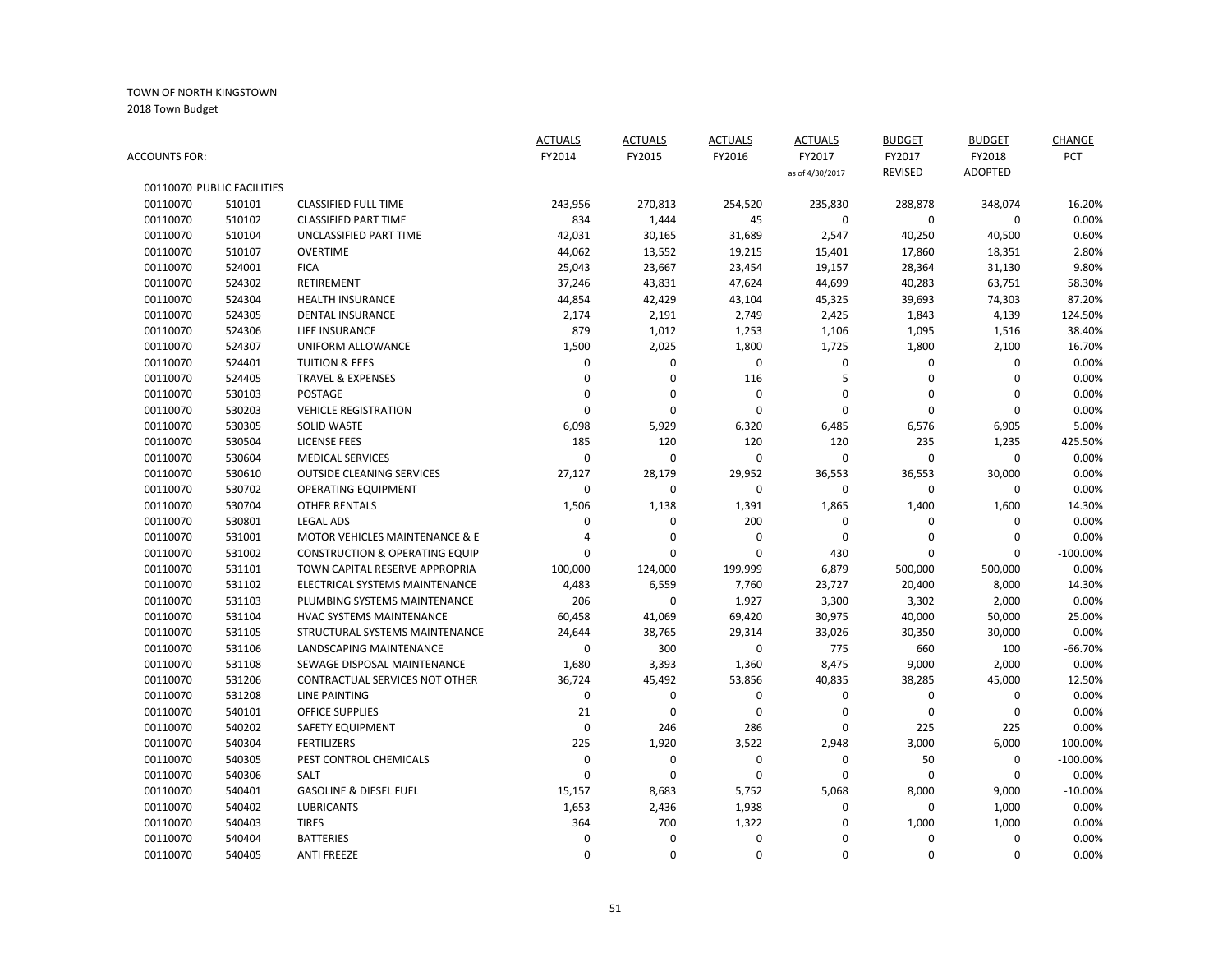|               |                          |                                       | <b>ACTUALS</b> | <b>ACTUALS</b> | <b>ACTUALS</b> | <b>ACTUALS</b>  | <b>BUDGET</b> | <b>BUDGET</b> | CHANGE    |
|---------------|--------------------------|---------------------------------------|----------------|----------------|----------------|-----------------|---------------|---------------|-----------|
| ACCOUNTS FOR: |                          |                                       | FY2014         | FY2015         | FY2016         | FY2017          | FY2017        | FY2018        | PCT       |
|               |                          |                                       |                |                |                | as of 4/30/2017 | REVISED       | ADOPTED       |           |
| 00110070      | 540406                   | <b>REPAIR PARTS</b>                   | 5,079          | 4,110          | 2,420          | 6,755           | 6,000         | 5,000         | 0.00%     |
| 00110070      | 540501                   | <b>BUILDING REPAIR MATERIALS</b>      | 17,016         | 15,359         | 18,874         | 19,905          | 20,000        | 17,000        | 13.30%    |
| 00110070      | 540502                   | SOIL SAND & GRAVEL                    | 2,466          | 2,642          | 3,481          | 2,515           | 2,315         | 8,000         | 300.00%   |
| 00110070      | 540503                   | <b>CEMENT PRODUCTS</b>                |                | O              |                |                 | O             | $\Omega$      | 0.00%     |
| 00110070      | 540505                   | <b>SIGNS &amp; MARKERS</b>            |                | ŋ              | O              | O               | O             | $\Omega$      | 0.00%     |
| 00110070      | 540506                   | <b>SEEDS &amp; PLANTS</b>             | 489            | 452            | 85             | $\Omega$        | 700           | 5,700         | 714.30%   |
| 00110070      | 540507                   | PLUMBING SUPPLIES                     | 732            | 592            | 950            | 800             | 800           | 800           | 0.00%     |
| 00110070      | 540508                   | <b>ELECTRICAL SUPPLIES</b>            | 3,374          | 2,593          | 2,445          | 1,000           | 2,000         | 3,000         | 0.00%     |
| 00110070      | 540509                   | <b>JANITORIAL SUPPLIES</b>            | 12,740         | 12,906         | 14,656         | 11,814          | 13,000        | 13,000        | 0.00%     |
| 00110070      | 540510                   | <b>PAINT &amp; PRESERVATIVES</b>      |                | 0              | 0              | $\Omega$        | O             | O             | 0.00%     |
| 00110070      | 540511                   | <b>HVAC SUPPLIES</b>                  |                | 32             | 32             |                 |               | <sup>0</sup>  | 0.00%     |
| 00110070      | 540517                   | <b>WILSON PK ATHLETIC FIELD MAINT</b> |                | $\Omega$       | 0              | n               | n             | <sup>0</sup>  | 0.00%     |
| 00110070      | 540601                   | <b>CONSTRUCTION MATR &amp; SUP.</b>   |                | 0              | 0              |                 | n             | $\Omega$      | 0.00%     |
| 00110070      | 540701                   | <b>HAND TOOLS</b>                     | 325            | 49             | 0              | $\Omega$        | 300           | 300           | 0.00%     |
| 00110070      | 540702                   | POWER TOOLS                           | 114            | $\Omega$       | U              | 60              | 250           | 250           | 0.00%     |
| 00110070      | 540801                   | <b>COMMODITIES NOT OTHERWISE CLAS</b> | 3,692          | 5,348          | 3,488          | 9,636           | 4,500         | 4,500         | 0.00%     |
| 00110070      | 550101                   | <b>BUILDING AND FIXED EQUIPMENT</b>   | 58,453         | 0              | 0              | $\Omega$        | O             | 0             | 0.00%     |
| 00110070      | 550301                   | OFFICE EQUIPMENT AND FURNITURE        |                | ŋ              | O              | O               |               |               | 0.00%     |
| 00110070      | 550501                   | <b>CAPITAL OUTLAY</b>                 |                | 31,145         | 1,329          | $\Omega$        | 6,985         | 30,000        | 0.00%     |
| <b>TOTAL</b>  | <b>PUBLIC FACILITIES</b> |                                       | 827,594        | 815,289        | 887,769        | 622,164         | 1,215,952     | 1,365,478     | $-95.30%$ |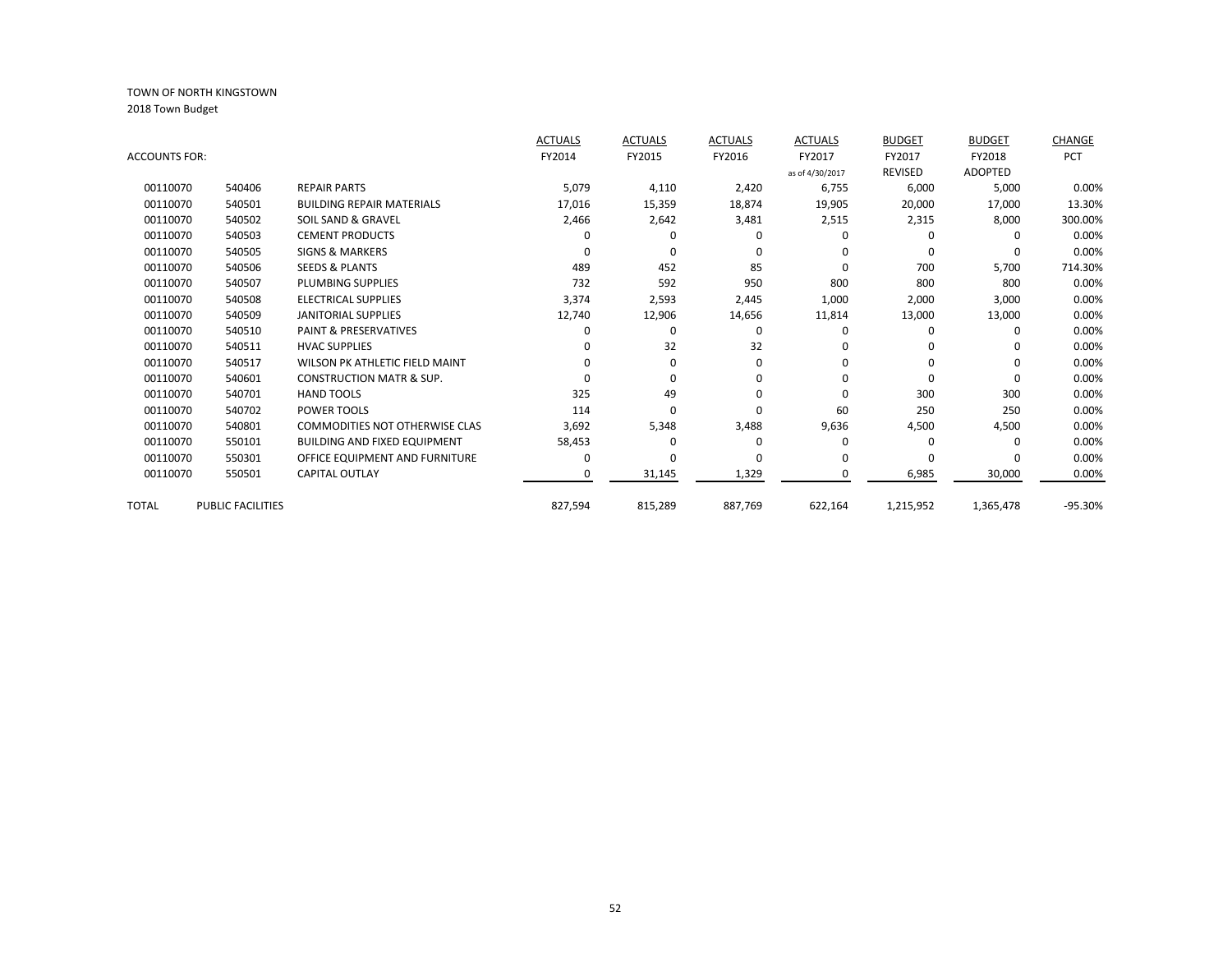| <b>ACCOUNTS FOR:</b>                                        | <b>ACTUALS</b><br>FY2014 | <b>ACTUALS</b><br>FY2015 | <b>ACTUALS</b><br>FY2016 | <b>ACTUALS</b><br>FY2017<br>as of 4/30/2017 | <b>BUDGET</b><br>FY2017<br><b>REVISED</b> | <b>BUDGET</b><br>FY2018<br>ADOPTED | <b>CHANGE</b><br>PCT |
|-------------------------------------------------------------|--------------------------|--------------------------|--------------------------|---------------------------------------------|-------------------------------------------|------------------------------------|----------------------|
| 00110071 PUBLIC FACILITIES<br>00110071<br>530103<br>POSTAGE |                          |                          | <sup>0</sup>             | 0                                           |                                           |                                    | 0.00%                |
| <b>TOTAL</b><br><b>PUBLIC FACILITIES</b>                    |                          | 0                        | $\Omega$                 | $\Omega$                                    |                                           |                                    | $-100.00\%$          |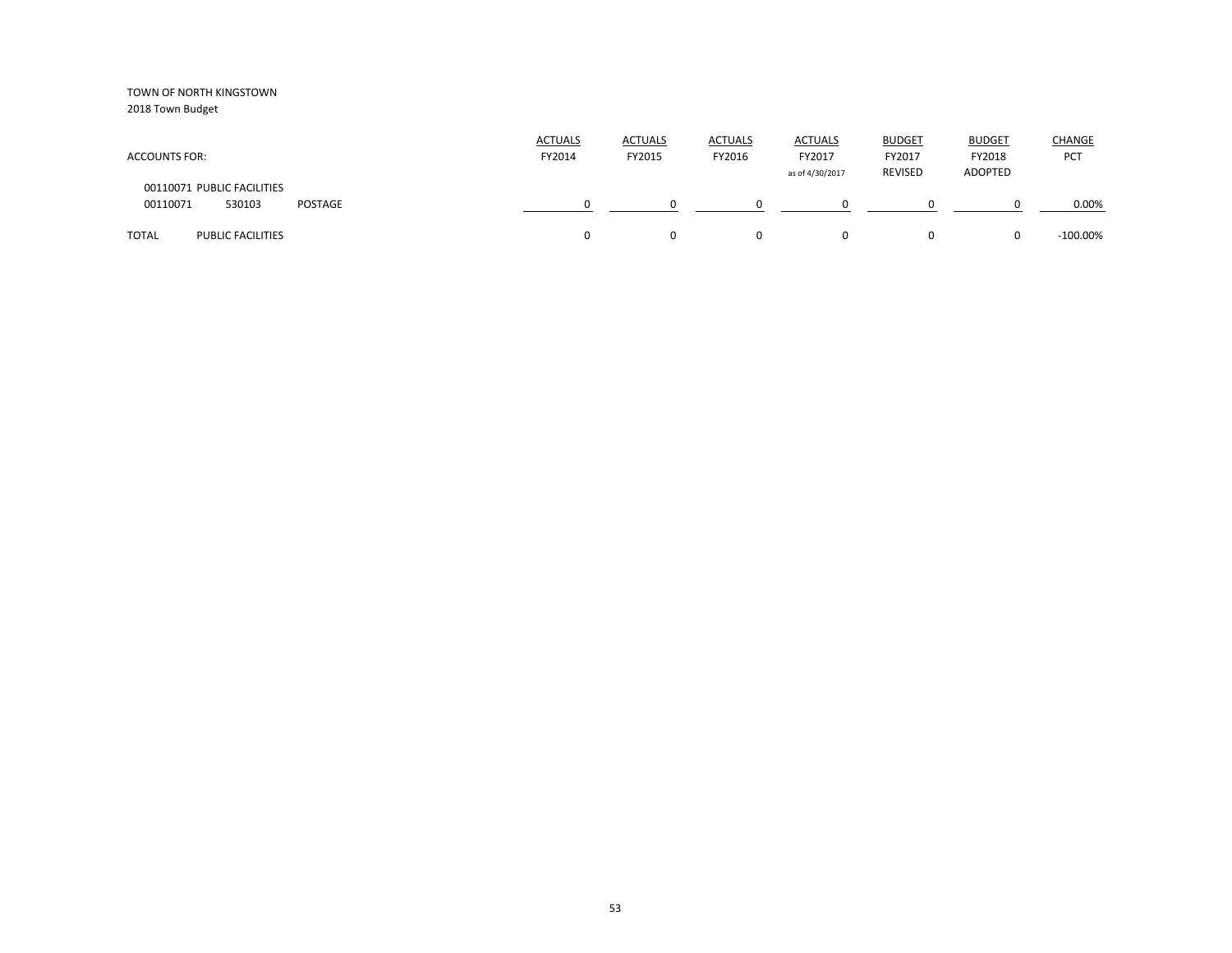2018 Town Budget

| <b>ACCOUNTS FOR:</b>       |                          |                     | <b>ACTUALS</b><br>FY2014 | <b>ACTUALS</b><br>FY2015 | <b>ACTUALS</b><br>FY2016 | <b>ACTUALS</b><br>FY2017<br>as of 4/30/2017 | <b>BUDGET</b><br>FY2017<br>REVISED | <b>BUDGET</b><br>FY2018<br>ADOPTED | <b>CHANGE</b><br>PCT |
|----------------------------|--------------------------|---------------------|--------------------------|--------------------------|--------------------------|---------------------------------------------|------------------------------------|------------------------------------|----------------------|
| 00112010 GENERAL FUND DEBT |                          |                     |                          |                          |                          |                                             |                                    |                                    |                      |
| 00112010                   | 530103                   | POSTAGE             |                          |                          | 0                        |                                             | $\Omega$                           |                                    | 0.00%                |
| 00112010                   | 530606                   | <b>FISCAL AGENT</b> |                          |                          |                          |                                             |                                    |                                    | 0.00%                |
| <b>TOTAL</b>               | <b>GENERAL FUND DEBT</b> |                     |                          |                          | 0                        |                                             | 0                                  |                                    | $-100.00\%$          |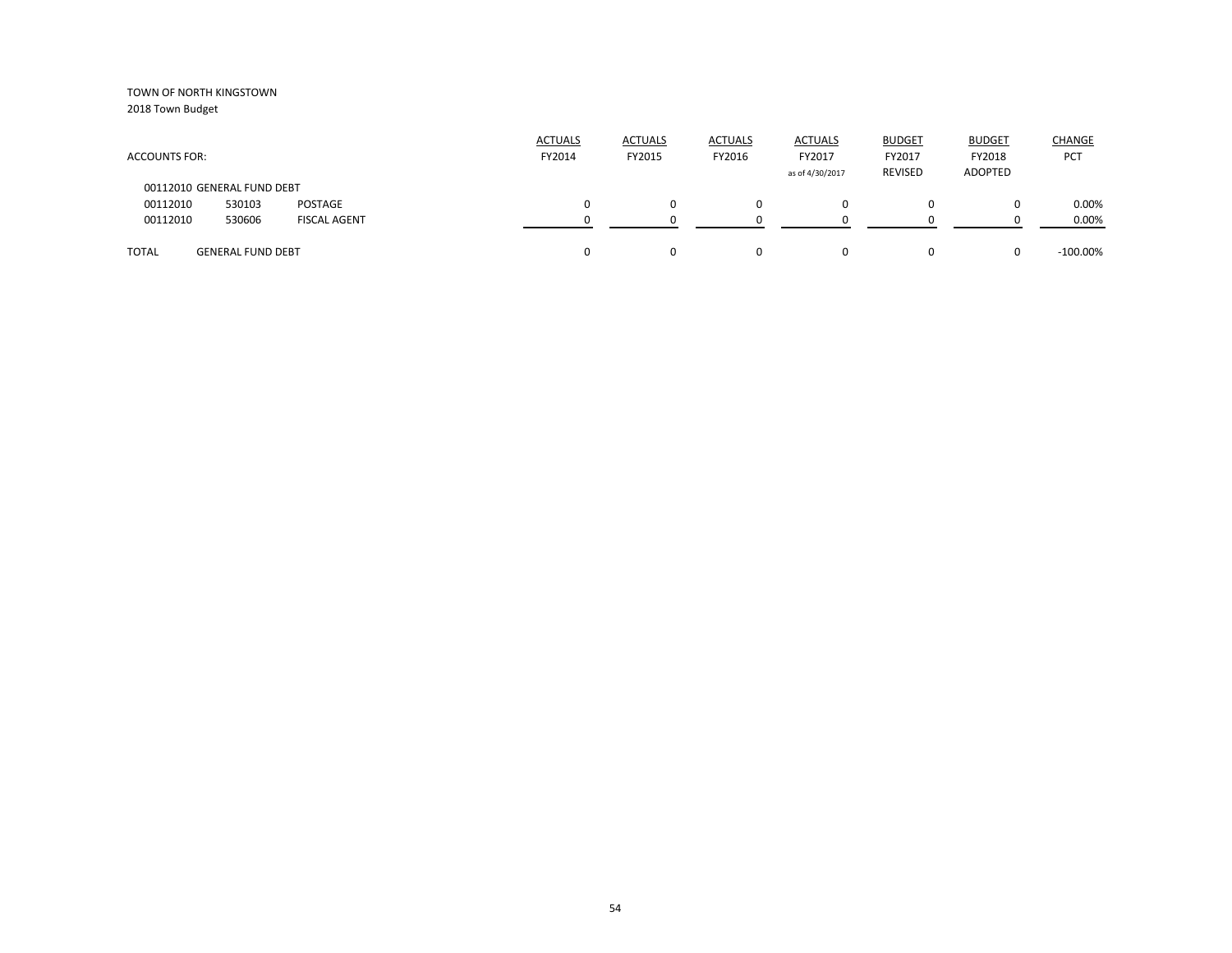| ACCOUNTS FOR: |                        |                                      | <b>ACTUALS</b><br>FY2014 | <b>ACTUALS</b><br>FY2015 | <b>ACTUALS</b><br>FY2016 | <b>ACTUALS</b><br>FY2017<br>as of 4/30/2017 | <b>BUDGET</b><br>FY2017<br><b>REVISED</b> | <b>BUDGET</b><br>FY2018<br><b>ADOPTED</b> | CHANGE<br>PCT |
|---------------|------------------------|--------------------------------------|--------------------------|--------------------------|--------------------------|---------------------------------------------|-------------------------------------------|-------------------------------------------|---------------|
|               | 00113010 CONTRIBUTIONS |                                      |                          |                          |                          |                                             |                                           |                                           |               |
| 00113010      | 530103                 | <b>POSTAGE</b>                       | $\Omega$                 | 0                        | 0                        | $\mathbf 0$                                 | 0                                         | $\Omega$                                  | 0.00%         |
| 00113010      | 530901                 | SOUTH COUNTY COMM. ACTION            | 15,255                   | 0                        | 15,520                   | $\mathbf 0$                                 | 15,255                                    | 15,500                                    | 1.60%         |
| 00113010      | 530902                 | PHOENIX HOUSE (SYMPATICO)            | 0                        | O                        | 0                        | $\Omega$                                    | $\mathbf 0$                               | 0                                         | 0.00%         |
| 00113010      | 530903                 | SOUTH SHORE MENTAL HEALTH CTR.       | 9,556                    | 0                        | 0                        | $\Omega$                                    | 10,000                                    | $\Omega$                                  | $-100.00\%$   |
| 00113010      | 530904                 | WELL ONE HEALTHCARE (BAYSIDE)        | 20,000                   | 20,000                   | 25,000                   | 15,000                                      | 20,000                                    | 20,000                                    | 0.00%         |
| 00113010      | 530906                 | THE ARC SOUTH COUNTY CHAPTER         | 0                        | 0                        | 0                        | $\Omega$                                    | 0                                         | $\Omega$                                  | 0.00%         |
| 00113010      | 530907                 | DOMESTIC VIOLENCE RESOURCE CEN       | $\Omega$                 | $\Omega$                 | $\Omega$                 | $\Omega$                                    | 4,000                                     | $\Omega$                                  | $-100.00\%$   |
| 00113010      | 530908                 | <b>VNS HOME HEATH SERVICES</b>       | 17,500                   | 17,500                   | 17,500                   | $\Omega$                                    | 17,500                                    | 17,500                                    | 0.00%         |
| 00113010      | 530909                 | BOYS/GIRLS CLUB NEWPORT COUNTY       | 0                        | 0                        | 0                        | $\Omega$                                    | 0                                         | 1,000                                     | 0.00%         |
| 00113010      | 530910                 | NEIGHBORS HELPING NEIGHBORS          | O                        | <sup>0</sup>             | $\Omega$                 | $\Omega$                                    | <sup>0</sup>                              | 1,000                                     | 0.00%         |
| 00113010      | 530920                 | <b>GATEWAY HEALTHCARE</b>            | ŋ                        | U                        | $\Omega$                 | $\Omega$                                    | $\Omega$                                  | 4,000                                     | 0.00%         |
| 00113010      | 530921                 | <b>VETERANS &amp; MEMORIAL DAY</b>   | U                        | U                        | 505                      | 435                                         | $\Omega$                                  | 2,500                                     | 0.00%         |
| 00113010      | 530922                 | LAFAYETTE BAND                       | U                        | U                        | $\Omega$                 | 0                                           | 1,500                                     | 1,500                                     | 0.00%         |
| 00113010      | 530924                 | <b>DAVISVILLE LIBRARY</b>            | U                        | <sup>0</sup>             | $\Omega$                 | $\Omega$                                    | 6,000                                     | 6,000                                     | 0.00%         |
| 00113010      | 530925                 | <b>WILLETT LIBRARY</b>               | n                        | <sup>0</sup>             | 21,807                   | 6,000                                       | 6,000                                     | 6,000                                     | 0.00%         |
| 00113010      | 530926                 | USS SARATOGA MUSEUM FOUNDATION       | n                        | U                        | 0                        | $\Omega$                                    | 0                                         | $\Omega$                                  | 0.00%         |
| 00113010      | 530932                 | <b>SAMARITANS</b>                    |                          | U                        | 0                        | $\Omega$                                    | 0                                         |                                           | 0.00%         |
| 00113010      | 530935                 | SENIORS HELPING OTHERS               | O                        | O                        | 0                        | $\Omega$                                    | 0                                         | 1,000                                     | 0.00%         |
| 00113010      | 530939                 | THUNDERMIST HEALTH CENTER            | 0                        | 0                        | $\Omega$                 | $\Omega$                                    | $\Omega$                                  | $\Omega$                                  | 0.00%         |
| 00113010      | 530940                 | SO KINGSTOWN ADULT DAY CARE CE       | 37,291                   | 31,614                   | 33,580                   | 33,303                                      | 33,580                                    | 33,099                                    | $-1.40%$      |
| 00113010      | 530942                 | <b>WASHINGTON COUNTY ADULT LEARN</b> | 0                        | 0                        | 0                        | 0                                           | 0                                         | 0                                         | 0.00%         |
| 00113010      | 530943                 | <b>WASHINGTON COUNTY REG PLAN</b>    | 6,000                    | 6,000                    | 3,000                    | 3,000                                       | 3,000                                     | 3,000                                     | 0.00%         |
| 00113010      | 530944                 | <b>ART FESTIVAL</b>                  | $\Omega$                 | 0                        | 0                        | 0                                           | 0                                         | 0                                         | 0.00%         |
| 00113010      | 530945                 | <b>ARTS COUNCIL</b>                  | 37,011                   | 4,609                    | 23,999                   | 19,416                                      | 24,000                                    | 24,000                                    | 0.00%         |
| 00113010      | 530946                 | <b>CHAMBER OF COMMERCE</b>           | 15,000                   | 15,000                   | $\Omega$                 | 2,569                                       | 15,000                                    | 20,568                                    | 37.10%        |
| 00113010      | 530949                 | WILSON PK ATHLETIC FIELD DON.        | 4,000                    | $\Omega$                 | O                        | $\Omega$                                    | 0                                         | 0                                         | 0.00%         |
| 00113010      | 530999                 | <b>REDUCTION TO BOTTOM LINE</b>      | $\Omega$                 | 0                        | $\Omega$                 | O                                           | 0                                         | $\Omega$                                  | 0.00%         |
| 00113010      | 539999                 | <b>REQUESTS FROM NEW AGENCIES</b>    | $\Omega$                 | $\Omega$                 | 15,000                   | $\Omega$                                    | 20,500                                    | $\Omega$                                  | $-100.00\%$   |
| <b>TOTAL</b>  | <b>CONTRIBUTIONS</b>   |                                      | 161,613                  | 94,723                   | 155,911                  | 79,723                                      | 176,335                                   | 156,667                                   | -99.50%       |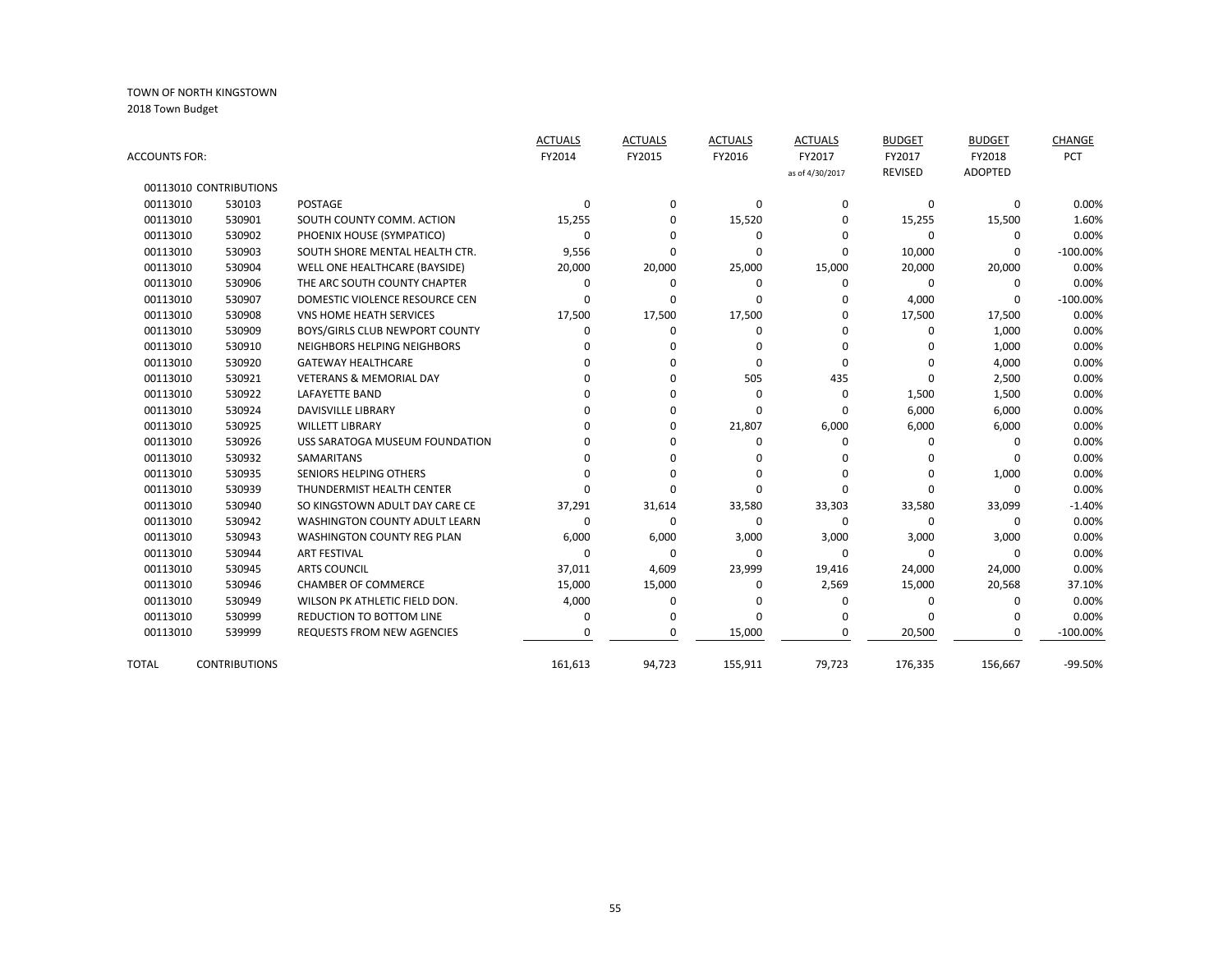| <b>ACCOUNTS FOR:</b> |                                    |                                           | <b>ACTUALS</b><br>FY2014 | <b>ACTUALS</b><br>FY2015 | <b>ACTUALS</b><br>FY2016 | <b>ACTUALS</b><br>FY2017<br>as of 4/30/2017 | <b>BUDGET</b><br>FY2017<br><b>REVISED</b> | <b>BUDGET</b><br>FY2018<br><b>ADOPTED</b> | <b>CHANGE</b><br>PCT |
|----------------------|------------------------------------|-------------------------------------------|--------------------------|--------------------------|--------------------------|---------------------------------------------|-------------------------------------------|-------------------------------------------|----------------------|
|                      |                                    |                                           |                          |                          |                          |                                             |                                           |                                           |                      |
|                      | 00113050 SENIOR AND HUMAN SERVICES |                                           |                          |                          |                          |                                             |                                           |                                           |                      |
| 00113050             | 510101                             | <b>CLASSIFIED FULL TIME</b>               | 75,103                   | 68,689                   | 67,032                   | 63,210                                      | 75,951                                    | 76,169                                    | 0.30%                |
| 00113050             | 510102                             | <b>CLASSIFIED PART TIME</b>               | 70,924                   | 49,909                   | 54,638                   | 62,131                                      | 110,099                                   | 113,129                                   | 2.80%                |
| 00113050             | 510103                             | UNCLASSIFIED FULL TIME                    | 110,907                  | 119,336                  | 139,698                  | 123,963                                     | 152,216                                   | 185,336                                   | 21.80%               |
| 00113050             | 510104                             | UNCLASSIFIED PART TIME                    | 28,799                   | 40,065                   | 26,557                   | 12,370                                      | 28,300                                    | 4,625                                     | $-85.90%$            |
| 00113050             | 510107                             | <b>OVERTIME</b>                           | $-113$                   | 182                      | 35                       | $\mathbf 0$                                 | 35                                        | $\mathbf 0$                               | $-100.00\%$          |
| 00113050             | 510206                             | <b>TERMINATION PAY - UPON RETIREM</b>     | 0                        | $\mathbf 0$              | 1,184                    | 1,878                                       | 1,878                                     | $\Omega$                                  | 0.00%                |
| 00113050             | 524001                             | <b>FICA</b>                               | 21,538                   | 20,716                   | 21,462                   | 19,137                                      | 29,276                                    | 29,013                                    | $-0.90%$             |
| 00113050             | 524302                             | RETIREMENT                                | 37,723                   | 39,574                   | 50,997                   | 45,204                                      | 51,963                                    | 53,981                                    | 3.90%                |
| 00113050             | 524303                             | <b>UNEMPLOYMENT</b>                       | 0                        | $\mathbf 0$              | 4,014                    | 2,871                                       | 2,731                                     | 0                                         | 0.00%                |
| 00113050             | 524304                             | <b>HEALTH INSURANCE</b>                   | 37,709                   | 37,661                   | 59,385                   | 43,675                                      | 66,320                                    | 55,270                                    | $-16.70%$            |
| 00113050             | 524305                             | <b>DENTAL INSURANCE</b>                   | 2,693                    | 2,864                    | 4,454                    | 4,036                                       | 4,690                                     | 5,445                                     | 16.10%               |
| 00113050             | 524306                             | LIFE INSURANCE                            | 643                      | 651                      | 958                      | 967                                         | 1,011                                     | 1,011                                     | 0.00%                |
| 00113050             | 524307                             | UNIFORM ALLOWANCE                         | 0                        | $\pmb{0}$                | $\pmb{0}$                | $\mathbf 0$                                 | 240                                       | 240                                       | 0.00%                |
| 00113050             | 524403                             | <b>ASSOCIATION DUES</b>                   | 300                      | 300                      | 310                      | 310                                         | 310                                       | 310                                       | 0.00%                |
| 00113050             | 524404                             | CONFERENCES/MEETINGS                      | 0                        | 335                      | 125                      | $\mathbf 0$                                 | 500                                       | 500                                       | 0.00%                |
| 00113050             | 530103                             | <b>POSTAGE</b>                            | 888                      | 2,044                    | 1,521                    | 791                                         | 1,500                                     | 1,500                                     | 0.00%                |
| 00113050             | 530203                             | <b>VEHICLE REGISTRATION</b>               | 0                        | 11                       | $\pmb{0}$                | $\mathbf 0$                                 | 11                                        | 11                                        | 0.00%                |
| 00113050             | 530405                             | <b>TRAVEL &amp; EXPENSES</b>              | 1,512                    | 1,397                    | 1,360                    | 645                                         | 1,800                                     | 1,600                                     | $-11.10%$            |
| 00113050             | 530504                             | <b>LICENSE FEES</b>                       | 80                       | 179                      | 184                      | 15                                          | 85                                        | 150                                       | 76.50%               |
| 00113050             | 530602                             | <b>CONSULTING SERVICES</b>                | 0                        | $\pmb{0}$                | $\mathbf 0$              | $\mathbf 0$                                 | 0                                         | 0                                         | 0.00%                |
| 00113050             | 530604                             | <b>MEDICAL SERVICES</b>                   | $\Omega$                 | 75                       | 40                       | $\mathbf 0$                                 | $\Omega$                                  | $\Omega$                                  | 0.00%                |
| 00113050             | 530804                             | <b>OTHER ADS</b>                          | 0                        | $\overline{0}$           | $\mathbf 0$              | 0                                           | $\Omega$                                  | $\Omega$                                  | 0.00%                |
| 00113050             | 530940                             | SO KINGSTOWN ADULT DAY CARE CE            | 0                        | $\overline{0}$           | $\mathbf 0$              | $\mathbf 0$                                 | $\mathbf 0$                               | 0                                         | 0.00%                |
| 00113050             | 531001                             | <b>MOTOR VEHICLES MAINTENANCE &amp; E</b> | 5,901                    | 6,003                    | 5,919                    | 2,458                                       | 6,000                                     | 6,000                                     | 0.00%                |
| 00113050             | 531004                             | OFFICE EQUIPMENT MAINTENANCE              | 0                        | $\mathbf 0$              | $\pmb{0}$                | 0                                           | 0                                         | 0                                         | 0.00%                |
| 00113050             | 531203                             | <b>SUBSCRIPTIONS</b>                      | 348                      | 350                      | 416                      | 416                                         | 416                                       | 416                                       | 0.00%                |
| 00113050             | 531206                             | CONTRACTUAL SERVICES NOT OTHER            | 8,853                    | 7,310                    | 8,378                    | 4,432                                       | 12,835                                    | 12,967                                    | 1.00%                |
| 00113050             | 531211                             | PUBLIC ASSISTANCE                         | 10,236                   | 9,972                    | 9,022                    | 4,497                                       | 10,000                                    | 10,000                                    | 0.00%                |
| 00113050             | 540101                             | <b>OFFICE SUPPLIES</b>                    | 2,964                    | 2,815                    | 4,264                    | 4,969                                       | 4,352                                     | 4,752                                     | 9.20%                |
| 00113050             | 540104                             | OPER SUPPLIES FOR OFFICE EQUIP            | 0                        | $\mathbf 0$              | 0                        | 0                                           | 0                                         | 0                                         | 0.00%                |
| 00113050             | 540310                             | <b>MEDICINES &amp; DRUGS</b>              | 67                       | 110                      | 75                       | 22                                          | 110                                       | 110                                       | 0.00%                |
| 00113050             | 540401                             | <b>GASOLINE &amp; DIESEL FUEL</b>         | 8,999                    | 6,900                    | 5,364                    | 3,204                                       | 7,500                                     | 7,000                                     | $-6.70%$             |
| 00113050             | 540403                             | <b>TIRES</b>                              | 1,341                    | 1,200                    | 544                      | 0                                           | 1,200                                     | 1,000                                     | $-16.70%$            |
| 00113050             | 540801                             | COMMODITIES NOT OTHERWISE CLAS            | 3,516                    | 3,781                    | 3,080                    | 3,179                                       | 3,800                                     | 4,000                                     | 5.30%                |
| 00113050             | 550101                             | <b>BUILDING AND FIXED EQUIPMENT</b>       | 0                        | 0                        | 0                        | 0                                           | 0                                         | 0                                         | 0.00%                |
| 00113050             | 550301                             | OFFICE EQUIPMENT AND FURNITURE            | 0                        | $\mathbf 0$              | $\boldsymbol{0}$         | $\mathbf 0$                                 | $\mathbf 0$                               | 0                                         | 0.00%                |
| 00113050             | 550401                             | <b>VEHICULAR EQUIPMENT</b>                | 0                        | $\mathbf 0$              | $\mathbf 0$              | 0                                           | $\Omega$                                  | $\Omega$                                  | 0.00%                |
| 00113050             | 550701                             | OTHER CAPITAL OUTLAY                      | 0                        | $\mathbf 0$              | $\mathbf 0$              | 0                                           | 15,000                                    | 15,000                                    | 0.00%                |
| TOTAL                | SENIOR AND HUMAN SERVICES          |                                           | 430,931                  | 422,430                  | 471,016                  | 404,381                                     | 590,130                                   | 589,534                                   | -98.00%              |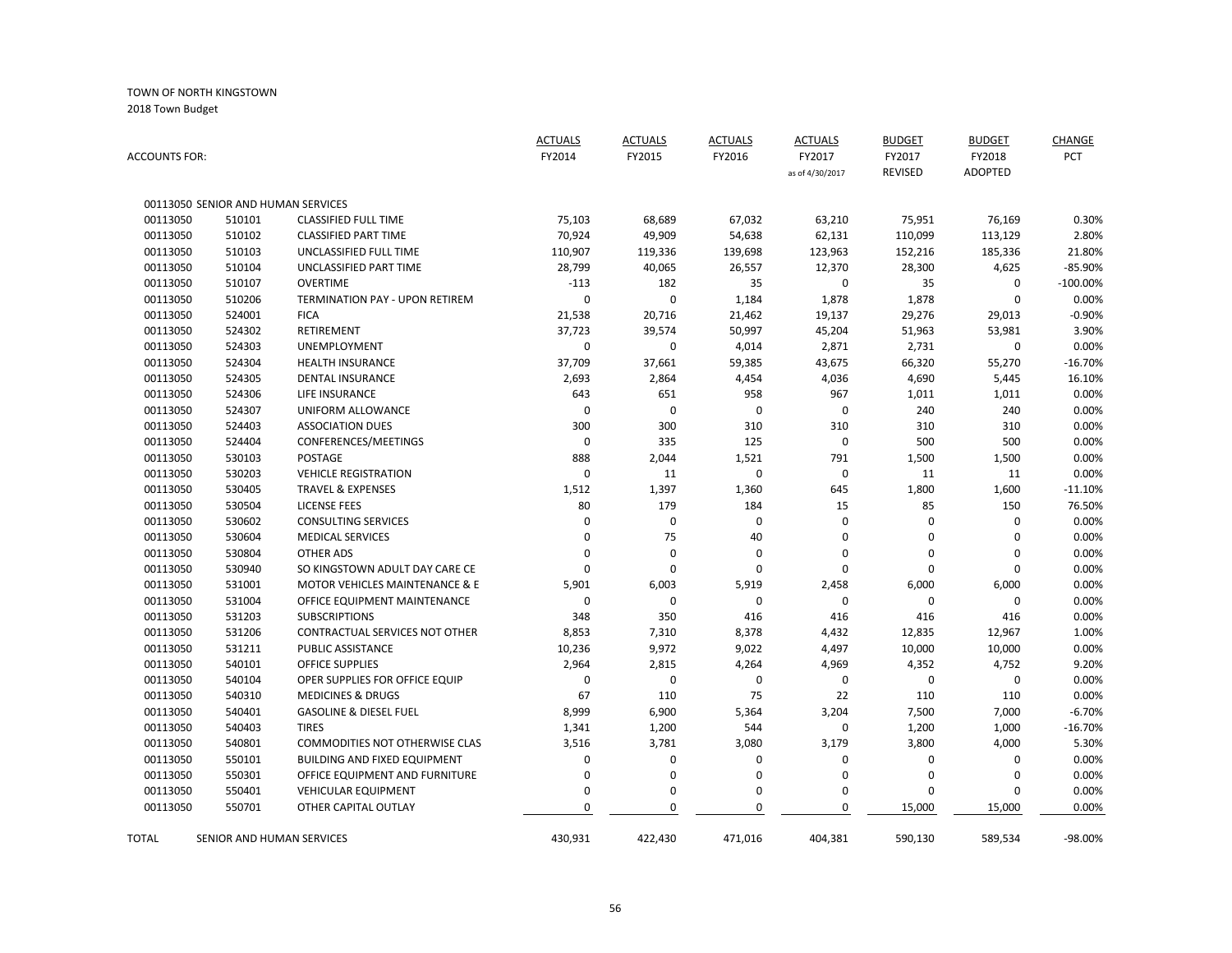| <b>ACCOUNTS FOR:</b> |                           |                                   | <b>ACTUALS</b><br>FY2014 | <b>ACTUALS</b><br>FY2015 | <b>ACTUALS</b><br>FY2016 | <b>ACTUALS</b><br>FY2017<br>as of 4/30/2017 | <b>BUDGET</b><br>FY2017<br><b>REVISED</b> | <b>BUDGET</b><br>FY2018<br><b>ADOPTED</b> | CHANGE<br>PCT |
|----------------------|---------------------------|-----------------------------------|--------------------------|--------------------------|--------------------------|---------------------------------------------|-------------------------------------------|-------------------------------------------|---------------|
|                      | 00115010 CODE ENFORCEMENT |                                   |                          |                          |                          |                                             |                                           |                                           |               |
| 00115010             | 510101                    | <b>CLASSIFIED FULL TIME</b>       | 88,322                   | 111,296                  | 130,186                  | 119,694                                     | 141,923                                   | 146,181                                   | 3.00%         |
| 00115010             | 510102                    | <b>CLASSIFIED PART TIME</b>       | 23,771                   | 25,195                   | 26,680                   | 23,399                                      | 27,884                                    | 27,489                                    | $-1.40%$      |
| 00115010             | 510103                    | UNCLASSIFIED FULL TIME            | 70,460                   | 72,028                   | 78,758                   | 77,536                                      | 81,856                                    | 81,379                                    | $-0.60%$      |
| 00115010             | 510104                    | UNCLASSIFIED PART TIME            | 1,895                    | 337                      | 0                        | $\mathbf 0$                                 | 4,000                                     | 4,000                                     | 0.00%         |
| 00115010             | 510107                    | <b>OVERTIME</b>                   | 453                      | 70                       | 1,820                    | 735                                         | 2,500                                     | 2,500                                     | 0.00%         |
| 00115010             | 510109                    | SPECIAL EMPLOYEE                  | 48,968                   | 41,945                   | 46,835                   | 39,308                                      | 58,126                                    | 52,000                                    | $-10.50%$     |
| 00115010             | 524001                    | <b>FICA</b>                       | 17,624                   | 19,002                   | 22,033                   | 19,758                                      | 25,851                                    | 24,293                                    | $-6.00%$      |
| 00115010             | 524302                    | RETIREMENT                        | 27,903                   | 33,875                   | 44,480                   | 41,505                                      | 43,929                                    | 47,485                                    | 8.10%         |
| 00115010             | 524304                    | <b>HEALTH INSURANCE</b>           | 16,868                   | 15,616                   | 17,001                   | 16,134                                      | 27,191                                    | 18,967                                    | $-30.20%$     |
| 00115010             | 524305                    | <b>DENTAL INSURANCE</b>           | 1,081                    | 875                      | 889                      | 792                                         | 915                                       | 907                                       | $-0.90%$      |
| 00115010             | 524306                    | LIFE INSURANCE                    | 508                      | 606                      | 842                      | 755                                         | 842                                       | 842                                       | 0.00%         |
| 00115010             | 524307                    | UNIFORM ALLOWANCE                 | 0                        | $\mathbf 0$              | $\mathbf 0$              | 0                                           | $\mathbf 0$                               | 0                                         | 0.00%         |
| 00115010             | 524308                    | MILEAGE ALLOWANCE                 | 4,833                    | 3,571                    | 3,513                    | 3,500                                       | 3,800                                     | 3,500                                     | $-7.90%$      |
| 00115010             | 524401                    | <b>TUITION &amp; FEES</b>         | 0                        | 2,728                    | $\bf{0}$                 | 5,281                                       | 5,281                                     | 4,000                                     | 14.30%        |
| 00115010             | 524403                    | <b>ASSOCIATION DUES</b>           | 35                       | 190                      | 145                      | 145                                         | 480                                       | 480                                       | 0.00%         |
| 00115010             | 524404                    | CONFERENCES/MEETINGS              | 0                        | 397                      | $\mathbf 0$              | 0                                           | 2,219                                     | 4,000                                     | 0.00%         |
| 00115010             | 524405                    | <b>TRAVEL &amp; EXPENSES</b>      | 0                        | $\mathbf 0$              | $\mathbf 0$              | $\mathbf 0$                                 | 500                                       | 500                                       | 0.00%         |
| 00115010             | 530103                    | <b>POSTAGE</b>                    | 793                      | 1,685                    | 875                      | 408                                         | 1,500                                     | 1,000                                     | -33.30%       |
| 00115010             | 530604                    | <b>MEDICAL SERVICES</b>           | 0                        | 0                        | $\mathbf 0$              | 0                                           | 0                                         | 0                                         | 0.00%         |
| 00115010             | 530803                    | <b>MAPS &amp; DRAWINGS</b>        | 0                        | $\Omega$                 | $\mathbf 0$              | $\mathbf 0$                                 | $\mathbf 0$                               | $\mathbf 0$                               | 0.00%         |
| 00115010             | 530804                    | <b>OTHER ADS</b>                  | 0                        | 0                        | 0                        | $\mathbf 0$                                 | 0                                         | 0                                         | 0.00%         |
| 00115010             | 531001                    | MOTOR VEHICLES MAINTENANCE & E    | 27                       | 713                      | 777                      | 0                                           | 500                                       | 500                                       | 0.00%         |
| 00115010             | 531003                    | <b>COMMUNICATIONS MAINTENANCE</b> | 0                        | 0                        | 0                        | 0                                           | $\pmb{0}$                                 | 0                                         | 0.00%         |
| 00115010             | 531004                    | OFFICE EQUIPMENT MAINTENANCE      | 0                        | $\Omega$                 | $\mathbf 0$              | $\mathbf 0$                                 | $\Omega$                                  | $\Omega$                                  | 0.00%         |
| 00115010             | 531206                    | CONTRACTUAL SERVICES NOT OTHER    | 9,662                    | 20,157                   | 20,575                   | 21,252                                      | 25,000                                    | 19,500                                    | $-22.00%$     |
| 00115010             | 531212                    | DISASTER/FLOOD EXPENSES           | 0                        | $\mathbf 0$              | $\mathbf 0$              | 0                                           | 0                                         | $\mathbf 0$                               | 0.00%         |
| 00115010             | 531213                    | CODE ENF CONTINGENCY LIENSREMB    | 0                        | $\mathbf 0$              | $\mathbf 0$              | $\mathbf 0$                                 | $\mathbf 0$                               | 5,000                                     | 0.00%         |
| 00115010             | 540101                    | <b>OFFICE SUPPLIES</b>            | 3,140                    | 2,141                    | 2,330                    | 3,207                                       | 5,000                                     | 3,000                                     | $-40.00%$     |
| 00115010             | 540102                    | PRINTED FORMS                     | 0                        | 316                      | 302                      | 301                                         | 400                                       | 400                                       | 0.00%         |
| 00115010             | 540104                    | OPER SUPPLIES FOR OFFICE EQUIP    | 0                        | $\mathbf 0$              | $\mathbf 0$              | $\mathbf 0$                                 | 0                                         | 0                                         | 0.00%         |
| 00115010             | 540108                    | <b>BOOKS &amp; PUBLICATIONS</b>   | 1,142                    | 1,265                    | 1,433                    | 1,092                                       | 2,750                                     | 2,500                                     | $-9.10%$      |
| 00115010             | 540205                    | PERSONAL EQUIPMENT - TOWN ISSU    | 0                        | $\mathbf 0$              | 0                        | $\mathbf 0$                                 | 0                                         | 0                                         | 0.00%         |
| 00115010             | 540401                    | <b>GASOLINE &amp; DIESEL FUEL</b> | 1,072                    | 928                      | 902                      | 805                                         | 1,000                                     | 1,000                                     | 0.00%         |
| 00115010             | 540402                    | <b>LUBRICANTS</b>                 | 0                        | 0                        | 0                        | 0                                           | 0                                         | $\mathbf 0$                               | 0.00%         |
| 00115010             | 540403                    | <b>TIRES</b>                      | 0                        | $\Omega$                 | $\mathbf 0$              | 0                                           | 0                                         | 0                                         | 0.00%         |
| 00115010             | 540701                    | <b>HAND TOOLS</b>                 | $\Omega$                 | 0                        | $\mathbf 0$              | $\mathbf 0$                                 | $\mathbf 0$                               | $\pmb{0}$                                 | 0.00%         |
| 00115010             | 550301                    | OFFICE EQUIPMENT AND FURNITURE    | 2,563                    | 8,399                    | 18,165                   | 8,314                                       | 8,500                                     | 7,000                                     | $-17.60%$     |
| 00115010             | 550401                    | <b>VEHICULAR EQUIPMENT</b>        | 0                        | $\Omega$                 | $\mathbf 0$              | $\mathbf 0$                                 | 0                                         | 0                                         | 0.00%         |
| 00115010             | 550501                    | <b>CAPITAL OUTLAY</b>             | 0                        | 26,595                   | 27,319                   | $\mathbf 0$                                 | $\mathbf 0$                               | 0                                         | 0.00%         |
|                      |                           |                                   |                          |                          |                          |                                             |                                           |                                           |               |
| TOTAL                | <b>CODE ENFORCEMENT</b>   |                                   | 321,121                  | 389,930                  | 445,860                  | 383.920                                     | 471.948                                   | 458,423                                   | -98.50%       |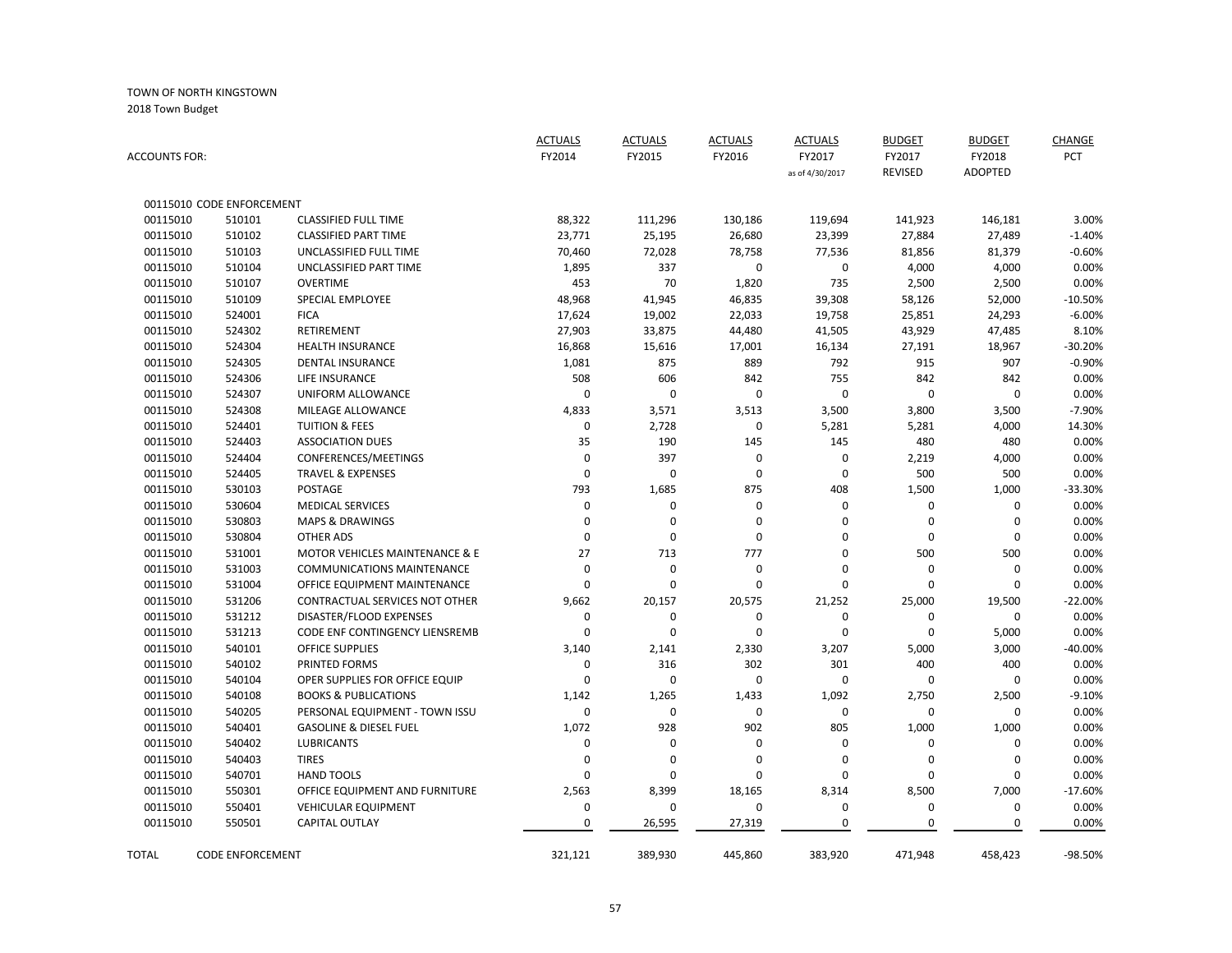| <b>ACCOUNTS FOR:</b> |        |                                          | <b>ACTUALS</b><br>FY2014 | <b>ACTUALS</b><br>FY2015 | <b>ACTUALS</b><br>FY2016 | <b>ACTUALS</b><br>FY2017<br>as of 4/30/2017 | <b>BUDGET</b><br>FY2017<br>REVISED | <b>BUDGET</b><br>FY2018<br>ADOPTED | CHANGE<br>PCT |
|----------------------|--------|------------------------------------------|--------------------------|--------------------------|--------------------------|---------------------------------------------|------------------------------------|------------------------------------|---------------|
|                      |        | 00115020 BLDG CODE BD OF REV/MIN HOUSING |                          |                          |                          |                                             |                                    |                                    |               |
| 00115020             | 510107 | <b>OVERTIME</b>                          | $\Omega$                 | 0                        | 0                        | $\Omega$                                    | 350                                | 0                                  | $-100.00\%$   |
| 00115020             | 524001 | <b>FICA</b>                              |                          | 0                        | 0                        | $\Omega$                                    | 27                                 | 0                                  | $-100.00\%$   |
| 00115020             | 530103 | POSTAGE                                  | $\Omega$                 | $\Omega$                 | 0                        | 0                                           | 0                                  |                                    | 0.00%         |
| 00115020             | 531206 | CONTRACTUAL SERVICES NOT OTHER           | ŋ                        |                          | $\Omega$                 |                                             |                                    |                                    | 0.00%         |
| <b>TOTAL</b>         |        | BLDG CODE BD OF REV/MIN HOUSING          |                          | $\Omega$                 | 0                        | $\Omega$                                    | 377                                |                                    | $-100.00\%$   |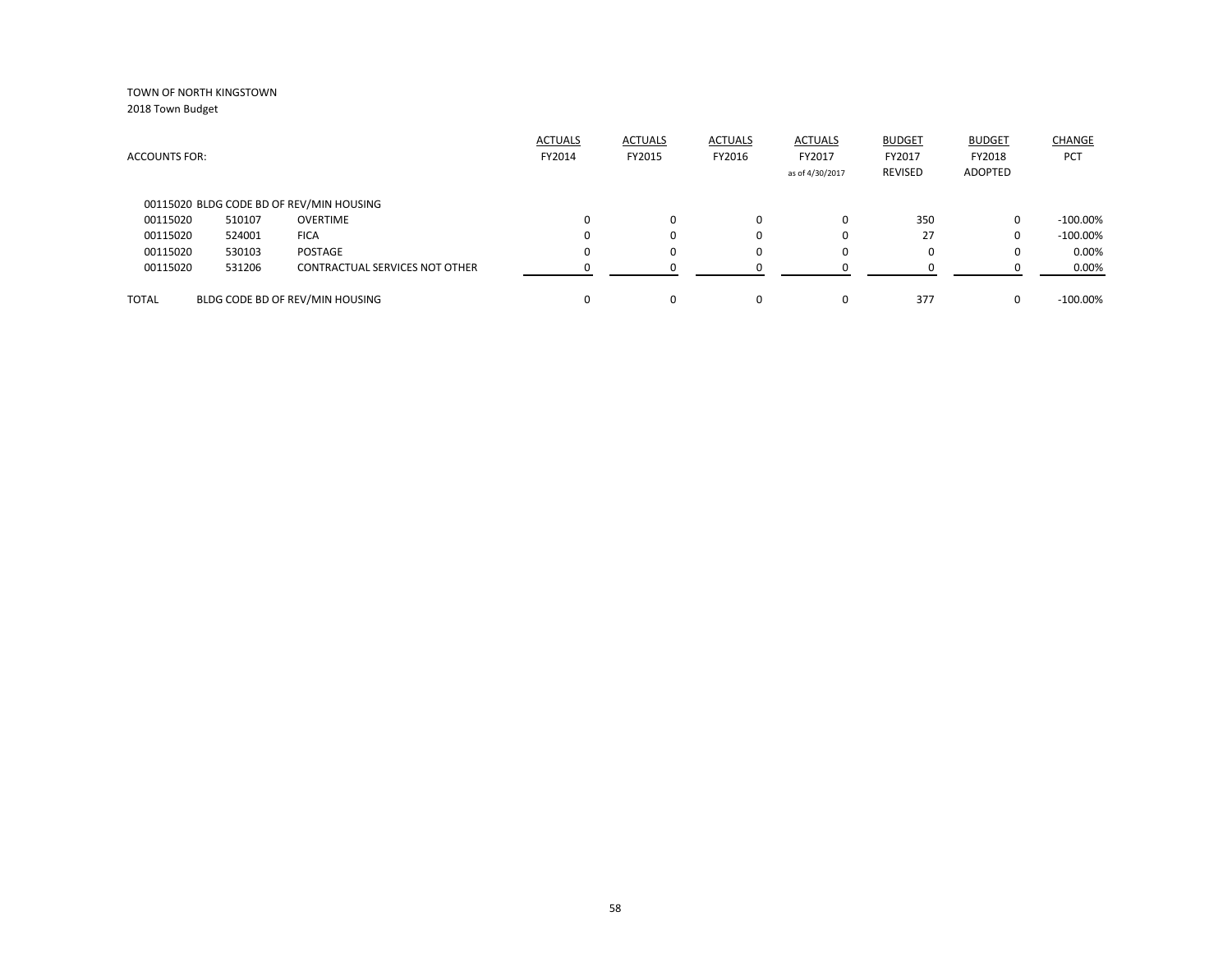| <b>ACCOUNTS FOR:</b> |            |                                | <b>ACTUALS</b><br>FY2014 | <b>ACTUALS</b><br>FY2015 | <b>ACTUALS</b><br>FY2016 | <b>ACTUALS</b><br>FY2017<br>as of 4/30/2017 | <b>BUDGET</b><br>FY2017<br><b>REVISED</b> | <b>BUDGET</b><br>FY2018<br>ADOPTED | CHANGE<br>PCT |
|----------------------|------------|--------------------------------|--------------------------|--------------------------|--------------------------|---------------------------------------------|-------------------------------------------|------------------------------------|---------------|
| 00116010 RECREATION  |            |                                |                          |                          |                          |                                             |                                           |                                    |               |
| 00116010             | 510122     | WAGES - HASBRO GRANT LEADER    | 517                      | $-443$                   | 0                        |                                             | 0                                         |                                    | 0.00%         |
| 00116010             | 524011     | FICA & MED-HASBRO GRANT LEADER |                          | $-135$                   |                          |                                             |                                           |                                    | 0.00%         |
| <b>TOTAL</b>         | RECREATION |                                | 517                      | $-578$                   | 0                        |                                             | 0                                         |                                    | $-100.00\%$   |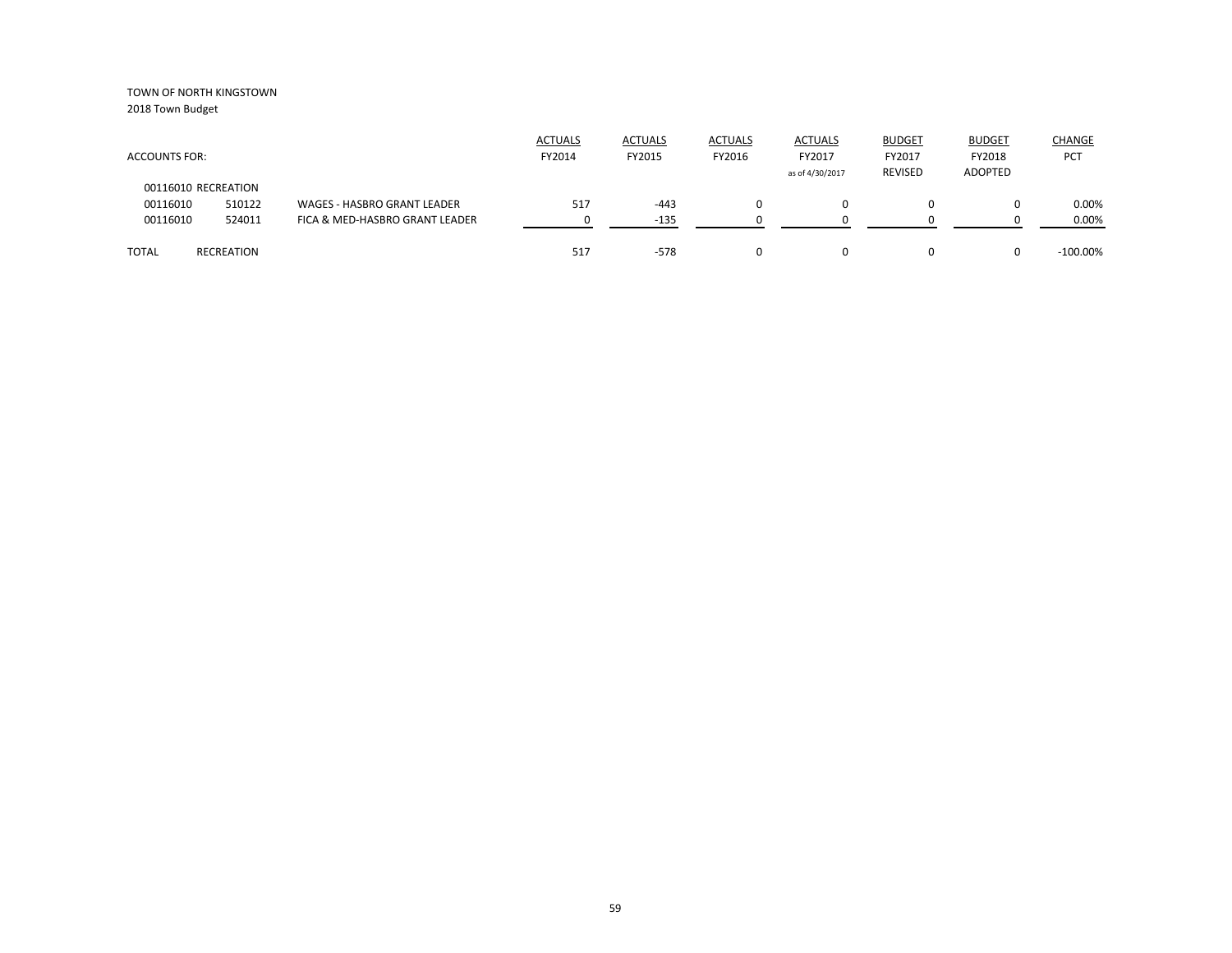| <b>ACCOUNTS FOR:</b>                                                                             | <b>ACTUALS</b><br>FY2014 | <b>ACTUALS</b><br>FY2015 | <b>ACTUALS</b><br>FY2016 | <b>ACTUALS</b><br>FY2017<br>as of 4/30/2017 | <b>BUDGET</b><br>FY2017<br><b>REVISED</b> | <b>BUDGET</b><br>FY2018<br>ADOPTED | <b>CHANGE</b><br><b>PCT</b> |
|--------------------------------------------------------------------------------------------------|--------------------------|--------------------------|--------------------------|---------------------------------------------|-------------------------------------------|------------------------------------|-----------------------------|
| 00116040 VETERANS & MEMORIAL PARADES<br><b>VETERANS &amp; MEMORIAL DAY</b><br>00116040<br>530921 |                          |                          |                          |                                             |                                           |                                    | 0.00%                       |
| <b>TOTAL</b><br><b>VETERANS &amp; MEMORIAL PARADES</b>                                           |                          |                          | 0                        |                                             | $\Omega$                                  |                                    | $-100.00\%$                 |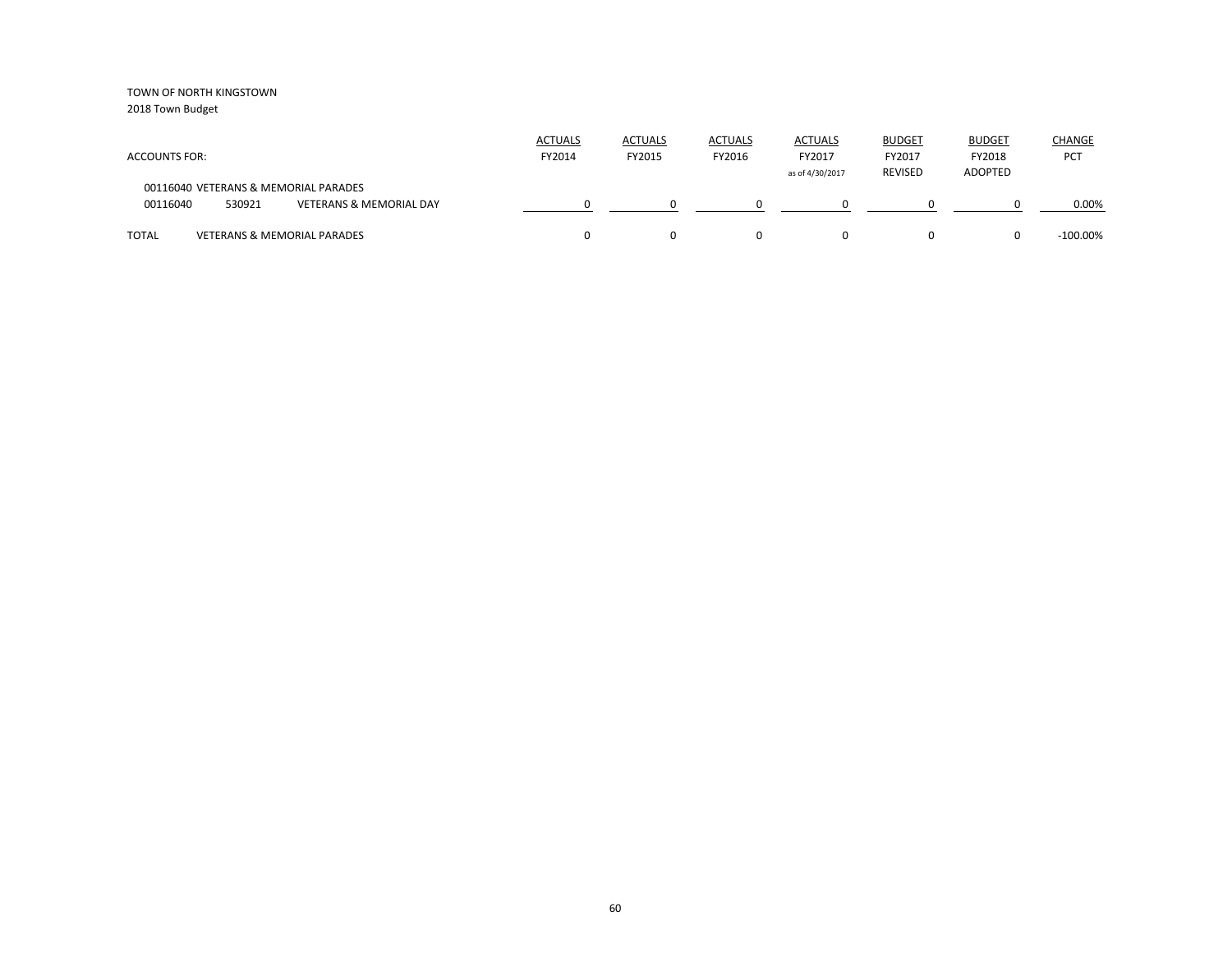| <b>ACCOUNTS FOR:</b>                                                            | <b>ACTUALS</b><br>FY2014 | <b>ACTUALS</b><br>FY2015 | <b>ACTUALS</b><br>FY2016 | <b>ACTUALS</b><br>FY2017<br>as of 4/30/2017 | <b>BUDGET</b><br>FY2017<br><b>REVISED</b> | <b>BUDGET</b><br>FY2018<br><b>ADOPTED</b> | <b>CHANGE</b><br>PCT |
|---------------------------------------------------------------------------------|--------------------------|--------------------------|--------------------------|---------------------------------------------|-------------------------------------------|-------------------------------------------|----------------------|
| 00118010 MSA - COMMON AREAS<br>00118010<br>531112<br><b>QDC MSA MAINTENANCE</b> | 339,040                  | 258,142                  | 361,613                  | 370,653                                     | 369,108                                   | 369,108                                   | 0.00%                |
| TOTAL<br>MSA - COMMON AREAS                                                     | 339,040                  | 258,142                  | 361,613                  | 370,653                                     | 369,108                                   | 369,108                                   | -98.80%              |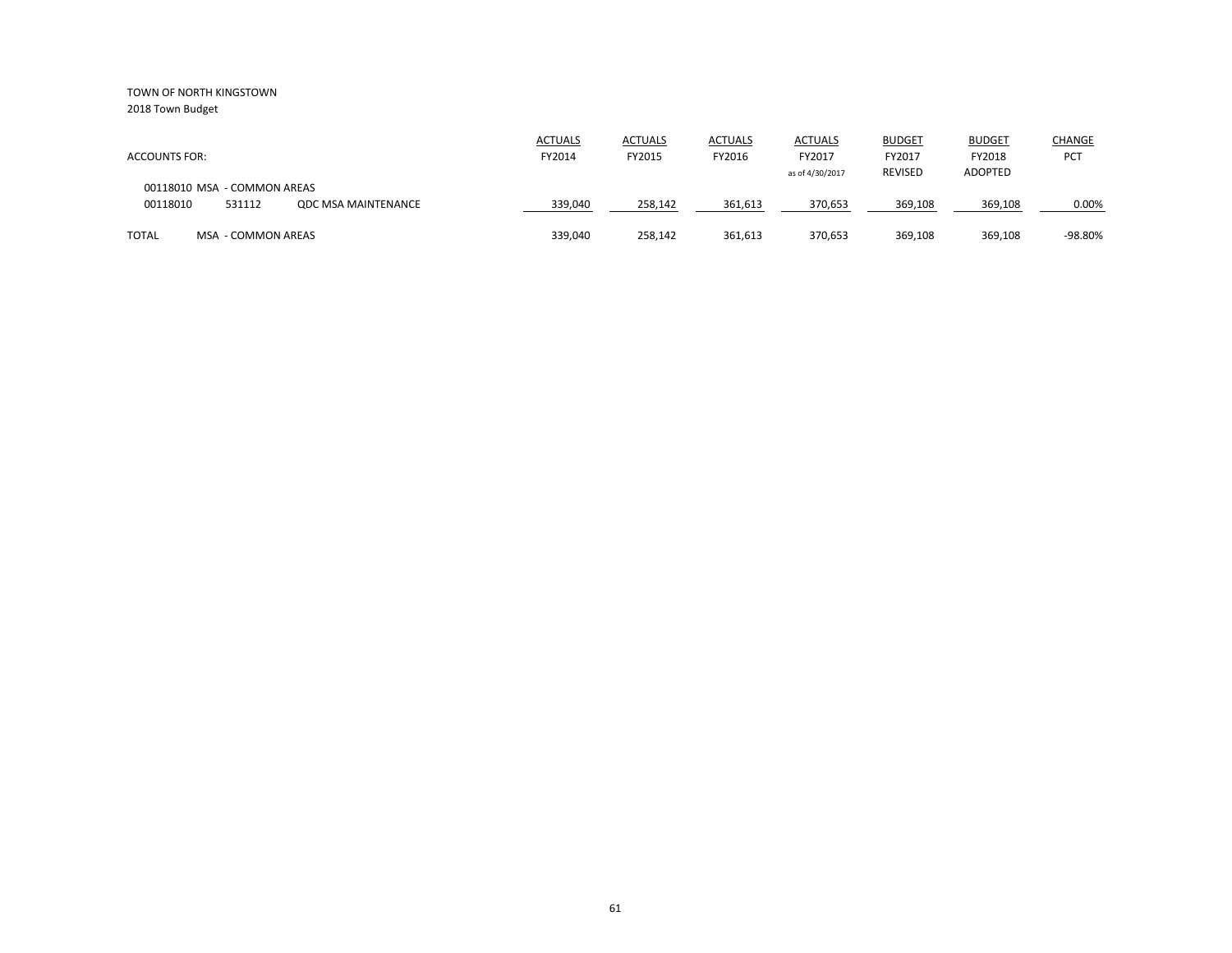| <b>ACCOUNTS FOR:</b>                                                              | <b>ACTUALS</b><br>FY2014 | <b>ACTUALS</b><br>FY2015 | <b>ACTUALS</b><br>FY2016 | <b>ACTUALS</b><br>FY2017<br>as of 4/30/2017 | <b>BUDGET</b><br>FY2017<br><b>REVISED</b> | <b>BUDGET</b><br>FY2018<br>ADOPTED | <b>CHANGE</b><br><b>PCT</b> |
|-----------------------------------------------------------------------------------|--------------------------|--------------------------|--------------------------|---------------------------------------------|-------------------------------------------|------------------------------------|-----------------------------|
| 00118011 MSA - INFRASTRUCTURE<br>00118011<br>531112<br><b>QDC MSA MAINTENANCE</b> | 70,000                   | 52,500                   | 70,000                   | 70,000                                      | 113,150                                   | 70,000                             | $-38.10%$                   |
| <b>TOTAL</b><br><b>MSA - INFRASTRUCTURE</b>                                       | 70,000                   | 52,500                   | 70,000                   | 70,000                                      | 113,150                                   | 70,000                             | -99.80%                     |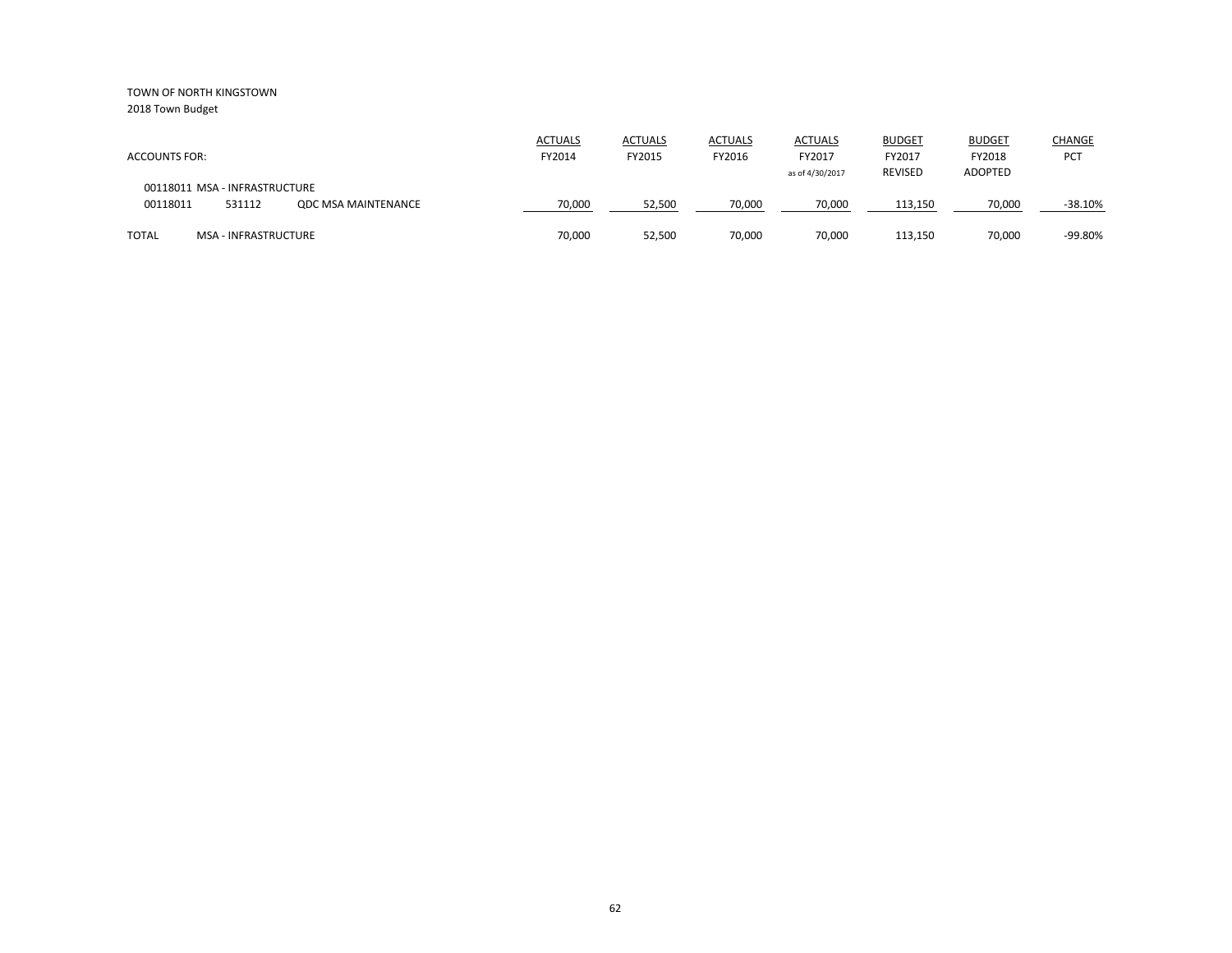| <b>ACCOUNTS FOR:</b>                          | <b>ACTUALS</b><br>FY2014              | <b>ACTUALS</b><br>FY2015 | <b>ACTUALS</b><br>FY2016 | <b>ACTUALS</b><br>FY2017<br>as of 4/30/2017 | <b>BUDGET</b><br>FY2017<br><b>REVISED</b> | <b>BUDGET</b><br>FY2018<br><b>ADOPTED</b> | CHANGE<br><b>PCT</b> |
|-----------------------------------------------|---------------------------------------|--------------------------|--------------------------|---------------------------------------------|-------------------------------------------|-------------------------------------------|----------------------|
| 00118012 MSA - ROADWAYS<br>00118012<br>531112 | 162,980<br><b>QDC MSA MAINTENANCE</b> | 128,143                  | 160,354                  | 160,354                                     | 164,390                                   | 164,390                                   | 0.00%                |
| <b>TOTAL</b><br><b>MSA - ROADWAYS</b>         | 162.980                               | 128,143                  | 160,354                  | 160,354                                     | 164,390                                   | 164,390                                   | -99.50%              |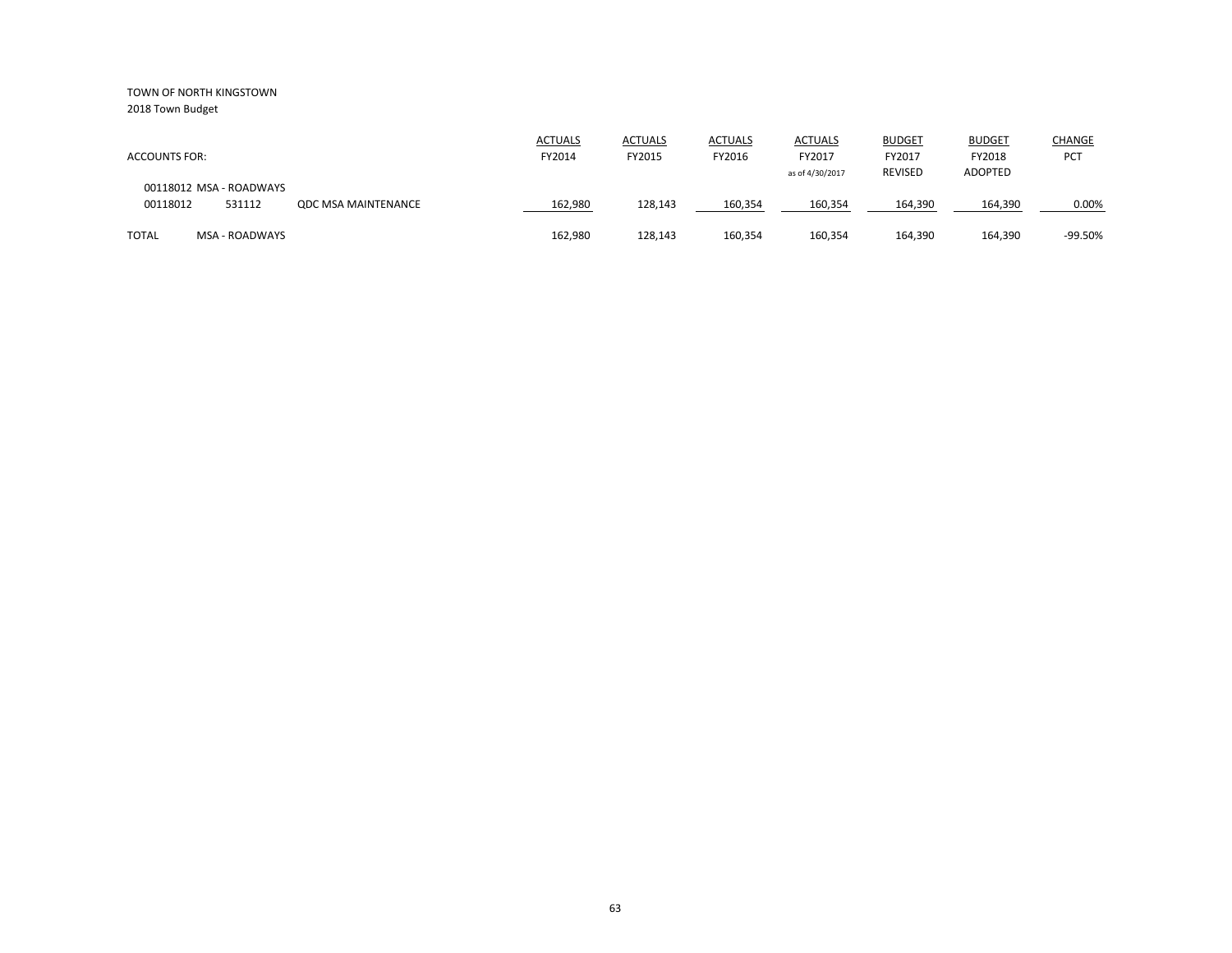| <b>ACCOUNTS FOR:</b> |                      |                                       | <b>ACTUALS</b><br>FY2014 | <b>ACTUALS</b><br>FY2015 | <b>ACTUALS</b><br>FY2016 | <b>ACTUALS</b><br>FY2017 | <b>BUDGET</b><br>FY2017 | <b>BUDGET</b><br>FY2018 | <b>CHANGE</b><br>PCT |
|----------------------|----------------------|---------------------------------------|--------------------------|--------------------------|--------------------------|--------------------------|-------------------------|-------------------------|----------------------|
|                      |                      |                                       |                          |                          |                          | as of 4/30/2017          | <b>REVISED</b>          | ADOPTED                 |                      |
|                      | 00141005 TAX REVENUE |                                       |                          |                          |                          |                          |                         |                         |                      |
| 00141005             | 410000               | PMTS IN LIEU OF TAXES                 | 3,442,741                | 1,829,079                | 1,892,725                | 2,325,519                | 3,500,000               | 3,530,000               | 0.90%                |
| 00141005             | 411000               | NAVY FIRE PROTECTION CONTRACT         | 0                        | 0                        | $\mathbf 0$              | $\mathbf 0$              | 0                       | 0                       | 0.00%                |
| 00141005             | 411010               | <b>CURRENT YEAR TAXES - ESTIMATED</b> | 0                        | $\mathbf 0$              | 0                        | $\mathbf 0$              | 74,929,700              | 76,784,343              | 2.50%                |
| 00141005             | 411100               | <b>CURRENT YEAR TAXES-REAL ESTATE</b> | 61,769,535               | 63,307,608               | 64,964,326               | 63,698,736               | 0                       | 0                       | 0.00%                |
| 00141005             | 411110               | <b>CURRENT TAX - MOTOR VEHICLES</b>   | 3,858,810                | 3,950,808                | 4,183,297                | 4,250,225                | 0                       | 0                       | 0.00%                |
| 00141005             | 411111               | <b>CURRENT TAX - PERSONAL PROPERT</b> | 2,395,109                | 2,533,456                | 2,678,902                | 2,601,890                | 0                       | 0                       | 0.00%                |
| 00141005             | 411200               | PRIOR YEAR TAXES - TOTAL ESTIM        | $-11,605$                | $-17,232$                | $-86,655$                | $-48,616$                | 1,650,000               | 1,650,000               | 0.00%                |
| 00141005             | 411201               | 1ST PRIOR YEAR TAXES-REAL ESTA        | 1,179,721                | 956,803                  | 1,053,960                | 991,096                  | 0                       | $\mathbf 0$             | 0.00%                |
| 00141005             | 411202               | 2ND PRIOR YEAR TAXES-REAL ESTA        | 373                      | $-14,524$                | 5,540                    | 5,180                    | 0                       | 0                       | 0.00%                |
| 00141005             | 411203               | 3TH PRIOR YEAR TAXES-REAL ESTA        | $-4,194$                 | $-27,648$                | $-7,166$                 | 5,070                    | 0                       | 0                       | 0.00%                |
| 00141005             | 411204               | 4TH PRIOR YEAR TAXES-REAL ESTA        | 5,119                    | 613                      | 0                        | 7,390                    | 0                       | 0                       | 0.00%                |
| 00141005             | 411205               | 5TH PRIOR YEAR TAXES-REAL ESTA        | 4,102                    | 0                        | $\mathbf 0$              | 5,380                    | 0                       | 0                       | 0.00%                |
| 00141005             | 411206               | 6TH PRIOR YEAR TAXES-REAL ESTA        | 0                        | 0                        | 0                        | 5,252                    | 0                       | 0                       | 0.00%                |
| 00141005             | 411207               | 7TH & PRIOR YEAR TAXES-REAL ES        | $\Omega$                 | $\Omega$                 | $\mathbf 0$              | $\Omega$                 | $\Omega$                | 0                       | 0.00%                |
| 00141005             | 411211               | 1ST PRIOR YEAR - MOTOR VEHICLE        | 319,064                  | 463,156                  | 382,687                  | 376,766                  | 0                       | 0                       | 0.00%                |
| 00141005             | 411212               | 2ND PRIOR YEAR - MOTOR VEHICLE        | 92,508                   | 162,352                  | 98,507                   | 134,219                  | $\Omega$                | 0                       | 0.00%                |
| 00141005             | 411213               | 3RD PRIOR YEAR - MOTOR VEHICLE        | 21,914                   | 67,291                   | 30,441                   | 64,280                   | 0                       | 0                       | 0.00%                |
| 00141005             | 411214               | 4TH PRIOR YEAR - MOTOR VEHICLE        | 1,946                    | 10,191                   | 12,646                   | 12,958                   | 0                       | 0                       | 0.00%                |
| 00141005             | 411215               | 5TH PRIOR YEAR - MOTOR VEHICLE        | 2,165                    | 401                      | 3,689                    | 6,755                    | 0                       | 0                       | 0.00%                |
| 00141005             | 411216               | <b>6TH PRIOR YEAR - MOTOR VEHICLE</b> | 941                      | 1,689                    | 1,990                    | 2,370                    | 0                       | 0                       | 0.00%                |
| 00141005             | 411217               | 7TH AND PRIOR MOTOR VEHICLE TA        | 1,300                    | 1,293                    | 1,961                    | 905                      | 0                       | 0                       | 0.00%                |
| 00141005             | 411221               | 1ST PRIOR YEAR TAXES-PERSONAL         | 25,550                   | 97,298                   | 47,414                   | 51,008                   | 0                       | 0                       | 0.00%                |
| 00141005             | 411222               | 2ND PRIOR YEAR TAXES-PERSONAL         | 4,311                    | 3,740                    | 6,226                    | 10,571                   | 0                       | 0                       | 0.00%                |
| 00141005             | 411223               | 3RD PRIOR YEAR TAXES-PERSONAL         | 1,647                    | 1,801                    | 1,160                    | 3,995                    | 0                       | 0                       | 0.00%                |
| 00141005             | 411224               | 4TH PRIOR YEAR TAXES-PERSONAL         | 794                      | 971                      | 1,266                    | 1,655                    | 0                       | 0                       | 0.00%                |
| 00141005             | 411225               | 5TH PRIOR YEAR TAXES-PERSONAL         | 939                      | 163                      | 354                      | 440                      | $\Omega$                | $\mathbf 0$             | 0.00%                |
| 00141005             | 411226               | 6TH PRIOR YEAR TAXES-PERSONAL         | 683                      | 140                      | 230                      | 189                      | 0                       | 0                       | 0.00%                |
| 00141005             | 411227               | 7TH & PRIOR YEAR TAXES - PERSO        | 1,242                    | 865                      | 76                       | 117                      | $\mathbf 0$             | $\Omega$                | 0.00%                |
| 00141005             | 411300               | TRANSFER TO SCHOOL FUND               | $-45,734,425$            | $-45,937,802$            | $-47,287,802$            | $-44,443,961$            | $-48,484,321$           | $-50,208,694$           | 3.60%                |
| 00141005             | 411400               | TRANSFER TO LIBRARY FUND              | $-1,177,893$             | $-1,207,979$             | $-1,207,979$             | $-1,174,267$             | $-1,281,019$            | -1,309,135              | 2.20%                |
| 00141005             | 411500               | TRANSFER TO SCHOOL CAPITAL RES        | 0                        | 0                        | 0                        | $-376,995$               | $-500,000$              | 0                       | $-100.00\%$          |
| 00141005             | 411501               | TRANSF TO TOWN CAPITAL RESERVE        | 0                        | 0                        | 0                        | $\mathbf 0$              | 0                       | $-100,000$              | 0.00%                |
| 00141005             | 411600               | TRANSFER TO DEBT SERVICE FUND         | $-4,756,402$             | $-3,971,726$             | $-4,077,774$             | $-3,580,976$             | $-3,906,519$            | $-3,842,487$            | $-1.60%$             |
|                      |                      |                                       |                          |                          |                          |                          |                         |                         |                      |
| <b>TOTAL</b>         | <b>TAX REVENUE</b>   |                                       | 21,445,995               | 22,212,806               | 22,700,020               | 24,937,153               | 25,907,841              | 26,504,027              | $-53.40%$            |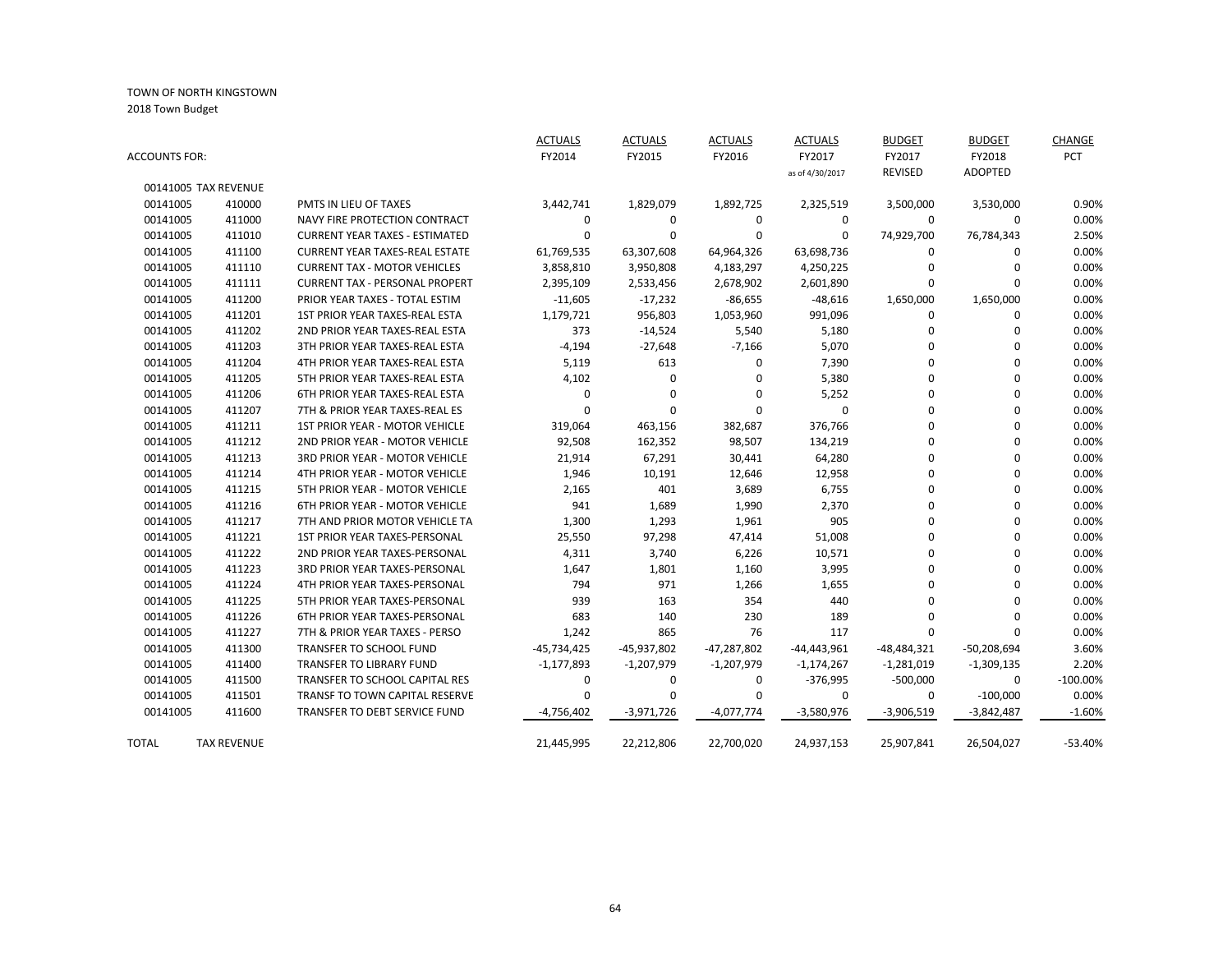| <b>ACCOUNTS FOR:</b>                                                          | <b>ACTUALS</b><br>FY2014 | <b>ACTUALS</b><br>FY2015 | <b>ACTUALS</b><br>FY2016 | <b>ACTUALS</b><br>FY2017<br>as of 4/30/2017 | <b>BUDGET</b><br>FY2017<br>REVISED | <b>BUDGET</b><br>FY2018<br><b>ADOPTED</b> | <b>CHANGE</b><br>PCT |
|-------------------------------------------------------------------------------|--------------------------|--------------------------|--------------------------|---------------------------------------------|------------------------------------|-------------------------------------------|----------------------|
| 00142005 INTEREST & PENALTIES<br>420000<br>00142005<br>INTEREST AND PENALTIES | 422,760                  | 423,403                  | 422,932                  | 396,030                                     | 375,000                            | 400,000                                   | 6.70%                |
| <b>TOTAL</b><br>INTEREST & PENALTIES                                          | 422.760                  | 423.403                  | 422,932                  | 396,030                                     | 375,000                            | 400,000                                   | $-99.30%$            |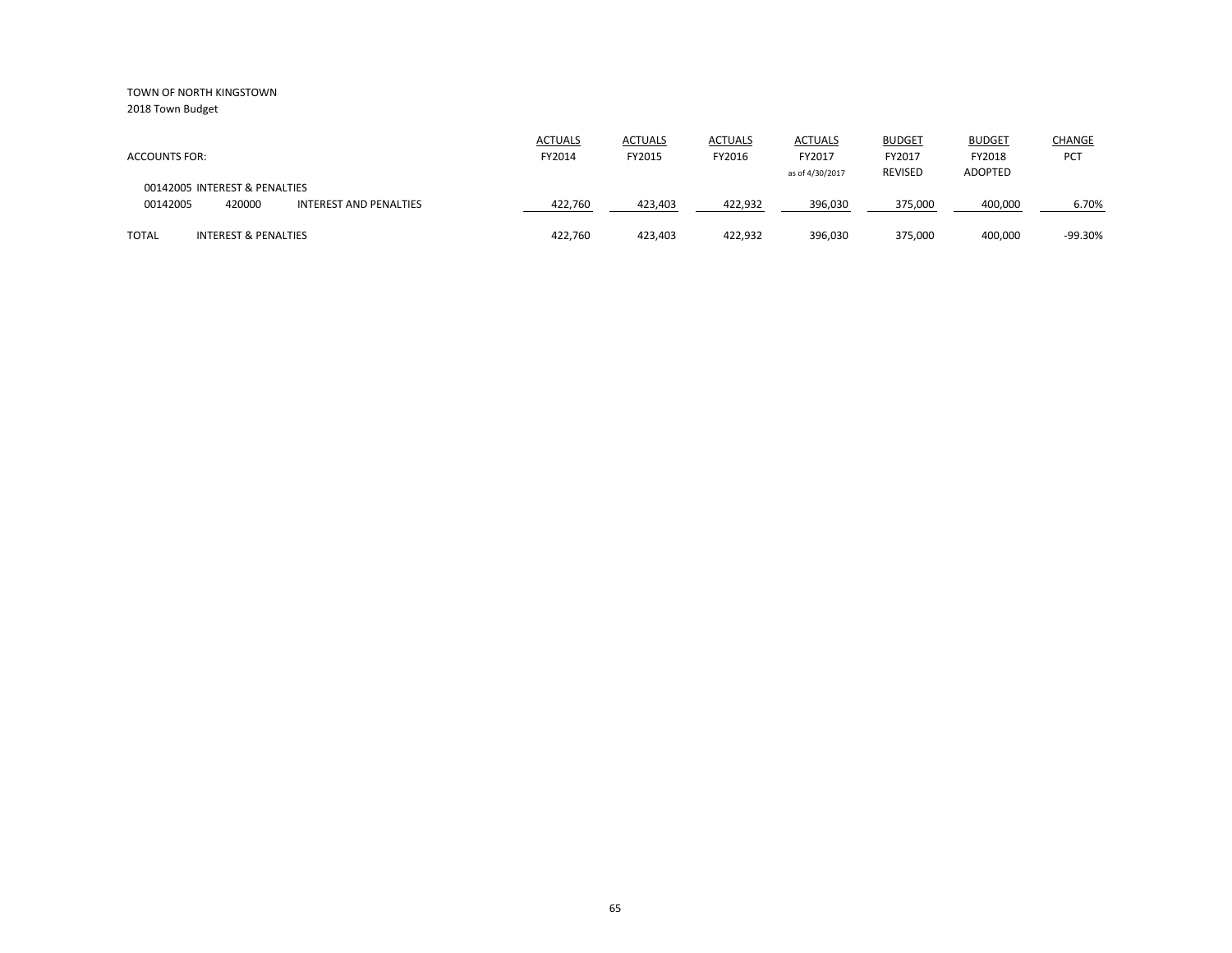| ACCOUNTS FOR: |                              |                                  | <b>ACTUALS</b><br>FY2014 | <b>ACTUALS</b><br>FY2015 | <b>ACTUALS</b><br>FY2016 | <b>ACTUALS</b><br>FY2017<br>as of 4/30/2017 | <b>BUDGET</b><br>FY2017<br><b>REVISED</b> | <b>BUDGET</b><br>FY2018<br><b>ADOPTED</b> | CHANGE<br>PCT |
|---------------|------------------------------|----------------------------------|--------------------------|--------------------------|--------------------------|---------------------------------------------|-------------------------------------------|-------------------------------------------|---------------|
|               | 00143003 TOWN CLERK LICENSES |                                  |                          |                          |                          |                                             |                                           |                                           |               |
| 00143003      | 431001                       | <b>BEVERAGE</b>                  | 54,056                   | 61,395                   | 57,403                   | 56,165                                      | 59,000                                    | 59,000                                    | 0.00%         |
| 00143003      | 431002                       | <b>VICTUALLING</b>               | 8,035                    | 8,920                    | 8,450                    | 8,000                                       | 8,175                                     | 8,500                                     | 4.00%         |
| 00143003      | 431003                       | DANCE                            | 860                      | 850                      | 800                      | 750                                         | 650                                       | 750                                       | 15.40%        |
| 00143003      | 431004                       | <b>SUNDAY SALES</b>              | 6,200                    | 6,050                    | 6,175                    | 2,925                                       | 6,000                                     | 6,200                                     | 3.30%         |
| 00143003      | 431005                       | TRAILER                          | 4,000                    | 4,000                    | 4,000                    | 4,000                                       | 4,000                                     | 4,000                                     | 0.00%         |
| 00143003      | 431006                       | <b>JUKE BOX</b>                  | 350                      | 250                      | 300                      | 200                                         | 300                                       | 200                                       | $-33.30%$     |
| 00143003      | 431007                       | LAUNDRY                          | 10                       | 10                       | 90                       | $\mathbf 0$                                 | 20                                        | 20                                        | 0.00%         |
| 00143003      | 431008                       | <b>FARMERS MARKET</b>            | 220                      | 330                      | 220                      | 120                                         | 220                                       | 220                                       | 0.00%         |
| 00143003      | 431011                       | <b>SECOND HAND</b>               | 1,310                    | 1,050                    | 900                      | 1,150                                       | 1,050                                     | 1,000                                     | $-4.80%$      |
| 00143003      | 431012                       | <b>GARBAGE &amp; TRASH</b>       | 1,855                    | 1,610                    | 1,715                    | 1,680                                       | 1,820                                     | 1,680                                     | $-7.70%$      |
| 00143003      | 431013                       | <b>PEDDLERS</b>                  | 6,450                    | 6,150                    | 6,090                    | 4,087                                       | 4,500                                     | 4,500                                     | 0.00%         |
| 00143003      | 431014                       | <b>GAMES OF CHANCE</b>           | 275                      | 175                      | 240                      | 155                                         | 50                                        | 50                                        | 0.00%         |
| 00143003      | 431015                       | <b>EXHIBITIONS</b>               | 500                      | 900                      | 950                      | 750                                         | 500                                       | 500                                       | 0.00%         |
| 00143003      | 431016                       | JUNK YARD LICENSE                | 300                      | 300                      | 350                      | 300                                         | 300                                       | 300                                       | 0.00%         |
| 00143003      | 431018                       | AMUSEMENT                        | 2,100                    | 1,800                    | 1,200                    | 1,750                                       | 2,000                                     | 2,000                                     | 0.00%         |
| 00143003      | 431019                       | BILLIARD                         | 50                       | 0                        | 0                        | $\mathbf 0$                                 | 100                                       | 100                                       | 0.00%         |
| 00143003      | 431020                       | <b>ENTERTAINMENT LICENSE</b>     | 2,950                    | 2,865                    | 2,760                    | 2,300                                       | 3,000                                     | 3,000                                     | 0.00%         |
| 00143003      | 431021                       | <b>TRANSFER BUSINESS LICENSE</b> | 1,050                    | 500                      | 400                      | 200                                         | 300                                       | 300                                       | 0.00%         |
| 00143003      | 431022                       | <b>TENT LICENSE</b>              | $\Omega$                 | $\Omega$                 | 0                        | $\mathbf 0$                                 | $\Omega$                                  | $\Omega$                                  | 0.00%         |
| 00143003      | 432001                       | <b>FISHING &amp; HUNTING</b>     | 6                        | 11                       | 7                        | 8                                           | 40                                        | 40                                        | 0.00%         |
| 00143003      | 432003                       | <b>MARRIAGE</b>                  | 1,488                    | 992                      | 872                      | 920                                         | 1,000                                     | 1,000                                     | 0.00%         |
| 00143003      | 432004                       | DOG AND KENNEL LICENSES          | 13,542                   | 13,945                   | 13,438                   | 12,647                                      | 13,500                                    | 13,500                                    | 0.00%         |
| 00143003      | 432005                       | <b>DUPLICATE DOG</b>             | 1                        | 10                       | 10                       | 3                                           | 10                                        | 10                                        | 0.00%         |
| 00143003      | 432007                       | YARD SALES                       | 855                      | 755                      | 868                      | 350                                         | 1,000                                     | 1,000                                     | 0.00%         |
| 00143003      | 432008                       | <b>FIREWORKS LICENSE</b>         | 5                        | 5                        | 10                       | 5                                           | 10                                        | 10                                        | 0.00%         |
| 00143003      | 432010                       | MUNICIPAL COURT                  | 0                        | $\Omega$                 | 0                        | $\Omega$                                    | $\Omega$                                  | 0                                         | 0.00%         |
| <b>TOTAL</b>  | <b>TOWN CLERK LICENSES</b>   |                                  | 106,468                  | 112,872                  | 107,247                  | 98,465                                      | 107,545                                   | 107,880                                   | -99.80%       |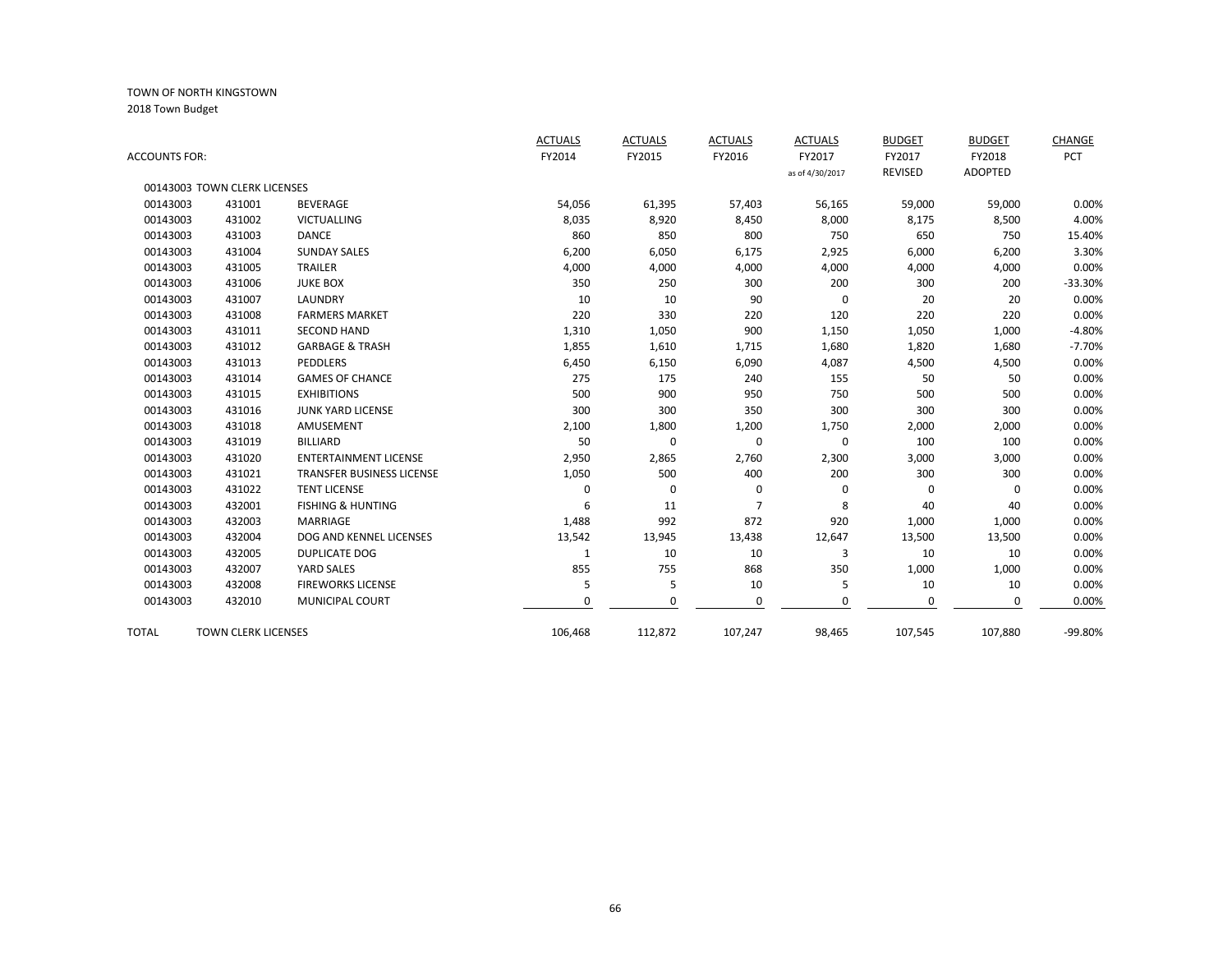|                      |                                 |                       | <b>ACTUALS</b> | <b>ACTUALS</b> | <b>ACTUALS</b> | <b>ACTUALS</b>  | <b>BUDGET</b>  | <b>BUDGET</b>  | <b>CHANGE</b> |
|----------------------|---------------------------------|-----------------------|----------------|----------------|----------------|-----------------|----------------|----------------|---------------|
| <b>ACCOUNTS FOR:</b> |                                 |                       | FY2014         | FY2015         | FY2016         | FY2017          | FY2017         | FY2018         | <b>PCT</b>    |
|                      |                                 |                       |                |                |                | as of 4/30/2017 | <b>REVISED</b> | <b>ADOPTED</b> |               |
|                      | 00143008 PUBLIC SAFETY LICENSES |                       |                |                |                |                 |                |                |               |
| 00143008             | 431009                          | <b>RETAIL WEAPONS</b> | 0              |                | 0              |                 |                | $\Omega$       | 0.00%         |
| 00143008             | 431010                          | <b>DETECTIVE</b>      | 1,950          | 2,100          | 2,250          | 1,950           | 2,250          | 2,250          | 0.00%         |
| 00143008             | 432002                          | PISTOL PERMITS        | 40             | 200            | 880            | 1,480           |                | 840            | 0.00%         |
|                      |                                 |                       |                |                |                |                 |                |                |               |
| <b>TOTAL</b>         | <b>PUBLIC SAFETY LICENSES</b>   |                       | 1,990          | 2,305          | 3,130          | 3,430           | 2,250          | 3,090          | $-100.00\%$   |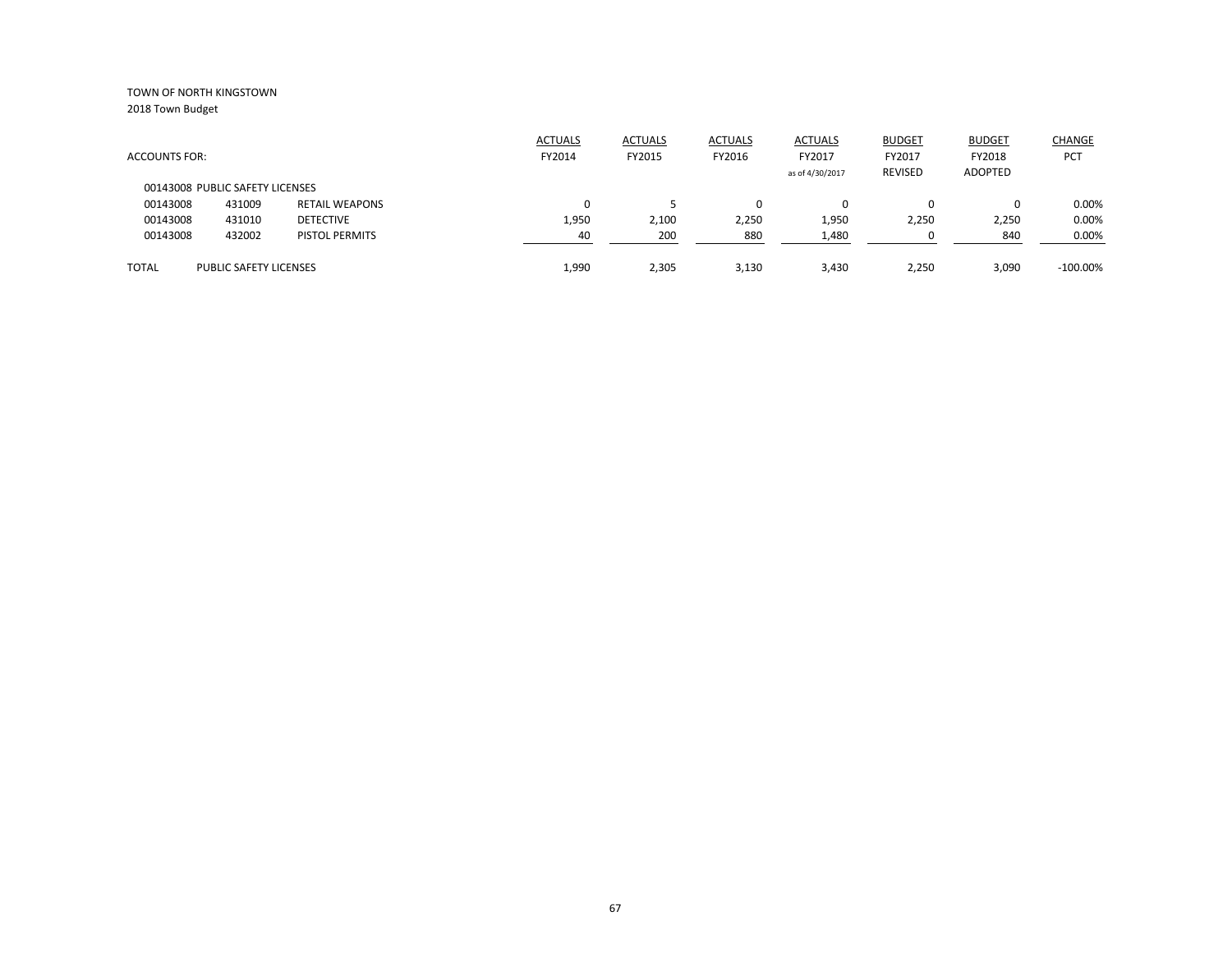|               |                                  |                                 | <b>ACTUALS</b> | <b>ACTUALS</b> | <b>ACTUALS</b> | <b>ACTUALS</b>  | <b>BUDGET</b> | <b>BUDGET</b> | <b>CHANGE</b> |
|---------------|----------------------------------|---------------------------------|----------------|----------------|----------------|-----------------|---------------|---------------|---------------|
| ACCOUNTS FOR: |                                  |                                 | FY2014         | FY2015         | FY2016         | FY2017          | FY2017        | FY2018        | <b>PCT</b>    |
|               |                                  |                                 |                |                |                | as of 4/30/2017 | REVISED       | ADOPTED       |               |
|               | 00144003 TOWN CLERK DEPT REVENUE |                                 |                |                |                |                 |               |               |               |
| 00144003      | 441010                           | RECORDING COPIES & CERTIFICATE  | 21,754         | 15,066         | 17,673         | 16,629          | 20,000        | 20,000        | 0.00%         |
| 00144003      | 441011                           | <b>TOWN CLERK RECORDING</b>     | 243,430        | 238,507        | 244,729        | 224,888         | 267,000       | 260,000       | $-2.60%$      |
| 00144003      | 441012                           | <b>PROBATE</b>                  | 50,242         | 62,420         | 61,624         | 36,950          | 50,000        | 50,000        | 0.00%         |
| 00144003      | 441013                           | ADVERTISING                     | 3,198          | 4,988          | 3,252          | 2,373           | 3,000         | 3,000         | 0.00%         |
| 00144003      | 441014                           | MISC.                           | 22,557         | 22,290         | 22,823         | 18,861          | 20,000        | 20,000        | 0.00%         |
| 00144003      | 441015                           | <b>COPY MACHINE COMMISSION</b>  |                | ŋ              |                |                 | 0             | O             | 0.00%         |
| 00144003      | 441016                           | TOWN CLERK-CHANGE OF ZONE APPL  |                | 0              |                |                 |               |               | 0.00%         |
| 00144003      | 441022                           | <b>MUNICIPAL COURT REVENUES</b> |                | U              | O              |                 | 0             | $\Omega$      | 0.00%         |
| 00144003      | 441023                           | <b>COURT COSTS TRAFFIC</b>      |                | U              | 0              |                 | 0             | 0             | 0.00%         |
| 00144003      | 441024                           | <b>COURT COST MUNICIPAL</b>     |                | U              | O              |                 | O             | 0             | 0.00%         |
| 00144003      | 441025                           | <b>RITT ASSESSMENTS</b>         |                | n              | O              |                 | 0             | $\Omega$      | 0.00%         |
| 00144003      | 441026                           | <b>FINES TRAFFIC</b>            | 110            | 0              |                |                 |               | 0             | 0.00%         |
| 00144003      | 441027                           | <b>FINES MUNICIPAL</b>          |                | U              | 0              |                 |               | 0             | 0.00%         |
| 00144003      | 441028                           | <b>TRAFFIC MISCELLANEOUS</b>    |                | o              |                |                 |               | ŋ             | 0.00%         |
| 00144003      | 441029                           | <b>MUNI MISCELLANEOUS</b>       |                | 0              | 0              |                 |               | 0             | 0.00%         |
| 00144003      | 441037                           | MISC.                           |                | 0              |                |                 |               | 0             | 0.00%         |
| TOTAL         | TOWN CLERK DEPT REVENUE          |                                 | 341,291        | 343,271        | 350,101        | 299,701         | 360,000       | 353,000       | -99.40%       |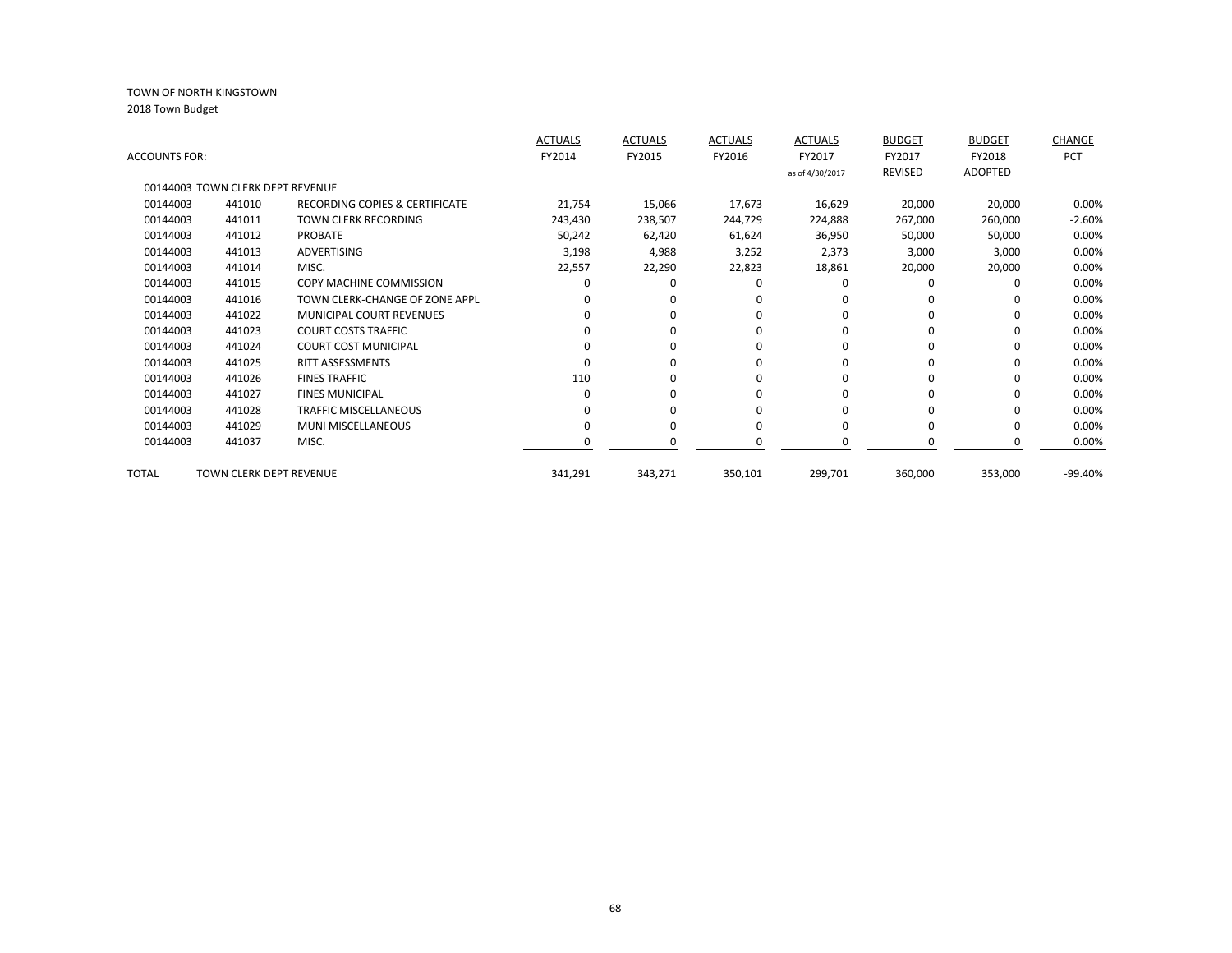| <b>ACCOUNTS FOR:</b>          |                             |                       | <b>ACTUALS</b><br>FY2014 | <b>ACTUALS</b><br>FY2015 | <b>ACTUALS</b><br>FY2016 | <b>ACTUALS</b><br>FY2017<br>as of 4/30/2017 | <b>BUDGET</b><br>FY2017<br>REVISED | <b>BUDGET</b><br>FY2018<br>ADOPTED | <b>CHANGE</b><br>PCT |
|-------------------------------|-----------------------------|-----------------------|--------------------------|--------------------------|--------------------------|---------------------------------------------|------------------------------------|------------------------------------|----------------------|
| 00144005 FINANCE DEPT REVENUE |                             |                       |                          |                          |                          |                                             |                                    |                                    |                      |
| 00144005                      | 441020                      | TAX COLLECTOR (CERT.) | 21,726                   | 21,425                   | 24,689                   | 21,448                                      | 25,000                             | 25,000                             | 0.00%                |
| 00144005                      | 441021                      | <b>GIS FEES</b>       |                          |                          |                          | 10                                          |                                    |                                    | 0.00%                |
| <b>TOTAL</b>                  | <b>FINANCE DEPT REVENUE</b> |                       | 21.726                   | 21,425                   | 24,689                   | 21,458                                      | 25,000                             | 25,000                             | $-100.00\%$          |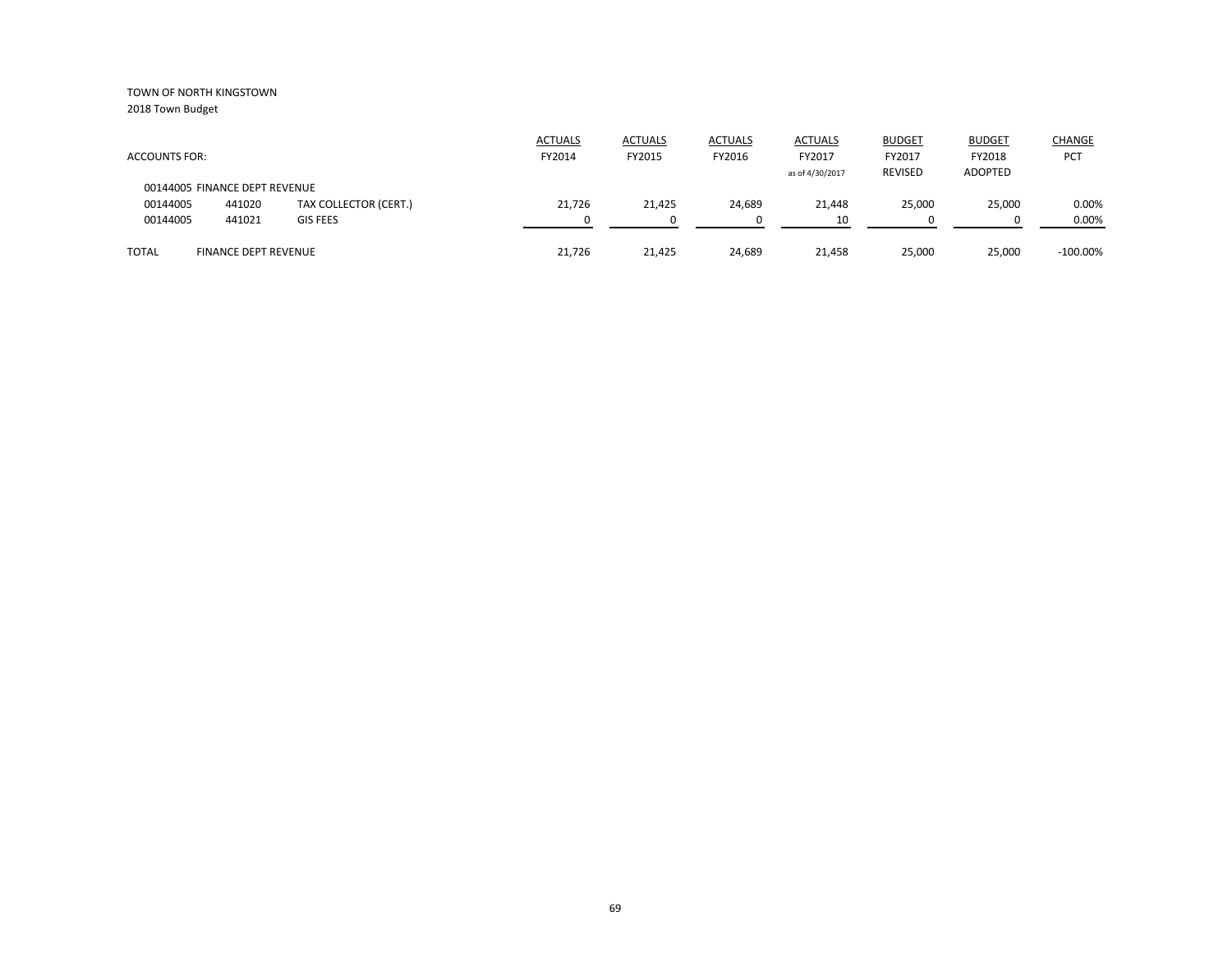| <b>ACCOUNTS FOR:</b>                                                           | <b>ACTUALS</b><br>FY2014 | <b>ACTUALS</b><br>FY2015 | <b>ACTUALS</b><br>FY2016 | <b>ACTUALS</b><br>FY2017<br>as of 4/30/2017 | <b>BUDGET</b><br>FY2017<br><b>REVISED</b> | <b>BUDGET</b><br>FY2018<br><b>ADOPTED</b> | CHANGE<br><b>PCT</b> |
|--------------------------------------------------------------------------------|--------------------------|--------------------------|--------------------------|---------------------------------------------|-------------------------------------------|-------------------------------------------|----------------------|
| 00144006 ASSESSMENT DEPT REVENUE<br>00144006<br>441026<br><b>TAX ASSESSORS</b> | 25                       | -60                      | 210                      |                                             | 200                                       | 200                                       | 0.00%                |
| <b>TOTAL</b><br>ASSESSMENT DEPT REVENUE                                        | 25                       | 60                       | 210                      | 0                                           | 200                                       | 200                                       | $-100.00\%$          |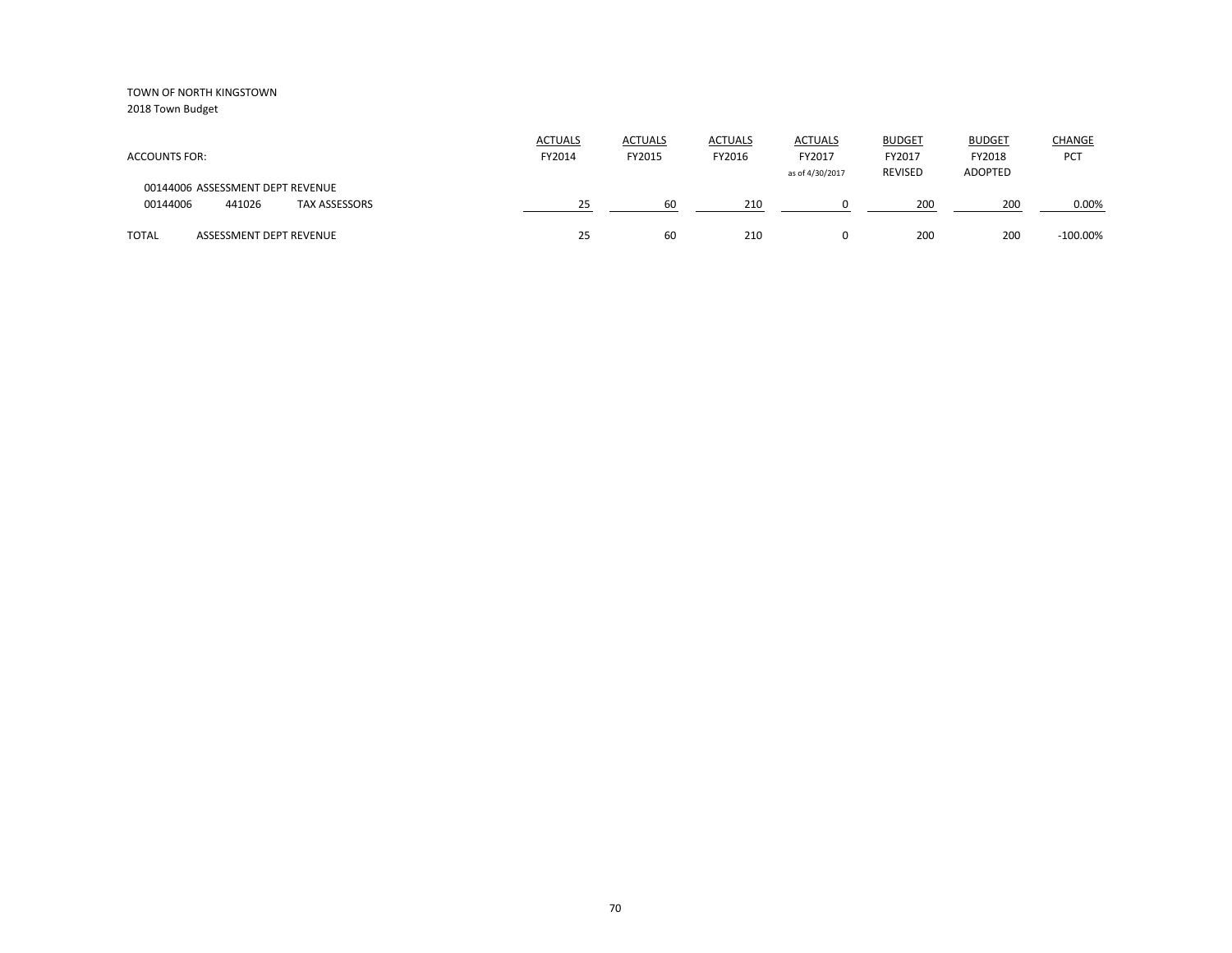|               |                                     |                                       | <b>ACTUALS</b> | <b>ACTUALS</b> | <b>ACTUALS</b> | <b>ACTUALS</b>  | <b>BUDGET</b>  | <b>BUDGET</b>  | CHANGE  |
|---------------|-------------------------------------|---------------------------------------|----------------|----------------|----------------|-----------------|----------------|----------------|---------|
| ACCOUNTS FOR: |                                     |                                       | FY2014         | FY2015         | FY2016         | FY2017          | FY2017         | FY2018         | PCT     |
|               |                                     |                                       |                |                |                | as of 4/30/2017 | <b>REVISED</b> | <b>ADOPTED</b> |         |
|               | 00144008 PUBLIC SAFETY DEPT REVENUE |                                       |                |                |                |                 |                |                |         |
| 00144008      | 441006                              | <b>WICKFORD HARBOR WAITING LIST</b>   | 1,095          | 230            | 590            | 80              | 0              | $\Omega$       | 0.00%   |
| 00144008      | 441007                              | <b>WICK HARBOR TRANS MOORING FEES</b> | $\Omega$       | 3,150          | 2,030          | 2,065           | 3,500          | 3,500          | 0.00%   |
| 00144008      | 441030                              | POLICE COPIES                         | 55             | O              | 5              | <sup>0</sup>    | 1,500          | 1,500          | 0.00%   |
| 00144008      | 441031                              | <b>DOG FINES</b>                      | $\Omega$       | 0              | $\Omega$       |                 | $\Omega$       | <sup>n</sup>   | 0.00%   |
| 00144008      | 441032                              | <b>POLICE FINES</b>                   | ŋ              | 0              | 3,230          | ∩               | $\Omega$       | 0              | 0.00%   |
| 00144008      | 441033                              | <b>COURT FINES</b>                    | 650            | 761            | 784            | 508             | $\Omega$       |                | 0.00%   |
| 00144008      | 441034                              | <b>STATE FINES</b>                    | 0              | 2,121          | $\Omega$       | 0               | 30,000         | 30,000         | 0.00%   |
| 00144008      | 441035                              | <b>ADMIN FEES FOR DETAILS</b>         | 172,936        | $\mathbf 0$    | 191,950        | 143,324         | 221,250        | 221,250        | 0.00%   |
| 00144008      | 441036                              | <b>TOWN CLERK DOG FINES</b>           | 642            | 550            | 709            | 353             | 0              | 0              | 0.00%   |
| 00144008      | 441037                              | <b>FINGERPRINTING FEES</b>            | 166            | 164            | 912            | 151             | 240            | 240            | 0.00%   |
| 00144008      | 441038                              | <b>VEHICLE IDENTIFICATION NUMBER</b>  | 7,650          | 8,350          | 8,525          | 7,760           | 9,000          | 9,000          | 0.00%   |
| 00144008      | 441039                              | <b>HANDGUN QUALIFICATION FEES</b>     | 40             | $\Omega$       | 0              | $\Omega$        | $\Omega$       | $\Omega$       | 0.00%   |
| 00144008      | 441040                              | <b>ALARM ORDINANCE FEE</b>            | o              | 0              | $\Omega$       | 50              | $\Omega$       | <sup>0</sup>   | 0.00%   |
| 00144008      | 441061                              | <b>DOG IMPOUNDMENT</b>                |                | 0              | $\Omega$       | n               | $\Omega$       | 0              | 0.00%   |
| 00144008      | 441062                              | <b>DOG OFFICER BOARD</b>              |                | $\Omega$       | 0              | n               | $\Omega$       | $\Omega$       | 0.00%   |
| 00144008      | 441063                              | <b>DOG ADOPTION</b>                   | 425            | 520            | 405            | 570             | 400            | 400            | 0.00%   |
| 00144008      | 441064                              | SPAY/NEUTER & OTHER MED FEES          | ŋ              | $\Omega$       | $\Omega$       | n               | 0              | <sup>0</sup>   | 0.00%   |
| 00144008      | 441065                              | ANIMAL POUND DONATIONS                | 4,106          | $-173$         | $\Omega$       | n               | $\Omega$       |                | 0.00%   |
| 00144008      | 441110                              | FIRE DEPARTMENTAL REVENUES            | 530,250        | 312,100        | 1,132,180      | 498,482         | 630,632        | 530,000        | 0.00%   |
| 00144008      | 443000                              | MISC POLICE DEPT REVENUE              | 6,612          | 1,706          | 1,039          | 831             | 1,108          | 1,108          | 0.00%   |
|               |                                     |                                       |                |                |                |                 |                |                |         |
| TOTAL         | PUBLIC SAFETY DEPT REVENUE          |                                       | 724,626        | 329,477        | 1,342,359      | 654,175         | 897,630        | 796,998        | -98.60% |
|               |                                     |                                       |                |                |                |                 |                |                |         |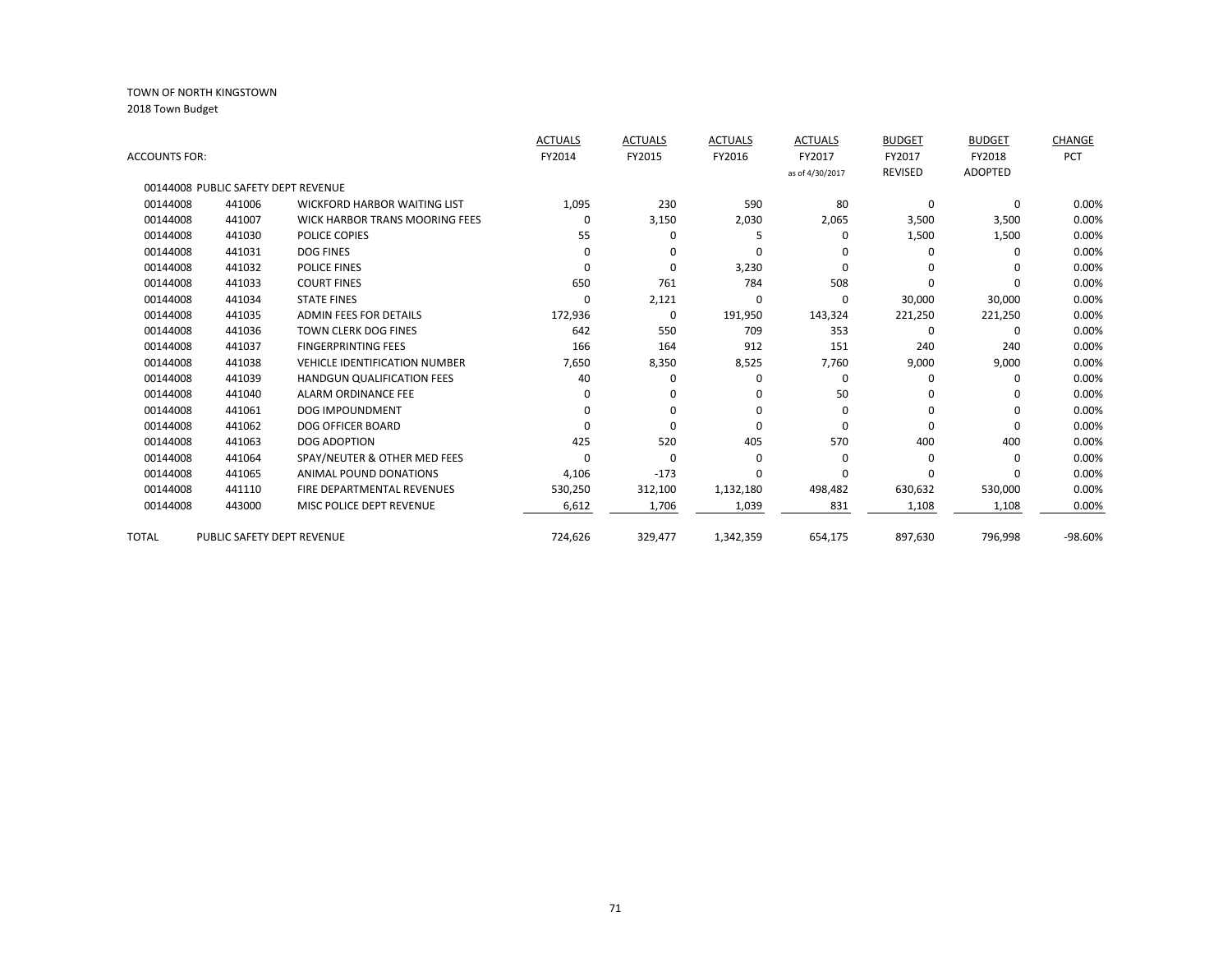|                                |                       |                              | <b>ACTUALS</b> | <b>ACTUALS</b> | <b>ACTUALS</b> | <b>ACTUALS</b>  | <b>BUDGET</b>  | <b>BUDGET</b> | CHANGE     |
|--------------------------------|-----------------------|------------------------------|----------------|----------------|----------------|-----------------|----------------|---------------|------------|
| <b>ACCOUNTS FOR:</b>           |                       |                              | FY2014         | FY2015         | FY2016         | FY2017          | FY2017         | FY2018        | <b>PCT</b> |
|                                |                       |                              |                |                |                | as of 4/30/2017 | <b>REVISED</b> | ADOPTED       |            |
| 00144009 PLANNING DEPT REVENUE |                       |                              |                |                |                |                 |                |               |            |
| 00144009                       | 441078                | ZONING/SUBDIVISION REG SALES | 4,218          | 862            | 29,328         | 9,790           | 2,000          | 2,000         | 0.00%      |
| 00144009                       | 441091                | SUBDIVISION REVIEW FEES      | 23,182         | 32,250         | 45,921         | 8,147           | 35,000         | 35,000        | 0.00%      |
| 00144009                       | 441092                | <b>CLUSTER REVENUES</b>      |                | 0              | $-75$          | 0               | 10,000         | 10,000        | 0.00%      |
| 00144009                       | 441093                | <b>ZONING FEES</b>           | 39,109         | 31,345         | 22,803         | 32,535          | 40,000         | 40,000        | 0.00%      |
|                                |                       |                              |                |                |                |                 |                |               |            |
| <b>TOTAL</b>                   | PLANNING DEPT REVENUE |                              | 66.509         | 64.457         | 97.977         | 50.472          | 87.000         | 87.000        | $-99.90%$  |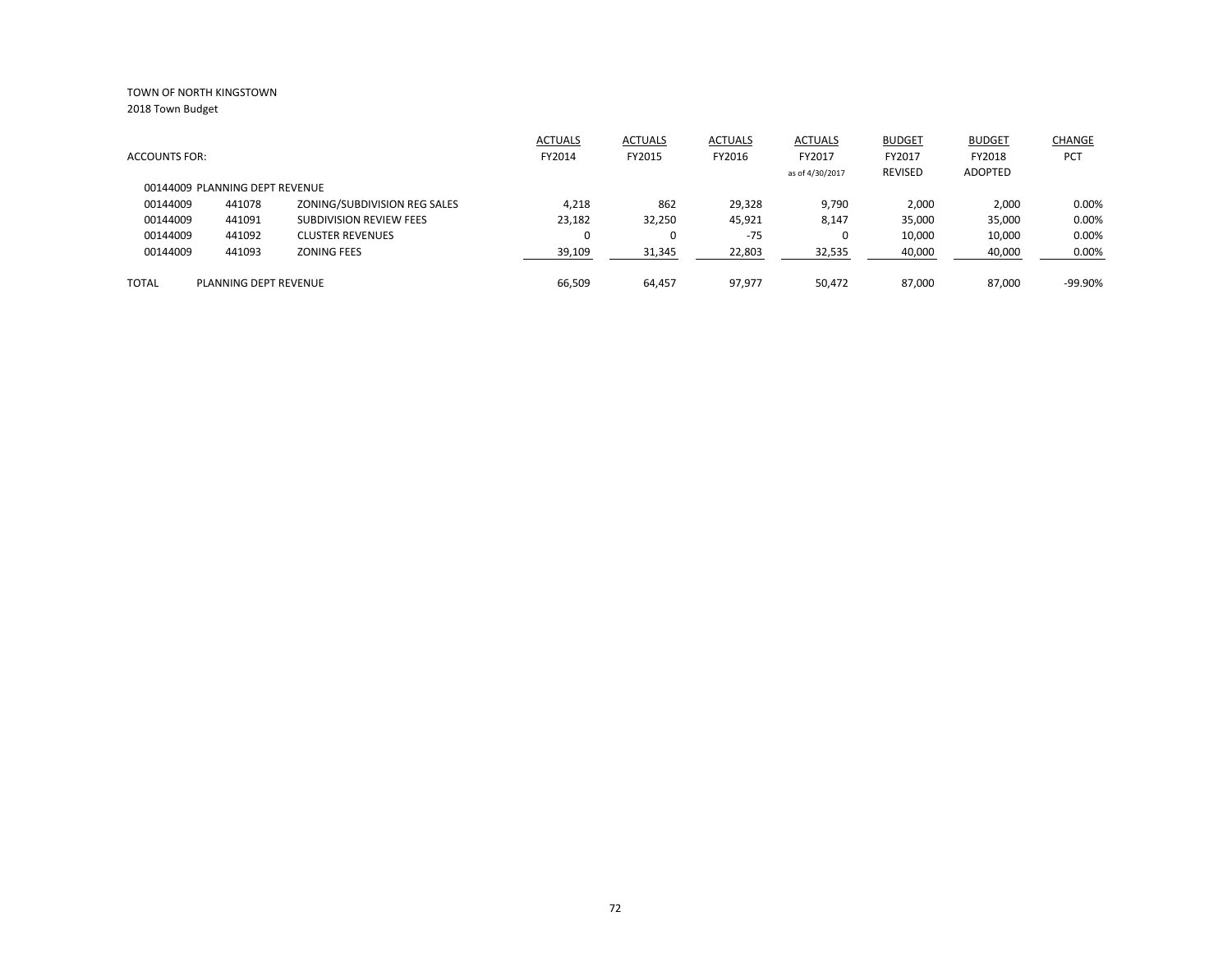|               |                                    |                                       | <b>ACTUALS</b> | <b>ACTUALS</b> | <b>ACTUALS</b> | <b>ACTUALS</b>  | <b>BUDGET</b>  | <b>BUDGET</b>  | CHANGE     |
|---------------|------------------------------------|---------------------------------------|----------------|----------------|----------------|-----------------|----------------|----------------|------------|
| ACCOUNTS FOR: |                                    |                                       | FY2014         | FY2015         | FY2016         | FY2017          | FY2017         | FY2018         | <b>PCT</b> |
|               |                                    |                                       |                |                |                | as of 4/30/2017 | <b>REVISED</b> | <b>ADOPTED</b> |            |
|               | 00144010 PUBLIC WORKS DEPT REVENUE |                                       |                |                |                |                 |                |                |            |
| 00144010      | 441079                             | SOLID WASTE - MISC USE OF SCALE       | 3,323          | 2,880          | 2,535          | 2,745           | 2,500          | 3,250          | 30.00%     |
| 00144010      | 441080                             | PUBLIC WORKS (SUB DIV INSP & M        | 29,361         | 15,000         | 9,670          | 7,019           | 6,000          | 8,000          | 33.30%     |
| 00144010      | 441081                             | PUBLIC WORKS - RECYCLING              | 31,033         | 56,592         | 20,161         | 3,937           | 2,000          | 4,843          | 142.20%    |
| 00144010      | 441082                             | SOLID WASTE PENALTIES AND INTE        | <sup>0</sup>   | $\Omega$       | 0              | $\Omega$        | $\Omega$       | <sup>0</sup>   | 0.00%      |
| 00144010      | 441083                             | SOLID WASTE TIPPING FEES-COMME        | 24,650         | 31,812         | 21,599         | 19,246          | 30,000         | 28,000         | $-6.70%$   |
| 00144010      | 441084                             | SOLID WASTE TIPPING FEES - MUN        | 123,925        | 120,650        | 133,647        | 108,292         | 134,260        | 166,590        | 24.10%     |
| 00144010      | 441085                             | TRANS STATION PROPANE DISPOSAL        | 242            | 201            | 215            | 365             | 190            | 360            | 89.50%     |
| 00144010      | 441086                             | <b>TRANSFER STATION STICKERS</b>      | 0              | $\Omega$       | 0              | $\Omega$        | 0              | <sup>0</sup>   | 0.00%      |
| 00144010      | 441087                             | <b>TRANSFER STATION STICKERS - SE</b> | <sup>0</sup>   | $\Omega$       | $\Omega$       | $\Omega$        | $\Omega$       | $\Omega$       | 0.00%      |
| 00144010      | 441088                             | <b>RECYCLE BINS REVENUE</b>           | 1,125          | 1,200          | 1,575          | 3,318           | 750            | 2,250          | 200.00%    |
| 00144010      | 441089                             | RESIDENTIAL TIP FEE ASSIGNED T        | 130,982        | 142,671        | 129,324        | 122,517         | 179,000        | 166,587        | $-6.90%$   |
| 00144010      | 441090                             | UNCLASSIFIED TRANSFER STATION         | 1,296          | 107            | $-60$          | 140             | 0              | $\Omega$       | 0.00%      |
| 00144010      | 441094                             | <b>TRANSER STATION STICKERS - ADD</b> | 0              | $\Omega$       | 0              | 0               | O              | $\Omega$       | 0.00%      |
| 00144010      | 441095                             | <b>TRANSFER STATION - REFRIGERATO</b> | 2,887          | 4,074          | 7,936          | 3,527           | 2,500          | 3,938          | 57.50%     |
| 00144010      | 441096                             | <b>TRANSFER STATION - TIRES</b>       | 1,660          | 1,069          | 974            | 1,407           | 2,600          | 2,450          | $-5.80%$   |
| 00144010      | 441097                             | COMMERCIAL YARD WASTE STICKER         | 386            | 208            | 160            | 316             | 250            | 360            | 44.00%     |
| 00144010      | 441098                             | <b>TRANSFER STATION BAG TAGS</b>      | 148,579        | 148,463        | 151,042        | 138,640         | 164,605        | 165,339        | 0.40%      |
| 00144010      | 441099                             | <b>TRANS STATION MATRESS BOX SPRG</b> | 13,006         | 14,026         | 14,040         | 1,450           | 9,500          | 1,300          | $-86.30\%$ |
| <b>TOTAL</b>  | PUBLIC WORKS DEPT REVENUE          |                                       | 512,454        | 538,953        | 492,817        | 412,919         | 534,155        | 553,267        | $-99.10%$  |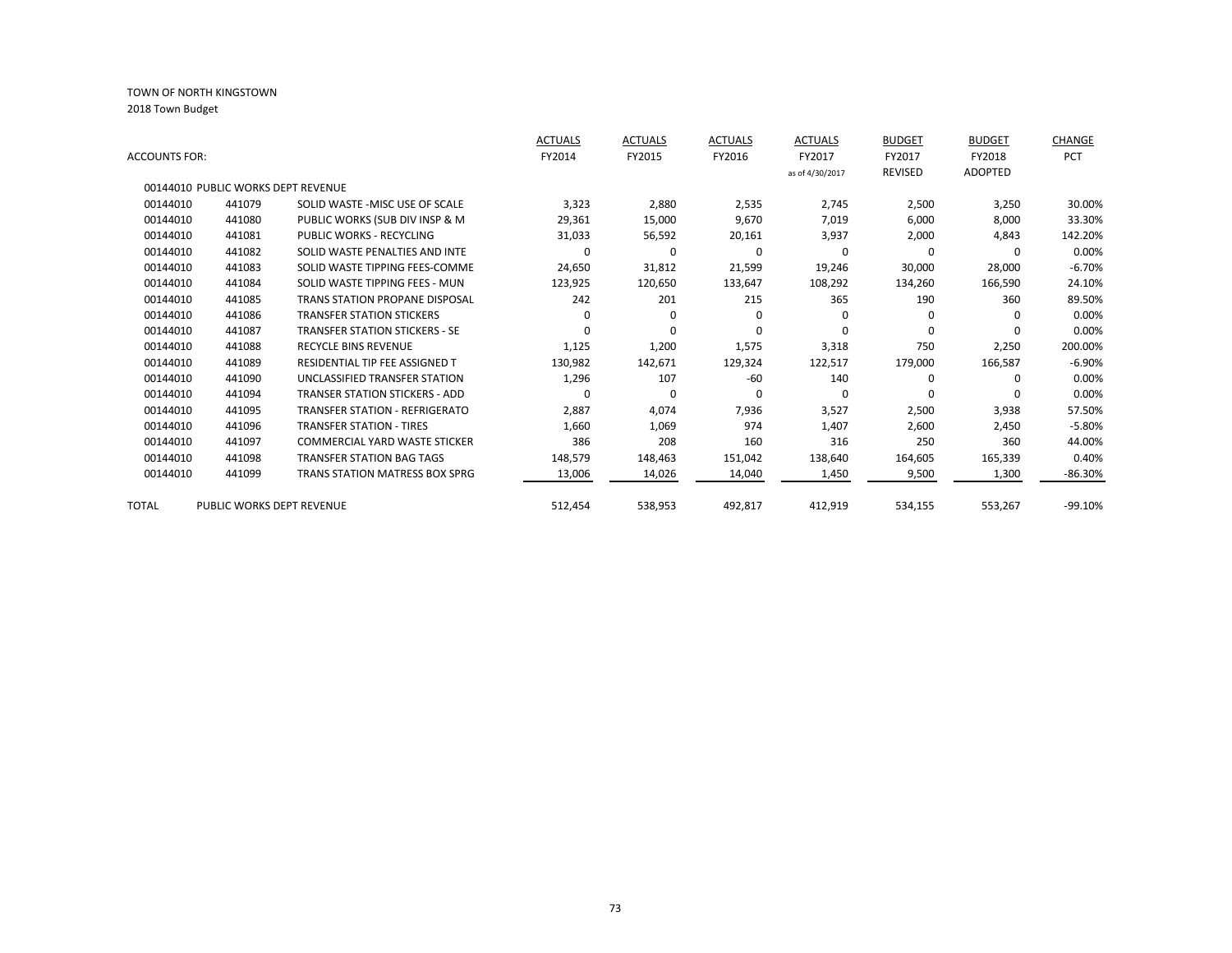| <b>ACCOUNTS FOR:</b> |        |                                        | <b>ACTUALS</b><br>FY2014 | <b>ACTUALS</b><br>FY2015 | <b>ACTUALS</b><br>FY2016 | <b>ACTUALS</b><br>FY2017 | <b>BUDGET</b><br>FY2017<br><b>REVISED</b> | <b>BUDGET</b><br>FY2018<br><b>ADOPTED</b> | CHANGE<br>PCT |
|----------------------|--------|----------------------------------------|--------------------------|--------------------------|--------------------------|--------------------------|-------------------------------------------|-------------------------------------------|---------------|
|                      |        | 00144015 CODE ENFORCEMENT DEPT REVENUE |                          |                          |                          | as of 4/30/2017          |                                           |                                           |               |
| 00144015             | 441040 | LATE PERMIT FILING FEE                 | 13,714                   | 17,441                   | 15,021                   | 9,134                    | 10,000                                    | 10,000                                    | 0.00%         |
| 00144015             | 441041 | <b>BUILDING PERMITS</b>                | 158,166                  | 204,133                  | 258,885                  | 184,128                  | 250,000                                   | 250,000                                   | 0.00%         |
| 00144015             | 441042 | <b>ELECTRICAL PERMITS</b>              | 42,711                   | 37,382                   | 47,912                   | 45,656                   | 36,000                                    | 42,000                                    | 16.70%        |
| 00144015             | 441043 | PLUMBING PERMITS                       | 12,449                   | 17,916                   | 23,178                   | 18,430                   | 15,000                                    | 18,000                                    | 20.00%        |
| 00144015             | 441044 | <b>MECHANICAL PERMITS</b>              | 39,950                   | 39,103                   | 43,573                   | 47,918                   | 40,000                                    | 42,500                                    | 6.30%         |
| 00144015             | 441045 | <b>BUILDING PERMIT - REINSPECTION</b>  | 4,075                    | 900                      | 500                      | 350                      | 500                                       | $\Omega$                                  | $-100.00\%$   |
| 00144015             | 441046 | ELECTRICAL PERMITS - REINSPECT         |                          | $\Omega$                 | 0                        | 0                        | 0                                         | $\Omega$                                  | 0.00%         |
| 00144015             | 441047 | PLUMBING PERMITS - REINSPECTIO         |                          | $\Omega$                 | 0                        | $\Omega$                 | 0                                         |                                           | 0.00%         |
| 00144015             | 441048 | NEW FEE RENTAL CERTIFICATES            |                          | $\Omega$                 | 0                        | $\Omega$                 | $\Omega$                                  |                                           | 0.00%         |
| 00144015             | 441049 | CERTIFICATE OF USE AND OCCUPAN         | 8,200                    | 10,515                   | 12,300                   | 8,100                    | 11,000                                    | 12,000                                    | 9.10%         |
| TOTAL                |        | CODE ENFORCEMENT DEPT REVENUE          | 279,265                  | 327,390                  | 401,369                  | 313,716                  | 362,500                                   | 374,500                                   | $-99.40%$     |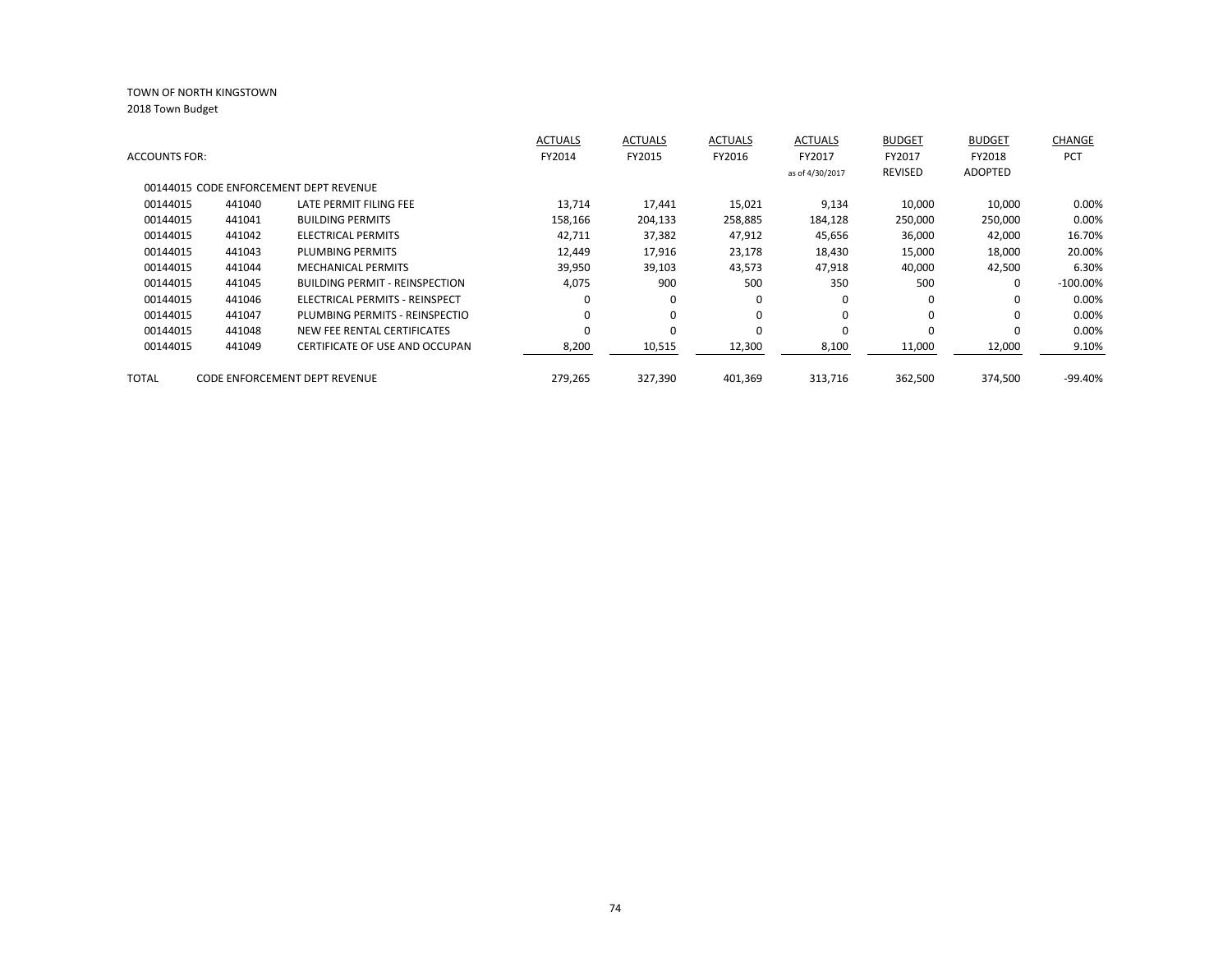|                      |                                  |                                          | <b>ACTUALS</b> | <b>ACTUALS</b> | <b>ACTUALS</b> | <b>ACTUALS</b>  | <b>BUDGET</b>  | <b>BUDGET</b>  | <b>CHANGE</b> |
|----------------------|----------------------------------|------------------------------------------|----------------|----------------|----------------|-----------------|----------------|----------------|---------------|
| <b>ACCOUNTS FOR:</b> |                                  |                                          | FY2014         | FY2015         | FY2016         | FY2017          | FY2017         | FY2018         | <b>PCT</b>    |
|                      |                                  |                                          |                |                |                | as of 4/30/2017 | <b>REVISED</b> | <b>ADOPTED</b> |               |
|                      | 00146005 STATE & FEDERAL REVENUE |                                          |                |                |                |                 |                |                |               |
| 00146005             | 461002                           | <b>GENERAL PURPOSE STATE AID 4</b>       | $\Omega$       | 164.545        | 174,413        | $\Omega$        | $\Omega$       | 0              | 0.00%         |
| 00146005             | 461003                           | CONNECTICUT PLAN (IN LIEU-NONP           | 2,053          | $\Omega$       | 0              | 1,737           | 1,737          | 1,712          | $-1.40%$      |
| 00146005             | 461005                           | <b>HIGHWAY</b>                           | $\Omega$       | $\Omega$       | 0              | $\Omega$        |                |                | 0.00%         |
| 00146005             | 461007                           | <b>REALTY TAXES</b>                      | 223.055        | 260,445        | 375,374        | 342,742         | 175,000        | 250,000        | 42.90%        |
| 00146005             | 461009                           | <b>EXCISE TAX PHASE-OUT</b>              | 226.217        | 184,758        | 220,706        | 139,269         | 185,691        | 185,691        | 0.00%         |
| 00146005             | 461012                           | <b>TELEPHONE TAX</b>                     | 332,245        | 358,048        | 326,128        | 339,927         | 326,128        | 339,927        | 4.20%         |
| 00146005             | 461014                           | <b>HOTEL TAX AND MEAL &amp; BEVERAGE</b> | 538,593        | 577,157        | 652,834        | 539,197         | 669,508        | 723,750        | 8.10%         |
| 00146005             | 461015                           | STATE REIMB FOR MANDATED PROGR           |                |                | 0              |                 |                |                | 0.00%         |
| <b>TOTAL</b>         | STATE & FEDERAL REVENUE          |                                          | 1,322,163      | 1,544,953      | 1,749,456      | 1,362,872       | 1,358,064      | 1,501,080      | -97.50%       |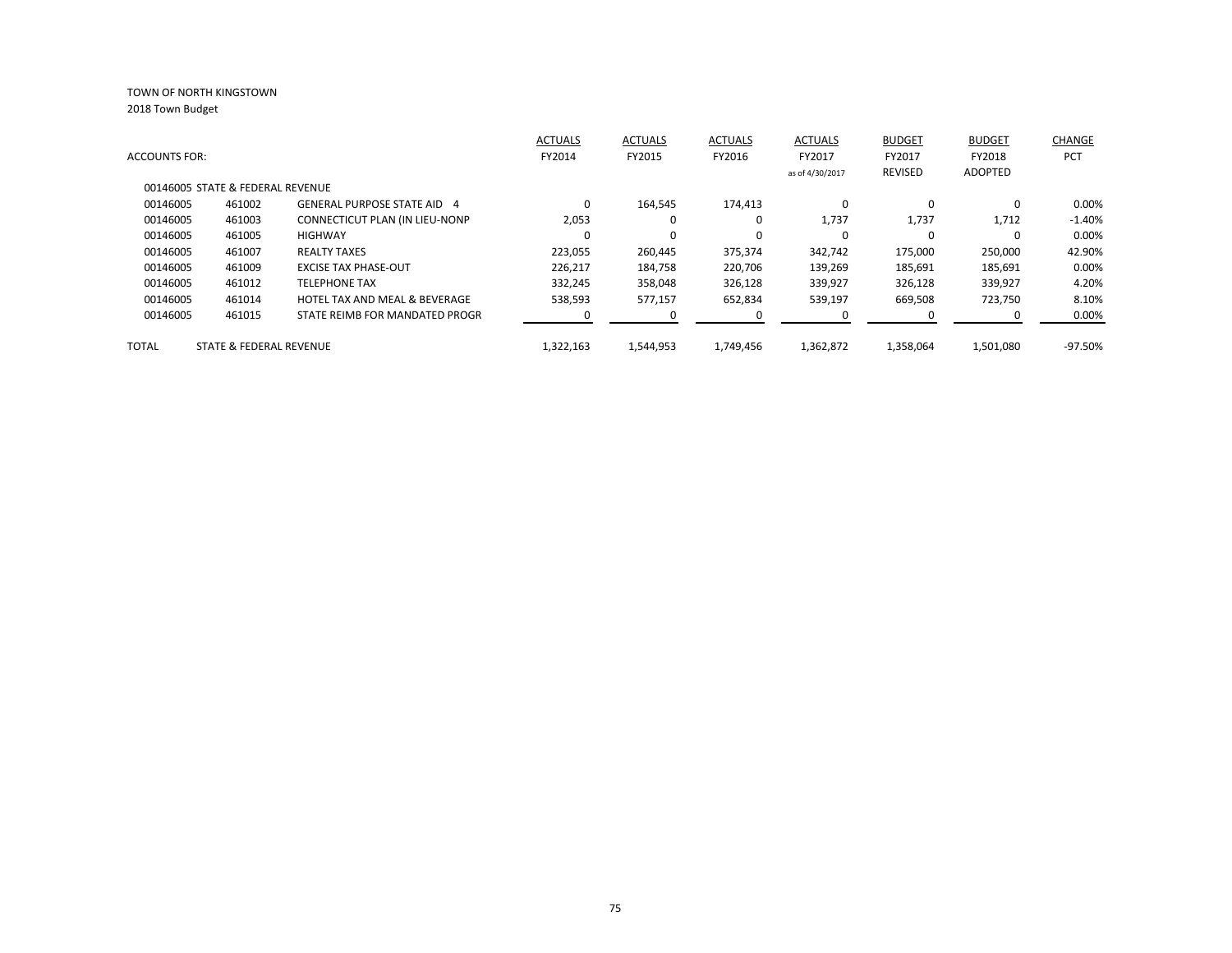| <b>ACCOUNTS FOR:</b> |        |                                            | <b>ACTUALS</b><br>FY2014 | <b>ACTUALS</b><br>FY2015 | <b>ACTUALS</b><br>FY2016 | <b>ACTUALS</b><br>FY2017<br>as of 4/30/2017 | <b>BUDGET</b><br>FY2017<br>REVISED | <b>BUDGET</b><br>FY2018<br>ADOPTED | CHANGE<br>PCT |
|----------------------|--------|--------------------------------------------|--------------------------|--------------------------|--------------------------|---------------------------------------------|------------------------------------|------------------------------------|---------------|
|                      |        | 00146008 PUBLIC SAFETY STATE & FED REVENUE |                          |                          |                          |                                             |                                    |                                    |               |
| 00146008             | 461008 | <b>WITNESS FEE</b>                         | 55                       | 131                      | 115                      | 90                                          | 100                                | 100                                | 0.00%         |
| 00146008             | 461016 | <b>BOAT REGISTRATION FEES</b>              |                          |                          |                          |                                             |                                    |                                    | 0.00%         |
| <b>TOTAL</b>         |        | PUBLIC SAFETY STATE & FED REVENUE          | 55                       | 131                      | 115                      | 90                                          | 100                                | 100                                | $-100.00\%$   |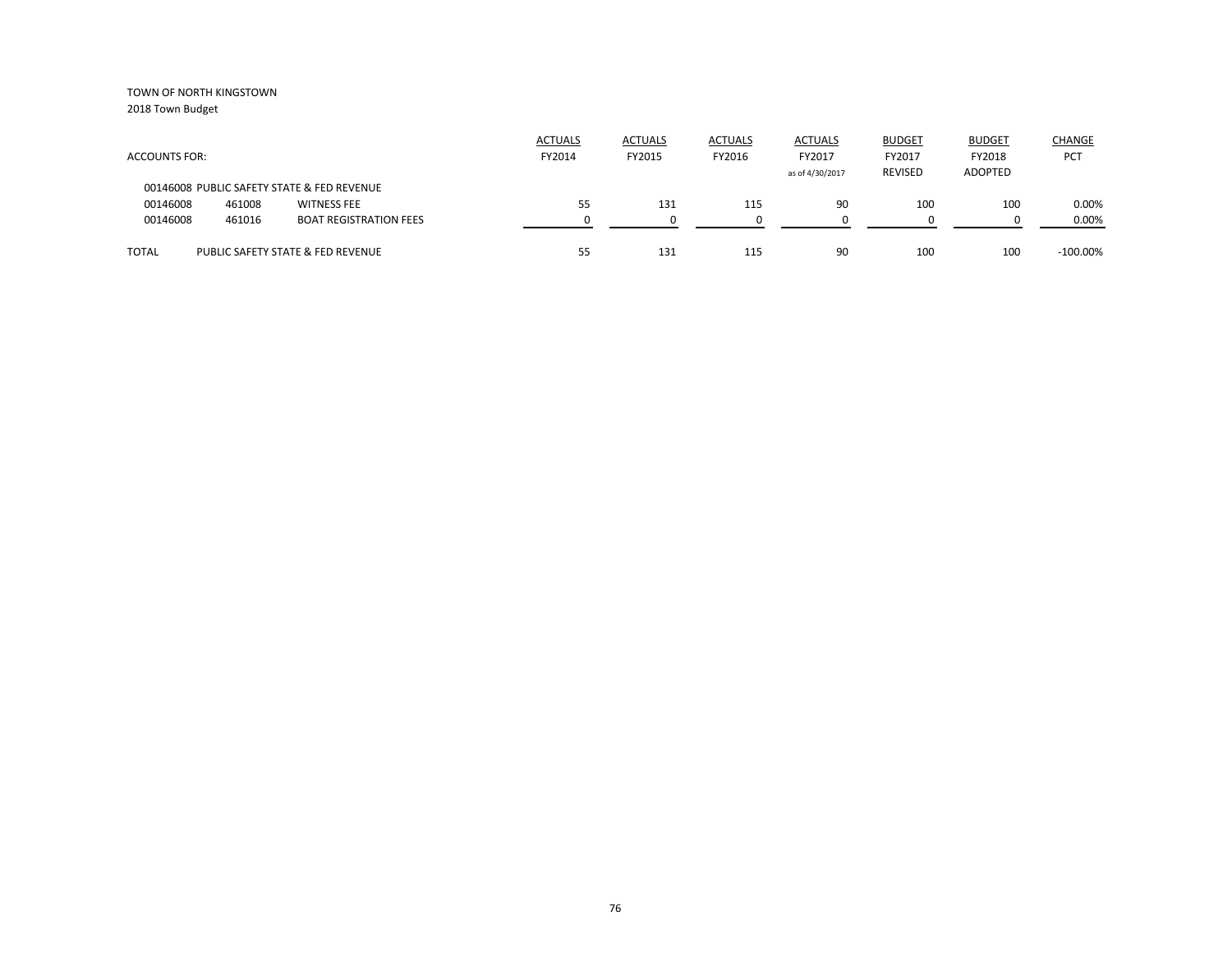|                         |                       |                                 | <b>ACTUALS</b> | <b>ACTUALS</b> | <b>ACTUALS</b> | <b>ACTUALS</b>  | <b>BUDGET</b>  | <b>BUDGET</b> | CHANGE     |
|-------------------------|-----------------------|---------------------------------|----------------|----------------|----------------|-----------------|----------------|---------------|------------|
| <b>ACCOUNTS FOR:</b>    |                       |                                 | FY2014         | FY2015         | FY2016         | FY2017          | FY2017         | FY2018        | <b>PCT</b> |
|                         |                       |                                 |                |                |                | as of 4/30/2017 | <b>REVISED</b> | ADOPTED       |            |
| 00147005 RENTAL REVENUE |                       |                                 |                |                |                |                 |                |               |            |
| 00147005                | 471006                | <b>MOORINGS</b>                 | 110.804        | 110.477        | 103,484        | 99,046          | 104,650        | 104,650       | 0.00%      |
| 00147005                | 471007                | <b>COMMUNICATION TOWER RENT</b> | 344,149        | 426,436        | 210,459        | 305,260         | 375,000        | 375,000       | 0.00%      |
| 00147005                | 471011                | LITTLE RED SCHOOL HOUSE RENT    | 0              |                | э              | 0               |                | 0             | 0.00%      |
| 00147005                | 471014                | STREET LIGHTING POLES RENTAL    | 951            | 3,081          | O              | 0               | 6,150          | 6,150         | 0.00%      |
| <b>TOTAL</b>            | <b>RENTAL REVENUE</b> |                                 | 455.905        | 539.994        | 313.948        | 404.306         | 485.800        | 485.800       | $-99.20%$  |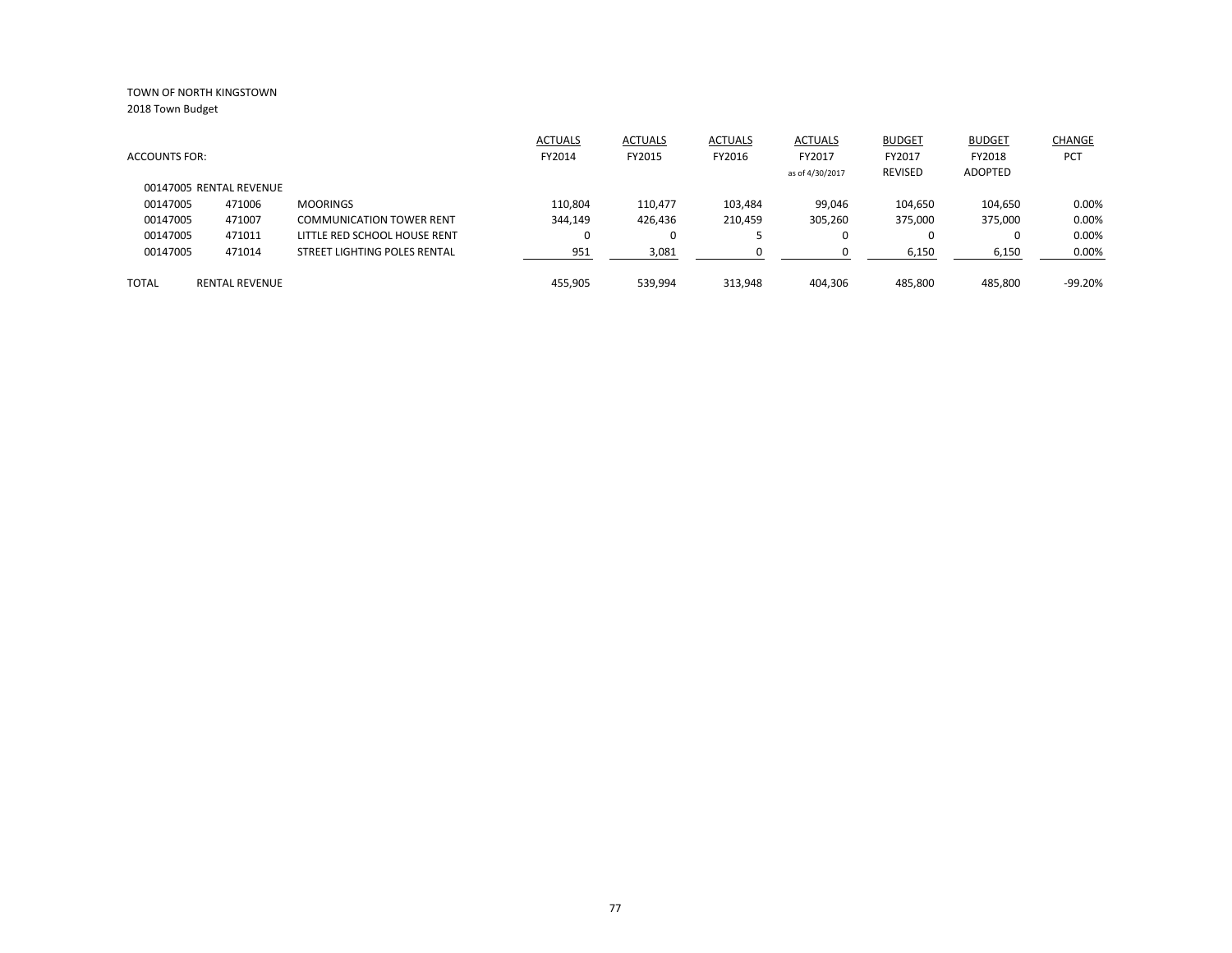2018 Town Budget

| <b>ACCOUNTS FOR:</b>                                                       | <b>ACTUALS</b><br>FY2014 | <b>ACTUALS</b><br>FY2015 | <b>ACTUALS</b><br>FY2016 | <b>ACTUALS</b><br>FY2017<br>as of 4/30/2017 | <b>BUDGET</b><br>FY2017<br><b>REVISED</b> | <b>BUDGET</b><br>FY2018<br><b>ADOPTED</b> | CHANGE<br>PCT |
|----------------------------------------------------------------------------|--------------------------|--------------------------|--------------------------|---------------------------------------------|-------------------------------------------|-------------------------------------------|---------------|
| 00147008 PUBLIC SAFETY RENTAL REVENUE<br>00147008<br>471001<br><b>DOCK</b> | 13,583                   | 11.383                   | 21,940                   | 5,031                                       | 15,896                                    | 15,896                                    | 0.00%         |
| <b>TOTAL</b><br>PUBLIC SAFETY RENTAL REVENUE                               | 13,583                   | 11,383                   | 21,940                   | 5,031                                       | 15,896                                    | 15,896                                    | $-100.00\%$   |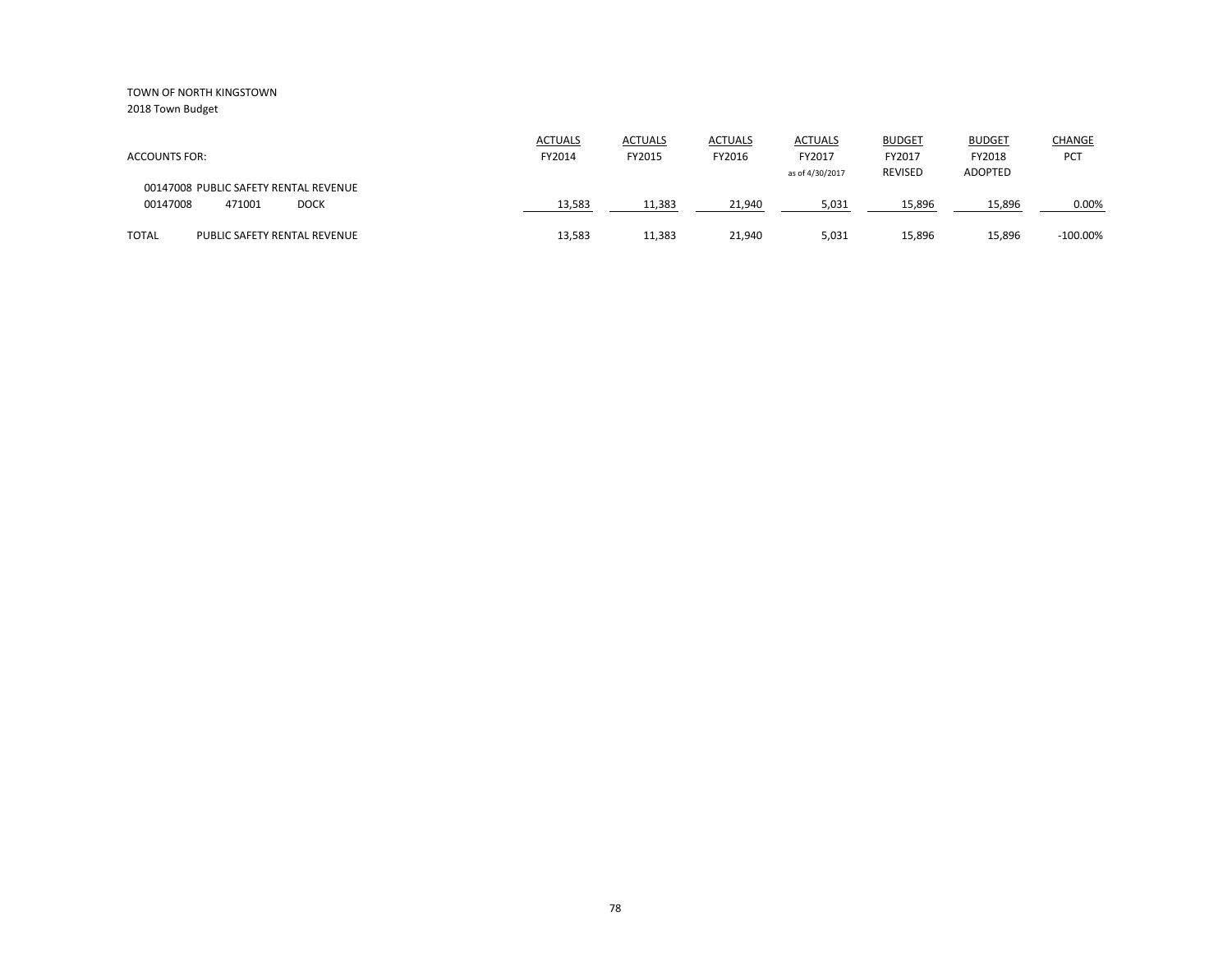| <b>ACCOUNTS FOR:</b>                                                                                | <b>ACTUALS</b><br>FY2014 | <b>ACTUALS</b><br>FY2015 | <b>ACTUALS</b><br>FY2016 | <b>ACTUALS</b><br>FY2017<br>as of 4/30/2017 | <b>BUDGET</b><br>FY2017<br><b>REVISED</b> | <b>BUDGET</b><br>FY2018<br>ADOPTED | <b>CHANGE</b><br>PCT |
|-----------------------------------------------------------------------------------------------------|--------------------------|--------------------------|--------------------------|---------------------------------------------|-------------------------------------------|------------------------------------|----------------------|
| 00147016 RECREATION RENTAL REVENUE<br><b>RECREATION BEACH &amp; FIELD USE</b><br>00147016<br>471008 |                          |                          |                          |                                             |                                           |                                    | 0.00%                |
| <b>TOTAL</b><br><b>RECREATION RENTAL REVENUE</b>                                                    |                          |                          | $\Omega$                 |                                             | 0                                         |                                    | $-100.00\%$          |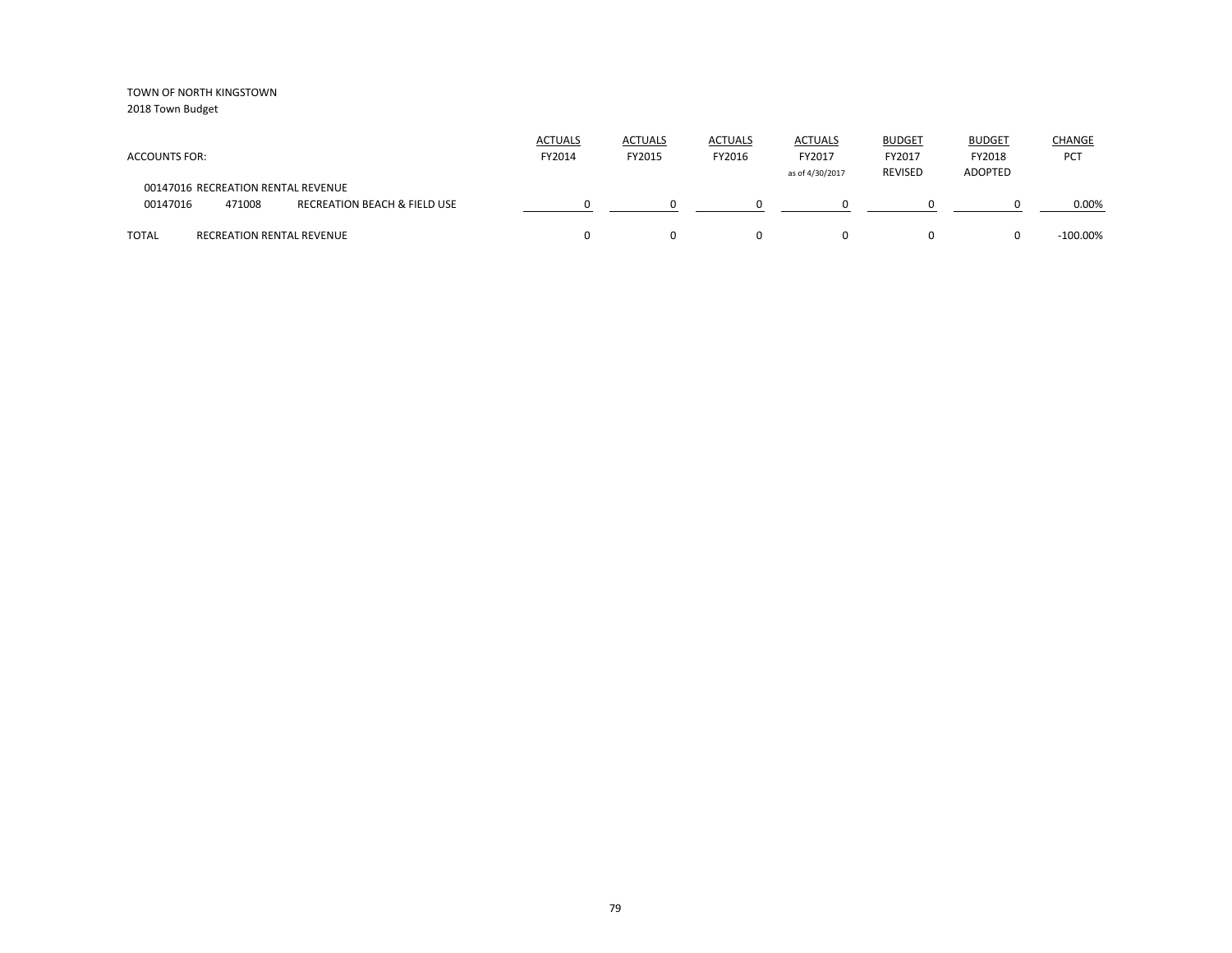|                      |        |                                         | <b>ACTUALS</b> | <b>ACTUALS</b> | <b>ACTUALS</b> | <b>ACTUALS</b>  | <b>BUDGET</b> | <b>BUDGET</b>  | CHANGE      |
|----------------------|--------|-----------------------------------------|----------------|----------------|----------------|-----------------|---------------|----------------|-------------|
| <b>ACCOUNTS FOR:</b> |        |                                         | FY2014         | FY2015         | FY2016         | FY2017          | FY2017        | FY2018         | <b>PCT</b>  |
|                      |        |                                         |                |                |                | as of 4/30/2017 | REVISED       | <b>ADOPTED</b> |             |
|                      |        | 00148005 INTEREST EARNINGS/MISC REVENUE |                |                |                |                 |               |                |             |
| 00148005             | 481000 | <b>INTEREST ON INVESTMENTS</b>          | 25.565         | $-626$         | 2,631          | 14.597          | 35,000        | 35.000         | 0.00%       |
| 00148005             | 483000 | <b>MISC. REVENUE</b>                    | 282,120        | 34,365         | 96,228         | 77.324          | 155,000       | 155,000        | 0.00%       |
| 00148005             | 484000 | TRANSFER FROM Q/D RECREATION F          | 0              |                | 0              | 0               | 0             |                | 0.00%       |
| 00148005             | 485000 | APPROPRIATION FROM SELF INSURA          | 0              | $\Omega$       | 0              | 0               | 0             |                | 0.00%       |
| 00148005             | 490000 | APPRO. PRIOR YEAR SURPLUS               | 443,977        | 124,111        | 51,272         | 600,000         | $-250,000$    |                | $-100.00\%$ |
| <b>TOTAL</b>         |        | INTEREST EARNINGS/MISC REVENUE          | 751.662        | 157.850        | 150,131        | 691.921         | $-60.000$     | 190.000        | $-99.70%$   |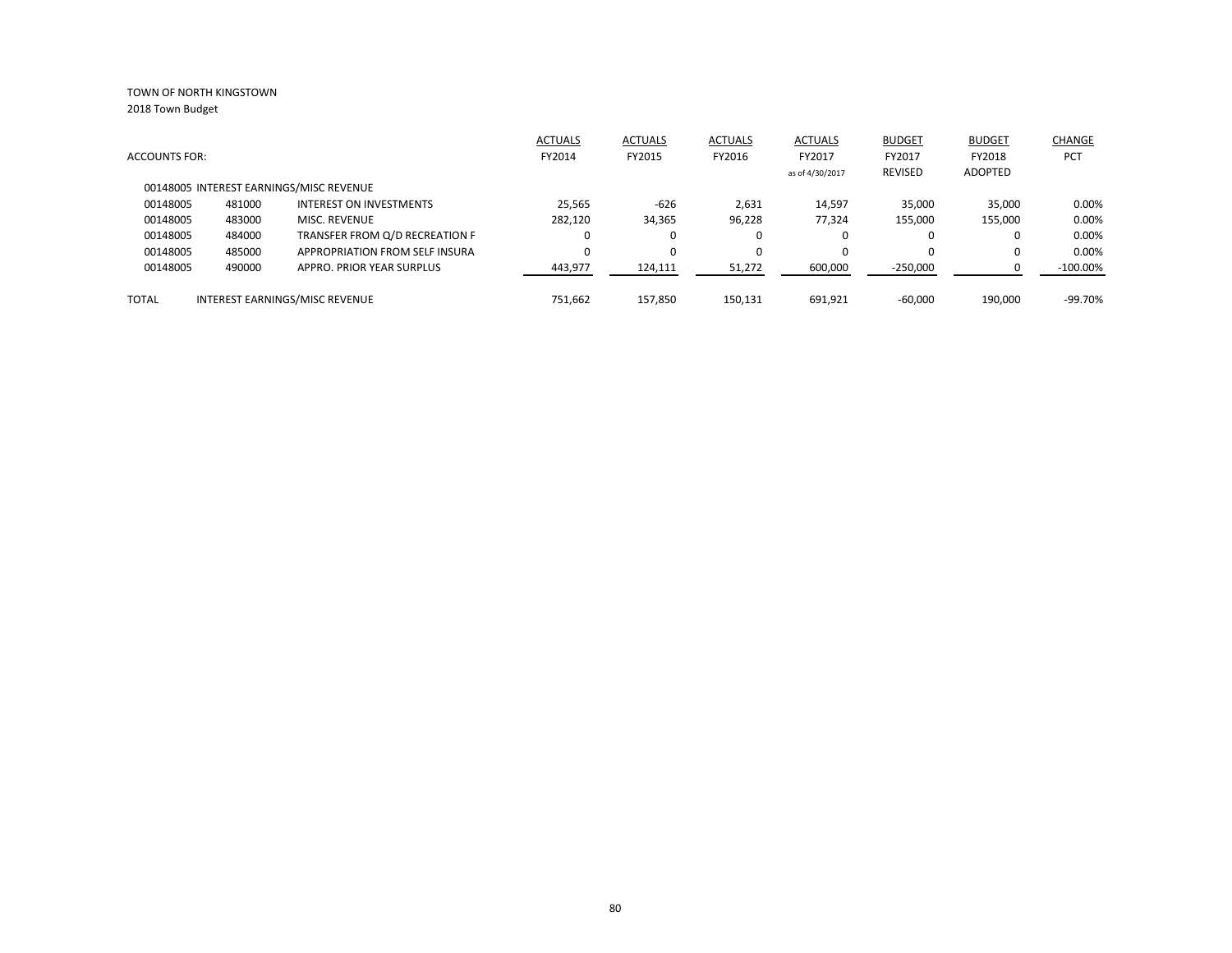| <b>ACCOUNTS FOR:</b> |        |                                                                                  | <b>ACTUALS</b><br>FY2014 | <b>ACTUALS</b><br>FY2015 | <b>ACTUALS</b><br>FY2016 | <b>ACTUALS</b><br>FY2017<br>as of 4/30/2017 | <b>BUDGET</b><br>FY2017<br><b>REVISED</b> | <b>BUDGET</b><br>FY2018<br>ADOPTED | <b>CHANGE</b><br>PCT |
|----------------------|--------|----------------------------------------------------------------------------------|--------------------------|--------------------------|--------------------------|---------------------------------------------|-------------------------------------------|------------------------------------|----------------------|
| 00199999             | 590000 | 00199999 CONVERSION VOID CHECK CLEARING<br><b>CONVERSION VOID CHECK CLEARING</b> |                          |                          |                          |                                             |                                           |                                    | 0.00%                |
| <b>TOTAL</b>         |        | <b>CONVERSION VOID CHECK CLEARING</b>                                            |                          |                          | $\Omega$                 |                                             | 0                                         |                                    | $-100.00\%$          |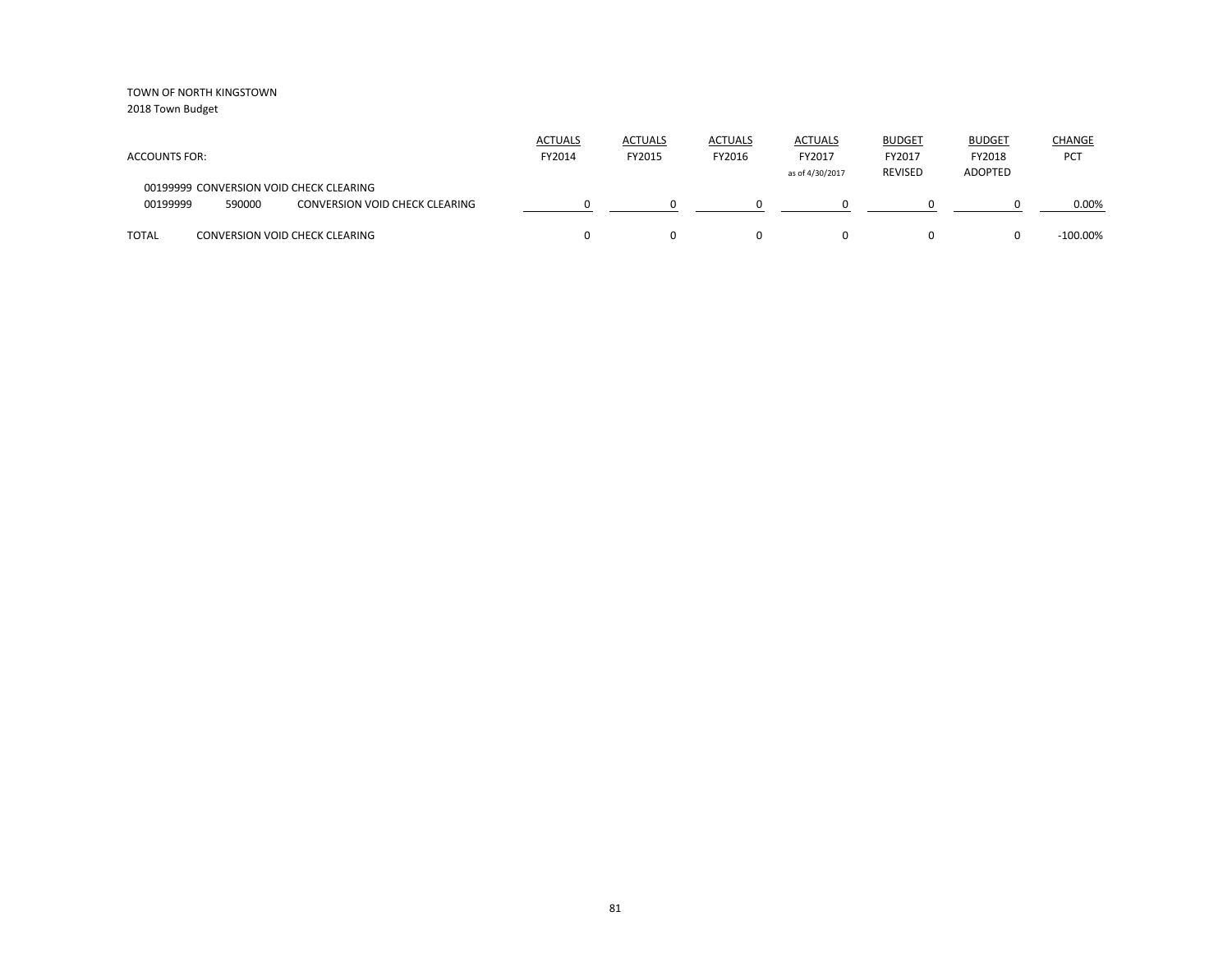|                            |                          |                                 | <b>ACTUALS</b> | <b>ACTUALS</b> | <b>ACTUALS</b> | <b>ACTUALS</b>  | <b>BUDGET</b> | <b>BUDGET</b> | CHANGE     |
|----------------------------|--------------------------|---------------------------------|----------------|----------------|----------------|-----------------|---------------|---------------|------------|
| <b>ACCOUNTS FOR:</b>       |                          |                                 | FY2014         | FY2015         | FY2016         | FY2017          | FY2017        | FY2018        | PCT        |
|                            |                          |                                 |                |                |                | as of 4/30/2017 | REVISED       | ADOPTED       |            |
| 10000000 DEBT SERVICE FUND |                          |                                 |                |                |                |                 |               |               |            |
| 10000000                   | 411001                   | <b>CURRENT YEARS' TAXES</b>     | 4,756,402      | 3,971,726      | 4,077,774      | 3,580,976       | 3,906,519     | 3,842,487     | $-1.60%$   |
| 10000000                   | 413701                   | <b>MISC</b>                     | 10,413,347     |                | 0              | 0               |               | 0             | 0.00%      |
| 10000000                   | 439002                   | LIBRARY CONSTRUCTION REIMBURSE  | 31,375         | 33,280         | 32,047         | 28,186          | 32,000        | 28,000        | $-12.50\%$ |
| 10000000                   | 439003                   | <b>CHAPTER 26 HOUSING</b>       | 975,538        | 741.496        | 1,155,481      | 1,115,662       | 1,130,895     | 1036413       | $-8.40%$   |
| 10000000                   | 483000                   | <b>IMPACT FEES/PMTS IN LIEU</b> | 60,889         |                | <sup>0</sup>   | $\Omega$        |               | <sup>0</sup>  | 0.00%      |
| TOTAL                      | <b>DEBT SERVICE FUND</b> |                                 | 16.237.551     | 4.746.502      | 5,265,302      | 4.724.824       | 5,069,414     | 4.906.900     | -92.70%    |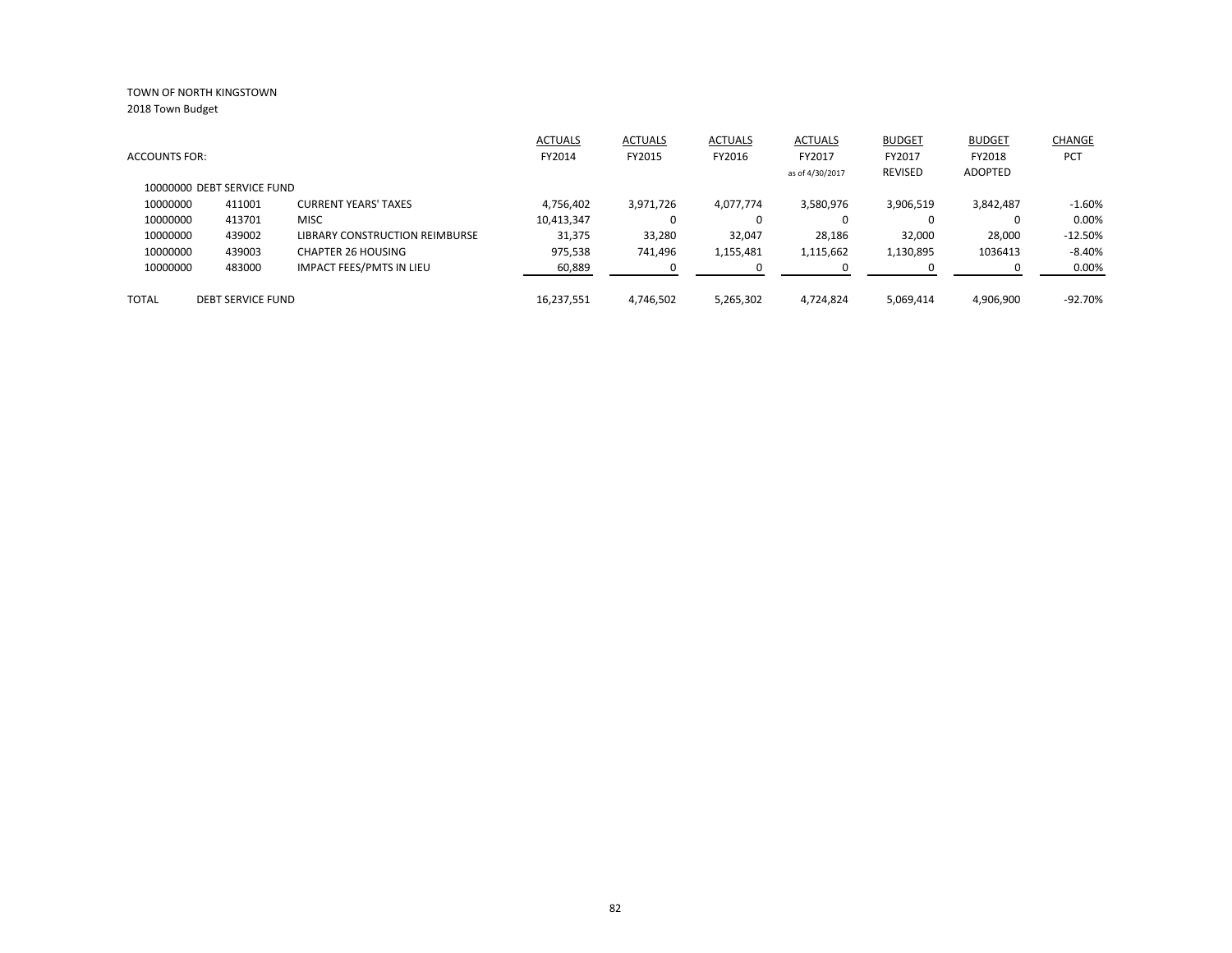|                            |                          |                       | <b>ACTUALS</b> | <b>ACTUALS</b> | <b>ACTUALS</b> | <b>ACTUALS</b>  | <b>BUDGET</b> | <b>BUDGET</b> | CHANGE     |
|----------------------------|--------------------------|-----------------------|----------------|----------------|----------------|-----------------|---------------|---------------|------------|
| <b>ACCOUNTS FOR:</b>       |                          |                       | FY2014         | FY2015         | FY2016         | FY2017          | FY2017        | FY2018        | <b>PCT</b> |
|                            |                          |                       |                |                |                | as of 4/30/2017 | REVISED       | ADOPTED       |            |
| 10012010 GENERAL FUND DEBT |                          |                       |                |                |                |                 |               |               |            |
| 10012010                   | 530801                   | <b>LEGAL ADS</b>      | 0              |                | 2,137          |                 | 0             |               | 0.00%      |
| 10012010                   | 530807                   | PRINTING              | 2,457          |                | 0              |                 | $\Omega$      |               | 0.00%      |
| 10012010                   | 531204                   | <b>DEBT PRINCIPAL</b> | 11,884,930     | 1,739,510      | 1,897,548      | 1,241,469       | 1,178,670     | 2,860,750     | $-1.40%$   |
| 10012010                   | 531205                   | <b>DEBT INTEREST</b>  | 1,162,353      | 649,056        | 556,971        | 343,433         | 325,118       | 907,700       | $-8.80\%$  |
| <b>TOTAL</b>               | <b>GENERAL FUND DEBT</b> |                       | 13,049,740     | 2,388,566      | 2,456,657      | 1,584,902       | 1,503,788     | 3,768,450     | $-94.70%$  |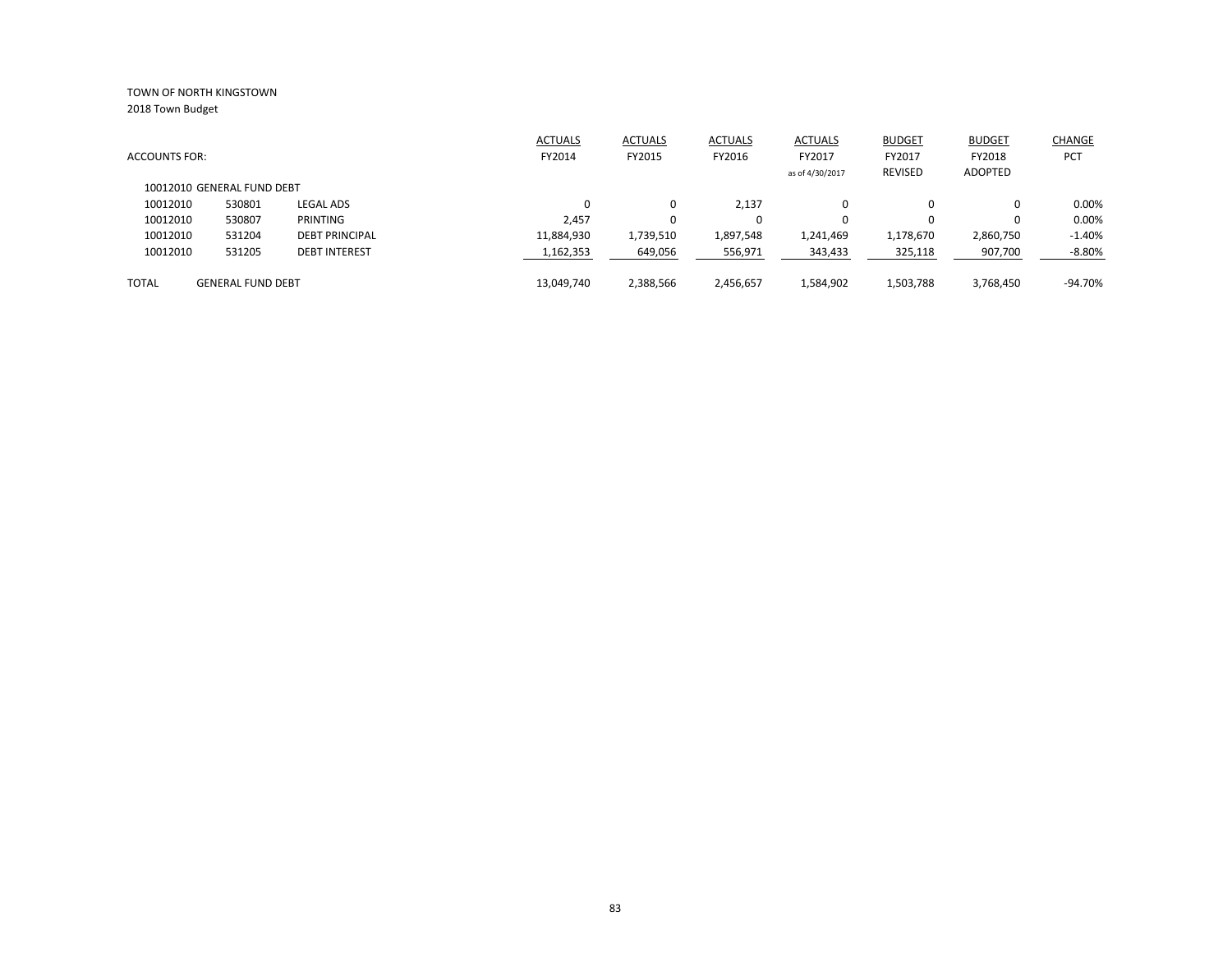2018 Town Budget

| <b>ACCOUNTS FOR:</b>                                                               | <b>ACTUALS</b><br>FY2014 | <b>ACTUALS</b><br>FY2015 | <b>ACTUALS</b><br>FY2016 | <b>ACTUALS</b><br>FY2017<br>as of 4/30/2017 | <b>BUDGET</b><br>FY2017<br><b>REVISED</b> | <b>BUDGET</b><br>FY2018<br><b>ADOPTED</b> | CHANGE<br><b>PCT</b> |
|------------------------------------------------------------------------------------|--------------------------|--------------------------|--------------------------|---------------------------------------------|-------------------------------------------|-------------------------------------------|----------------------|
| 10048000 DEBT SERVICE FUND<br>10048000<br>481000<br><b>INTEREST ON INVESTMENTS</b> | 1,769                    | 1,905                    | 32,191                   |                                             | 1,000                                     |                                           | $-100.00\%$          |
| <b>TOTAL</b><br><b>DEBT SERVICE FUND</b>                                           | 1,769                    | 1,905                    | 32,191                   | 0                                           | 1,000                                     |                                           | $-100.00\%$          |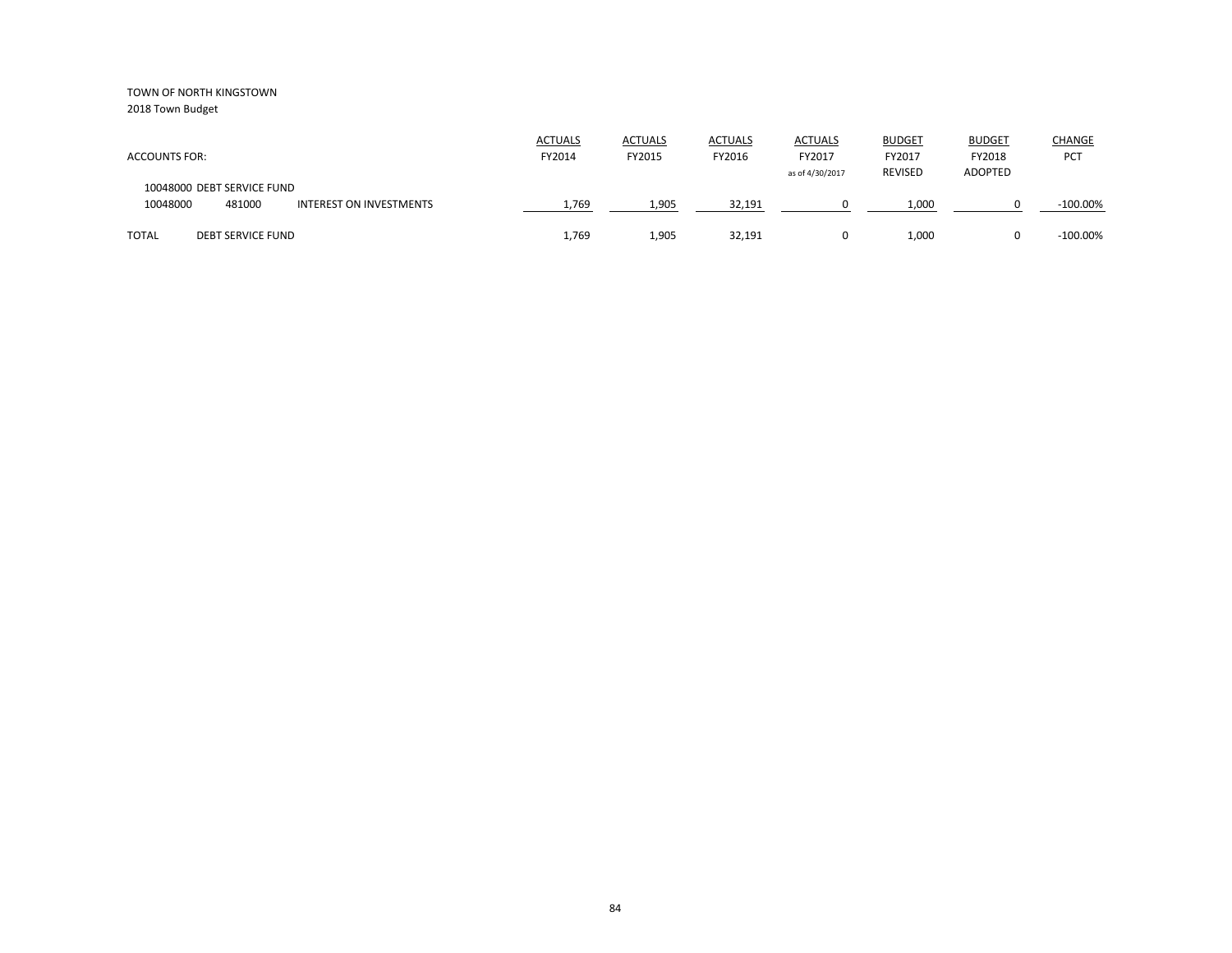| <b>ACCOUNTS FOR:</b>                          |                           | <b>ACTUALS</b><br>FY2014 | <b>ACTUALS</b><br>FY2015 | <b>ACTUALS</b><br>FY2016 | <b>ACTUALS</b><br>FY2017<br>as of 4/30/2017 | <b>BUDGET</b><br>FY2017<br><b>REVISED</b> | <b>BUDGET</b><br>FY2018<br>ADOPTED | CHANGE<br>PCT |
|-----------------------------------------------|---------------------------|--------------------------|--------------------------|--------------------------|---------------------------------------------|-------------------------------------------|------------------------------------|---------------|
| 10049000 CAPITAL OUTLAY<br>490000<br>10049000 | APPRO. PRIOR YEAR SURPLUS |                          |                          | <sup>0</sup>             | 0                                           |                                           |                                    | 0.00%         |
| <b>TOTAL</b><br><b>CAPITAL OUTLAY</b>         |                           |                          |                          | 0                        | 0                                           |                                           |                                    | $-100.00\%$   |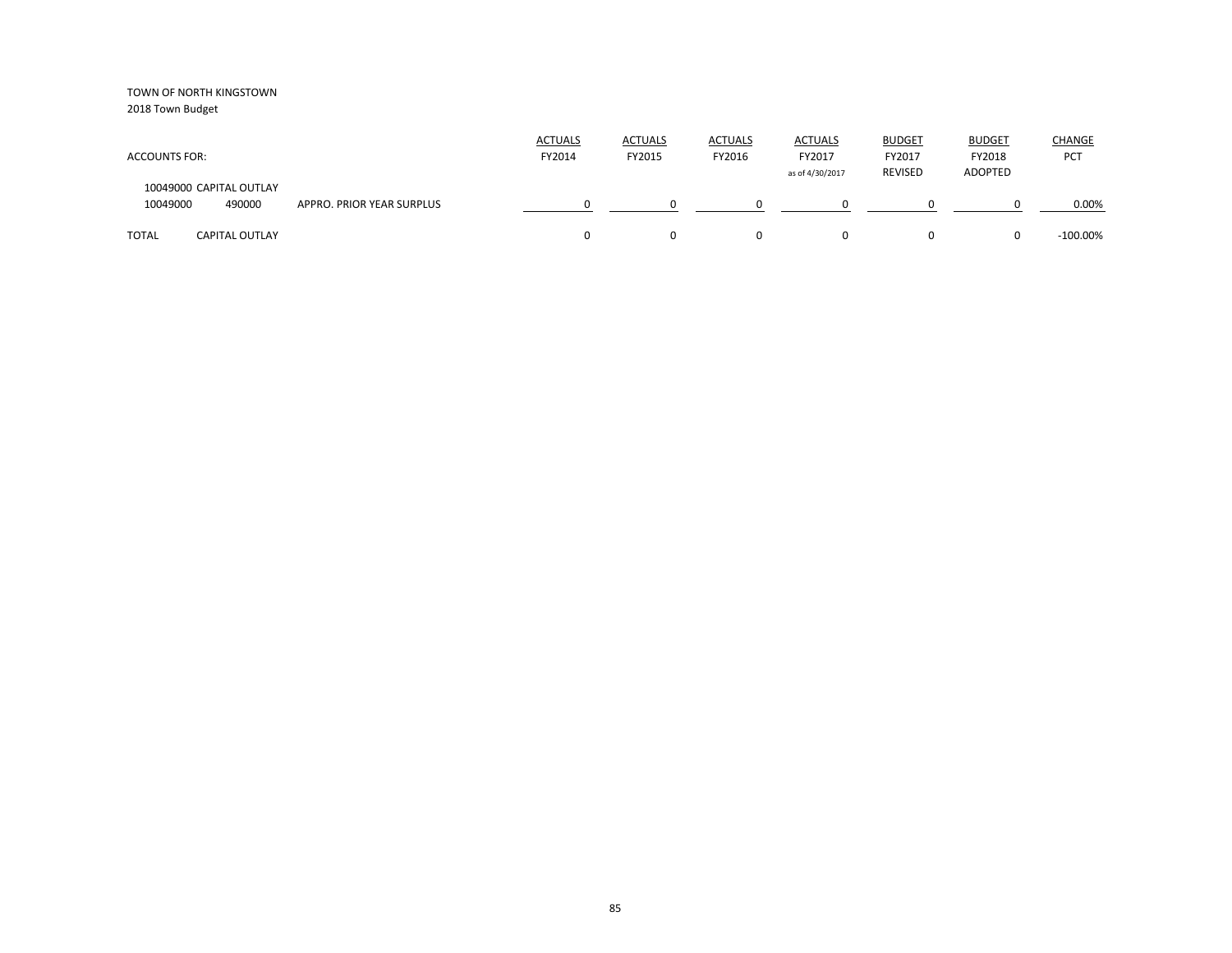|                      |        |                                     | <b>ACTUALS</b> | <b>ACTUALS</b> | <b>ACTUALS</b> | <b>ACTUALS</b>  | <b>BUDGET</b>  | <b>BUDGET</b>  | <b>CHANGE</b> |
|----------------------|--------|-------------------------------------|----------------|----------------|----------------|-----------------|----------------|----------------|---------------|
| <b>ACCOUNTS FOR:</b> |        |                                     | FY2014         | FY2015         | FY2016         | FY2017          | FY2017         | FY2018         | <b>PCT</b>    |
|                      |        |                                     |                |                |                | as of 4/30/2017 | <b>REVISED</b> | <b>ADOPTED</b> |               |
|                      |        | 10091500 GOB REFUNDING 2015A 9/1/15 |                |                |                |                 |                |                |               |
| 10091500             | 531204 | <b>DEBT PRINCIPAL</b>               |                |                | 0              | 1,465,000       | 1,465,000      |                | 0.00%         |
| 10091500             | 531205 | <b>DEBT INTEREST</b>                |                | -9             | 251,329        | 650,488         | 650,488        |                | 0.00%         |
| <b>TOTAL</b>         |        | GOB REFUNDING 2015A 9/1/15          |                | $\Omega$       | 251.329        | 2,115,488       | 2,115,488      |                | $-100.00\%$   |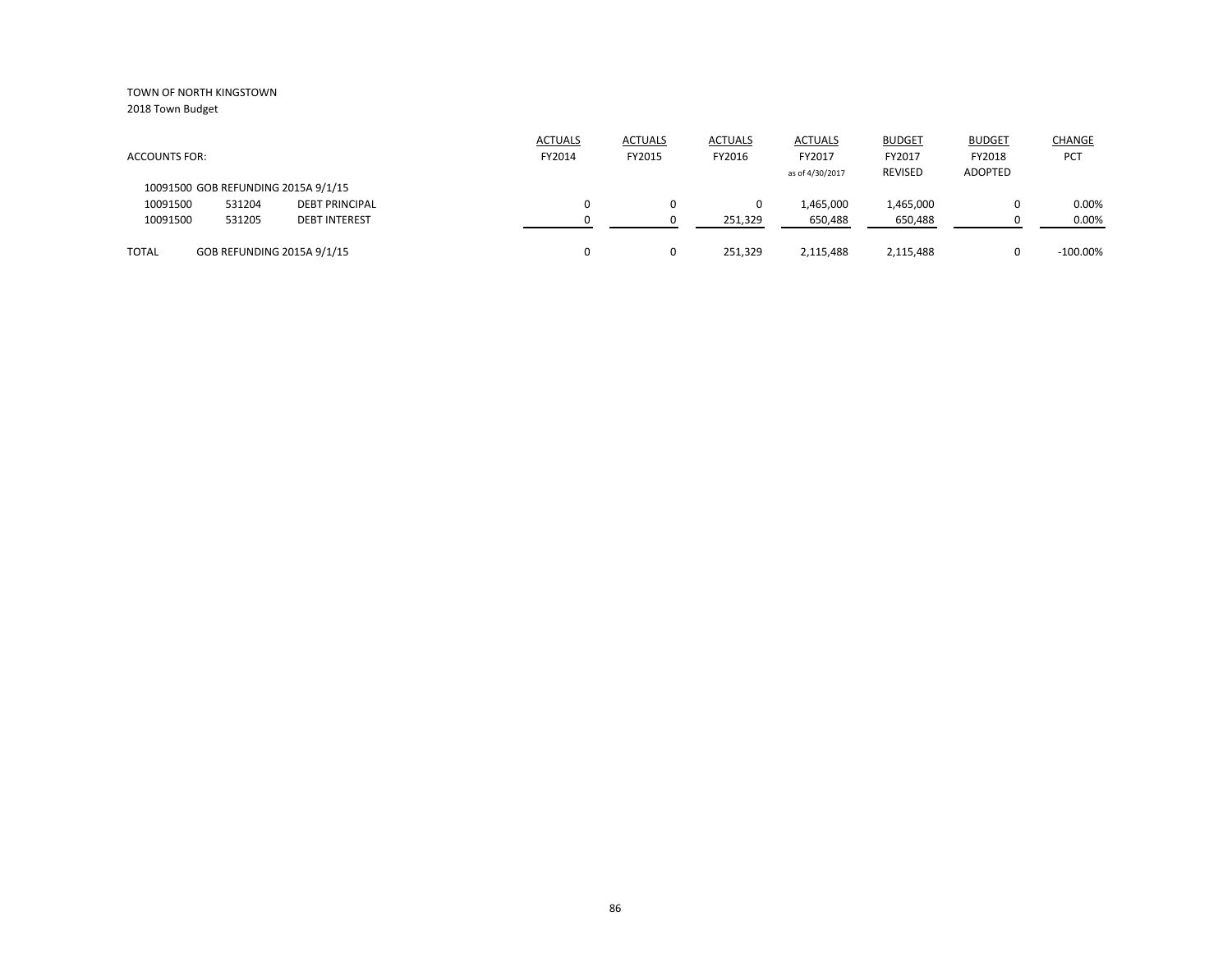2018 Town Budget

|                      |        |                                     | <b>ACTUALS</b> | <b>ACTUALS</b> | <b>ACTUALS</b> | <b>ACTUALS</b>  | <b>BUDGET</b>  | <b>BUDGET</b> | <b>CHANGE</b> |
|----------------------|--------|-------------------------------------|----------------|----------------|----------------|-----------------|----------------|---------------|---------------|
| <b>ACCOUNTS FOR:</b> |        |                                     | FY2014         | FY2015         | FY2016         | FY2017          | FY2017         | FY2018        | PCT           |
|                      |        |                                     |                |                |                | as of 4/30/2017 | <b>REVISED</b> | ADOPTED       |               |
|                      |        | 10092000 SCHOOL DEPARTMENT EXPENSES |                |                |                |                 |                |               |               |
| 10092000             | 531204 | <b>DEBT PRINCIPAL</b>               | 2,052,700      | 2,223,900      | 2,217,000      | 981,300         | 981,300        | 715,000       | $-1.40%$      |
| 10092000             | 531205 | <b>DEBT INTEREST</b>                | 889,709        | 1,174,863      | 514,240        | 461,813         | 469,838        | 423,450       | $-6.00%$      |
|                      |        |                                     |                |                |                |                 |                |               |               |
| <b>TOTAL</b>         |        | SCHOOL DEPARTMENT EXPENSES          | 2,942,409      | 3,398,763      | 2,731,240      | 1,443,113       | 1,451,138      | 1,138,450     | $-98.40%$     |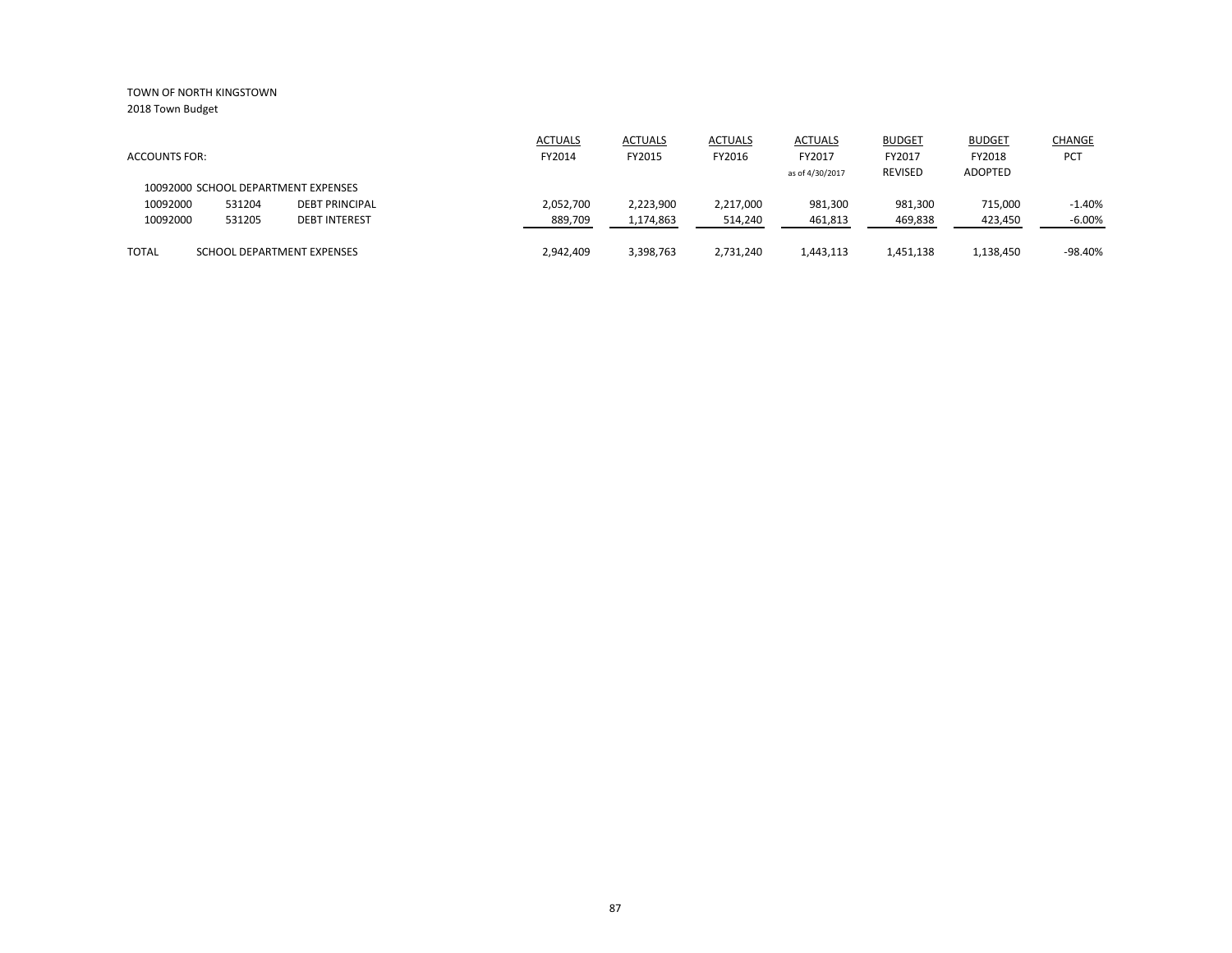| <b>ACCOUNTS FOR:</b>                                                               | <b>ACTUALS</b><br>FY2014 | <b>ACTUALS</b><br>FY2015 | <b>ACTUALS</b><br>FY2016 | <b>ACTUALS</b><br>FY2017<br>as of 4/30/2017 | <b>BUDGET</b><br>FY2017<br><b>REVISED</b> | <b>BUDGET</b><br>FY2018<br>ADOPTED | CHANGE<br><b>PCT</b> |
|------------------------------------------------------------------------------------|--------------------------|--------------------------|--------------------------|---------------------------------------------|-------------------------------------------|------------------------------------|----------------------|
| 10099000 DEBT SERVICE RESERVE<br>10099000<br>550701<br><b>DEBT SERVICE RESERVE</b> |                          |                          |                          |                                             |                                           |                                    | 0.00%                |
| <b>TOTAL</b><br><b>DEBT SERVICE RESERVE</b>                                        |                          |                          | 0                        | 0                                           |                                           |                                    | $-100.00\%$          |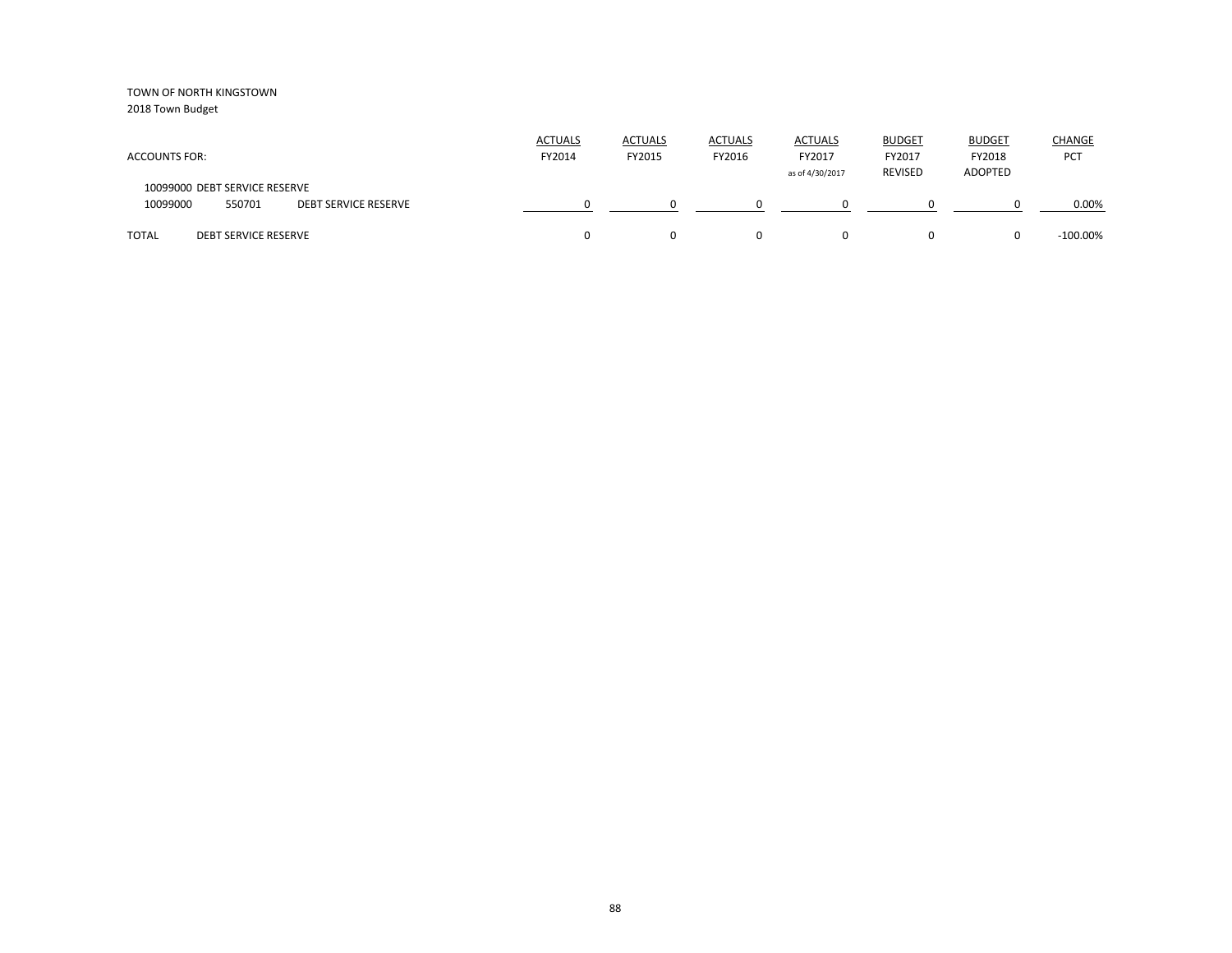|                      |         |                                     | <b>ACTUALS</b> | <b>ACTUALS</b> | <b>ACTUALS</b> | <b>ACTUALS</b>  | <b>BUDGET</b>  | <b>BUDGET</b>  | <b>CHANGE</b> |
|----------------------|---------|-------------------------------------|----------------|----------------|----------------|-----------------|----------------|----------------|---------------|
| <b>ACCOUNTS FOR:</b> |         |                                     | FY2014         | FY2015         | FY2016         | FY2017          | FY2017         | FY2018         | <b>PCT</b>    |
|                      |         |                                     |                |                |                | as of 4/30/2017 | <b>REVISED</b> | <b>ADOPTED</b> |               |
| 11219010 LIBRARY     |         |                                     |                |                |                |                 |                |                |               |
| 11219010             | 510101  | <b>CLASSIFIED FULL TIME</b>         | 507,623        | 532,684        | 527,543        | 441,291         | 551,467        | 544,992        | $-1.40%$      |
| 11219010             | 510102  | <b>CLASSIFIED PART TIME</b>         | 63,948         | 71,741         | 85,029         | 88,274          | 100,942        | 111,371        | 10.30%        |
| 11219010             | 510103  | UNCLASSIFIED FULL TIME              | 145,380        | 153,488        | 130,987        | 117,502         | 150,674        | 138,910        | $-7.80%$      |
| 11219010             | 510104  | UNCLASSIFIED PART TIME              | 22,841         | 21,320         | 15,587         | $-1,052$        | 0              | $\Omega$       | 0.00%         |
| 11219010             | 510107  | <b>OVERTIME</b>                     | 0              | $\Omega$       | 89             | 15,746          | 20,000         | 20,000         | 0.00%         |
| 11219010             | 510109  | <b>SPECIAL EMPLOYEE</b>             | O              | O              | $\Omega$       | $\Omega$        | 0              | $\Omega$       | 0.00%         |
| 11219010             | 510206  | <b>TERMINATION PAY</b>              | 0              | 10,700         | 17,661         | 1,021           | 1,021          | 5,000          | 0.00%         |
| 11219010             | 524001  | <b>FICA</b>                         | 55,757         | 57,980         | 57,503         | 49,609          | 66,988         | 62,746         | 1.40%         |
| 11219010             | 524302  | RETIREMENT                          | 111,651        | 114,137        | 128,567        | 113,225         | 134,310        | 145,761        | 8.50%         |
| 11219010             | 524303  | <b>UNEMPLOYMENT</b>                 | 0              | 0              | $\Omega$       | $\mathbf 0$     | 0              | 0              | 0.00%         |
| 11219010             | 524304  | <b>HEALTH INSURANCE</b>             | 108,659        | 108,795        | 101,004        | 98,021          | 112,929        | 116,828        | 3.50%         |
| 11219010             | 524305  | <b>DENTAL INSURANCE</b>             | 6,134          | 5,857          | 5,590          | 5,751           | 6,000          | 7,000          | 16.70%        |
| 11219010             | 524306  | LIFE INSURANCE                      | 2,171          | 2,679          | 2,861          | 2,633           | 3,500          | 3,500          | 0.00%         |
| 11219010             | 524314  | <b>RETIREE HEALTH CARE</b>          | 56,227         | 35,483         | 31,700         | 28,960          | 30,618         | 43,967         | 43.60%        |
| 11219010             | 530101  | <b>TELEPHONE</b>                    | 0              | 0              | 0              | $\Omega$        | $\Omega$       | 0              | 0.00%         |
| 11219010             | 530301  | <b>ELECTRICITY</b>                  | 0              | O              | 0              | $\Omega$        | $\Omega$       | <sup>0</sup>   | 0.00%         |
| 11219010             | 530406  | <b>INSURANCE</b>                    | o              | $\Omega$       | $\Omega$       | $\Omega$        | 0              | 0              | 0.00%         |
| 11219010             | 530604  | <b>MEDICAL SERVICES</b>             | 0              | $\Omega$       | $\Omega$       | $\Omega$        | 0              | 0              | 0.00%         |
| 11219010             | 531101  | LIBRARY CAPITAL RESERVE BUILDI      | O              | 0              | 0              | $\Omega$        | $\Omega$       | 0              | 0.00%         |
| 11219010             | 550101  | <b>BUILDING AND FIXED EQUIPMENT</b> | 51,015         | $\Omega$       | $\Omega$       | $\Omega$        | 0              | 0              | 0.00%         |
| TOTAL                | LIBRARY |                                     | 1,131,407      | 1,114,865      | 1,104,122      | 960,981         | 1,178,449      | 1,200,075      | $-98.40%$     |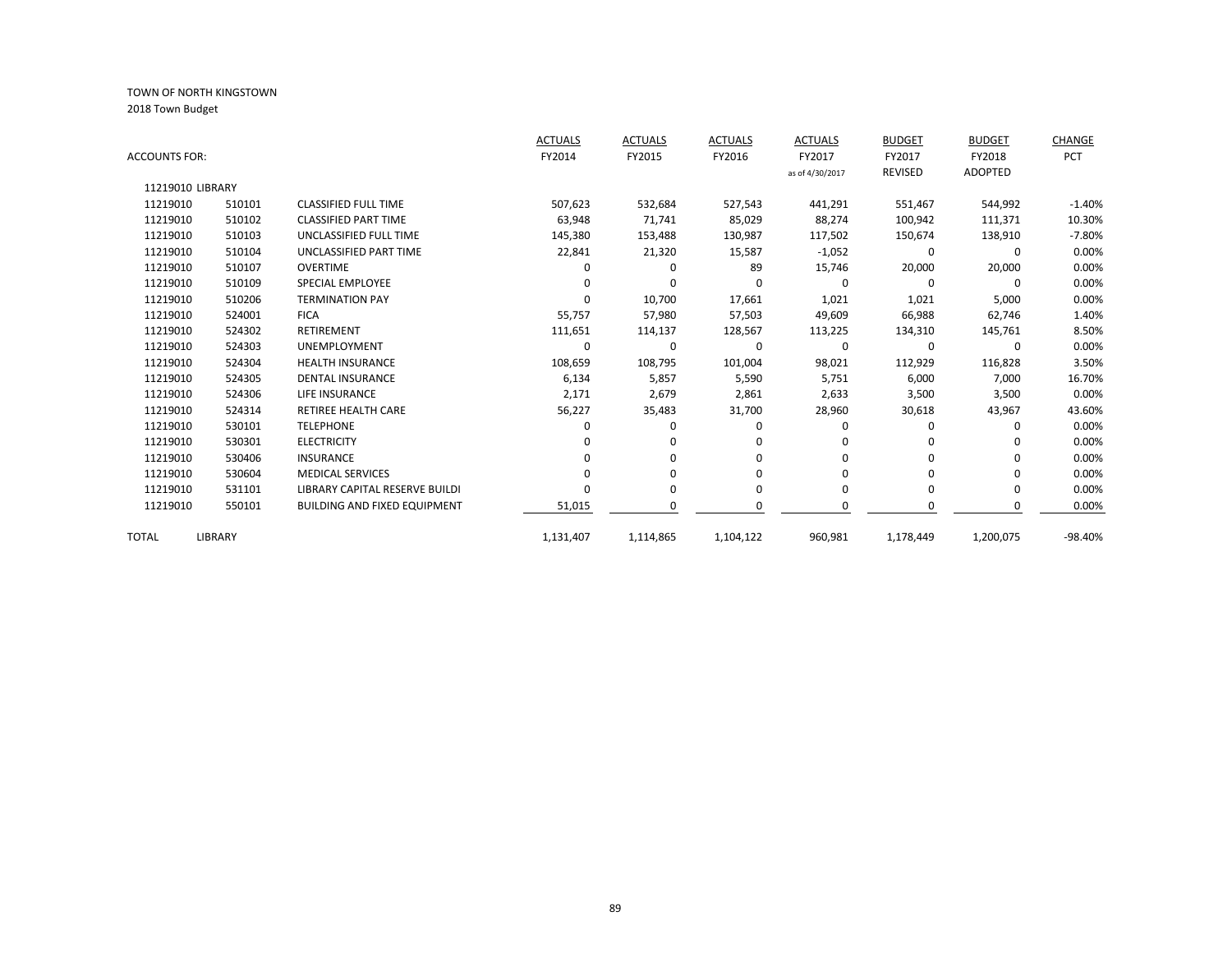|                      |                                    |                              | <b>ACTUALS</b> | <b>ACTUALS</b> | <b>ACTUALS</b> | ACTUALS         | <b>BUDGET</b>  | <b>BUDGET</b> | CHANGE      |
|----------------------|------------------------------------|------------------------------|----------------|----------------|----------------|-----------------|----------------|---------------|-------------|
| <b>ACCOUNTS FOR:</b> |                                    |                              | FY2014         | FY2015         | FY2016         | FY2017          | FY2017         | FY2018        | <b>PCT</b>  |
|                      |                                    |                              |                |                |                | as of 4/30/2017 | <b>REVISED</b> | ADOPTED       |             |
|                      | 11219020 LIBRARY STAFF DEVELOPMENT |                              |                |                |                |                 |                |               |             |
| 11219020             | 524401                             | <b>TUITION &amp; FEES</b>    | 184            | 190            | 717            | 571             | 2,500          | 2,500         | 0.00%       |
| 11219020             | 524405                             | <b>TRAVEL &amp; EXPENSES</b> | 1,522          | 1,500          | 1,285          | 976             | 1,200          | 1,300         | 8.30%       |
| 11219020             | 530501                             | DUES & MEMBERSHIPS           | 318            | 325            | 249            | 330             | 360            | 360           | 0.00%       |
| 11219020             | 530602                             | <b>CONSULTING SERVICES</b>   |                |                | 0              |                 |                |               | 0.00%       |
|                      |                                    |                              |                |                |                |                 |                |               |             |
| <b>TOTAL</b>         | LIBRARY STAFF DEVELOPMENT          |                              | 2,024          | 2,015          | 2,251          | 1,877           | 4,060          | 4,160         | $-100.00\%$ |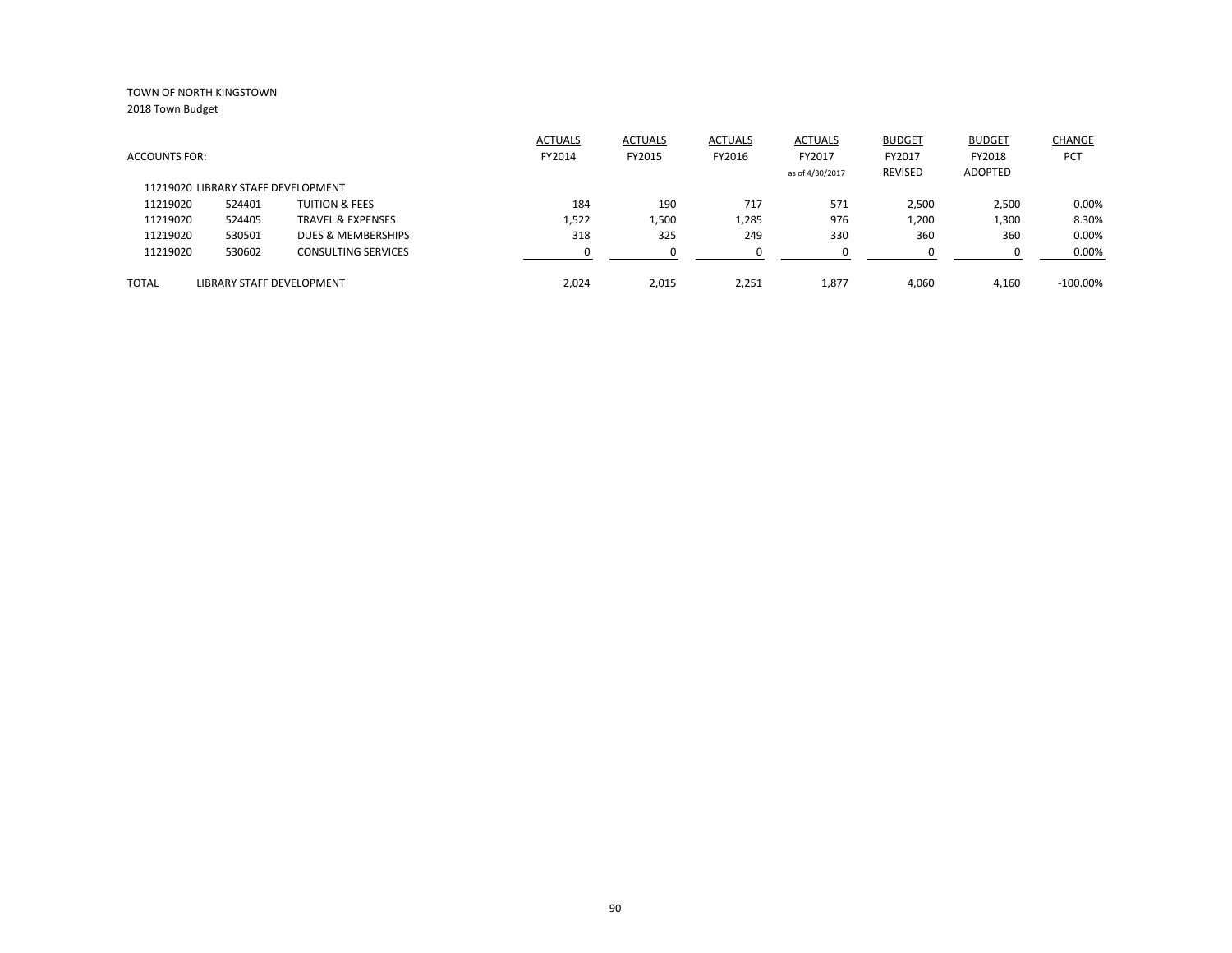|               |        |                                           | <b>ACTUALS</b> | <b>ACTUALS</b> | <b>ACTUALS</b> | <b>ACTUALS</b>  | <b>BUDGET</b>  | <b>BUDGET</b> | CHANGE     |
|---------------|--------|-------------------------------------------|----------------|----------------|----------------|-----------------|----------------|---------------|------------|
| ACCOUNTS FOR: |        |                                           | FY2014         | FY2015         | FY2016         | FY2017          | FY2017         | FY2018        | <b>PCT</b> |
|               |        |                                           |                |                |                | as of 4/30/2017 | <b>REVISED</b> | ADOPTED       |            |
|               |        | 11219030 LIBRARY OFFICE/OPERATIONAL COSTS |                |                |                |                 |                |               |            |
| 11219030      | 524405 | <b>TRAVEL &amp; EXPENSES</b>              | 0              | 0              | 0              | 0               | $\Omega$       | $\Omega$      | 0.00%      |
| 11219030      | 530101 | <b>TELEPHONE</b>                          | 4,636          | 4,431          | 4,438          | 3,708           | 4,500          | 4,500         | 0.00%      |
| 11219030      | 530103 | <b>POSTAGE</b>                            | 912            | 924            | 1,000          | $\Omega$        | 1,000          | 1,000         | 0.00%      |
| 11219030      | 530105 | DATA PROCESSING                           | $\Omega$       | $\Omega$       | 0              | 5,000           | 12,000         | 12,000        | 0.00%      |
| 11219030      | 530607 | <b>AUDITING</b>                           | 3,232          | 3,250          | $\Omega$       | 0               | 3,500          | 3,500         | 0.00%      |
| 11219030      | 530703 | OFFICE EQUIPMENT RENTAL                   | 3,794          | 4,024          | 3,803          | 4,016           | 4,500          | 5,000         | 0.00%      |
| 11219030      | 530802 | <b>STATIONERY</b>                         | 209            | 0              | $\Omega$       | 0               | 150            | 150           | 0.00%      |
| 11219030      | 531004 | OFFICE EQUIPMENT MAINTENANCE              | 14,111         | 3,924          | 4,122          | 3,160           | 6,000          | 6,000         | 0.00%      |
| 11219030      | 540102 | PRINTED FORMS                             | $\Omega$       | $\Omega$       | $\Omega$       | 0               | $\Omega$       | $\Omega$      | 0.00%      |
| 11219030      | 540104 | OPER SUPPLIES FOR OFFICE EQUIP            | 11,281         | 7,493          | 7,071          | 7,306           | 8,000          | 8,000         | 6.70%      |
| 11219030      | 540112 | <b>TECHNOLOGY UPGRADES</b>                |                | 19,995         | 5,252          |                 | 5,000          | 10,000        | 100.00%    |
|               |        |                                           |                |                |                |                 |                |               |            |
| TOTAL         |        | LIBRARY OFFICE/OPERATIONAL COSTS          | 38,176         | 44,040         | 25,686         | 23,189          | 44,650         | 50,150        | -99.90%    |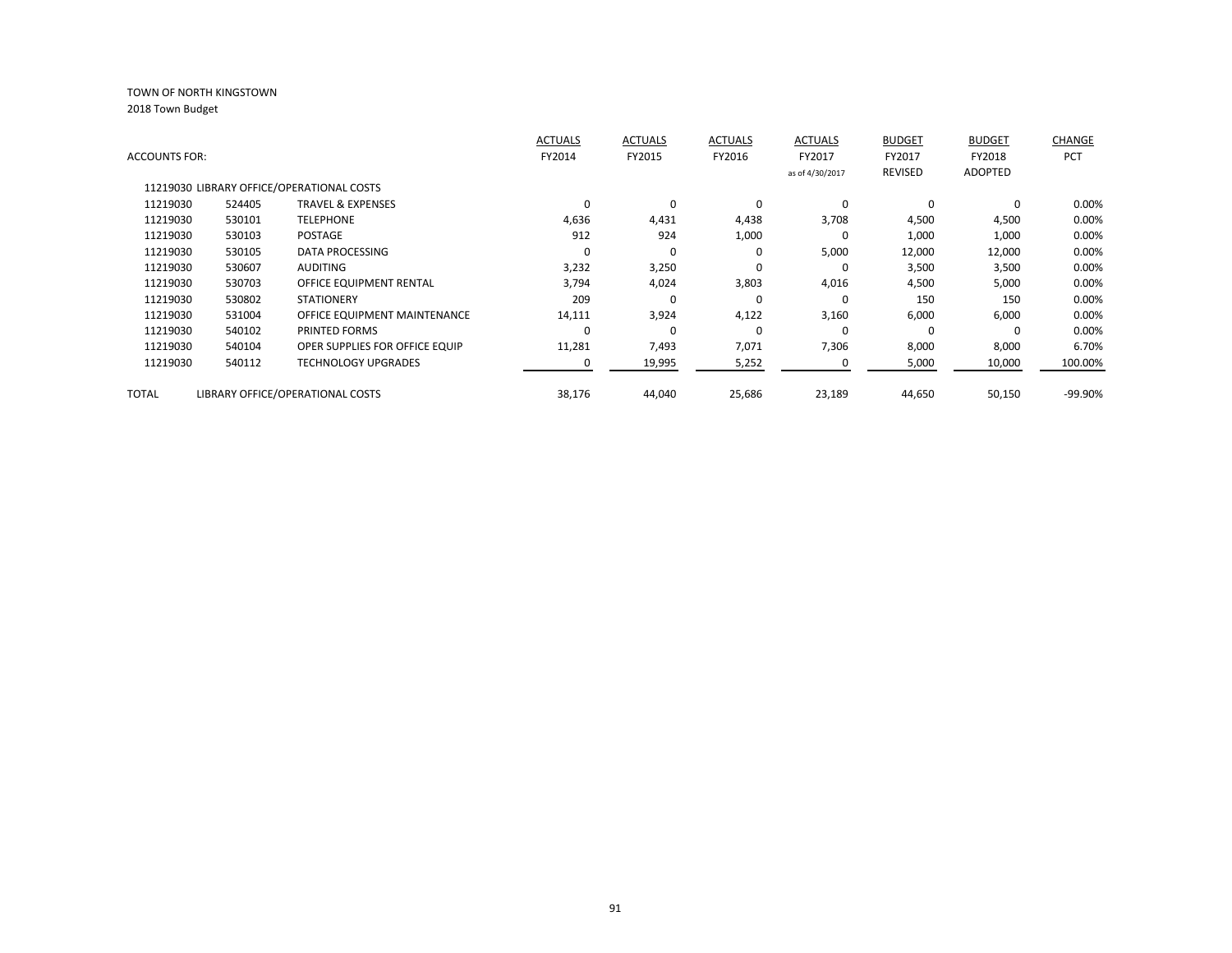|                             |                           |                                | <b>ACTUALS</b> | <b>ACTUALS</b> | <b>ACTUALS</b> | <b>ACTUALS</b>  | <b>BUDGET</b> | <b>BUDGET</b> | CHANGE     |
|-----------------------------|---------------------------|--------------------------------|----------------|----------------|----------------|-----------------|---------------|---------------|------------|
| <b>ACCOUNTS FOR:</b>        |                           |                                | FY2014         | FY2015         | FY2016         | FY2017          | FY2017        | FY2018        | <b>PCT</b> |
|                             |                           |                                |                |                |                | as of 4/30/2017 | REVISED       | ADOPTED       |            |
| 11219040 LIBRARY CLAN COSTS |                           |                                |                |                |                |                 |               |               |            |
| 11219040                    | 524405                    | <b>TRAVEL &amp; EXPENSES</b>   |                | $\Omega$       | 0              | $\Omega$        | 0             |               | 0.00%      |
| 11219040                    | 531004                    | OFFICE EQUIPMENT MAINTENANCE   |                | $\Omega$       | $\Omega$       | $\Omega$        | 0             | 0             | 0.00%      |
| 11219040                    | 531206                    | CONTRACTUAL SERVICES NOT O/W C | 43.946         | 41,541         | 40,329         | 43,342          | 43,342        | 44,639        | 3.00%      |
| 11219040                    | 540104                    | OPER SUPPLIES FOR OFFICE EQUIP | 0              | $\Omega$       | $\Omega$       | 0               | 0             |               | 0.00%      |
| 11219040                    | 550301                    | OFFICE EQUIPMENT AND FURNITURE |                | ∩              |                | ∩               |               |               | 0.00%      |
| <b>TOTAL</b>                | <b>LIBRARY CLAN COSTS</b> |                                | 43.946         | 41.541         | 40.329         | 43.342          | 43.342        | 44.639        | $-99.90%$  |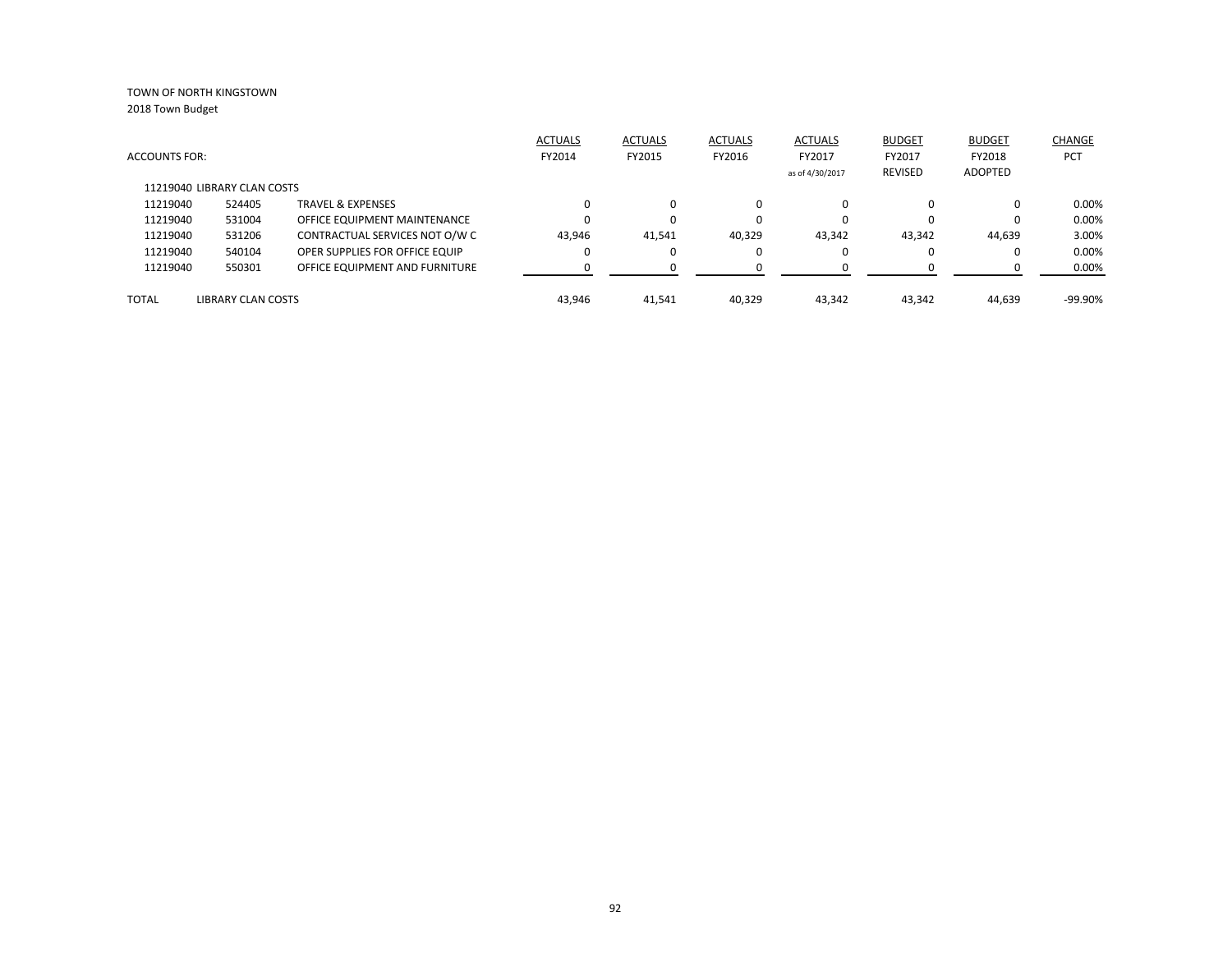| <b>ACCOUNTS FOR:</b> |        |                                         | <b>ACTUALS</b><br>FY2014 | <b>ACTUALS</b><br>FY2015 | <b>ACTUALS</b><br>FY2016 | <b>ACTUALS</b><br>FY2017 | <b>BUDGET</b><br>FY2017 | <b>BUDGET</b><br>FY2018 | <b>CHANGE</b><br>PCT |
|----------------------|--------|-----------------------------------------|--------------------------|--------------------------|--------------------------|--------------------------|-------------------------|-------------------------|----------------------|
|                      |        |                                         |                          |                          |                          | as of 4/30/2017          | <b>REVISED</b>          | ADOPTED                 |                      |
|                      |        | 11219050 LIBRARY COLLECTION/INFORMATION |                          |                          |                          |                          |                         |                         |                      |
| 11219050             | 530804 | OTHER ADS                               | 0                        | $\Omega$                 | 0                        | $\Omega$                 | $\Omega$                | 0                       | 0.00%                |
| 11219050             | 530806 | <b>BOOKBINDING</b>                      | ŋ                        | $\Omega$                 | 0                        | $\Omega$                 |                         | 0                       | 0.00%                |
| 11219050             | 531004 | OFFICE EQUIPMENT MAINTENANCE            | 0                        | $\Omega$                 | $\Omega$                 | $\Omega$                 | 0                       | 0                       | 0.00%                |
| 11219050             | 531206 | CONTRACTUAL SERVICES NOT OTHER          | 0                        |                          | 0                        | 0                        |                         | 0                       | 0.00%                |
| 11219050             | 540104 | <b>OPERATING SUPPLIES FOR OFFICE</b>    | 3,122                    |                          | $\Omega$                 | $\Omega$                 | 0                       | 0                       | 0.00%                |
| 11219050             | 540108 | <b>BOOKS &amp; PUBLICATIONS</b>         | 145,904                  | 152,184                  | 164,800                  | 113,544                  | 158.688                 | 150,000                 | 6.40%                |
| 11219050             | 550301 | OFFICE EQUIPMENT AND FURNITURE          |                          |                          |                          |                          |                         | <sup>0</sup>            | 0.00%                |
| <b>TOTAL</b>         |        | LIBRARY COLLECTION/INFORMATION          | 149.026                  | 152,184                  | 164.800                  | 113.544                  | 158.688                 | 150.000                 | $-99.80%$            |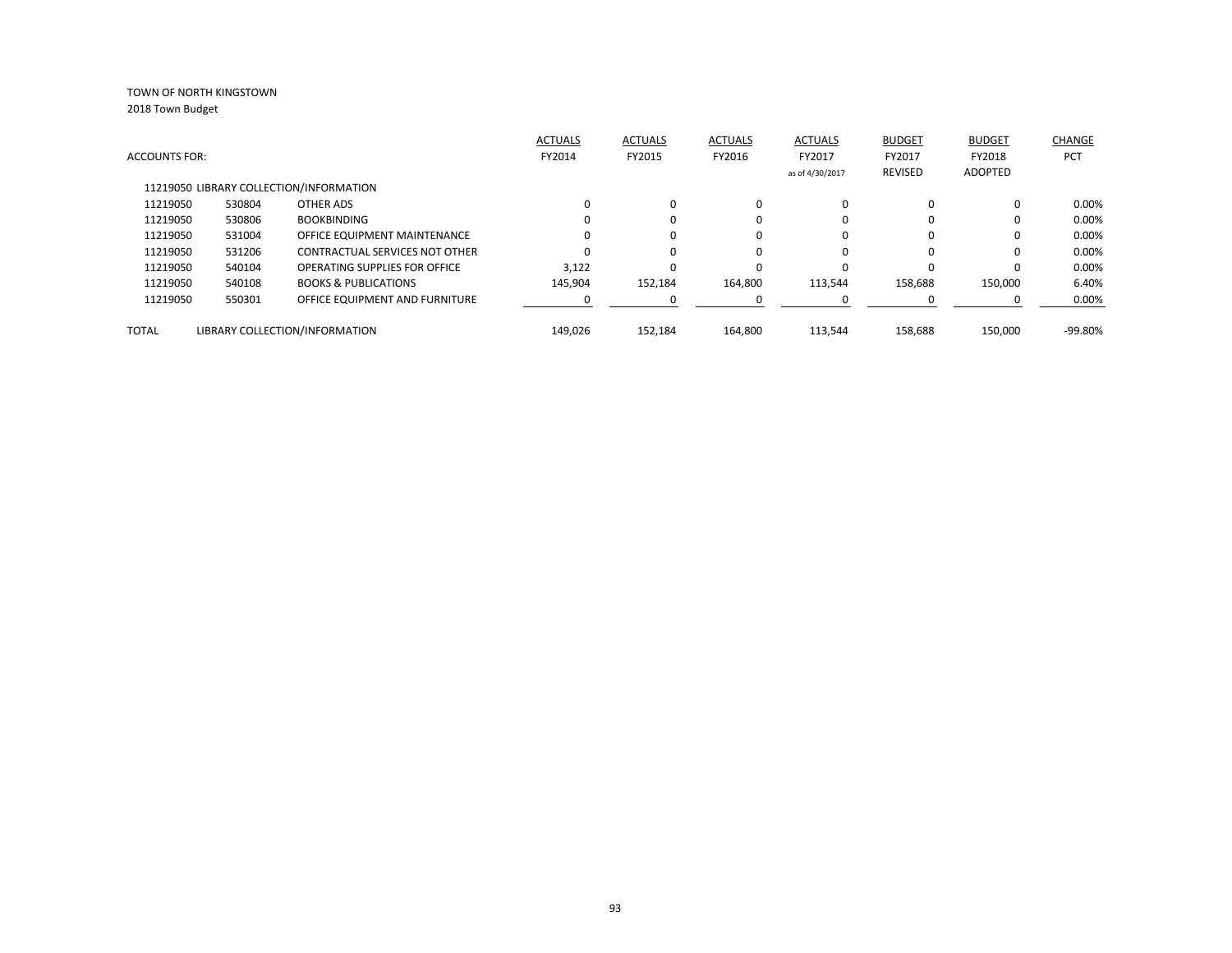|                      |                                 |                                | <b>ACTUALS</b> | <b>ACTUALS</b> | <b>ACTUALS</b> | <b>ACTUALS</b>  | <b>BUDGET</b> | <b>BUDGET</b>  | <b>CHANGE</b> |
|----------------------|---------------------------------|--------------------------------|----------------|----------------|----------------|-----------------|---------------|----------------|---------------|
| <b>ACCOUNTS FOR:</b> |                                 |                                | FY2014         | FY2015         | FY2016         | FY2017          | FY2017        | FY2018         | <b>PCT</b>    |
|                      |                                 |                                |                |                |                | as of 4/30/2017 | REVISED       | <b>ADOPTED</b> |               |
|                      | 11219060 LIBRARY PHYSICAL PLANT |                                |                |                |                |                 |               |                |               |
| 11219060             | 530301                          | <b>ELECTRICITY</b>             | 45,137         | 44,047         | 52,059         | 48,241          | 56,000        | 60,000         | 0.00%         |
| 11219060             | 530302                          | GAS                            |                | 0              | 7,358          | 11,901          | 17,200        | 17,500         | $-12.50%$     |
| 11219060             | 530303                          | <b>FUEL OIL</b>                | 30,530         | 19,569         | 2,637          | 0               | 0             | 0              | 0.00%         |
| 11219060             | 530305                          | <b>SOLID WASTE</b>             | 577            | 591            | 606            | 622             | 777           | 2,814          | 0.00%         |
| 11219060             | 530306                          | WATER                          | 1,166          | 613            | 715            | 866             | 1,300         | 1,800          | 0.00%         |
| 11219060             | 530406                          | <b>GENERAL INSURANCE</b>       | 11,174         | 11,255         | 18,712         | 20,796          | 20,800        | 20,000         | 11.10%        |
| 11219060             | 530804                          | <b>OTHER ADS</b>               |                | 0              | $\Omega$       | $\Omega$        | $\Omega$      | 0              | 0.00%         |
| 11219060             | 531101                          | STRUCTURAL SYSTEMS MAINTENACE  | 2,165          | 3,394          | 5,486          | 18,646          | 20,632        | 4,000          | 33.30%        |
| 11219060             | 531105                          | <b>INTERIORS MAINTENANCE</b>   | 13,704         | 12,485         | 37,260         | 15,298          | 20,000        | 22,000         | 10.00%        |
| 11219060             | 531106                          | LANDSCAPING MAINTENANCE        | $\Omega$       | $\Omega$       | $\Omega$       | $\Omega$        | $\Omega$      | $\Omega$       | 0.00%         |
| 11219060             | 531206                          | CONTRACTUAL SERVICES NOT O/W C | 7,024          | 8,472          | 6,866          | 6,664           | 7,200         | 8,000          | 0.00%         |
| 11219060             | 540508                          | <b>ELECTRICAL SUPPLIES</b>     | 1,470          | 1,527          | 1,422          | 500             | 1,255         | 2,000          | 29.00%        |
| 11219060             | 540509                          | <b>JANITORIAL SUPPLIES</b>     | 3,838          | 3,951          | 3,969          | 3,707           | 4,000         | 4,500          | 12.50%        |
| TOTAL                | <b>LIBRARY PHYSICAL PLANT</b>   |                                | 116,784        | 105,904        | 137,090        | 127,241         | 149,164       | 142,614        | -99.80%       |
|                      |                                 |                                |                |                |                |                 |               |                |               |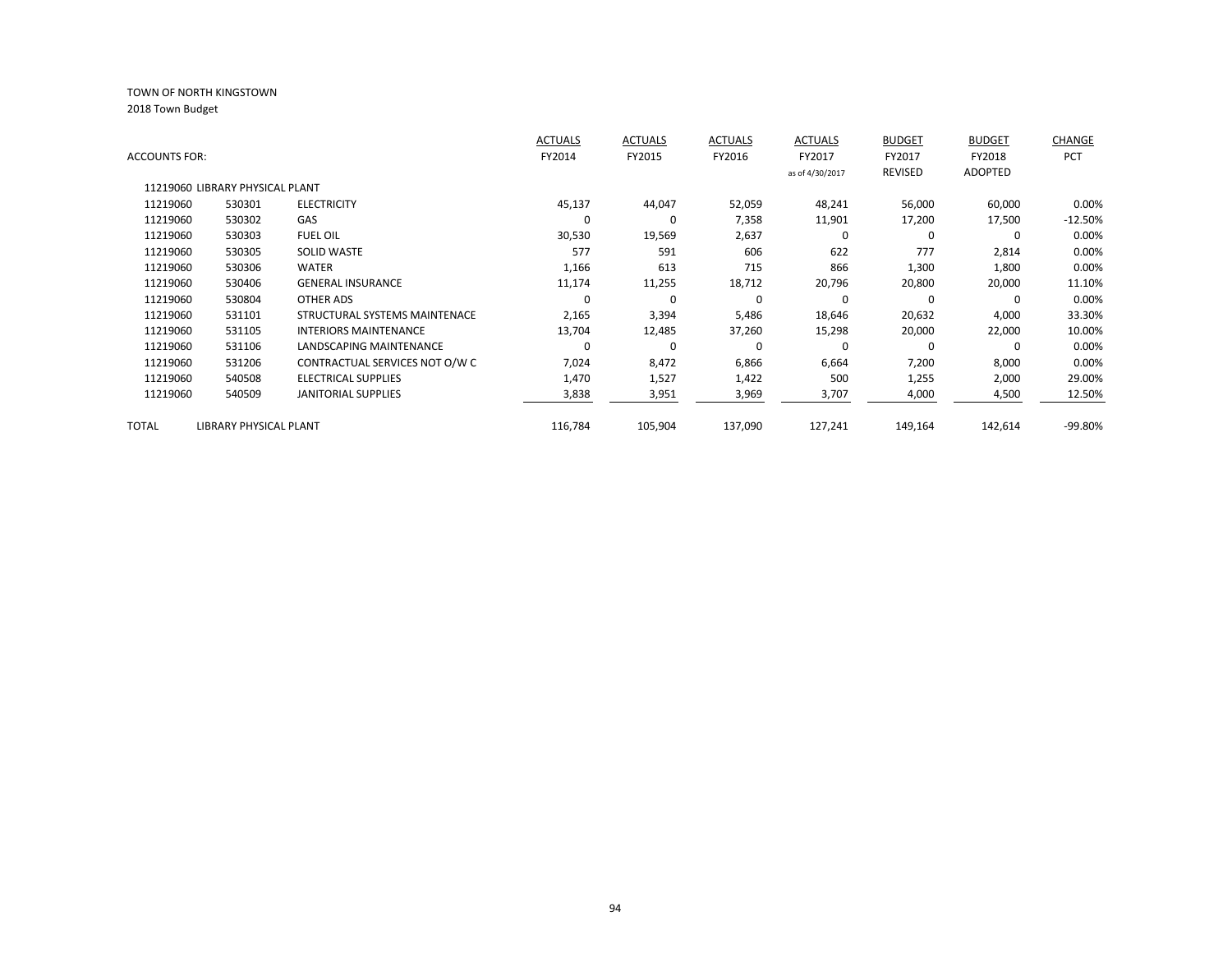|               |                       |                             | <b>ACTUALS</b> | <b>ACTUALS</b> | <b>ACTUALS</b> | <b>ACTUALS</b>  | <b>BUDGET</b>  | <b>BUDGET</b> | <b>CHANGE</b> |
|---------------|-----------------------|-----------------------------|----------------|----------------|----------------|-----------------|----------------|---------------|---------------|
| ACCOUNTS FOR: |                       |                             | FY2014         | FY2015         | FY2016         | FY2017          | FY2017         | FY2018        | <b>PCT</b>    |
|               |                       |                             |                |                |                | as of 4/30/2017 | <b>REVISED</b> | ADOPTED       |               |
|               | 11219070 SUNDAY HOURS |                             |                |                |                |                 |                |               |               |
| 11219070      | 510101                | <b>CLASSIFIED FULL TIME</b> | 0              | 0              | 0              | $\mathbf 0$     | $\Omega$       | 0             | $-100.00\%$   |
| 11219070      | 510102                | <b>CLASSIFIED PART TIME</b> |                | $\Omega$       |                | $\mathbf 0$     | 10,000         | $\Omega$      | $-100.00\%$   |
| 11219070      | 510103                | UNCLASSIFIED FULL TIME      |                | 0              |                | $\Omega$        | $\Omega$       | $\Omega$      | 0.00%         |
| 11219070      | 510104                | UNCLASSIFIED PART TIME      |                | 0              | $\Omega$       | 1,869           | $-10,000$      | $\Omega$      | 0.00%         |
| 11219070      | 510107                | <b>OVERTIME</b>             |                | 0              | 0              | 1,999           | $\Omega$       | 0             | 0.00%         |
| 11219070      | 524001                | <b>SOCIAL SECURITY</b>      | O              | 0              | 0              | 285             | $-5,130$       | $\Omega$      | 0.00%         |
| 11219070      | 524003                | <b>FICA</b>                 | n              | O              |                | $\Omega$        | 1,530          | $\Omega$      | $-100.00\%$   |
| 11219070      | 524302                | <b>RETIREMENT</b>           |                | 0              |                | $\Omega$        | 0              | 0             | 0.00%         |
| 11219070      | 530301                | <b>ELECTRICITY</b>          |                | O              |                | $\Omega$        | 0              | $\Omega$      | 0.00%         |
| 11219070      | 530303                | <b>FUEL OIL</b>             | 0              | O              |                | $\Omega$        | 0              | 0             | 0.00%         |
| 11219070      | 531206                | <b>CLAN</b>                 |                |                |                |                 |                |               | 0.00%         |
|               |                       |                             |                |                |                |                 |                |               |               |
| TOTAL         | <b>SUNDAY HOURS</b>   |                             | 0              | 0              | 0              | 4,154           | $-3,600$       | $\mathbf 0$   | $-100.00\%$   |
|               |                       |                             |                |                |                |                 |                |               |               |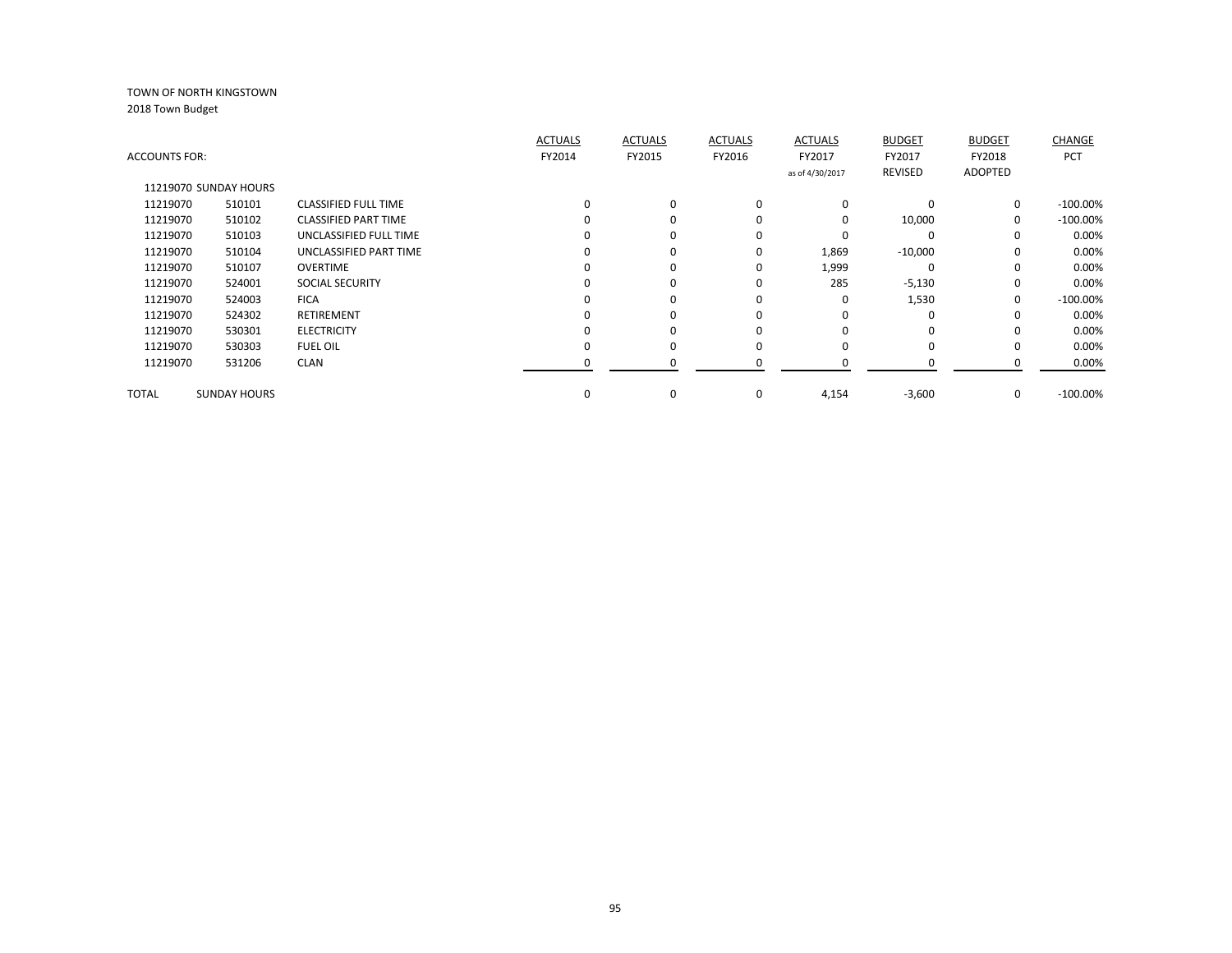2018 Town Budget

| <b>ACCOUNTS FOR:</b>                                                           | <b>ACTUALS</b><br>FY2014 | <b>ACTUALS</b><br>FY2015 | <b>ACTUALS</b><br>FY2016 | <b>ACTUALS</b><br>FY2017<br>as of 4/30/2017 | <b>BUDGET</b><br>FY2017<br><b>REVISED</b> | <b>BUDGET</b><br>FY2018<br><b>ADOPTED</b> | <b>CHANGE</b><br><b>PCT</b> |
|--------------------------------------------------------------------------------|--------------------------|--------------------------|--------------------------|---------------------------------------------|-------------------------------------------|-------------------------------------------|-----------------------------|
| 11241000 CURRENT YEAR TAXES<br>411000<br>11241000<br><b>CURRENT YEAR TAXES</b> | 1,177,893                | 1,207,979                | 1,207,979                | 1,174,267                                   | 1,281,019                                 | 1,309,135                                 | 2.20%                       |
| <b>TOTAL</b><br><b>CURRENT YEAR TAXES</b>                                      | 1,177,893                | 1,207,979                | 1.207.979                | 1,174,267                                   | 1,281,019                                 | 1,309,135                                 | $-98.30%$                   |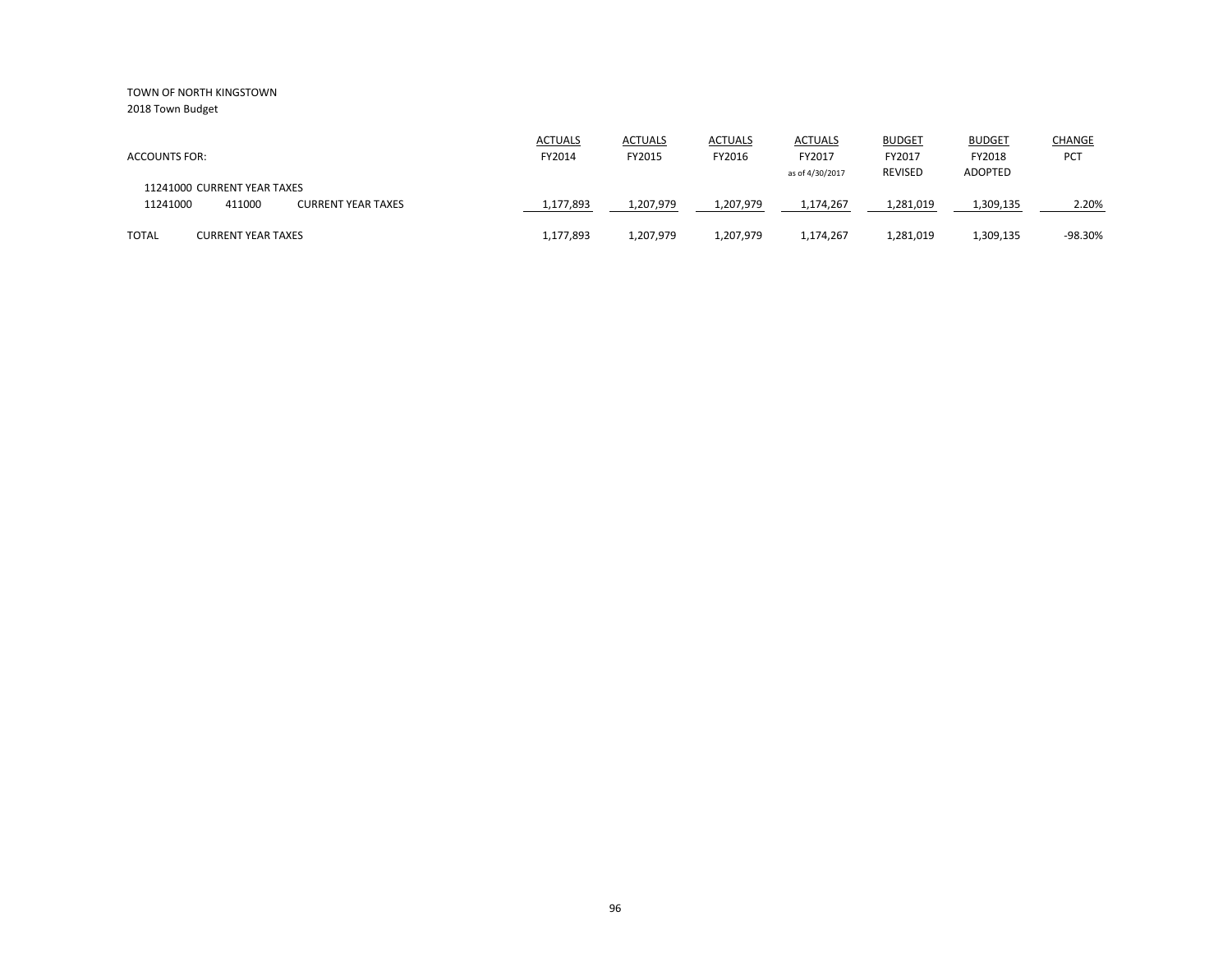|                             |                    |                        | <b>ACTUALS</b> | <b>ACTUALS</b> | <b>ACTUALS</b> | <b>ACTUALS</b>  | <b>BUDGET</b>  | <b>BUDGET</b> | <b>CHANGE</b> |
|-----------------------------|--------------------|------------------------|----------------|----------------|----------------|-----------------|----------------|---------------|---------------|
| <b>ACCOUNTS FOR:</b>        |                    |                        | FY2014         | FY2015         | FY2016         | FY2017          | FY2017         | FY2018        | <b>PCT</b>    |
|                             |                    |                        |                |                |                | as of 4/30/2017 | <b>REVISED</b> | ADOPTED       |               |
| 11242000 STATE GRANT IN AID |                    |                        |                |                |                |                 |                |               |               |
| 11242000                    | 422000             | STATE GRANTS-IN-AID    | 224.010        | 232,401        | 225,799        | 249,334         | 249,334        | 239,003       | 7.90%         |
| 11242000                    | 423000             | RESOURCE SHARING GRANT |                |                | $\Omega$       |                 |                |               | 0.00%         |
|                             |                    |                        |                |                |                |                 |                |               |               |
| <b>TOTAL</b>                | STATE GRANT IN AID |                        | 224,010        | 232.401        | 225,799        | 249,334         | 249,334        | 239,003       | $-99.70%$     |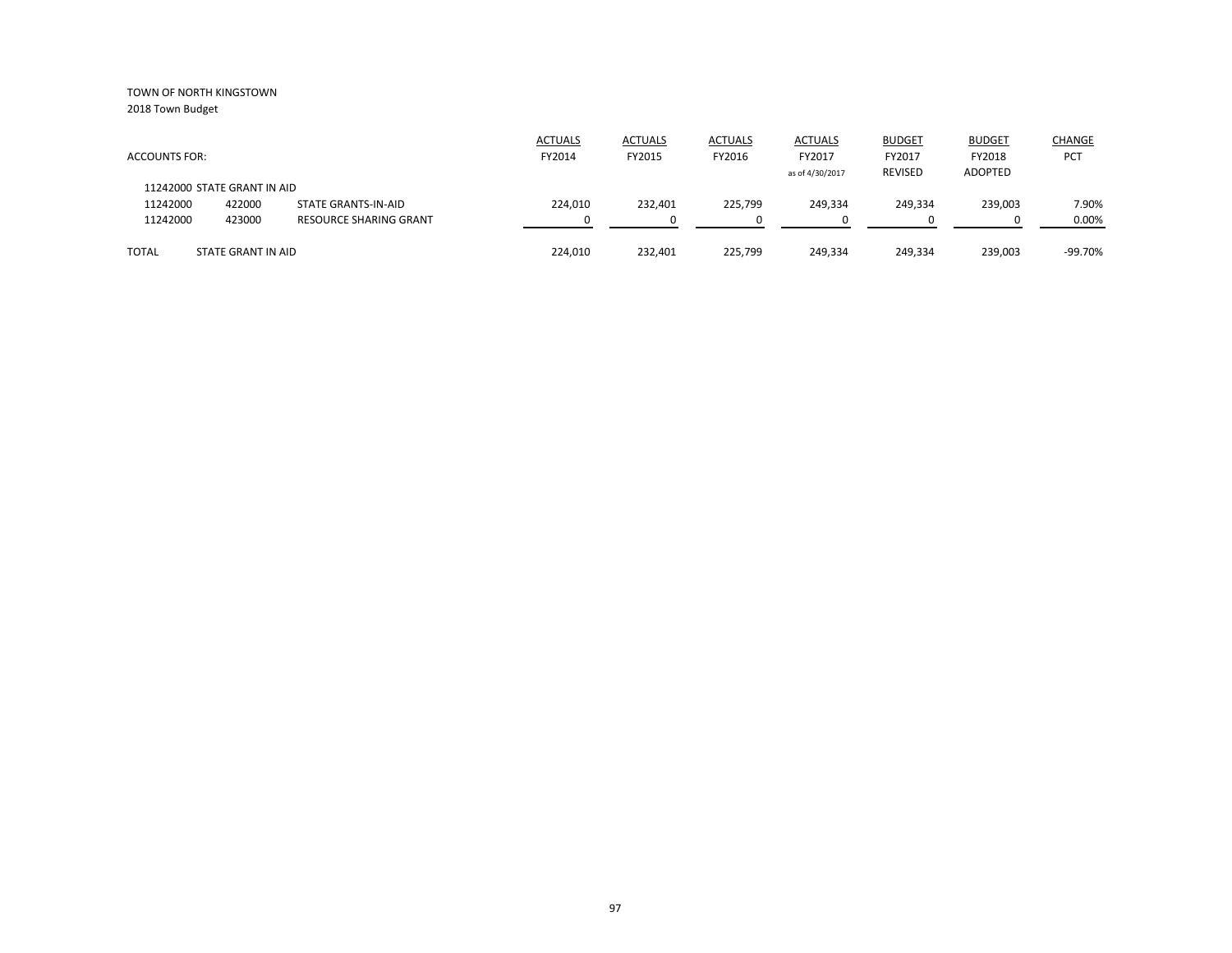|                               |                      |                         | <b>ACTUALS</b> | <b>ACTUALS</b> | <b>ACTUALS</b> | <b>ACTUALS</b>  | <b>BUDGET</b> | <b>BUDGET</b> | <b>CHANGE</b> |
|-------------------------------|----------------------|-------------------------|----------------|----------------|----------------|-----------------|---------------|---------------|---------------|
| <b>ACCOUNTS FOR:</b>          |                      |                         | FY2014         | FY2015         | FY2016         | FY2017          | FY2017        | FY2018        | <b>PCT</b>    |
|                               |                      |                         |                |                |                | as of 4/30/2017 | REVISED       | ADOPTED       |               |
| 11243000 DEPARTMENTAL REVENUE |                      |                         |                |                |                |                 |               |               |               |
| 11243000                      | 430000               | DEPARTMENTAL REVENUE    | 40.626         | 36,381         | 36,768         | 27.545          | 35,000        | 32,000        | $-8.60%$      |
| 11243000                      | 441015               | COPY MACHINE COMMISSION | 2,530          | 1,635          | 1,151          | 885             | 3,000         | 1,500         | $-50.00\%$    |
|                               |                      |                         |                |                |                |                 |               |               |               |
| <b>TOTAL</b>                  | DEPARTMENTAL REVENUE |                         | 43,156         | 38,016         | 37,919         | 28,430          | 38,000        | 33,500        | $-100.00\%$   |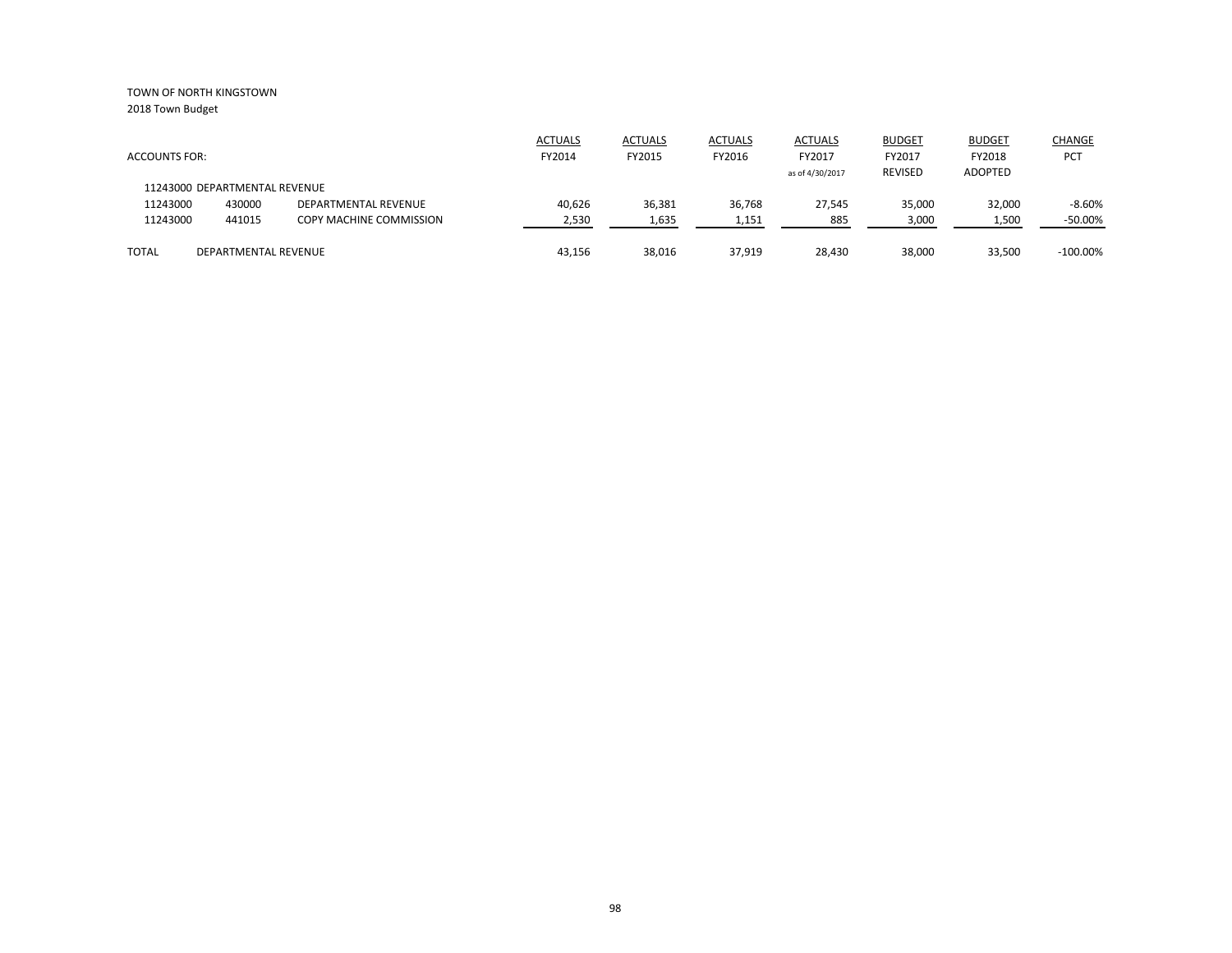| <b>ACCOUNTS FOR:</b>                                                                  | <b>ACTUALS</b><br>FY2014 | <b>ACTUALS</b><br>FY2015 | <b>ACTUALS</b><br>FY2016 | ACTUALS<br>FY2017<br>as of 4/30/2017 | <b>BUDGET</b><br>FY2017<br><b>REVISED</b> | <b>BUDGET</b><br>FY2018<br><b>ADOPTED</b> | CHANGE<br><b>PCT</b> |
|---------------------------------------------------------------------------------------|--------------------------|--------------------------|--------------------------|--------------------------------------|-------------------------------------------|-------------------------------------------|----------------------|
| 11246000 APPROP PRIOR YEAR SURPLUS<br>11246000<br>460000<br>APPRO. PRIOR YEAR SURPLUS |                          |                          |                          |                                      | 6.400                                     | 10,000                                    | 56.30%               |
| <b>TOTAL</b><br>APPROP PRIOR YEAR SURPLUS                                             |                          |                          | 0                        | 0                                    | 6,400                                     | 10,000                                    | $-100.00\%$          |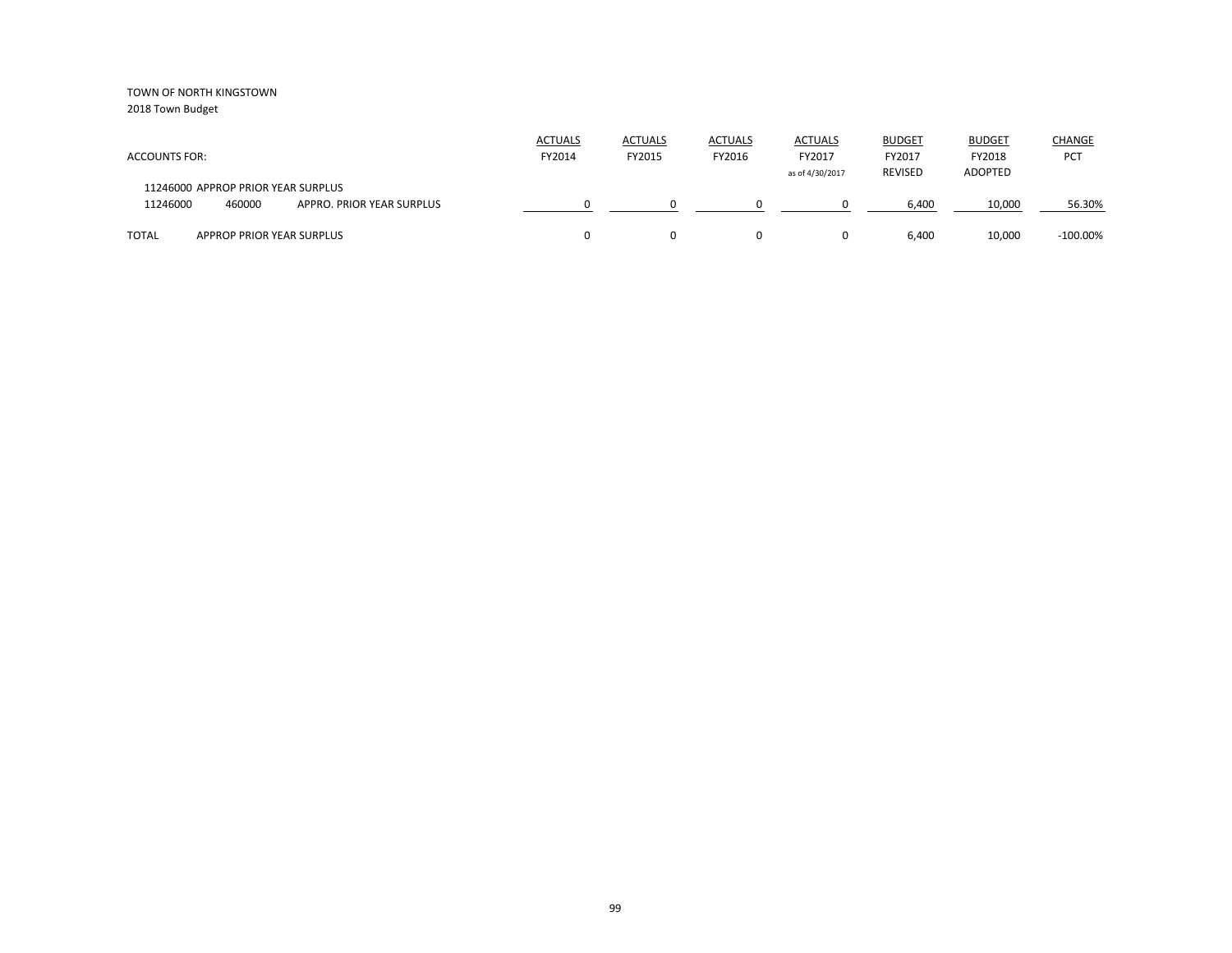| <b>ACCOUNTS FOR:</b>            |                        |                                    | <b>ACTUALS</b><br>FY2014 | <b>ACTUALS</b><br>FY2015 | <b>ACTUALS</b><br>FY2016 | <b>ACTUALS</b><br>FY2017<br>as of 4/30/2017 | <b>BUDGET</b><br>FY2017<br>REVISED | <b>BUDGET</b><br>FY2018<br>ADOPTED | CHANGE<br>PCT |
|---------------------------------|------------------------|------------------------------------|--------------------------|--------------------------|--------------------------|---------------------------------------------|------------------------------------|------------------------------------|---------------|
| 11248000 MISCELLANEOUS REVENUES |                        |                                    |                          |                          |                          |                                             |                                    |                                    |               |
| 11248000                        | 483000                 | <b>MISCELLANEOUS REVENUE</b>       | 14,246                   | 6,000                    |                          | 31                                          |                                    | 0                                  | 0.00%         |
| 11248000                        | 48333                  | <b>ENERGY INITIATIVE INCENTIVE</b> |                          |                          |                          |                                             |                                    |                                    | 0.00%         |
|                                 |                        |                                    |                          |                          |                          |                                             |                                    |                                    |               |
| <b>TOTAL</b>                    | MISCELLANEOUS REVENUES |                                    | 14,246                   | 6,000                    |                          | 31                                          |                                    | 0                                  | $-100.00\%$   |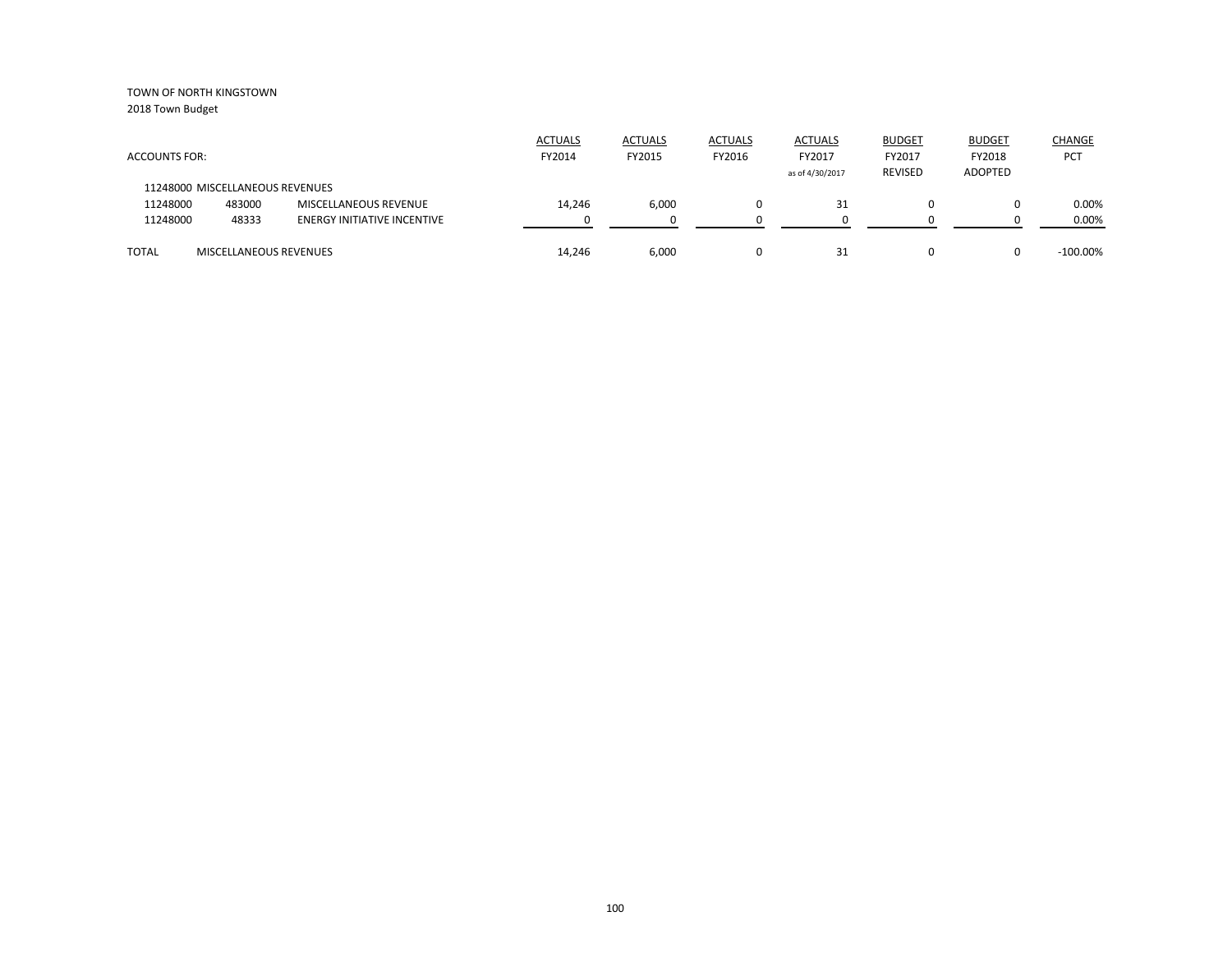| <b>ACCOUNTS FOR:</b>                                                                           | <b>ACTUALS</b><br>FY2014 | <b>ACTUALS</b><br>FY2015 | <b>ACTUALS</b><br>FY2016 | <b>ACTUALS</b><br>FY2017<br>as of 4/30/2017 | <b>BUDGET</b><br>FY2017<br><b>REVISED</b> | <b>BUDGET</b><br>FY2018<br><b>ADOPTED</b> | CHANGE<br><b>PCT</b> |
|------------------------------------------------------------------------------------------------|--------------------------|--------------------------|--------------------------|---------------------------------------------|-------------------------------------------|-------------------------------------------|----------------------|
| 11299999 CONVERSION VOID CHECK CLEARING<br>11299999<br>590000<br><b>BOTTOM LINE ADJUSTMENT</b> |                          |                          |                          |                                             |                                           |                                           | 0.00%                |
| <b>TOTAL</b><br><b>CONVERSION VOID CHECK CLEARING</b>                                          |                          |                          | 0                        | 0                                           | 0                                         | $\Omega$                                  | $-100.00\%$          |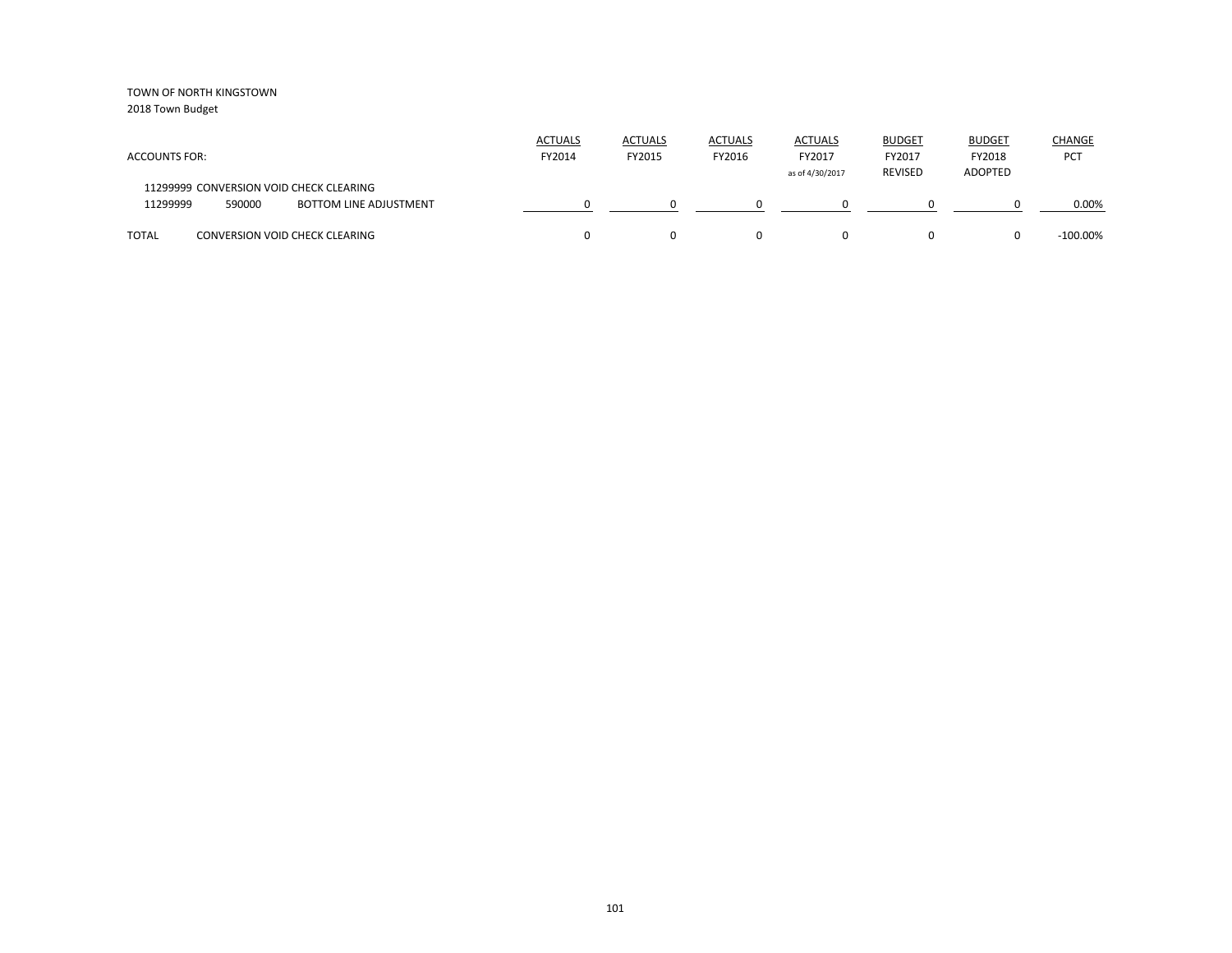| ACCOUNTS FOR: |                          |                                     | <b>ACTUALS</b><br>FY2014 | <b>ACTUALS</b><br>FY2015 | <b>ACTUALS</b><br>FY2016 | <b>ACTUALS</b><br>FY2017<br>as of 4/30/2017 | <b>BUDGET</b><br>FY2017<br><b>REVISED</b> | <b>BUDGET</b><br>FY2018<br><b>ADOPTED</b> | CHANGE<br>PCT |
|---------------|--------------------------|-------------------------------------|--------------------------|--------------------------|--------------------------|---------------------------------------------|-------------------------------------------|-------------------------------------------|---------------|
|               | 13003020 MUNICIPAL COURT |                                     |                          |                          |                          |                                             |                                           |                                           |               |
| 13003020      | 510101                   | <b>CLASSIFIED FULL TIME</b>         | 16,142                   | 17,206                   | 18,784                   | 16,058                                      | 19,289                                    | 20,499                                    | 6.30%         |
| 13003020      | 510102                   | <b>CLASSIFIED PART TIME</b>         | $\mathbf 0$              | $\mathbf 0$              | 0                        | $\mathbf 0$                                 | $\mathbf 0$                               | $\Omega$                                  | 0.00%         |
| 13003020      | 510103                   | UNCLASSIFIED FULL TIME              | 68,311                   | 73,479                   | 73,388                   | 64,384                                      | 74,976                                    | 77,285                                    | 3.10%         |
| 13003020      | 510104                   | UNCLASSIFIED PART TIME              | 10,250                   | 9,925                    | 8,775                    | 5,275                                       | 13,228                                    | 10,000                                    | $-24.40%$     |
| 13003020      | 510107                   | <b>OVERTIME</b>                     | 18,106                   | 25,182                   | 20,520                   | 11,442                                      | 21,164                                    | 18,000                                    | $-14.90%$     |
| 13003020      | 510109                   | <b>SPECIAL EMPLOYEE</b>             | $\mathbf 0$              | 0                        | 0                        | $\mathbf 0$                                 | 0                                         | 0                                         | 0.00%         |
| 13003020      | 524001                   | <b>FICA</b>                         | 8,345                    | 9,322                    | 9,080                    | 7,199                                       | 11,433                                    | 9,622                                     | $-15.80%$     |
| 13003020      | 524302                   | <b>RETIREMENT</b>                   | 13,670                   | 14,590                   | 17,214                   | 15,588                                      | 17,222                                    | 17,924                                    | 4.10%         |
| 13003020      | 524304                   | <b>HEALTH INSURANCE</b>             | 15,014                   | 13,999                   | 14,286                   | 12,869                                      | 15,355                                    | 16,101                                    | 4.90%         |
| 13003020      | 524305                   | <b>DENTAL INSURANCE</b>             | 961                      | 936                      | 967                      | 826                                         | 996                                       | 987                                       | $-0.90%$      |
| 13003020      | 524306                   | LIFE INSURANCE                      | 254                      | 254                      | 316                      | 281                                         | 316                                       | 316                                       | 0.00%         |
| 13003020      | 524307                   | UNIFORM ALLOWANCE                   | 0                        | $\mathbf 0$              | $\mathbf 0$              | $\mathbf 0$                                 | $\mathbf 0$                               | $\Omega$                                  | 0.00%         |
| 13003020      | 524404                   | CONFERENCES/MEETINGS                | 860                      | 890                      | 1,238                    | 600                                         | 1,000                                     | 1,200                                     | 20.00%        |
| 13003020      | 524405                   | <b>TRAVEL AND EXPENSES</b>          | 1,912                    | 1,581                    | 3,158                    | 2,005                                       | 1,800                                     | 2,000                                     | 11.10%        |
| 13003020      | 530103                   | POSTAGE                             | 0                        | 0                        | 29                       | 6                                           | 500                                       | 500                                       | 0.00%         |
| 13003020      | 530104                   | <b>RADIO SYSTEMS</b>                | 0                        | 0                        | 0                        | $\Omega$                                    | 0                                         | $\Omega$                                  | 0.00%         |
| 13003020      | 530525                   | <b>RITT FINES</b>                   | 67,093                   | 71,428                   | 54,693                   | 21,396                                      | 70,000                                    | 50,000                                    | $-28.60%$     |
| 13003020      | 530526                   | <b>RITT VIOLATIONS</b>              | 15,610                   | 11,400                   | 8,680                    | 4,344                                       | 13,500                                    | 10,000                                    | $-25.90%$     |
| 13003020      | 530527                   | <b>RIHWY - RITT PAYMENTS</b>        | $\mathbf 0$              | 20,178                   | 17,276                   | 7,850                                       | 24,000                                    | 18,000                                    | $-25.00%$     |
| 13003020      | 530528                   | EMER MED SERV SPEC ASSESSMENT       | $\Omega$                 | $\mathbf 0$              | 31                       | 428                                         | 1,500                                     | 1,000                                     | $-33.30%$     |
| 13003020      | 530603                   | <b>LEGAL SERVICES</b>               | 15,000                   | 12,770                   | 9,365                    | 25,685                                      | 15,000                                    | 15,000                                    | 0.00%         |
| 13003020      | 530801                   | <b>LEGAL ADS</b>                    | $\Omega$                 | 0                        | 0                        | 0                                           | 200                                       | 200                                       | 0.00%         |
| 13003020      | 530807                   | <b>PRINTING</b>                     | 876                      | 789                      | 785                      | $\Omega$                                    | 1,000                                     | 1,000                                     | 0.00%         |
| 13003020      | 531004                   | OFFICE EQUIPMENT MAINTENANCE        | 6,500                    | 5,360                    | 5,669                    | 5,715                                       | 6,500                                     | 6,000                                     | $-7.70%$      |
| 13003020      | 531206                   | <b>CONTRACT SVCS NOT CLASSIFIED</b> | $\mathbf 0$              | $\mathbf 0$              | 263                      | 0                                           | $\mathbf 0$                               | $\mathbf 0$                               | 0.00%         |
| 13003020      | 540101                   | <b>OFFICE SUPPLIES</b>              | 2,834                    | 2,405                    | 2,420                    | 2,155                                       | 1,500                                     | 1,500                                     | 0.00%         |
| 13003020      | 540108                   | <b>BOOKS &amp; PUBLICATIONS</b>     | 121                      | 123                      | 127                      | 134                                         | 300                                       | 300                                       | 0.00%         |
| 13003020      | 540519                   | MISC EXP. PUBLIC SAFETY             | 0                        | $\mathbf 0$              | 3,975                    | 4,703                                       | $\mathbf 0$                               | 0                                         | 0.00%         |
| 13003020      | 550301                   | OFFICE EQUIPMENT AND FURNITURE      | 258                      | 1,160                    | 0                        | 0                                           | 800                                       | 800                                       | 0.00%         |
| TOTAL         | MUNICIPAL COURT          |                                     | 262,117                  | 292,978                  | 271,040                  | 208,944                                     | 311,579                                   | 278,233                                   | -99.60%       |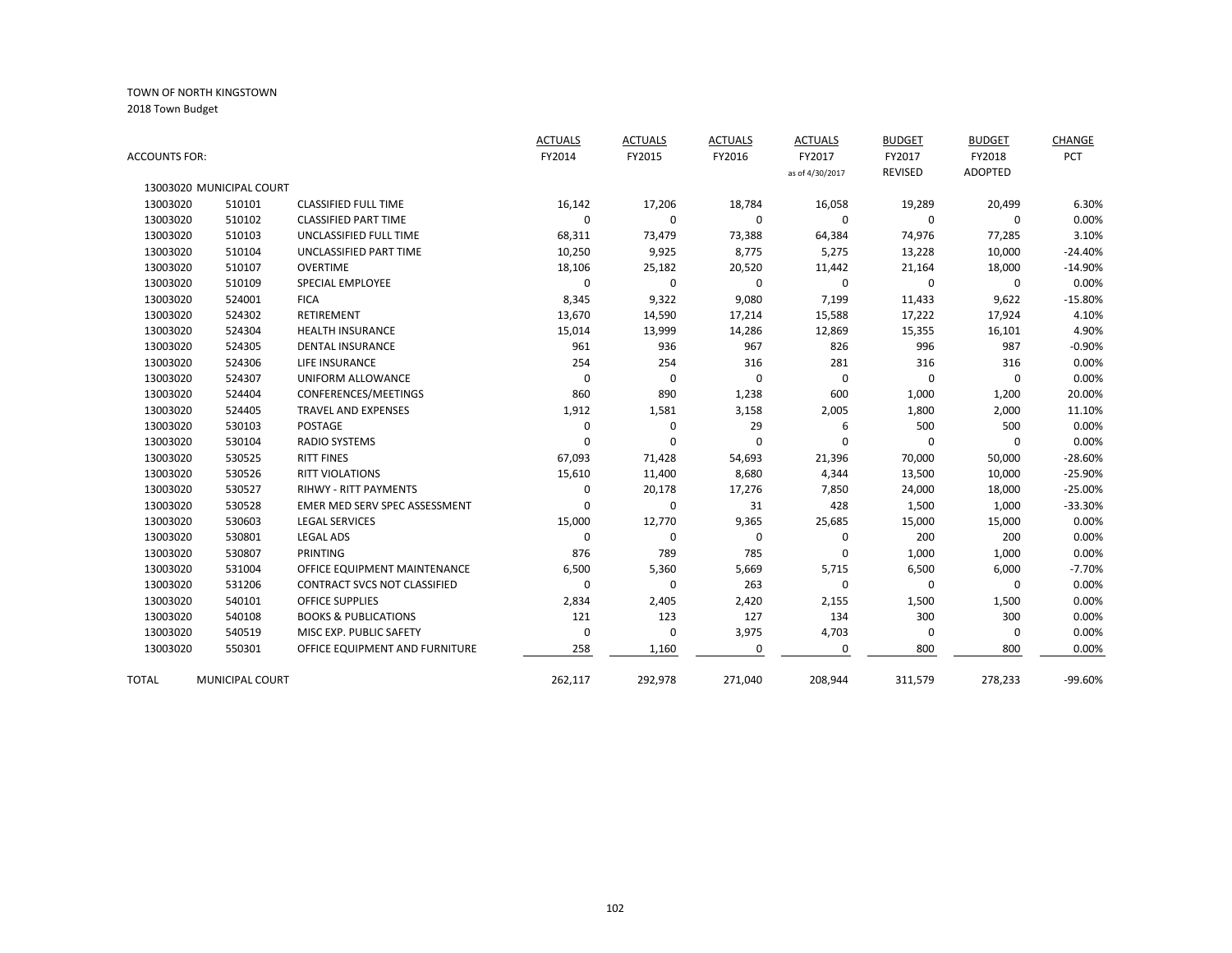|                      |                                   |                                    | <b>ACTUALS</b> | <b>ACTUALS</b> | <b>ACTUALS</b> | <b>ACTUALS</b>  | <b>BUDGET</b> | <b>BUDGET</b>  | <b>CHANGE</b> |
|----------------------|-----------------------------------|------------------------------------|----------------|----------------|----------------|-----------------|---------------|----------------|---------------|
| <b>ACCOUNTS FOR:</b> |                                   |                                    | FY2014         | FY2015         | FY2016         | FY2017          | FY2017        | FY2018         | PCT           |
|                      |                                   |                                    |                |                |                | as of 4/30/2017 | REVISED       | <b>ADOPTED</b> |               |
|                      | 13044003 MUNICIPAL COURT REVENUES |                                    |                |                |                |                 |               |                |               |
| 13044003             | 441023                            | <b>COURT COSTS TRAFFIC</b>         | 41,944         | 37,076         | 30,214         | 18,665          | 42,000        | 35,000         | $-16.70%$     |
| 13044003             | 441024                            | <b>COURT COST MUNICIPAL</b>        | 2,932          | 954            | 1,175          | 280             | 500           | 500            | 0.00%         |
| 13044003             | 441025                            | RITT ASSESSMENTS                   | 77,147         | 65,901         | 55,701         | 30,842          | 75,000        | 70,000         | $-6.70%$      |
| 13044003             | 441026                            | <b>FINES TRAFFIC</b>               | 102,456        | 94,706         | 79,607         | 40,137          | 115,000       | 100,000        | $-13.00%$     |
| 13044003             | 441027                            | <b>FINES MUNICIPAL</b>             | 7,964          | 6,436          | 1,900          | 4,030           | 6,000         | 5,000          | $-16.70%$     |
| 13044003             | 441028                            | <b>TRAFFIC MISCELLANEOUS</b>       | 243            | 444            | $\Omega$       | 70              | 1,200         | 500            | -58.30%       |
| 13044003             | 441029                            | <b>MUNI MISCELLANEOUS</b>          | 1,422          | 501            | 6,390          | 6,066           | 1,000         | 3,000          | 200.00%       |
| 13044003             | 441034                            | <b>STATE FINES</b>                 | 23,947         | 24,356         | 45,034         | 37,463          | 35,000        | 35,000         | 0.00%         |
| 13044003             | 441050                            | RIHWY - RITT ASSESSMENTS           | 0              | 19,459         | 17,062         | 11,351          | 19,350        | 20,000         | 3.40%         |
| 13044003             | 441051                            | <b>EMER MEDIC SERV SPEC ASSESS</b> | $\Omega$       | 0              | 28             | 628             | 1,600         | 1,200          | $-25.00%$     |
| 13044003             | 483000                            | MISC. REVENUE                      | 83             | 161            | 125            | 50              | 500           | 500            | 0.00%         |
| 13044003             | 490000                            | APPRO. PRIOR YEAR SURPLUS          |                | 0              | 4,500          | 0               | 14,429        | 7,533          | -47.80%       |
|                      |                                   |                                    |                |                |                |                 |               |                |               |
| TOTAL                | <b>MUNICIPAL COURT REVENUES</b>   |                                    | 258,138        | 249,993        | 241,737        | 149,582         | 311,579       | 278,233        | -99.60%       |
|                      |                                   |                                    |                |                |                |                 |               |                |               |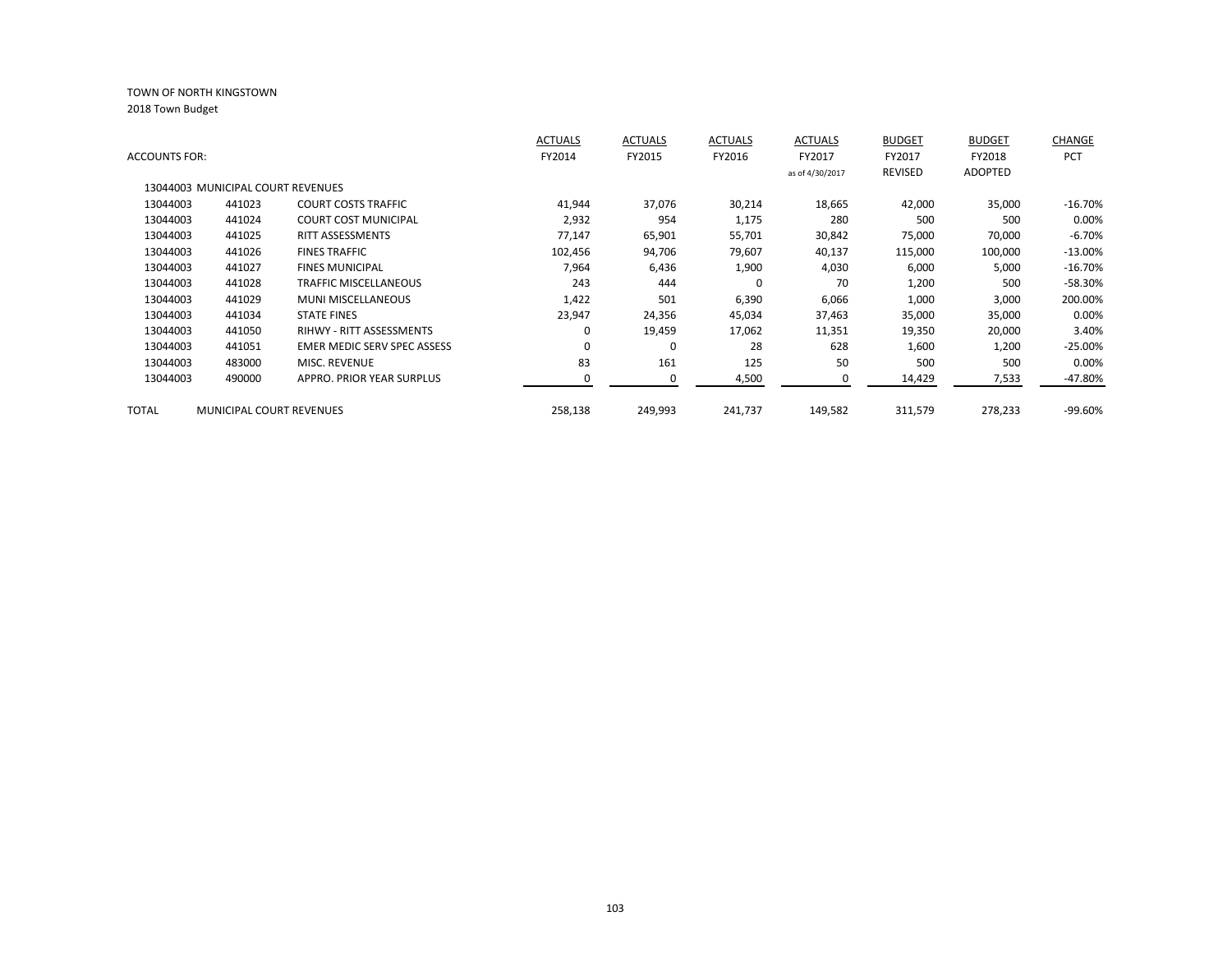| <b>ACCOUNTS FOR:</b>                                                                 | <b>ACTUALS</b><br>FY2014 | <b>ACTUALS</b><br>FY2015 | <b>ACTUALS</b><br>FY2016 | <b>ACTUALS</b><br>FY2017<br>as of 4/30/2017 | <b>BUDGET</b><br>FY2017<br><b>REVISED</b> | <b>BUDGET</b><br>FY2018<br>ADOPTED | CHANGE<br>PCT |
|--------------------------------------------------------------------------------------|--------------------------|--------------------------|--------------------------|---------------------------------------------|-------------------------------------------|------------------------------------|---------------|
| 13048000 INVESTMENT & MISC REVENUES<br>481000<br>13048000<br>INTEREST ON INVESTMENTS | 437                      | 470                      | 725                      |                                             |                                           |                                    | 0.00%         |
| <b>TOTAL</b><br><b>INVESTMENT &amp; MISC REVENUES</b>                                | 437                      | 470                      | 725                      | $\Omega$                                    |                                           |                                    | $-100.00\%$   |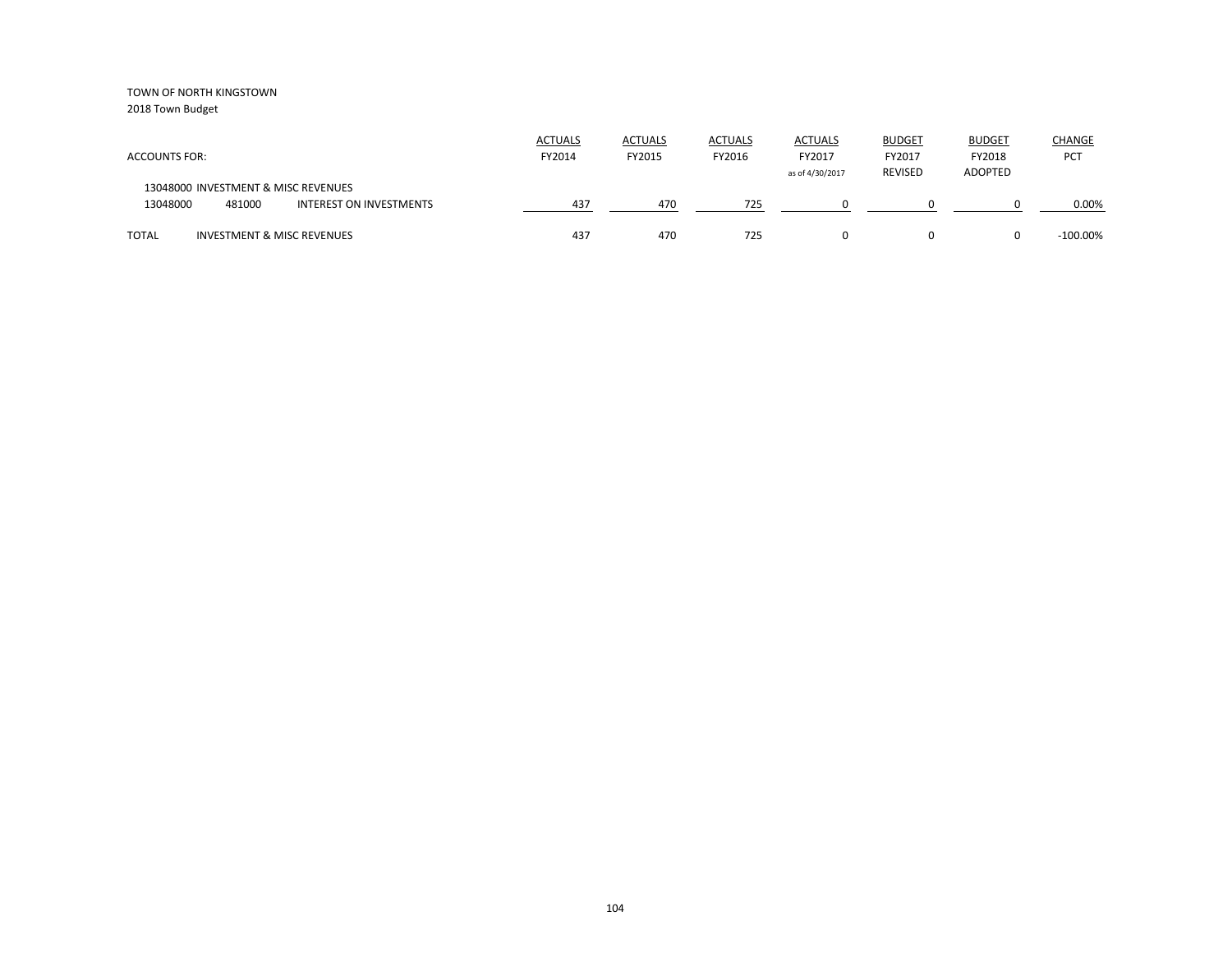| <b>ACCOUNTS FOR:</b>                                                              | <b>ACTUALS</b><br>FY2014 | <b>ACTUALS</b><br>FY2015 | <b>ACTUALS</b><br>FY2016 | <b>ACTUALS</b><br>FY2017<br>as of 4/30/2017 | <b>BUDGET</b><br>FY2017<br><b>REVISED</b> | <b>BUDGET</b><br>FY2018<br><b>ADOPTED</b> | CHANGE<br>PCT |
|-----------------------------------------------------------------------------------|--------------------------|--------------------------|--------------------------|---------------------------------------------|-------------------------------------------|-------------------------------------------|---------------|
| 43000000 QUONSET/DAVISVILLE RECREATION<br>43000000<br>563001<br>BAD DEBT EXPENSES | 46.279                   |                          |                          |                                             |                                           |                                           | 0.00%         |
| <b>TOTAL</b><br>QUONSET/DAVISVILLE RECREATION                                     | 46,279                   |                          | 0                        | 0                                           | 0                                         |                                           | $-100.00\%$   |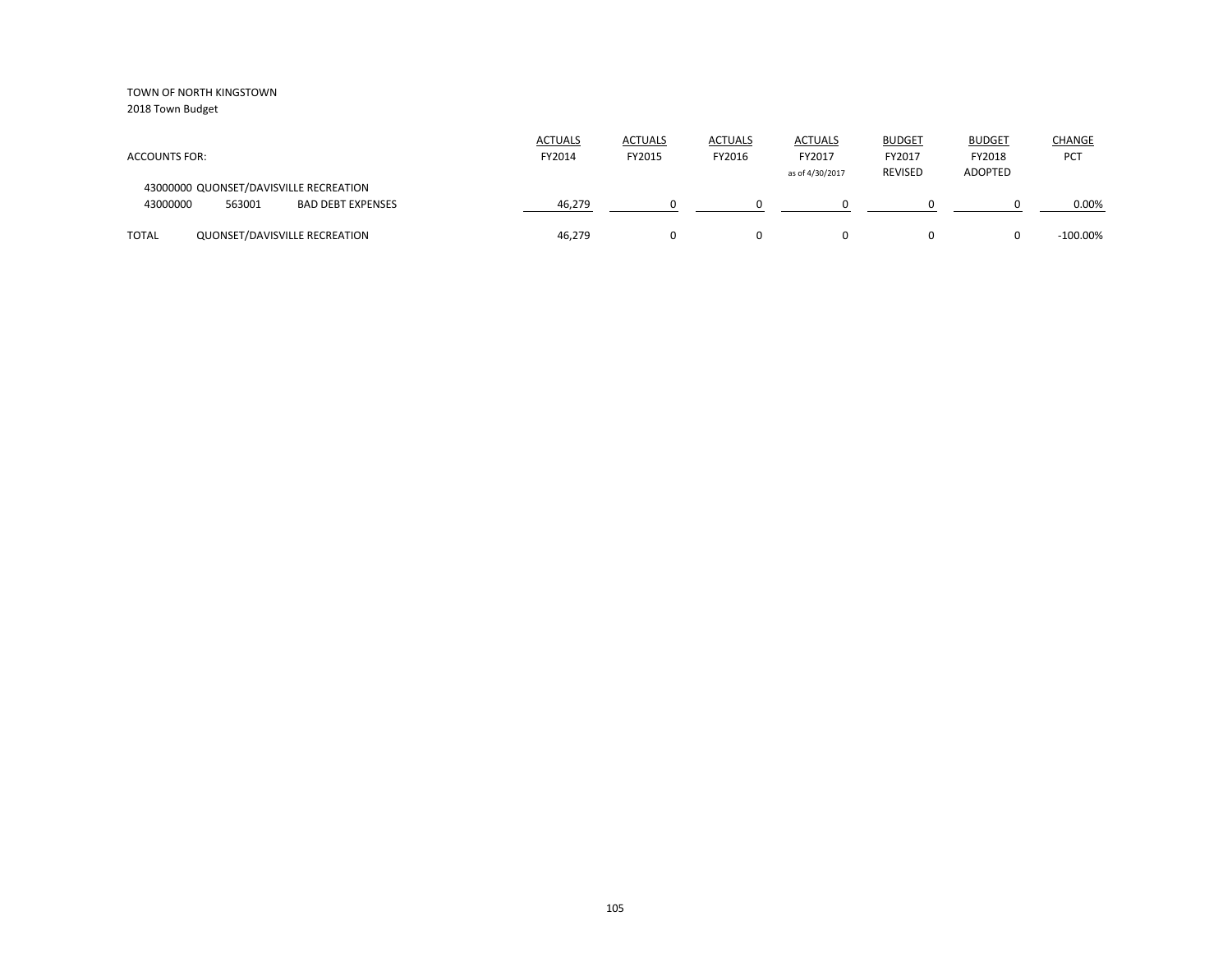|               |                                 |                                    | <b>ACTUALS</b>     | <b>ACTUALS</b>     | <b>ACTUALS</b> | <b>ACTUALS</b>     | <b>BUDGET</b>      | <b>BUDGET</b>     | CHANGE     |
|---------------|---------------------------------|------------------------------------|--------------------|--------------------|----------------|--------------------|--------------------|-------------------|------------|
| ACCOUNTS FOR: |                                 |                                    | FY2014             | FY2015             | FY2016         | FY2017             | FY2017             | FY2018            | <b>PCT</b> |
|               |                                 |                                    |                    |                    |                | as of 4/30/2017    | <b>REVISED</b>     | <b>ADOPTED</b>    |            |
|               | 43021010 GOLF COURSE OPERATIONS |                                    |                    |                    |                |                    |                    |                   |            |
| 43021010      | 510101                          | <b>CLASSIFIED FULL TIME</b>        | 109,054            | 216,399            | 119,048        | 103,081            | 119,425            | 123,440           | 3.40%      |
| 43021010      | 510103                          | UNCLASSIFIED FULL TIME             | 77,859             | 85,799             | 74,634         | 70,074             | 82,068             | 82,068            | 0.00%      |
| 43021010      | 510104                          | UNCLASSIFIED PART TIME             | 73,083             | 61,621             | 63,507         | 46,901             | 80,700             | 80,700            | 0.00%      |
| 43021010      | 510107                          | <b>OVERTIME</b>                    | 10,195             | 11,150             | 9,112          | 6,110              | 8,000              | 8,000             | 0.00%      |
| 43021010      | 510206                          | TERMINATION PAY - UPON RETIREM     | $\pmb{0}$          | 113                | $\pmb{0}$      | $\pmb{0}$          | 0                  | 0                 | 0.00%      |
| 43021010      | 524001                          | <b>FICA</b>                        | 20,834             | 20,419             | 20,599         | 17,055             | 22,200             | 22,507            | 1.40%      |
| 43021010      | 524002                          | <b>FICA - RETIREE</b>              | 0                  | $\mathbf 0$        | 0              | $\pmb{0}$          | $\pmb{0}$          | $\mathbf 0$       | 0.00%      |
| 43021010      | 524302                          | RETIREMENT                         | 31,115             | 17,719             | 35,499         | 32,112             | 35,327             | 37,971            | 7.50%      |
| 43021010      | 524303                          | UNEMPLOYMENT                       | 3,120              | 11,937             | 5,804          | 1,960              | 3,000              | 0                 | $-100.00%$ |
| 43021010      | 524304                          | <b>HEALTH INSURANCE</b>            | 44,367             | 41,983             | 42,842         | 40,609             | 45,841             | 48,034            | 4.80%      |
| 43021010      | 524305                          | <b>DENTAL INSURANCE</b>            | 2,883              | 2,876              | 2,962          | 2,639              | 3,051              | 3,023             | $-0.90%$   |
| 43021010      | 524306                          | LIFE INSURANCE                     | 564                | 566                | 702            | 644                | 702                | 900               | 28.20%     |
| 43021010      | 524307                          | UNIFORM ALLOWANCE                  | 900                | 900                | 900            | 900                | 900                | 900               | 0.00%      |
| 43021010      | 524308                          | MILEAGE ALLOWANCE                  | 0                  | $\pmb{0}$          | 54             | 60                 | 60                 | 60                | 0.00%      |
| 43021010      | 524403                          | <b>ASSOCIATION DUES</b>            | 645                | 595                | 220            | 600                | 550                | 550               | 0.00%      |
| 43021010      | 524404                          | CONFERENCES/MEETINGS               | 321                | 288                | 657            | 307                | 300                | 500               | 66.70%     |
| 43021010      | 530101                          | <b>TELEPHONE</b>                   | 560                | 600                | 596            | 470                | 550                | 540               | $-1.80%$   |
| 43021010      | 530105                          | <b>ACCOUNTING AND IS SERVICES</b>  | 0                  | $\mathbf 0$        | 0              | $\mathbf 0$        | 0                  | 0                 | 0.00%      |
| 43021010      | 530203                          | <b>VEHICLE REGISTRATION</b>        | 11                 | $\mathbf 0$        | 22             | $\mathbf 0$        | 8                  | 8                 | 0.00%      |
| 43021010      | 530301                          | <b>ELECTRICITY</b>                 | 17,885             | 19,850             | 19,905         | 16,319             | 20,000             | 20,000            | 0.00%      |
| 43021010      | 530302                          | GAS (LP)                           | 14,109             | 13,276             | 4,372          | 10,544             | 10,000             | 10,000            | 0.00%      |
| 43021010      | 530304                          | <b>SEWERAGE</b>                    | 729                | 774                | 4,397          | 678                | 750                | 780               | 4.00%      |
| 43021010      | 530305                          | <b>SOLID WASTE</b>                 | 1,731              | 4,374              | 12,351         | 1,866              | 2,600              | 2,600             | 0.00%      |
| 43021010      | 530306                          | <b>WATER</b>                       | 3,876              | 6,407              | 4,637          | 4,598              | 6,000              | 6,000             | 0.00%      |
| 43021010      | 530406                          | <b>GENERAL INSURANCE</b>           | 6,738              | 12,667             | 27,007         | 31,079             | 27,000             | 27,000            | 0.00%      |
| 43021010      | 530601                          | A & E STUDIES-MUNICIPAL FACILI     | 0                  | $\pmb{0}$          | 0              | $\pmb{0}$          | 0                  | 0                 | 0.00%      |
| 43021010      | 530602                          | <b>CONSULTING SERVICES</b>         | 0                  | $\mathbf 0$        | $\mathbf 0$    | $\mathbf 0$        | 0                  | 0                 | 0.00%      |
| 43021010      | 530603                          | <b>LEGAL SERVICES</b>              | 0                  | 0                  | 0              | $\mathbf 0$        | 0                  | 0                 | 0.00%      |
| 43021010      | 530604                          | <b>MEDICAL SERVICES</b>            | $\Omega$           | $\overline{0}$     | $\mathbf 0$    | $\mathbf 0$        | $\mathbf 0$        | 0                 | 0.00%      |
| 43021010      | 530606                          | <b>FISCAL AGENT</b>                | 0                  | $\mathbf 0$        | $\mathbf 0$    | $\mathbf 0$        | $\mathbf 0$        | 0                 | 0.00%      |
| 43021010      | 530610                          | <b>APPLICATION FEES</b>            | 0                  | $\mathbf 0$        | $\mathbf 0$    | $\mathbf 0$        | $\mathbf 0$        | $\Omega$          | 0.00%      |
| 43021010      | 530704                          | <b>OTHER RENTALS</b>               | 2,300              | 375                | 495            | 1,297              | 500                | 2,300             | 360.00%    |
| 43021010      | 530804                          | ADVERTISING                        | 668                | $\mathbf 0$        | $\overline{2}$ | 332                | 200                | 200               | 0.00%      |
| 43021010      | 531001                          | MOTOR VEHICLES MAINTENANCE         | 23,758             | 22,091             | 21,978         | 21,459             | 20,000             | 20,000            | 0.00%      |
| 43021010      | 531003                          | <b>ALARMS SYSTEMS MAINT</b>        | 0                  | $\mathbf 0$        | $\mathbf 0$    | $\mathbf 0$        | 0                  | $\mathbf 0$       | 0.00%      |
| 43021010      | 531004                          | OFFICE EQUIPMENT MAINT.            | 86                 | 395                | 282            | 66                 | 400                | 300               | $-25.00%$  |
| 43021010      | 531103                          | PLUMBING SYSTEMS MAINTENANCE       | 4,068              | 3,451              | 3,845          | 1,000              | 2,700              | 2,700             | 0.00%      |
| 43021010      | 531106                          | <b>LANDSCAPING MAINTENANCE</b>     |                    | $\mathbf 0$        | 950            |                    |                    |                   | 400.00%    |
| 43021010      | 531109                          | PEST CONTROL MAINTENANCE           | 14,670<br>0        | $\mathbf 0$        | 0              | 5,925<br>0         | 1,000<br>0         | 5,000<br>$\Omega$ | 0.00%      |
| 43021010      | 531200                          | <b>RETURN IRRIGATE TO GEN FUND</b> | 0                  | $\Omega$           | $\mathbf 0$    | $\mathbf 0$        | 57,135             |                   | 0.00%      |
|               | 531206                          | CONT SVCS NOT OTHERWISE CLASSI     |                    |                    |                |                    |                    | 57,135            | 3.60%      |
| 43021010      |                                 |                                    | 12,582<br>$\Omega$ | 16,835<br>$\Omega$ | 32,198         | 25,715<br>$\Omega$ | 25,100<br>$\Omega$ | 26,000            |            |
| 43021010      | 531212                          | DISASTER/FLOOD EXPENSES            |                    |                    | $\Omega$       |                    |                    | $\Omega$          | 0.00%      |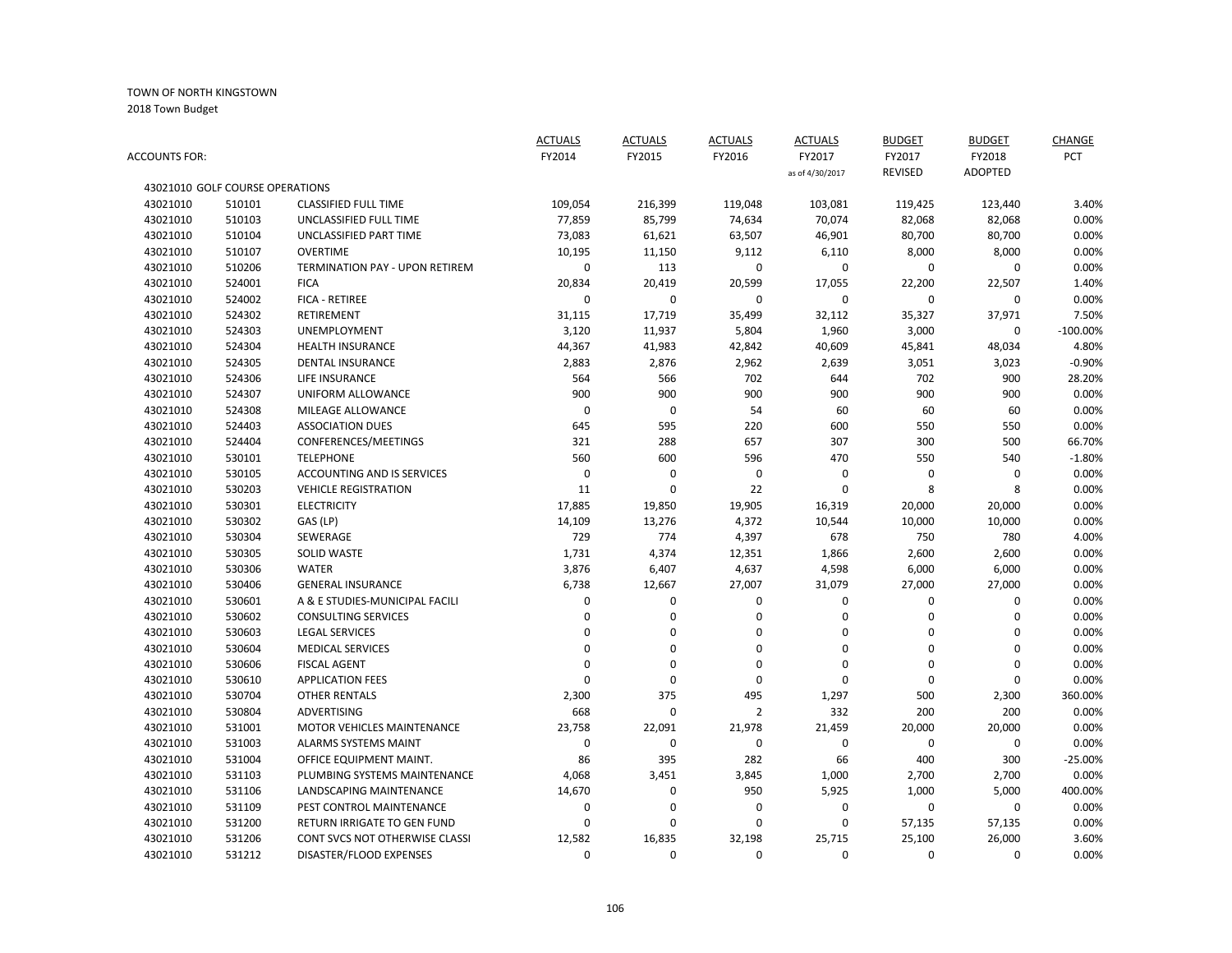|               |                               |                                        | <b>ACTUALS</b> | <b>ACTUALS</b> | <b>ACTUALS</b> | <b>ACTUALS</b>  | <b>BUDGET</b>  | <b>BUDGET</b>  | CHANGE    |
|---------------|-------------------------------|----------------------------------------|----------------|----------------|----------------|-----------------|----------------|----------------|-----------|
| ACCOUNTS FOR: |                               |                                        | FY2014         | FY2015         | FY2016         | FY2017          | FY2017         | FY2018         | PCT       |
|               |                               |                                        |                |                |                | as of 4/30/2017 | <b>REVISED</b> | <b>ADOPTED</b> |           |
| 43021010      | 540101                        | <b>OFFICE SUPPLIES</b>                 | $\Omega$       | 0              | 381            | $\Omega$        | 0              | 0              | 0.00%     |
| 43021010      | 540102                        | PRINTED FORMS                          |                | 0              | 0              | $\Omega$        | 0              | 0              | 0.00%     |
| 43021010      | 540108                        | <b>BOOKS &amp; PUBLICATIONS</b>        | 48             |                | 0              | $\Omega$        | O              | 0              | 0.00%     |
| 43021010      | 540205                        | PERSONAL EQUIPMENT - TOWN ISSU         |                |                | O              |                 | n              | 0              | 0.00%     |
| 43021010      | 540304                        | <b>FERTILIZERS</b>                     | 19,597         | 22,087         | 9,754          | 2,150           | 20,000         | 20,000         | 0.00%     |
| 43021010      | 540305                        | PEST CONTROL CHEMICALS                 | 31,795         | 38,734         | 34,411         | 7,331           | 35,000         | 35,000         | 0.00%     |
| 43021010      | 540401                        | <b>GASOLINE OIL &amp; ANTIFREEZE</b>   | 26,909         | 37,606         | 16,053         | 12,443          | 20,000         | 20,000         | 0.00%     |
| 43021010      | 540501                        | <b>BUILDING &amp; GROUNDS MAINT.</b>   | 2,175          | 2,062          | 2,896          | 2,837           | 1,700          | 3,000          | 76.50%    |
| 43021010      | 540502                        | SAND SOIL AND GRAVEL                   | 8,997          | 2,859          | 2,039          | 3,785           | 3,000          | 5,000          | 66.70%    |
| 43021010      | 540506                        | <b>SEEDS &amp; PLANTS</b>              | 12,377         | 9,244          | 5,256          | 6,174           | 6,600          | 6,600          | 0.00%     |
| 43021010      | 540509                        | <b>JANITORIAL SUPPLIES</b>             | O              | 0              | 448            | 1,000           | 1,000          | 1,000          | 0.00%     |
| 43021010      | 540510                        | <b>PAINT &amp; PRESERVATIVES</b>       |                |                | 0              | 0               | 0              | $\Omega$       | 0.00%     |
| 43021010      | 540701                        | <b>HAND TOOLS</b>                      | 858            | 946            | 150            | 345             | 900            | 900            | 0.00%     |
| 43021010      | 540801                        | <b>COMMO NOT OTHERWISE CLASSIFIED</b>  | 5,571          | 6,879          | 5,081          | 7,738           | 6,000          | 8,000          | 33.30%    |
| 43021010      | 550101                        | <b>BUILDINGS &amp; FIXED EQUIPMENT</b> | 13,403         | o              | 0              | 0               | $\Omega$       | 0              | 0.00%     |
| 43021010      | 550301                        | OFFICE EQUIPMENT AND FURNITURE         | $\Omega$       | 0              | O              | $\Omega$        | 0              | 0              | 0.00%     |
| 43021010      | 550401                        | <b>VEHICULAR EQUIPMENT</b>             | 66,375         | $\Omega$       | 135,805        |                 | 0              | 0              | 0.00%     |
| 43021010      | 550501                        | <b>COURSE IMPROVEMENTS</b>             |                | 0              | 0              |                 | 0              | 0              | 0.00%     |
| 43021010      | 550502                        | <b>IRRIGATION SYSTEM</b>               |                |                | O              |                 | 0              | 0              | 0.00%     |
| 43021010      | 550701                        | OTHER CAPITAL OUTLAY                   |                | <sup>0</sup>   | 0              |                 | <sup>0</sup>   | 0              | 0.00%     |
| 43021010      | 550801                        | <b>SPECIAL PROJECTS</b>                | O              | O              | $\Omega$       | n               | 0              | 0              | 0.00%     |
| TOTAL         | <b>GOLF COURSE OPERATIONS</b> |                                        | 666,814        | 693,874        | 721,853        | 488,198         | 670,268        | 688,716        | $-99.10%$ |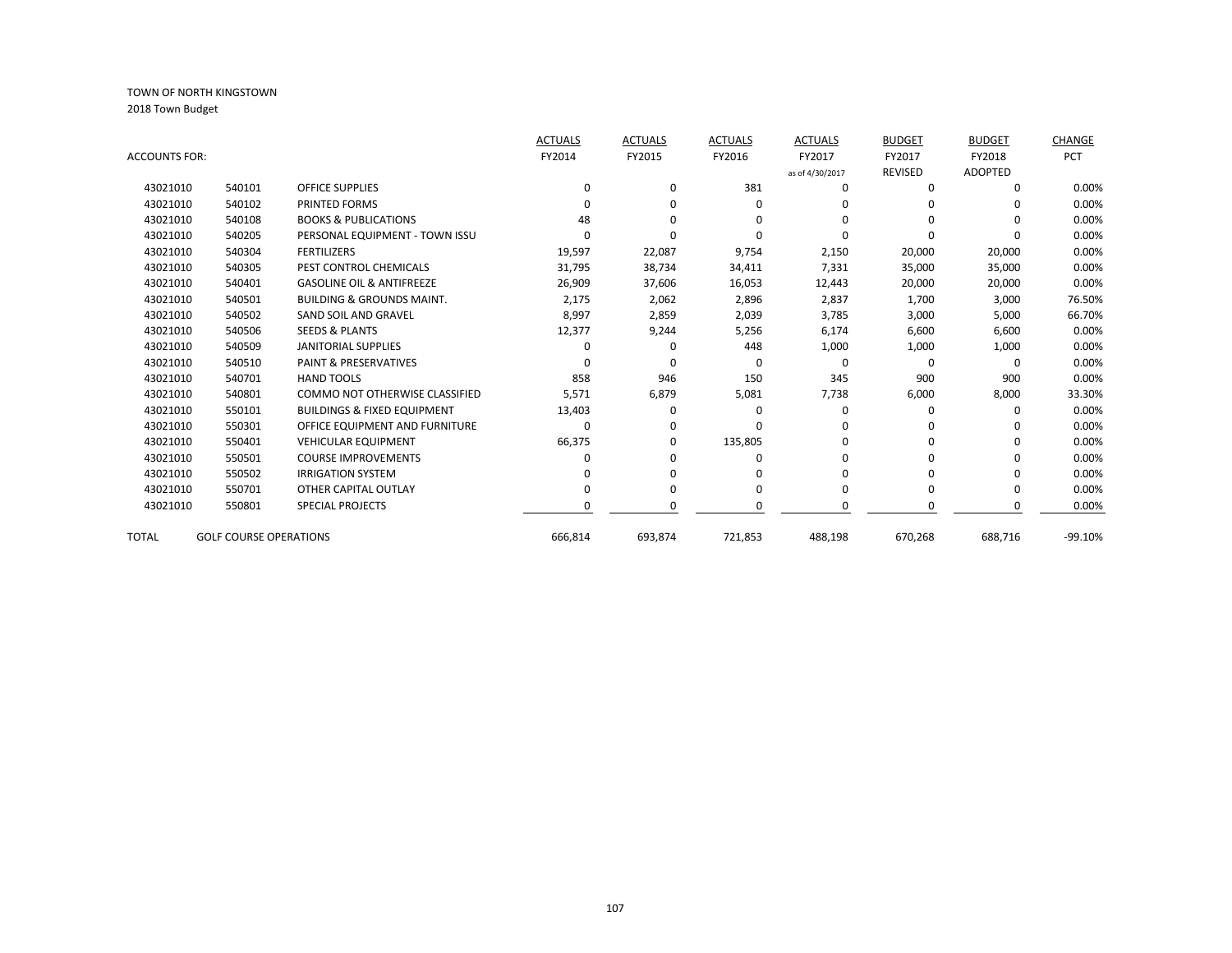|               |                                |                                  | <b>ACTUALS</b> | <b>ACTUALS</b> | <b>ACTUALS</b>   | <b>ACTUALS</b>  | <b>BUDGET</b>  | <b>BUDGET</b>  | CHANGE     |
|---------------|--------------------------------|----------------------------------|----------------|----------------|------------------|-----------------|----------------|----------------|------------|
| ACCOUNTS FOR: |                                |                                  | FY2014         | FY2015         | FY2016           | FY2017          | FY2017         | FY2018         | PCT        |
|               |                                |                                  |                |                |                  | as of 4/30/2017 | <b>REVISED</b> | <b>ADOPTED</b> |            |
|               | 43021020 CLUB HOUSE OPERATIONS |                                  |                |                |                  |                 |                |                |            |
| 43021020      | 510101                         | <b>CLASSIFIED FULL TIME</b>      | 50,438         | 53,419         | 54,786           | 50,426          | 40,840         | 43,269         | 5.90%      |
| 43021020      | 510103                         | UNCLASSIFIED FULL TIME           | 103,754        | 111,095        | 114,649          | 99,647          | 126,105        | 119,045        | $-5.60%$   |
| 43021020      | 510104                         | UNCLASSIFIED PART TIME           | 56,418         | 54,983         | 59,113           | 43,431          | 62,700         | 62,700         | 0.00%      |
| 43021020      | 510107                         | <b>OVERTIME</b>                  | 0              | 0              | $\mathbf 0$      | 8               | 0              | 0              | 0.00%      |
| 43021020      | 524001                         | <b>FICA</b>                      | 16,032         | 16,382         | 17,040           | 14,352          | 17,669         | 17,214         | $-2.60%$   |
| 43021020      | 524302                         | RETIREMENT                       | 23,849         | 13,376         | 28,083           | 26,090          | 28,436         | 29,752         | 4.60%      |
| 43021020      | 524304                         | <b>HEALTH INSURANCE</b>          | 30,437         | 28,209         | 31,202           | 29,789          | 33,674         | 35,316         | 4.90%      |
| 43021020      | 524305                         | <b>DENTAL INSURANCE</b>          | 1,794          | 1,774          | 2,087            | 1,880           | 2,174          | 2,153          | $-0.90%$   |
| 43021020      | 524306                         | LIFE INSURANCE                   | 553            | 547            | 677              | 631             | 688            | 688            | 0.00%      |
| 43021020      | 524307                         | UNIFORM ALLOWANCE                | 0              | $\mathbf 0$    | $\mathbf 0$      | 0               | $\pmb{0}$      | 0              | 0.00%      |
| 43021020      | 524308                         | MILEAGE ALLOWANCE                | 500            | 449            | 503              | $\mathbf 0$     | 258            | 500            | 93.90%     |
| 43021020      | 524403                         | <b>ASSOCIATION DUES</b>          | 1,592          | 2,025          | 1,743            | 410             | 1,800          | 1,800          | 0.00%      |
| 43021020      | 524404                         | CONFERENCES/MEETINGS             | 1,208          | 1,246          | $\mathbf 0$      | $\mathbf 0$     | 1,200          | 1,200          | 0.00%      |
| 43021020      | 524405                         | <b>TRAVEL &amp; EXPENSES</b>     | 47             | $\mathbf 0$    | 1,036            | 504             | 500            | 500            | 0.00%      |
| 43021020      | 530101                         | <b>TELEPHONE</b>                 | 2,156          | 2,310          | 1,763            | 1,639           | 2,160          | 2,160          | 0.00%      |
| 43021020      | 530103                         | <b>POSTAGE</b>                   | 77             | 14             | 149              | 0               | 15             | 50             | 233.30%    |
| 43021020      | 530104                         | <b>COLLECTION ADJUSTMENTS</b>    | 0              | $\mathbf 0$    | $\mathbf 0$      | 0               | $\mathbf 0$    | 0              | 0.00%      |
| 43021020      | 530106                         | <b>ALARM SYSTEMS</b>             | 1,315          | 893            | 640              | 0               | 750            | 750            | 0.00%      |
| 43021020      | 530203                         | <b>VEHICLE REGISTRATION</b>      | 0              | $\mathbf 0$    | 0                | $\mathbf 0$     | $\mathbf 0$    | 0              | 0.00%      |
| 43021020      | 530301                         | <b>ELECTRICITY</b>               | 10,004         | 807            | $\mathbf 0$      | 2,191           | 15,000         | 15,000         | 0.00%      |
| 43021020      | 530302                         | GAS                              | 6,754          | 9,917          | 71               | 740             | 8,000          | 8,000          | 0.00%      |
| 43021020      | 530304                         | SEWAGE                           | 2,538          | 2,820          | 3,149            | 2,473           | 2,880          | 3,100          | 7.60%      |
| 43021020      | 530306                         | <b>WATER</b>                     | 2,256          | 2,032          | 2,221            | 1,685           | 2,000          | 2,400          | 20.00%     |
| 43021020      | 530406                         | <b>INSURANCE</b>                 | 29,799         | 9,425          | 20,262           | 21,584          | 20,200         | 20,200         | 0.00%      |
| 43021020      | 530601                         | A & E STUDIES-MUNICIPAL FACILI   | 0              | 0              | 0                | 0               | 0              | 0              | 0.00%      |
| 43021020      | 530602                         | <b>CONSULTING SERVICES</b>       | 0              | 0              | 0                | 0               | 0              | 0              | 0.00%      |
| 43021020      | 530603                         | <b>LEGAL SERVICES</b>            | 0              | $\mathbf 0$    | $\mathbf 0$      | 0               | $\mathbf 0$    | 0              | 0.00%      |
| 43021020      | 530607                         | <b>AUDITING</b>                  | 5,172          | 5,200          | $\mathbf 0$      | 0               | $\mathbf 0$    | 0              | 0.00%      |
| 43021020      | 530610                         | <b>APPLICATION FEES</b>          | 0              | $\overline{0}$ | $\boldsymbol{0}$ | $\mathbf 0$     | $\Omega$       | 0              | 0.00%      |
| 43021020      | 530804                         | OTHER ADS                        | 7,398          | 5,391          | 378              | 1,291           | 3,000          | 3,000          | 0.00%      |
| 43021020      | 531004                         | OFFICE EQUIPMENT MAINTENANCE     | 0              | 2,321          | $\pmb{0}$        | $\mathbf{0}$    | 0              | 0              | 0.00%      |
| 43021020      | 531102                         | ELECTRICAL SYSTEMS MAINTENANCE   | 8,055          | 0              | 1,208            | 2,356           | $\mathbf 0$    | 0              | 0.00%      |
| 43021020      | 531204                         | <b>DEBT PRINCIPAL</b>            | 0              | $\overline{0}$ | $\mathbf 0$      | $\mathbf 0$     | 30,030         | 0              | $-100.00%$ |
| 43021020      | 531205                         | <b>DEBT INTEREST</b>             | 4,625          | 3,754          | 3,009            | 1,311           | 2,210          | 0              | $-100.00%$ |
| 43021020      | 531206                         | CONT SVCS NOT OTHERWISE CLASS    | 58,936         | 34,517         | 39,044           | 19,826          | 15,134         | 18,075         | 19.40%     |
| 43021020      | 540101                         | <b>OFFICE SUPPLIES</b>           | 1,053          | 400            | 545              | 76              | 1,000          | 500            | $-50.00%$  |
| 43021020      | 540102                         | PRINTED FORMS                    | 1,552          | 1,361          | 2,021            | 0               | 2,500          | 2,500          | 0.00%      |
| 43021020      | 540104                         | OPER SUPPLIES FOR OFFICE EQUIP   | 0              | $\mathbf 0$    | $\mathbf 0$      | 0               | 0              | $\mathbf 0$    | 0.00%      |
| 43021020      | 540203                         | <b>BADGES AND EMBLEMS</b>        | 0              | 321            | 16               | 32              | 75             | 75             | 0.00%      |
| 43021020      | 540205                         | PERSONAL EQUIPMENT - TOWN ISSU   | $\Omega$       | $\mathbf 0$    | 0                | 0               | 500            | 500            | 0.00%      |
| 43021020      | 540310                         | <b>MEDICINES &amp; DRUGS</b>     | 0              | $\Omega$       | $\Omega$         | $\Omega$        | 100            | 100            | 0.00%      |
| 43021020      | 540501                         | <b>BUILDING REPAIR MATERIALS</b> | 1,918          | 1,147          | 101              | $\Omega$        | 2,000          | 2,000          | 0.00%      |
|               |                                |                                  |                |                |                  |                 |                |                |            |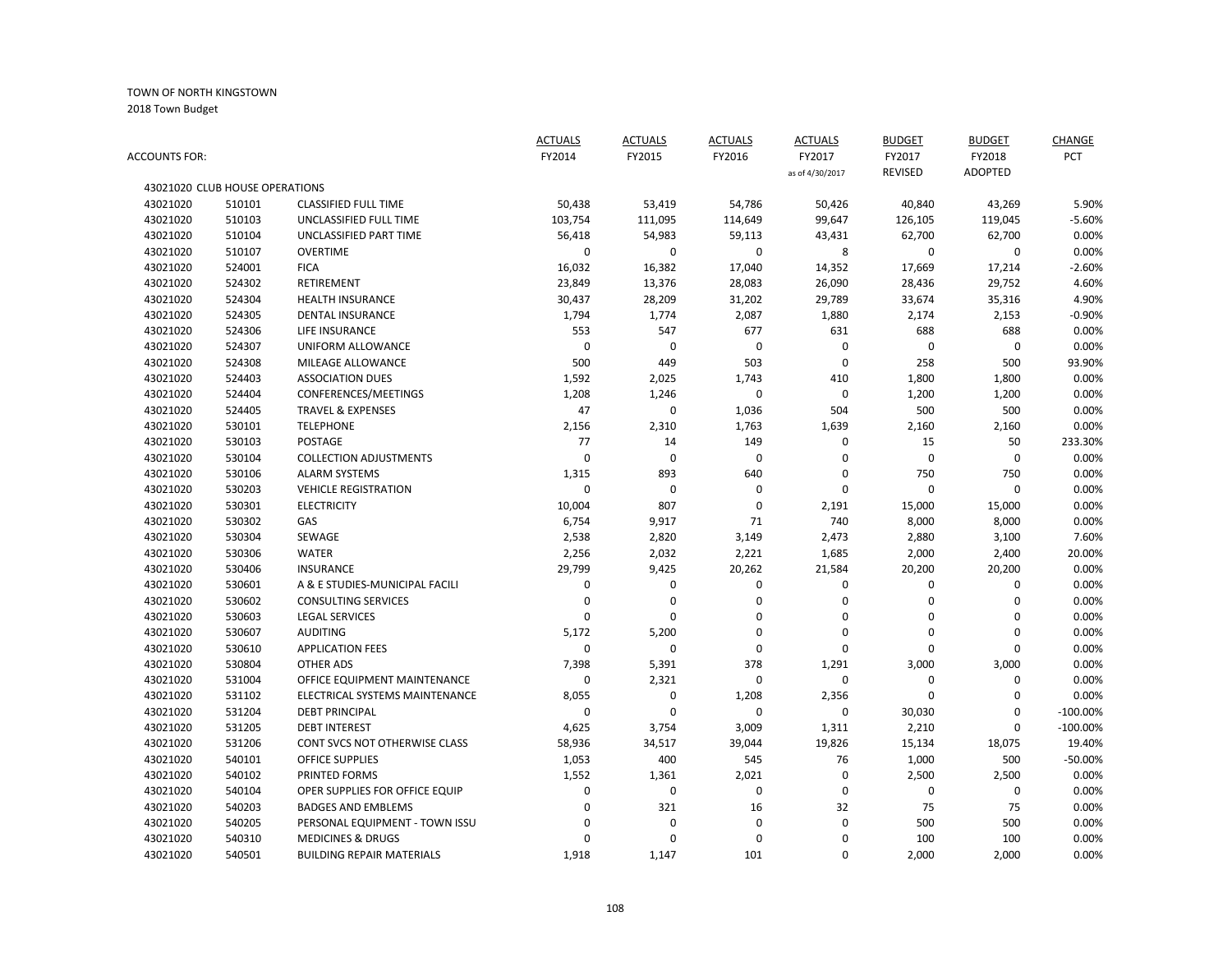| <b>ACCOUNTS FOR:</b>                                        | FY2014  |         |          |                 |              |                |            |
|-------------------------------------------------------------|---------|---------|----------|-----------------|--------------|----------------|------------|
|                                                             |         | FY2015  | FY2016   | FY2017          | FY2017       | FY2018         | <b>PCT</b> |
|                                                             |         |         |          | as of 4/30/2017 | REVISED      | <b>ADOPTED</b> |            |
| 43021020<br>540509<br><b>JANITORIAL SUPPLIES</b>            | 3,050   | 3,130   | 847      | 0               | 200          | 200            | 0.00%      |
| 43021020<br><b>PAPER PRODUCTS</b><br>540512                 | 800     | 401     | 127      | 127             | 400          | 400            | 0.00%      |
| 43021020<br>540513<br><b>EQUIPMENT REPAIRS</b>              | 184     | 75      | $\Omega$ | $\Omega$        | 75           | 75             | 0.00%      |
| 43021020<br>540801<br><b>COMMO NOT OTHERWISE CLASSIFIED</b> | 21,043  | 21,304  | 23,665   | 12,555          | 32,500       | 30,000         | $-7.70%$   |
| 43021020<br>540803<br><b>COMMODITIES - MERCHANDISE</b>      | 24,891  | 25,529  | 25,842   | 18,172          | 25,000       | 25,000         | 0.00%      |
| 43021020<br>540804<br>COMMODITIES - CLOTHING                | 19,279  | 9,953   | 6,188    | 7,008           | 10,000       | 10,000         | 0.00%      |
| 43021020<br>CAPITAL-BUILDINGS AND FIXED EQ<br>550101        |         |         | O        | $\Omega$        | <sup>0</sup> | 0              | 0.00%      |
| 43021020<br>CAPITAL - DRIVING RANGE DEVELO<br>550102        |         | 0       | 0        | 0               | <sup>0</sup> | 0              | 0.00%      |
| OFFICE EQUIPMENT<br>43021020<br>550301                      |         | O       | $\Omega$ | $\Omega$        | <sup>0</sup> | 0              | 0.00%      |
| 43021020<br>550401<br>CAPITAL OUTLAY VEHICULAR EQUIP        |         |         | 0        | 53,497          | 0            | 0              | 0.00%      |
| 43021020<br>550701<br>OTHER CAPITAL OUTLAY                  |         | 0       | 3,568    | $\Omega$        | 0            | 0              | 0.00%      |
| 43021020<br>550801<br><b>SPECIAL PROJECTS</b>               | 8,895   |         | 0        |                 |              | 0              | 0.00%      |
| <b>BAD DEBT EXPENSES</b><br>43021020<br>563001              |         | 0       | $\Omega$ | $\Omega$        | $\Omega$     | 0              | 0.00%      |
| 43021020<br><b>DEPRECIATION EXPENSE</b><br>580000           |         |         |          |                 |              |                | 0.00%      |
| <b>CLUB HOUSE OPERATIONS</b><br>TOTAL                       | 508,369 | 426,528 | 445,734  | 413,731         | 491,773      | 458,222        | $-99.40%$  |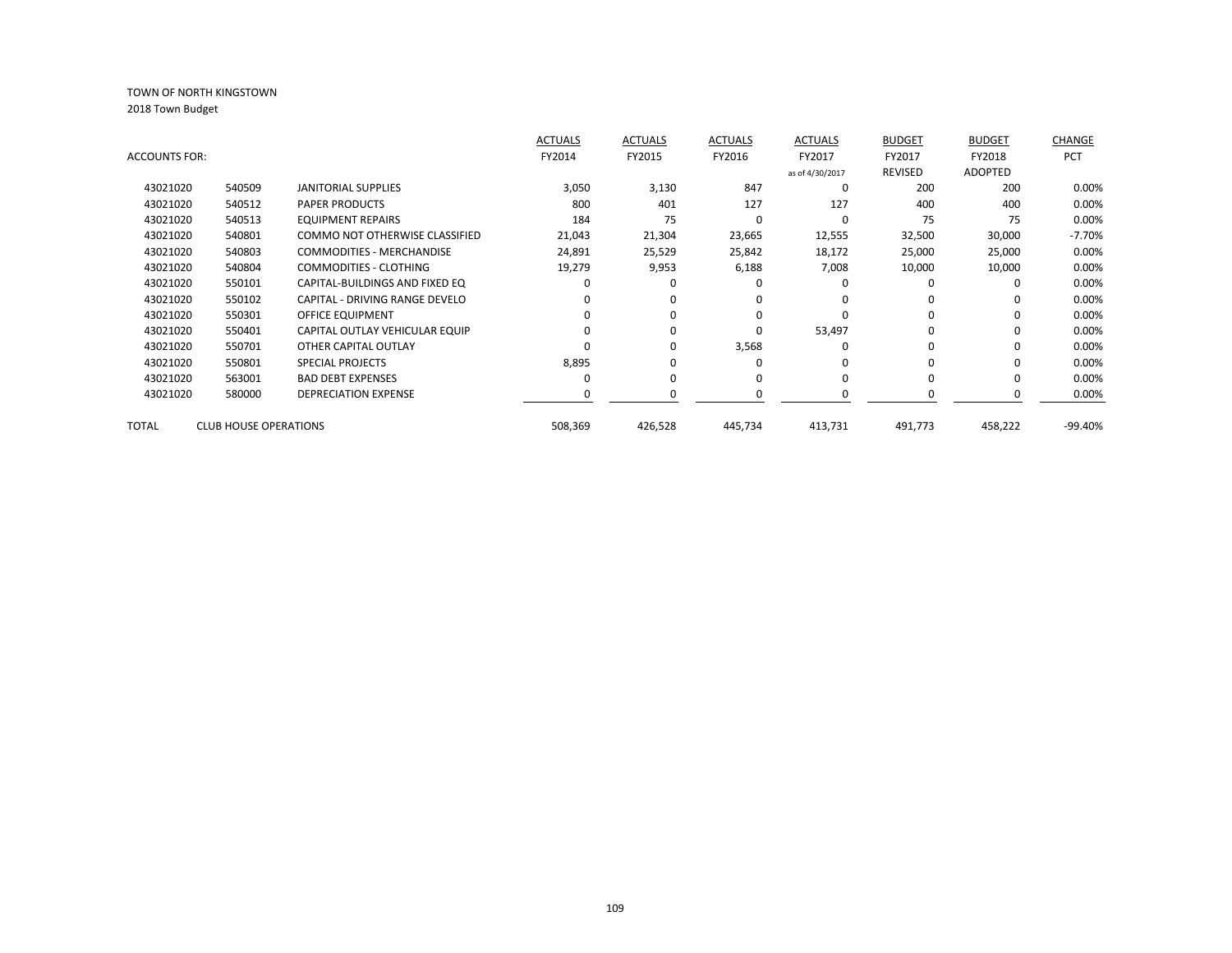2018 Town Budget

| <b>ACCOUNTS FOR:</b>                                               | <b>ACTUALS</b><br>FY2014 | <b>ACTUALS</b><br>FY2015 | <b>ACTUALS</b><br>FY2016 | <b>ACTUALS</b><br>FY2017<br>as of 4/30/2017 | <b>BUDGET</b><br>FY2017<br>REVISED | <b>BUDGET</b><br>FY2018<br>ADOPTED | <b>CHANGE</b><br><b>PCT</b> |
|--------------------------------------------------------------------|--------------------------|--------------------------|--------------------------|---------------------------------------------|------------------------------------|------------------------------------|-----------------------------|
| 43021030 CAPITAL RESERVE ACCOUNT<br>550701<br>43021030<br>RESERVES |                          |                          |                          |                                             |                                    |                                    | 0.00%                       |
| <b>TOTAL</b><br>CAPITAL RESERVE ACCOUNT                            |                          |                          | 0                        | 0                                           | $\Omega$                           |                                    | $-100.00\%$                 |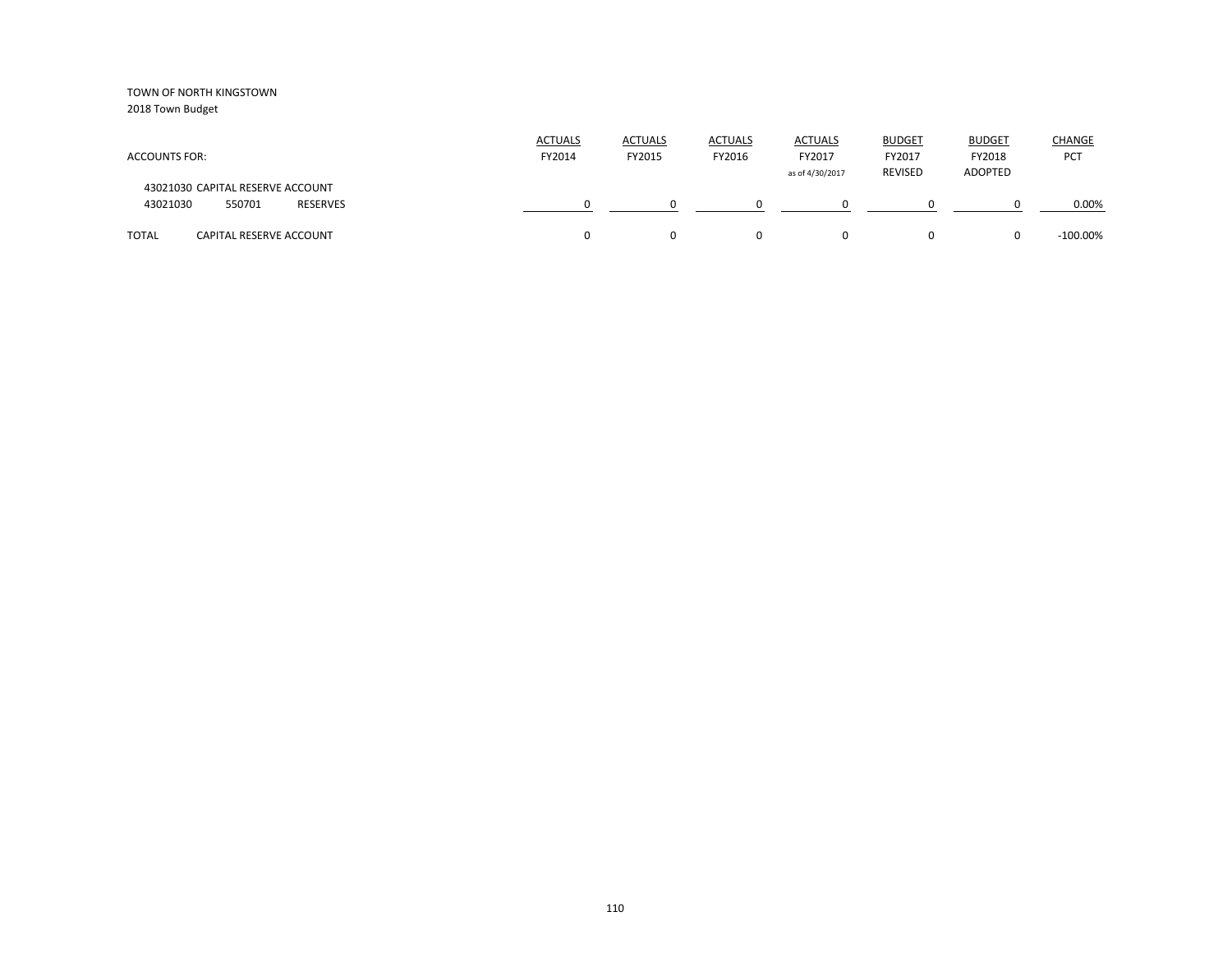|               |                                  |                                       | <b>ACTUALS</b> | <b>ACTUALS</b> | <b>ACTUALS</b> | <b>ACTUALS</b>  | <b>BUDGET</b>    | <b>BUDGET</b>  | CHANGE     |
|---------------|----------------------------------|---------------------------------------|----------------|----------------|----------------|-----------------|------------------|----------------|------------|
| ACCOUNTS FOR: |                                  |                                       | FY2014         | FY2015         | FY2016         | FY2017          | FY2017           | FY2018         | <b>PCT</b> |
|               |                                  |                                       |                |                |                | as of 4/30/2017 | <b>REVISED</b>   | <b>ADOPTED</b> |            |
|               | 43021040 ALLEN HARBOR OPERATIONS |                                       |                |                |                |                 |                  |                |            |
| 43021040      | 510101                           | <b>CLASSIFIED FULL TIME</b>           | 6,865          | 5,634          | 5,688          | 6,618           | 6,930            | 8,291          | 19.60%     |
| 43021040      | 510103                           | UNCLASSIFIED FULL TIME                | 15,572         | 16,045         | 16,202         | 14,015          | 16,131           | 16,742         | 3.80%      |
| 43021040      | 510104                           | UNCLASSIFIED PART TIME                | 140,257        | 160,920        | 176,707        | 137,065         | 142,000          | 176,000        | 23.90%     |
| 43021040      | 510107                           | <b>OVERTIME</b>                       | $\mathbf 0$    | 138            | 0              | $\mathbf 0$     | 200              | 0              | $-100.00%$ |
| 43021040      | 524001                           | <b>FICA</b>                           | 12,424         | 13,960         | 15,295         | 12,009          | 12,643           | 15,379         | 21.60%     |
| 43021040      | 524302                           | RETIREMENT                            | 3,555          | 1,925          | 3,803          | 3,754           | 4,080            | 4,589          | 12.50%     |
| 43021040      | 524303                           | <b>UNEMPLOYMENT</b>                   | 0              | 3,246          | 1,978          | 3,466           | 0                | 0              | 0.00%      |
| 43021040      | 524304                           | <b>HEALTH INSURANCE</b>               | 1,848          | 1,769          | 3,239          | 3,239           | 3,655            | 3,829          | 4.80%      |
| 43021040      | 524305                           | <b>DENTAL INSURANCE</b>               | 54             | 54             | 218            | 208             | 241              | 238            | $-1.00%$   |
| 43021040      | 524306                           | LIFE INSURANCE                        | 68             | 65             | 77             | 77              | 84               | 84             | 0.00%      |
| 43021040      | 524404                           | CONFERENCES/MEETINGS                  | $\mathbf 0$    | $\mathbf 0$    | $\mathbf 0$    | $\mathbf 0$     | $\mathbf 0$      | $\mathbf 0$    | 0.00%      |
| 43021040      | 530101                           | <b>TELEPHONE</b>                      | 952            | 715            | 747            | 659             | 700              | 825            | 17.90%     |
| 43021040      | 530103                           | <b>POSTAGE</b>                        | $\mathbf 0$    | $\mathbf 0$    | 0              | $\mathbf 0$     | 0                | 0              | 0.00%      |
| 43021040      | 530203                           | <b>VEHICLE REGISTRATION</b>           | $\mathbf 0$    | $\mathbf 0$    | $\mathbf 0$    | 11              | 12               | 12             | 0.00%      |
| 43021040      | 530301                           | <b>ELECTRICITY</b>                    | 5,214          | 7,349          | 7,324          | 7,488           | 7,000            | 7,000          | 0.00%      |
| 43021040      | 530302                           | GAS                                   | $\mathbf 0$    | $\mathbf 0$    | 0              | $\mathbf 0$     | 0                | $\mathbf 0$    | 0.00%      |
| 43021040      | 530303                           | <b>FUEL OIL</b>                       | 954            | 478            | 466            | 600             | 500              | 1,000          | 100.00%    |
| 43021040      | 530305                           | <b>SOLID WASTE</b>                    | 3,030          | 5,086          | 3,507          | 3,131           | 3,715            | 3,715          | 0.00%      |
| 43021040      | 530306                           | <b>WATER</b>                          | 2,467          | 2,614          | 4,488          | 2,333           | 2,400            | 2,400          | 0.00%      |
| 43021040      | 530406                           | <b>INSURANCE</b>                      | 10,939         | 1,456          | 14,054         | 19,100          | 14,000           | 14,000         | 0.00%      |
| 43021040      | 530601                           | A & E STUDIES-MUNICIPAL FACILI        | 7,400          | 6,444          | 26,709         | $\mathbf 0$     | 0                | 0              | 0.00%      |
| 43021040      | 530602                           | CONSULTANT STUDY REMOVAL/REPLA        | 0              | $\mathbf 0$    | 0              | $\mathbf 0$     | $\boldsymbol{0}$ | 0              | 0.00%      |
| 43021040      | 530603                           | <b>LEGAL SERVICES</b>                 | 0              | 10             | 0              | 0               | 50               | 50             | 0.00%      |
| 43021040      | 530604                           | <b>MEDICAL SERVICES</b>               | 0              | $\mathbf 0$    | $\mathbf 0$    | $\mathbf 0$     | 100              | 100            | 0.00%      |
| 43021040      | 530610                           | <b>APPLICATION FEES</b>               | 0              | $\mathbf 0$    | $\mathbf 0$    | $\mathbf 0$     | $\mathbf 0$      | 0              | 0.00%      |
| 43021040      | 530804                           | <b>OTHER ADS</b>                      | 0              | 299            | 214            | $\mathbf 0$     | $\mathbf 0$      | 300            | 0.00%      |
| 43021040      | 531001                           | <b>MOTOR VEHICLES MAINTENANCE</b>     | 2,244          | 403            | 0              | 959             | 1,500            | 1,500          | 0.00%      |
| 43021040      | 531101                           | SEAWALL MAINTENANCE PROJECT           | 0              | $\mathbf 0$    | $\mathbf 0$    | $\mathbf 0$     | $\mathbf 0$      | 0              | 0.00%      |
| 43021040      | 531102                           | <b>ELECTRICAL SYSTEMS MAINTENANCE</b> | 515            | 559            | 1,100          | $\mathbf 0$     | $-500$           | 1,000          | 0.00%      |
| 43021040      | 531103                           | <b>BOAT PUMP OUT STATION</b>          | 0              | $\mathbf 0$    | 640            | 74              | 1,000            | 1,000          | 0.00%      |
| 43021040      | 531104                           | <b>ENGINEERING CHANNEL DREDGING</b>   | $\mathbf 0$    | $\mathbf 0$    | 0              | $\mathbf 0$     | 0                | $\mathbf 0$    | 0.00%      |
| 43021040      | 531106                           | LANDSCAPING MAINTENANCE               | 0              | 150            | $\mathbf 0$    | 211             | 150              | 1,000          | 566.70%    |
| 43021040      | 531112                           | <b>QDC DREDGING MAINTENANCE</b>       | $\Omega$       | $\mathbf 0$    | $\mathbf 0$    | $\mathbf 0$     | $\mathbf 0$      | $\Omega$       | 0.00%      |
| 43021040      | 531206                           | CONT SVCS NOT OTHERWISE CLASS         | 12,908         | 6,887          | 13,413         | 32,696          | 13,500           | 13,500         | 0.00%      |
| 43021040      | 531207                           | ENGINEERING SOUTH DOCK AREA           | 0              | $\mathbf 0$    | $\mathbf 0$    | $\mathbf 0$     | 0                | 0              | 0.00%      |
| 43021040      | 540101                           | <b>OFFICE SUPPLIES</b>                | 437            | 300            | 117            | 300             | 300              | 450            | 50.00%     |
| 43021040      | 540102                           | PRINTED FORMS                         | $\mathbf 0$    | $\mathbf 0$    | 0              | $\mathbf 0$     | 0                | 0              | 0.00%      |
| 43021040      | 540205                           | PERSONAL EQUIPMENT - TOWN ISSU        | $\mathbf 0$    | $\mathbf 0$    | 0              | $\mathbf 0$     | $\mathbf 0$      | $\Omega$       | 0.00%      |
| 43021040      | 540401                           | <b>GASOLINE &amp; DIESEL FUEL</b>     | 186            | $\mathbf 0$    | 491            | 295             | 300              | 300            | 0.00%      |
| 43021040      | 540502                           | SOIL SAND AND GRAVEL                  | 0              | 724            | 92             | $\mathbf 0$     | 0                | 1,000          | -33.30%    |
| 43021040      | 540506                           | <b>SEEDS &amp; PLANTS</b>             | 698            | 690            | 500            | $\mathbf 0$     | 500              | 500            | 0.00%      |
|               |                                  |                                       | 73             |                |                | 891             |                  |                | 0.00%      |
| 43021040      | 540509                           | JANITORIAL SUPPLIES                   |                | 1,277          | 1,430          |                 | 1,400            | 1,400          |            |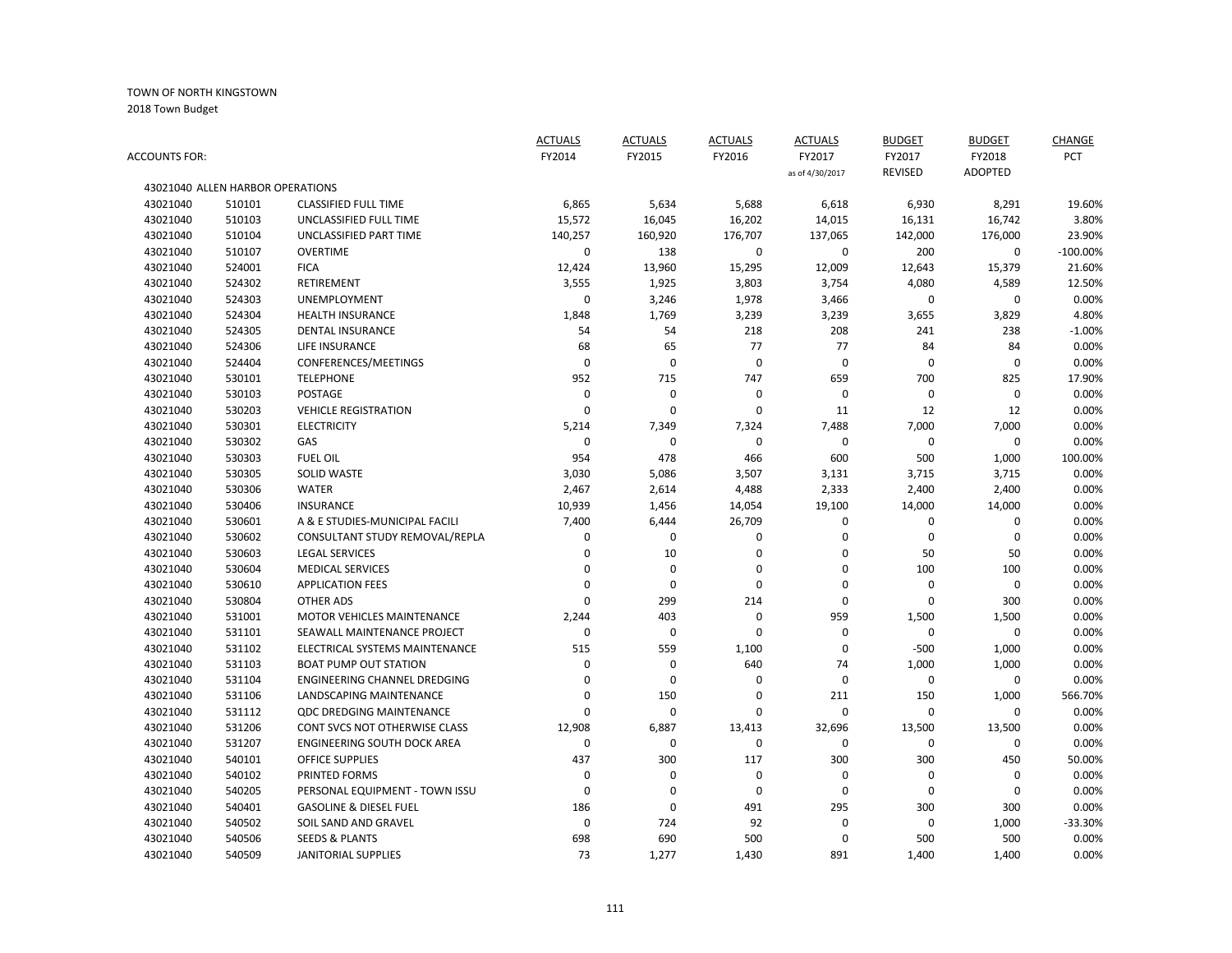|                      |                                |                                           | <b>ACTUALS</b> | <b>ACTUALS</b> | <b>ACTUALS</b> | <b>ACTUALS</b>  | <b>BUDGET</b>  | <b>BUDGET</b>  | <b>CHANGE</b> |
|----------------------|--------------------------------|-------------------------------------------|----------------|----------------|----------------|-----------------|----------------|----------------|---------------|
| <b>ACCOUNTS FOR:</b> |                                |                                           | FY2014         | FY2015         | FY2016         | FY2017          | FY2017         | FY2018         | <b>PCT</b>    |
|                      |                                |                                           |                |                |                | as of 4/30/2017 | <b>REVISED</b> | <b>ADOPTED</b> |               |
| 43021040             | 540510                         | <b>PAINT &amp; PRESERVATIVES</b>          | O              | O              |                | $\Omega$        | $\Omega$       | $\Omega$       | 0.00%         |
| 43021040             | 540601                         | <b>CONSTRUCTION MATR &amp; SUP.</b>       | 38,628         | 45,234         | 12,562         | 16,565          | 18,800         | 14,500         | $-6.50%$      |
| 43021040             | 540801                         | <b>COMMO NOT OTHERWISE CLASSIFIED</b>     | 7,956          | 11,408         | 7,389          | 9,091           | 9,000          | 9,000          | 0.00%         |
| 43021040             | 550101                         | CAPITAL-BUILDINGS & FIXED EQUI            | ŋ              | O              |                |                 |                | 0              | 0.00%         |
| 43021040             | 550201                         | CAPITAL-IMPROVEMENTS OTHER THA            |                | 0              |                |                 |                | 0              | 0.00%         |
| 43021040             | 550301                         | OFFICE EQUIPMENT                          |                | 0              | ŋ              | $\Omega$        | $\Omega$       | 0              | 0.00%         |
| 43021040             | 550401                         | CAPITAL OUTLAY VEHICULAR EQUIP            |                | 0              |                |                 | ŋ              | 0              | 0.00%         |
| 43021040             | 550501                         | <b>OPERATION &amp; CONSTRUCTION EQUIP</b> |                | 0              |                | $\Omega$        |                | 0              | 0.00%         |
| 43021040             | 550502                         | ALLEN HARBOR BULKHEAD                     | n              | O              |                | $\Omega$        | $\Omega$       | 0              | 0.00%         |
| 43021040             | 550601                         | <b>CAPITAL OUTLAY - OTHER</b>             |                | O              |                |                 | ŋ              | 0              | 0.00%         |
| 43021040             | 550701                         | <b>RESERVES</b>                           |                | $\Omega$       |                | $\Omega$        |                | 0              | 0.00%         |
| 43021040             | 550801                         | <b>SPECIAL PROJECTS</b>                   |                | 0              |                |                 |                | 0              | 0.00%         |
| TOTAL                | <b>ALLEN HARBOR OPERATIONS</b> |                                           | 275,243        | 295,838        | 318,450        | 274,854         | 260,391        | 299,705        | $-99.60%$     |
|                      |                                |                                           |                |                |                |                 |                |                |               |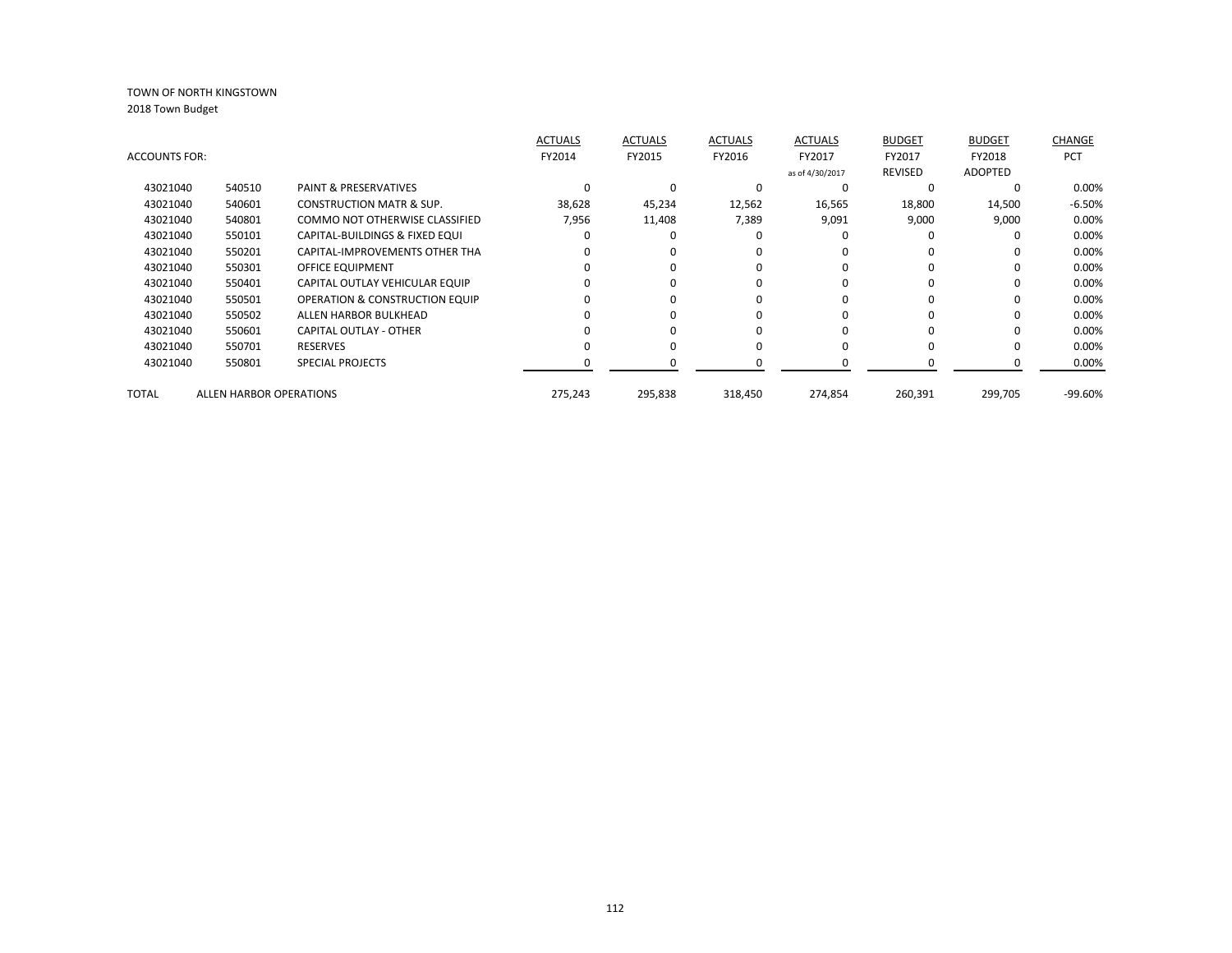|                      |                              |                                   | <b>ACTUALS</b> | <b>ACTUALS</b> | <b>ACTUALS</b> | <b>ACTUALS</b>  | <b>BUDGET</b>  | <b>BUDGET</b>  | CHANGE    |
|----------------------|------------------------------|-----------------------------------|----------------|----------------|----------------|-----------------|----------------|----------------|-----------|
| <b>ACCOUNTS FOR:</b> |                              |                                   | FY2014         | FY2015         | FY2016         | FY2017          | FY2017         | FY2018         | PCT       |
|                      |                              |                                   |                |                |                | as of 4/30/2017 | <b>REVISED</b> | <b>ADOPTED</b> |           |
|                      | 43021060 QD REC - RECREATION |                                   |                |                |                |                 |                |                |           |
| 43021060             | 510101                       | <b>CLASSIFIED FULL TIME</b>       | 19,844         | 16,642         | 14,483         | 17,138          | 17,325         | 19,675         | 13.60%    |
| 43021060             | 510103                       | UNCLASSIFIED FULL TIME            | 38,929         | 40,238         | 40,505         | 35,037          | 40,329         | 41,855         | 3.80%     |
| 43021060             | 510104                       | UNCLASSIFIED PART TIME            | 38,802         | 40,376         | 71,440         | 53,342          | 40,000         | 35,000         | $-12.50%$ |
| 43021060             | 510107                       | <b>OVERTIME</b>                   | 0              | 0              | $\mathbf 0$    | 0               | 0              | $\mathbf 0$    | 0.00%     |
| 43021060             | 524001                       | <b>FICA</b>                       | 8,844          | 7,392          | 9,608          | 7,935           | 7,471          | 7,385          | $-1.20%$  |
| 43021060             | 524302                       | RETIREMENT                        | 9,324          | 5,054          | 9,533          | 9,490           | 10,202         | 11,278         | 10.60%    |
| 43021060             | 524303                       | <b>UNEMPLOYMENT</b>               | 0              | 1,286          | 2,805          | $\mathbf 0$     | 1,000          | 1,000          | 0.00%     |
| 43021060             | 524304                       | <b>HEALTH INSURANCE</b>           | 4,674          | 3,106          | 8,140          | 8,096           | 9,137          | 9,573          | 4.80%     |
| 43021060             | 524305                       | <b>DENTAL INSURANCE</b>           | 136            | 135            | 549            | 520             | 601            | 596            | $-0.90%$  |
| 43021060             | 524306                       | LIFE INSURANCE                    | 169            | 162            | 193            | 193             | 211            | 211            | 0.00%     |
| 43021060             | 524308                       | MILEAGE ALLOWANCE                 | 297            | 231            | $\pmb{0}$      | 0               | 300            | 300            | 0.00%     |
| 43021060             | 524404                       | CONFERENCES/MEETINGS              | 0              | $\mathbf 0$    | $\mathbf 0$    | 0               | 0              | $\mathbf 0$    | 0.00%     |
| 43021060             | 524405                       | <b>TRAVEL AND EXPENSES</b>        | 142            | 1,164          | 231            | 0               | $\mathbf 0$    | 700            | $-30.00%$ |
| 43021060             | 530103                       | POSTAGE                           | 1,145          | 865            | 422            | 473             | 850            | 177            | $-79.20%$ |
| 43021060             | 530203                       | <b>VEHICLE REGISTRATION</b>       | 11             | 28             | $\mathbf 0$    | 6               | 20             | 20             | 0.00%     |
| 43021060             | 530301                       | <b>ELECTRICITY</b>                | 11,907         | 10,189         | 11,583         | 9,941           | 10,188         | 10,188         | 0.00%     |
| 43021060             | 530302                       | GAS                               | 1,559          | 1,620          | 3,036          | 2,315           | 2,130          | 2,000          | 77.00%    |
| 43021060             | 530306                       | <b>WATER</b>                      | 23,516         | 37,381         | 24,980         | 40,040          | 26,000         | 40,000         | 53.80%    |
| 43021060             | 530406                       | <b>GENERAL INSURANCE</b>          | 12,891         | 22,944         | 49,756         | 57,107          | 50,000         | 50,000         | 0.00%     |
| 43021060             | 530501                       | <b>DUES &amp; MEMBERSHIPS</b>     | 289            | 215            | 364            | 375             | 315            | 415            | 31.70%    |
| 43021060             | 530604                       | <b>MEDICAL SERVICES</b>           | 0              | 866            | $\mathbf 0$    | 214             | 1,000          | 1,000          | 0.00%     |
| 43021060             | 530610                       | <b>OUTSIDE CLEANING SERVICES</b>  | 1,162          | 2,760          | 3,479          | 3,683           | 2,760          | 2,760          | 0.00%     |
| 43021060             | 530701                       | LAND AND BUILDINGS                | 14,559         | $\mathbf 0$    | 0              | $\mathbf 0$     | 0              | 1,500          | 0.00%     |
| 43021060             | 530704                       | <b>OTHER RENTALS</b>              | 3,531          | 1,047          | 5,513          | 3,773           | 4,213          | 4,213          | 0.00%     |
| 43021060             | 530804                       | <b>OTHER ADS</b>                  | 51             | $\mathbf 0$    | 99             | 246             | 112            | 112            | 0.00%     |
| 43021060             | 530922                       | LAFAYETTE BAND                    | 1,500          | 1,500          | 1,500          | $\mathbf 0$     | 1,500          | 1,500          | 0.00%     |
| 43021060             | 531001                       | <b>MOTOR VEHICLE</b>              | 4,736          | 4,997          | 14,833         | 16,546          | 3,000          | 3,000          | 0.00%     |
| 43021060             | 531206                       | <b>CONTRACTUAL SERVICES</b>       | 87,168         | 93,350         | 77,460         | 103,322         | 101,000        | 110,900        | 14.30%    |
| 43021060             | 540101                       | OFFICE SUPPLIES                   | 1,732          | 1,407          | 1,670          | 1,311           | 1,000          | 1,000          | 0.00%     |
| 43021060             | 540310                       | <b>MEDICINES &amp; DRUGS</b>      | 1,000          | $\mathbf 0$    | 319            | 87              | 300            | 300            | 0.00%     |
| 43021060             | 540401                       | <b>GASOLINE &amp; DIESEL FUEL</b> | 3,589          | 3,509          | 1,893          | 2,322           | 3,000          | 3,000          | 0.00%     |
| 43021060             | 540513                       | <b>EQUIPMENT REPAIRS</b>          | 133            | $\mathbf 0$    | 992            | 54              | 500            | 500            | 0.00%     |
| 43021060             | 540801                       | COMMODITIES NOT OTHERWISE CLAS    | 10,824         | 10,008         | 8,496          | 3,883           | 6,076          | 7,000          | $-22.90%$ |
| 43021060             | 550301                       | OFFICE EQUIPMENT AND FURNITURE    | 0              | $\mathbf 0$    | 0              | 487             | 700            | 200            | 0.00%     |
| TOTAL                | <b>QD REC - RECREATION</b>   |                                   | 302,462        | 308,468        | 363,883        | 377,935         | 341,239        | 367,357        | -99.50%   |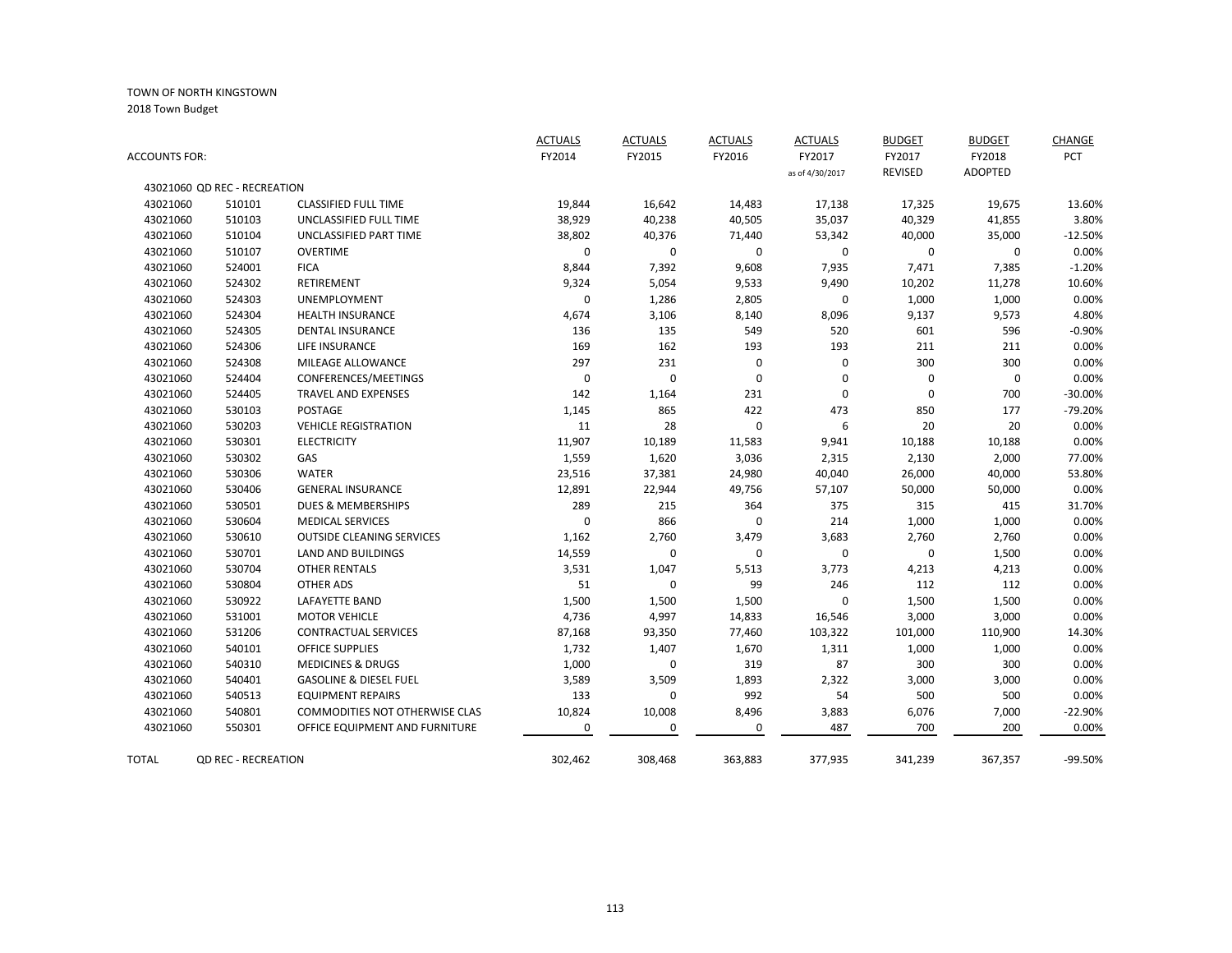|                              |                            |                          | <b>ACTUALS</b> | <b>ACTUALS</b> | <b>ACTUALS</b> | <b>ACTUALS</b>  | <b>BUDGET</b> | <b>BUDGET</b> | <b>CHANGE</b> |
|------------------------------|----------------------------|--------------------------|----------------|----------------|----------------|-----------------|---------------|---------------|---------------|
| <b>ACCOUNTS FOR:</b>         |                            |                          | FY2014         | FY2015         | FY2016         | FY2017          | FY2017        | FY2018        | <b>PCT</b>    |
|                              |                            |                          |                |                |                | as of 4/30/2017 | REVISED       | ADOPTED       |               |
| 43041000 GREENS FEES REVENUE |                            |                          |                |                |                |                 |               |               |               |
| 43041000                     | 411000                     | DAILY GREENS FEE         | 809.662        | 866,846        | 877,059        | 566,604         | 886,000       | 940,000       | 6.10%         |
| 43041000                     | 412000                     | <b>ANNUAL GREENS FEE</b> | 75,528         | 86,812         | 98,603         | 144,820         | 103,000       | 103,000       | 0.00%         |
|                              |                            |                          |                |                |                |                 |               |               |               |
| <b>TOTAL</b>                 | <b>GREENS FEES REVENUE</b> |                          | 885,190        | 953,658        | 975,662        | 711.424         | 989,000       | 1,043,000     | $-98.70%$     |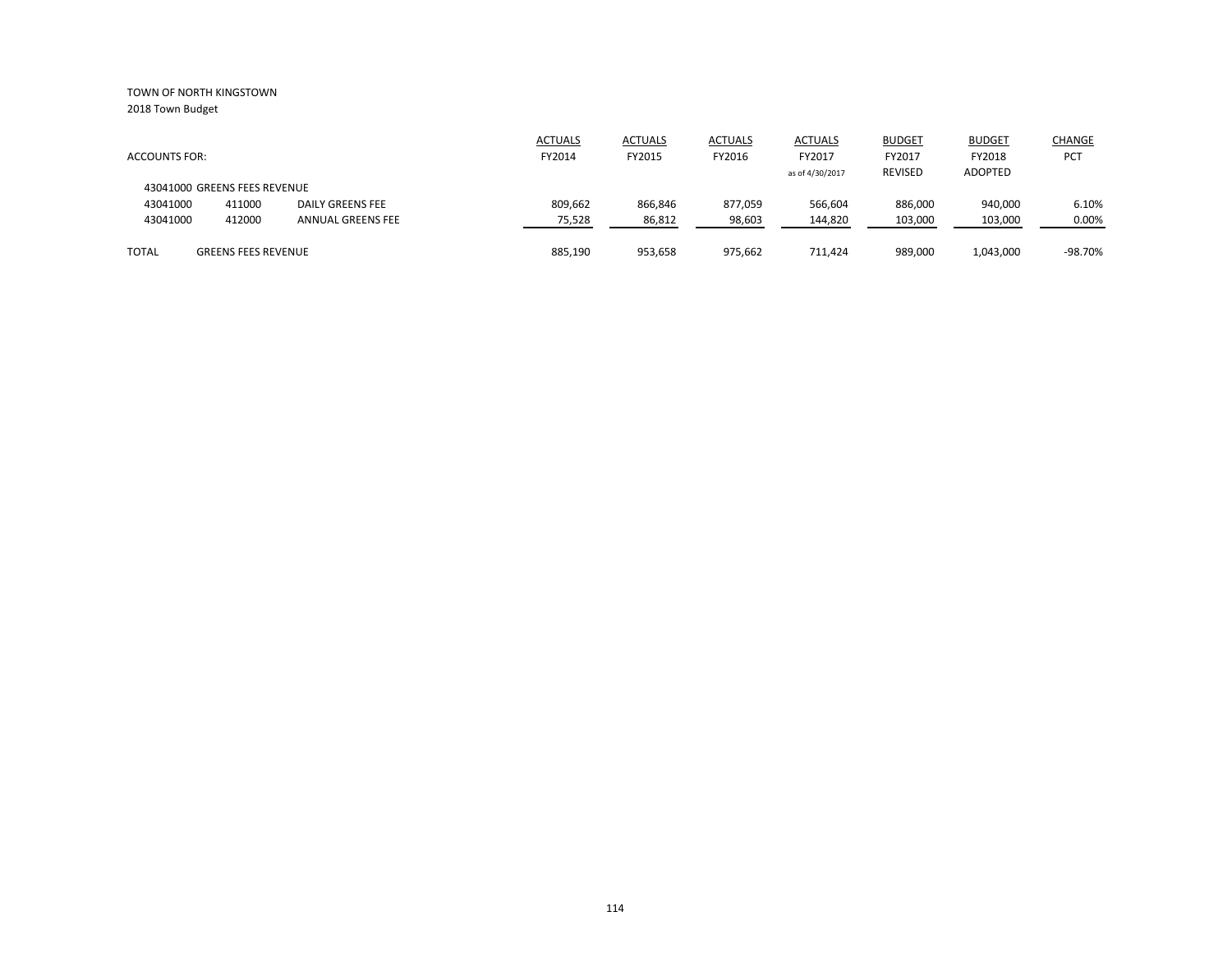|                      |        |                                                 | <b>ACTUALS</b> | <b>ACTUALS</b> | <b>ACTUALS</b> | <b>ACTUALS</b>  | <b>BUDGET</b> | <b>BUDGET</b> | <b>CHANGE</b> |
|----------------------|--------|-------------------------------------------------|----------------|----------------|----------------|-----------------|---------------|---------------|---------------|
| <b>ACCOUNTS FOR:</b> |        |                                                 | FY2014         | FY2015         | FY2016         | FY2017          | FY2017        | FY2018        | <b>PCT</b>    |
|                      |        |                                                 |                |                |                | as of 4/30/2017 | REVISED       | ADOPTED       |               |
|                      |        | 43042000 CLOTHING & MERCHANDISE SALES REVENUE   |                |                |                |                 |               |               |               |
| 43042000             | 420000 | <b>CLOTHING SALES</b>                           | 14,456         | 17.740         | 17,676         | 5,092           | 15,000        | 15,000        | 0.00%         |
| 43042000             | 420100 | <b>MERCHANDISE SALES</b>                        | 32,120         | 29,827         | 33,041         | 15,913          | 30,000        | 30,000        | 0.00%         |
|                      |        |                                                 |                |                |                |                 |               |               |               |
| <b>TOTAL</b>         |        | <b>CLOTHING &amp; MERCHANDISE SALES REVENUE</b> | 46.576         | 47,567         | 50,716         | 21,004          | 45,000        | 45,000        | $-99.90%$     |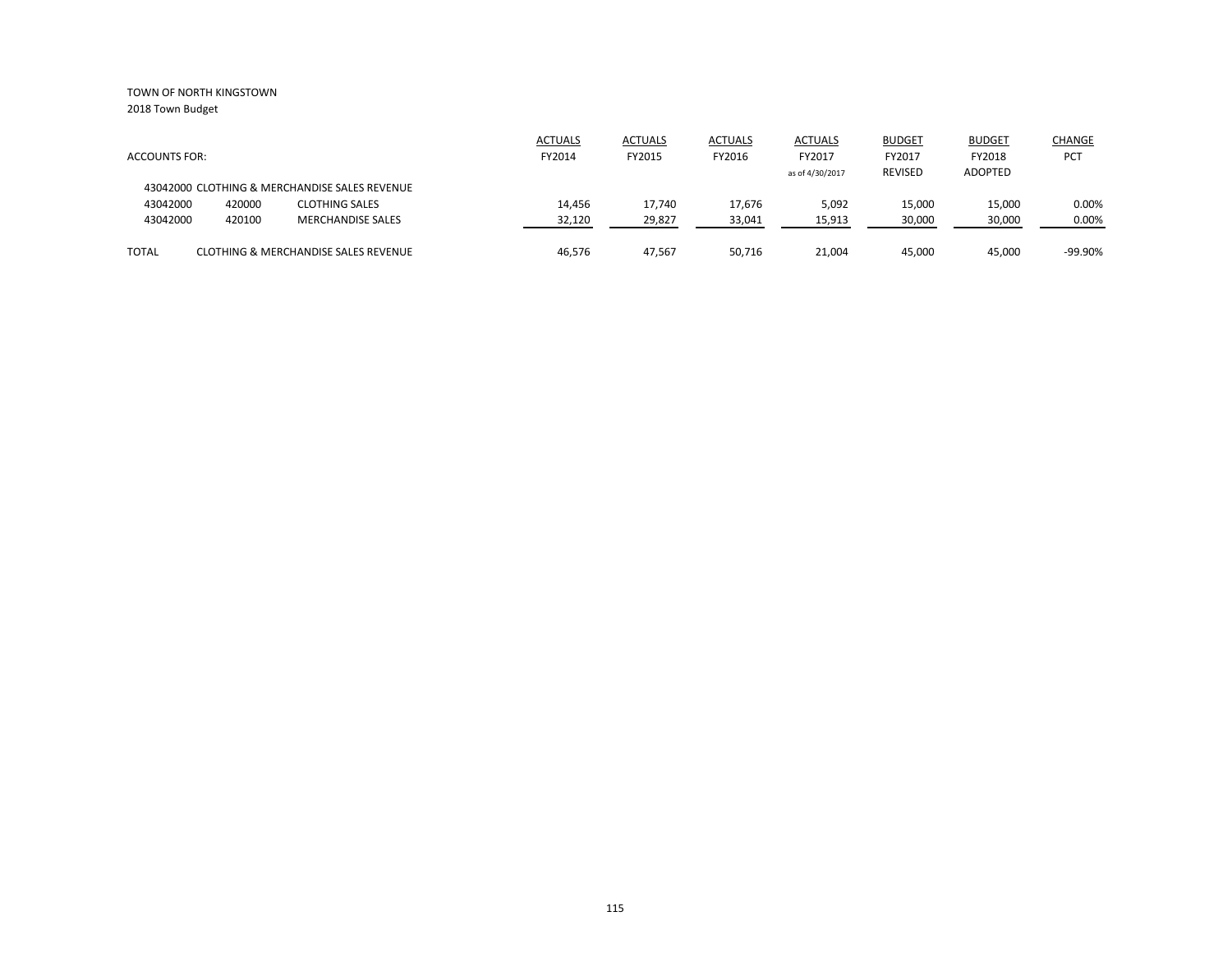|                      |                         |                                  | <b>ACTUALS</b> | <b>ACTUALS</b> | <b>ACTUALS</b> | <b>ACTUALS</b>  | <b>BUDGET</b> | <b>BUDGET</b>  | CHANGE      |
|----------------------|-------------------------|----------------------------------|----------------|----------------|----------------|-----------------|---------------|----------------|-------------|
| <b>ACCOUNTS FOR:</b> |                         |                                  | FY2014         | FY2015         | FY2016         | FY2017          | FY2017        | FY2018         | PCT         |
|                      |                         |                                  |                |                |                | as of 4/30/2017 | REVISED       | <b>ADOPTED</b> |             |
|                      | 43043000 RENTAL REVENUE |                                  |                |                |                |                 |               |                |             |
| 43043000             | 430000                  | <b>CONCESSION RENT</b>           | 5,000          | 21,500         | 4              | $\mathbf 0$     | 47,871        | $\Omega$       | $-100.00\%$ |
| 43043000             | 430009                  | <b>FAT BELLYS RENT</b>           | 0              | 5,000          | 24,999         | 9,999           | 30,000        | 30,000         | 0.00%       |
| 43043000             | 431000                  | <b>GAS CARTS</b>                 | 228,309        | 283,855        | 337,241        | 225,291         | 340,000       | 302,000        | $-11.20%$   |
| 43043000             | 431100                  | <b>HAND CARTS</b>                | 3,310          | 4,462          | 5,572          | 1,543           | 2,800         | 2,300          | $-17.90%$   |
| 43043000             | 431200                  | <b>LOCKERS</b>                   | 0              | 19             | 19             | 0               | 0             | 0              | 0.00%       |
| 43043000             | 431300                  | <b>CLUB STORAGE</b>              | 925            | 750            | 525            | 163             | 700           | 700            | 0.00%       |
| 43043000             | 431400                  | <b>CLUB RENTALS</b>              | 592            | 568            | 378            | 325             | 500           | 500            | 0.00%       |
| 43043000             | 432000                  | <b>DRIVING RANGE</b>             | 30,330         | 33,995         | 36,381         | 20,252          | 38,000        | 35,000         | $-7.90%$    |
| 43043000             | 433000                  | <b>HANDICAPS</b>                 | 5,210          | 5,122          | 4,960          | 2,890           | 5,000         | 5,000          | 0.00%       |
| 43043000             | 483000                  | <b>GOLF COURSE MISC. REVENUE</b> |                |                | 0              |                 | 1,700         | 1,700          | 0.00%       |
|                      |                         |                                  |                |                |                |                 |               |                |             |
| TOTAL                | <b>RENTAL REVENUE</b>   |                                  | 273,676        | 355,271        | 410,078        | 260,463         | 466,571       | 377,200        | -99.50%     |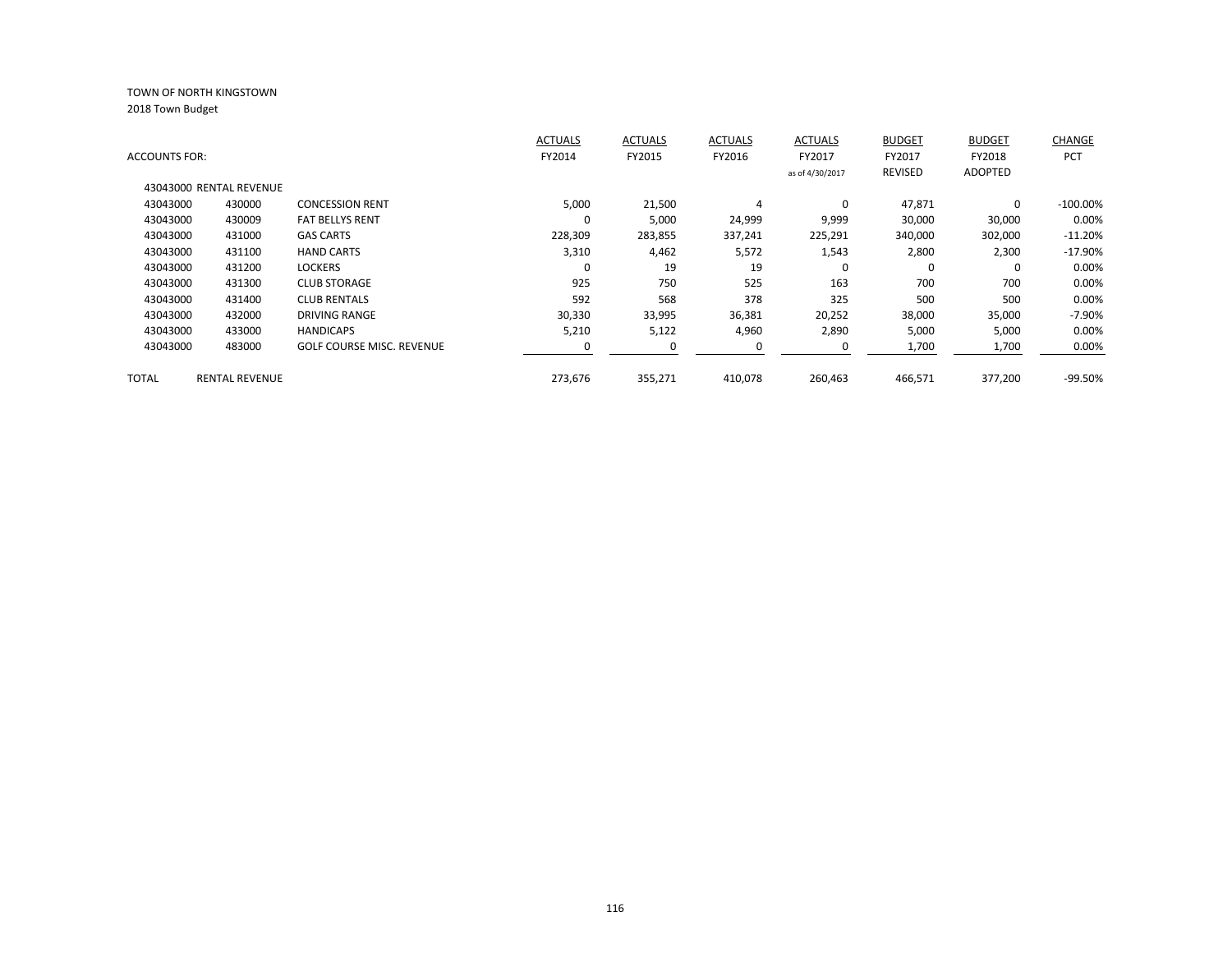|                      |                                |                                | <b>ACTUALS</b> | <b>ACTUALS</b> | <b>ACTUALS</b> | <b>ACTUALS</b>  | <b>BUDGET</b> | <b>BUDGET</b>  | <b>CHANGE</b> |
|----------------------|--------------------------------|--------------------------------|----------------|----------------|----------------|-----------------|---------------|----------------|---------------|
| <b>ACCOUNTS FOR:</b> |                                |                                | FY2014         | FY2015         | FY2016         | FY2017          | FY2017        | FY2018         | <b>PCT</b>    |
|                      |                                |                                |                |                |                | as of 4/30/2017 | REVISED       | <b>ADOPTED</b> |               |
|                      | 43044000 ALLEN HARBOR REVENUES |                                |                |                |                |                 |               |                |               |
| 43044000             | 440000                         | ALLEN HARBOR ANNUAL FEES       | 296,599        | 333,256        | 332,285        | 345,972         | 255,000       | 326,000        | 27.80%        |
| 43044000             | 441000                         | ALLEN HARBOR RAMP FEES         | 6,040          | 6,245          | 5,244          | 0               | 4,800         | $\Omega$       | $-100.00\%$   |
| 43044000             | 441100                         | ALLEN HARBOR BOAT LAUNCHING FE | 6,550          | 5,600          | 1,350          | 0               | 6,500         | $\Omega$       | $-100.00\%$   |
| 43044000             | 442000                         | ALLEN HARBOR MERCHANDISE       | 2,673          | 2,697          | 2,726          | 2,151           | 2,800         | 2,800          | 0.00%         |
| 43044000             | 442100                         | ALLEN HARBOR MISC              | 6,752          | 5,971          | 6,954          | 3,845           | 14,000        | 10,000         | $-28.60%$     |
| 43044000             | 443000                         | <b>ODNYC RENT</b>              |                | $\Omega$       | 0              | 0               | 0             |                | 0.00%         |
| 43044000             | 483000                         | MISC. REVENUE ALLEN HARBOR     |                | 0              | 71,228         | $\Omega$        | 0             | 0              | 0.00%         |
| 43044000             | 499001                         | TRANSFER TO CAPITAL RESERVE    |                |                |                | 0               | $-30,000$     |                | $-100.00\%$   |
| TOTAL                | ALLEN HARBOR REVENUES          |                                | 318.619        | 353.769        | 419.787        | 351,968         | 253.100       | 338.800        | $-99.60\%$    |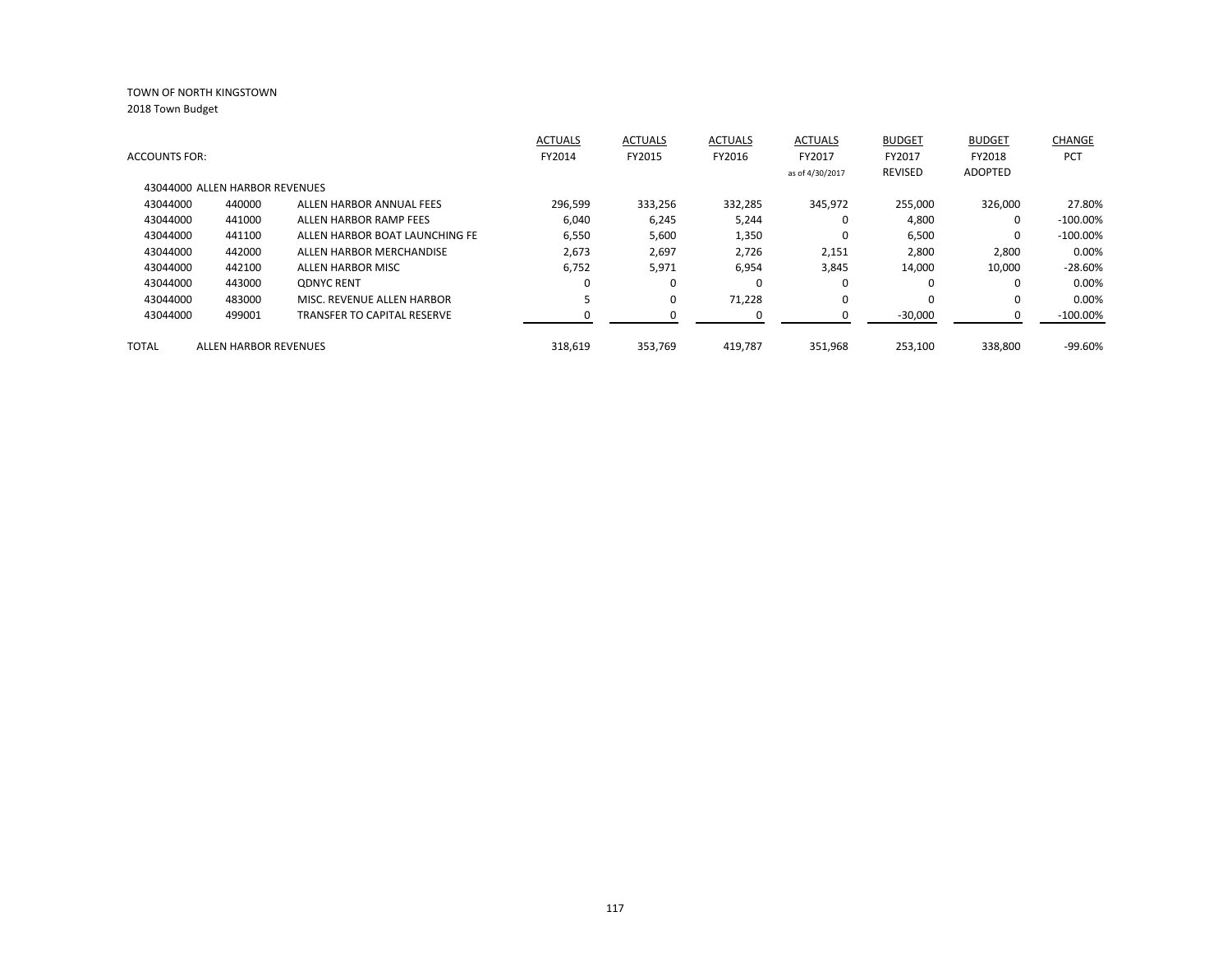2018 Town Budget

| <b>ACCOUNTS FOR:</b>                                                     | <b>ACTUALS</b><br>FY2014 | <b>ACTUALS</b><br>FY2015 | <b>ACTUALS</b><br>FY2016 | <b>ACTUALS</b><br>FY2017<br>as of 4/30/2017 | <b>BUDGET</b><br>FY2017<br><b>REVISED</b> | <b>BUDGET</b><br>FY2018<br><b>ADOPTED</b> | <b>CHANGE</b><br><b>PCT</b> |
|--------------------------------------------------------------------------|--------------------------|--------------------------|--------------------------|---------------------------------------------|-------------------------------------------|-------------------------------------------|-----------------------------|
| 43046000 QD/REC REVENUES<br>43046000<br>471008<br><b>RECREATION FEES</b> | 5,298                    | 5,681                    | 6,976                    | 3,587                                       | 7,500                                     | 7,500                                     | 0.00%                       |
| <b>QD/REC REVENUES</b><br><b>TOTAL</b>                                   | 5,298                    | 5,681                    | 6,976                    | 3,587                                       | 7,500                                     | 7,500                                     | $-100.00\%$                 |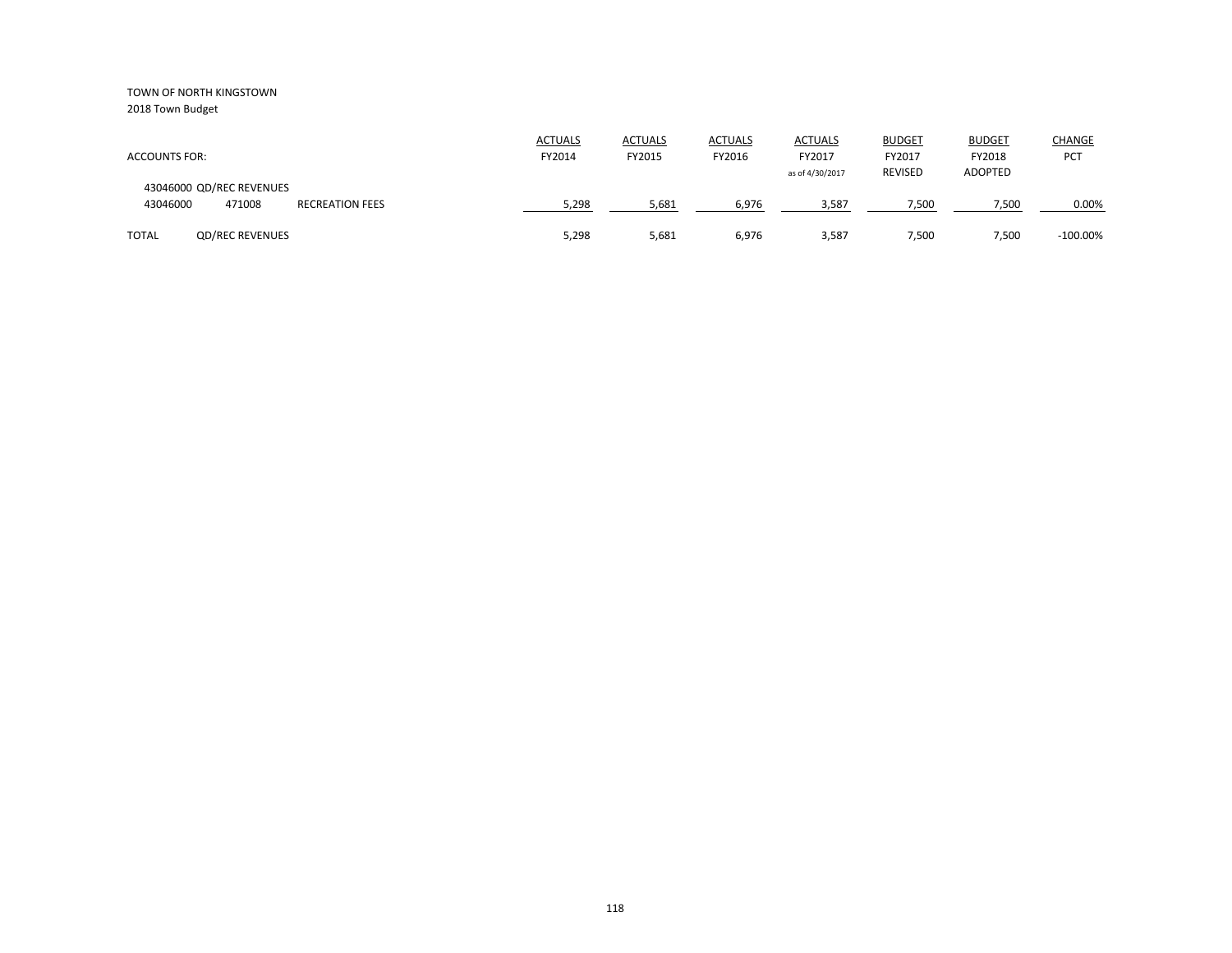|                      |        |                                           | <b>ACTUALS</b> | <b>ACTUALS</b> | <b>ACTUALS</b> | <b>ACTUALS</b>  | <b>BUDGET</b> | <b>BUDGET</b> | <b>CHANGE</b> |
|----------------------|--------|-------------------------------------------|----------------|----------------|----------------|-----------------|---------------|---------------|---------------|
| <b>ACCOUNTS FOR:</b> |        |                                           | FY2014         | FY2015         | FY2016         | FY2017          | FY2017        | FY2018        | <b>PCT</b>    |
|                      |        | 43048000 INVESTMENT & MISCELLANEOUS REV   |                |                |                | as of 4/30/2017 | REVISED       | ADOPTED       |               |
| 43048000             | 481000 | <b>INVESTMENT EARNINGS</b>                | 323            | 347            | 536            |                 | 1,000         | 1,000         | 0.00%         |
| 43048000             | 483000 | <b>MISC INCOME</b>                        | 1,439          | 2,285          | 1,641          | 1,130           | 1,500         | 1,501         | 0.10%         |
| <b>TOTAL</b>         |        | <b>INVESTMENT &amp; MISCELLANEOUS REV</b> | 1.761          | 2,632          | 2,176          | 1,130           | 2,500         | 2,501         | $-100.00\%$   |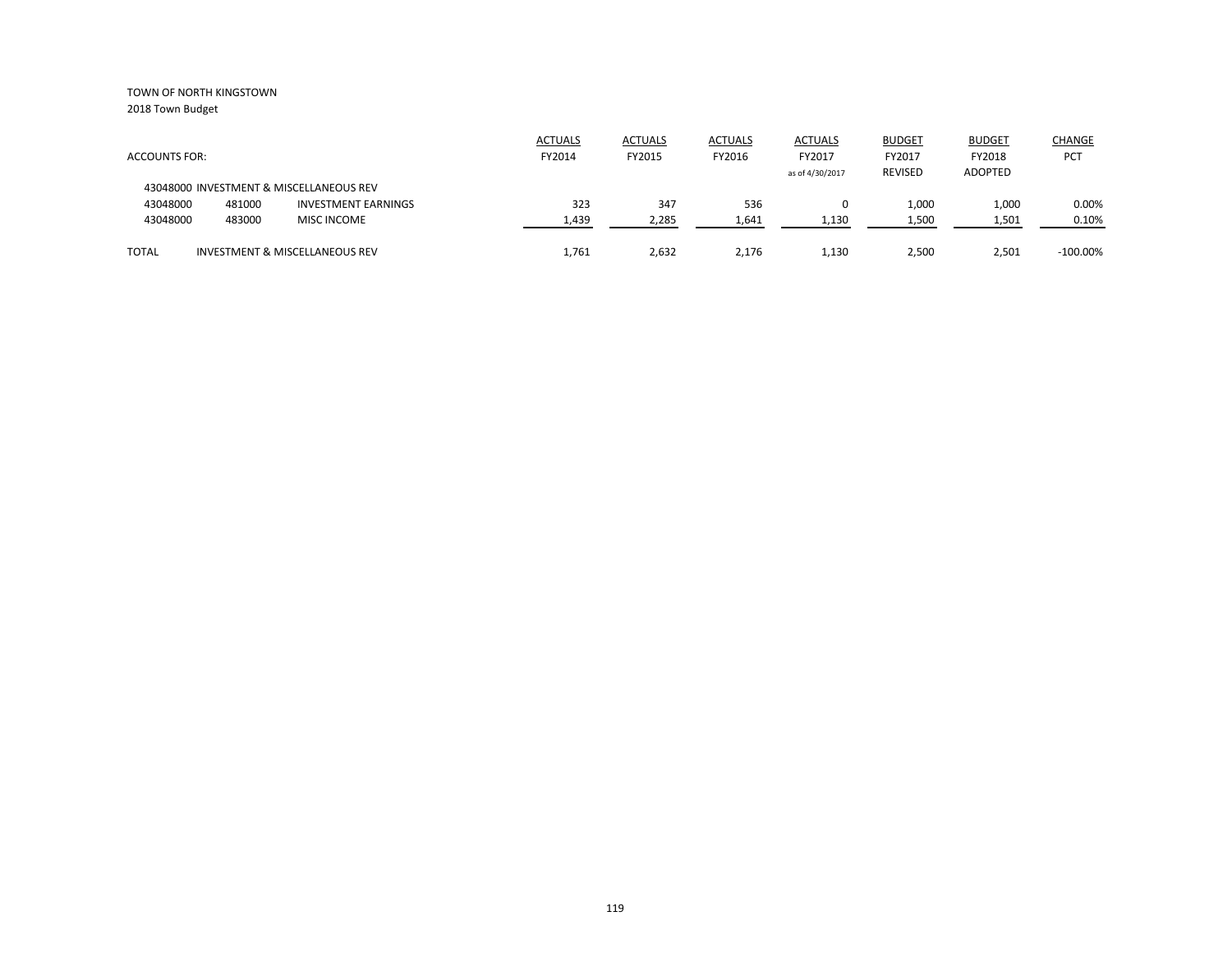|                      |                                  |                                    | <b>ACTUALS</b> | <b>ACTUALS</b> | <b>ACTUALS</b> | <b>ACTUALS</b>  | <b>BUDGET</b> | <b>BUDGET</b> | CHANGE      |
|----------------------|----------------------------------|------------------------------------|----------------|----------------|----------------|-----------------|---------------|---------------|-------------|
| <b>ACCOUNTS FOR:</b> |                                  |                                    | FY2014         | FY2015         | FY2016         | FY2017          | FY2017        | FY2018        | <b>PCT</b>  |
|                      |                                  |                                    |                |                |                | as of 4/30/2017 | REVISED       | ADOPTED       |             |
|                      | 43049000 APPROPRIATION TRANSFERS |                                    |                |                |                |                 |               |               |             |
| 43049000             | 490000                           | APPRO. PRIOR YEAR SURPLUS-GOLF     |                | $\Omega$       | 0              |                 | 0             | 0             | 0.00%       |
| 43049000             | 491000                           | APPRO PRIOR YEAR SURPLUS-ALLEN     |                | $\Omega$       | 0              |                 | 0             | 0             | 0.00%       |
| 43049000             | 492000                           | APPROPRIATION CAPITAL RESERVE      |                | $\Omega$       | 0              |                 | 0             | 0             | 0.00%       |
| 43049000             | 499000                           | TRANSFER TO GENERAL FUND           |                | $\Omega$       | 0              |                 | 0             | 0             | 0.00%       |
| 43049000             | 499001                           | <b>TRANSFER TO CAPITAL RESERVE</b> |                | n              | <sup>0</sup>   |                 |               |               | 0.00%       |
|                      |                                  |                                    |                |                |                |                 |               |               |             |
| <b>TOTAL</b>         | <b>APPROPRIATION TRANSFERS</b>   |                                    |                | $\Omega$       | 0              |                 |               | 0             | $-100.00\%$ |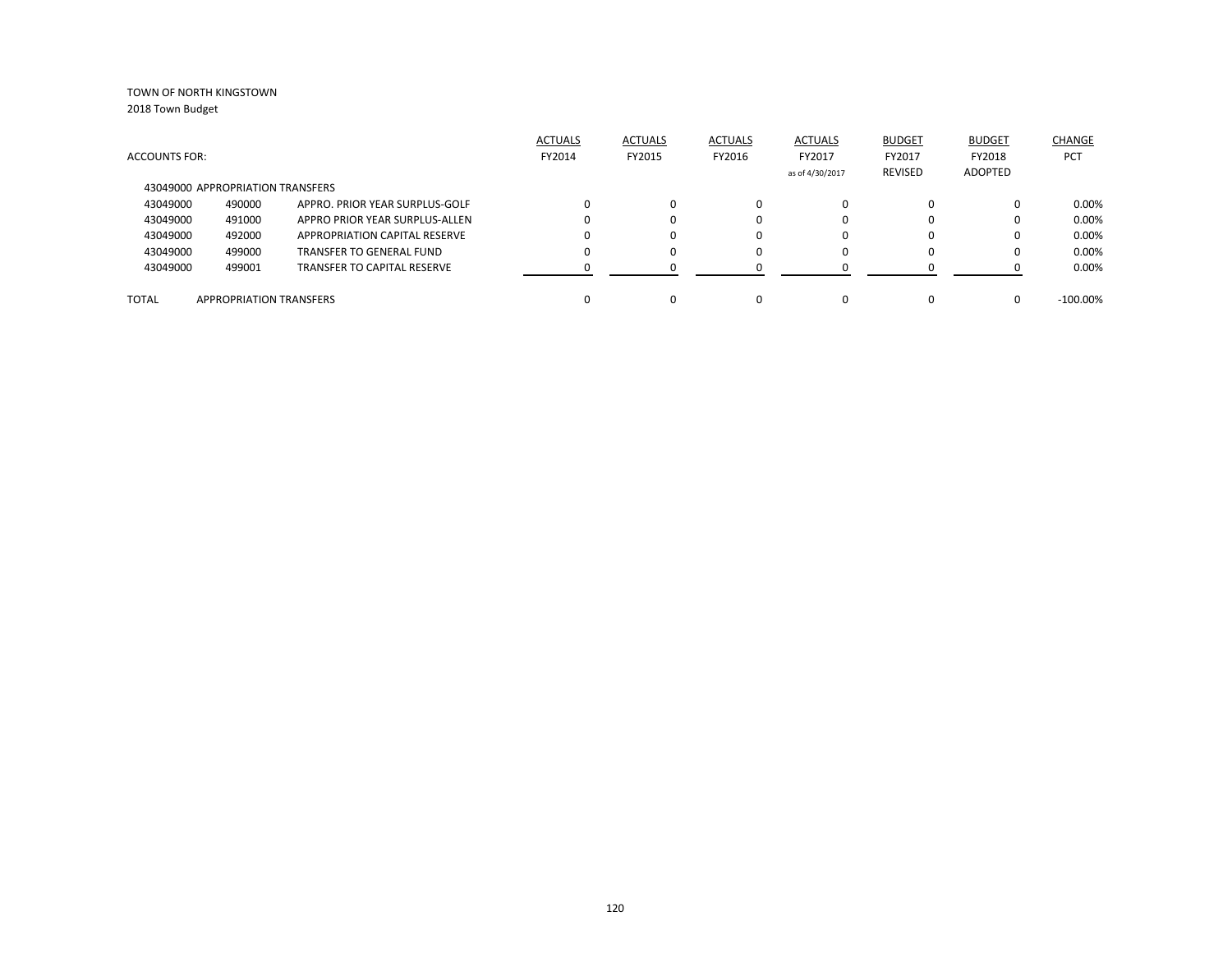2018 Town Budget

|                                  |                                |                             | <b>ACTUALS</b> | <b>ACTUALS</b> | <b>ACTUALS</b> | <b>ACTUALS</b>  | <b>BUDGET</b> | <b>BUDGET</b> | CHANGE      |
|----------------------------------|--------------------------------|-----------------------------|----------------|----------------|----------------|-----------------|---------------|---------------|-------------|
| <b>ACCOUNTS FOR:</b>             |                                |                             | FY2014         | FY2015         | FY2016         | FY2017          | FY2017        | FY2018        | <b>PCT</b>  |
|                                  |                                |                             |                |                |                | as of 4/30/2017 | REVISED       | ADOPTED       |             |
| 44040000 WATER SUPPLY FACILITIES |                                |                             |                |                |                |                 |               |               |             |
| 44040000                         | 530302                         | LP GAS                      | 21,424         | 20,024         | 14,825         | 13,146          | 22,000        | 22,000        | 0.00%       |
| 44040000                         | 530303                         | <b>FUEL OIL</b>             | $\Omega$       |                | 0              | 0               |               | 0             | 0.00%       |
| 44040000                         | 531101                         | <b>BUILDING MAINTENANCE</b> | $\Omega$       |                | 0              | $\Omega$        | 0             | 0             | 0.00%       |
| 44040000                         | 531102                         | ELECTRICAL SYSTEMS UPGRADE  | $\Omega$       |                | 0              | 0               |               | 0             | 0.00%       |
| 44040000                         | 540509                         | <b>JANITORIAL SUPPLIES</b>  | O              |                | O              | $\Omega$        |               |               | 0.00%       |
| TOTAL                            | <b>WATER SUPPLY FACILITIES</b> |                             | 21.424         | 20.024         | 14.825         | 13.146          | 22.000        | 22.000        | $-100.00\%$ |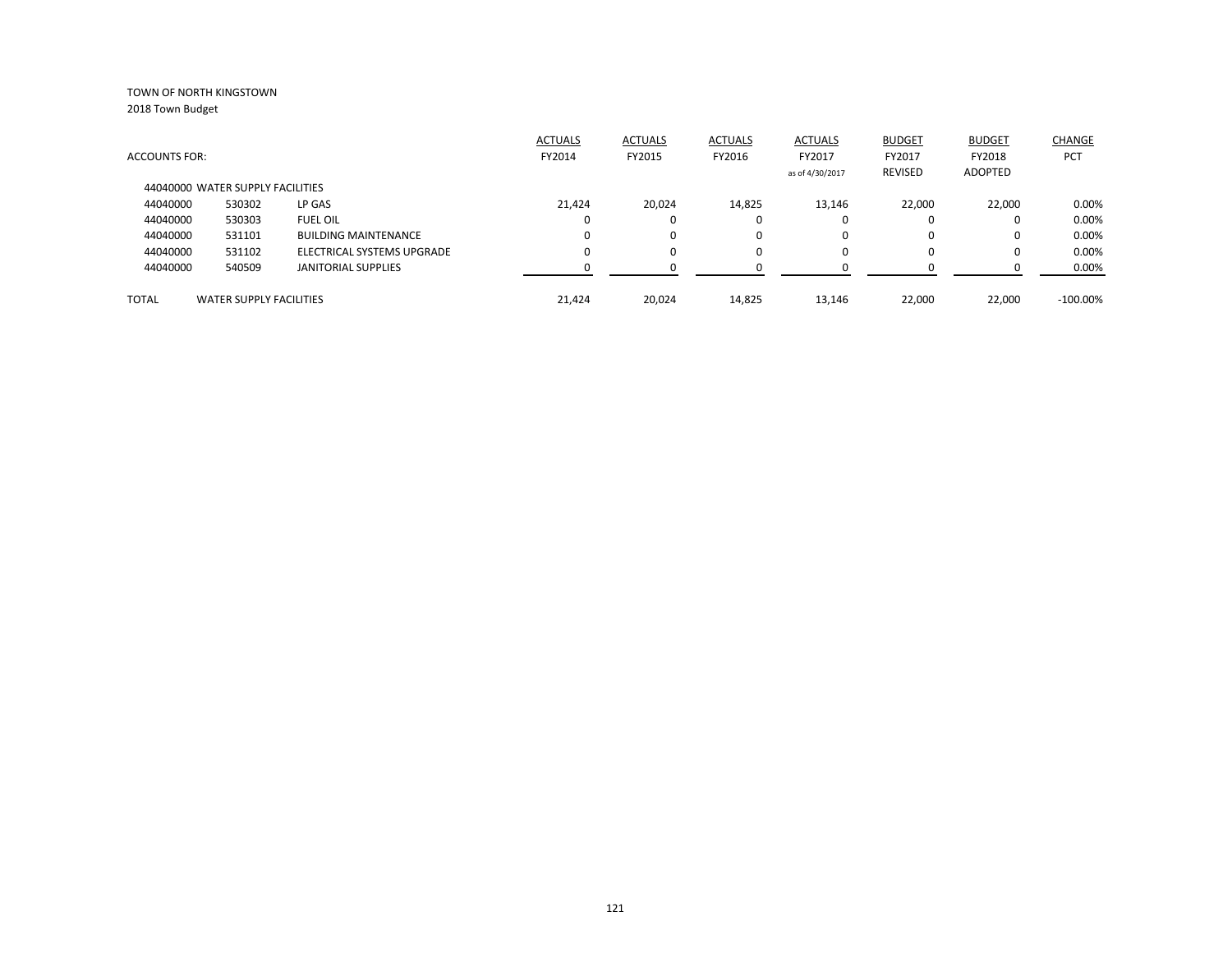| ACCOUNTS FOR: |                  |                                           | <b>ACTUALS</b><br>FY2014 | <b>ACTUALS</b><br>FY2015 | <b>ACTUALS</b><br>FY2016 | <b>ACTUALS</b><br>FY2017<br>as of 4/30/2017 | <b>BUDGET</b><br>FY2017<br><b>REVISED</b> | <b>BUDGET</b><br>FY2018<br><b>ADOPTED</b> | CHANGE<br>PCT |
|---------------|------------------|-------------------------------------------|--------------------------|--------------------------|--------------------------|---------------------------------------------|-------------------------------------------|-------------------------------------------|---------------|
|               | 44040010 PUMPING |                                           |                          |                          |                          |                                             |                                           |                                           |               |
| 44040010      | 510101           | <b>CLASSIFIED FULL TIME</b>               | 136,684                  | 152,071                  | 134,650                  | 103,415                                     | 156,970                                   | 161,595                                   | 2.90%         |
| 44040010      | 510104           | UNCLASSIFIED PART TIME                    | 0                        | 0                        | 0                        | 0                                           | 0                                         | 0                                         | 0.00%         |
| 44040010      | 510107           | <b>OVERTIME</b>                           | 29,712                   | 24,655                   | 39,601                   | 47,149                                      | 31,253                                    | 40,000                                    | 28.00%        |
| 44040010      | 524001           | <b>FICA</b>                               | 12,571                   | 13,332                   | 13,202                   | 11,452                                      | 14,399                                    | 15,422                                    | 7.10%         |
| 44040010      | 524302           | RETIREMENT                                | 22,084                   | 16,038                   | 24,885                   | 19,923                                      | 19,668                                    | 29,620                                    | 50.60%        |
| 44040010      | 524304           | <b>HEALTH INSURANCE</b>                   | 37,562                   | 36,728                   | 37,525                   | 30,363                                      | 27,467                                    | 42,142                                    | 53.40%        |
| 44040010      | 524305           | <b>DENTAL INSURANCE</b>                   | 2,522                    | 2,580                    | 2,370                    | 2,056                                       | 1,831                                     | 2,720                                     | 48.60%        |
| 44040010      | 524306           | LIFE INSURANCE                            | 522                      | 508                      | 579                      | 509                                         | 421                                       | 421                                       | 0.00%         |
| 44040010      | 524307           | UNIFORM ALLOWANCE                         | 900                      | 900                      | 900                      | 900                                         | 900                                       | 900                                       | 0.00%         |
| 44040010      | 530301           | <b>ELECTRICITY</b>                        | 226,576                  | 263,565                  | 307,808                  | 259,605                                     | 220,000                                   | 224,400                                   | 2.00%         |
| 44040010      | 530303           | <b>FUEL OIL</b>                           | 14,182                   | 0                        | 0                        | 0                                           | 0                                         | $\Omega$                                  | 0.00%         |
| 44040010      | 530307           | LP GAS (EMERGENCY)                        | 0                        | 0                        | $\Omega$                 | n                                           | 0                                         | $\Omega$                                  | 0.00%         |
| 44040010      | 530406           | <b>GENERAL INSURANCE</b>                  | $\Omega$                 | 0                        | 0                        | $\Omega$                                    | $\Omega$                                  | <sup>0</sup>                              | 0.00%         |
| 44040010      | 530604           | <b>MEDICAL SERVICES</b>                   | $\Omega$                 | 0                        | $\Omega$                 | $\Omega$                                    | 0                                         | $\Omega$                                  | 0.00%         |
| 44040010      | 530702           | <b>OPERATING EQUIPMENT</b>                | 52,275                   | 56,091                   | 53,805                   | 45,510                                      | 60,000                                    | 61,200                                    | 2.00%         |
| 44040010      | 531001           | <b>MOTOR VEHICLES MAINTENANCE</b>         | 0                        | 0                        | 0                        | 0                                           | 0                                         | 0                                         | 0.00%         |
| 44040010      | 531002           | <b>CONSTRUCTION &amp; OPERATING EQUIP</b> | 0                        | $\Omega$                 | $\Omega$                 | n                                           | $\mathbf 0$                               | $\Omega$                                  | 0.00%         |
| 44040010      | 531106           | LANDSCAPING                               | 0                        | 0                        | 55                       | $\Omega$                                    | 500                                       | 510                                       | 2.00%         |
| 44040010      | 531206           | CONTRACTUAL SERVICES NOT OTHER            | 27,730                   | 28,534                   | 35,540                   | 11,825                                      | 36,000                                    | 36,720                                    | 2.00%         |
| 44040010      | 531212           | DISASTER/FLOOD EXPENSES                   | $\Omega$                 | 0                        | 0                        | $\Omega$                                    | 0                                         | $\Omega$                                  | 0.00%         |
| 44040010      | 540102           | PRINTED FORMS                             | ŋ                        | 0                        | 0                        | n                                           | $\Omega$                                  | <sup>0</sup>                              | 0.00%         |
| 44040010      | 540107           | <b>ENGINEERING &amp; DRAFTING SUPPLIE</b> | ŋ                        | 0                        | 0                        | U                                           | $\Omega$                                  | <sup>0</sup>                              | 0.00%         |
| 44040010      | 540402           | <b>LUBRICANTS</b>                         | ŋ                        | 0                        | 0                        | n                                           | $\Omega$                                  | 0                                         | 0.00%         |
| 44040010      | 540406           | <b>REPAIR PARTS</b>                       | ŋ                        | 0                        | $\Omega$                 | $\Omega$                                    | $\mathbf 0$                               | $\Omega$                                  | 0.00%         |
| 44040010      | 540501           | <b>CONSTRUCTION MATERIALS &amp; SUPPL</b> | 2,497                    | 0                        | 0                        | 473                                         | 2,500                                     | 2,550                                     | 2.00%         |
| 44040010      | 540511           | <b>HEATING VENTILATION &amp; AIR COND</b> | 0                        | 0                        | $\mathbf 0$              | 0                                           | $\mathbf 0$                               | $\Omega$                                  | 0.00%         |
| 44040010      | 540601           | PUMPING EQUIPMENT                         | $\Omega$                 | 0                        | $\mathbf 0$              | $\Omega$                                    | $\Omega$                                  | $\Omega$                                  | 0.00%         |
| 44040010      | 550301           | OFFICE EQUIPMENT AND FURNITURE            | $\Omega$                 | 0                        | $\mathbf 0$              | 0                                           | 0                                         | 0                                         | 0.00%         |
| 44040010      | 550701           | OTHER CAPITAL OUTLAY                      | $\Omega$                 | 0                        | $\Omega$                 | $\Omega$                                    | $\Omega$                                  | 0                                         | 0.00%         |
| TOTAL         | <b>PUMPING</b>   |                                           | 565,819                  | 595,001                  | 650,920                  | 533,179                                     | 571,908                                   | 618,200                                   | $-99.20%$     |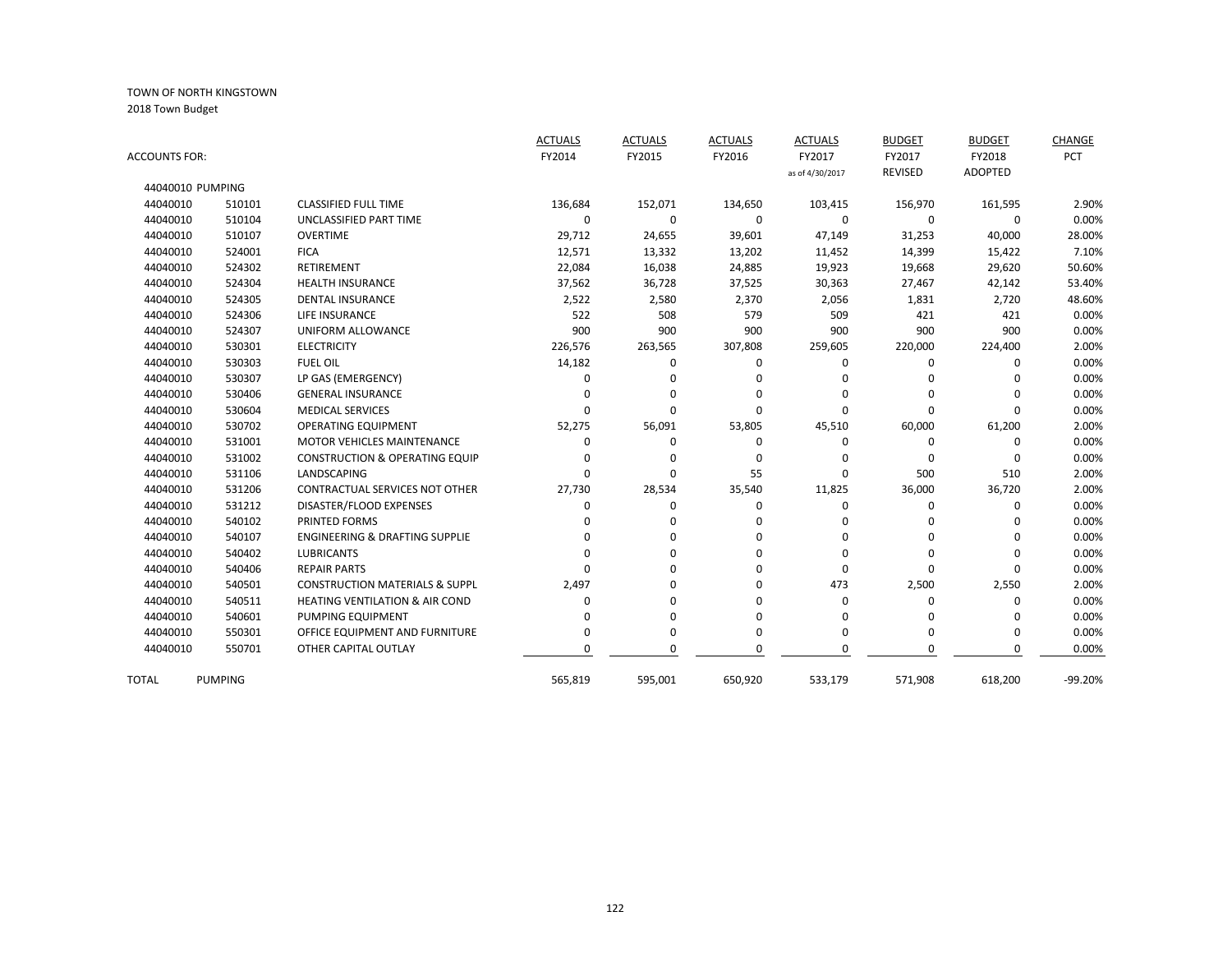2018 Town Budget

|                      |                          |                                           | <b>ACTUALS</b> | <b>ACTUALS</b> | <b>ACTUALS</b> | <b>ACTUALS</b>  | <b>BUDGET</b>  | <b>BUDGET</b>  | CHANGE     |
|----------------------|--------------------------|-------------------------------------------|----------------|----------------|----------------|-----------------|----------------|----------------|------------|
| <b>ACCOUNTS FOR:</b> |                          |                                           | FY2014         | FY2015         | FY2016         | FY2017          | FY2017         | FY2018         | <b>PCT</b> |
|                      |                          |                                           |                |                |                | as of 4/30/2017 | <b>REVISED</b> | <b>ADOPTED</b> |            |
|                      | 44040020 WATER TREATMENT |                                           |                |                |                |                 |                |                |            |
| 44040020             | 530504                   | LICENSE FEES                              |                | $\Omega$       | 0              | $\Omega$        | $\Omega$       |                | 0.00%      |
| 44040020             | 530608                   | <b>LAB TESTING</b>                        | 43,925         | 44,504         | 30,703         | 33,762          | 80,000         | 81,600         | 2.00%      |
| 44040020             | 531002                   | <b>CONSTRUCTION &amp; OPERATING EQUIP</b> |                | $\Omega$       | 0              | $\Omega$        | $\Omega$       |                | 0.00%      |
| 44040020             | 531212                   | DISASTER/FLOOD EXPENSES                   |                | $\Omega$       | 0              | $\Omega$        | $\Omega$       |                | 0.00%      |
| 44040020             | 540308                   | <b>WATER SUPPLY CHEMICALS</b>             | 108.925        | 107,260        | 113,521        | 128,903         | 155,000        | 158,100        | 2.00%      |
| 44040020             | 550501                   | CAPITAL OPERATING AND CONST EQ            |                |                |                |                 |                |                | 0.00%      |
| TOTAL                | <b>WATER TREATMENT</b>   |                                           | 152.850        | 151.764        | 144.224        | 162.665         | 235.000        | 239.700        | $-99.70%$  |
|                      |                          |                                           |                |                |                |                 |                |                |            |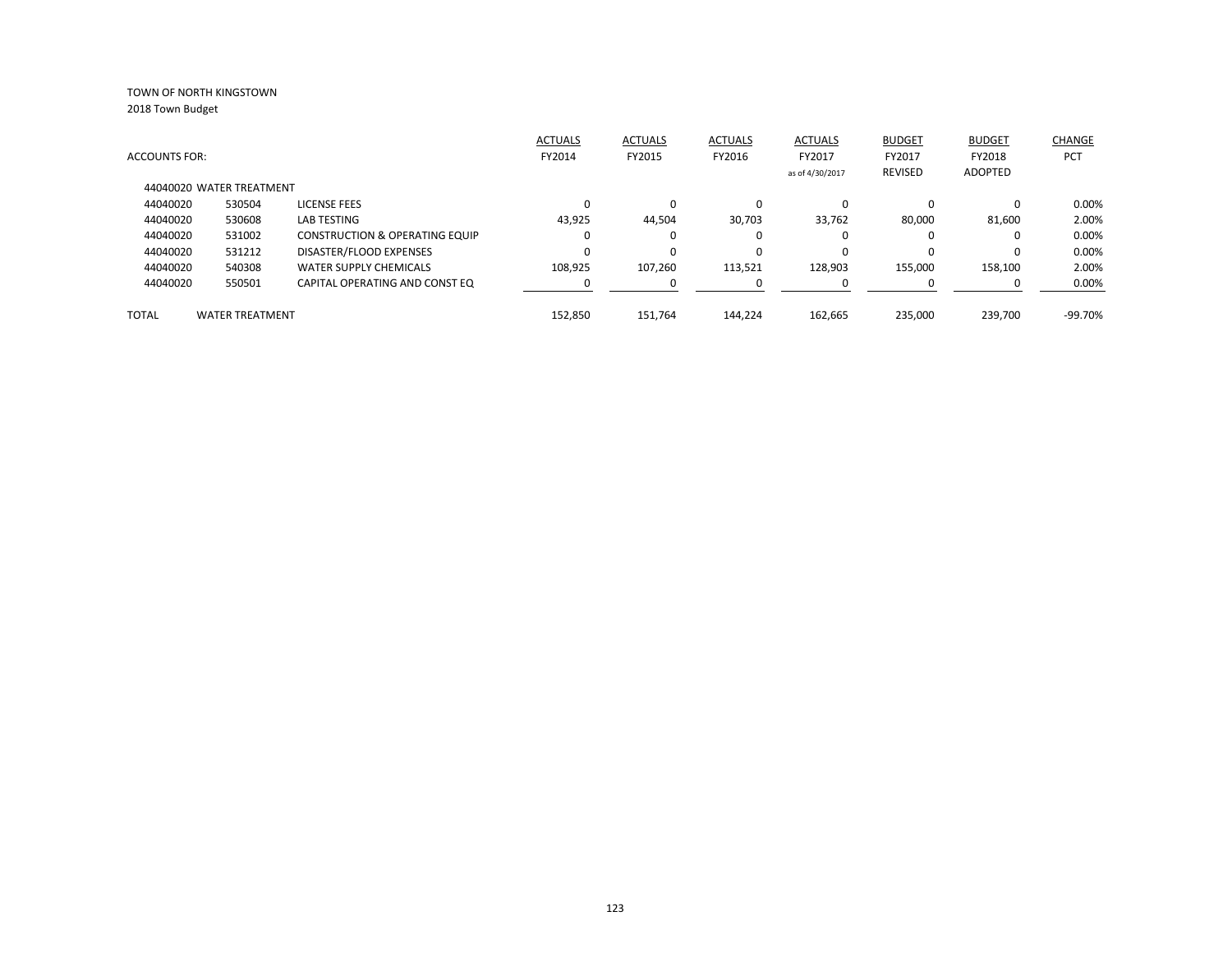| ACCOUNTS FOR: |                               |                                           | <b>ACTUALS</b><br>FY2014 | <b>ACTUALS</b><br>FY2015 | <b>ACTUALS</b><br>FY2016 | <b>ACTUALS</b><br>FY2017 | <b>BUDGET</b><br>FY2017 | <b>BUDGET</b><br>FY2018 | CHANGE<br><b>PCT</b> |
|---------------|-------------------------------|-------------------------------------------|--------------------------|--------------------------|--------------------------|--------------------------|-------------------------|-------------------------|----------------------|
|               | 44040030 WATER TRANS & DIST   |                                           |                          |                          |                          | as of 4/30/2017          | REVISED                 | <b>ADOPTED</b>          |                      |
| 44040030      | 510101                        | <b>CLASSIFIED FULL TIME</b>               | 346,852                  | 514,723                  | 349,161                  | 326,817                  | 374,179                 | 388,863                 | 3.90%                |
| 44040030      | 510104                        | UNCLASSIFIED PART TIME                    | $\mathbf 0$              | $\mathbf 0$              | 98                       | $\mathbf 0$              | 40,000                  | 40,000                  | 0.00%                |
| 44040030      | 510107                        | <b>OVERTIME</b>                           | 26,223                   | 42,383                   | 26,262                   | 8,170                    | 40,000                  | 40,000                  | 0.00%                |
| 44040030      | 510206                        | TERMINATION PAY - UPON RETIREM            | 0                        | 893                      | 21,293                   | 0                        | 0                       | 0                       | 0.00%                |
| 44040030      | 524001                        | <b>FICA</b>                               | 27,191                   | 28,168                   | 29,559                   | 24,871                   | 29,601                  | 35,868                  | 21.20%               |
| 44040030      | 524002                        | FICA - RETIREE                            | 0                        | 0                        | 0                        | $\mathbf 0$              | 0                       | $\Omega$                | 0.00%                |
| 44040030      | 524302                        | <b>RETIREMENT</b>                         | 54,493                   | 35,129                   | 59,886                   | 61,483                   | 59,641                  | 71,279                  | 19.50%               |
| 44040030      | 524304                        | <b>HEALTH INSURANCE</b>                   | 62,268                   | 63,336                   | 69,424                   | 66,544                   | 71,994                  | 78,147                  | 8.50%                |
| 44040030      | 524305                        | <b>DENTAL INSURANCE</b>                   | 3,731                    | 4,055                    | 4,762                    | 4,232                    | 4,981                   | 4,765                   | $-4.30%$             |
| 44040030      | 524306                        | LIFE INSURANCE                            | 1,184                    | 1,142                    | 1,527                    | 1,544                    | 1,208                   | 1,685                   | 39.50%               |
| 44040030      | 524307                        | UNIFORM ALLOWANCE                         | 2,100                    | 2,100                    | 2,400                    | 2,100                    | 2,400                   | 2,400                   | 0.00%                |
| 44040030      | 530101                        | <b>TELEPHONE/LEASED LINES</b>             | 43,522                   | 44,438                   | 45,807                   | 36,967                   | 45,000                  | 45,900                  | 2.00%                |
| 44040030      | 530106                        | <b>ALARM SYSTEMS</b>                      | 3,295                    | 0                        | 0                        | 0                        | 3,800                   | 3,876                   | 2.00%                |
| 44040030      | 530406                        | <b>GENERAL INSURANCE</b>                  | 0                        | $\mathbf 0$              | 0                        | 0                        | 0                       | 0                       | 0.00%                |
| 44040030      | 530504                        | <b>LICENSE FEES</b>                       | 14,386                   | 14,260                   | 14,437                   | 14,260                   | 15,500                  | 15,810                  | 2.00%                |
| 44040030      | 530601                        | A & E SERVICES                            | 0                        | 0                        | 0                        | 0                        | $\mathbf 0$             | 0                       | 0.00%                |
| 44040030      | 530604                        | <b>MEDICAL SERVICES</b>                   | $\Omega$                 | 0                        | $\Omega$                 | $\Omega$                 | $\mathbf 0$             | 0                       | 0.00%                |
| 44040030      | 531001                        | <b>MOTOR VEHICLES MAINTENANCE</b>         | 28,418                   | 25,398                   | 28,374                   | 21,783                   | 45,000                  | 45,900                  | 2.00%                |
| 44040030      | 531002                        | <b>CONSTRUCTION &amp; OPERATING EQUIP</b> | 12,114                   | 13,234                   | 13,041                   | 13,267                   | 14,000                  | 14,280                  | 2.00%                |
| 44040030      | 531106                        | LANDSCAPING                               | 0                        | 0                        | 0                        | 0                        | $\pmb{0}$               | $\mathbf 0$             | 0.00%                |
| 44040030      | 531109                        | WATER SYSTEM REPAIR - EXCAVATI            | 0                        | 0                        | 0                        | 0                        | 300                     | 306                     | 2.00%                |
| 44040030      | 531208                        | <b>FROZEN SERVICES</b>                    | $\Omega$                 | 0                        | 0                        | $\Omega$                 | $\mathbf 0$             | $\Omega$                | 0.00%                |
| 44040030      | 531212                        | DISASTER/FLOOD EXPENSES                   | $\Omega$                 | $\mathbf 0$              | $\mathbf 0$              | 0                        | $\mathbf 0$             | $\Omega$                | 0.00%                |
| 44040030      | 540202                        | SAFETY EQUIPMENT                          | 2,791                    | 2,286                    | 1,004                    | 399                      | 3,000                   | 3,060                   | 2.00%                |
| 44040030      | 540311                        | <b>FOOD</b>                               | $\mathbf 0$              | 0                        | $\Omega$                 | 0                        | $\mathbf 0$             | $\Omega$                | 0.00%                |
| 44040030      | 540403                        | <b>TIRES</b>                              | 1,473                    | 2,249                    | 1,790                    | 0                        | 3,000                   | 3,060                   | 2.00%                |
| 44040030      | 540406                        | <b>REPAIR PARTS</b>                       | 0                        | 0                        | 0                        | 0                        | 0                       | $\Omega$                | 0.00%                |
| 44040030      | 540503                        | <b>CEMENT PRODUCTS</b>                    | 275                      | $\mathbf 0$              | $\mathbf 0$              | 0                        | 2,000                   | 2,040                   | 2.00%                |
| 44040030      | 540507                        | <b>WATER MAIN REPAIR</b>                  | 18,526                   | 24,992                   | 12,818                   | 12,033                   | 50,000                  | 51,000                  | 2.00%                |
| 44040030      | 540513                        | <b>WATER REPAIR SUPPLIES</b>              | 25,188                   | $-18,021$                | 25,385                   | 22,669                   | 30,000                  | 30,600                  | 2.00%                |
| 44040030      | 540514                        | <b>HYDRANTS/REPAIR PARTS</b>              | $\mathbf 0$              | $\mathbf 0$              | 0                        | $\mathbf 0$              | 0                       | 0                       | 0.00%                |
| 44040030      | 540701                        | <b>HAND TOOLS</b>                         | 1,905                    | 1,511                    | 2,050                    | 600                      | 3,000                   | 3,060                   | 2.00%                |
| 44040030      | 540702                        | POWER TOOLS                               | 1,865                    | 2,096                    | 428                      | 1,062                    | 2,500                   | 2,550                   | 2.00%                |
| 44040030      | 550501                        | CAPITAL OPERATING AND CONST EQ            | 0                        | 0                        | $\mathbf 0$              | 0                        | 0                       | 0                       | 0.00%                |
| TOTAL         | <b>WATER TRANS &amp; DIST</b> |                                           | 677,798                  | 804,373                  | 709,506                  | 618,802                  | 841,104                 | 884,449                 | -98.90%              |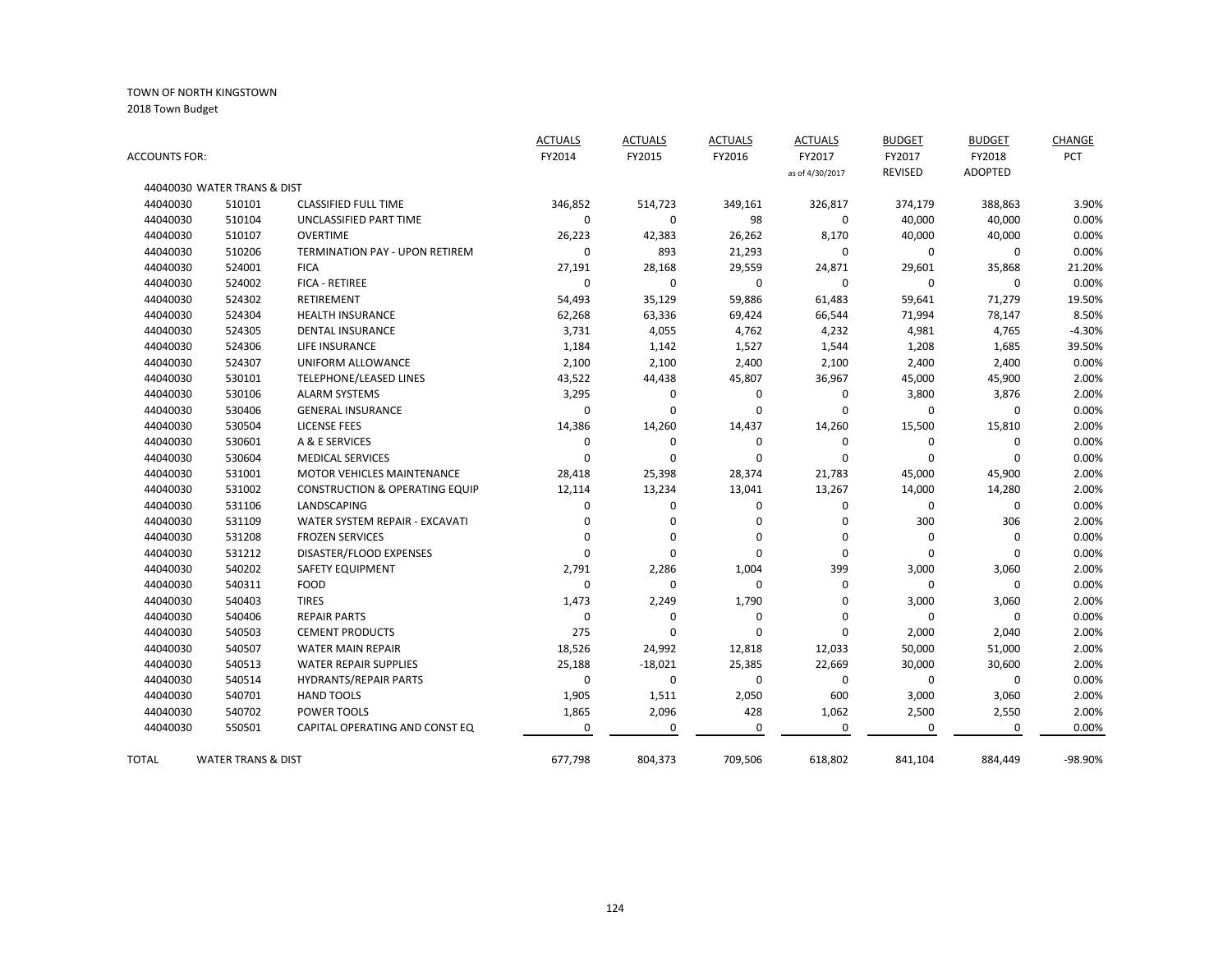|                      |                                   |                             | <b>ACTUALS</b> | <b>ACTUALS</b> | <b>ACTUALS</b> | <b>ACTUALS</b>  | <b>BUDGET</b> | <b>BUDGET</b>  | <b>CHANGE</b> |
|----------------------|-----------------------------------|-----------------------------|----------------|----------------|----------------|-----------------|---------------|----------------|---------------|
| <b>ACCOUNTS FOR:</b> |                                   |                             | FY2014         | FY2015         | FY2016         | FY2017          | FY2017        | FY2018         | <b>PCT</b>    |
|                      |                                   |                             |                |                |                | as of 4/30/2017 | REVISED       | <b>ADOPTED</b> |               |
|                      | 44040040 ACCOUNTING & COLLECTIONS |                             |                |                |                |                 |               |                |               |
| 44040040             | 510101                            | <b>CLASSIFIED FULL TIME</b> | 24,133         | 24,703         | 25,866         | 23,170          | 26,414        | 28,085         | 6.30%         |
| 44040040             | 524001                            | <b>FICA</b>                 | 1,846          | 1,890          | 1,979          | 1,773           | 2,021         | 2,148          | 6.30%         |
| 44040040             | 524302                            | <b>RETIREMENT</b>           | 3,596          | 2,469          | 4,765          | 4,439           | 4,793         | 5,148          | 7.40%         |
| 44040040             | 524304                            | <b>HEALTH INSURANCE</b>     | 6,568          | 6,280          | 6,417          | 6,092           | 6,867         | 7,189          | 4.70%         |
| 44040040             | 524305                            | <b>DENTAL INSURANCE</b>     | 432            | 430            | 444            | 396             | 458           | 453            | $-0.90%$      |
| 44040040             | 524306                            | LIFE INSURANCE              | 85             | 85             | 105            | 97              | 105           | 105            | 0.00%         |
| 44040040             | 530606                            | <b>FISCAL AGENT</b>         | 250            | 0              | 0              | 500             | 0             | $\Omega$       | 0.00%         |
| 44040040             | 530607                            | <b>AUDITING</b>             | 7,758          | 7,800          |                | 0               | 7,800         | 7,956          | 2.00%         |
| <b>TOTAL</b>         | ACCOUNTING & COLLECTIONS          |                             | 44.668         | 43,657         | 39,577         | 36,465          | 48,457        | 51,085         | -99.90%       |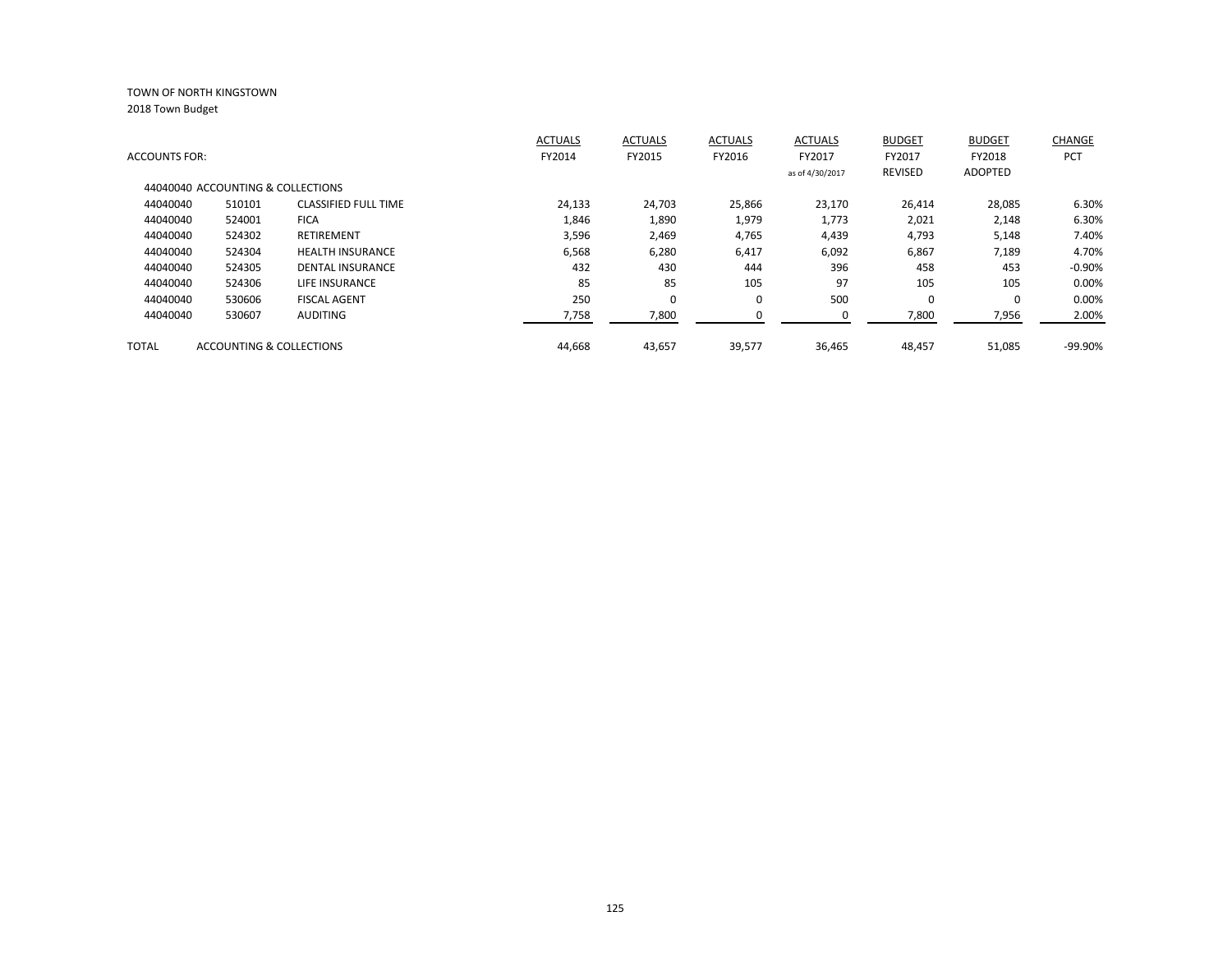| ACCOUNTS FOR: |        |                                            | <b>ACTUALS</b><br>FY2014 | <b>ACTUALS</b><br>FY2015 | <b>ACTUALS</b><br>FY2016 | <b>ACTUALS</b><br>FY2017 | <b>BUDGET</b><br>FY2017 | <b>BUDGET</b><br>FY2018 | CHANGE<br>PCT |
|---------------|--------|--------------------------------------------|--------------------------|--------------------------|--------------------------|--------------------------|-------------------------|-------------------------|---------------|
|               |        |                                            |                          |                          |                          | as of 4/30/2017          | <b>REVISED</b>          | <b>ADOPTED</b>          |               |
|               |        | 44040050 ADMINISTRATION & GENERAL EXPENSES |                          |                          |                          |                          |                         |                         |               |
| 44040050      | 510101 | <b>CLASSIFIED FULL TIME</b>                | 50,365                   | 51,348                   | 52,167                   | 49,957                   | 52,827                  | 43,252                  | $-18.10%$     |
| 44040050      | 510102 | <b>CLASSIFIED PART TIME</b>                | 24,645                   | 29,175                   | 31,132                   | 24,092                   | 30,463                  | 27,269                  | $-10.50%$     |
| 44040050      | 510103 | UNCLASSIFIED FULL TIME                     | 198,479                  | 202,289                  | 190,838                  | 183,787                  | 223,103                 | 222,653                 | $-0.20%$      |
| 44040050      | 510104 | UNCLASSIFIED PART TIME                     | 0                        | $\mathbf 0$              | 0                        | $\mathbf{0}$             | $\mathbf 0$             | $\mathbf{0}$            | 0.00%         |
| 44040050      | 510107 | <b>OVERTIME</b>                            | 3,330                    | 6,218                    | 49                       | 5,921                    | 6,000                   | 6,000                   | 0.00%         |
| 44040050      | 510109 | SPECIAL EMPLOYEE                           | 0                        | $\mathbf 0$              | $\mathbf 0$              | $\mathbf 0$              | 0                       | 0                       | 0.00%         |
| 44040050      | 524001 | <b>FICA</b>                                | 20,352                   | 20,640                   | 20,987                   | 19,726                   | 23,439                  | 22,887                  | $-2.40%$      |
| 44040050      | 524302 | RETIREMENT                                 | 44,385                   | 29,232                   | 50,451                   | 45,449                   | 48,933                  | 53,739                  | 9.80%         |
| 44040050      | 524304 | <b>HEALTH INSURANCE</b>                    | 36,286                   | 32,960                   | 29,489                   | 28,831                   | 27,033                  | 36,526                  | 35.10%        |
| 44040050      | 524305 | <b>DENTAL INSURANCE</b>                    | 2,093                    | 2,048                    | 1,673                    | 1,744                    | 1,490                   | 2,193                   | 47.20%        |
| 44040050      | 524306 | LIFE INSURANCE                             | 614                      | 598                      | 723                      | 693                      | 705                     | 776                     | 10.00%        |
| 44040050      | 524314 | RETIREE HEALTH CARE                        | 63,875                   | 58,409                   | 67,067                   | 55,657                   | 43,486                  | $\mathbf 0$             | $-100.00%$    |
| 44040050      | 524401 | <b>TUITION &amp; FEES</b>                  | 1,401                    | 2,706                    | 2,272                    | 3,337                    | 3,500                   | 3,500                   | 0.00%         |
| 44040050      | 524403 | <b>ASSOCIATION DUES</b>                    | 1,754                    | 1,814                    | 1,295                    | 1,722                    | 2,300                   | 2,300                   | 0.00%         |
| 44040050      | 524404 | CONFERENCES/MEETINGS                       | 878                      | 530                      | 560                      | $\mathbf 0$              | 1,200                   | 1,200                   | 0.00%         |
| 44040050      | 524405 | <b>TRAVEL &amp; EXPENSES</b>               | 107                      | 787                      | 663                      | 97                       | 800                     | 800                     | 0.00%         |
| 44040050      | 530103 | POSTAGE                                    | 20,214                   | 24,047                   | 19,881                   | 8,342                    | 25,000                  | 25,000                  | 0.00%         |
| 44040050      | 530104 | <b>RADIO SYSTEMS</b>                       | 0                        | $\mathbf 0$              | $\pmb{0}$                | $\pmb{0}$                | $\mathbf 0$             | 0                       | 0.00%         |
| 44040050      | 530105 | IS GIS BILLING & ACCTING SVC               | 0                        | $\mathbf 0$              | $\mathbf 0$              | 75,000                   | 75,000                  | 75,000                  | 0.00%         |
| 44040050      | 530203 | <b>VEHICLE REGISTRATION</b>                | 148                      | 115                      | 172                      | 55                       | 250                     | 250                     | 0.00%         |
| 44040050      | 530305 | TRANSFER STATION (SOLID WASTE              | 50                       | 190                      | 408                      | 234                      | 300                     | 300                     | 0.00%         |
| 44040050      | 530406 | <b>INSURANCE</b>                           | 67,481                   | 53,261                   | 116,564                  | 137,698                  | 136,410                 | 140,000                 | 75.00%        |
| 44040050      | 530407 | REAL ESTATE TAX PAYABLE TO OTH             | 6,469                    | 6,516                    | 6,936                    | 26,970                   | 28,000                  | 28,000                  | 0.00%         |
| 44040050      | 530601 | A & E SERVICES                             | 5,605                    | 8,500                    | 14,100                   | 0                        | 0                       | 20,000                  | 0.00%         |
| 44040050      | 530602 | <b>CONSULTANTS</b>                         | 14,095                   | $\mathbf 0$              | 49,800                   | 3,350                    | $\boldsymbol{0}$        | 50,000                  | 0.00%         |
| 44040050      | 530603 | <b>LEGAL SERVICES</b>                      | 0                        | 0                        | $\mathbf 0$              | 0                        | $\mathbf 0$             | $\mathbf{0}$            | 0.00%         |
| 44040050      | 530604 | <b>MEDICAL SERVICES</b>                    | 0                        | $\mathbf 0$              | 100                      | $\mathbf 0$              | 300                     | 300                     | 0.00%         |
| 44040050      | 530608 | LAB & TESTING                              | 0                        | $\mathbf 0$              | $\mathbf 0$              | 0                        | $\mathbf 0$             | 0                       | 0.00%         |
| 44040050      | 530804 | ADVERTISEMENTS                             | 744                      | $\Omega$                 | $\mathbf 0$              | $\mathbf 0$              | 2,500                   | 2,500                   | 0.00%         |
| 44040050      | 531003 | <b>COMMUNICATIONS MAINTENANCE</b>          | 6,481                    | 6,797                    | 2,533                    | 3,775                    | 7,500                   | 7,500                   | 0.00%         |
| 44040050      | 531004 | OFFICE EQUIPMENT MAINTENANCE               | 0                        | 0                        | $\mathbf 0$              | $\mathbf 0$              | 0                       | 0                       | 0.00%         |
| 44040050      | 531106 | <b>LEAD REMEDIATION</b>                    | 0                        | $\mathbf 0$              | $\mathbf 0$              | $\pmb{0}$                | $\mathbf 0$             | 0                       | 0.00%         |
| 44040050      | 531203 | <b>SUBSCRIPTIONS</b>                       | $\Omega$                 | $\Omega$                 | $\mathbf 0$              | $\mathbf 0$              | $\Omega$                | 0                       | 0.00%         |
| 44040050      | 531206 | CONT SVCS NOT OTHERWISE CLASS              | 15,395                   | 8,091                    | 9,548                    | 7,891                    | 16,500                  | 16,830                  | 2.00%         |
| 44040050      | 540101 | <b>OFFICE SUPPLIES</b>                     | 1,267                    | 1,301                    | 912                      | 1,849                    | 1,500                   | 1,530                   | 2.00%         |
| 44040050      | 540102 | PRINTED FORMS                              | 1,672                    | 1,948                    | 1,602                    | 1,500                    | 2,500                   | 2,550                   | 2.00%         |
| 44040050      | 540104 | OPERATING SUPPLIES - OFFICE EQ             | 2,119                    | 1,230                    | 1,134                    | 1,498                    | 1,600                   | 1,632                   | 2.00%         |
| 44040050      | 540105 | MINOR OFFICE EQUIPMENT                     | 0                        | $\mathbf 0$              | $\mathbf 0$              | $\mathbf{0}$             | $\mathbf 0$             | 0                       | 0.00%         |
| 44040050      | 540108 | <b>BOOKS &amp; PUBLICATIONS</b>            | 0                        | 140                      | $\mathbf 0$              | 132                      | 300                     | 306                     | 2.00%         |
| 44040050      | 540309 | FIRE SUPPRESSION CHEMICALS                 | 0                        | $\Omega$                 | $\mathbf 0$              | $\mathbf 0$              | $\mathbf 0$             | 0                       | 0.00%         |
| 44040050      | 540401 | <b>GASOLINE &amp; DIESEL FUEL</b>          | 32,686                   | 27,757                   | 17,928                   | 13,131                   | 33,000                  | 33,660                  | 2.00%         |
| 44040050      | 540403 | <b>TIRES</b>                               | $\Omega$                 | $\Omega$                 | $\Omega$                 | $\Omega$                 | $\Omega$                | $\Omega$                | 0.00%         |
|               |        |                                            |                          |                          |                          |                          |                         |                         |               |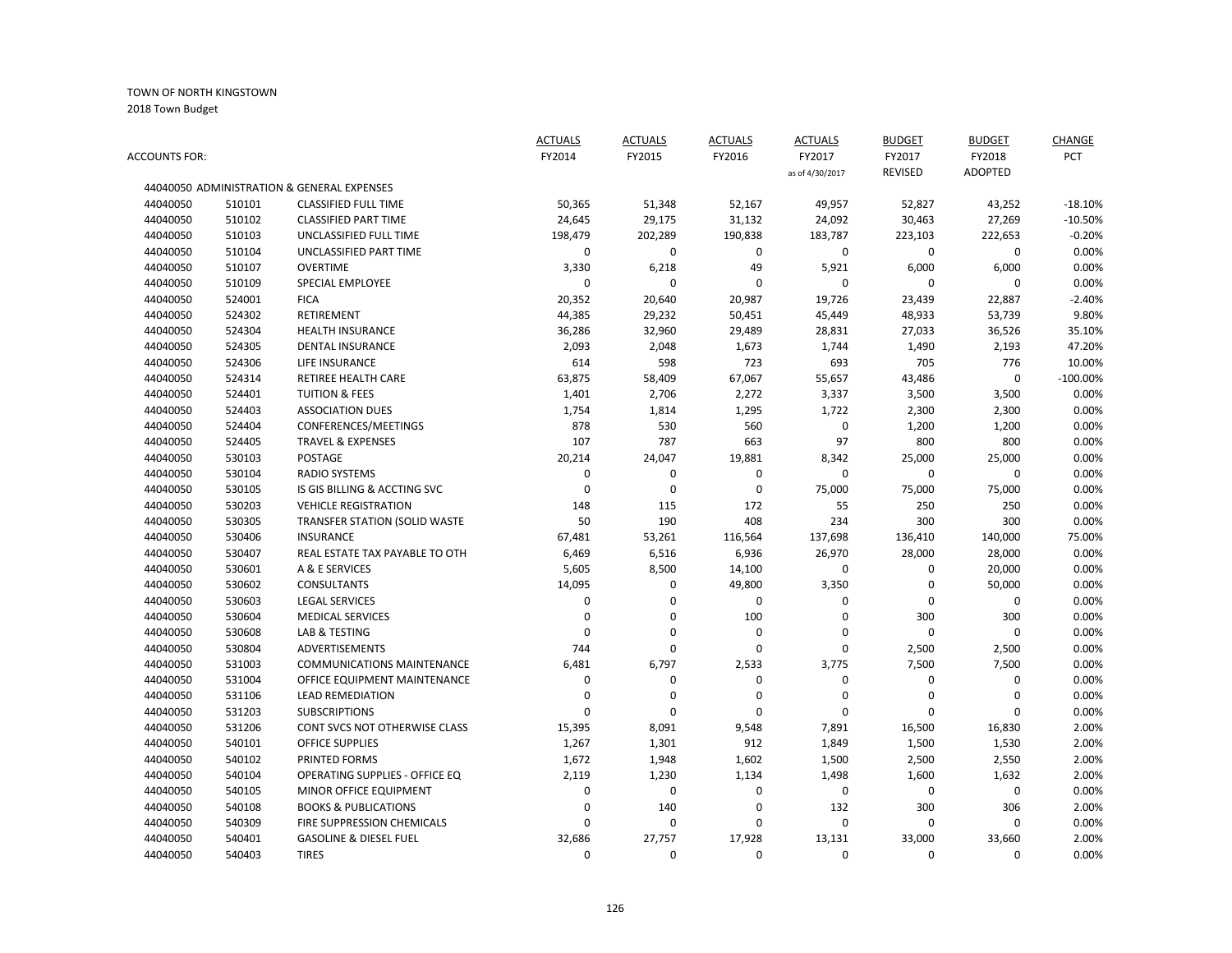|                      |        |                                         | <b>ACTUALS</b> | <b>ACTUALS</b> | <b>ACTUALS</b> | <b>ACTUALS</b>  | <b>BUDGET</b>  | <b>BUDGET</b> | <b>CHANGE</b> |
|----------------------|--------|-----------------------------------------|----------------|----------------|----------------|-----------------|----------------|---------------|---------------|
| <b>ACCOUNTS FOR:</b> |        |                                         | FY2014         | FY2015         | FY2016         | FY2017          | FY2017         | FY2018        | <b>PCT</b>    |
|                      |        |                                         |                |                |                | as of 4/30/2017 | <b>REVISED</b> | ADOPTED       |               |
| 44040050             | 540406 | <b>REPAIR PARTS</b>                     |                | $\Omega$       | 0              |                 |                | 0             | 0.00%         |
| 44040050             | 550301 | <b>OFFICE EQUIPMENT &amp; FURNITURE</b> | 136            | 1,377          | 1,722          | 484             | 1,000          | 1,020         | 2.00%         |
| 44040050             | 550401 | <b>VEHICULAR EQUIPMENT</b>              |                | 0              | 0              |                 |                | 0             | 0.00%         |
| 44040050             | 550701 | OTHER CAPITAL OUTLAY                    |                | 2,281          |                | 1,302           | 1,022          | 15,300        | 2.00%         |
| <b>TOTAL</b>         |        | ADMINISTRATION & GENERAL EXPENSES       | 623.126        | 582,305        | 692.705        | 704.225         | 797.962        | 844.772       | $-99.00\%$    |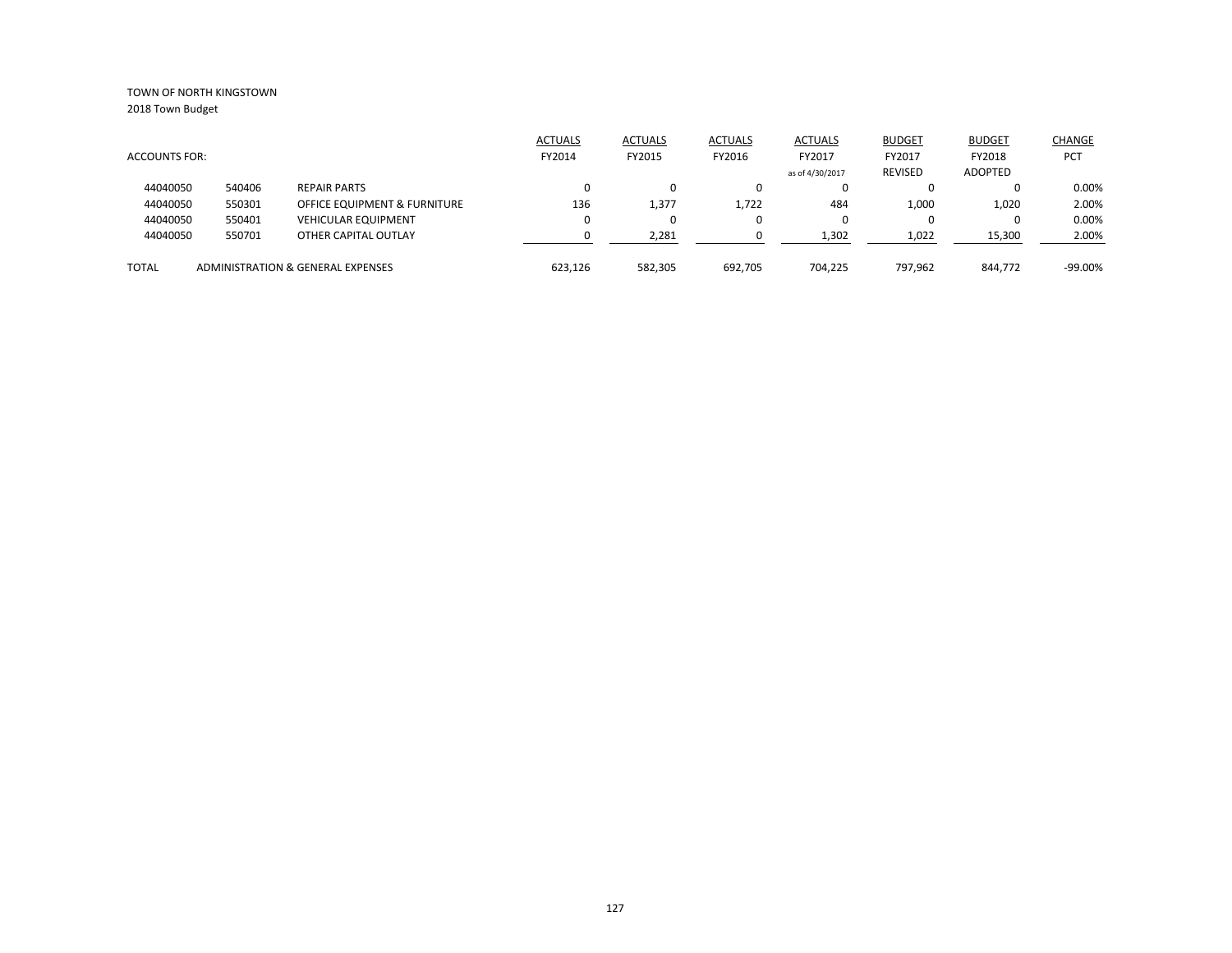|               |                            |                                       | <b>ACTUALS</b> | <b>ACTUALS</b> | <b>ACTUALS</b> | <b>ACTUALS</b>  | <b>BUDGET</b> | <b>BUDGET</b> | CHANGE   |
|---------------|----------------------------|---------------------------------------|----------------|----------------|----------------|-----------------|---------------|---------------|----------|
| ACCOUNTS FOR: |                            |                                       | FY2014         | FY2015         | FY2016         | FY2017          | FY2017        | FY2018        | PCT      |
|               |                            |                                       |                |                |                | as of 4/30/2017 | REVISED       | ADOPTED       |          |
|               | 44040060 CUSTOMER SERVICES |                                       |                |                |                |                 |               |               |          |
| 44040060      | 510101                     | <b>CLASSIFIED FULL TIME</b>           | 35,196         | 25,223         | 37,342         | 296             | 38,500        | 38,955        | 1.20%    |
| 44040060      | 510107                     | <b>OVERTIME</b>                       | 1,772          | 1,667          | 2,717          | 19              | 2,000         | 2,500         | 25.00%   |
| 44040060      | 524001                     | <b>FICA</b>                           | 2,751          | 2,022          | 3,059          | 24              | 3,037         | 3,171         | 4.40%    |
| 44040060      | 524302                     | <b>RETIREMENT</b>                     | 5,712          | 2,660          | 6,863          | 57              | 6,959         | 6,959         | 0.00%    |
| 44040060      | 524304                     | <b>HEALTH INSURANCE</b>               | 6,206          | 3,321          | 2,666          | 0               | 2,853         | 2,773         | $-2.80%$ |
| 44040060      | 524305                     | <b>DENTAL INSURANCE</b>               | 271            | 202            | 279            | $\mathbf 0$     | 284           | 287           | 1.00%    |
| 44040060      | 524306                     | <b>LIFE INSURANCE</b>                 | 169            | 127            | 211            | $\mathbf 0$     | 211           | 211           | 0.00%    |
| 44040060      | 524307                     | UNIFORM ALLOWANCE                     | 300            | 300            | 300            | 300             | 300           | 300           | 0.00%    |
| 44040060      | 530406                     | <b>GENERAL INSURANCE</b>              | 0              | 0              | 0              | 0               | $\Omega$      | 0             | 0.00%    |
| 44040060      | 530702                     | RENTALS OPERATING EQUIPMENT           | 0              | 0              | $\Omega$       | 0               | 0             | 0             | 0.00%    |
| 44040060      | 531206                     | CONTRACTURAL SERVICES                 | 18,704         | 11,726         | 25,165         | 26,725          | 25,000        | 25,000        | 0.00%    |
| 44040060      | 531207                     | WATER SERVICE INSTALLATION/EXC        | O              | 0              | 0              | 0               | $\Omega$      | $\Omega$      | 0.00%    |
| 44040060      | 540504                     | <b>ASPHALT PRODUCTS</b>               | 6,890          | 6,836          | 20,140         | 18,146          | 30,000        | 30,000        | 0.00%    |
| 44040060      | 540601                     | <b>CONST MATERIALS &amp; SUPPLIES</b> |                | <sup>0</sup>   | 0              | $\Omega$        | 0             | 0             | 0.00%    |
| 44040060      | 540604                     | <b>CONST. METER &amp; VALVES</b>      | 0              | 0              | $\Omega$       | 0               | $\Omega$      | $\Omega$      | 0.00%    |
| 44040060      | 540605                     | <b>CONSTRUCTION PIPE</b>              |                | O              | $\Omega$       | $\Omega$        | 0             | 0             | 0.00%    |
| TOTAL         | <b>CUSTOMER SERVICES</b>   |                                       | 77,972         | 54,085         | 98,742         | 45,568          | 109,144       | 110,155       | -99.90%  |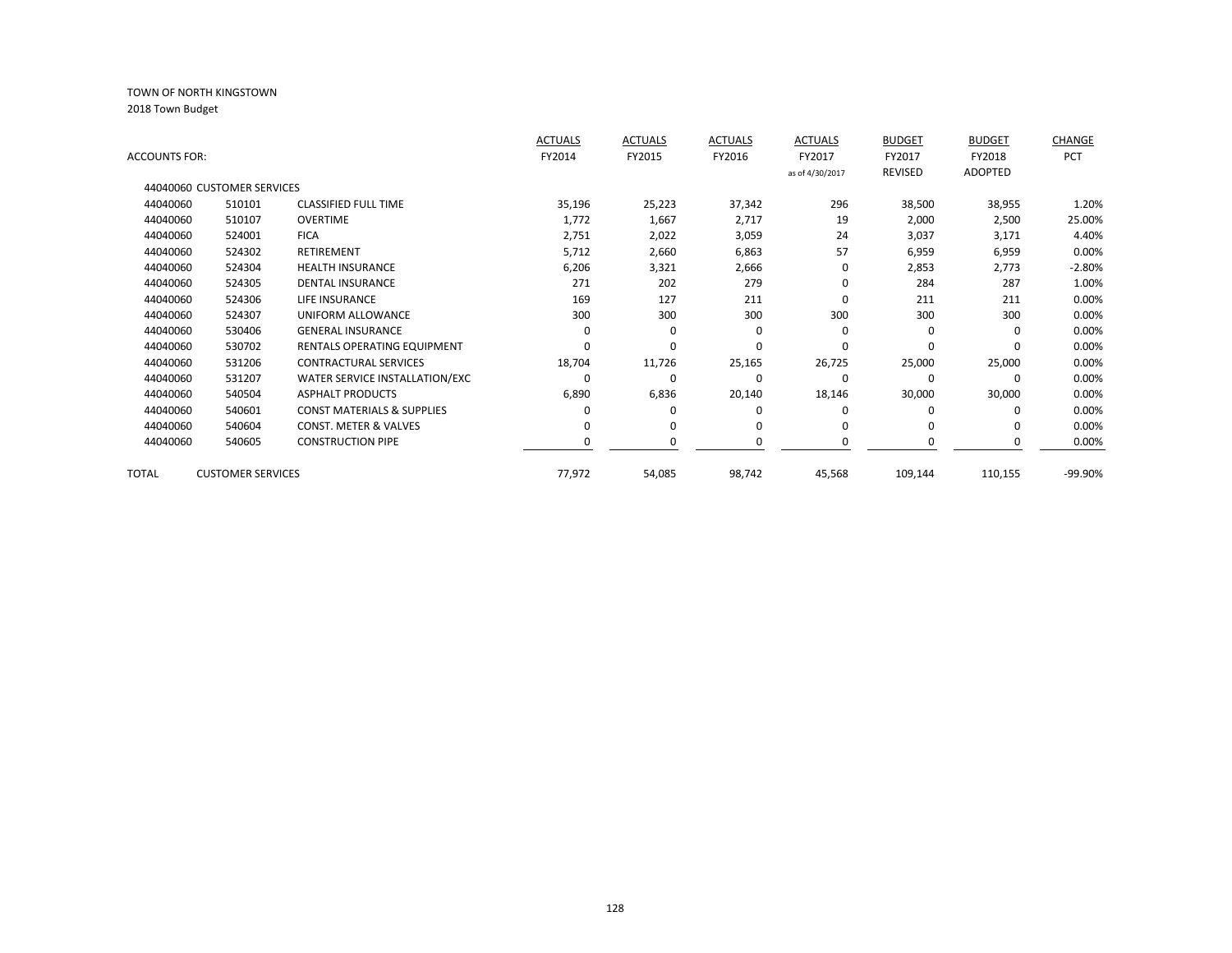|                      |                                  |                                           | <b>ACTUALS</b> | <b>ACTUALS</b> | <b>ACTUALS</b> | <b>ACTUALS</b>  | <b>BUDGET</b>  | <b>BUDGET</b>  | <b>CHANGE</b> |
|----------------------|----------------------------------|-------------------------------------------|----------------|----------------|----------------|-----------------|----------------|----------------|---------------|
| <b>ACCOUNTS FOR:</b> |                                  |                                           | FY2014         | FY2015         | FY2016         | FY2017          | FY2017         | FY2018         | <b>PCT</b>    |
|                      |                                  |                                           |                |                |                | as of 4/30/2017 | <b>REVISED</b> | <b>ADOPTED</b> |               |
|                      | 44040070 GROUND WATER PROTECTION |                                           |                |                |                |                 |                |                |               |
| 44040070             | 510109                           | <b>SPECIAL EMPLOYEE</b>                   | 0              | $\Omega$       | $\Omega$       | $\Omega$        | $\Omega$       | 0              | 0.00%         |
| 44040070             | 524404                           | <b>CONFERENCES &amp; MEETINGS</b>         |                | O              |                | n               |                |                | 0.00%         |
| 44040070             | 530601                           | A & E SERVICES (HUNTS RIVER)              |                |                |                |                 |                |                | 0.00%         |
| 44040070             | 530602                           | <b>CONSULTANTS</b>                        |                |                |                | <sup>0</sup>    | 7,000          | 7,000          | 0.00%         |
| 44040070             | 530603                           | <b>LEGAL SERVICES</b>                     | 1,590          | U              | n              | ∩               | 5,000          | 5,000          | 0.00%         |
| 44040070             | 530604                           | LEGAL SERVICES - LAND ACQUISIT            | o              | U              |                |                 | $\Omega$       |                | 0.00%         |
| 44040070             | 530804                           | <b>OTHER ADS</b>                          |                |                |                |                 |                |                | 0.00%         |
| 44040070             | 530933                           | SO R.I.CONSERVATION DIST                  |                | $\Omega$       |                | $\Omega$        | 1,350          | 1,350          | 0.00%         |
| 44040070             | 530934                           | NARROW RIVER PRESERVATION                 | 2,700          | 2,700          | 2,700          | 2,700           | 2,700          | 2,700          | 0.00%         |
| 44040070             | 530936                           | WOODPAWCATUCK WATERSHED ASSOC             | O              | 0              | $\Omega$       | $\Omega$        | 0              | $\Omega$       | 0.00%         |
| 44040070             | 531206                           | <b>CONT SVCS NOT OTHERWISE CLASS</b>      | 43,971         | 6,829          | 10,390         | 4,563           | 9,000          | 9,180          | 2.00%         |
| 44040070             | 531207                           | DRYBRIDGE ROAD OFFSITE TESTING            | ი              |                |                | ∩               | ŋ              |                | 0.00%         |
| 44040070             | 540101                           | <b>OFFICE SUPPLIES</b>                    | n              |                |                |                 |                |                | 0.00%         |
| 44040070             | 540107                           | <b>ENGINEERING &amp; DRAFTING SUPPLIE</b> | n              | $\Omega$       |                | n               | O              |                | 0.00%         |
| 44040070             | 540704                           | <b>ENGINEERING &amp; TEST EQUIPMENT</b>   | 4,730          | 3,717          | 3,519          | 3,000           | 3,500          | 3,570          | 2.00%         |
| 44040070             | 540801                           | <b>COMMODITIES</b>                        |                |                |                |                 |                |                | 0.00%         |
| 44040070             | 550201                           | WELL 10 ENGINEERING & RESTORAT            |                |                |                |                 |                |                | 0.00%         |
| 44040070             | 550301                           | OFFICE EQUIPMENT AND FURNITURE            |                |                |                |                 |                |                | 0.00%         |
| 44040070             | 550501                           | <b>OPERATION &amp; CONSTRUCTION EQUIP</b> |                | O              |                |                 | ŋ              | O              | 0.00%         |
| 44040070             | 550601                           | DEVELOPMENT RIGHTS POND REALTY            | o              | O              | n              | n               | 0              | $\Omega$       | 0.00%         |
| TOTAL                | <b>GROUND WATER PROTECTION</b>   |                                           | 52,991         | 13,246         | 16,609         | 10,263          | 28,550         | 28,800         | $-100.00\%$   |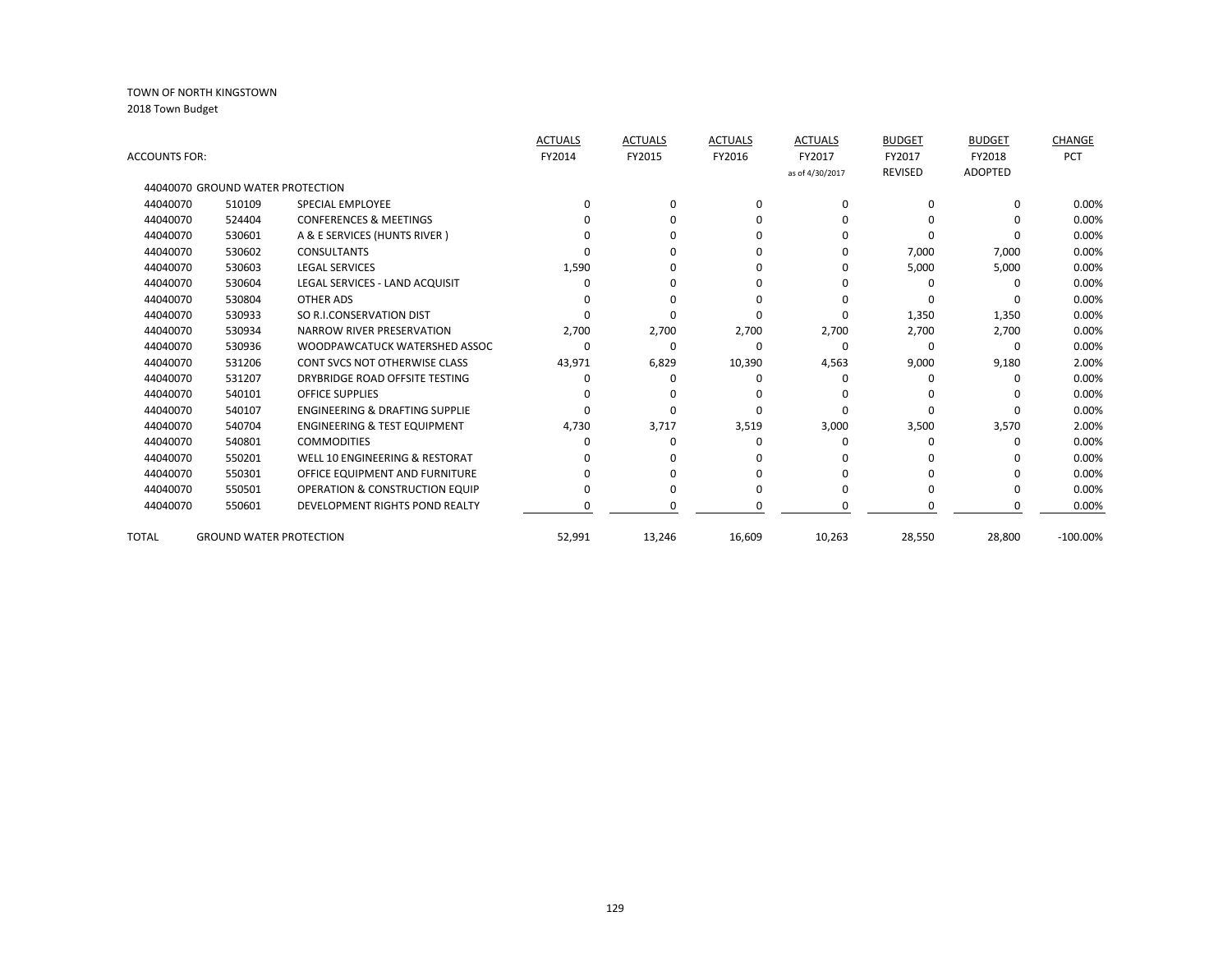|                          |                        |                       | <b>ACTUALS</b> | <b>ACTUALS</b> | <b>ACTUALS</b> | <b>ACTUALS</b>  | <b>BUDGET</b> | <b>BUDGET</b> | <b>CHANGE</b> |
|--------------------------|------------------------|-----------------------|----------------|----------------|----------------|-----------------|---------------|---------------|---------------|
| <b>ACCOUNTS FOR:</b>     |                        |                       | FY2014         | FY2015         | FY2016         | FY2017          | FY2017        | FY2018        | PCT           |
|                          |                        |                       |                |                |                | as of 4/30/2017 | REVISED       | ADOPTED       |               |
| 44040080 WATER FUND DEBT |                        |                       |                |                |                |                 |               |               |               |
| 44040080                 | 530606                 | <b>FISCAL AGENT</b>   | 0              |                | 0              | $\Omega$        |               | 0             | 0.00%         |
| 44040080                 | 531204                 | <b>DEBT PRINCIPAL</b> | 0              |                | 157.743        | 162,583         | 162,583       | 167,655       | 3.10%         |
| 44040080                 | 531205                 | <b>DEBT INTEREST</b>  | 130,593        | 127,360        | 123,490        | 117,619         | 118,062       | 112,620       | $-4.60%$      |
| <b>TOTAL</b>             | <b>WATER FUND DEBT</b> |                       | 130,593        | 127.360        | 281,232        | 280,202         | 280,645       | 280.275       | $-99.70%$     |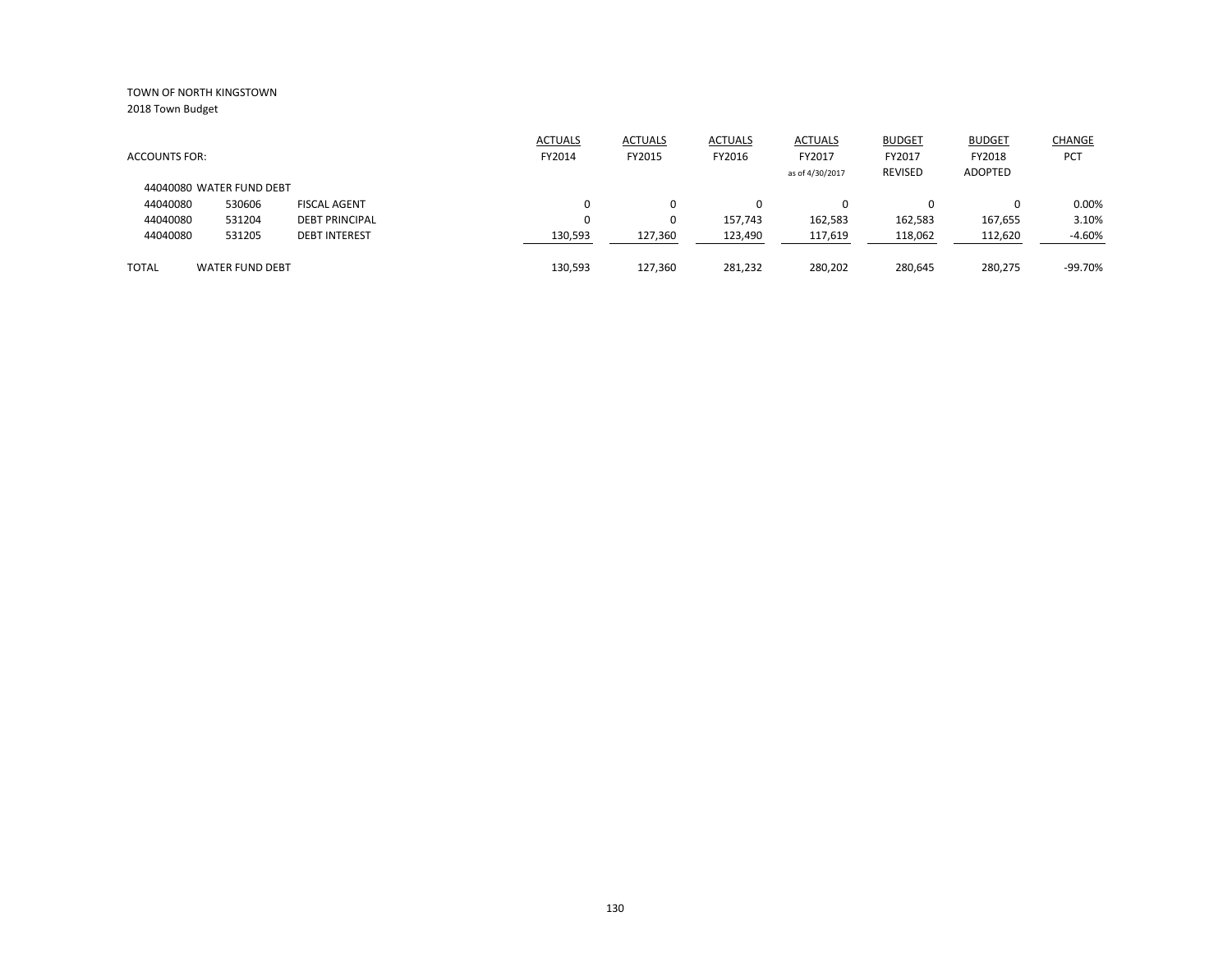|               |                         |                                   | <b>ACTUALS</b> | <b>ACTUALS</b> | <b>ACTUALS</b> | <b>ACTUALS</b>  | <b>BUDGET</b> | <b>BUDGET</b> | CHANGE     |
|---------------|-------------------------|-----------------------------------|----------------|----------------|----------------|-----------------|---------------|---------------|------------|
| ACCOUNTS FOR: |                         |                                   | FY2014         | FY2015         | FY2016         | FY2017          | FY2017        | FY2018        | <b>PCT</b> |
|               |                         |                                   |                |                |                | as of 4/30/2017 | REVISED       | ADOPTED       |            |
|               | 44040090 CAPITAL OUTLAY |                                   |                |                |                |                 |               |               |            |
| 44040090      | 550201                  | DISTRIBUTION SYSTEM IMPROVEMEN    |                | $\Omega$       | 0              | $\Omega$        |               | $\Omega$      | 0.00%      |
| 44040090      | 550202                  | <b>LOOP DRIVE IMPROVEMENTS</b>    |                |                | 0              | O               |               | $\Omega$      | 0.00%      |
| 44040090      | 550301                  | OFFICE EQUIPMENT & FURNITURE      |                |                | 0              |                 |               |               | 0.00%      |
| 44040090      | 550404                  | <b>VEHICULAR EQUIPMENT</b>        |                | 51,694         | 0              | 35,648          | 50,000        | 51,000        | 2.00%      |
| 44040090      | 550501                  | <b>EXCAVATION EQUIPMENT</b>       |                |                |                | O               |               |               | 0.00%      |
| 44040090      | 550701                  | WATER SERV & IMPROV.              |                |                | 0              | O               |               | $\Omega$      | 0.00%      |
| 44040090      | 550702                  | ELECTRIC MOTOR REPLACEMENTS       |                |                | 0              | O               |               | $\Omega$      | 0.00%      |
| 44040090      | 550703                  | A R B SYSTEM                      |                |                | 0              | 0               | 2,500         | 2,500         | 0.00%      |
| 44040090      | 551001                  | <b>WELL REHABILITION</b>          |                |                | 0              |                 |               | $\Omega$      | 0.00%      |
| 44040090      | 551002                  | <b>TANK REHAB</b>                 |                | O              | 0              | 111,000         |               | $\Omega$      | 0.00%      |
| 44040090      | 551003                  | TELEMETRY UPGRADE PROGRAM         |                |                |                |                 |               |               | 0.00%      |
| 44040090      | 551004                  | <b>WELLHEAD DELINIATION STUDY</b> |                |                |                |                 |               |               | 0.00%      |
| 44040090      | 551005                  | <b>WELL #11 TREATMENT WORKS</b>   |                |                |                |                 |               |               | 0.00%      |
| 44040090      | 551006                  | <b>OTHER CAPITAL</b>              | 8,777          | 12,452         | 16,260         | 8,472           | 50,000        | 51,000        | 2.00%      |
|               |                         |                                   |                |                |                |                 |               |               |            |
| TOTAL         | <b>CAPITAL OUTLAY</b>   |                                   | 8,777          | 64,146         | 16,260         | 155,121         | 102,500       | 104,500       | -99.90%    |
|               |                         |                                   |                |                |                |                 |               |               |            |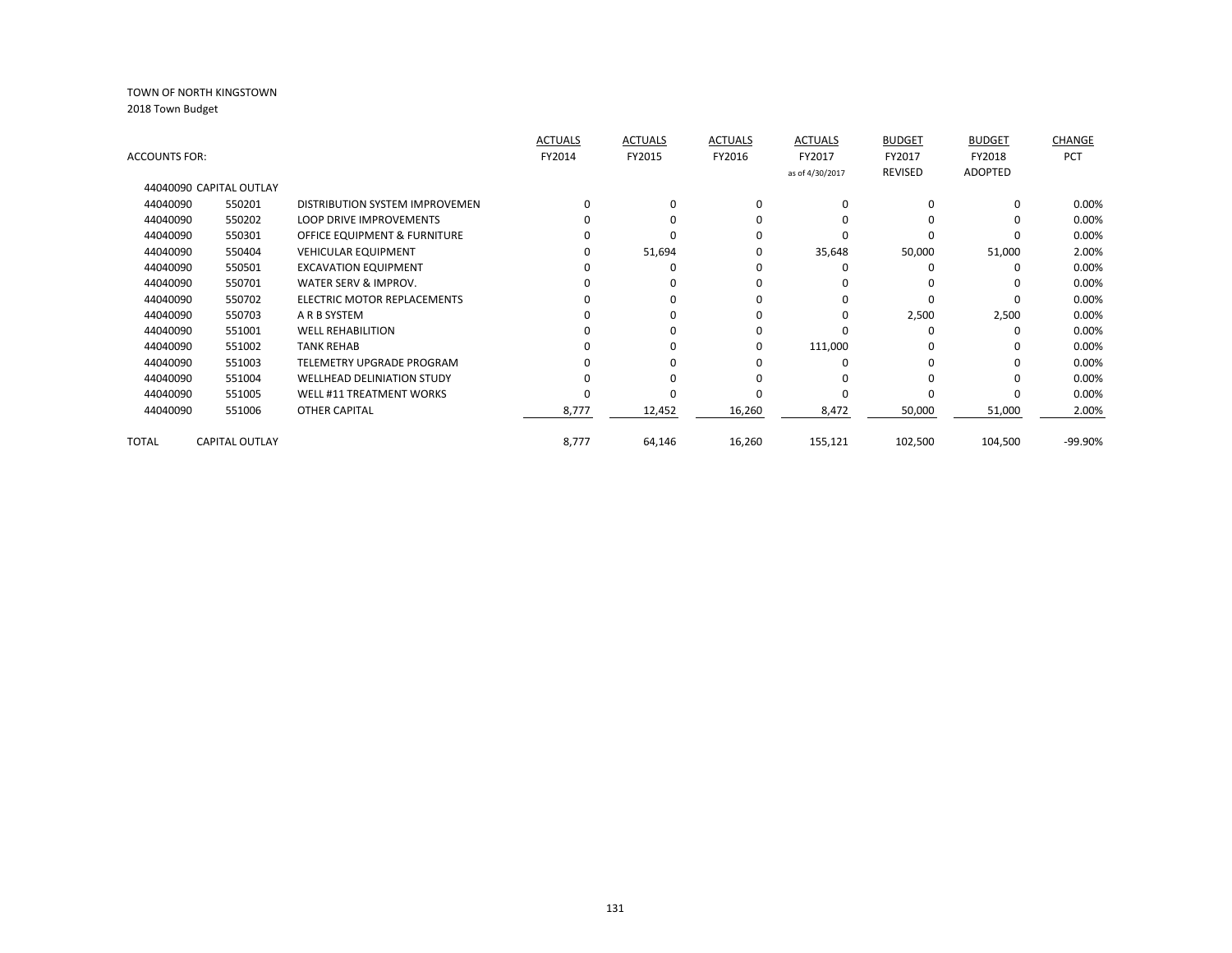|                      |        |                                     | <b>ACTUALS</b> | <b>ACTUALS</b> | <b>ACTUALS</b> | <b>ACTUALS</b>  | <b>BUDGET</b>  | <b>BUDGET</b>  | CHANGE     |
|----------------------|--------|-------------------------------------|----------------|----------------|----------------|-----------------|----------------|----------------|------------|
| <b>ACCOUNTS FOR:</b> |        |                                     | FY2014         | FY2015         | FY2016         | FY2017          | FY2017         | FY2018         | <b>PCT</b> |
|                      |        |                                     |                |                |                | as of 4/30/2017 | <b>REVISED</b> | <b>ADOPTED</b> |            |
|                      |        | 44040091 INFRASTRUCTURE REPLACEMENT |                |                |                |                 |                |                |            |
| 44040091             | 531101 | <b>BUILDING MAINTENACE</b>          | 32,177         | 621            | 8,258          | 3,798           | 30,000         | 30,600         | 2.00%      |
| 44040091             | 540514 | <b>HYDRANTS</b>                     | 5,670          | 5,367          | 1,585          | 5,985           | 8,500          | 8,670          | 2.00%      |
| 44040091             | 540601 | PUMPING EQUIPMENT                   | 4,875          | 41,730         | $\Omega$       | 11,355          | 40,000         | 40,800         | 2.00%      |
| 44040091             | 540604 | <b>CONST. METER &amp; VALVES</b>    | 204.890        | 2,534          | $\Omega$       | 40,000          | 50,000         | 51,000         | 2.00%      |
| 44040091             | 550702 | ELECTRIC MOTORS REPLACEMENTS        | 0              | 0              | 1,050          | 0               | 2,000          | 2,040          | 2.00%      |
| 44040091             | 551001 | <b>WELL REHABILITION</b>            | 0              | 50,277         | $\Omega$       | $\mathbf 0$     | 60,000         | 61,200         | 2.00%      |
| 44040091             | 551002 | <b>TANK REHAB</b>                   | 0              | 4,170          | 0              | 0               | 6,000          | 6,120          | 2.00%      |
| 44040091             | 551006 | <b>CONSTRUCTION WELL #5</b>         |                | 0              |                |                 |                | 0              | 0.00%      |
| TOTAL                |        | <b>INFRASTRUCTURE REPLACEMENT</b>   | 247,611        | 104.699        | 10,893         | 61,138          | 196,500        | 200.430        | $-99.80%$  |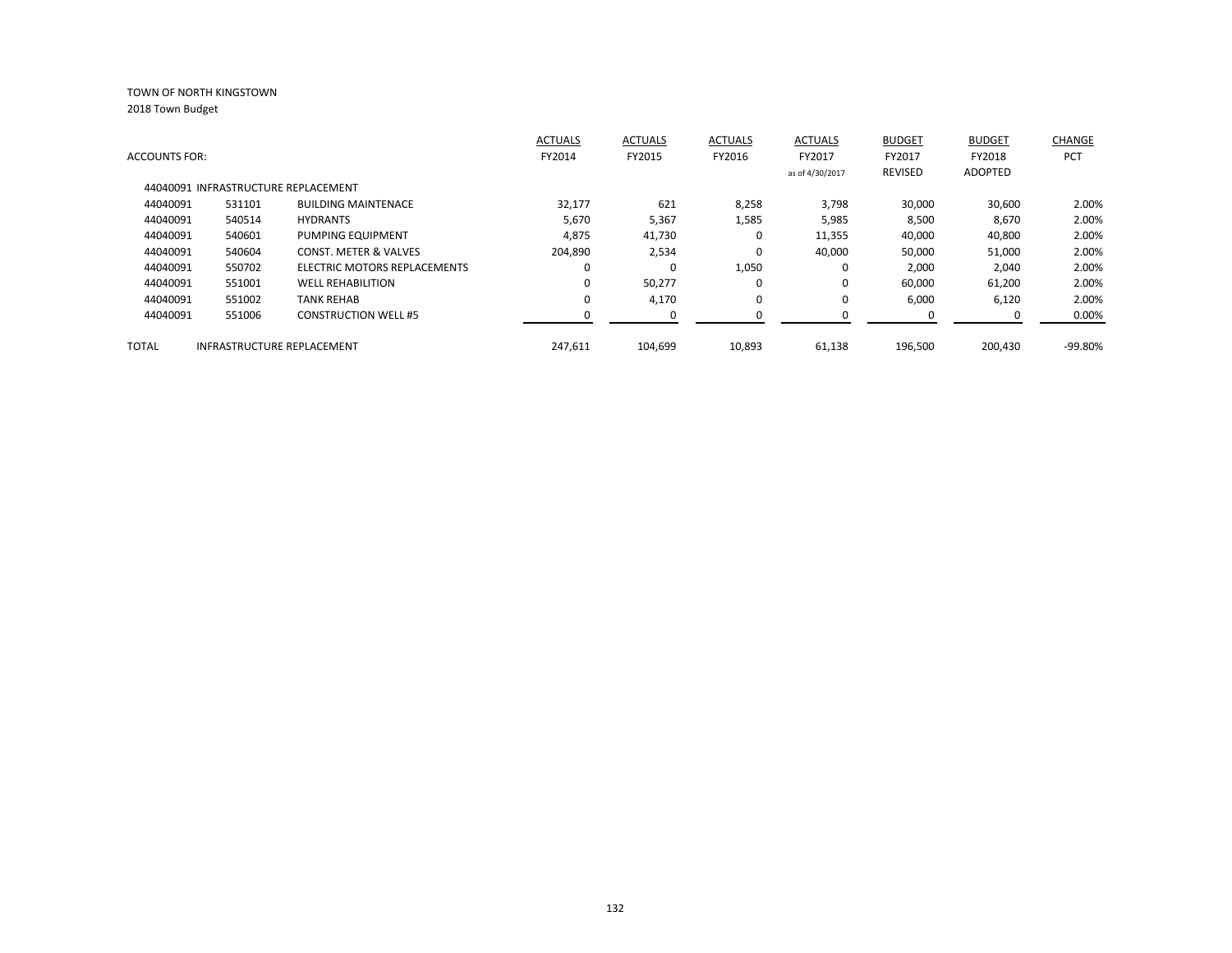|                      |                     |                                | <b>ACTUALS</b> | <b>ACTUALS</b> | <b>ACTUALS</b> | <b>ACTUALS</b>  | <b>BUDGET</b>  | <b>BUDGET</b> | <b>CHANGE</b> |
|----------------------|---------------------|--------------------------------|----------------|----------------|----------------|-----------------|----------------|---------------|---------------|
| <b>ACCOUNTS FOR:</b> |                     |                                | FY2014         | FY2015         | FY2016         | FY2017          | FY2017         | FY2018        | <b>PCT</b>    |
|                      |                     |                                |                |                |                | as of 4/30/2017 | <b>REVISED</b> | ADOPTED       |               |
|                      | 44040100 WASTEWATER |                                |                |                |                |                 |                |               |               |
| 44040100             | 510100              | <b>ADMINISTRATIVE FEES</b>     | $\Omega$       | $\Omega$       | $\Omega$       | $\mathbf 0$     | $\Omega$       | 0             | 0.00%         |
| 44040100             | 530301              | <b>ELECTRICITY</b>             | 852            | 1,238          | 0              | 0               | $\Omega$       | 0             | 0.00%         |
| 44040100             | 530303              | SEWAGE TREATMENT FLAT FEE      | 41,481         | 55,872         | $\Omega$       | $\Omega$        | $\Omega$       | 0             | 0.00%         |
| 44040100             | 530304              | <b>SEWAGE TREATMENT</b>        | O              | $\Omega$       | $\Omega$       | $\Omega$        | $\Omega$       | 0             | 0.00%         |
| 44040100             | 531108              | EQUIPMENT REPAIR & MAINTENANCE | 2,480          | 2,335          | 0              | 0               | $\Omega$       | 0             | 0.00%         |
| 44040100             | 531206              | CONTRACTUAL SERVICES NOT CLASS | 3,060          | 8,163          | $\Omega$       | $\Omega$        | $\Omega$       | 0             | 0.00%         |
| 44040100             | 550101              | WASTEWATER MANAGEMENT ADMINIST | 255            | 1,699          | 1,443          | 511             | 2,700          | 3,000         | 11.10%        |
| 44040100             | 550701              | CAPITAL SYSTEMS RESERVE        |                |                |                |                 |                |               | $0.00\%$      |
| <b>TOTAL</b>         | <b>WASTEWATER</b>   |                                | 48.128         | 69,307         | 1,443          | 511             | 2.700          | 3,000         | $-100.00\%$   |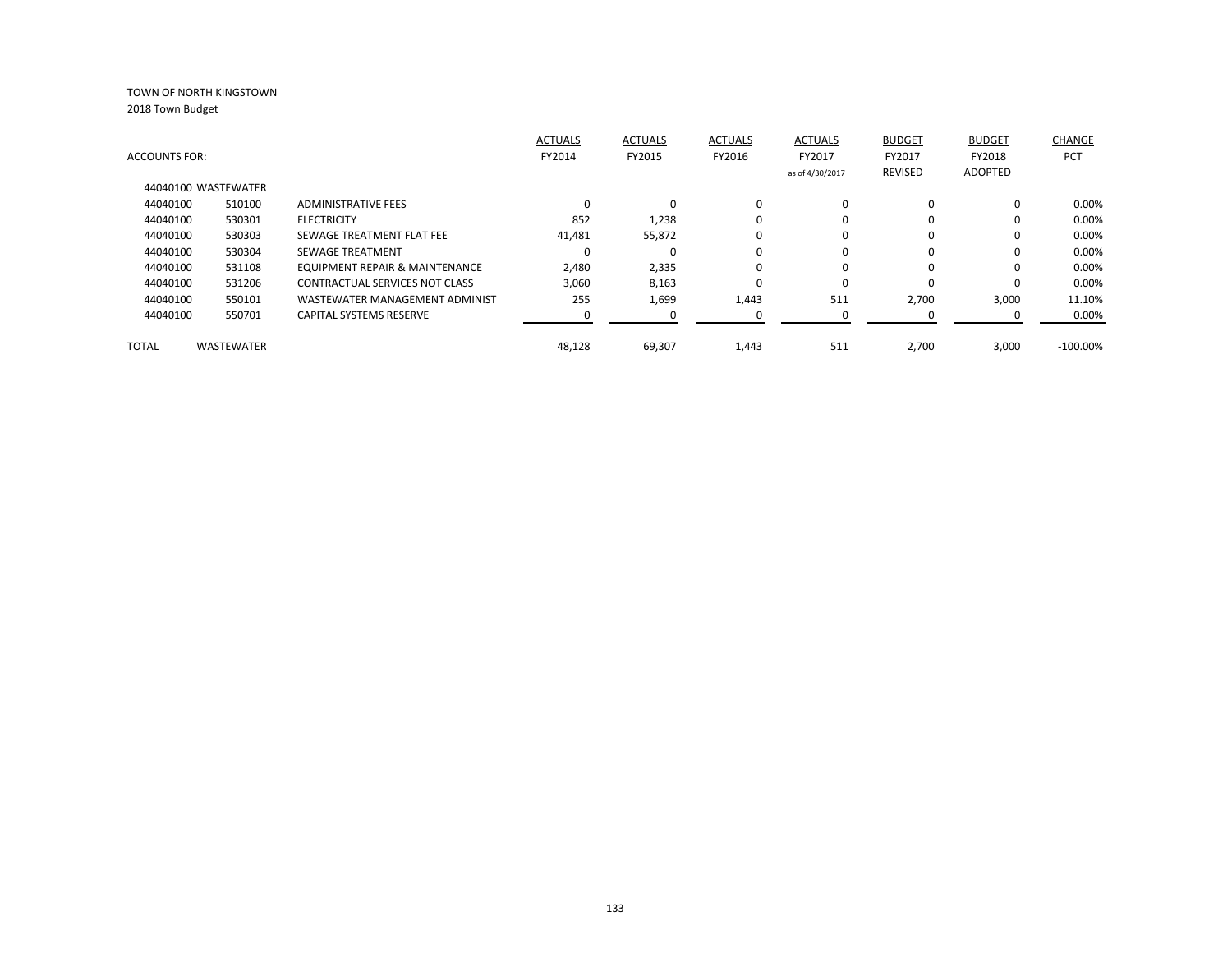|                      |                      |                                | <b>ACTUALS</b> | <b>ACTUALS</b> | <b>ACTUALS</b> | <b>ACTUALS</b>  | <b>BUDGET</b>  | <b>BUDGET</b>  | CHANGE     |
|----------------------|----------------------|--------------------------------|----------------|----------------|----------------|-----------------|----------------|----------------|------------|
| <b>ACCOUNTS FOR:</b> |                      |                                | FY2014         | FY2015         | FY2016         | FY2017          | FY2017         | FY2018         | <b>PCT</b> |
|                      |                      |                                |                |                |                | as of 4/30/2017 | <b>REVISED</b> | <b>ADOPTED</b> |            |
|                      | 44041000 WATER SALES |                                |                |                |                |                 |                |                |            |
| 44041000             | 411000               | <b>METERED SALES</b>           | 3,185,728      | 2,913,682      | 3,149,521      | 2,768,212       | 2.662.247      | 2,470,479      | $-7.20%$   |
| 44041000             | 411500               | METERED SALES MONTHLY/QUARTERL | υ              | 0              | $\Omega$       | $\Omega$        | 0              | 0              | 0.00%      |
| 44041000             | 412000               | <b>SALES TO NARRAGANSETT</b>   |                | $\Omega$       |                | $\Omega$        |                | 0              | 0.00%      |
| 44041000             | 414000               | <b>MINIMUM CHARGE</b>          | 603.076        | 555.125        | 553,811        | 440.456         | 525.000        | 557.962        | 6.30%      |
| 44041000             | 415000               | UNMETERED SALES TO GENERAL CUS | 8,899          | 8,904          | 9,462          | 6,977           | 7,400          | 7,400          | 0.00%      |
| 44041000             | 416000               | METERED PUBLIC USE (TOWN)      |                | 0              |                | $\Omega$        |                | 0              | 0.00%      |
| 44041000             | 417000               | METERED PUBLIC USE (SCHOOL)    |                | $\Omega$       | $\Omega$       | $\Omega$        |                | 0              | 0.00%      |
| 44041000             | 419000               | <b>SURCHARGES</b>              | 37,656         | 14,398         | 10,570         | 160,191         | 13,800         | 14,500         | 5.10%      |
| <b>TOTAL</b>         | <b>WATER SALES</b>   |                                | 3,835,359      | 3,492,109      | 3,723,364      | 3,375,836       | 3,208,447      | 3,050,341      | $-96.40%$  |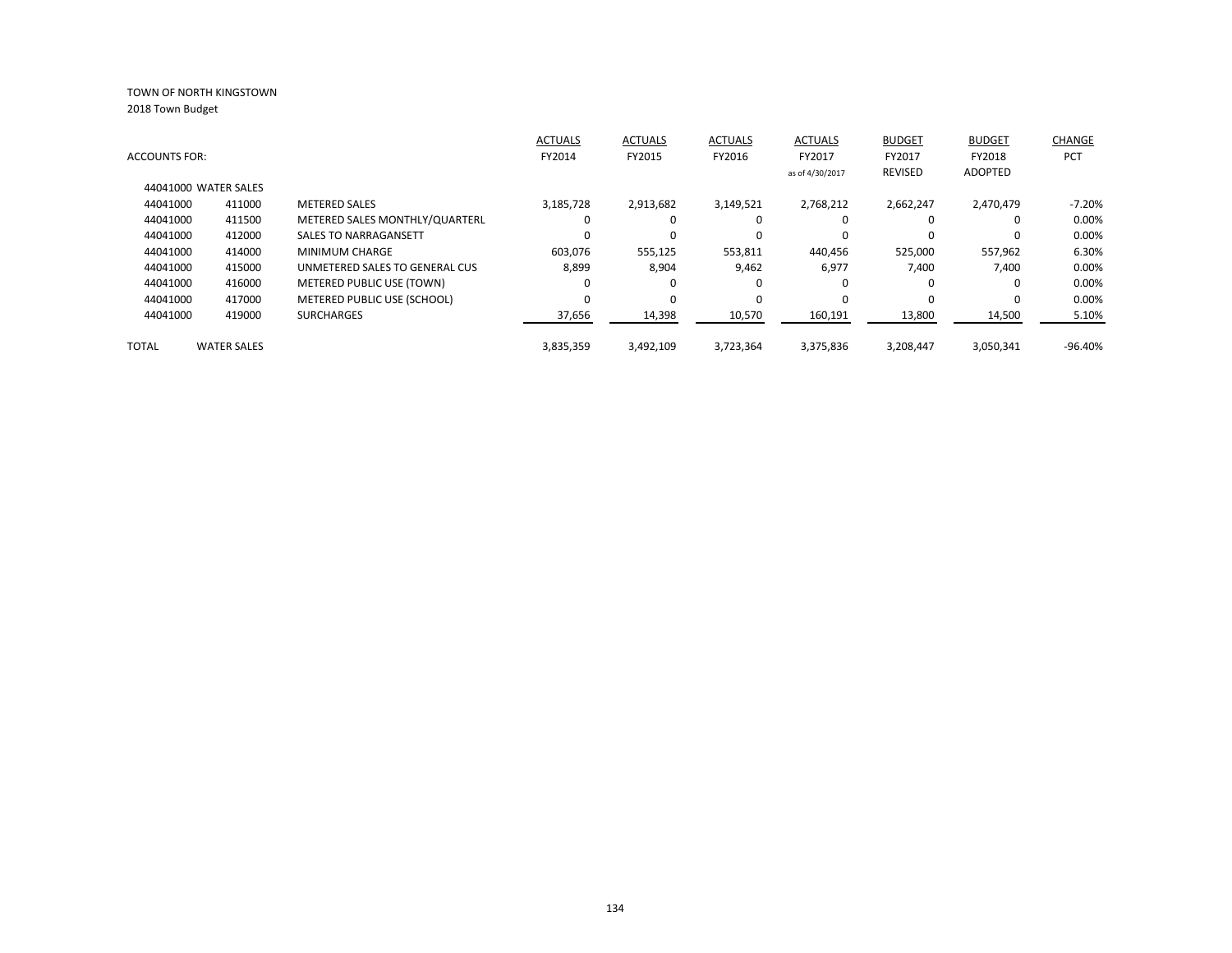2018 Town Budget

|                               |                                 |                                | <b>ACTUALS</b> | <b>ACTUALS</b> | <b>ACTUALS</b> | <b>ACTUALS</b>  | <b>BUDGET</b>  | <b>BUDGET</b> | <b>CHANGE</b> |
|-------------------------------|---------------------------------|--------------------------------|----------------|----------------|----------------|-----------------|----------------|---------------|---------------|
| <b>ACCOUNTS FOR:</b>          |                                 |                                | FY2014         | FY2015         | FY2016         | FY2017          | FY2017         | FY2018        | <b>PCT</b>    |
|                               |                                 |                                |                |                |                | as of 4/30/2017 | <b>REVISED</b> | ADOPTED       |               |
| 44042000 INTEREST & PENALTIES |                                 |                                |                |                |                |                 |                |               |               |
| 44042000                      | 420000                          | INTEREST & PENALTIES           | 23,161         | 25,359         | 33,528         | 25.406          | 20,000         | 20,000        | 0.00%         |
| 44042000                      | 421000                          | PRIVATE FIRE PROTECTION SERVIC | 80,690         | 77,328         | 79,795         | 59,242          | 65,278         | 65,885        | 0.90%         |
|                               |                                 |                                |                |                |                |                 |                |               |               |
| <b>TOTAL</b>                  | <b>INTEREST &amp; PENALTIES</b> |                                | 103,850        | 102,688        | 113,324        | 84,648          | 85,278         | 85,885        | $-99.90\%$    |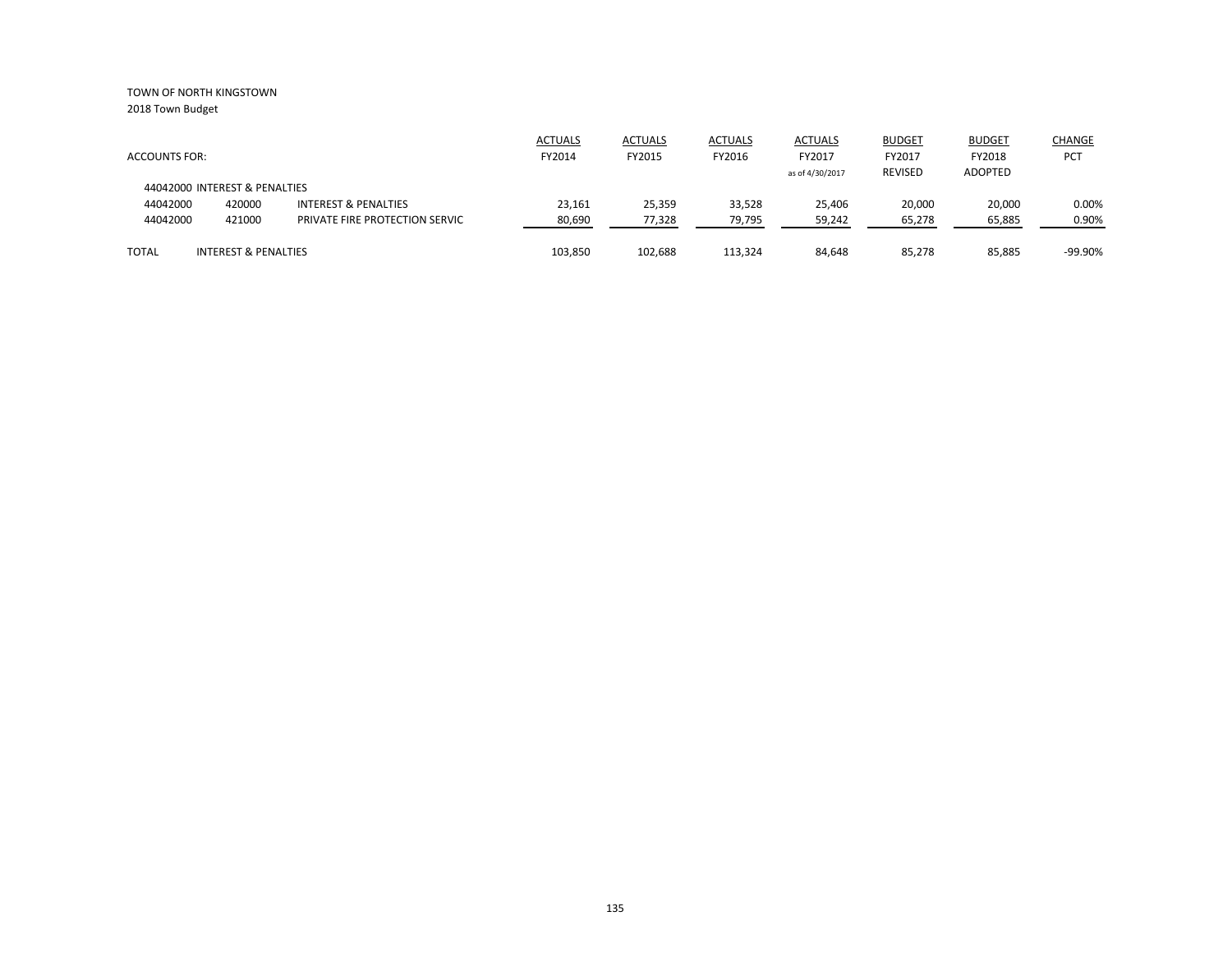|                      |        |                                           | <b>ACTUALS</b> | <b>ACTUALS</b> | <b>ACTUALS</b> | <b>ACTUALS</b>  | <b>BUDGET</b> | <b>BUDGET</b> | CHANGE |
|----------------------|--------|-------------------------------------------|----------------|----------------|----------------|-----------------|---------------|---------------|--------|
| <b>ACCOUNTS FOR:</b> |        |                                           | FY2014         | FY2015         | FY2016         | FY2017          | FY2017        | FY2018        | PCT    |
|                      |        |                                           |                |                |                | as of 4/30/2017 | REVISED       | ADOPTED       |        |
|                      |        | 44043000 SALES RENTALS & SPECIAL SERVICES |                |                |                |                 |               |               |        |
| 44043000             | 431000 | <b>METER SALES</b>                        | 25.925         | 7.876          | 15,209         | 7.475           | 7,500         | 7,500         | 0.00%  |
| 44043000             | 432000 | <b>METER RENTALS</b>                      | 10,535         | 9,595          | 9,549          | 7,583           | 9,586         | 9,586         | 0.00%  |
| 44043000             | 433000 | SPECIAL SERVICES (TURN OFF/TURN ON)       | 50,180         | 30,341         | 36,036         | 29,592          | 20,625        | 24,250        | 17.60% |
| 44043000             | 434000 | SERVICE INSTALLATIONS (NON PLA            | 20,836         | 23,113         | 42,988         | 23,798          | 25,000        | 25,000        | 0.00%  |
| 44043000             | 435000 | <b>HYDRAULIC MODELING FEES</b>            |                |                | 4,000          |                 | <sup>0</sup>  |               | 0.00%  |
| <b>TOTAL</b>         |        | SALES RENTALS & SPECIAL SERVICES          | 107.476        | 70.925         | 107.781        | 68.448          | 62.711        | 66,336        | 5.80%  |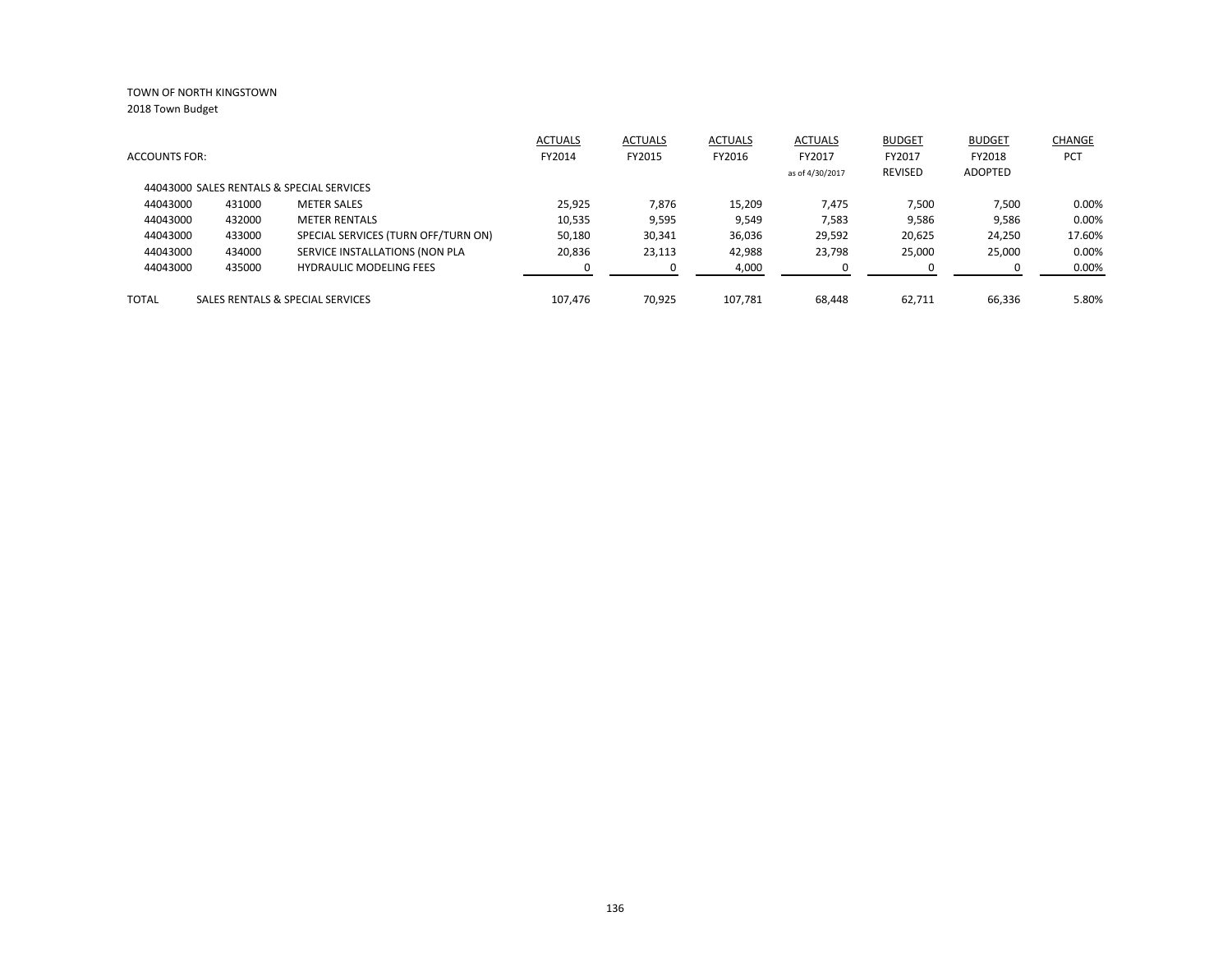|                      |                                |                                    | <b>ACTUALS</b> | <b>ACTUALS</b> | <b>ACTUALS</b> | <b>ACTUALS</b>  | <b>BUDGET</b>  | <b>BUDGET</b> | CHANGE     |
|----------------------|--------------------------------|------------------------------------|----------------|----------------|----------------|-----------------|----------------|---------------|------------|
| <b>ACCOUNTS FOR:</b> |                                |                                    | FY2014         | FY2015         | FY2016         | FY2017          | FY2017         | FY2018        | <b>PCT</b> |
|                      |                                |                                    |                |                |                | as of 4/30/2017 | <b>REVISED</b> | ADOPTED       |            |
|                      | 44044000 APPROPRIATED REVENUES |                                    |                |                |                |                 |                |               |            |
| 44044000             | 440000                         | APPRO. PRIOR YEAR SURPLUS          |                |                | $\Omega$       | $\Omega$        | $\Omega$       |               | 0.00%      |
| 44044000             | 441000                         | APPRO. JOHNS MANVILLE ASBESTOS     |                |                | 0              |                 | 0              |               | 0.00%      |
| 44044000             | 442000                         | APPROP INFRASTRUCTURE REPLACE      |                |                | 0              |                 | $\Omega$       | 167,805       | 0.70%      |
| 44044000             | 499001                         | <b>TRANSFER TO CAPITAL RESERVE</b> |                |                |                |                 |                |               | 0.00%      |
|                      |                                |                                    |                |                |                |                 |                |               |            |
| <b>TOTAL</b>         | <b>APPROPRIATED REVENUES</b>   |                                    |                |                | 0              |                 |                | 167.805       | -99.80%    |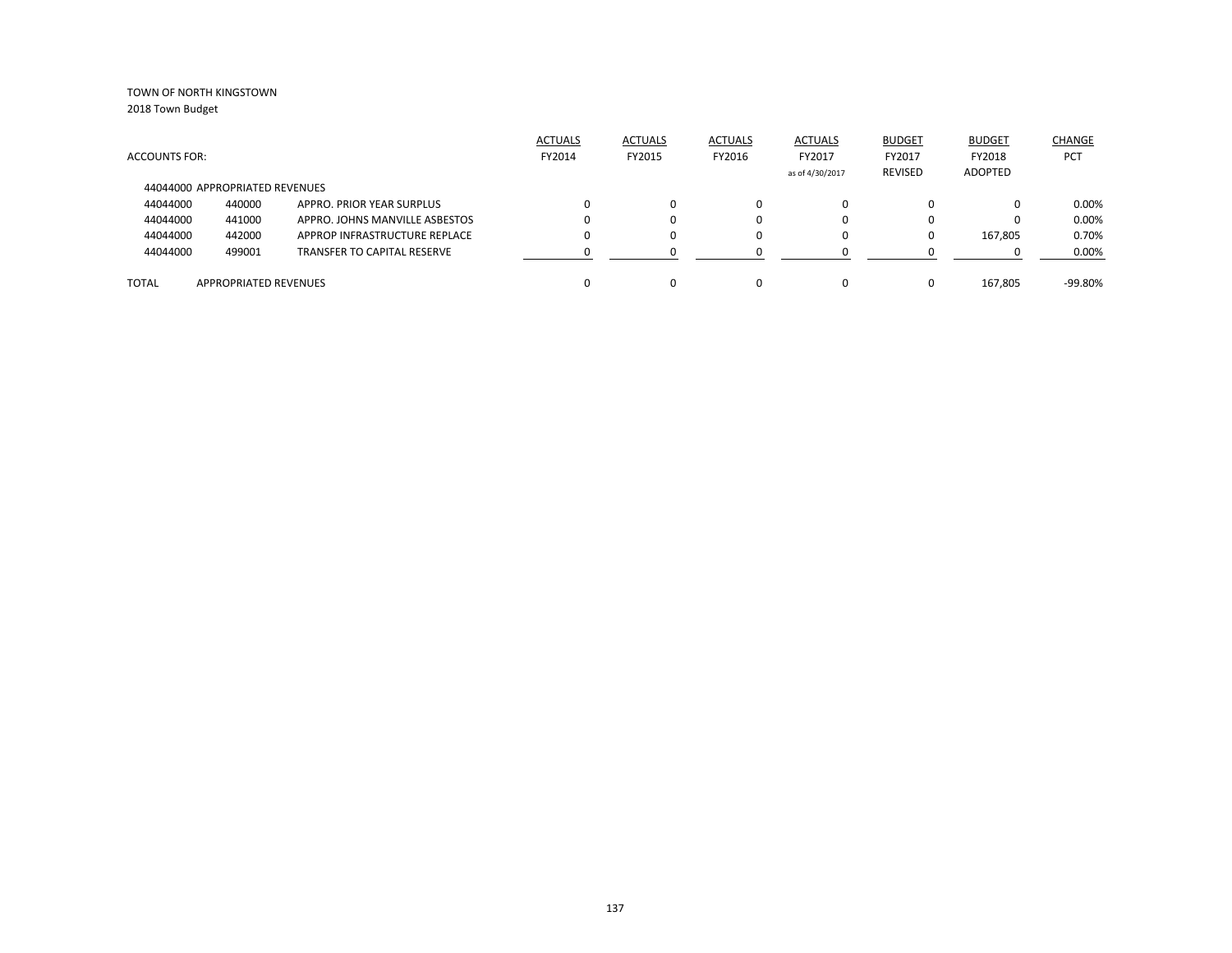2018 Town Budget

| <b>ACCOUNTS FOR:</b>                                                             | <b>ACTUALS</b><br>FY2014 | <b>ACTUALS</b><br>FY2015 | <b>ACTUALS</b><br>FY2016 | <b>ACTUALS</b><br>FY2017<br>as of 4/30/2017 | <b>BUDGET</b><br>FY2017<br><b>REVISED</b> | <b>BUDGET</b><br>FY2018<br><b>ADOPTED</b> | <b>CHANGE</b><br><b>PCT</b> |
|----------------------------------------------------------------------------------|--------------------------|--------------------------|--------------------------|---------------------------------------------|-------------------------------------------|-------------------------------------------|-----------------------------|
| 44045000 INVESTMENT EARNINGS<br>44045000<br>450000<br><b>INVESTMENT EARNINGS</b> | 11,235                   |                          |                          |                                             | 7,000                                     | 7,000                                     | 0.00%                       |
| <b>TOTAL</b><br><b>INVESTMENT EARNINGS</b>                                       | 11,235                   |                          | 0                        |                                             | 7,000                                     | 7,000                                     | $-100.00\%$                 |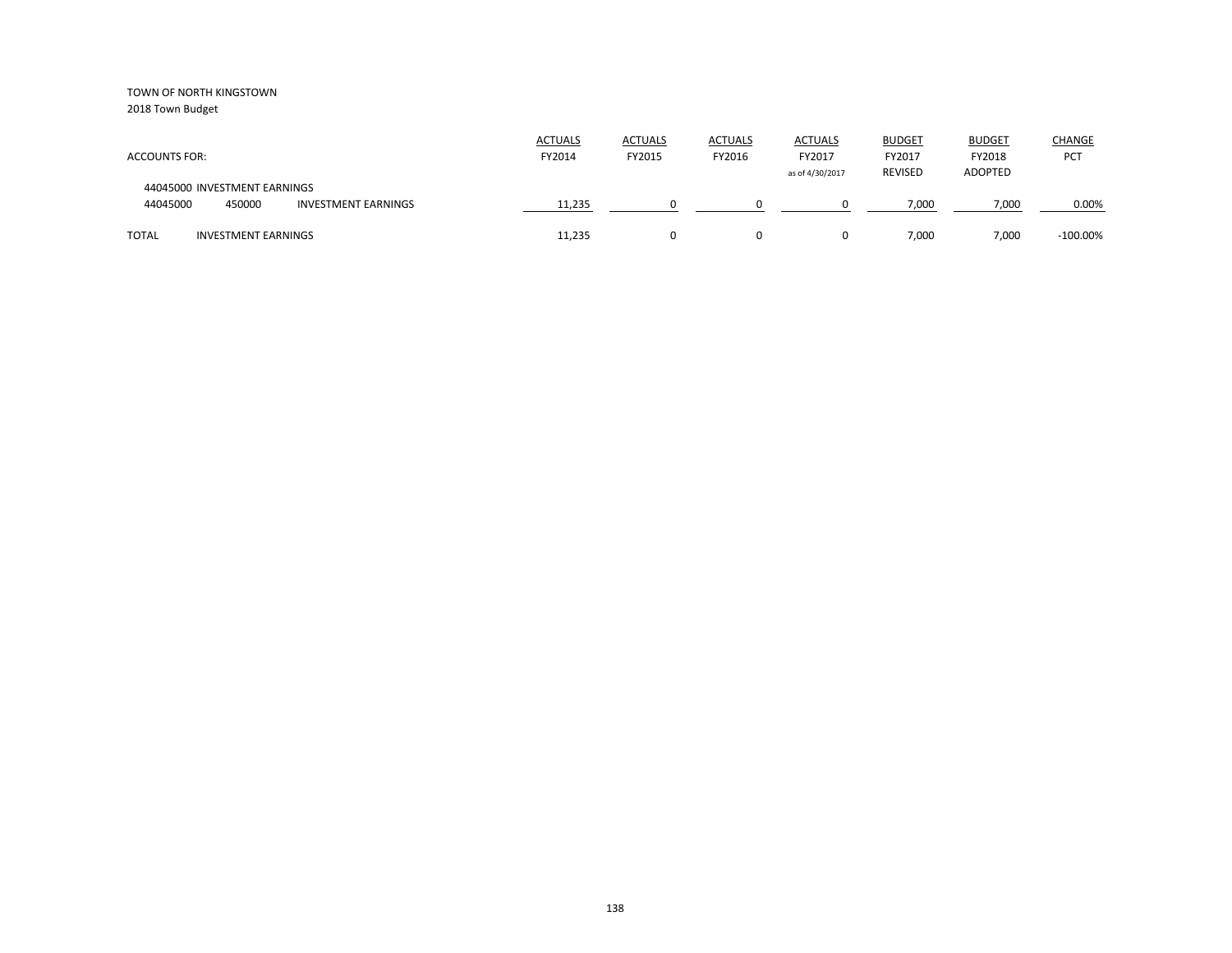| <b>ACCOUNTS FOR:</b> |                   |                              | <b>ACTUALS</b><br>FY2014 | <b>ACTUALS</b><br>FY2015 | <b>ACTUALS</b><br>FY2016 | <b>ACTUALS</b><br>FY2017 | <b>BUDGET</b><br>FY2017 | <b>BUDGET</b><br>FY2018 | CHANGE<br><b>PCT</b> |
|----------------------|-------------------|------------------------------|--------------------------|--------------------------|--------------------------|--------------------------|-------------------------|-------------------------|----------------------|
|                      |                   |                              |                          |                          |                          | as of 4/30/2017          | REVISED                 | ADOPTED                 |                      |
| 44046000 SEWER FEES  |                   |                              |                          |                          |                          |                          |                         |                         |                      |
| 44046000             | 410000            | SEWER FLAT FEE               | 56.609                   | 49,886                   | 3,318                    | $\Omega$                 |                         | 0                       | 0.00%                |
| 44046000             | 411000            | <b>SEWER FEES</b>            | 5,283                    | 4,328                    | 825                      | 24                       |                         | 0                       | 0.00%                |
| 44046000             | 412000            | ADMINISTRATIVE & MAINT FEES  | 13,320                   | 11,234                   | 769                      | $\Omega$                 | $\Omega$                | 0                       | 0.00%                |
| 44046000             | 413000            | CAPITAL REPLACEMENT FEE      | 0                        |                          | 0                        | 0                        |                         | 0                       | 0.00%                |
| 44046000             | 414000            | WASTEWATER MANAGE DIST ADMIN | ŋ                        |                          | n                        | U                        |                         |                         | 0.00%                |
| <b>TOTAL</b>         | <b>SEWER FEES</b> |                              | 75,212                   | 65,448                   | 4,912                    | 24                       |                         | 0                       | $-100.00\%$          |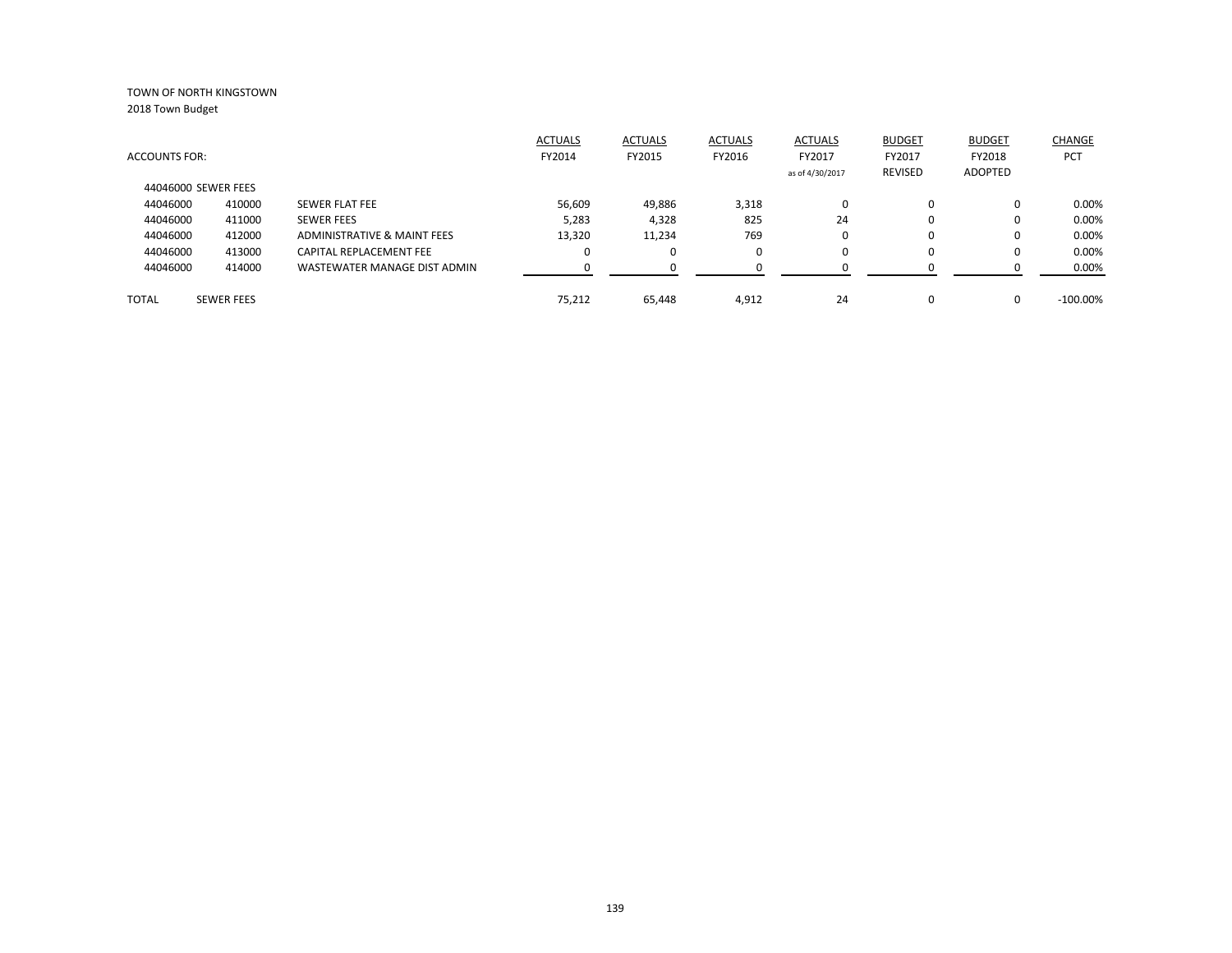|                                                                           | <b>ACTUALS</b> | <b>ACTUALS</b> | <b>ACTUALS</b> | <b>ACTUALS</b>  | <b>BUDGET</b>  | <b>BUDGET</b>  | CHANGE      |
|---------------------------------------------------------------------------|----------------|----------------|----------------|-----------------|----------------|----------------|-------------|
| <b>ACCOUNTS FOR:</b>                                                      | FY2014         | FY2015         | FY2016         | FY2017          | FY2017         | FY2018         | PCT         |
|                                                                           |                |                |                | as of 4/30/2017 | <b>REVISED</b> | <b>ADOPTED</b> |             |
| 44048000 MISCELLANEOUS INCOME<br>483000<br>44048000<br><b>MISC INCOME</b> | 24,232         | 21,059         | 40,970         | 6,962           | 13,435         | 10,000         | $-25.60%$   |
|                                                                           |                |                |                |                 |                |                |             |
| TOTAL<br>MISCELLANEOUS INCOME                                             | 24,232         | 21,059         | 40,970         | 6,962           | 13,435         | 10.000         | $-100.00\%$ |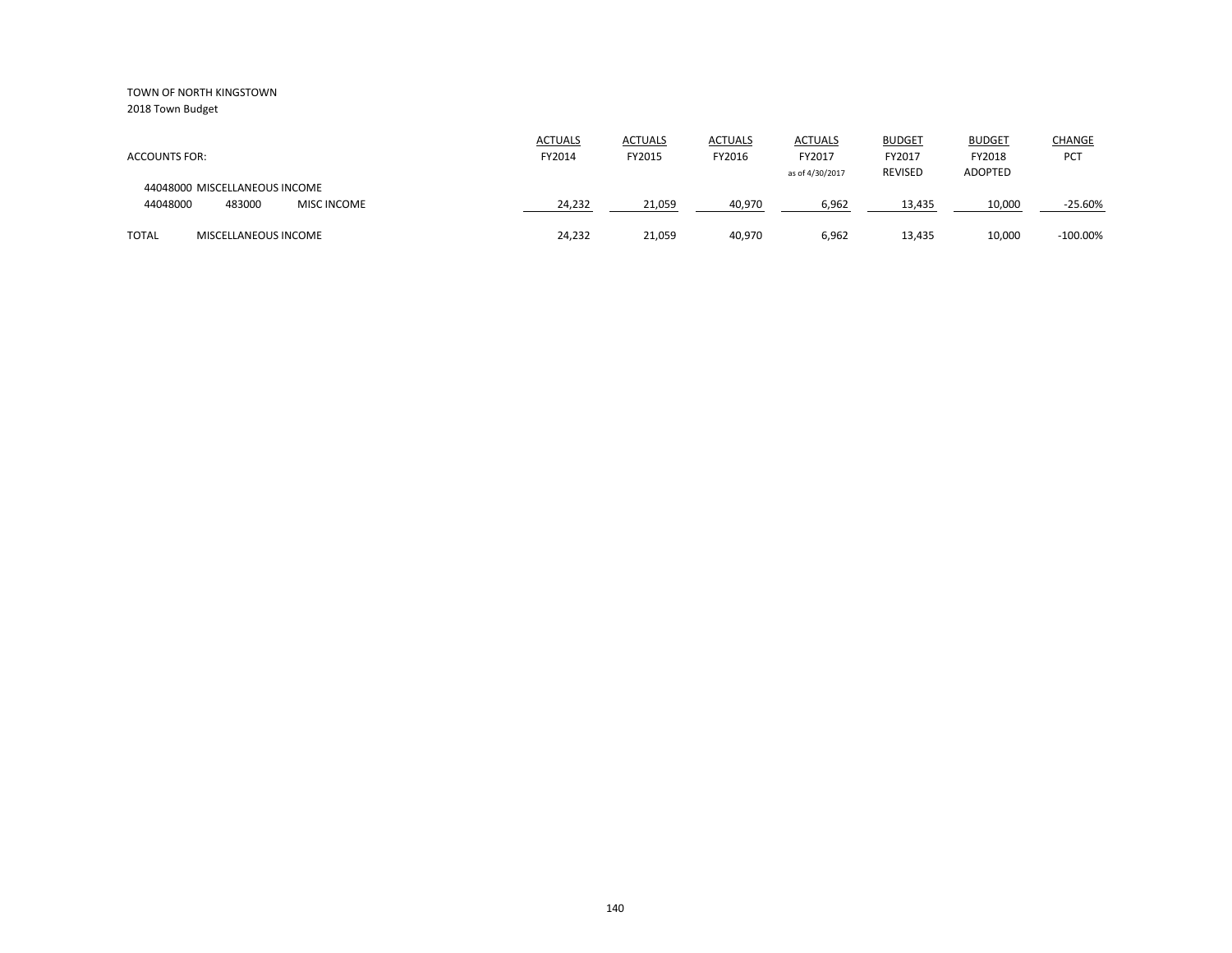2018 Town Budget

| <b>ACCOUNTS FOR:</b>                                                                  | <b>ACTUALS</b><br>FY2014 | <b>ACTUALS</b><br>FY2015 | <b>ACTUALS</b><br>FY2016 | <b>ACTUALS</b><br>FY2017<br>as of 4/30/2017 | <b>BUDGET</b><br>FY2017<br><b>REVISED</b> | <b>BUDGET</b><br>FY2018<br><b>ADOPTED</b> | CHANGE<br><b>PCT</b> |
|---------------------------------------------------------------------------------------|--------------------------|--------------------------|--------------------------|---------------------------------------------|-------------------------------------------|-------------------------------------------|----------------------|
| 44049990 TOWN COUNCIL CONTINGENCY<br>44049990<br>599999<br><b>OPERATIONAL RESERVE</b> |                          |                          |                          |                                             | 307,000                                   |                                           | $-100.00\%$          |
| <b>TOTAL</b><br>TOWN COUNCIL CONTINGENCY                                              |                          |                          | 0                        | 0                                           | 307.000                                   |                                           | $-100.00\%$          |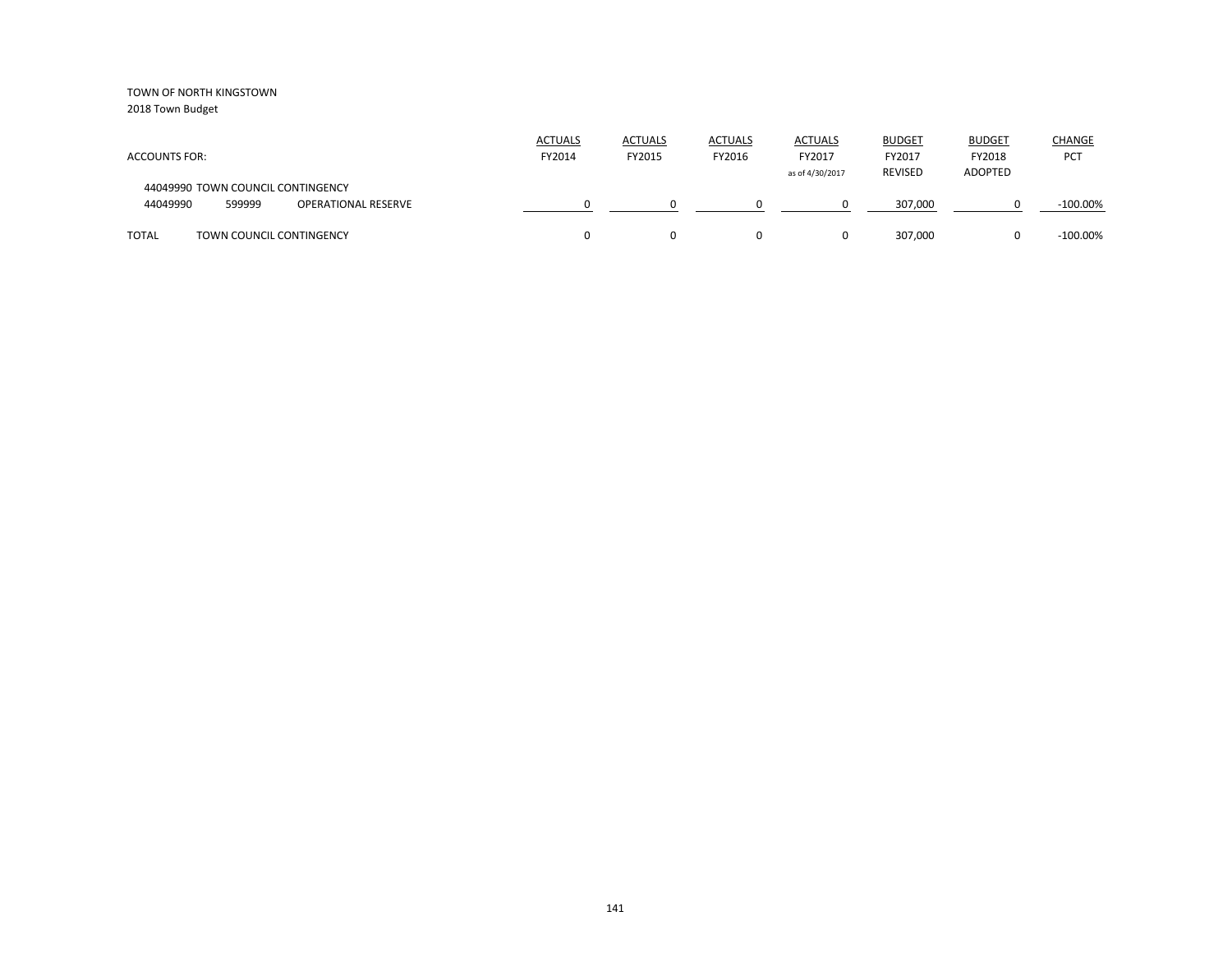2018 Town Budget

| <b>ACCOUNTS FOR:</b> |        |                                                                                  | <b>ACTUALS</b><br>FY2014 | <b>ACTUALS</b><br>FY2015 | <b>ACTUALS</b><br>FY2016 | <b>ACTUALS</b><br>FY2017<br>as of 4/30/2017 | <b>BUDGET</b><br>FY2017<br><b>REVISED</b> | <b>BUDGET</b><br>FY2018<br>ADOPTED | <b>CHANGE</b><br>PCT |
|----------------------|--------|----------------------------------------------------------------------------------|--------------------------|--------------------------|--------------------------|---------------------------------------------|-------------------------------------------|------------------------------------|----------------------|
| 44099999             | 590000 | 44099999 CONVERSION VOID CHECK CLEARING<br><b>CONVERSION VOID CHECK CLEARING</b> |                          |                          |                          |                                             |                                           |                                    | 0.00%                |
| <b>TOTAL</b>         |        | <b>CONVERSION VOID CHECK CLEARING</b>                                            |                          |                          | $\Omega$                 |                                             | 0                                         |                                    | $-100.00\%$          |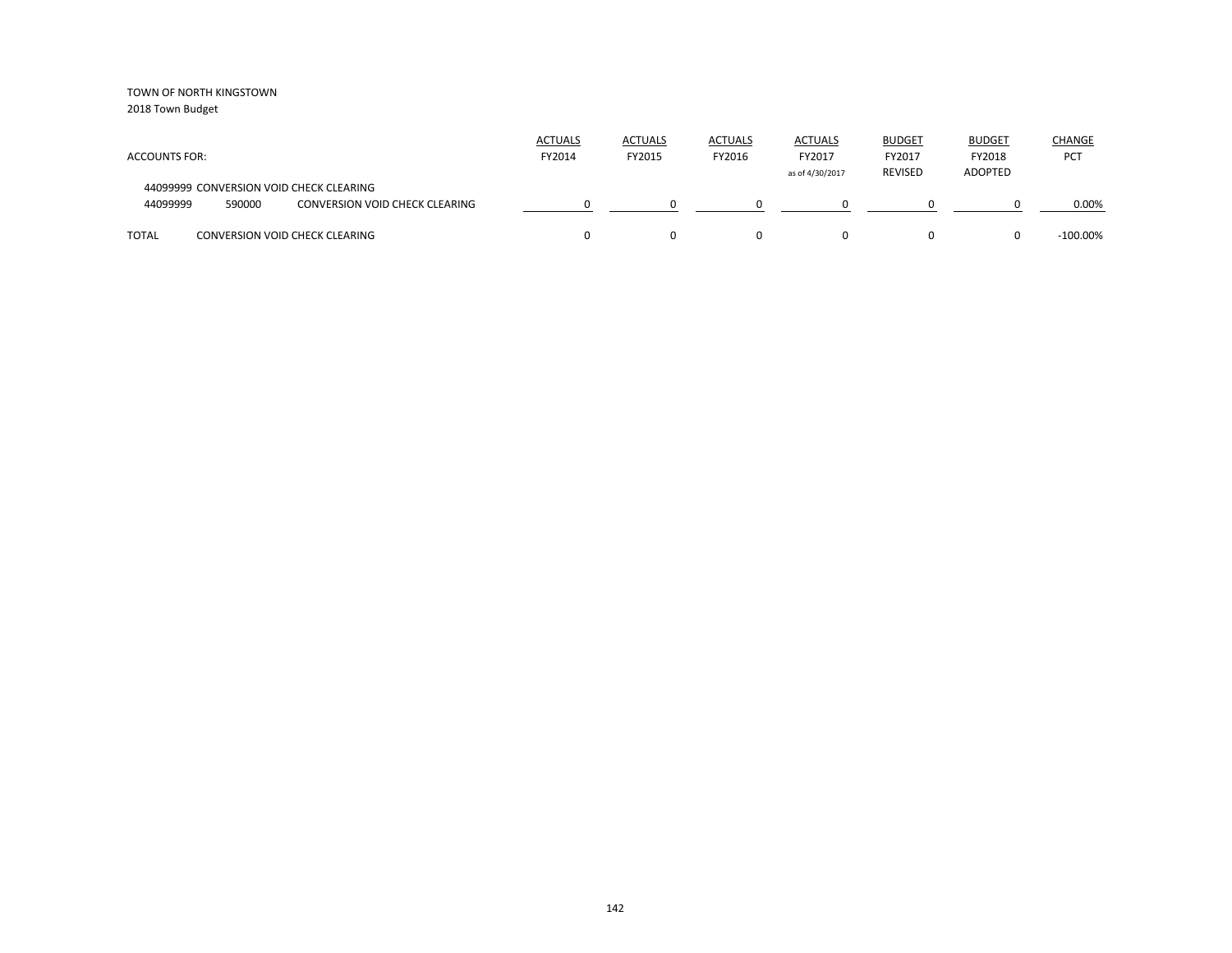|                      |                     |                                          | <b>ACTUALS</b> | <b>ACTUALS</b> | <b>ACTUALS</b> | <b>ACTUALS</b>  | <b>BUDGET</b>  | <b>BUDGET</b>  | CHANGE      |
|----------------------|---------------------|------------------------------------------|----------------|----------------|----------------|-----------------|----------------|----------------|-------------|
| <b>ACCOUNTS FOR:</b> |                     |                                          | FY2014         | FY2015         | FY2016         | FY2017          | FY2017         | FY2018         | PCT         |
|                      |                     |                                          |                |                |                | as of 4/30/2017 | <b>REVISED</b> | <b>ADOPTED</b> |             |
|                      | 54500000 SEWER FUND |                                          |                |                |                |                 |                |                |             |
| 54500000             | 410000              | <b>EDC SEWER FEE</b>                     | $\Omega$       | $\Omega$       | $\Omega$       | $\Omega$        | 0              | 0              | 0.00%       |
| 54500000             | 411000              | <b>EDC INFRAS FEE</b>                    | 0              | 0              | 48,848         |                 | 0              |                | 0.00%       |
| 54500000             | 412000              | NK SEWER MAINT FEE                       |                | ŋ              | O              |                 | 0              |                | 0.00%       |
| 54500000             | 441014              | MISC.                                    |                |                | n              |                 | U              |                | 0.00%       |
| 54500000             | 445101              | <b>APPLICATION &amp; LICENSE FEES</b>    |                | O              | 1,175          | 550             | 7,000          | 7,000          | 0.00%       |
| 54500000             | 445102              | <b>CONSTRUCTION &amp; EXTENSION FEES</b> | n              | ŋ              | $\Omega$       | n               | $\Omega$       |                | 0.00%       |
| 54500000             | 445103              | SERVICE CONNECTION REPAIR FEES           | 0              | O              |                |                 | ŋ              |                | 0.00%       |
| 54500000             | 445104              | ANNUAL USER CHARGE FEES                  |                | O              | 126,464        | 138,262         | 195,121        | 204,512        | 4.80%       |
| 54500000             | 445105              | SEWER POST RD PH I ASSES FEE             |                | O              | 197,159        | 489,135         | 467,490        | 596,827        | 27.70%      |
| 54500000             | 445106              | SEWER FIXED CHRG (FLAT FEE)              |                | 0              | 40,192         | 27,781          | 64,000         | 76,604         | 19.70%      |
| 54500000             | 445107              | <b>SEWER DYE TESTS</b>                   |                |                |                |                 | O              |                | 0.00%       |
| 54500000             | 445108              | SEWER MISC FEES COPIES NSFCKS            |                | ŋ              |                |                 | ŋ              |                | 0.00%       |
| 54500000             | 445109              | SEWER TOWN DEBT SERV FEE                 |                | O              | 17,954         | 15,277          | 20,000         | 21,263         | 6.30%       |
| 54500000             | 445110              | <b>SEWER ASSES INTEREST</b>              | n              |                | O              | 320             | $\Omega$       | 500            | 0.00%       |
| 54500000             | 445111              | <b>WICKF PT SPEC ASSES</b>               | 0              | O              | O              | n               | $\Omega$       |                | 0.00%       |
| 54500000             | 445112              | ANN.USER FEE ODC TREATMT                 |                | O              | 269,164        | 296,877         | 357,200        | 428,160        | 19.90%      |
| 54500000             | 445113              | <b>INTEREST</b>                          |                | O              |                | $\Omega$        | $\Omega$       | 0              | 0.00%       |
| 54500000             | 445114              | SEWER POST RD PH II ASSES FEE            |                |                |                | 0               | 129,337        |                | $-100.00\%$ |
| 54500000             | 445115              | SEWER POST RD NORTH ASSESFEE             |                | ŋ              |                |                 | $\Omega$       |                | 0.00%       |
| 54500000             | 445116              | <b>WICKFORD VILL ASSESS FEE</b>          | ი              |                |                |                 |                |                | 0.00%       |
| TOTAL                | <b>SEWER FUND</b>   |                                          | 0              | 0              | 700,957        | 968,202         | 1,240,148      | 1,334,866      | 7.63%       |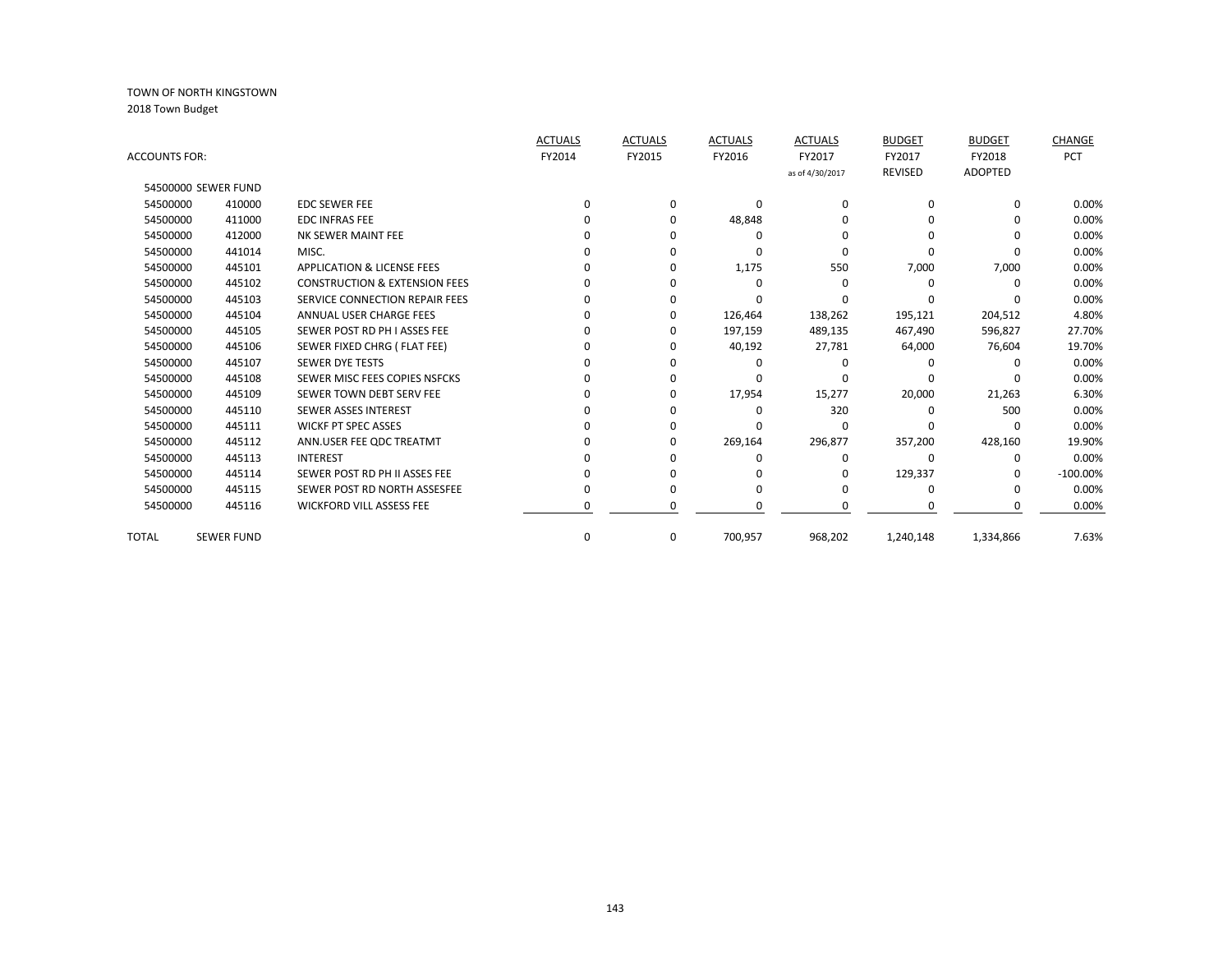TOWN OF NORTH KINGSTOWN 2018 Town Budget

|                     |        |                                   | <b>ACTUALS</b> | <b>ACTUALS</b> | <b>ACTUALS</b>   | <b>ACTUALS</b>  | <b>BUDGET</b>  | <b>BUDGET</b>  | CHANGE     |
|---------------------|--------|-----------------------------------|----------------|----------------|------------------|-----------------|----------------|----------------|------------|
| ACCOUNTS FOR:       |        |                                   | FY2014         | FY2015         | FY2016           | FY2017          | FY2017         | FY2018         | PCT        |
|                     |        |                                   |                |                |                  | as of 4/30/2017 | <b>REVISED</b> | <b>ADOPTED</b> |            |
| 54500000 SEWER FUND |        |                                   |                |                |                  |                 |                |                |            |
| 54500000            | 510101 | <b>CLASSIFIED FULL TIME</b>       | 0              | $\pmb{0}$      | 0                | $\pmb{0}$       | 0              | $\mathbf 0$    | 0.00%      |
| 54500000            | 510102 | <b>CLASSIFIED PART TIME</b>       | $\Omega$       | $\mathbf 0$    | $\mathbf 0$      | $\mathbf 0$     | $\Omega$       | 14,000         | 0.00%      |
| 54500000            | 510103 | UNCLASSIFIED FULL TIME            | 0              | $\Omega$       | $\mathbf 0$      | $\mathbf 0$     | 0              | 10,000         | 0.00%      |
| 54500000            | 510104 | UNCLASSIFIED PART TIME            | 0              | $\Omega$       | 1,240            | 35,232          | 49,900         | 50,000         | 0.20%      |
| 54500000            | 510107 | <b>OVERTIME</b>                   | 0              | $\Omega$       | 1,378            | 13,352          | 15,000         | 22,800         | 52.00%     |
| 54500000            | 510109 | <b>SPECIAL EMPLOYEE</b>           | 0              | $\Omega$       | $\boldsymbol{0}$ | $\mathbf 0$     | 0              | $\mathbf 0$    | 0.00%      |
| 54500000            | 524001 | <b>SOCIAL SECURITY</b>            | 0              | $\mathbf 0$    | 200              | 3,717           | 4,500          | 7,405          | 64.60%     |
| 54500000            | 524302 | <b>RETIREMENT</b>                 | 0              | $\mathbf 0$    | 238              | 6,758           | 7,800          | 11,731         | 50.40%     |
| 54500000            | 524304 | <b>HEALTH INSURANCE</b>           | 0              | 0              | 0                | 0               | 0              | 0              | 0.00%      |
| 54500000            | 524305 | <b>DENTAL INSURANCE</b>           | 0              | $\overline{0}$ | 0                | $\mathbf 0$     | 0              | 0              | 0.00%      |
| 54500000            | 524306 | LIFE INSURANCE                    | 0              | $\Omega$       | $\mathbf 0$      | $\Omega$        | $\Omega$       | $\Omega$       | 0.00%      |
| 54500000            | 524314 | RETIREE HEALTH CARE               | 0              | $\Omega$       | $\mathbf 0$      | $\Omega$        | $\mathbf 0$    | $\Omega$       | 0.00%      |
| 54500000            | 524401 | <b>TUITION &amp; FEES</b>         | 0              | $\Omega$       | $\mathbf 0$      | $\Omega$        | 250            | 250            | 0.00%      |
| 54500000            | 524403 | <b>ASSOCIATION DUES</b>           | 0              | $\Omega$       | 0                | 0               | 0              | $\mathbf 0$    | 0.00%      |
| 54500000            | 524404 | CONFERENCES/MEETINGS              | 0              | $\Omega$       | $\mathbf 0$      | $\mathbf 0$     | 250            | 250            | 0.00%      |
| 54500000            | 524405 | <b>TRAVEL AND EXPENSES</b>        | 0              | $\Omega$       | $\mathbf 0$      | $\mathbf 0$     | 0              | $\mathbf 0$    | 0.00%      |
| 54500000            | 530103 | <b>POSTAGE</b>                    | $\Omega$       | $\Omega$       | $\mathbf 0$      | 90              | 200            | 200            | 0.00%      |
| 54500000            | 530104 | <b>RADIO SYSTEMS</b>              | 0              | $\Omega$       | $\mathbf 0$      | $\mathbf 0$     | 1,000          | 0              | $-100.00%$ |
| 54500000            | 530105 | DATA PROC - WATER LIBRARY Q/      | 0              | 0              | 543              | 20,000          | 20,000         | 4,000          | $-80.00%$  |
| 54500000            | 530203 | <b>VEHICLE REGISTRATION</b>       | 0              | $\Omega$       | $\mathbf 0$      | $\mathbf 0$     | 0              | $\Omega$       | 0.00%      |
| 54500000            | 530301 | <b>ELECTRICITY</b>                | 0              | $\pmb{0}$      | 7,023            | 10,371          | 13,900         | 13,900         | 0.00%      |
| 54500000            | 530302 | GAS                               | $\Omega$       | $\Omega$       | 945              | 805             | 1,200          | 1,200          | 0.00%      |
| 54500000            | 530303 | <b>FUEL OIL</b>                   | 0              | $\mathbf 0$    | 14,546           | $\mathbf 0$     | 0              | 0              | 0.00%      |
| 54500000            | 530305 | <b>SOLID WASTE</b>                | 0              | $\Omega$       | 0                | $\mathbf 0$     | $\mathbf 0$    | 0              | 0.00%      |
| 54500000            | 530306 | <b>WATER</b>                      | 0              | $\Omega$       | 0                | 43              | 600            | 600            | 0.00%      |
| 54500000            | 530406 | <b>GENERAL INSURANCE</b>          | 0              | $\Omega$       | $\mathbf 0$      | $\Omega$        | $\mathbf 0$    | 10,000         | 0.00%      |
| 54500000            | 530407 | REAL ESTATE TAX PAYABLE TO OTH    | 0              | $\Omega$       | $\mathbf 0$      | $\Omega$        | 0              | $\Omega$       | 0.00%      |
| 54500000            | 530504 | <b>LICENSE FEES</b>               | 0              | $\Omega$       | $\mathbf 0$      | $\Omega$        | $\mathbf 0$    | $\Omega$       | 0.00%      |
| 54500000            | 530513 | <b>EQUIPMENT REPAIRS</b>          | 0              | $\Omega$       | 0                | 0               | 0              | $\Omega$       | 0.00%      |
| 54500000            | 530601 | A & E STUDIES-MUNICIPAL FACILI    | 0              | $\Omega$       | $\mathbf 0$      | $\Omega$        | $\Omega$       | $\Omega$       | 0.00%      |
| 54500000            | 530602 | PERSONNEL                         | 0              | $\mathbf 0$    | $\mathbf 0$      | 0               | $\Omega$       | $\Omega$       | 0.00%      |
| 54500000            | 530603 | <b>LEGAL SERVICES</b>             | 0              | $\mathbf 0$    | $\mathbf 0$      | 26,810          | $\mathbf 0$    | 20,000         | 0.00%      |
| 54500000            | 530604 | <b>MEDICAL SERVICES</b>           | 0              | $\Omega$       | 0                | $\mathbf 0$     | 0              | 0              | 0.00%      |
| 54500000            | 530606 | <b>FISCAL AGENT</b>               | $\Omega$       | $\Omega$       | $\mathbf 0$      | 0               | 0              | 0              | 0.00%      |
| 54500000            | 530608 | LAB & TESTING                     | 0              | $\Omega$       | $\mathbf 0$      | $\Omega$        | $\mathbf 0$    | $\Omega$       | 0.00%      |
| 54500000            | 530804 | <b>OTHER ADS</b>                  | 0              | $\Omega$       | 0                | $\Omega$        | 300            | 150            | $-50.00%$  |
| 54500000            | 531001 | <b>OUTSIDE VEH MAINT</b>          | 0              | $\Omega$       | 723              | $\Omega$        | 2,000          | 2,000          | 0.00%      |
| 54500000            | 531003 | <b>COMMUNICATIONS MAINTENANCE</b> | 0              | $\Omega$       | 99               | 149             | 1,850          | 5,850          | 216.20%    |
|                     |        |                                   |                |                |                  |                 |                |                |            |